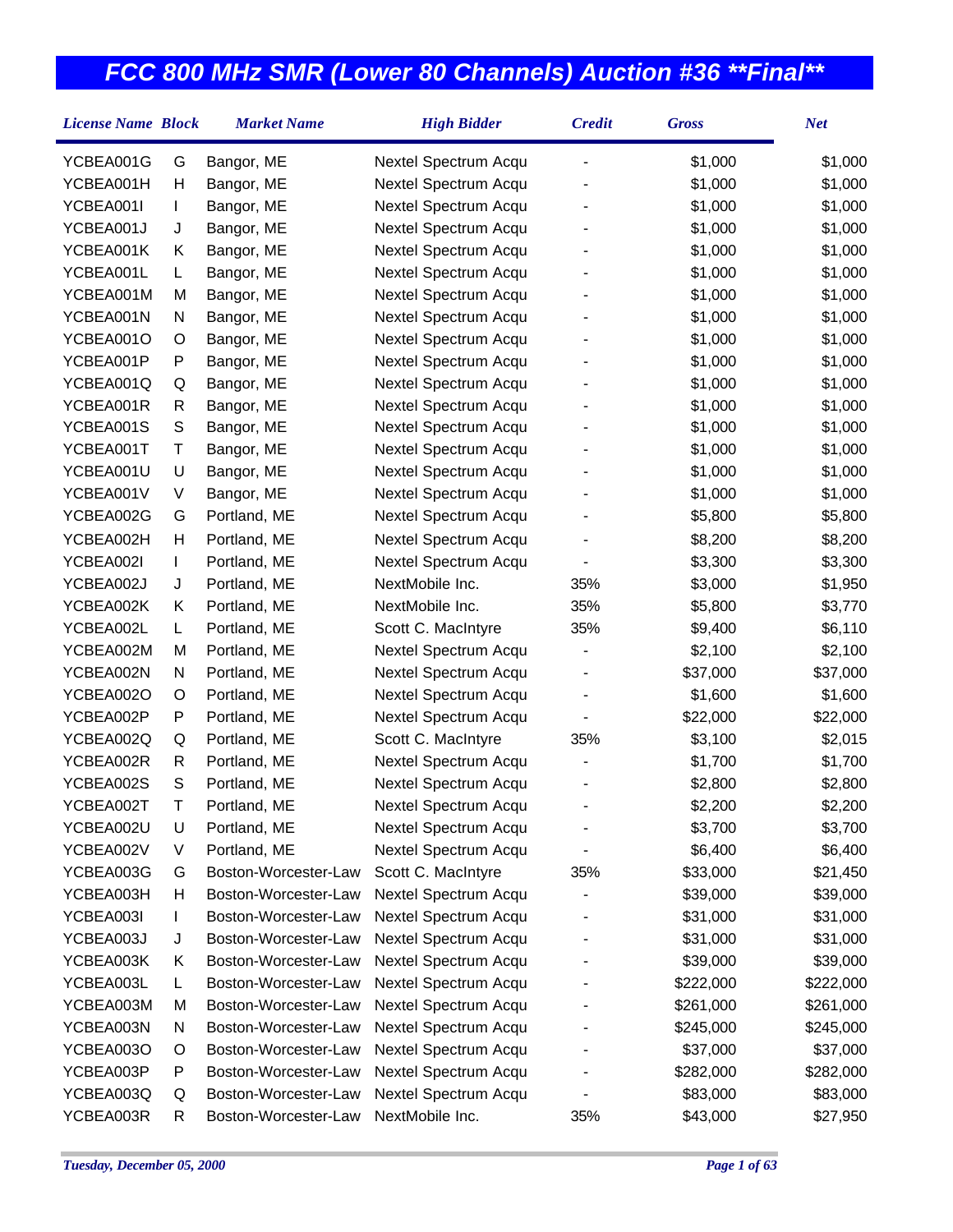| <b>License Name Block</b> |               | <b>Market Name</b>   | <b>High Bidder</b>   | <b>Credit</b>  | <b>Gross</b> | <b>Net</b> |
|---------------------------|---------------|----------------------|----------------------|----------------|--------------|------------|
| YCBEA003S                 | ${\mathsf S}$ | Boston-Worcester-Law | Nextel Spectrum Acqu | $\overline{a}$ | \$99,000     | \$99,000   |
| YCBEA003T                 | Τ             | Boston-Worcester-Law | Nextel Spectrum Acqu |                | \$37,000     | \$37,000   |
| YCBEA003U                 | U             | Boston-Worcester-Law | Nextel Spectrum Acqu |                | \$50,000     | \$50,000   |
| YCBEA003V                 | V             | Boston-Worcester-Law | Nextel Spectrum Acqu |                | \$125,000    | \$125,000  |
| YCBEA004G                 | G             | Burlington, VT-NY    | Nextel Spectrum Acqu |                | \$1,000      | \$1,000    |
| YCBEA004H                 | н             | Burlington, VT-NY    | Nextel Spectrum Acqu |                | \$1,000      | \$1,000    |
| YCBEA004I                 | L             | Burlington, VT-NY    | Nextel Spectrum Acqu |                | \$1,000      | \$1,000    |
| YCBEA004J                 | J             | Burlington, VT-NY    | Nextel Spectrum Acqu |                | \$1,000      | \$1,000    |
| YCBEA004K                 | Κ             | Burlington, VT-NY    | Nextel Spectrum Acqu |                | \$1,000      | \$1,000    |
| YCBEA004L                 | L             | Burlington, VT-NY    | Nextel Spectrum Acqu |                | \$1,000      | \$1,000    |
| YCBEA004M                 | M             | Burlington, VT-NY    | Nextel Spectrum Acqu |                | \$1,000      | \$1,000    |
| YCBEA004N                 | N             | Burlington, VT-NY    | Nextel Spectrum Acqu |                | \$1,000      | \$1,000    |
| YCBEA004O                 | O             | Burlington, VT-NY    | Nextel Spectrum Acqu |                | \$1,000      | \$1,000    |
| YCBEA004P                 | P             | Burlington, VT-NY    | Nextel Spectrum Acqu |                | \$1,000      | \$1,000    |
| YCBEA004Q                 | Q             | Burlington, VT-NY    | Nextel Spectrum Acqu |                | \$1,000      | \$1,000    |
| YCBEA004R                 | R             | Burlington, VT-NY    | Nextel Spectrum Acqu |                | \$1,000      | \$1,000    |
| YCBEA004S                 | ${\mathsf S}$ | Burlington, VT-NY    | Nextel Spectrum Acqu |                | \$1,000      | \$1,000    |
| YCBEA004T                 | Т             | Burlington, VT-NY    | Nextel Spectrum Acqu |                | \$1,000      | \$1,000    |
| YCBEA004U                 | U             | Burlington, VT-NY    | Nextel Spectrum Acqu |                | \$1,000      | \$1,000    |
| YCBEA004V                 | V             | Burlington, VT-NY    | Nextel Spectrum Acqu |                | \$1,000      | \$1,000    |
| YCBEA005G                 | G             | Albany-Schenectady-T | Nextel Spectrum Acqu |                | \$2,800      | \$2,800    |
| YCBEA005H                 | Н             | Albany-Schenectady-T | Nextel Spectrum Acqu |                | \$2,100      | \$2,100    |
| YCBEA005I                 | L             | Albany-Schenectady-T | Nextel Spectrum Acqu |                | \$1,700      | \$1,700    |
| YCBEA005J                 | J             | Albany-Schenectady-T | Nextel Spectrum Acqu |                | \$1,700      | \$1,700    |
| YCBEA005K                 | Κ             | Albany-Schenectady-T | Nextel Spectrum Acqu |                | \$1,700      | \$1,700    |
| YCBEA005L                 | L             | Albany-Schenectady-T | Nextel Spectrum Acqu |                | \$1,700      | \$1,700    |
| YCBEA005M                 | M             | Albany-Schenectady-T | Nextel Spectrum Acqu |                | \$1,400      | \$1,400    |
| YCBEA005N                 | N             | Albany-Schenectady-T | Nextel Spectrum Acqu |                | \$1,600      | \$1,600    |
| YCBEA005O                 | O             | Albany-Schenectady-T | Nextel Spectrum Acqu |                | \$1,400      | \$1,400    |
| YCBEA005P                 | Ρ             | Albany-Schenectady-T | Nextel Spectrum Acqu |                | \$1,400      | \$1,400    |
| YCBEA005Q                 | Q             | Albany-Schenectady-T | Nextel Spectrum Acqu |                | \$1,400      | \$1,400    |
| YCBEA005R                 | R             | Albany-Schenectady-T | Nextel Spectrum Acqu |                | \$1,900      | \$1,900    |
| YCBEA005S                 | S             | Albany-Schenectady-T | Nextel Spectrum Acqu |                | \$1,400      | \$1,400    |
| YCBEA005T                 | Т             | Albany-Schenectady-T | Nextel Spectrum Acqu |                | \$1,600      | \$1,600    |
| YCBEA005U                 | U             | Albany-Schenectady-T | Nextel Spectrum Acqu |                | \$1,700      | \$1,700    |
| YCBEA005V                 | V             | Albany-Schenectady-T | Nextel Spectrum Acqu |                | \$2,500      | \$2,500    |
| YCBEA006G                 | G             | Syracuse, NY-PA      | Nextel Spectrum Acqu |                | \$7,600      | \$7,600    |
| YCBEA006H                 | н             | Syracuse, NY-PA      | Nextel Spectrum Acqu |                | \$2,700      | \$2,700    |
| YCBEA006I                 | L             | Syracuse, NY-PA      | Nextel Spectrum Acqu |                | \$2,100      | \$2,100    |
| YCBEA006J                 | J             | Syracuse, NY-PA      | Nextel Spectrum Acqu |                | \$11,000     | \$11,000   |
| YCBEA006K                 | Κ             | Syracuse, NY-PA      | Nextel Spectrum Acqu |                | \$2,100      | \$2,100    |
| YCBEA006L                 | L             | Syracuse, NY-PA      | Nextel Spectrum Acqu |                | \$14,000     | \$14,000   |
| YCBEA006M                 | M             | Syracuse, NY-PA      | Nextel Spectrum Acqu |                | \$4,900      | \$4,900    |
| YCBEA006N                 | N             | Syracuse, NY-PA      | Nextel Spectrum Acqu |                | \$2,100      | \$2,100    |
| YCBEA006O                 | O             | Syracuse, NY-PA      | Nextel Spectrum Acqu |                | \$2,700      | \$2,700    |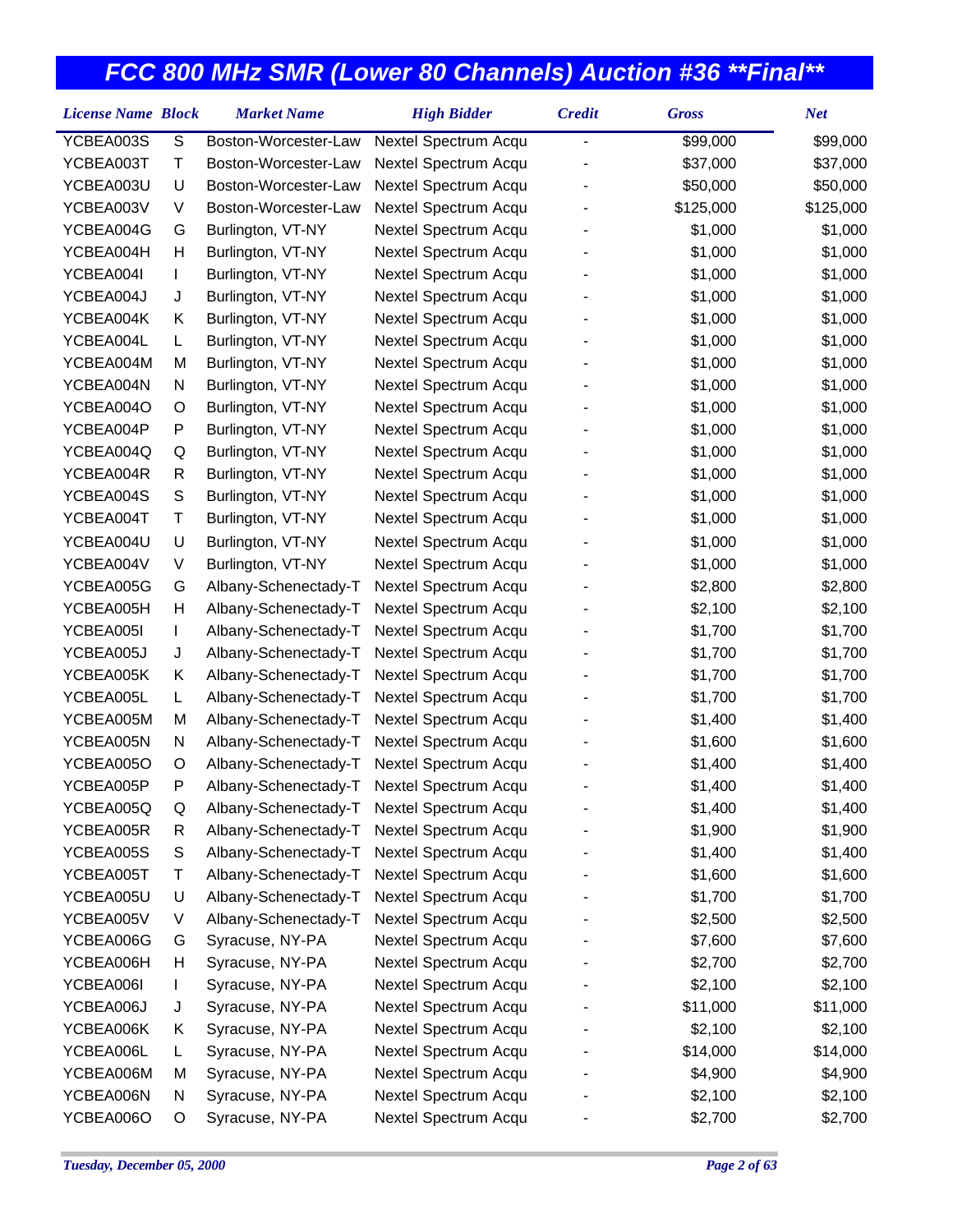| <b>License Name Block</b> |   | <b>Market Name</b>     | <b>High Bidder</b>   | <b>Credit</b>            | <b>Gross</b> | <b>Net</b> |
|---------------------------|---|------------------------|----------------------|--------------------------|--------------|------------|
| YCBEA006P                 | P | Syracuse, NY-PA        | Nextel Spectrum Acqu | $\overline{\phantom{0}}$ | \$31,000     | \$31,000   |
| YCBEA006Q                 | Q | Syracuse, NY-PA        | Nextel Spectrum Acqu |                          | \$2,700      | \$2,700    |
| YCBEA006R                 | R | Syracuse, NY-PA        | Nextel Spectrum Acqu |                          | \$2,700      | \$2,700    |
| YCBEA006S                 | S | Syracuse, NY-PA        | Nextel Spectrum Acqu |                          | \$5,300      | \$5,300    |
| YCBEA006T                 | Τ | Syracuse, NY-PA        | Nextel Spectrum Acqu |                          | \$5,300      | \$5,300    |
| YCBEA006U                 | U | Syracuse, NY-PA        | Nextel Spectrum Acqu |                          | \$12,000     | \$12,000   |
| YCBEA006V                 | V | Syracuse, NY-PA        | Nextel Spectrum Acqu |                          | \$12,000     | \$12,000   |
| YCBEA007G                 | G | Rochester, NY-PA       | Nextel Spectrum Acqu |                          | \$1,500      | \$1,500    |
| YCBEA007H                 | Н | Rochester, NY-PA       | Nextel Spectrum Acqu |                          | \$1,500      | \$1,500    |
| YCBEA007I                 | L | Rochester, NY-PA       | Nextel Spectrum Acqu |                          | \$1,500      | \$1,500    |
| YCBEA007J                 | J | Rochester, NY-PA       | Nextel Spectrum Acqu |                          | \$1,500      | \$1,500    |
| YCBEA007K                 | Κ | Rochester, NY-PA       | Nextel Spectrum Acqu |                          | \$1,500      | \$1,500    |
| YCBEA007L                 | L | Rochester, NY-PA       | Nextel Spectrum Acqu |                          | \$1,500      | \$1,500    |
| YCBEA007M                 | M | Rochester, NY-PA       | Nextel Spectrum Acqu |                          | \$1,900      | \$1,900    |
| YCBEA007N                 | N | Rochester, NY-PA       | Nextel Spectrum Acqu |                          | \$1,500      | \$1,500    |
| YCBEA007O                 | O | Rochester, NY-PA       | Nextel Spectrum Acqu |                          | \$1,500      | \$1,500    |
| YCBEA007P                 | P | Rochester, NY-PA       | Nextel Spectrum Acqu |                          | \$1,500      | \$1,500    |
| YCBEA007Q                 | Q | Rochester, NY-PA       | Nextel Spectrum Acqu |                          | \$1,500      | \$1,500    |
| YCBEA007R                 | R | Rochester, NY-PA       | Nextel Spectrum Acqu |                          | \$1,500      | \$1,500    |
| YCBEA007S                 | S | Rochester, NY-PA       | Nextel Spectrum Acqu |                          | \$1,500      | \$1,500    |
| YCBEA007T                 | Τ | Rochester, NY-PA       | Nextel Spectrum Acqu |                          | \$1,500      | \$1,500    |
| YCBEA007U                 | U | Rochester, NY-PA       | Nextel Spectrum Acqu |                          | \$1,500      | \$1,500    |
| YCBEA007V                 | V | Rochester, NY-PA       | Nextel Spectrum Acqu |                          | \$1,500      | \$1,500    |
| YCBEA008G                 | G | Buffalo-Niagara Falls, | Nextel Spectrum Acqu |                          | \$1,500      | \$1,500    |
| YCBEA008H                 | Н | Buffalo-Niagara Falls, | Nextel Spectrum Acqu |                          | \$1,500      | \$1,500    |
| YCBEA008I                 | L | Buffalo-Niagara Falls, | Nextel Spectrum Acqu |                          | \$1,500      | \$1,500    |
| YCBEA008J                 | J | Buffalo-Niagara Falls, | Nextel Spectrum Acqu |                          | \$1,500      | \$1,500    |
| YCBEA008K                 | Κ | Buffalo-Niagara Falls, | Nextel Spectrum Acqu |                          | \$1,500      | \$1,500    |
| YCBEA008L                 | L | Buffalo-Niagara Falls, | Nextel Spectrum Acqu |                          | \$1,500      | \$1,500    |
| YCBEA008M                 | M | Buffalo-Niagara Falls, | Nextel Spectrum Acqu |                          | \$1,500      | \$1,500    |
| YCBEA008N                 | N | Buffalo-Niagara Falls, | Nextel Spectrum Acqu |                          | \$1,500      | \$1,500    |
| YCBEA008O                 | O | Buffalo-Niagara Falls, | Nextel Spectrum Acqu |                          | \$1,500      | \$1,500    |
| YCBEA008P                 | P | Buffalo-Niagara Falls, | Nextel Spectrum Acqu |                          | \$1,500      | \$1,500    |
| YCBEA008Q                 | Q | Buffalo-Niagara Falls, | Nextel Spectrum Acqu |                          | \$1,500      | \$1,500    |
| YCBEA008R                 | R | Buffalo-Niagara Falls, | Nextel Spectrum Acqu |                          | \$1,500      | \$1,500    |
| YCBEA008S                 | S | Buffalo-Niagara Falls, | Nextel Spectrum Acqu |                          | \$1,500      | \$1,500    |
| YCBEA008T                 | Τ | Buffalo-Niagara Falls, | Nextel Spectrum Acqu |                          | \$1,500      | \$1,500    |
| YCBEA008U                 | U | Buffalo-Niagara Falls, | Nextel Spectrum Acqu |                          | \$1,500      | \$1,500    |
| YCBEA008V                 | V | Buffalo-Niagara Falls, | Nextel Spectrum Acqu |                          | \$1,500      | \$1,500    |
| YCBEA009G                 | G | State College, PA      | Nextel Spectrum Acqu |                          | \$8,600      | \$8,600    |
| YCBEA009H                 | H | State College, PA      | CENTRE COMMUNIC      | 35%                      | \$1,300      | \$845      |
| YCBEA009I                 | L | State College, PA      | Nextel Spectrum Acqu |                          | \$24,000     | \$24,000   |
| YCBEA009J                 | J | State College, PA      | Nextel Spectrum Acqu |                          | \$8,600      | \$8,600    |
| YCBEA009K                 | Κ | State College, PA      | Nextel Spectrum Acqu |                          | \$72,000     | \$72,000   |
| YCBEA009L                 | L | State College, PA      | CENTRE COMMUNIC      | 35%                      | \$1,000      | \$650      |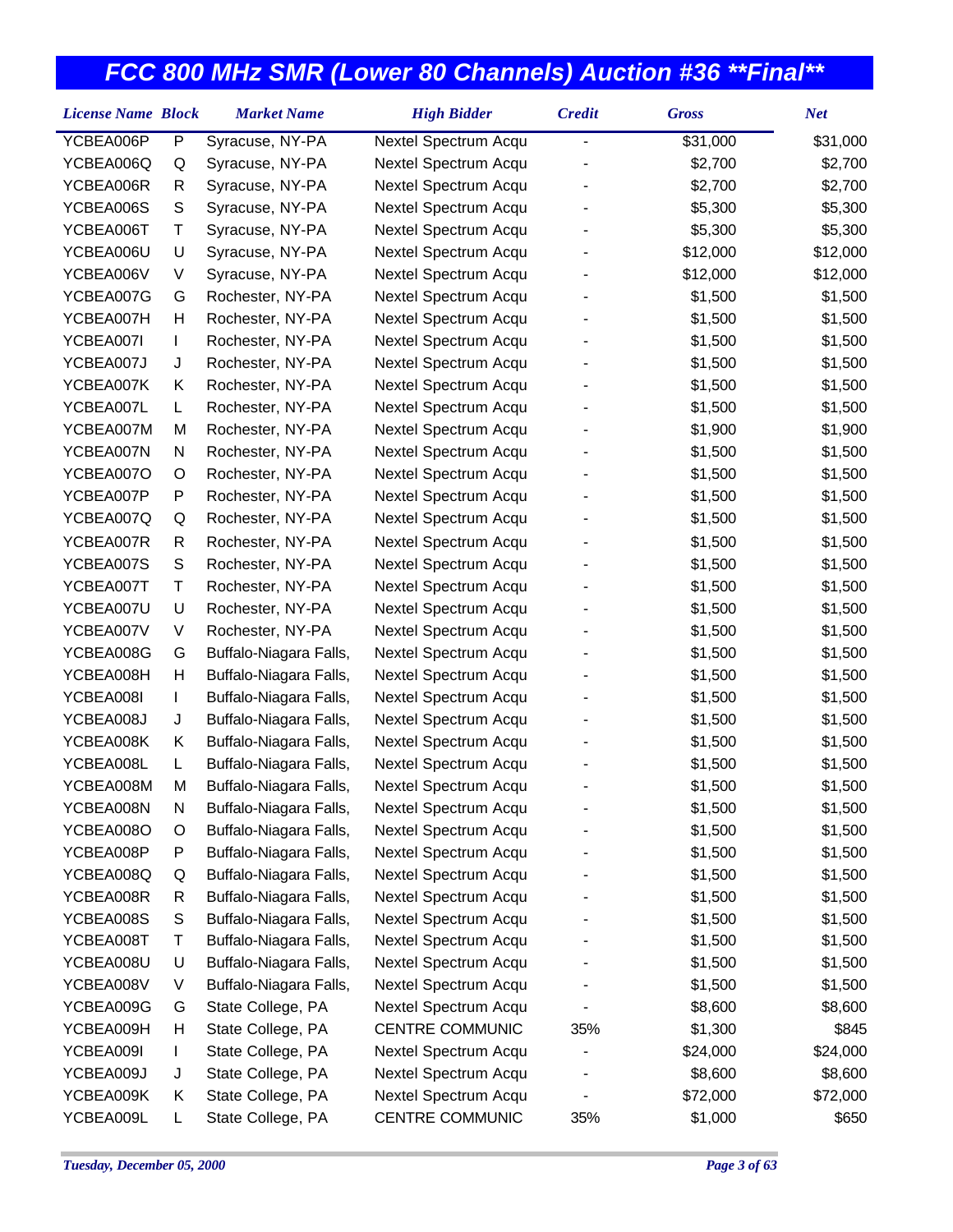|                                                                                                                                                                                                                                                                                                            |   | <b>Market Name</b>     | <b>High Bidder</b>   | <b>Credit</b> | <b>Gross</b> | <b>Net</b> |
|------------------------------------------------------------------------------------------------------------------------------------------------------------------------------------------------------------------------------------------------------------------------------------------------------------|---|------------------------|----------------------|---------------|--------------|------------|
| YCBEA009M                                                                                                                                                                                                                                                                                                  | M | State College, PA      | Nextel Spectrum Acqu | -             | \$17,000     | \$17,000   |
| YCBEA009N                                                                                                                                                                                                                                                                                                  | N | State College, PA      | Nextel Spectrum Acqu |               | \$24,000     | \$24,000   |
| YCBEA009O                                                                                                                                                                                                                                                                                                  | O | State College, PA      | Nextel Spectrum Acqu |               | \$8,600      | \$8,600    |
| <b>License Name Block</b><br>YCBEA009P<br>P<br>State College, PA<br>State College, PA<br>YCBEA009Q<br>Q<br>YCBEA009R<br>R<br>State College, PA<br>YCBEA009S<br>S<br>State College, PA<br>Τ<br>State College, PA<br>YCBEA009T<br>YCBEA009U<br>U<br>State College, PA<br>YCBEA009V<br>V<br>State College, PA |   | Nextel Spectrum Acqu   |                      | \$8,600       | \$8,600      |            |
|                                                                                                                                                                                                                                                                                                            |   |                        | Nextel Spectrum Acqu |               | \$12,000     | \$12,000   |
|                                                                                                                                                                                                                                                                                                            |   |                        | Nextel Spectrum Acqu |               | \$41,000     | \$41,000   |
|                                                                                                                                                                                                                                                                                                            |   |                        | Nextel Spectrum Acqu |               | \$34,000     | \$34,000   |
|                                                                                                                                                                                                                                                                                                            |   |                        | Nextel Spectrum Acqu |               | \$34,000     | \$34,000   |
|                                                                                                                                                                                                                                                                                                            |   |                        | Nextel Spectrum Acqu |               | \$49,000     | \$49,000   |
|                                                                                                                                                                                                                                                                                                            |   |                        | Nextel Spectrum Acqu |               | \$72,000     | \$72,000   |
| YCBEA010G                                                                                                                                                                                                                                                                                                  | G | New York-North New J   | Nextel Spectrum Acqu |               | \$61,000     | \$61,000   |
| YCBEA010H                                                                                                                                                                                                                                                                                                  | Н | New York-North New J   | Nextel Spectrum Acqu |               | \$67,000     | \$67,000   |
| YCBEA010I                                                                                                                                                                                                                                                                                                  | L | New York-North New J   | Nextel Spectrum Acqu |               | \$86,000     | \$86,000   |
| YCBEA010J                                                                                                                                                                                                                                                                                                  | J | New York-North New J   | Nextel Spectrum Acqu |               | \$38,000     | \$38,000   |
| YCBEA010K                                                                                                                                                                                                                                                                                                  | K | New York-North New J   | Nextel Spectrum Acqu |               | \$38,000     | \$38,000   |
| YCBEA010L                                                                                                                                                                                                                                                                                                  | L | New York-North New J   | Nextel Spectrum Acqu |               | \$38,000     | \$38,000   |
| YCBEA010M                                                                                                                                                                                                                                                                                                  | M | New York-North New J   | Nextel Spectrum Acqu |               | \$38,000     | \$38,000   |
| YCBEA010N                                                                                                                                                                                                                                                                                                  | N | New York-North New J   | Nextel Spectrum Acqu |               | \$38,000     | \$38,000   |
| YCBEA010O                                                                                                                                                                                                                                                                                                  | O | New York-North New J   | Nextel Spectrum Acqu |               | \$38,000     | \$38,000   |
| YCBEA010P                                                                                                                                                                                                                                                                                                  | P | New York-North New J   | Nextel Spectrum Acqu |               | \$52,000     | \$52,000   |
| YCBEA010Q                                                                                                                                                                                                                                                                                                  | Q | New York-North New J   | Nextel Spectrum Acqu |               | \$76,000     | \$76,000   |
| YCBEA010R                                                                                                                                                                                                                                                                                                  | R | New York-North New J   | Nextel Spectrum Acqu |               | \$67,000     | \$67,000   |
| YCBEA010S                                                                                                                                                                                                                                                                                                  | S | New York-North New J   | NextMobile Inc.      | 35%           | \$62,000     | \$40,300   |
| YCBEA010T                                                                                                                                                                                                                                                                                                  | Τ | New York-North New J   | Nextel Spectrum Acqu |               | \$76,000     | \$76,000   |
| YCBEA010U                                                                                                                                                                                                                                                                                                  | U | New York-North New J   | Nextel Spectrum Acqu |               | \$125,000    | \$125,000  |
| YCBEA010V                                                                                                                                                                                                                                                                                                  | V | New York-North New J   | Nextel Spectrum Acqu |               | \$120,000    | \$120,000  |
| YCBEA011G                                                                                                                                                                                                                                                                                                  | G | Harrisburg-Lebanon-Ca  | Nextel Spectrum Acqu |               | \$36,000     | \$36,000   |
| YCBEA011H                                                                                                                                                                                                                                                                                                  | Н | Harrisburg-Lebanon-Ca  | Nextel Spectrum Acqu |               | \$36,000     | \$36,000   |
| YCBEA011I                                                                                                                                                                                                                                                                                                  | L | Harrisburg-Lebanon-Ca  | Nextel Spectrum Acqu |               | \$29,000     | \$29,000   |
| YCBEA011J                                                                                                                                                                                                                                                                                                  | J | Harrisburg-Lebanon-Ca  | Nextel Spectrum Acqu |               | \$29,000     | \$29,000   |
| YCBEA011K                                                                                                                                                                                                                                                                                                  | Κ | Harrisburg-Lebanon-Ca  | Nextel Spectrum Acqu |               | \$29,000     | \$29,000   |
| YCBEA011L                                                                                                                                                                                                                                                                                                  | L | Harrisburg-Lebanon-Ca  | Nextel Spectrum Acqu |               | \$29,000     | \$29,000   |
| YCBEA011M                                                                                                                                                                                                                                                                                                  | M | Harrisburg-Lebanon-Ca  | Nextel Spectrum Acqu |               | \$24,000     | \$24,000   |
| YCBEA011N                                                                                                                                                                                                                                                                                                  | N | Harrisburg-Lebanon-Ca  | Nextel Spectrum Acqu |               | \$32,000     | \$32,000   |
| YCBEA011O                                                                                                                                                                                                                                                                                                  | O | Harrisburg-Lebanon-Ca  | Nextel Spectrum Acqu |               | \$31,000     | \$31,000   |
| YCBEA011P                                                                                                                                                                                                                                                                                                  | P | Harrisburg-Lebanon-Ca  | Nextel Spectrum Acqu |               | \$31,000     | \$31,000   |
| YCBEA011Q                                                                                                                                                                                                                                                                                                  | Q | Harrisburg-Lebanon-Ca  | Nextel Spectrum Acqu |               | \$28,000     | \$28,000   |
| YCBEA011R                                                                                                                                                                                                                                                                                                  | R | Harrisburg-Lebanon-Ca  | Nextel Spectrum Acqu |               | \$28,000     | \$28,000   |
| YCBEA011S                                                                                                                                                                                                                                                                                                  | S | Harrisburg-Lebanon-Ca  | Nextel Spectrum Acqu |               | \$24,000     | \$24,000   |
| YCBEA011T                                                                                                                                                                                                                                                                                                  | Τ | Harrisburg-Lebanon-Ca  | NextMobile Inc.      | 35%           | \$28,000     | \$18,200   |
| YCBEA011U                                                                                                                                                                                                                                                                                                  | U | Harrisburg-Lebanon-Ca  | Nextel Spectrum Acqu |               | \$21,000     | \$21,000   |
| YCBEA011V                                                                                                                                                                                                                                                                                                  | V | Harrisburg-Lebanon-Ca  | Nextel Spectrum Acqu |               | \$35,000     | \$35,000   |
| YCBEA012G                                                                                                                                                                                                                                                                                                  | G | Philadelphia-Wilmingto | Nextel Spectrum Acqu |               | \$14,000     | \$14,000   |
| YCBEA012H                                                                                                                                                                                                                                                                                                  | н | Philadelphia-Wilmingto | Nextel Spectrum Acqu |               | \$14,000     | \$14,000   |
| YCBEA012I                                                                                                                                                                                                                                                                                                  |   | Philadelphia-Wilmingto | Nextel Spectrum Acqu |               | \$16,000     | \$16,000   |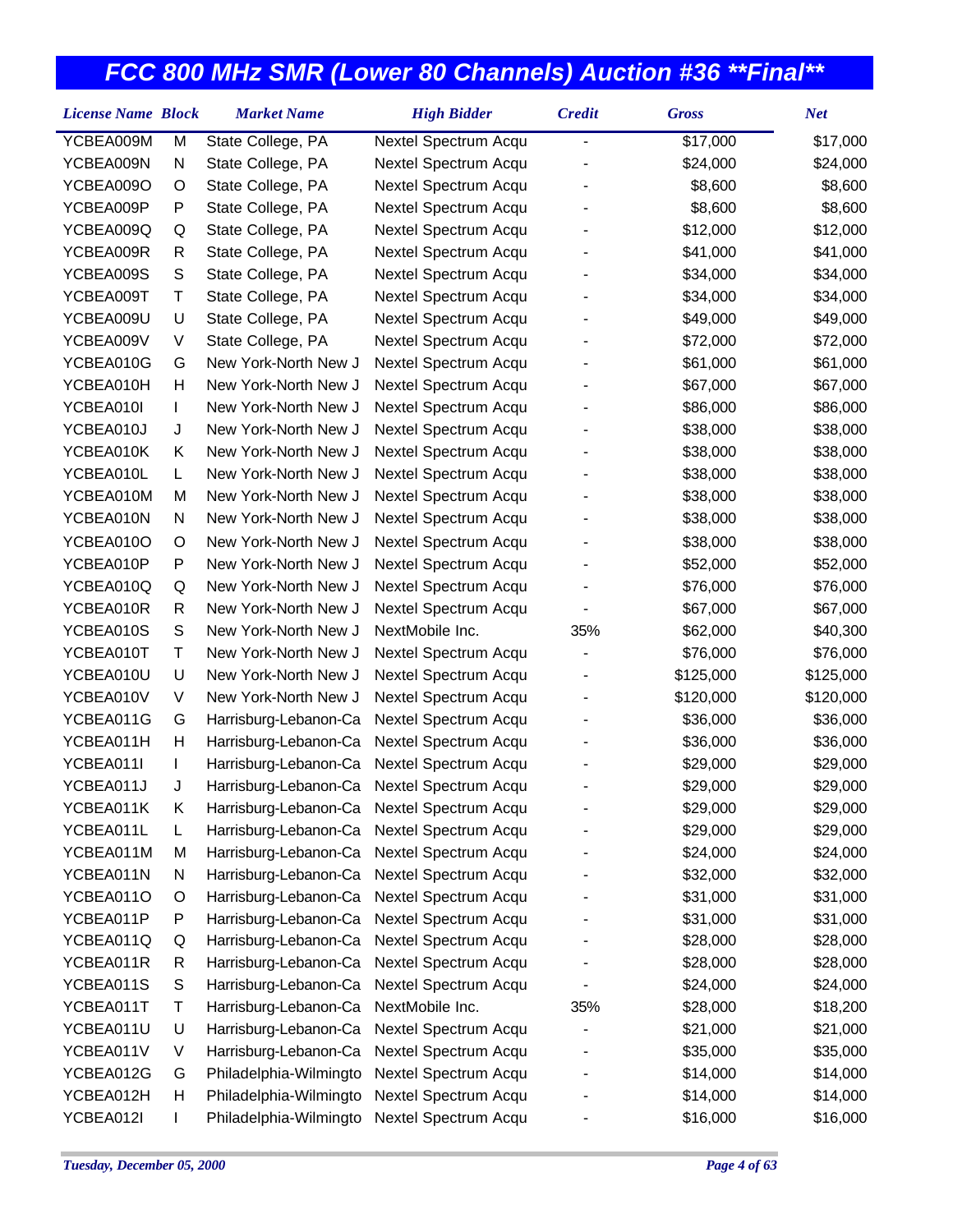| YCBEA012J<br>Philadelphia-Wilmingto<br>\$16,000<br>\$16,000<br>J<br>Nextel Spectrum Acqu<br>YCBEA012K<br>Κ<br>Philadelphia-Wilmingto<br>Nextel Spectrum Acqu<br>\$16,000<br>\$16,000<br>Philadelphia-Wilmingto<br>Nextel Spectrum Acqu<br>YCBEA012L<br>\$16,000<br>\$16,000<br>L<br>YCBEA012M<br>M<br>Philadelphia-Wilmingto<br>Nextel Spectrum Acqu<br>\$11,000<br>\$11,000<br>YCBEA012N<br>Philadelphia-Wilmingto<br>Nextel Spectrum Acqu<br>\$11,000<br>\$11,000<br>N<br>YCBEA012O<br>O<br>Philadelphia-Wilmingto<br>NextMobile Inc.<br>35%<br>\$13,000<br>\$8,450<br>YCBEA012P<br>P<br>Philadelphia-Wilmingto<br>NextMobile Inc.<br>35%<br>\$20,000<br>\$13,000<br>Philadelphia-Wilmingto<br>YCBEA012Q<br>Nextel Spectrum Acqu<br>\$22,000<br>\$22,000<br>Q<br>YCBEA012R<br>R<br>Philadelphia-Wilmingto<br>Nextel Spectrum Acqu<br>\$22,000<br>\$22,000<br>S<br>YCBEA012S<br>Philadelphia-Wilmingto<br>Nextel Spectrum Acqu<br>\$22,000<br>\$22,000<br>YCBEA012T<br>Τ<br>Philadelphia-Wilmingto<br>Nextel Spectrum Acqu<br>\$28,000<br>\$28,000<br>U<br>YCBEA012U<br>Philadelphia-Wilmingto<br>Nextel Spectrum Acqu<br>\$40,000<br>\$40,000<br>YCBEA012V<br>V<br>Philadelphia-Wilmingto<br>Nextel Spectrum Acqu<br>\$78,000<br>\$78,000<br>YCBEA013G<br>G<br>Washington-Baltimore,<br>Nextel Spectrum Acqu<br>\$12,000<br>\$12,000<br>YCBEA013H<br>Н<br>Washington-Baltimore,<br>Nextel Spectrum Acqu<br>\$12,000<br>\$12,000<br>YCBEA013I<br>Nextel Spectrum Acqu<br>\$11,000<br>\$11,000<br>Washington-Baltimore,<br>L<br>YCBEA013J<br>J<br>Washington-Baltimore,<br>Nextel Spectrum Acqu<br>\$11,000<br>\$11,000<br>YCBEA013K<br>Κ<br>Washington-Baltimore,<br>Nextel Spectrum Acqu<br>\$9,500<br>\$9,500<br>Nextel Spectrum Acqu<br>\$13,000<br>\$13,000<br>YCBEA013L<br>Washington-Baltimore,<br>L<br>YCBEA013M<br>M<br>Washington-Baltimore,<br>Nextel Spectrum Acqu<br>\$9,500<br>\$9,500<br>YCBEA013N<br>N<br>Nextel Spectrum Acqu<br>\$9,500<br>\$9,500<br>Washington-Baltimore,<br>YCBEA013O<br>Washington-Baltimore,<br>Nextel Spectrum Acqu<br>\$13,000<br>\$13,000<br>O<br>P<br>YCBEA013P<br>Washington-Baltimore,<br>Nextel Spectrum Acqu<br>\$11,000<br>\$11,000<br>YCBEA013Q<br>Washington-Baltimore,<br>Nextel Spectrum Acqu<br>\$11,000<br>\$11,000<br>Q<br>YCBEA013R<br>Washington-Baltimore,<br>Nextel Spectrum Acqu<br>\$16,000<br>\$16,000<br>R<br>$\mathbb S$<br>YCBEA013S<br>Washington-Baltimore,<br>Nextel Spectrum Acqu<br>\$16,000<br>\$16,000<br>YCBEA013T<br>Τ<br>Washington-Baltimore,<br>Nextel Spectrum Acqu<br>\$16,000<br>\$16,000<br>YCBEA013U<br>U<br>Washington-Baltimore,<br>Nextel Spectrum Acqu<br>\$17,000<br>\$17,000<br>YCBEA013V<br>V<br>Washington-Baltimore,<br>Nextel Spectrum Acqu<br>\$18,000<br>\$18,000<br>YCBEA014G<br>G<br>Salisbury, MD-DE-VA<br>Nextel Spectrum Acqu<br>\$2,100<br>\$2,100<br>YCBEA014H<br>Salisbury, MD-DE-VA<br>Nextel Spectrum Acqu<br>\$12,000<br>\$12,000<br>H<br>YCBEA014I<br>Salisbury, MD-DE-VA<br>Nextel Spectrum Acqu<br>\$30,000<br>\$30,000<br>L<br>YCBEA014J<br>Salisbury, MD-DE-VA<br>Nextel Spectrum Acqu<br>\$1,600<br>\$1,600<br>J<br>Salisbury, MD-DE-VA<br>Nextel Spectrum Acqu<br>YCBEA014K<br>\$1,600<br>\$1,600<br>Κ<br>YCBEA014L<br>Salisbury, MD-DE-VA<br>Nextel Spectrum Acqu<br>\$1,300<br>\$1,300<br>L<br>YCBEA014M<br>Salisbury, MD-DE-VA<br>М<br>Nextel Spectrum Acqu<br>\$9,900<br>\$9,900<br>Salisbury, MD-DE-VA<br>Redi-Call Communicati<br>YCBEA014N<br>N<br>35%<br>\$1,200<br>\$780<br>Salisbury, MD-DE-VA<br>Nextel Spectrum Acqu<br>\$21,000<br>YCBEA014O<br>\$21,000<br>O<br>Salisbury, MD-DE-VA<br>Nextel Spectrum Acqu<br>\$1,300<br>YCBEA014P<br>P<br>\$1,300<br>Salisbury, MD-DE-VA<br>Nextel Spectrum Acqu<br>YCBEA014Q<br>\$2,500<br>\$2,500<br>Q<br>YCBEA014R<br>Salisbury, MD-DE-VA<br>35%<br>A.R.C., Inc.<br>\$1,900<br>\$1,235<br>R<br>Salisbury, MD-DE-VA<br>YCBEA014S<br>S<br>Nextel Spectrum Acqu<br>\$1,800<br>\$1,800<br>$\overline{\phantom{0}}$ | <b>License Name Block</b> |   | <b>Market Name</b>  | <b>High Bidder</b> | <b>Credit</b> | <b>Gross</b> | <b>Net</b> |
|-----------------------------------------------------------------------------------------------------------------------------------------------------------------------------------------------------------------------------------------------------------------------------------------------------------------------------------------------------------------------------------------------------------------------------------------------------------------------------------------------------------------------------------------------------------------------------------------------------------------------------------------------------------------------------------------------------------------------------------------------------------------------------------------------------------------------------------------------------------------------------------------------------------------------------------------------------------------------------------------------------------------------------------------------------------------------------------------------------------------------------------------------------------------------------------------------------------------------------------------------------------------------------------------------------------------------------------------------------------------------------------------------------------------------------------------------------------------------------------------------------------------------------------------------------------------------------------------------------------------------------------------------------------------------------------------------------------------------------------------------------------------------------------------------------------------------------------------------------------------------------------------------------------------------------------------------------------------------------------------------------------------------------------------------------------------------------------------------------------------------------------------------------------------------------------------------------------------------------------------------------------------------------------------------------------------------------------------------------------------------------------------------------------------------------------------------------------------------------------------------------------------------------------------------------------------------------------------------------------------------------------------------------------------------------------------------------------------------------------------------------------------------------------------------------------------------------------------------------------------------------------------------------------------------------------------------------------------------------------------------------------------------------------------------------------------------------------------------------------------------------------------------------------------------------------------------------------------------------------------------------------------------------------------------------------------------------------------------------------------------------------------------------------------------------------------------------------------------------------------------------------------------------------------------------------------------------------------------------------------------------------------------------------------------------------------------------------------------------------------------------------------------------------------------------------------------------------------------------------------------------------------------------------------------------------------------------------------------------------|---------------------------|---|---------------------|--------------------|---------------|--------------|------------|
|                                                                                                                                                                                                                                                                                                                                                                                                                                                                                                                                                                                                                                                                                                                                                                                                                                                                                                                                                                                                                                                                                                                                                                                                                                                                                                                                                                                                                                                                                                                                                                                                                                                                                                                                                                                                                                                                                                                                                                                                                                                                                                                                                                                                                                                                                                                                                                                                                                                                                                                                                                                                                                                                                                                                                                                                                                                                                                                                                                                                                                                                                                                                                                                                                                                                                                                                                                                                                                                                                                                                                                                                                                                                                                                                                                                                                                                                                                                                                                                   |                           |   |                     |                    |               |              |            |
|                                                                                                                                                                                                                                                                                                                                                                                                                                                                                                                                                                                                                                                                                                                                                                                                                                                                                                                                                                                                                                                                                                                                                                                                                                                                                                                                                                                                                                                                                                                                                                                                                                                                                                                                                                                                                                                                                                                                                                                                                                                                                                                                                                                                                                                                                                                                                                                                                                                                                                                                                                                                                                                                                                                                                                                                                                                                                                                                                                                                                                                                                                                                                                                                                                                                                                                                                                                                                                                                                                                                                                                                                                                                                                                                                                                                                                                                                                                                                                                   |                           |   |                     |                    |               |              |            |
|                                                                                                                                                                                                                                                                                                                                                                                                                                                                                                                                                                                                                                                                                                                                                                                                                                                                                                                                                                                                                                                                                                                                                                                                                                                                                                                                                                                                                                                                                                                                                                                                                                                                                                                                                                                                                                                                                                                                                                                                                                                                                                                                                                                                                                                                                                                                                                                                                                                                                                                                                                                                                                                                                                                                                                                                                                                                                                                                                                                                                                                                                                                                                                                                                                                                                                                                                                                                                                                                                                                                                                                                                                                                                                                                                                                                                                                                                                                                                                                   |                           |   |                     |                    |               |              |            |
|                                                                                                                                                                                                                                                                                                                                                                                                                                                                                                                                                                                                                                                                                                                                                                                                                                                                                                                                                                                                                                                                                                                                                                                                                                                                                                                                                                                                                                                                                                                                                                                                                                                                                                                                                                                                                                                                                                                                                                                                                                                                                                                                                                                                                                                                                                                                                                                                                                                                                                                                                                                                                                                                                                                                                                                                                                                                                                                                                                                                                                                                                                                                                                                                                                                                                                                                                                                                                                                                                                                                                                                                                                                                                                                                                                                                                                                                                                                                                                                   |                           |   |                     |                    |               |              |            |
|                                                                                                                                                                                                                                                                                                                                                                                                                                                                                                                                                                                                                                                                                                                                                                                                                                                                                                                                                                                                                                                                                                                                                                                                                                                                                                                                                                                                                                                                                                                                                                                                                                                                                                                                                                                                                                                                                                                                                                                                                                                                                                                                                                                                                                                                                                                                                                                                                                                                                                                                                                                                                                                                                                                                                                                                                                                                                                                                                                                                                                                                                                                                                                                                                                                                                                                                                                                                                                                                                                                                                                                                                                                                                                                                                                                                                                                                                                                                                                                   |                           |   |                     |                    |               |              |            |
|                                                                                                                                                                                                                                                                                                                                                                                                                                                                                                                                                                                                                                                                                                                                                                                                                                                                                                                                                                                                                                                                                                                                                                                                                                                                                                                                                                                                                                                                                                                                                                                                                                                                                                                                                                                                                                                                                                                                                                                                                                                                                                                                                                                                                                                                                                                                                                                                                                                                                                                                                                                                                                                                                                                                                                                                                                                                                                                                                                                                                                                                                                                                                                                                                                                                                                                                                                                                                                                                                                                                                                                                                                                                                                                                                                                                                                                                                                                                                                                   |                           |   |                     |                    |               |              |            |
|                                                                                                                                                                                                                                                                                                                                                                                                                                                                                                                                                                                                                                                                                                                                                                                                                                                                                                                                                                                                                                                                                                                                                                                                                                                                                                                                                                                                                                                                                                                                                                                                                                                                                                                                                                                                                                                                                                                                                                                                                                                                                                                                                                                                                                                                                                                                                                                                                                                                                                                                                                                                                                                                                                                                                                                                                                                                                                                                                                                                                                                                                                                                                                                                                                                                                                                                                                                                                                                                                                                                                                                                                                                                                                                                                                                                                                                                                                                                                                                   |                           |   |                     |                    |               |              |            |
|                                                                                                                                                                                                                                                                                                                                                                                                                                                                                                                                                                                                                                                                                                                                                                                                                                                                                                                                                                                                                                                                                                                                                                                                                                                                                                                                                                                                                                                                                                                                                                                                                                                                                                                                                                                                                                                                                                                                                                                                                                                                                                                                                                                                                                                                                                                                                                                                                                                                                                                                                                                                                                                                                                                                                                                                                                                                                                                                                                                                                                                                                                                                                                                                                                                                                                                                                                                                                                                                                                                                                                                                                                                                                                                                                                                                                                                                                                                                                                                   |                           |   |                     |                    |               |              |            |
|                                                                                                                                                                                                                                                                                                                                                                                                                                                                                                                                                                                                                                                                                                                                                                                                                                                                                                                                                                                                                                                                                                                                                                                                                                                                                                                                                                                                                                                                                                                                                                                                                                                                                                                                                                                                                                                                                                                                                                                                                                                                                                                                                                                                                                                                                                                                                                                                                                                                                                                                                                                                                                                                                                                                                                                                                                                                                                                                                                                                                                                                                                                                                                                                                                                                                                                                                                                                                                                                                                                                                                                                                                                                                                                                                                                                                                                                                                                                                                                   |                           |   |                     |                    |               |              |            |
|                                                                                                                                                                                                                                                                                                                                                                                                                                                                                                                                                                                                                                                                                                                                                                                                                                                                                                                                                                                                                                                                                                                                                                                                                                                                                                                                                                                                                                                                                                                                                                                                                                                                                                                                                                                                                                                                                                                                                                                                                                                                                                                                                                                                                                                                                                                                                                                                                                                                                                                                                                                                                                                                                                                                                                                                                                                                                                                                                                                                                                                                                                                                                                                                                                                                                                                                                                                                                                                                                                                                                                                                                                                                                                                                                                                                                                                                                                                                                                                   |                           |   |                     |                    |               |              |            |
|                                                                                                                                                                                                                                                                                                                                                                                                                                                                                                                                                                                                                                                                                                                                                                                                                                                                                                                                                                                                                                                                                                                                                                                                                                                                                                                                                                                                                                                                                                                                                                                                                                                                                                                                                                                                                                                                                                                                                                                                                                                                                                                                                                                                                                                                                                                                                                                                                                                                                                                                                                                                                                                                                                                                                                                                                                                                                                                                                                                                                                                                                                                                                                                                                                                                                                                                                                                                                                                                                                                                                                                                                                                                                                                                                                                                                                                                                                                                                                                   |                           |   |                     |                    |               |              |            |
|                                                                                                                                                                                                                                                                                                                                                                                                                                                                                                                                                                                                                                                                                                                                                                                                                                                                                                                                                                                                                                                                                                                                                                                                                                                                                                                                                                                                                                                                                                                                                                                                                                                                                                                                                                                                                                                                                                                                                                                                                                                                                                                                                                                                                                                                                                                                                                                                                                                                                                                                                                                                                                                                                                                                                                                                                                                                                                                                                                                                                                                                                                                                                                                                                                                                                                                                                                                                                                                                                                                                                                                                                                                                                                                                                                                                                                                                                                                                                                                   |                           |   |                     |                    |               |              |            |
|                                                                                                                                                                                                                                                                                                                                                                                                                                                                                                                                                                                                                                                                                                                                                                                                                                                                                                                                                                                                                                                                                                                                                                                                                                                                                                                                                                                                                                                                                                                                                                                                                                                                                                                                                                                                                                                                                                                                                                                                                                                                                                                                                                                                                                                                                                                                                                                                                                                                                                                                                                                                                                                                                                                                                                                                                                                                                                                                                                                                                                                                                                                                                                                                                                                                                                                                                                                                                                                                                                                                                                                                                                                                                                                                                                                                                                                                                                                                                                                   |                           |   |                     |                    |               |              |            |
|                                                                                                                                                                                                                                                                                                                                                                                                                                                                                                                                                                                                                                                                                                                                                                                                                                                                                                                                                                                                                                                                                                                                                                                                                                                                                                                                                                                                                                                                                                                                                                                                                                                                                                                                                                                                                                                                                                                                                                                                                                                                                                                                                                                                                                                                                                                                                                                                                                                                                                                                                                                                                                                                                                                                                                                                                                                                                                                                                                                                                                                                                                                                                                                                                                                                                                                                                                                                                                                                                                                                                                                                                                                                                                                                                                                                                                                                                                                                                                                   |                           |   |                     |                    |               |              |            |
|                                                                                                                                                                                                                                                                                                                                                                                                                                                                                                                                                                                                                                                                                                                                                                                                                                                                                                                                                                                                                                                                                                                                                                                                                                                                                                                                                                                                                                                                                                                                                                                                                                                                                                                                                                                                                                                                                                                                                                                                                                                                                                                                                                                                                                                                                                                                                                                                                                                                                                                                                                                                                                                                                                                                                                                                                                                                                                                                                                                                                                                                                                                                                                                                                                                                                                                                                                                                                                                                                                                                                                                                                                                                                                                                                                                                                                                                                                                                                                                   |                           |   |                     |                    |               |              |            |
|                                                                                                                                                                                                                                                                                                                                                                                                                                                                                                                                                                                                                                                                                                                                                                                                                                                                                                                                                                                                                                                                                                                                                                                                                                                                                                                                                                                                                                                                                                                                                                                                                                                                                                                                                                                                                                                                                                                                                                                                                                                                                                                                                                                                                                                                                                                                                                                                                                                                                                                                                                                                                                                                                                                                                                                                                                                                                                                                                                                                                                                                                                                                                                                                                                                                                                                                                                                                                                                                                                                                                                                                                                                                                                                                                                                                                                                                                                                                                                                   |                           |   |                     |                    |               |              |            |
|                                                                                                                                                                                                                                                                                                                                                                                                                                                                                                                                                                                                                                                                                                                                                                                                                                                                                                                                                                                                                                                                                                                                                                                                                                                                                                                                                                                                                                                                                                                                                                                                                                                                                                                                                                                                                                                                                                                                                                                                                                                                                                                                                                                                                                                                                                                                                                                                                                                                                                                                                                                                                                                                                                                                                                                                                                                                                                                                                                                                                                                                                                                                                                                                                                                                                                                                                                                                                                                                                                                                                                                                                                                                                                                                                                                                                                                                                                                                                                                   |                           |   |                     |                    |               |              |            |
|                                                                                                                                                                                                                                                                                                                                                                                                                                                                                                                                                                                                                                                                                                                                                                                                                                                                                                                                                                                                                                                                                                                                                                                                                                                                                                                                                                                                                                                                                                                                                                                                                                                                                                                                                                                                                                                                                                                                                                                                                                                                                                                                                                                                                                                                                                                                                                                                                                                                                                                                                                                                                                                                                                                                                                                                                                                                                                                                                                                                                                                                                                                                                                                                                                                                                                                                                                                                                                                                                                                                                                                                                                                                                                                                                                                                                                                                                                                                                                                   |                           |   |                     |                    |               |              |            |
|                                                                                                                                                                                                                                                                                                                                                                                                                                                                                                                                                                                                                                                                                                                                                                                                                                                                                                                                                                                                                                                                                                                                                                                                                                                                                                                                                                                                                                                                                                                                                                                                                                                                                                                                                                                                                                                                                                                                                                                                                                                                                                                                                                                                                                                                                                                                                                                                                                                                                                                                                                                                                                                                                                                                                                                                                                                                                                                                                                                                                                                                                                                                                                                                                                                                                                                                                                                                                                                                                                                                                                                                                                                                                                                                                                                                                                                                                                                                                                                   |                           |   |                     |                    |               |              |            |
|                                                                                                                                                                                                                                                                                                                                                                                                                                                                                                                                                                                                                                                                                                                                                                                                                                                                                                                                                                                                                                                                                                                                                                                                                                                                                                                                                                                                                                                                                                                                                                                                                                                                                                                                                                                                                                                                                                                                                                                                                                                                                                                                                                                                                                                                                                                                                                                                                                                                                                                                                                                                                                                                                                                                                                                                                                                                                                                                                                                                                                                                                                                                                                                                                                                                                                                                                                                                                                                                                                                                                                                                                                                                                                                                                                                                                                                                                                                                                                                   |                           |   |                     |                    |               |              |            |
|                                                                                                                                                                                                                                                                                                                                                                                                                                                                                                                                                                                                                                                                                                                                                                                                                                                                                                                                                                                                                                                                                                                                                                                                                                                                                                                                                                                                                                                                                                                                                                                                                                                                                                                                                                                                                                                                                                                                                                                                                                                                                                                                                                                                                                                                                                                                                                                                                                                                                                                                                                                                                                                                                                                                                                                                                                                                                                                                                                                                                                                                                                                                                                                                                                                                                                                                                                                                                                                                                                                                                                                                                                                                                                                                                                                                                                                                                                                                                                                   |                           |   |                     |                    |               |              |            |
|                                                                                                                                                                                                                                                                                                                                                                                                                                                                                                                                                                                                                                                                                                                                                                                                                                                                                                                                                                                                                                                                                                                                                                                                                                                                                                                                                                                                                                                                                                                                                                                                                                                                                                                                                                                                                                                                                                                                                                                                                                                                                                                                                                                                                                                                                                                                                                                                                                                                                                                                                                                                                                                                                                                                                                                                                                                                                                                                                                                                                                                                                                                                                                                                                                                                                                                                                                                                                                                                                                                                                                                                                                                                                                                                                                                                                                                                                                                                                                                   |                           |   |                     |                    |               |              |            |
|                                                                                                                                                                                                                                                                                                                                                                                                                                                                                                                                                                                                                                                                                                                                                                                                                                                                                                                                                                                                                                                                                                                                                                                                                                                                                                                                                                                                                                                                                                                                                                                                                                                                                                                                                                                                                                                                                                                                                                                                                                                                                                                                                                                                                                                                                                                                                                                                                                                                                                                                                                                                                                                                                                                                                                                                                                                                                                                                                                                                                                                                                                                                                                                                                                                                                                                                                                                                                                                                                                                                                                                                                                                                                                                                                                                                                                                                                                                                                                                   |                           |   |                     |                    |               |              |            |
|                                                                                                                                                                                                                                                                                                                                                                                                                                                                                                                                                                                                                                                                                                                                                                                                                                                                                                                                                                                                                                                                                                                                                                                                                                                                                                                                                                                                                                                                                                                                                                                                                                                                                                                                                                                                                                                                                                                                                                                                                                                                                                                                                                                                                                                                                                                                                                                                                                                                                                                                                                                                                                                                                                                                                                                                                                                                                                                                                                                                                                                                                                                                                                                                                                                                                                                                                                                                                                                                                                                                                                                                                                                                                                                                                                                                                                                                                                                                                                                   |                           |   |                     |                    |               |              |            |
|                                                                                                                                                                                                                                                                                                                                                                                                                                                                                                                                                                                                                                                                                                                                                                                                                                                                                                                                                                                                                                                                                                                                                                                                                                                                                                                                                                                                                                                                                                                                                                                                                                                                                                                                                                                                                                                                                                                                                                                                                                                                                                                                                                                                                                                                                                                                                                                                                                                                                                                                                                                                                                                                                                                                                                                                                                                                                                                                                                                                                                                                                                                                                                                                                                                                                                                                                                                                                                                                                                                                                                                                                                                                                                                                                                                                                                                                                                                                                                                   |                           |   |                     |                    |               |              |            |
|                                                                                                                                                                                                                                                                                                                                                                                                                                                                                                                                                                                                                                                                                                                                                                                                                                                                                                                                                                                                                                                                                                                                                                                                                                                                                                                                                                                                                                                                                                                                                                                                                                                                                                                                                                                                                                                                                                                                                                                                                                                                                                                                                                                                                                                                                                                                                                                                                                                                                                                                                                                                                                                                                                                                                                                                                                                                                                                                                                                                                                                                                                                                                                                                                                                                                                                                                                                                                                                                                                                                                                                                                                                                                                                                                                                                                                                                                                                                                                                   |                           |   |                     |                    |               |              |            |
|                                                                                                                                                                                                                                                                                                                                                                                                                                                                                                                                                                                                                                                                                                                                                                                                                                                                                                                                                                                                                                                                                                                                                                                                                                                                                                                                                                                                                                                                                                                                                                                                                                                                                                                                                                                                                                                                                                                                                                                                                                                                                                                                                                                                                                                                                                                                                                                                                                                                                                                                                                                                                                                                                                                                                                                                                                                                                                                                                                                                                                                                                                                                                                                                                                                                                                                                                                                                                                                                                                                                                                                                                                                                                                                                                                                                                                                                                                                                                                                   |                           |   |                     |                    |               |              |            |
|                                                                                                                                                                                                                                                                                                                                                                                                                                                                                                                                                                                                                                                                                                                                                                                                                                                                                                                                                                                                                                                                                                                                                                                                                                                                                                                                                                                                                                                                                                                                                                                                                                                                                                                                                                                                                                                                                                                                                                                                                                                                                                                                                                                                                                                                                                                                                                                                                                                                                                                                                                                                                                                                                                                                                                                                                                                                                                                                                                                                                                                                                                                                                                                                                                                                                                                                                                                                                                                                                                                                                                                                                                                                                                                                                                                                                                                                                                                                                                                   |                           |   |                     |                    |               |              |            |
|                                                                                                                                                                                                                                                                                                                                                                                                                                                                                                                                                                                                                                                                                                                                                                                                                                                                                                                                                                                                                                                                                                                                                                                                                                                                                                                                                                                                                                                                                                                                                                                                                                                                                                                                                                                                                                                                                                                                                                                                                                                                                                                                                                                                                                                                                                                                                                                                                                                                                                                                                                                                                                                                                                                                                                                                                                                                                                                                                                                                                                                                                                                                                                                                                                                                                                                                                                                                                                                                                                                                                                                                                                                                                                                                                                                                                                                                                                                                                                                   |                           |   |                     |                    |               |              |            |
|                                                                                                                                                                                                                                                                                                                                                                                                                                                                                                                                                                                                                                                                                                                                                                                                                                                                                                                                                                                                                                                                                                                                                                                                                                                                                                                                                                                                                                                                                                                                                                                                                                                                                                                                                                                                                                                                                                                                                                                                                                                                                                                                                                                                                                                                                                                                                                                                                                                                                                                                                                                                                                                                                                                                                                                                                                                                                                                                                                                                                                                                                                                                                                                                                                                                                                                                                                                                                                                                                                                                                                                                                                                                                                                                                                                                                                                                                                                                                                                   |                           |   |                     |                    |               |              |            |
|                                                                                                                                                                                                                                                                                                                                                                                                                                                                                                                                                                                                                                                                                                                                                                                                                                                                                                                                                                                                                                                                                                                                                                                                                                                                                                                                                                                                                                                                                                                                                                                                                                                                                                                                                                                                                                                                                                                                                                                                                                                                                                                                                                                                                                                                                                                                                                                                                                                                                                                                                                                                                                                                                                                                                                                                                                                                                                                                                                                                                                                                                                                                                                                                                                                                                                                                                                                                                                                                                                                                                                                                                                                                                                                                                                                                                                                                                                                                                                                   |                           |   |                     |                    |               |              |            |
|                                                                                                                                                                                                                                                                                                                                                                                                                                                                                                                                                                                                                                                                                                                                                                                                                                                                                                                                                                                                                                                                                                                                                                                                                                                                                                                                                                                                                                                                                                                                                                                                                                                                                                                                                                                                                                                                                                                                                                                                                                                                                                                                                                                                                                                                                                                                                                                                                                                                                                                                                                                                                                                                                                                                                                                                                                                                                                                                                                                                                                                                                                                                                                                                                                                                                                                                                                                                                                                                                                                                                                                                                                                                                                                                                                                                                                                                                                                                                                                   |                           |   |                     |                    |               |              |            |
|                                                                                                                                                                                                                                                                                                                                                                                                                                                                                                                                                                                                                                                                                                                                                                                                                                                                                                                                                                                                                                                                                                                                                                                                                                                                                                                                                                                                                                                                                                                                                                                                                                                                                                                                                                                                                                                                                                                                                                                                                                                                                                                                                                                                                                                                                                                                                                                                                                                                                                                                                                                                                                                                                                                                                                                                                                                                                                                                                                                                                                                                                                                                                                                                                                                                                                                                                                                                                                                                                                                                                                                                                                                                                                                                                                                                                                                                                                                                                                                   |                           |   |                     |                    |               |              |            |
|                                                                                                                                                                                                                                                                                                                                                                                                                                                                                                                                                                                                                                                                                                                                                                                                                                                                                                                                                                                                                                                                                                                                                                                                                                                                                                                                                                                                                                                                                                                                                                                                                                                                                                                                                                                                                                                                                                                                                                                                                                                                                                                                                                                                                                                                                                                                                                                                                                                                                                                                                                                                                                                                                                                                                                                                                                                                                                                                                                                                                                                                                                                                                                                                                                                                                                                                                                                                                                                                                                                                                                                                                                                                                                                                                                                                                                                                                                                                                                                   |                           |   |                     |                    |               |              |            |
|                                                                                                                                                                                                                                                                                                                                                                                                                                                                                                                                                                                                                                                                                                                                                                                                                                                                                                                                                                                                                                                                                                                                                                                                                                                                                                                                                                                                                                                                                                                                                                                                                                                                                                                                                                                                                                                                                                                                                                                                                                                                                                                                                                                                                                                                                                                                                                                                                                                                                                                                                                                                                                                                                                                                                                                                                                                                                                                                                                                                                                                                                                                                                                                                                                                                                                                                                                                                                                                                                                                                                                                                                                                                                                                                                                                                                                                                                                                                                                                   |                           |   |                     |                    |               |              |            |
|                                                                                                                                                                                                                                                                                                                                                                                                                                                                                                                                                                                                                                                                                                                                                                                                                                                                                                                                                                                                                                                                                                                                                                                                                                                                                                                                                                                                                                                                                                                                                                                                                                                                                                                                                                                                                                                                                                                                                                                                                                                                                                                                                                                                                                                                                                                                                                                                                                                                                                                                                                                                                                                                                                                                                                                                                                                                                                                                                                                                                                                                                                                                                                                                                                                                                                                                                                                                                                                                                                                                                                                                                                                                                                                                                                                                                                                                                                                                                                                   |                           |   |                     |                    |               |              |            |
|                                                                                                                                                                                                                                                                                                                                                                                                                                                                                                                                                                                                                                                                                                                                                                                                                                                                                                                                                                                                                                                                                                                                                                                                                                                                                                                                                                                                                                                                                                                                                                                                                                                                                                                                                                                                                                                                                                                                                                                                                                                                                                                                                                                                                                                                                                                                                                                                                                                                                                                                                                                                                                                                                                                                                                                                                                                                                                                                                                                                                                                                                                                                                                                                                                                                                                                                                                                                                                                                                                                                                                                                                                                                                                                                                                                                                                                                                                                                                                                   |                           |   |                     |                    |               |              |            |
|                                                                                                                                                                                                                                                                                                                                                                                                                                                                                                                                                                                                                                                                                                                                                                                                                                                                                                                                                                                                                                                                                                                                                                                                                                                                                                                                                                                                                                                                                                                                                                                                                                                                                                                                                                                                                                                                                                                                                                                                                                                                                                                                                                                                                                                                                                                                                                                                                                                                                                                                                                                                                                                                                                                                                                                                                                                                                                                                                                                                                                                                                                                                                                                                                                                                                                                                                                                                                                                                                                                                                                                                                                                                                                                                                                                                                                                                                                                                                                                   |                           |   |                     |                    |               |              |            |
|                                                                                                                                                                                                                                                                                                                                                                                                                                                                                                                                                                                                                                                                                                                                                                                                                                                                                                                                                                                                                                                                                                                                                                                                                                                                                                                                                                                                                                                                                                                                                                                                                                                                                                                                                                                                                                                                                                                                                                                                                                                                                                                                                                                                                                                                                                                                                                                                                                                                                                                                                                                                                                                                                                                                                                                                                                                                                                                                                                                                                                                                                                                                                                                                                                                                                                                                                                                                                                                                                                                                                                                                                                                                                                                                                                                                                                                                                                                                                                                   |                           |   |                     |                    |               |              |            |
|                                                                                                                                                                                                                                                                                                                                                                                                                                                                                                                                                                                                                                                                                                                                                                                                                                                                                                                                                                                                                                                                                                                                                                                                                                                                                                                                                                                                                                                                                                                                                                                                                                                                                                                                                                                                                                                                                                                                                                                                                                                                                                                                                                                                                                                                                                                                                                                                                                                                                                                                                                                                                                                                                                                                                                                                                                                                                                                                                                                                                                                                                                                                                                                                                                                                                                                                                                                                                                                                                                                                                                                                                                                                                                                                                                                                                                                                                                                                                                                   |                           |   |                     |                    |               |              |            |
|                                                                                                                                                                                                                                                                                                                                                                                                                                                                                                                                                                                                                                                                                                                                                                                                                                                                                                                                                                                                                                                                                                                                                                                                                                                                                                                                                                                                                                                                                                                                                                                                                                                                                                                                                                                                                                                                                                                                                                                                                                                                                                                                                                                                                                                                                                                                                                                                                                                                                                                                                                                                                                                                                                                                                                                                                                                                                                                                                                                                                                                                                                                                                                                                                                                                                                                                                                                                                                                                                                                                                                                                                                                                                                                                                                                                                                                                                                                                                                                   |                           |   |                     |                    |               |              |            |
|                                                                                                                                                                                                                                                                                                                                                                                                                                                                                                                                                                                                                                                                                                                                                                                                                                                                                                                                                                                                                                                                                                                                                                                                                                                                                                                                                                                                                                                                                                                                                                                                                                                                                                                                                                                                                                                                                                                                                                                                                                                                                                                                                                                                                                                                                                                                                                                                                                                                                                                                                                                                                                                                                                                                                                                                                                                                                                                                                                                                                                                                                                                                                                                                                                                                                                                                                                                                                                                                                                                                                                                                                                                                                                                                                                                                                                                                                                                                                                                   |                           |   |                     |                    |               |              |            |
|                                                                                                                                                                                                                                                                                                                                                                                                                                                                                                                                                                                                                                                                                                                                                                                                                                                                                                                                                                                                                                                                                                                                                                                                                                                                                                                                                                                                                                                                                                                                                                                                                                                                                                                                                                                                                                                                                                                                                                                                                                                                                                                                                                                                                                                                                                                                                                                                                                                                                                                                                                                                                                                                                                                                                                                                                                                                                                                                                                                                                                                                                                                                                                                                                                                                                                                                                                                                                                                                                                                                                                                                                                                                                                                                                                                                                                                                                                                                                                                   | YCBEA014T                 | т | Salisbury, MD-DE-VA | A.R.C., Inc.       | 35%           | \$1,500      | \$975      |
| YCBEA014U<br>U<br>Salisbury, MD-DE-VA<br>Nextel Spectrum Acqu<br>\$1,300<br>\$1,300                                                                                                                                                                                                                                                                                                                                                                                                                                                                                                                                                                                                                                                                                                                                                                                                                                                                                                                                                                                                                                                                                                                                                                                                                                                                                                                                                                                                                                                                                                                                                                                                                                                                                                                                                                                                                                                                                                                                                                                                                                                                                                                                                                                                                                                                                                                                                                                                                                                                                                                                                                                                                                                                                                                                                                                                                                                                                                                                                                                                                                                                                                                                                                                                                                                                                                                                                                                                                                                                                                                                                                                                                                                                                                                                                                                                                                                                                               |                           |   |                     |                    |               |              |            |
| YCBEA014V<br>Salisbury, MD-DE-VA<br>Nextel Spectrum Acqu<br>V<br>\$7,100<br>\$7,100                                                                                                                                                                                                                                                                                                                                                                                                                                                                                                                                                                                                                                                                                                                                                                                                                                                                                                                                                                                                                                                                                                                                                                                                                                                                                                                                                                                                                                                                                                                                                                                                                                                                                                                                                                                                                                                                                                                                                                                                                                                                                                                                                                                                                                                                                                                                                                                                                                                                                                                                                                                                                                                                                                                                                                                                                                                                                                                                                                                                                                                                                                                                                                                                                                                                                                                                                                                                                                                                                                                                                                                                                                                                                                                                                                                                                                                                                               |                           |   |                     |                    |               |              |            |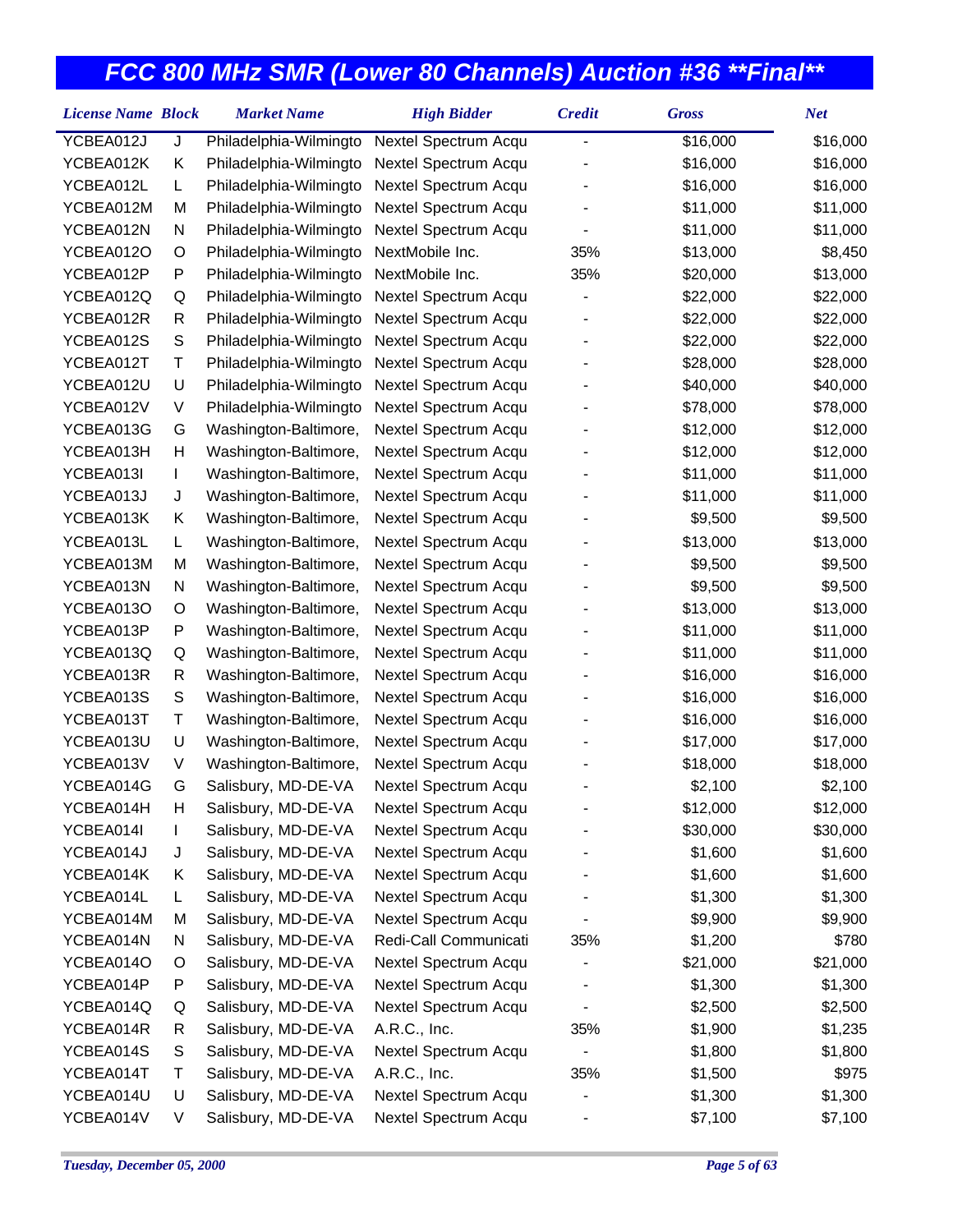| <b>License Name Block</b> |             | <b>Market Name</b>   | <b>High Bidder</b>   | <b>Credit</b> | <b>Gross</b> | <b>Net</b> |
|---------------------------|-------------|----------------------|----------------------|---------------|--------------|------------|
| YCBEA015G                 | G           | Richmond-Petersburg, | Nextel Spectrum Acqu |               | \$86,000     | \$86,000   |
| YCBEA015H                 | Н           | Richmond-Petersburg, | A.R.C., Inc.         | 35%           | \$16,000     | \$10,400   |
| YCBEA015I                 | L           | Richmond-Petersburg, | Nextel Spectrum Acqu |               | \$62,000     | \$62,000   |
| YCBEA015J                 | J           | Richmond-Petersburg, | Nextel Spectrum Acqu |               | \$21,000     | \$21,000   |
| YCBEA015K                 | Κ           | Richmond-Petersburg, | Nextel Spectrum Acqu |               | \$124,000    | \$124,000  |
| YCBEA015L                 | L           | Richmond-Petersburg, | Nextel Spectrum Acqu |               | \$14,000     | \$14,000   |
| YCBEA015M                 | M           | Richmond-Petersburg, | Nextel Spectrum Acqu |               | \$32,000     | \$32,000   |
| YCBEA015N                 | N           | Richmond-Petersburg, | Nextel Spectrum Acqu |               | \$57,000     | \$57,000   |
| YCBEA015O                 | O           | Richmond-Petersburg, | Nextel Spectrum Acqu |               | \$14,000     | \$14,000   |
| YCBEA015P                 | P           | Richmond-Petersburg, | Nextel Spectrum Acqu |               | \$25,000     | \$25,000   |
| YCBEA015Q                 | Q           | Richmond-Petersburg, | A.R.C., Inc.         | 35%           | \$11,000     | \$7,150    |
| YCBEA015R                 | R           | Richmond-Petersburg, | Nextel Spectrum Acqu |               | \$78,000     | \$78,000   |
| YCBEA015S                 | $\mathbb S$ | Richmond-Petersburg, | A.R.C., Inc.         | 35%           | \$23,000     | \$14,950   |
| YCBEA015T                 | Τ           | Richmond-Petersburg, | Nextel Spectrum Acqu |               | \$17,000     | \$17,000   |
| YCBEA015U                 | U           | Richmond-Petersburg, | Nextel Spectrum Acqu |               | \$15,000     | \$15,000   |
| YCBEA015V                 | V           | Richmond-Petersburg, | Nextel Spectrum Acqu |               | \$14,000     | \$14,000   |
| YCBEA016G                 | G           | Staunton, VA-WV      | Nextel Spectrum Acqu |               | \$12,000     | \$12,000   |
| YCBEA016H                 | Н           | Staunton, VA-WV      | Nextel Spectrum Acqu |               | \$1,600      | \$1,600    |
| YCBEA016I                 | L           | Staunton, VA-WV      | Nextel Spectrum Acqu |               | \$16,000     | \$16,000   |
| YCBEA016J                 | J           | Staunton, VA-WV      | Nextel Spectrum Acqu |               | \$13,000     | \$13,000   |
| YCBEA016K                 | Κ           | Staunton, VA-WV      | A.R.C., Inc.         | 35%           | \$13,000     | \$8,450    |
| YCBEA016L                 | L           | Staunton, VA-WV      | Nextel Spectrum Acqu |               | \$1,300      | \$1,300    |
| YCBEA016M                 | M           | Staunton, VA-WV      | Nextel Spectrum Acqu |               | \$1,000      | \$1,000    |
| YCBEA016N                 | N           | Staunton, VA-WV      | Nextel Spectrum Acqu |               | \$12,000     | \$12,000   |
| YCBEA016O                 | O           | Staunton, VA-WV      | Nextel Spectrum Acqu |               | \$13,000     | \$13,000   |
| YCBEA016P                 | P           | Staunton, VA-WV      | Nextel Spectrum Acqu |               | \$13,000     | \$13,000   |
| YCBEA016Q                 | Q           | Staunton, VA-WV      | A.R.C., Inc.         | 35%           | \$8,500      | \$5,525    |
| YCBEA016R                 | R           | Staunton, VA-WV      | Nextel Spectrum Acqu |               | \$13,000     | \$13,000   |
| YCBEA016S                 | S           | Staunton, VA-WV      | Nextel Spectrum Acqu |               | \$13,000     | \$13,000   |
| YCBEA016T                 | Τ           | Staunton, VA-WV      | Nextel Spectrum Acqu |               | \$1,000      | \$1,000    |
| YCBEA016U                 | U           | Staunton, VA-WV      | Nextel Spectrum Acqu |               | \$1,000      | \$1,000    |
| YCBEA016V                 | V           | Staunton, VA-WV      | Nextel Spectrum Acqu |               | \$13,000     | \$13,000   |
| YCBEA017G                 | G           | Roanoke, VA-NC-WV    | Nextel Spectrum Acqu |               | \$31,000     | \$31,000   |
| YCBEA017H                 | Н           | Roanoke, VA-NC-WV    | Nextel Spectrum Acqu |               | \$6,000      | \$6,000    |
| YCBEA017I                 | L           | Roanoke, VA-NC-WV    | Nextel Spectrum Acqu |               | \$1,000      | \$1,000    |
| YCBEA017J                 | J           | Roanoke, VA-NC-WV    | Nextel Spectrum Acqu |               | \$1,800      | \$1,800    |
| YCBEA017K                 | Κ           | Roanoke, VA-NC-WV    | A.R.C., Inc.         | 35%           | \$7,800      | \$5,070    |
| YCBEA017L                 | L           | Roanoke, VA-NC-WV    | A.R.C., Inc.         | 35%           | \$13,000     | \$8,450    |
| YCBEA017M                 | M           | Roanoke, VA-NC-WV    | Nextel Spectrum Acqu |               | \$45,000     | \$45,000   |
| YCBEA017N                 | N           | Roanoke, VA-NC-WV    | Nextel Spectrum Acqu |               | \$1,300      | \$1,300    |
| YCBEA017O                 | O           | Roanoke, VA-NC-WV    | Nextel Spectrum Acqu |               | \$9,200      | \$9,200    |
| YCBEA017P                 | P           | Roanoke, VA-NC-WV    | Nextel Spectrum Acqu |               | \$1,000      | \$1,000    |
| YCBEA017Q                 | Q           | Roanoke, VA-NC-WV    | Nextel Spectrum Acqu |               | \$1,000      | \$1,000    |
| YCBEA017R                 | R           | Roanoke, VA-NC-WV    | Nextel Spectrum Acqu |               | \$44,000     | \$44,000   |
| YCBEA017S                 | S           | Roanoke, VA-NC-WV    | Nextel Spectrum Acqu |               | \$16,000     | \$16,000   |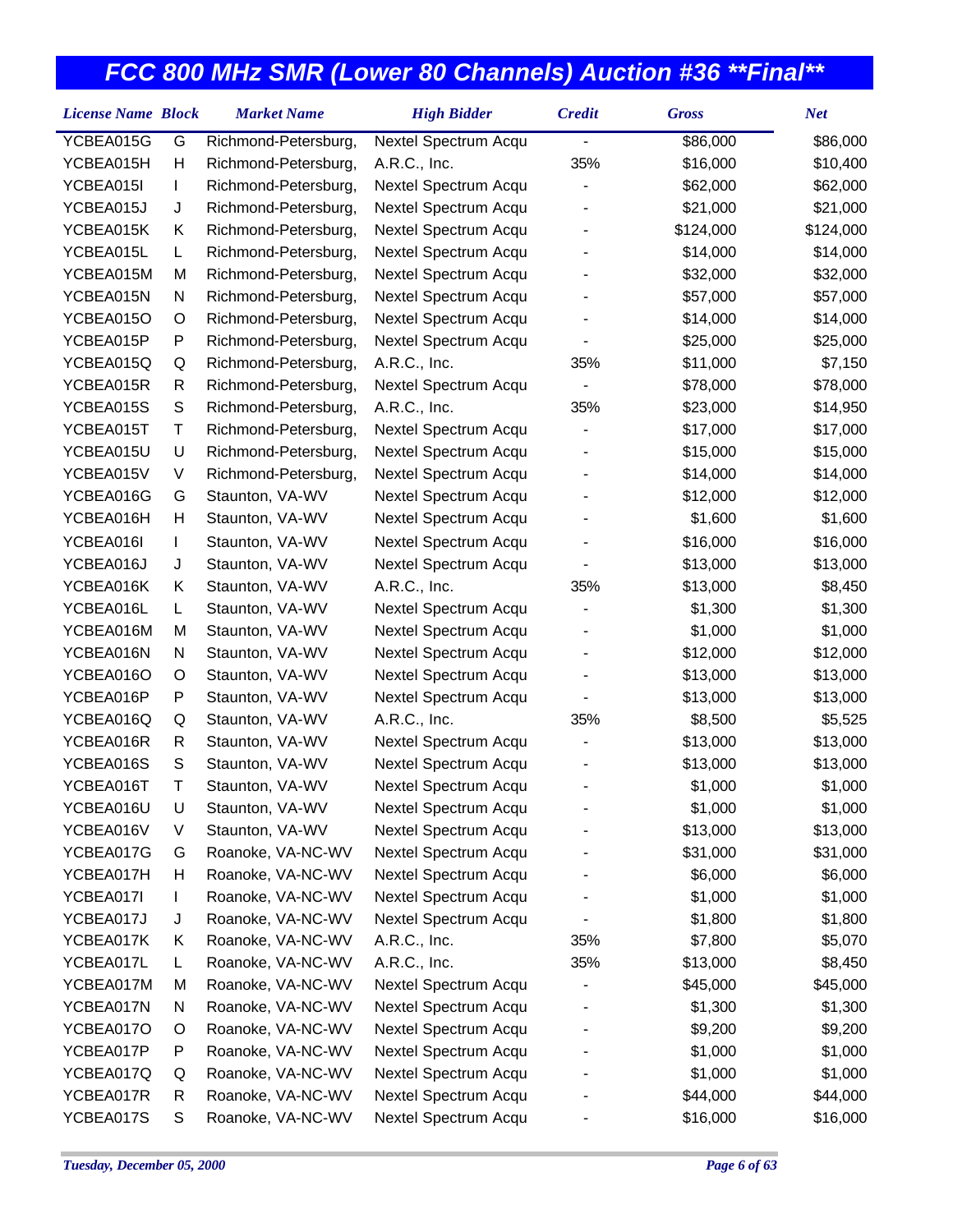| YCBEA017T<br>Т<br>Roanoke, VA-NC-WV<br>\$6,000<br>\$6,000<br>Nextel Spectrum Acqu<br>-<br>YCBEA017U<br>U<br>Nextel Spectrum Acqu<br>\$1,000<br>\$1,000<br>Roanoke, VA-NC-WV<br>Roanoke, VA-NC-WV<br>YCBEA017V<br>V<br>Nextel Spectrum Acqu<br>\$1,000<br>\$1,000<br>YCBEA018G<br>Greensboro-Winston-S<br>Reisenweaver Commu<br>25%<br>\$27,000<br>\$20,250<br>G<br>YCBEA018H<br>Н<br>Greensboro-Winston-S<br>Nextel Spectrum Acqu<br>\$85,000<br>\$85,000<br>YCBEA018I<br>Greensboro-Winston-S<br>Nextel Spectrum Acqu<br>\$41,000<br>\$41,000<br>L<br>Greensboro-Winston-S<br>YCBEA018J<br>J<br>Nextel Spectrum Acqu<br>\$29,000<br>\$29,000<br>Greensboro-Winston-S<br>YCBEA018K<br>Nextel Spectrum Acqu<br>\$52,000<br>\$52,000<br>Κ<br>Greensboro-Winston-S<br>YCBEA018L<br>Nextel Spectrum Acqu<br>\$49,000<br>\$49,000<br>L<br>YCBEA018M<br>M<br>Greensboro-Winston-S<br>Nextel Spectrum Acqu<br>\$29,000<br>\$29,000<br>YCBEA018N<br>Greensboro-Winston-S<br>Nextel Spectrum Acqu<br>\$117,000<br>\$117,000<br>N<br>YCBEA018O<br>Greensboro-Winston-S<br>Nextel Spectrum Acqu<br>\$49,000<br>\$49,000<br>O<br>Greensboro-Winston-S<br>YCBEA018P<br>P<br>Nextel Spectrum Acqu<br>\$97,000<br>\$97,000<br>Greensboro-Winston-S<br>YCBEA018Q<br>A.R.C., Inc.<br>35%<br>\$31,000<br>\$20,150<br>Q<br>Greensboro-Winston-S<br>25%<br>YCBEA018R<br>\$39,000<br>\$29,250<br>R<br>Reisenweaver Commu<br>YCBEA018S<br>S<br>Greensboro-Winston-S<br>35%<br>\$26,000<br>\$16,900<br>A.R.C., Inc.<br>Greensboro-Winston-S<br>YCBEA018T<br>Τ<br>\$32,000<br>\$32,000<br>Nextel Spectrum Acqu<br>YCBEA018U<br>U<br>Greensboro-Winston-S<br>Nextel Spectrum Acqu<br>\$38,000<br>\$38,000<br>Greensboro-Winston-S<br>A.R.C., Inc.<br>35%<br>\$8,450<br>YCBEA018V<br>V<br>\$13,000<br>YCBEA019G<br>G<br>Raleigh-Durham-Chape<br>\$93,000<br>\$93,000<br>Nextel Spectrum Acqu<br>YCBEA019H<br>Н<br>Nextel Spectrum Acqu<br>\$67,000<br>\$67,000<br>Raleigh-Durham-Chape<br>YCBEA019I<br>Nextel Spectrum Acqu<br>\$85,000<br>\$85,000<br>Raleigh-Durham-Chape<br>L<br>YCBEA019J<br>Raleigh-Durham-Chape<br>Nextel Spectrum Acqu<br>\$86,000<br>\$86,000<br>J<br>YCBEA019K<br>Raleigh-Durham-Chape<br>A.R.C., Inc.<br>35%<br>\$35,000<br>\$22,750<br>Κ<br>YCBEA019L<br>Raleigh-Durham-Chape<br>A.R.C., Inc.<br>35%<br>\$17,000<br>\$11,050<br>L<br>YCBEA019M<br>\$99,000<br>\$99,000<br>M<br>Raleigh-Durham-Chape<br>Nextel Spectrum Acqu<br>YCBEA019N<br>Raleigh-Durham-Chape<br>Nextel Spectrum Acqu<br>\$111,000<br>\$111,000<br>N<br>YCBEA019O<br>Raleigh-Durham-Chape<br>Nextel Spectrum Acqu<br>\$227,000<br>\$227,000<br>O<br>YCBEA019P<br>P<br>Raleigh-Durham-Chape<br>Nextel Spectrum Acqu<br>\$58,000<br>\$58,000<br>YCBEA019Q<br>Q<br>Raleigh-Durham-Chape<br>Nextel Spectrum Acqu<br>\$109,000<br>\$109,000<br>YCBEA019R<br>\$159,000<br>Nextel Spectrum Acqu<br>\$159,000<br>R<br>Raleigh-Durham-Chape<br>YCBEA019S<br>Nextel Spectrum Acqu<br>\$135,000<br>S<br>Raleigh-Durham-Chape<br>\$135,000<br>Nextel Spectrum Acqu<br>YCBEA019T<br>Т<br>Raleigh-Durham-Chape<br>\$50,000<br>\$50,000<br>Raleigh-Durham-Chape<br>YCBEA019U<br>U<br>A.R.C., Inc.<br>35%<br>\$59,000<br>\$38,350<br>YCBEA019V<br>V<br>Raleigh-Durham-Chape<br>Nextel Spectrum Acqu<br>\$58,000<br>\$58,000<br>YCBEA020G<br>Nextel Spectrum Acqu<br>G<br>Norfolk-Virginia Beach<br>\$14,000<br>\$14,000<br>Norfolk-Virginia Beach<br>Nextel Spectrum Acqu<br>YCBEA020H<br>Н<br>\$11,000<br>\$11,000<br>Norfolk-Virginia Beach<br>A.R.C., Inc.<br>35%<br>YCBEA020I<br>\$48,000<br>\$31,200<br>L<br>Norfolk-Virginia Beach<br>YCBEA020J<br>J<br>Nextel Spectrum Acqu<br>\$29,000<br>\$29,000<br>Nextel Spectrum Acqu<br>YCBEA020K<br>Norfolk-Virginia Beach<br>\$29,000<br>\$29,000<br>Κ<br>YCBEA020L<br>Nextel Spectrum Acqu<br>\$6,100<br>L<br>Norfolk-Virginia Beach<br>\$6,100<br>Norfolk-Virginia Beach<br>Nextel Spectrum Acqu<br>YCBEA020M<br>M<br>\$6,600<br>\$6,600<br>Norfolk-Virginia Beach<br>Nextel Spectrum Acqu<br>\$4,500<br>YCBEA020N<br>N<br>\$4,500<br>Norfolk-Virginia Beach<br>Nextel Spectrum Acqu<br>\$5,800<br>\$5,800<br>YCBEA020O<br>O | <b>License Name Block</b> |   | <b>Market Name</b>     | <b>High Bidder</b>   | <b>Credit</b> | <b>Gross</b> | <b>Net</b> |
|------------------------------------------------------------------------------------------------------------------------------------------------------------------------------------------------------------------------------------------------------------------------------------------------------------------------------------------------------------------------------------------------------------------------------------------------------------------------------------------------------------------------------------------------------------------------------------------------------------------------------------------------------------------------------------------------------------------------------------------------------------------------------------------------------------------------------------------------------------------------------------------------------------------------------------------------------------------------------------------------------------------------------------------------------------------------------------------------------------------------------------------------------------------------------------------------------------------------------------------------------------------------------------------------------------------------------------------------------------------------------------------------------------------------------------------------------------------------------------------------------------------------------------------------------------------------------------------------------------------------------------------------------------------------------------------------------------------------------------------------------------------------------------------------------------------------------------------------------------------------------------------------------------------------------------------------------------------------------------------------------------------------------------------------------------------------------------------------------------------------------------------------------------------------------------------------------------------------------------------------------------------------------------------------------------------------------------------------------------------------------------------------------------------------------------------------------------------------------------------------------------------------------------------------------------------------------------------------------------------------------------------------------------------------------------------------------------------------------------------------------------------------------------------------------------------------------------------------------------------------------------------------------------------------------------------------------------------------------------------------------------------------------------------------------------------------------------------------------------------------------------------------------------------------------------------------------------------------------------------------------------------------------------------------------------------------------------------------------------------------------------------------------------------------------------------------------------------------------------------------------------------------------------------------------------------------------------------------------------------------------------------------------------------------------------------------------------------------------------------------------------------------------------------------------------------------------------------------------------------------------------------------------------------------------------------------------------------------------------------------------------------------------------------------------------------------------------------------------------------------------------|---------------------------|---|------------------------|----------------------|---------------|--------------|------------|
|                                                                                                                                                                                                                                                                                                                                                                                                                                                                                                                                                                                                                                                                                                                                                                                                                                                                                                                                                                                                                                                                                                                                                                                                                                                                                                                                                                                                                                                                                                                                                                                                                                                                                                                                                                                                                                                                                                                                                                                                                                                                                                                                                                                                                                                                                                                                                                                                                                                                                                                                                                                                                                                                                                                                                                                                                                                                                                                                                                                                                                                                                                                                                                                                                                                                                                                                                                                                                                                                                                                                                                                                                                                                                                                                                                                                                                                                                                                                                                                                                                                                                                                                    |                           |   |                        |                      |               |              |            |
|                                                                                                                                                                                                                                                                                                                                                                                                                                                                                                                                                                                                                                                                                                                                                                                                                                                                                                                                                                                                                                                                                                                                                                                                                                                                                                                                                                                                                                                                                                                                                                                                                                                                                                                                                                                                                                                                                                                                                                                                                                                                                                                                                                                                                                                                                                                                                                                                                                                                                                                                                                                                                                                                                                                                                                                                                                                                                                                                                                                                                                                                                                                                                                                                                                                                                                                                                                                                                                                                                                                                                                                                                                                                                                                                                                                                                                                                                                                                                                                                                                                                                                                                    |                           |   |                        |                      |               |              |            |
|                                                                                                                                                                                                                                                                                                                                                                                                                                                                                                                                                                                                                                                                                                                                                                                                                                                                                                                                                                                                                                                                                                                                                                                                                                                                                                                                                                                                                                                                                                                                                                                                                                                                                                                                                                                                                                                                                                                                                                                                                                                                                                                                                                                                                                                                                                                                                                                                                                                                                                                                                                                                                                                                                                                                                                                                                                                                                                                                                                                                                                                                                                                                                                                                                                                                                                                                                                                                                                                                                                                                                                                                                                                                                                                                                                                                                                                                                                                                                                                                                                                                                                                                    |                           |   |                        |                      |               |              |            |
|                                                                                                                                                                                                                                                                                                                                                                                                                                                                                                                                                                                                                                                                                                                                                                                                                                                                                                                                                                                                                                                                                                                                                                                                                                                                                                                                                                                                                                                                                                                                                                                                                                                                                                                                                                                                                                                                                                                                                                                                                                                                                                                                                                                                                                                                                                                                                                                                                                                                                                                                                                                                                                                                                                                                                                                                                                                                                                                                                                                                                                                                                                                                                                                                                                                                                                                                                                                                                                                                                                                                                                                                                                                                                                                                                                                                                                                                                                                                                                                                                                                                                                                                    |                           |   |                        |                      |               |              |            |
|                                                                                                                                                                                                                                                                                                                                                                                                                                                                                                                                                                                                                                                                                                                                                                                                                                                                                                                                                                                                                                                                                                                                                                                                                                                                                                                                                                                                                                                                                                                                                                                                                                                                                                                                                                                                                                                                                                                                                                                                                                                                                                                                                                                                                                                                                                                                                                                                                                                                                                                                                                                                                                                                                                                                                                                                                                                                                                                                                                                                                                                                                                                                                                                                                                                                                                                                                                                                                                                                                                                                                                                                                                                                                                                                                                                                                                                                                                                                                                                                                                                                                                                                    |                           |   |                        |                      |               |              |            |
|                                                                                                                                                                                                                                                                                                                                                                                                                                                                                                                                                                                                                                                                                                                                                                                                                                                                                                                                                                                                                                                                                                                                                                                                                                                                                                                                                                                                                                                                                                                                                                                                                                                                                                                                                                                                                                                                                                                                                                                                                                                                                                                                                                                                                                                                                                                                                                                                                                                                                                                                                                                                                                                                                                                                                                                                                                                                                                                                                                                                                                                                                                                                                                                                                                                                                                                                                                                                                                                                                                                                                                                                                                                                                                                                                                                                                                                                                                                                                                                                                                                                                                                                    |                           |   |                        |                      |               |              |            |
|                                                                                                                                                                                                                                                                                                                                                                                                                                                                                                                                                                                                                                                                                                                                                                                                                                                                                                                                                                                                                                                                                                                                                                                                                                                                                                                                                                                                                                                                                                                                                                                                                                                                                                                                                                                                                                                                                                                                                                                                                                                                                                                                                                                                                                                                                                                                                                                                                                                                                                                                                                                                                                                                                                                                                                                                                                                                                                                                                                                                                                                                                                                                                                                                                                                                                                                                                                                                                                                                                                                                                                                                                                                                                                                                                                                                                                                                                                                                                                                                                                                                                                                                    |                           |   |                        |                      |               |              |            |
|                                                                                                                                                                                                                                                                                                                                                                                                                                                                                                                                                                                                                                                                                                                                                                                                                                                                                                                                                                                                                                                                                                                                                                                                                                                                                                                                                                                                                                                                                                                                                                                                                                                                                                                                                                                                                                                                                                                                                                                                                                                                                                                                                                                                                                                                                                                                                                                                                                                                                                                                                                                                                                                                                                                                                                                                                                                                                                                                                                                                                                                                                                                                                                                                                                                                                                                                                                                                                                                                                                                                                                                                                                                                                                                                                                                                                                                                                                                                                                                                                                                                                                                                    |                           |   |                        |                      |               |              |            |
|                                                                                                                                                                                                                                                                                                                                                                                                                                                                                                                                                                                                                                                                                                                                                                                                                                                                                                                                                                                                                                                                                                                                                                                                                                                                                                                                                                                                                                                                                                                                                                                                                                                                                                                                                                                                                                                                                                                                                                                                                                                                                                                                                                                                                                                                                                                                                                                                                                                                                                                                                                                                                                                                                                                                                                                                                                                                                                                                                                                                                                                                                                                                                                                                                                                                                                                                                                                                                                                                                                                                                                                                                                                                                                                                                                                                                                                                                                                                                                                                                                                                                                                                    |                           |   |                        |                      |               |              |            |
|                                                                                                                                                                                                                                                                                                                                                                                                                                                                                                                                                                                                                                                                                                                                                                                                                                                                                                                                                                                                                                                                                                                                                                                                                                                                                                                                                                                                                                                                                                                                                                                                                                                                                                                                                                                                                                                                                                                                                                                                                                                                                                                                                                                                                                                                                                                                                                                                                                                                                                                                                                                                                                                                                                                                                                                                                                                                                                                                                                                                                                                                                                                                                                                                                                                                                                                                                                                                                                                                                                                                                                                                                                                                                                                                                                                                                                                                                                                                                                                                                                                                                                                                    |                           |   |                        |                      |               |              |            |
|                                                                                                                                                                                                                                                                                                                                                                                                                                                                                                                                                                                                                                                                                                                                                                                                                                                                                                                                                                                                                                                                                                                                                                                                                                                                                                                                                                                                                                                                                                                                                                                                                                                                                                                                                                                                                                                                                                                                                                                                                                                                                                                                                                                                                                                                                                                                                                                                                                                                                                                                                                                                                                                                                                                                                                                                                                                                                                                                                                                                                                                                                                                                                                                                                                                                                                                                                                                                                                                                                                                                                                                                                                                                                                                                                                                                                                                                                                                                                                                                                                                                                                                                    |                           |   |                        |                      |               |              |            |
|                                                                                                                                                                                                                                                                                                                                                                                                                                                                                                                                                                                                                                                                                                                                                                                                                                                                                                                                                                                                                                                                                                                                                                                                                                                                                                                                                                                                                                                                                                                                                                                                                                                                                                                                                                                                                                                                                                                                                                                                                                                                                                                                                                                                                                                                                                                                                                                                                                                                                                                                                                                                                                                                                                                                                                                                                                                                                                                                                                                                                                                                                                                                                                                                                                                                                                                                                                                                                                                                                                                                                                                                                                                                                                                                                                                                                                                                                                                                                                                                                                                                                                                                    |                           |   |                        |                      |               |              |            |
|                                                                                                                                                                                                                                                                                                                                                                                                                                                                                                                                                                                                                                                                                                                                                                                                                                                                                                                                                                                                                                                                                                                                                                                                                                                                                                                                                                                                                                                                                                                                                                                                                                                                                                                                                                                                                                                                                                                                                                                                                                                                                                                                                                                                                                                                                                                                                                                                                                                                                                                                                                                                                                                                                                                                                                                                                                                                                                                                                                                                                                                                                                                                                                                                                                                                                                                                                                                                                                                                                                                                                                                                                                                                                                                                                                                                                                                                                                                                                                                                                                                                                                                                    |                           |   |                        |                      |               |              |            |
|                                                                                                                                                                                                                                                                                                                                                                                                                                                                                                                                                                                                                                                                                                                                                                                                                                                                                                                                                                                                                                                                                                                                                                                                                                                                                                                                                                                                                                                                                                                                                                                                                                                                                                                                                                                                                                                                                                                                                                                                                                                                                                                                                                                                                                                                                                                                                                                                                                                                                                                                                                                                                                                                                                                                                                                                                                                                                                                                                                                                                                                                                                                                                                                                                                                                                                                                                                                                                                                                                                                                                                                                                                                                                                                                                                                                                                                                                                                                                                                                                                                                                                                                    |                           |   |                        |                      |               |              |            |
|                                                                                                                                                                                                                                                                                                                                                                                                                                                                                                                                                                                                                                                                                                                                                                                                                                                                                                                                                                                                                                                                                                                                                                                                                                                                                                                                                                                                                                                                                                                                                                                                                                                                                                                                                                                                                                                                                                                                                                                                                                                                                                                                                                                                                                                                                                                                                                                                                                                                                                                                                                                                                                                                                                                                                                                                                                                                                                                                                                                                                                                                                                                                                                                                                                                                                                                                                                                                                                                                                                                                                                                                                                                                                                                                                                                                                                                                                                                                                                                                                                                                                                                                    |                           |   |                        |                      |               |              |            |
|                                                                                                                                                                                                                                                                                                                                                                                                                                                                                                                                                                                                                                                                                                                                                                                                                                                                                                                                                                                                                                                                                                                                                                                                                                                                                                                                                                                                                                                                                                                                                                                                                                                                                                                                                                                                                                                                                                                                                                                                                                                                                                                                                                                                                                                                                                                                                                                                                                                                                                                                                                                                                                                                                                                                                                                                                                                                                                                                                                                                                                                                                                                                                                                                                                                                                                                                                                                                                                                                                                                                                                                                                                                                                                                                                                                                                                                                                                                                                                                                                                                                                                                                    |                           |   |                        |                      |               |              |            |
|                                                                                                                                                                                                                                                                                                                                                                                                                                                                                                                                                                                                                                                                                                                                                                                                                                                                                                                                                                                                                                                                                                                                                                                                                                                                                                                                                                                                                                                                                                                                                                                                                                                                                                                                                                                                                                                                                                                                                                                                                                                                                                                                                                                                                                                                                                                                                                                                                                                                                                                                                                                                                                                                                                                                                                                                                                                                                                                                                                                                                                                                                                                                                                                                                                                                                                                                                                                                                                                                                                                                                                                                                                                                                                                                                                                                                                                                                                                                                                                                                                                                                                                                    |                           |   |                        |                      |               |              |            |
|                                                                                                                                                                                                                                                                                                                                                                                                                                                                                                                                                                                                                                                                                                                                                                                                                                                                                                                                                                                                                                                                                                                                                                                                                                                                                                                                                                                                                                                                                                                                                                                                                                                                                                                                                                                                                                                                                                                                                                                                                                                                                                                                                                                                                                                                                                                                                                                                                                                                                                                                                                                                                                                                                                                                                                                                                                                                                                                                                                                                                                                                                                                                                                                                                                                                                                                                                                                                                                                                                                                                                                                                                                                                                                                                                                                                                                                                                                                                                                                                                                                                                                                                    |                           |   |                        |                      |               |              |            |
|                                                                                                                                                                                                                                                                                                                                                                                                                                                                                                                                                                                                                                                                                                                                                                                                                                                                                                                                                                                                                                                                                                                                                                                                                                                                                                                                                                                                                                                                                                                                                                                                                                                                                                                                                                                                                                                                                                                                                                                                                                                                                                                                                                                                                                                                                                                                                                                                                                                                                                                                                                                                                                                                                                                                                                                                                                                                                                                                                                                                                                                                                                                                                                                                                                                                                                                                                                                                                                                                                                                                                                                                                                                                                                                                                                                                                                                                                                                                                                                                                                                                                                                                    |                           |   |                        |                      |               |              |            |
|                                                                                                                                                                                                                                                                                                                                                                                                                                                                                                                                                                                                                                                                                                                                                                                                                                                                                                                                                                                                                                                                                                                                                                                                                                                                                                                                                                                                                                                                                                                                                                                                                                                                                                                                                                                                                                                                                                                                                                                                                                                                                                                                                                                                                                                                                                                                                                                                                                                                                                                                                                                                                                                                                                                                                                                                                                                                                                                                                                                                                                                                                                                                                                                                                                                                                                                                                                                                                                                                                                                                                                                                                                                                                                                                                                                                                                                                                                                                                                                                                                                                                                                                    |                           |   |                        |                      |               |              |            |
|                                                                                                                                                                                                                                                                                                                                                                                                                                                                                                                                                                                                                                                                                                                                                                                                                                                                                                                                                                                                                                                                                                                                                                                                                                                                                                                                                                                                                                                                                                                                                                                                                                                                                                                                                                                                                                                                                                                                                                                                                                                                                                                                                                                                                                                                                                                                                                                                                                                                                                                                                                                                                                                                                                                                                                                                                                                                                                                                                                                                                                                                                                                                                                                                                                                                                                                                                                                                                                                                                                                                                                                                                                                                                                                                                                                                                                                                                                                                                                                                                                                                                                                                    |                           |   |                        |                      |               |              |            |
|                                                                                                                                                                                                                                                                                                                                                                                                                                                                                                                                                                                                                                                                                                                                                                                                                                                                                                                                                                                                                                                                                                                                                                                                                                                                                                                                                                                                                                                                                                                                                                                                                                                                                                                                                                                                                                                                                                                                                                                                                                                                                                                                                                                                                                                                                                                                                                                                                                                                                                                                                                                                                                                                                                                                                                                                                                                                                                                                                                                                                                                                                                                                                                                                                                                                                                                                                                                                                                                                                                                                                                                                                                                                                                                                                                                                                                                                                                                                                                                                                                                                                                                                    |                           |   |                        |                      |               |              |            |
|                                                                                                                                                                                                                                                                                                                                                                                                                                                                                                                                                                                                                                                                                                                                                                                                                                                                                                                                                                                                                                                                                                                                                                                                                                                                                                                                                                                                                                                                                                                                                                                                                                                                                                                                                                                                                                                                                                                                                                                                                                                                                                                                                                                                                                                                                                                                                                                                                                                                                                                                                                                                                                                                                                                                                                                                                                                                                                                                                                                                                                                                                                                                                                                                                                                                                                                                                                                                                                                                                                                                                                                                                                                                                                                                                                                                                                                                                                                                                                                                                                                                                                                                    |                           |   |                        |                      |               |              |            |
|                                                                                                                                                                                                                                                                                                                                                                                                                                                                                                                                                                                                                                                                                                                                                                                                                                                                                                                                                                                                                                                                                                                                                                                                                                                                                                                                                                                                                                                                                                                                                                                                                                                                                                                                                                                                                                                                                                                                                                                                                                                                                                                                                                                                                                                                                                                                                                                                                                                                                                                                                                                                                                                                                                                                                                                                                                                                                                                                                                                                                                                                                                                                                                                                                                                                                                                                                                                                                                                                                                                                                                                                                                                                                                                                                                                                                                                                                                                                                                                                                                                                                                                                    |                           |   |                        |                      |               |              |            |
|                                                                                                                                                                                                                                                                                                                                                                                                                                                                                                                                                                                                                                                                                                                                                                                                                                                                                                                                                                                                                                                                                                                                                                                                                                                                                                                                                                                                                                                                                                                                                                                                                                                                                                                                                                                                                                                                                                                                                                                                                                                                                                                                                                                                                                                                                                                                                                                                                                                                                                                                                                                                                                                                                                                                                                                                                                                                                                                                                                                                                                                                                                                                                                                                                                                                                                                                                                                                                                                                                                                                                                                                                                                                                                                                                                                                                                                                                                                                                                                                                                                                                                                                    |                           |   |                        |                      |               |              |            |
|                                                                                                                                                                                                                                                                                                                                                                                                                                                                                                                                                                                                                                                                                                                                                                                                                                                                                                                                                                                                                                                                                                                                                                                                                                                                                                                                                                                                                                                                                                                                                                                                                                                                                                                                                                                                                                                                                                                                                                                                                                                                                                                                                                                                                                                                                                                                                                                                                                                                                                                                                                                                                                                                                                                                                                                                                                                                                                                                                                                                                                                                                                                                                                                                                                                                                                                                                                                                                                                                                                                                                                                                                                                                                                                                                                                                                                                                                                                                                                                                                                                                                                                                    |                           |   |                        |                      |               |              |            |
|                                                                                                                                                                                                                                                                                                                                                                                                                                                                                                                                                                                                                                                                                                                                                                                                                                                                                                                                                                                                                                                                                                                                                                                                                                                                                                                                                                                                                                                                                                                                                                                                                                                                                                                                                                                                                                                                                                                                                                                                                                                                                                                                                                                                                                                                                                                                                                                                                                                                                                                                                                                                                                                                                                                                                                                                                                                                                                                                                                                                                                                                                                                                                                                                                                                                                                                                                                                                                                                                                                                                                                                                                                                                                                                                                                                                                                                                                                                                                                                                                                                                                                                                    |                           |   |                        |                      |               |              |            |
|                                                                                                                                                                                                                                                                                                                                                                                                                                                                                                                                                                                                                                                                                                                                                                                                                                                                                                                                                                                                                                                                                                                                                                                                                                                                                                                                                                                                                                                                                                                                                                                                                                                                                                                                                                                                                                                                                                                                                                                                                                                                                                                                                                                                                                                                                                                                                                                                                                                                                                                                                                                                                                                                                                                                                                                                                                                                                                                                                                                                                                                                                                                                                                                                                                                                                                                                                                                                                                                                                                                                                                                                                                                                                                                                                                                                                                                                                                                                                                                                                                                                                                                                    |                           |   |                        |                      |               |              |            |
|                                                                                                                                                                                                                                                                                                                                                                                                                                                                                                                                                                                                                                                                                                                                                                                                                                                                                                                                                                                                                                                                                                                                                                                                                                                                                                                                                                                                                                                                                                                                                                                                                                                                                                                                                                                                                                                                                                                                                                                                                                                                                                                                                                                                                                                                                                                                                                                                                                                                                                                                                                                                                                                                                                                                                                                                                                                                                                                                                                                                                                                                                                                                                                                                                                                                                                                                                                                                                                                                                                                                                                                                                                                                                                                                                                                                                                                                                                                                                                                                                                                                                                                                    |                           |   |                        |                      |               |              |            |
|                                                                                                                                                                                                                                                                                                                                                                                                                                                                                                                                                                                                                                                                                                                                                                                                                                                                                                                                                                                                                                                                                                                                                                                                                                                                                                                                                                                                                                                                                                                                                                                                                                                                                                                                                                                                                                                                                                                                                                                                                                                                                                                                                                                                                                                                                                                                                                                                                                                                                                                                                                                                                                                                                                                                                                                                                                                                                                                                                                                                                                                                                                                                                                                                                                                                                                                                                                                                                                                                                                                                                                                                                                                                                                                                                                                                                                                                                                                                                                                                                                                                                                                                    |                           |   |                        |                      |               |              |            |
|                                                                                                                                                                                                                                                                                                                                                                                                                                                                                                                                                                                                                                                                                                                                                                                                                                                                                                                                                                                                                                                                                                                                                                                                                                                                                                                                                                                                                                                                                                                                                                                                                                                                                                                                                                                                                                                                                                                                                                                                                                                                                                                                                                                                                                                                                                                                                                                                                                                                                                                                                                                                                                                                                                                                                                                                                                                                                                                                                                                                                                                                                                                                                                                                                                                                                                                                                                                                                                                                                                                                                                                                                                                                                                                                                                                                                                                                                                                                                                                                                                                                                                                                    |                           |   |                        |                      |               |              |            |
|                                                                                                                                                                                                                                                                                                                                                                                                                                                                                                                                                                                                                                                                                                                                                                                                                                                                                                                                                                                                                                                                                                                                                                                                                                                                                                                                                                                                                                                                                                                                                                                                                                                                                                                                                                                                                                                                                                                                                                                                                                                                                                                                                                                                                                                                                                                                                                                                                                                                                                                                                                                                                                                                                                                                                                                                                                                                                                                                                                                                                                                                                                                                                                                                                                                                                                                                                                                                                                                                                                                                                                                                                                                                                                                                                                                                                                                                                                                                                                                                                                                                                                                                    |                           |   |                        |                      |               |              |            |
|                                                                                                                                                                                                                                                                                                                                                                                                                                                                                                                                                                                                                                                                                                                                                                                                                                                                                                                                                                                                                                                                                                                                                                                                                                                                                                                                                                                                                                                                                                                                                                                                                                                                                                                                                                                                                                                                                                                                                                                                                                                                                                                                                                                                                                                                                                                                                                                                                                                                                                                                                                                                                                                                                                                                                                                                                                                                                                                                                                                                                                                                                                                                                                                                                                                                                                                                                                                                                                                                                                                                                                                                                                                                                                                                                                                                                                                                                                                                                                                                                                                                                                                                    |                           |   |                        |                      |               |              |            |
|                                                                                                                                                                                                                                                                                                                                                                                                                                                                                                                                                                                                                                                                                                                                                                                                                                                                                                                                                                                                                                                                                                                                                                                                                                                                                                                                                                                                                                                                                                                                                                                                                                                                                                                                                                                                                                                                                                                                                                                                                                                                                                                                                                                                                                                                                                                                                                                                                                                                                                                                                                                                                                                                                                                                                                                                                                                                                                                                                                                                                                                                                                                                                                                                                                                                                                                                                                                                                                                                                                                                                                                                                                                                                                                                                                                                                                                                                                                                                                                                                                                                                                                                    |                           |   |                        |                      |               |              |            |
|                                                                                                                                                                                                                                                                                                                                                                                                                                                                                                                                                                                                                                                                                                                                                                                                                                                                                                                                                                                                                                                                                                                                                                                                                                                                                                                                                                                                                                                                                                                                                                                                                                                                                                                                                                                                                                                                                                                                                                                                                                                                                                                                                                                                                                                                                                                                                                                                                                                                                                                                                                                                                                                                                                                                                                                                                                                                                                                                                                                                                                                                                                                                                                                                                                                                                                                                                                                                                                                                                                                                                                                                                                                                                                                                                                                                                                                                                                                                                                                                                                                                                                                                    |                           |   |                        |                      |               |              |            |
|                                                                                                                                                                                                                                                                                                                                                                                                                                                                                                                                                                                                                                                                                                                                                                                                                                                                                                                                                                                                                                                                                                                                                                                                                                                                                                                                                                                                                                                                                                                                                                                                                                                                                                                                                                                                                                                                                                                                                                                                                                                                                                                                                                                                                                                                                                                                                                                                                                                                                                                                                                                                                                                                                                                                                                                                                                                                                                                                                                                                                                                                                                                                                                                                                                                                                                                                                                                                                                                                                                                                                                                                                                                                                                                                                                                                                                                                                                                                                                                                                                                                                                                                    |                           |   |                        |                      |               |              |            |
|                                                                                                                                                                                                                                                                                                                                                                                                                                                                                                                                                                                                                                                                                                                                                                                                                                                                                                                                                                                                                                                                                                                                                                                                                                                                                                                                                                                                                                                                                                                                                                                                                                                                                                                                                                                                                                                                                                                                                                                                                                                                                                                                                                                                                                                                                                                                                                                                                                                                                                                                                                                                                                                                                                                                                                                                                                                                                                                                                                                                                                                                                                                                                                                                                                                                                                                                                                                                                                                                                                                                                                                                                                                                                                                                                                                                                                                                                                                                                                                                                                                                                                                                    |                           |   |                        |                      |               |              |            |
|                                                                                                                                                                                                                                                                                                                                                                                                                                                                                                                                                                                                                                                                                                                                                                                                                                                                                                                                                                                                                                                                                                                                                                                                                                                                                                                                                                                                                                                                                                                                                                                                                                                                                                                                                                                                                                                                                                                                                                                                                                                                                                                                                                                                                                                                                                                                                                                                                                                                                                                                                                                                                                                                                                                                                                                                                                                                                                                                                                                                                                                                                                                                                                                                                                                                                                                                                                                                                                                                                                                                                                                                                                                                                                                                                                                                                                                                                                                                                                                                                                                                                                                                    |                           |   |                        |                      |               |              |            |
|                                                                                                                                                                                                                                                                                                                                                                                                                                                                                                                                                                                                                                                                                                                                                                                                                                                                                                                                                                                                                                                                                                                                                                                                                                                                                                                                                                                                                                                                                                                                                                                                                                                                                                                                                                                                                                                                                                                                                                                                                                                                                                                                                                                                                                                                                                                                                                                                                                                                                                                                                                                                                                                                                                                                                                                                                                                                                                                                                                                                                                                                                                                                                                                                                                                                                                                                                                                                                                                                                                                                                                                                                                                                                                                                                                                                                                                                                                                                                                                                                                                                                                                                    |                           |   |                        |                      |               |              |            |
|                                                                                                                                                                                                                                                                                                                                                                                                                                                                                                                                                                                                                                                                                                                                                                                                                                                                                                                                                                                                                                                                                                                                                                                                                                                                                                                                                                                                                                                                                                                                                                                                                                                                                                                                                                                                                                                                                                                                                                                                                                                                                                                                                                                                                                                                                                                                                                                                                                                                                                                                                                                                                                                                                                                                                                                                                                                                                                                                                                                                                                                                                                                                                                                                                                                                                                                                                                                                                                                                                                                                                                                                                                                                                                                                                                                                                                                                                                                                                                                                                                                                                                                                    |                           |   |                        |                      |               |              |            |
|                                                                                                                                                                                                                                                                                                                                                                                                                                                                                                                                                                                                                                                                                                                                                                                                                                                                                                                                                                                                                                                                                                                                                                                                                                                                                                                                                                                                                                                                                                                                                                                                                                                                                                                                                                                                                                                                                                                                                                                                                                                                                                                                                                                                                                                                                                                                                                                                                                                                                                                                                                                                                                                                                                                                                                                                                                                                                                                                                                                                                                                                                                                                                                                                                                                                                                                                                                                                                                                                                                                                                                                                                                                                                                                                                                                                                                                                                                                                                                                                                                                                                                                                    |                           |   |                        |                      |               |              |            |
|                                                                                                                                                                                                                                                                                                                                                                                                                                                                                                                                                                                                                                                                                                                                                                                                                                                                                                                                                                                                                                                                                                                                                                                                                                                                                                                                                                                                                                                                                                                                                                                                                                                                                                                                                                                                                                                                                                                                                                                                                                                                                                                                                                                                                                                                                                                                                                                                                                                                                                                                                                                                                                                                                                                                                                                                                                                                                                                                                                                                                                                                                                                                                                                                                                                                                                                                                                                                                                                                                                                                                                                                                                                                                                                                                                                                                                                                                                                                                                                                                                                                                                                                    |                           |   |                        |                      |               |              |            |
|                                                                                                                                                                                                                                                                                                                                                                                                                                                                                                                                                                                                                                                                                                                                                                                                                                                                                                                                                                                                                                                                                                                                                                                                                                                                                                                                                                                                                                                                                                                                                                                                                                                                                                                                                                                                                                                                                                                                                                                                                                                                                                                                                                                                                                                                                                                                                                                                                                                                                                                                                                                                                                                                                                                                                                                                                                                                                                                                                                                                                                                                                                                                                                                                                                                                                                                                                                                                                                                                                                                                                                                                                                                                                                                                                                                                                                                                                                                                                                                                                                                                                                                                    |                           |   |                        |                      |               |              |            |
|                                                                                                                                                                                                                                                                                                                                                                                                                                                                                                                                                                                                                                                                                                                                                                                                                                                                                                                                                                                                                                                                                                                                                                                                                                                                                                                                                                                                                                                                                                                                                                                                                                                                                                                                                                                                                                                                                                                                                                                                                                                                                                                                                                                                                                                                                                                                                                                                                                                                                                                                                                                                                                                                                                                                                                                                                                                                                                                                                                                                                                                                                                                                                                                                                                                                                                                                                                                                                                                                                                                                                                                                                                                                                                                                                                                                                                                                                                                                                                                                                                                                                                                                    |                           |   |                        |                      |               |              |            |
|                                                                                                                                                                                                                                                                                                                                                                                                                                                                                                                                                                                                                                                                                                                                                                                                                                                                                                                                                                                                                                                                                                                                                                                                                                                                                                                                                                                                                                                                                                                                                                                                                                                                                                                                                                                                                                                                                                                                                                                                                                                                                                                                                                                                                                                                                                                                                                                                                                                                                                                                                                                                                                                                                                                                                                                                                                                                                                                                                                                                                                                                                                                                                                                                                                                                                                                                                                                                                                                                                                                                                                                                                                                                                                                                                                                                                                                                                                                                                                                                                                                                                                                                    | YCBEA020P                 | P | Norfolk-Virginia Beach | Nextel Spectrum Acqu |               | \$4,300      | \$4,300    |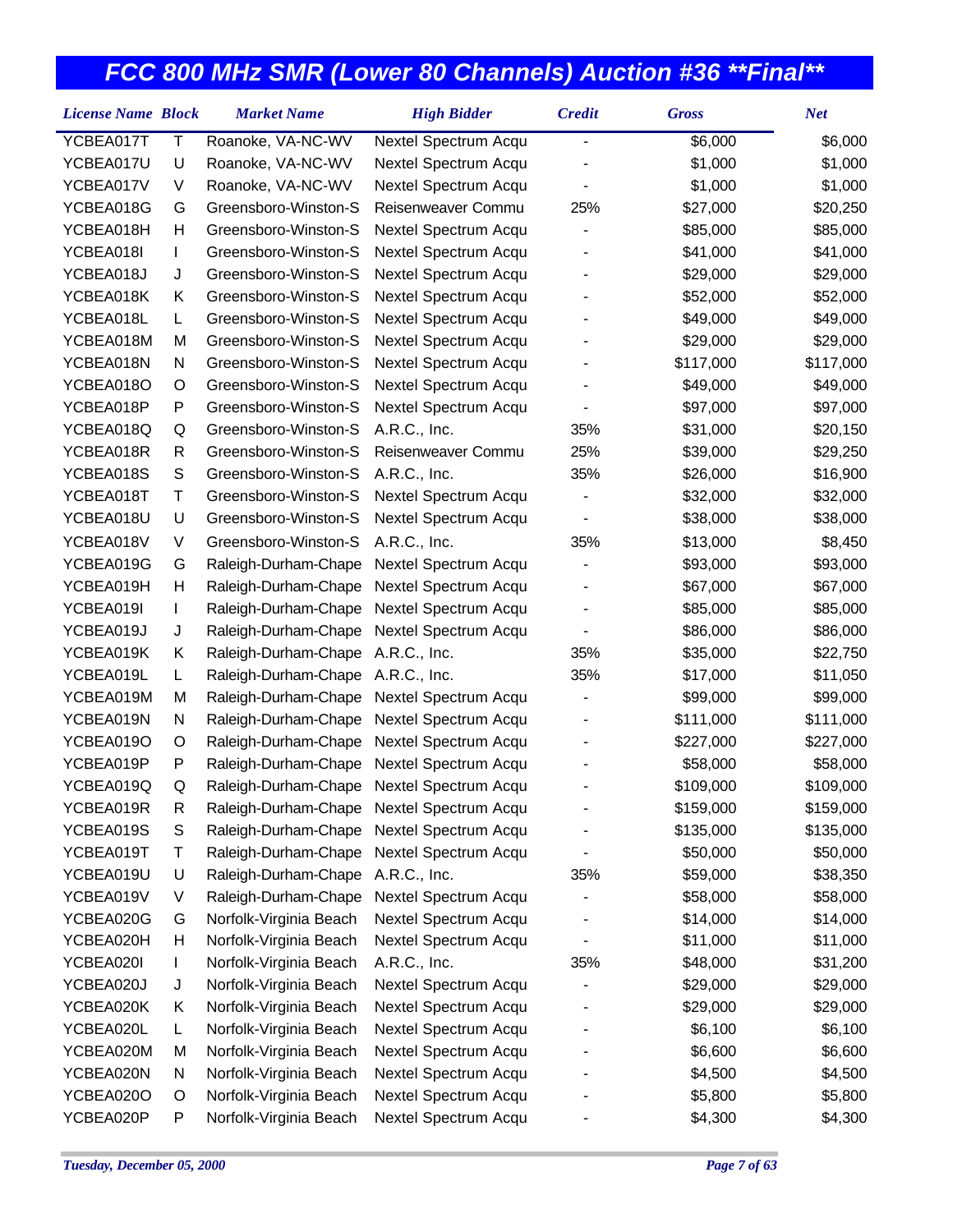| <b>License Name Block</b> |    | <b>Market Name</b>     | <b>High Bidder</b>   | <b>Credit</b>  | <b>Gross</b> | <b>Net</b> |
|---------------------------|----|------------------------|----------------------|----------------|--------------|------------|
| YCBEA020Q                 | Q  | Norfolk-Virginia Beach | Nextel Spectrum Acqu | $\overline{a}$ | \$4,500      | \$4,500    |
| YCBEA020R                 | R  | Norfolk-Virginia Beach | Nextel Spectrum Acqu |                | \$4,100      | \$4,100    |
| YCBEA020S                 | S  | Norfolk-Virginia Beach | A.R.C., Inc.         | 35%            | \$1,600      | \$1,040    |
| YCBEA020T                 | Τ  | Norfolk-Virginia Beach | Nextel Spectrum Acqu |                | \$5,800      | \$5,800    |
| YCBEA020U                 | U  | Norfolk-Virginia Beach | Nextel Spectrum Acqu |                | \$6,200      | \$6,200    |
| YCBEA020V                 | V  | Norfolk-Virginia Beach | Nextel Spectrum Acqu |                | \$60,000     | \$60,000   |
| YCBEA021G                 | G  | Greenville, NC         | Nextel Spectrum Acqu |                | \$72,000     | \$72,000   |
| YCBEA021H                 | Н  | Greenville, NC         | Skitronics, Inc.     | 35%            | \$64,000     | \$41,600   |
| YCBEA021I                 | L  | Greenville, NC         | Nextel Spectrum Acqu |                | \$72,000     | \$72,000   |
| YCBEA021J                 | J  | Greenville, NC         | Nextel Spectrum Acqu |                | \$48,000     | \$48,000   |
| YCBEA021K                 | Κ  | Greenville, NC         | A.R.C., Inc.         | 35%            | \$46,000     | \$29,900   |
| YCBEA021L                 | L. | Greenville, NC         | Nextel Spectrum Acqu |                | \$9,800      | \$9,800    |
| YCBEA021M                 | M  | Greenville, NC         | Nextel Spectrum Acqu |                | \$51,000     | \$51,000   |
| YCBEA021N                 | N  | Greenville, NC         | Nextel Spectrum Acqu |                | \$52,000     | \$52,000   |
| YCBEA021O                 | O  | Greenville, NC         | Nextel Spectrum Acqu |                | \$59,000     | \$59,000   |
| YCBEA021P                 | P  | Greenville, NC         | Nextel Spectrum Acqu |                | \$41,000     | \$41,000   |
| YCBEA021Q                 | Q  | Greenville, NC         | Nextel Spectrum Acqu |                | \$75,000     | \$75,000   |
| YCBEA021R                 | R  | Greenville, NC         | Skitronics, Inc.     | 35%            | \$6,600      | \$4,290    |
| YCBEA021S                 | S  | Greenville, NC         | Nextel Spectrum Acqu |                | \$35,000     | \$35,000   |
| YCBEA021T                 | Τ  | Greenville, NC         | Nextel Spectrum Acqu |                | \$52,000     | \$52,000   |
| YCBEA021U                 | U  | Greenville, NC         | Nextel Spectrum Acqu |                | \$16,000     | \$16,000   |
| YCBEA021V                 | V  | Greenville, NC         | Nextel Spectrum Acqu |                | \$26,000     | \$26,000   |
| YCBEA022G                 | G  | Fayetteville, NC       | Nextel Spectrum Acqu |                | \$67,000     | \$67,000   |
| YCBEA022H                 | Н  | Fayetteville, NC       | A.R.C., Inc.         | 35%            | \$57,000     | \$37,050   |
| YCBEA022I                 | L  | Fayetteville, NC       | Nextel Spectrum Acqu |                | \$1,600      | \$1,600    |
| YCBEA022J                 | J  | Fayetteville, NC       | Nextel Spectrum Acqu |                | \$1,300      | \$1,300    |
| YCBEA022K                 | Κ  | Fayetteville, NC       | Nextel Spectrum Acqu |                | \$54,000     | \$54,000   |
| YCBEA022L                 | L  | Fayetteville, NC       | Nextel Spectrum Acqu |                | \$1,800      | \$1,800    |
| YCBEA022M                 | M  | Fayetteville, NC       | Nextel Spectrum Acqu |                | \$57,000     | \$57,000   |
| YCBEA022N                 | N  | Fayetteville, NC       | Nextel Spectrum Acqu |                | \$64,000     | \$64,000   |
| YCBEA022O                 | O  | Fayetteville, NC       | Nextel Spectrum Acqu |                | \$1,000      | \$1,000    |
| YCBEA022P                 | Ρ  | Fayetteville, NC       | Nextel Spectrum Acqu |                | \$60,000     | \$60,000   |
| YCBEA022Q                 | Q  | Fayetteville, NC       | Nextel Spectrum Acqu |                | \$59,000     | \$59,000   |
| YCBEA022R                 | R  | Fayetteville, NC       | Skitronics, Inc.     | 35%            | \$59,000     | \$38,350   |
| YCBEA022S                 | S  | Fayetteville, NC       | Nextel Spectrum Acqu |                | \$51,000     | \$51,000   |
| YCBEA022T                 | Т  | Fayetteville, NC       | Nextel Spectrum Acqu |                | \$52,000     | \$52,000   |
| YCBEA022U                 | U  | Fayetteville, NC       | Nextel Spectrum Acqu |                | \$52,000     | \$52,000   |
| YCBEA022V                 | V  | Fayetteville, NC       | Nextel Spectrum Acqu |                | \$1,300      | \$1,300    |
| YCBEA023G                 | G  | Charlotte-Gastonia-Ro  | Nextel Spectrum Acqu |                | \$3,000      | \$3,000    |
| YCBEA023H                 | Н  | Charlotte-Gastonia-Ro  | Nextel Spectrum Acqu |                | \$2,100      | \$2,100    |
| YCBEA023I                 | L  | Charlotte-Gastonia-Ro  | Nextel Spectrum Acqu |                | \$2,100      | \$2,100    |
| YCBEA023J                 | J  | Charlotte-Gastonia-Ro  | Nextel Spectrum Acqu |                | \$3,000      | \$3,000    |
| YCBEA023K                 | Κ  | Charlotte-Gastonia-Ro  | Nextel Spectrum Acqu |                | \$60,000     | \$60,000   |
| YCBEA023L                 | L  | Charlotte-Gastonia-Ro  | Nextel Spectrum Acqu |                | \$3,000      | \$3,000    |
| YCBEA023M                 | M  | Charlotte-Gastonia-Ro  | Nextel Spectrum Acqu |                | \$1,600      | \$1,600    |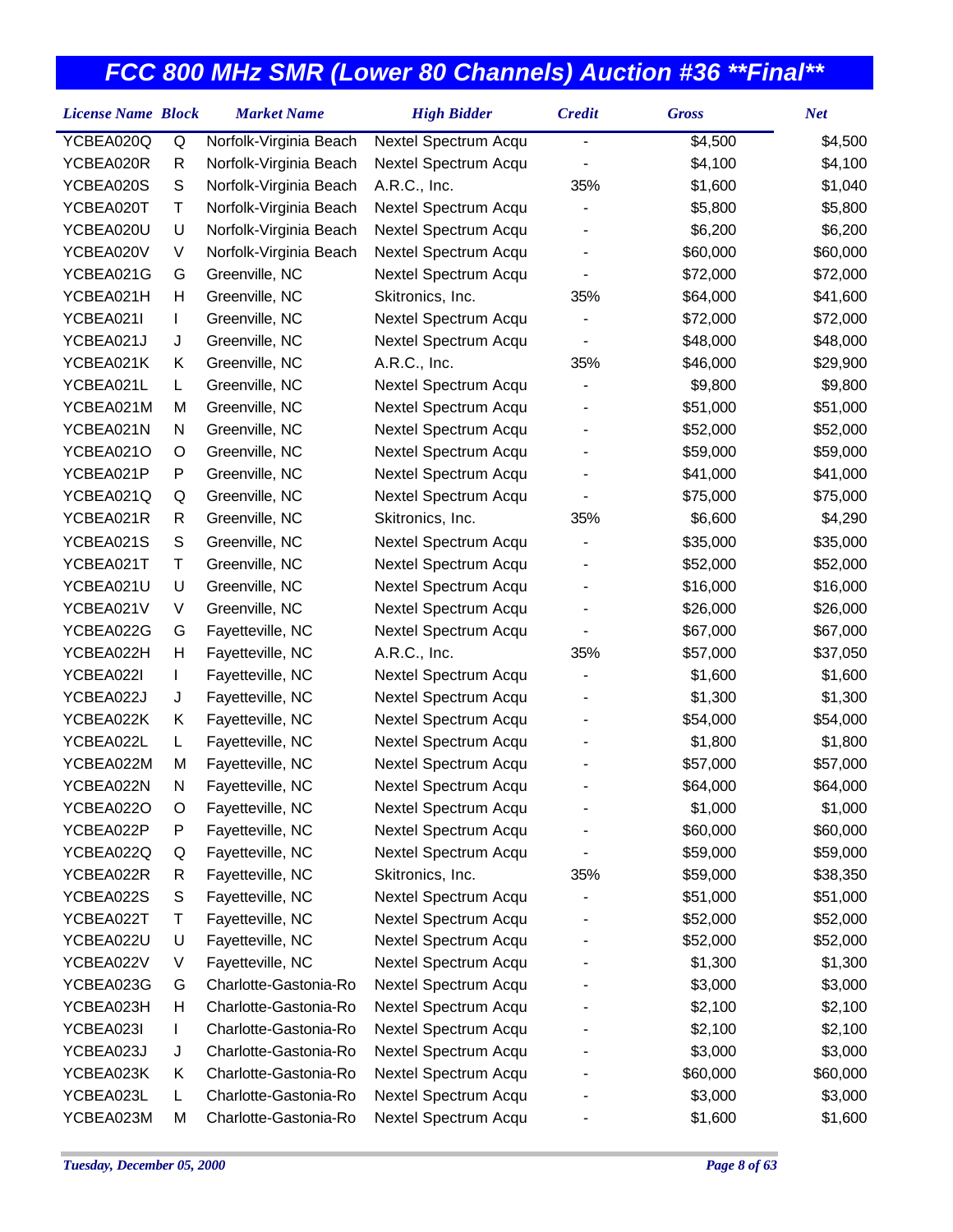| YCBEA023N<br>N<br>Charlotte-Gastonia-Ro<br>Nextel Spectrum Acqu<br>\$1,600<br>-<br>YCBEA023O<br>Charlotte-Gastonia-Ro<br>Nextel Spectrum Acqu<br>\$29,000<br>O | \$1,600<br>\$29,000<br>\$1,600 |
|----------------------------------------------------------------------------------------------------------------------------------------------------------------|--------------------------------|
|                                                                                                                                                                |                                |
|                                                                                                                                                                |                                |
| YCBEA023P<br>P<br>Charlotte-Gastonia-Ro<br>Nextel Spectrum Acqu<br>\$1,600                                                                                     |                                |
| YCBEA023Q<br>Charlotte-Gastonia-Ro<br>Nextel Spectrum Acqu<br>\$1,600<br>Q                                                                                     | \$1,600                        |
| YCBEA023R<br>Charlotte-Gastonia-Ro<br>Nextel Spectrum Acqu<br>\$1,600<br>R                                                                                     | \$1,600                        |
| S<br>YCBEA023S<br>Charlotte-Gastonia-Ro<br>Nextel Spectrum Acqu<br>\$1,600                                                                                     | \$1,600                        |
| YCBEA023T<br>Τ<br>Charlotte-Gastonia-Ro<br>Nextel Spectrum Acqu<br>\$2,100                                                                                     | \$2,100                        |
| YCBEA023U<br>U<br>Charlotte-Gastonia-Ro<br>Nextel Spectrum Acqu<br>\$2,100                                                                                     | \$2,100                        |
| YCBEA023V<br>V<br>Charlotte-Gastonia-Ro<br>Nextel Spectrum Acqu<br>\$14,000                                                                                    | \$14,000                       |
| YCBEA024G<br>G<br>Columbia, SC<br>Nextel Spectrum Acqu<br>\$65,000                                                                                             | \$65,000                       |
| YCBEA024H<br>Н<br>Columbia, SC<br>Nextel Spectrum Acqu<br>\$72,000                                                                                             | \$72,000                       |
| YCBEA024I<br>Columbia, SC<br>Nextel Spectrum Acqu<br>\$1,300<br>L                                                                                              | \$1,300                        |
| YCBEA024J<br>J<br>Columbia, SC<br>Skitronics, Inc.<br>35%<br>\$4,600                                                                                           | \$2,990                        |
| YCBEA024K<br>Κ<br>Columbia, SC<br>Nextel Spectrum Acqu<br>\$1,300                                                                                              | \$1,300                        |
| YCBEA024L<br>Columbia, SC<br>Nextel Spectrum Acqu<br>\$1,000<br>L                                                                                              | \$1,000                        |
| YCBEA024M<br>Columbia, SC<br>Nextel Spectrum Acqu<br>\$86,000<br>M                                                                                             | \$86,000                       |
| YCBEA024N<br>Columbia, SC<br>Nextel Spectrum Acqu<br>\$1,300<br>N                                                                                              | \$1,300                        |
| YCBEA024O<br>Columbia, SC<br>Nextel Spectrum Acqu<br>\$5,300<br>O                                                                                              | \$5,300                        |
| P<br>Columbia, SC<br>YCBEA024P<br>Nextel Spectrum Acqu<br>\$1,300                                                                                              | \$1,300                        |
| YCBEA024Q<br>Columbia, SC<br>Nextel Spectrum Acqu<br>\$1,000<br>Q                                                                                              | \$1,000                        |
| YCBEA024R<br>Columbia, SC<br>Nextel Spectrum Acqu<br>\$1,000<br>R                                                                                              | \$1,000                        |
| ${\mathsf S}$<br>YCBEA024S<br>Columbia, SC<br>Nextel Spectrum Acqu<br>\$1,000                                                                                  | \$1,000                        |
| YCBEA024T<br>Τ<br>Columbia, SC<br>Nextel Spectrum Acqu<br>\$1,300                                                                                              | \$1,300                        |
| U<br>YCBEA024U<br>Columbia, SC<br>Nextel Spectrum Acqu<br>\$32,000                                                                                             | \$32,000                       |
| YCBEA024V<br>V<br>Columbia, SC<br>Nextel Spectrum Acqu<br>\$1,300                                                                                              | \$1,300                        |
| YCBEA025G<br>G<br>Wilmington, NC-SC<br>Nextel Spectrum Acqu<br>\$35,000                                                                                        | \$35,000                       |
| Н<br>YCBEA025H<br>Wilmington, NC-SC<br>Nextel Spectrum Acqu<br>\$50,000                                                                                        | \$50,000                       |
| YCBEA025I<br>Wilmington, NC-SC<br>Nextel Spectrum Acqu<br>\$34,000<br>L                                                                                        | \$34,000                       |
| YCBEA025J<br>J<br>Wilmington, NC-SC<br>Nextel Spectrum Acqu<br>\$1,800                                                                                         | \$1,800                        |
| Κ<br>YCBEA025K<br>Wilmington, NC-SC<br>Nextel Spectrum Acqu<br>\$1,700                                                                                         | \$1,700                        |
| YCBEA025L<br>L<br>Nextel Spectrum Acqu<br>\$1,800<br>Wilmington, NC-SC                                                                                         | \$1,800                        |
| YCBEA025M<br>Wilmington, NC-SC<br>35%<br>\$1,000<br>M<br>Skitronics, Inc.                                                                                      | \$650                          |
| Wilmington, NC-SC<br>Nextel Spectrum Acqu<br>YCBEA025N<br>N<br>\$34,000                                                                                        | \$34,000                       |
| Wilmington, NC-SC<br>Nextel Spectrum Acqu<br>YCBEA025O<br>O<br>\$28,000                                                                                        | \$28,000                       |
| P<br>Wilmington, NC-SC<br>Nextel Spectrum Acqu<br>YCBEA025P<br>\$50,000                                                                                        | \$50,000                       |
| YCBEA025Q<br>Wilmington, NC-SC<br>Nextel Spectrum Acqu<br>Q<br>\$28,000                                                                                        | \$28,000                       |
| Wilmington, NC-SC<br>Nextel Spectrum Acqu<br>YCBEA025R<br>\$55,000<br>R                                                                                        | \$55,000                       |
| S<br>Wilmington, NC-SC<br>Nextel Spectrum Acqu<br>YCBEA025S<br>\$53,000                                                                                        | \$53,000                       |
| Τ<br>Wilmington, NC-SC<br>Skitronics, Inc.<br>35%<br>\$1,600<br>YCBEA025T                                                                                      | \$1,040                        |
| U<br>Wilmington, NC-SC<br>Nextel Spectrum Acqu<br>YCBEA025U<br>\$1,300                                                                                         | \$1,300                        |
| YCBEA025V<br>Wilmington, NC-SC<br>Nextel Spectrum Acqu<br>V<br>\$16,000                                                                                        | \$16,000                       |
| Charleston-North Charl<br>Nextel Spectrum Acqu<br>YCBEA026G<br>\$1,300<br>G                                                                                    | \$1,300                        |
| Charleston-North Charl<br>Nextel Spectrum Acqu<br>\$6,000<br>YCBEA026H<br>н                                                                                    | \$6,000                        |
| YCBEA026I<br>Charleston-North Charl<br>Nextel Spectrum Acqu<br>\$31,000<br>L                                                                                   | \$31,000                       |
| YCBEA026J<br>Charleston-North Charl<br>Nextel Spectrum Acqu<br>\$40,000<br>J                                                                                   | \$40,000                       |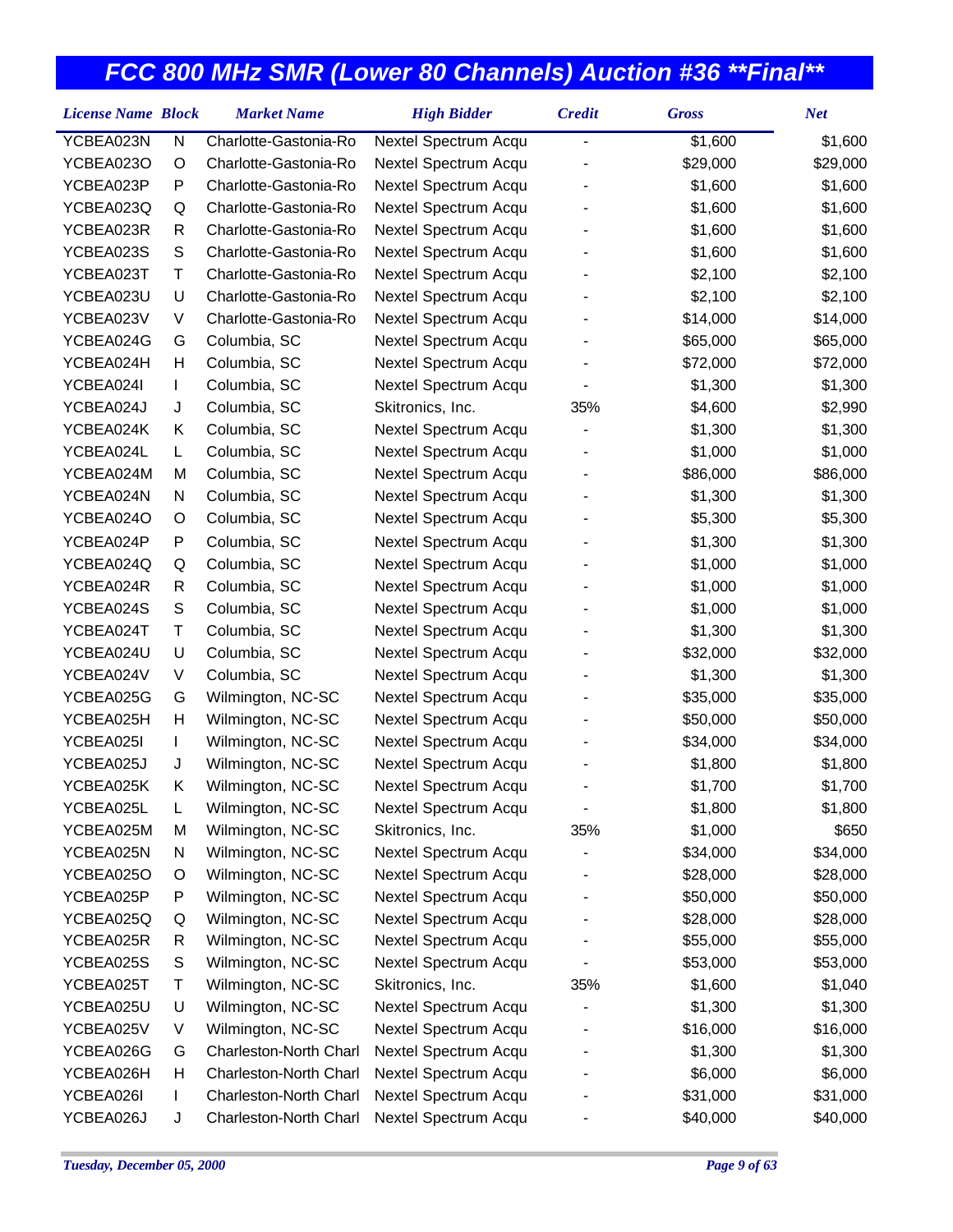| <b>License Name Block</b> |   | <b>Market Name</b>     | <b>High Bidder</b>   | <b>Credit</b> | <b>Gross</b> | <b>Net</b> |
|---------------------------|---|------------------------|----------------------|---------------|--------------|------------|
| YCBEA026K                 | Κ | Charleston-North Charl | Nextel Spectrum Acqu |               | \$1,000      | \$1,000    |
| YCBEA026L                 | L | Charleston-North Charl | A.R.C., Inc.         | 35%           | \$6,000      | \$3,900    |
| YCBEA026M                 | M | Charleston-North Charl | Nextel Spectrum Acqu |               | \$20,000     | \$20,000   |
| YCBEA026N                 | N | Charleston-North Charl | Nextel Spectrum Acqu |               | \$24,000     | \$24,000   |
| YCBEA026O                 | O | Charleston-North Charl | Nextel Spectrum Acqu |               | \$2,000      | \$2,000    |
| YCBEA026P                 | Ρ | Charleston-North Charl | Nextel Spectrum Acqu |               | \$16,000     | \$16,000   |
| YCBEA026Q                 | Q | Charleston-North Charl | Nextel Spectrum Acqu |               | \$45,000     | \$45,000   |
| YCBEA026R                 | R | Charleston-North Charl | Nextel Spectrum Acqu |               | \$1,300      | \$1,300    |
| YCBEA026S                 | S | Charleston-North Charl | A.R.C., Inc.         | 35%           | \$32,000     | \$20,800   |
| YCBEA026T                 | Τ | Charleston-North Charl | Nextel Spectrum Acqu |               | \$1,300      | \$1,300    |
| YCBEA026U                 | U | Charleston-North Charl | Nextel Spectrum Acqu |               | \$1,300      | \$1,300    |
| YCBEA026V                 | V | Charleston-North Charl | Nextel Spectrum Acqu |               | \$5,100      | \$5,100    |
| YCBEA027G                 | G | Augusta-Aiken, GA-S    | Nextel Spectrum Acqu |               | \$3,800      | \$3,800    |
| YCBEA027H                 | Η | Augusta-Aiken, GA-S    | Nextel Spectrum Acqu |               | \$346,000    | \$346,000  |
| YCBEA027I                 | L | Augusta-Aiken, GA-S    | Southern Communicati |               | \$1,100      | \$1,100    |
| YCBEA027J                 | J | Augusta-Aiken, GA-S    | Nextel Spectrum Acqu |               | \$16,000     | \$16,000   |
| YCBEA027K                 | Κ | Augusta-Aiken, GA-S    | Nextel Spectrum Acqu |               | \$76,000     | \$76,000   |
| YCBEA027L                 | L | Augusta-Aiken, GA-S    | Nextel Spectrum Acqu |               | \$22,000     | \$22,000   |
| YCBEA027M                 | M | Augusta-Aiken, GA-S    | Nextel Spectrum Acqu |               | \$5,500      | \$5,500    |
| YCBEA027N                 | N | Augusta-Aiken, GA-S    | Nextel Spectrum Acqu |               | \$374,000    | \$374,000  |
| YCBEA027O                 | O | Augusta-Aiken, GA-S    | Nextel Spectrum Acqu |               | \$116,000    | \$116,000  |
| YCBEA027P                 | P | Augusta-Aiken, GA-S    | Nextel Spectrum Acqu |               | \$11,000     | \$11,000   |
| YCBEA027Q                 | Q | Augusta-Aiken, GA-S    | Nextel Spectrum Acqu |               | \$23,000     | \$23,000   |
| YCBEA027R                 | R | Augusta-Aiken, GA-S    | Nextel Spectrum Acqu |               | \$4,200      | \$4,200    |
| YCBEA027S                 | S | Augusta-Aiken, GA-S    | Nextel Spectrum Acqu |               | \$24,000     | \$24,000   |
| YCBEA027T                 | Τ | Augusta-Aiken, GA-S    | Nextel Spectrum Acqu |               | \$2,600      | \$2,600    |
| YCBEA027U                 | U | Augusta-Aiken, GA-S    | Nextel Spectrum Acqu |               | \$95,000     | \$95,000   |
| YCBEA027V                 | V | Augusta-Aiken, GA-S    | Nextel Spectrum Acqu |               | \$116,000    | \$116,000  |
| YCBEA028G                 | G | Savannah, GA-SC        | Nextel Spectrum Acqu |               | \$4,100      | \$4,100    |
| YCBEA028H                 | Η | Savannah, GA-SC        | Nextel Spectrum Acqu |               | \$38,000     | \$38,000   |
| YCBEA028I                 | L | Savannah, GA-SC        | Nextel Spectrum Acqu |               | \$1,900      | \$1,900    |
| YCBEA028J                 | J | Savannah, GA-SC        | Southern Communicati |               | \$2,400      | \$2,400    |
| YCBEA028K                 | Κ | Savannah, GA-SC        | Nextel Spectrum Acqu |               | \$1,600      | \$1,600    |
| YCBEA028L                 | L | Savannah, GA-SC        | Southern Communicati |               | \$40,000     | \$40,000   |
| YCBEA028M                 | M | Savannah, GA-SC        | Nextel Spectrum Acqu |               | \$7,200      | \$7,200    |
| YCBEA028N                 | N | Savannah, GA-SC        | Nextel Spectrum Acqu |               | \$4,500      | \$4,500    |
| YCBEA028O                 | O | Savannah, GA-SC        | Nextel Spectrum Acqu |               | \$33,000     | \$33,000   |
| YCBEA028P                 | Ρ | Savannah, GA-SC        | Nextel Spectrum Acqu |               | \$11,000     | \$11,000   |
| YCBEA028Q                 | Q | Savannah, GA-SC        | Nextel Spectrum Acqu |               | \$1,500      | \$1,500    |
| YCBEA028R                 | R | Savannah, GA-SC        | Nextel Spectrum Acqu |               | \$1,300      | \$1,300    |
| YCBEA028S                 | S | Savannah, GA-SC        | Southern Communicati |               | \$1,800      | \$1,800    |
| YCBEA028T                 | Т | Savannah, GA-SC        | Nextel Spectrum Acqu |               | \$1,500      | \$1,500    |
| YCBEA028U                 | U | Savannah, GA-SC        | Nextel Spectrum Acqu |               | \$32,000     | \$32,000   |
| YCBEA028V                 | V | Savannah, GA-SC        | Nextel Spectrum Acqu |               | \$11,000     | \$11,000   |
| YCBEA029G                 | G | Jacksonville, FL-GA    | Nextel Spectrum Acqu |               | \$15,000     | \$15,000   |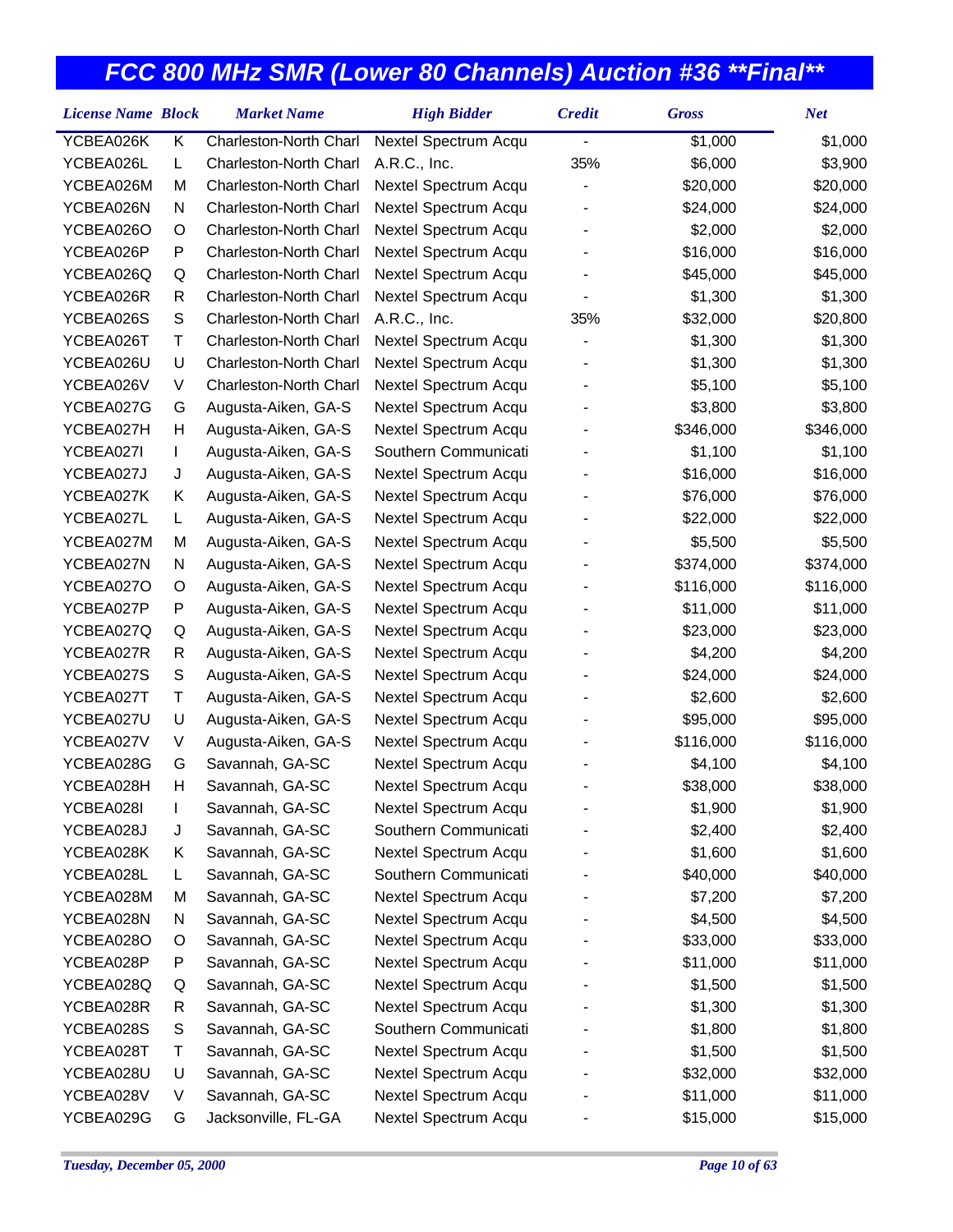| <b>License Name Block</b> |   | <b>Market Name</b>     | <b>High Bidder</b>   | <b>Credit</b>  | <b>Gross</b> | <b>Net</b> |
|---------------------------|---|------------------------|----------------------|----------------|--------------|------------|
| YCBEA029H                 | H | Jacksonville, FL-GA    | Nextel Spectrum Acqu | $\overline{a}$ | \$5,300      | \$5,300    |
| YCBEA029I                 | L | Jacksonville, FL-GA    | Nextel Spectrum Acqu |                | \$6,100      | \$6,100    |
| YCBEA029J                 | J | Jacksonville, FL-GA    | Nextel Spectrum Acqu |                | \$139,000    | \$139,000  |
| YCBEA029K                 | Κ | Jacksonville, FL-GA    | Nextel Spectrum Acqu |                | \$4,700      | \$4,700    |
| YCBEA029L                 | L | Jacksonville, FL-GA    | Nextel Spectrum Acqu |                | \$139,000    | \$139,000  |
| YCBEA029M                 | M | Jacksonville, FL-GA    | Nextel Spectrum Acqu |                | \$6,900      | \$6,900    |
| YCBEA029N                 | N | Jacksonville, FL-GA    | Nextel Spectrum Acqu |                | \$6,900      | \$6,900    |
| YCBEA029O                 | O | Jacksonville, FL-GA    | Nextel Spectrum Acqu |                | \$19,000     | \$19,000   |
| YCBEA029P                 | P | Jacksonville, FL-GA    | Nextel Spectrum Acqu |                | \$6,900      | \$6,900    |
| YCBEA029Q                 | Q | Jacksonville, FL-GA    | Nextel Spectrum Acqu |                | \$5,400      | \$5,400    |
| YCBEA029R                 | R | Jacksonville, FL-GA    | Nextel Spectrum Acqu |                | \$6,900      | \$6,900    |
| YCBEA029S                 | S | Jacksonville, FL-GA    | Nextel Spectrum Acqu |                | \$3,500      | \$3,500    |
| YCBEA029T                 | Τ | Jacksonville, FL-GA    | NextMobile Inc.      | 35%            | \$6,900      | \$4,485    |
| YCBEA029U                 | U | Jacksonville, FL-GA    | Nextel Spectrum Acqu |                | \$8,300      | \$8,300    |
| YCBEA029V                 | V | Jacksonville, FL-GA    | Nextel Spectrum Acqu |                | \$139,000    | \$139,000  |
| YCBEA030G                 | G | Orlando, FL            | Nextel Spectrum Acqu |                | \$6,500      | \$6,500    |
| YCBEA030H                 | Н | Orlando, FL            | Nextel Spectrum Acqu |                | \$6,500      | \$6,500    |
| YCBEA030I                 | L | Orlando, FL            | NextMobile Inc.      | 35%            | \$5,300      | \$3,445    |
| YCBEA030J                 | J | Orlando, FL            | Nextel Spectrum Acqu |                | \$6,500      | \$6,500    |
| YCBEA030K                 | Κ | Orlando, FL            | Nextel Spectrum Acqu |                | \$6,500      | \$6,500    |
| YCBEA030L                 | L | Orlando, FL            | Nextel Spectrum Acqu |                | \$6,500      | \$6,500    |
| YCBEA030M                 | M | Orlando, FL            | Nextel Spectrum Acqu |                | \$6,400      | \$6,400    |
| YCBEA030N                 | N | Orlando, FL            | Nextel Spectrum Acqu |                | \$6,400      | \$6,400    |
| YCBEA030O                 | O | Orlando, FL            | Nextel Spectrum Acqu |                | \$6,500      | \$6,500    |
| YCBEA030P                 | P | Orlando, FL            | Nextel Spectrum Acqu |                | \$6,500      | \$6,500    |
| YCBEA030Q                 | Q | Orlando, FL            | Nextel Spectrum Acqu |                | \$5,000      | \$5,000    |
| YCBEA030R                 | R | Orlando, FL            | Nextel Spectrum Acqu |                | \$7,100      | \$7,100    |
| YCBEA030S                 | S | Orlando, FL            | Nextel Spectrum Acqu |                | \$8,600      | \$8,600    |
| YCBEA030T                 | Τ | Orlando, FL            | Nextel Spectrum Acqu |                | \$10,000     | \$10,000   |
| YCBEA030U                 | U | Orlando, FL            | Nextel Spectrum Acqu |                | \$12,000     | \$12,000   |
| YCBEA030V                 | V | Orlando, FL            | Nextel Spectrum Acqu |                | \$10,000     | \$10,000   |
| YCBEA031G                 | G | Miami-Fort Lauderdale, | Nextel Spectrum Acqu |                | \$15,000     | \$15,000   |
| YCBEA031H                 | н | Miami-Fort Lauderdale, | Nextel Spectrum Acqu |                | \$10,000     | \$10,000   |
| YCBEA031I                 | L | Miami-Fort Lauderdale, | Nextel Spectrum Acqu |                | \$7,400      | \$7,400    |
| YCBEA031J                 | J | Miami-Fort Lauderdale, | Nextel Spectrum Acqu |                | \$7,400      | \$7,400    |
| YCBEA031K                 | Κ | Miami-Fort Lauderdale, | Nextel Spectrum Acqu |                | \$8,200      | \$8,200    |
| YCBEA031L                 | L | Miami-Fort Lauderdale, | Nextel Spectrum Acqu |                | \$8,200      | \$8,200    |
| YCBEA031M                 | M | Miami-Fort Lauderdale, | Nextel Spectrum Acqu |                | \$7,400      | \$7,400    |
| YCBEA031N                 | N | Miami-Fort Lauderdale, | Nextel Spectrum Acqu |                | \$7,400      | \$7,400    |
| YCBEA031O                 | O | Miami-Fort Lauderdale, | Nextel Spectrum Acqu |                | \$7,400      | \$7,400    |
| YCBEA031P                 | P | Miami-Fort Lauderdale, | Nextel Spectrum Acqu |                | \$7,400      | \$7,400    |
| YCBEA031Q                 | Q | Miami-Fort Lauderdale, | Nextel Spectrum Acqu |                | \$7,400      | \$7,400    |
| YCBEA031R                 | R | Miami-Fort Lauderdale, | Nextel Spectrum Acqu |                | \$7,400      | \$7,400    |
| YCBEA031S                 | S | Miami-Fort Lauderdale, | NextMobile Inc.      | 35%            | \$8,500      | \$5,525    |
| YCBEA031T                 | Т | Miami-Fort Lauderdale, | Nextel Spectrum Acqu |                | \$8,100      | \$8,100    |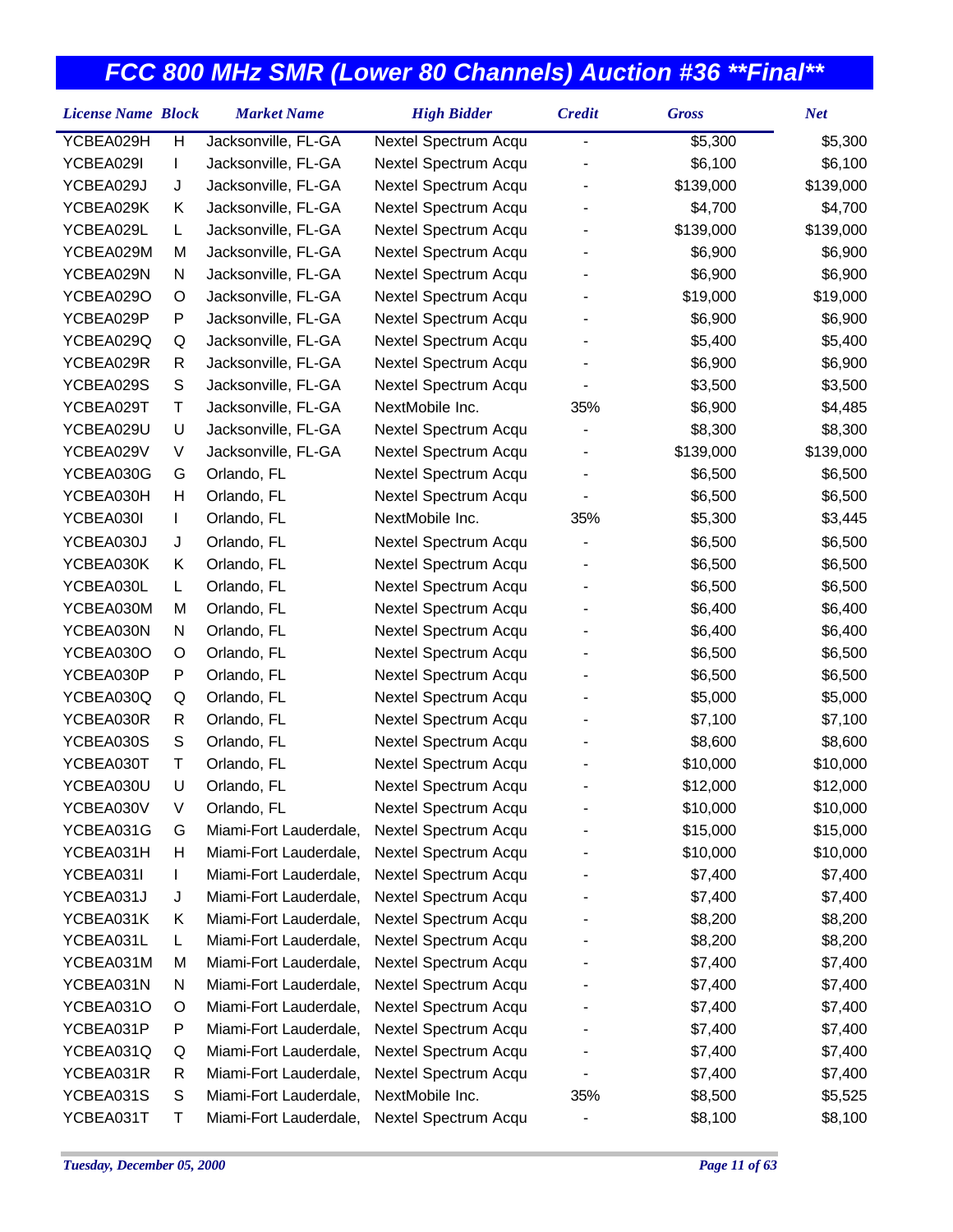| YCBEA031U<br>U<br>Miami-Fort Lauderdale,<br>Nextel Spectrum Acqu<br>\$11,000<br>\$11,000<br>-<br>\$10,000<br>YCBEA031V<br>V<br>Miami-Fort Lauderdale,<br>Nextel Spectrum Acqu<br>\$10,000<br>YCBEA032G<br>Fort Myers-Cape Coral<br>Nextel Spectrum Acqu<br>\$1,600<br>\$1,600<br>G<br>YCBEA032H<br>Fort Myers-Cape Coral<br>NextMobile Inc.<br>35%<br>\$1,400<br>\$910<br>н<br>\$2,200<br>YCBEA032I<br>Fort Myers-Cape Coral<br>Nextel Spectrum Acqu<br>\$2,200<br>L<br>YCBEA032J<br>Fort Myers-Cape Coral<br>Nextel Spectrum Acqu<br>\$1,600<br>\$1,600<br>J<br>YCBEA032K<br>Fort Myers-Cape Coral<br>Nextel Spectrum Acqu<br>\$1,600<br>\$1,600<br>Κ<br>YCBEA032L<br>Fort Myers-Cape Coral<br>Nextel Spectrum Acqu<br>\$1,600<br>\$1,600<br>L<br>YCBEA032M<br>M<br>Fort Myers-Cape Coral<br>Nextel Spectrum Acqu<br>\$1,600<br>\$1,600<br>\$1,800<br>YCBEA032N<br>Fort Myers-Cape Coral<br>Nextel Spectrum Acqu<br>\$1,800<br>N<br>YCBEA032O<br>Fort Myers-Cape Coral<br>Nextel Spectrum Acqu<br>\$1,800<br>\$1,800<br>O<br>YCBEA032P<br>P<br>Fort Myers-Cape Coral<br>Nextel Spectrum Acqu<br>\$1,800<br>\$1,800<br>YCBEA032Q<br>Fort Myers-Cape Coral<br>Nextel Spectrum Acqu<br>\$1,300<br>\$1,300<br>Q<br>YCBEA032R<br>R<br>Fort Myers-Cape Coral<br>Nextel Spectrum Acqu<br>\$1,300<br>\$1,300<br>S<br>\$1,000<br>\$1,000<br>YCBEA032S<br>Fort Myers-Cape Coral<br>Nextel Spectrum Acqu<br>YCBEA032T<br>Nextel Spectrum Acqu<br>\$1,000<br>\$1,000<br>Т<br>Fort Myers-Cape Coral<br>YCBEA032U<br>U<br>Fort Myers-Cape Coral<br>Nextel Spectrum Acqu<br>\$1,500<br>\$1,500<br>YCBEA032V<br>V<br>Fort Myers-Cape Coral<br>Nextel Spectrum Acqu<br>\$1,300<br>\$1,300<br>YCBEA033G<br>Nextel Spectrum Acqu<br>\$1,600<br>\$1,600<br>G<br>Sarasota-Bradenton, F<br>YCBEA033H<br>Н<br>Sarasota-Bradenton, F<br>NextMobile Inc.<br>35%<br>\$1,400<br>\$910<br>YCBEA033I<br>Nextel Spectrum Acqu<br>\$1,600<br>\$1,600<br>Sarasota-Bradenton, F<br>L<br>YCBEA033J<br>Sarasota-Bradenton, F<br>Nextel Spectrum Acqu<br>\$1,600<br>\$1,600<br>J<br>YCBEA033K<br>Κ<br>Sarasota-Bradenton, F<br>Nextel Spectrum Acqu<br>\$1,600<br>\$1,600<br>YCBEA033L<br>Sarasota-Bradenton, F<br>Nextel Spectrum Acqu<br>\$1,600<br>\$1,600<br>L<br>YCBEA033M<br>Sarasota-Bradenton, F<br>Nextel Spectrum Acqu<br>\$1,600<br>\$1,600<br>M<br>YCBEA033N<br>Sarasota-Bradenton, F<br>Nextel Spectrum Acqu<br>\$1,800<br>\$1,800<br>N<br>YCBEA033O<br>Nextel Spectrum Acqu<br>\$1,800<br>\$1,800<br>O<br>Sarasota-Bradenton, F<br>YCBEA033P<br>P<br>Sarasota-Bradenton, F<br>Nextel Spectrum Acqu<br>\$1,300<br>\$1,300<br>YCBEA033Q<br>Nextel Spectrum Acqu<br>\$1,300<br>\$1,300<br>Q<br>Sarasota-Bradenton, F<br>YCBEA033R<br>R<br>Sarasota-Bradenton, F<br>Nextel Spectrum Acqu<br>\$1,300<br>\$1,300 |
|---------------------------------------------------------------------------------------------------------------------------------------------------------------------------------------------------------------------------------------------------------------------------------------------------------------------------------------------------------------------------------------------------------------------------------------------------------------------------------------------------------------------------------------------------------------------------------------------------------------------------------------------------------------------------------------------------------------------------------------------------------------------------------------------------------------------------------------------------------------------------------------------------------------------------------------------------------------------------------------------------------------------------------------------------------------------------------------------------------------------------------------------------------------------------------------------------------------------------------------------------------------------------------------------------------------------------------------------------------------------------------------------------------------------------------------------------------------------------------------------------------------------------------------------------------------------------------------------------------------------------------------------------------------------------------------------------------------------------------------------------------------------------------------------------------------------------------------------------------------------------------------------------------------------------------------------------------------------------------------------------------------------------------------------------------------------------------------------------------------------------------------------------------------------------------------------------------------------------------------------------------------------------------------------------------------------------------------------------------------------------------------------------------------------------------------------------------------------------------------------------------------------------------------------------------------------------------------------------------------------------------------------------------------------------------------------------------------------------------------------------------------------------------------|
|                                                                                                                                                                                                                                                                                                                                                                                                                                                                                                                                                                                                                                                                                                                                                                                                                                                                                                                                                                                                                                                                                                                                                                                                                                                                                                                                                                                                                                                                                                                                                                                                                                                                                                                                                                                                                                                                                                                                                                                                                                                                                                                                                                                                                                                                                                                                                                                                                                                                                                                                                                                                                                                                                                                                                                                       |
|                                                                                                                                                                                                                                                                                                                                                                                                                                                                                                                                                                                                                                                                                                                                                                                                                                                                                                                                                                                                                                                                                                                                                                                                                                                                                                                                                                                                                                                                                                                                                                                                                                                                                                                                                                                                                                                                                                                                                                                                                                                                                                                                                                                                                                                                                                                                                                                                                                                                                                                                                                                                                                                                                                                                                                                       |
|                                                                                                                                                                                                                                                                                                                                                                                                                                                                                                                                                                                                                                                                                                                                                                                                                                                                                                                                                                                                                                                                                                                                                                                                                                                                                                                                                                                                                                                                                                                                                                                                                                                                                                                                                                                                                                                                                                                                                                                                                                                                                                                                                                                                                                                                                                                                                                                                                                                                                                                                                                                                                                                                                                                                                                                       |
|                                                                                                                                                                                                                                                                                                                                                                                                                                                                                                                                                                                                                                                                                                                                                                                                                                                                                                                                                                                                                                                                                                                                                                                                                                                                                                                                                                                                                                                                                                                                                                                                                                                                                                                                                                                                                                                                                                                                                                                                                                                                                                                                                                                                                                                                                                                                                                                                                                                                                                                                                                                                                                                                                                                                                                                       |
|                                                                                                                                                                                                                                                                                                                                                                                                                                                                                                                                                                                                                                                                                                                                                                                                                                                                                                                                                                                                                                                                                                                                                                                                                                                                                                                                                                                                                                                                                                                                                                                                                                                                                                                                                                                                                                                                                                                                                                                                                                                                                                                                                                                                                                                                                                                                                                                                                                                                                                                                                                                                                                                                                                                                                                                       |
|                                                                                                                                                                                                                                                                                                                                                                                                                                                                                                                                                                                                                                                                                                                                                                                                                                                                                                                                                                                                                                                                                                                                                                                                                                                                                                                                                                                                                                                                                                                                                                                                                                                                                                                                                                                                                                                                                                                                                                                                                                                                                                                                                                                                                                                                                                                                                                                                                                                                                                                                                                                                                                                                                                                                                                                       |
|                                                                                                                                                                                                                                                                                                                                                                                                                                                                                                                                                                                                                                                                                                                                                                                                                                                                                                                                                                                                                                                                                                                                                                                                                                                                                                                                                                                                                                                                                                                                                                                                                                                                                                                                                                                                                                                                                                                                                                                                                                                                                                                                                                                                                                                                                                                                                                                                                                                                                                                                                                                                                                                                                                                                                                                       |
|                                                                                                                                                                                                                                                                                                                                                                                                                                                                                                                                                                                                                                                                                                                                                                                                                                                                                                                                                                                                                                                                                                                                                                                                                                                                                                                                                                                                                                                                                                                                                                                                                                                                                                                                                                                                                                                                                                                                                                                                                                                                                                                                                                                                                                                                                                                                                                                                                                                                                                                                                                                                                                                                                                                                                                                       |
|                                                                                                                                                                                                                                                                                                                                                                                                                                                                                                                                                                                                                                                                                                                                                                                                                                                                                                                                                                                                                                                                                                                                                                                                                                                                                                                                                                                                                                                                                                                                                                                                                                                                                                                                                                                                                                                                                                                                                                                                                                                                                                                                                                                                                                                                                                                                                                                                                                                                                                                                                                                                                                                                                                                                                                                       |
|                                                                                                                                                                                                                                                                                                                                                                                                                                                                                                                                                                                                                                                                                                                                                                                                                                                                                                                                                                                                                                                                                                                                                                                                                                                                                                                                                                                                                                                                                                                                                                                                                                                                                                                                                                                                                                                                                                                                                                                                                                                                                                                                                                                                                                                                                                                                                                                                                                                                                                                                                                                                                                                                                                                                                                                       |
|                                                                                                                                                                                                                                                                                                                                                                                                                                                                                                                                                                                                                                                                                                                                                                                                                                                                                                                                                                                                                                                                                                                                                                                                                                                                                                                                                                                                                                                                                                                                                                                                                                                                                                                                                                                                                                                                                                                                                                                                                                                                                                                                                                                                                                                                                                                                                                                                                                                                                                                                                                                                                                                                                                                                                                                       |
|                                                                                                                                                                                                                                                                                                                                                                                                                                                                                                                                                                                                                                                                                                                                                                                                                                                                                                                                                                                                                                                                                                                                                                                                                                                                                                                                                                                                                                                                                                                                                                                                                                                                                                                                                                                                                                                                                                                                                                                                                                                                                                                                                                                                                                                                                                                                                                                                                                                                                                                                                                                                                                                                                                                                                                                       |
|                                                                                                                                                                                                                                                                                                                                                                                                                                                                                                                                                                                                                                                                                                                                                                                                                                                                                                                                                                                                                                                                                                                                                                                                                                                                                                                                                                                                                                                                                                                                                                                                                                                                                                                                                                                                                                                                                                                                                                                                                                                                                                                                                                                                                                                                                                                                                                                                                                                                                                                                                                                                                                                                                                                                                                                       |
|                                                                                                                                                                                                                                                                                                                                                                                                                                                                                                                                                                                                                                                                                                                                                                                                                                                                                                                                                                                                                                                                                                                                                                                                                                                                                                                                                                                                                                                                                                                                                                                                                                                                                                                                                                                                                                                                                                                                                                                                                                                                                                                                                                                                                                                                                                                                                                                                                                                                                                                                                                                                                                                                                                                                                                                       |
|                                                                                                                                                                                                                                                                                                                                                                                                                                                                                                                                                                                                                                                                                                                                                                                                                                                                                                                                                                                                                                                                                                                                                                                                                                                                                                                                                                                                                                                                                                                                                                                                                                                                                                                                                                                                                                                                                                                                                                                                                                                                                                                                                                                                                                                                                                                                                                                                                                                                                                                                                                                                                                                                                                                                                                                       |
|                                                                                                                                                                                                                                                                                                                                                                                                                                                                                                                                                                                                                                                                                                                                                                                                                                                                                                                                                                                                                                                                                                                                                                                                                                                                                                                                                                                                                                                                                                                                                                                                                                                                                                                                                                                                                                                                                                                                                                                                                                                                                                                                                                                                                                                                                                                                                                                                                                                                                                                                                                                                                                                                                                                                                                                       |
|                                                                                                                                                                                                                                                                                                                                                                                                                                                                                                                                                                                                                                                                                                                                                                                                                                                                                                                                                                                                                                                                                                                                                                                                                                                                                                                                                                                                                                                                                                                                                                                                                                                                                                                                                                                                                                                                                                                                                                                                                                                                                                                                                                                                                                                                                                                                                                                                                                                                                                                                                                                                                                                                                                                                                                                       |
|                                                                                                                                                                                                                                                                                                                                                                                                                                                                                                                                                                                                                                                                                                                                                                                                                                                                                                                                                                                                                                                                                                                                                                                                                                                                                                                                                                                                                                                                                                                                                                                                                                                                                                                                                                                                                                                                                                                                                                                                                                                                                                                                                                                                                                                                                                                                                                                                                                                                                                                                                                                                                                                                                                                                                                                       |
|                                                                                                                                                                                                                                                                                                                                                                                                                                                                                                                                                                                                                                                                                                                                                                                                                                                                                                                                                                                                                                                                                                                                                                                                                                                                                                                                                                                                                                                                                                                                                                                                                                                                                                                                                                                                                                                                                                                                                                                                                                                                                                                                                                                                                                                                                                                                                                                                                                                                                                                                                                                                                                                                                                                                                                                       |
|                                                                                                                                                                                                                                                                                                                                                                                                                                                                                                                                                                                                                                                                                                                                                                                                                                                                                                                                                                                                                                                                                                                                                                                                                                                                                                                                                                                                                                                                                                                                                                                                                                                                                                                                                                                                                                                                                                                                                                                                                                                                                                                                                                                                                                                                                                                                                                                                                                                                                                                                                                                                                                                                                                                                                                                       |
|                                                                                                                                                                                                                                                                                                                                                                                                                                                                                                                                                                                                                                                                                                                                                                                                                                                                                                                                                                                                                                                                                                                                                                                                                                                                                                                                                                                                                                                                                                                                                                                                                                                                                                                                                                                                                                                                                                                                                                                                                                                                                                                                                                                                                                                                                                                                                                                                                                                                                                                                                                                                                                                                                                                                                                                       |
|                                                                                                                                                                                                                                                                                                                                                                                                                                                                                                                                                                                                                                                                                                                                                                                                                                                                                                                                                                                                                                                                                                                                                                                                                                                                                                                                                                                                                                                                                                                                                                                                                                                                                                                                                                                                                                                                                                                                                                                                                                                                                                                                                                                                                                                                                                                                                                                                                                                                                                                                                                                                                                                                                                                                                                                       |
|                                                                                                                                                                                                                                                                                                                                                                                                                                                                                                                                                                                                                                                                                                                                                                                                                                                                                                                                                                                                                                                                                                                                                                                                                                                                                                                                                                                                                                                                                                                                                                                                                                                                                                                                                                                                                                                                                                                                                                                                                                                                                                                                                                                                                                                                                                                                                                                                                                                                                                                                                                                                                                                                                                                                                                                       |
|                                                                                                                                                                                                                                                                                                                                                                                                                                                                                                                                                                                                                                                                                                                                                                                                                                                                                                                                                                                                                                                                                                                                                                                                                                                                                                                                                                                                                                                                                                                                                                                                                                                                                                                                                                                                                                                                                                                                                                                                                                                                                                                                                                                                                                                                                                                                                                                                                                                                                                                                                                                                                                                                                                                                                                                       |
|                                                                                                                                                                                                                                                                                                                                                                                                                                                                                                                                                                                                                                                                                                                                                                                                                                                                                                                                                                                                                                                                                                                                                                                                                                                                                                                                                                                                                                                                                                                                                                                                                                                                                                                                                                                                                                                                                                                                                                                                                                                                                                                                                                                                                                                                                                                                                                                                                                                                                                                                                                                                                                                                                                                                                                                       |
|                                                                                                                                                                                                                                                                                                                                                                                                                                                                                                                                                                                                                                                                                                                                                                                                                                                                                                                                                                                                                                                                                                                                                                                                                                                                                                                                                                                                                                                                                                                                                                                                                                                                                                                                                                                                                                                                                                                                                                                                                                                                                                                                                                                                                                                                                                                                                                                                                                                                                                                                                                                                                                                                                                                                                                                       |
|                                                                                                                                                                                                                                                                                                                                                                                                                                                                                                                                                                                                                                                                                                                                                                                                                                                                                                                                                                                                                                                                                                                                                                                                                                                                                                                                                                                                                                                                                                                                                                                                                                                                                                                                                                                                                                                                                                                                                                                                                                                                                                                                                                                                                                                                                                                                                                                                                                                                                                                                                                                                                                                                                                                                                                                       |
|                                                                                                                                                                                                                                                                                                                                                                                                                                                                                                                                                                                                                                                                                                                                                                                                                                                                                                                                                                                                                                                                                                                                                                                                                                                                                                                                                                                                                                                                                                                                                                                                                                                                                                                                                                                                                                                                                                                                                                                                                                                                                                                                                                                                                                                                                                                                                                                                                                                                                                                                                                                                                                                                                                                                                                                       |
|                                                                                                                                                                                                                                                                                                                                                                                                                                                                                                                                                                                                                                                                                                                                                                                                                                                                                                                                                                                                                                                                                                                                                                                                                                                                                                                                                                                                                                                                                                                                                                                                                                                                                                                                                                                                                                                                                                                                                                                                                                                                                                                                                                                                                                                                                                                                                                                                                                                                                                                                                                                                                                                                                                                                                                                       |
|                                                                                                                                                                                                                                                                                                                                                                                                                                                                                                                                                                                                                                                                                                                                                                                                                                                                                                                                                                                                                                                                                                                                                                                                                                                                                                                                                                                                                                                                                                                                                                                                                                                                                                                                                                                                                                                                                                                                                                                                                                                                                                                                                                                                                                                                                                                                                                                                                                                                                                                                                                                                                                                                                                                                                                                       |
| YCBEA033S<br>S<br>\$1,000<br>\$1,000<br>Sarasota-Bradenton, F<br>Nextel Spectrum Acqu                                                                                                                                                                                                                                                                                                                                                                                                                                                                                                                                                                                                                                                                                                                                                                                                                                                                                                                                                                                                                                                                                                                                                                                                                                                                                                                                                                                                                                                                                                                                                                                                                                                                                                                                                                                                                                                                                                                                                                                                                                                                                                                                                                                                                                                                                                                                                                                                                                                                                                                                                                                                                                                                                                 |
| Nextel Spectrum Acqu<br>\$1,000<br>YCBEA033T<br>Τ<br>Sarasota-Bradenton, F<br>\$1,000                                                                                                                                                                                                                                                                                                                                                                                                                                                                                                                                                                                                                                                                                                                                                                                                                                                                                                                                                                                                                                                                                                                                                                                                                                                                                                                                                                                                                                                                                                                                                                                                                                                                                                                                                                                                                                                                                                                                                                                                                                                                                                                                                                                                                                                                                                                                                                                                                                                                                                                                                                                                                                                                                                 |
| U<br>Nextel Spectrum Acqu<br>YCBEA033U<br>Sarasota-Bradenton, F<br>\$1,600<br>\$1,600                                                                                                                                                                                                                                                                                                                                                                                                                                                                                                                                                                                                                                                                                                                                                                                                                                                                                                                                                                                                                                                                                                                                                                                                                                                                                                                                                                                                                                                                                                                                                                                                                                                                                                                                                                                                                                                                                                                                                                                                                                                                                                                                                                                                                                                                                                                                                                                                                                                                                                                                                                                                                                                                                                 |
| Sarasota-Bradenton, F<br>Nextel Spectrum Acqu<br>YCBEA033V<br>V<br>\$1,300<br>\$1,300                                                                                                                                                                                                                                                                                                                                                                                                                                                                                                                                                                                                                                                                                                                                                                                                                                                                                                                                                                                                                                                                                                                                                                                                                                                                                                                                                                                                                                                                                                                                                                                                                                                                                                                                                                                                                                                                                                                                                                                                                                                                                                                                                                                                                                                                                                                                                                                                                                                                                                                                                                                                                                                                                                 |
| YCBEA034G<br>Tampa-St. Petersburg-<br>Nextel Spectrum Acqu<br>G<br>\$5,800<br>\$5,800                                                                                                                                                                                                                                                                                                                                                                                                                                                                                                                                                                                                                                                                                                                                                                                                                                                                                                                                                                                                                                                                                                                                                                                                                                                                                                                                                                                                                                                                                                                                                                                                                                                                                                                                                                                                                                                                                                                                                                                                                                                                                                                                                                                                                                                                                                                                                                                                                                                                                                                                                                                                                                                                                                 |
| \$4,700<br>YCBEA034H<br>н<br>Tampa-St. Petersburg-<br>Nextel Spectrum Acqu<br>\$4,700                                                                                                                                                                                                                                                                                                                                                                                                                                                                                                                                                                                                                                                                                                                                                                                                                                                                                                                                                                                                                                                                                                                                                                                                                                                                                                                                                                                                                                                                                                                                                                                                                                                                                                                                                                                                                                                                                                                                                                                                                                                                                                                                                                                                                                                                                                                                                                                                                                                                                                                                                                                                                                                                                                 |
| YCBEA034I<br>Tampa-St. Petersburg-<br>Nextel Spectrum Acqu<br>\$3,300<br>\$3,300<br>L                                                                                                                                                                                                                                                                                                                                                                                                                                                                                                                                                                                                                                                                                                                                                                                                                                                                                                                                                                                                                                                                                                                                                                                                                                                                                                                                                                                                                                                                                                                                                                                                                                                                                                                                                                                                                                                                                                                                                                                                                                                                                                                                                                                                                                                                                                                                                                                                                                                                                                                                                                                                                                                                                                 |
| Tampa-St. Petersburg-<br>Nextel Spectrum Acqu<br>\$3,300<br>YCBEA034J<br>J<br>\$3,300                                                                                                                                                                                                                                                                                                                                                                                                                                                                                                                                                                                                                                                                                                                                                                                                                                                                                                                                                                                                                                                                                                                                                                                                                                                                                                                                                                                                                                                                                                                                                                                                                                                                                                                                                                                                                                                                                                                                                                                                                                                                                                                                                                                                                                                                                                                                                                                                                                                                                                                                                                                                                                                                                                 |
| \$3,300<br>YCBEA034K<br>Κ<br>Tampa-St. Petersburg-<br>Nextel Spectrum Acqu<br>\$3,300                                                                                                                                                                                                                                                                                                                                                                                                                                                                                                                                                                                                                                                                                                                                                                                                                                                                                                                                                                                                                                                                                                                                                                                                                                                                                                                                                                                                                                                                                                                                                                                                                                                                                                                                                                                                                                                                                                                                                                                                                                                                                                                                                                                                                                                                                                                                                                                                                                                                                                                                                                                                                                                                                                 |
| Tampa-St. Petersburg-<br>YCBEA034L<br>Nextel Spectrum Acqu<br>\$3,300<br>\$3,300<br>L                                                                                                                                                                                                                                                                                                                                                                                                                                                                                                                                                                                                                                                                                                                                                                                                                                                                                                                                                                                                                                                                                                                                                                                                                                                                                                                                                                                                                                                                                                                                                                                                                                                                                                                                                                                                                                                                                                                                                                                                                                                                                                                                                                                                                                                                                                                                                                                                                                                                                                                                                                                                                                                                                                 |
| Nextel Spectrum Acqu<br>YCBEA034M<br>Tampa-St. Petersburg-<br>\$3,300<br>\$3,300<br>M                                                                                                                                                                                                                                                                                                                                                                                                                                                                                                                                                                                                                                                                                                                                                                                                                                                                                                                                                                                                                                                                                                                                                                                                                                                                                                                                                                                                                                                                                                                                                                                                                                                                                                                                                                                                                                                                                                                                                                                                                                                                                                                                                                                                                                                                                                                                                                                                                                                                                                                                                                                                                                                                                                 |
| Tampa-St. Petersburg-<br>YCBEA034N<br>Nextel Spectrum Acqu<br>\$3,300<br>\$3,300<br>N                                                                                                                                                                                                                                                                                                                                                                                                                                                                                                                                                                                                                                                                                                                                                                                                                                                                                                                                                                                                                                                                                                                                                                                                                                                                                                                                                                                                                                                                                                                                                                                                                                                                                                                                                                                                                                                                                                                                                                                                                                                                                                                                                                                                                                                                                                                                                                                                                                                                                                                                                                                                                                                                                                 |
| Tampa-St. Petersburg-<br>Nextel Spectrum Acqu<br>\$3,700<br>YCBEA034O<br>O<br>\$3,700                                                                                                                                                                                                                                                                                                                                                                                                                                                                                                                                                                                                                                                                                                                                                                                                                                                                                                                                                                                                                                                                                                                                                                                                                                                                                                                                                                                                                                                                                                                                                                                                                                                                                                                                                                                                                                                                                                                                                                                                                                                                                                                                                                                                                                                                                                                                                                                                                                                                                                                                                                                                                                                                                                 |
| P<br>Tampa-St. Petersburg-<br>Nextel Spectrum Acqu<br>\$3,700<br>YCBEA034P<br>\$3,700                                                                                                                                                                                                                                                                                                                                                                                                                                                                                                                                                                                                                                                                                                                                                                                                                                                                                                                                                                                                                                                                                                                                                                                                                                                                                                                                                                                                                                                                                                                                                                                                                                                                                                                                                                                                                                                                                                                                                                                                                                                                                                                                                                                                                                                                                                                                                                                                                                                                                                                                                                                                                                                                                                 |
| Tampa-St. Petersburg-<br>Nextel Spectrum Acqu<br>\$3,700<br>YCBEA034Q<br>\$3,700<br>Q                                                                                                                                                                                                                                                                                                                                                                                                                                                                                                                                                                                                                                                                                                                                                                                                                                                                                                                                                                                                                                                                                                                                                                                                                                                                                                                                                                                                                                                                                                                                                                                                                                                                                                                                                                                                                                                                                                                                                                                                                                                                                                                                                                                                                                                                                                                                                                                                                                                                                                                                                                                                                                                                                                 |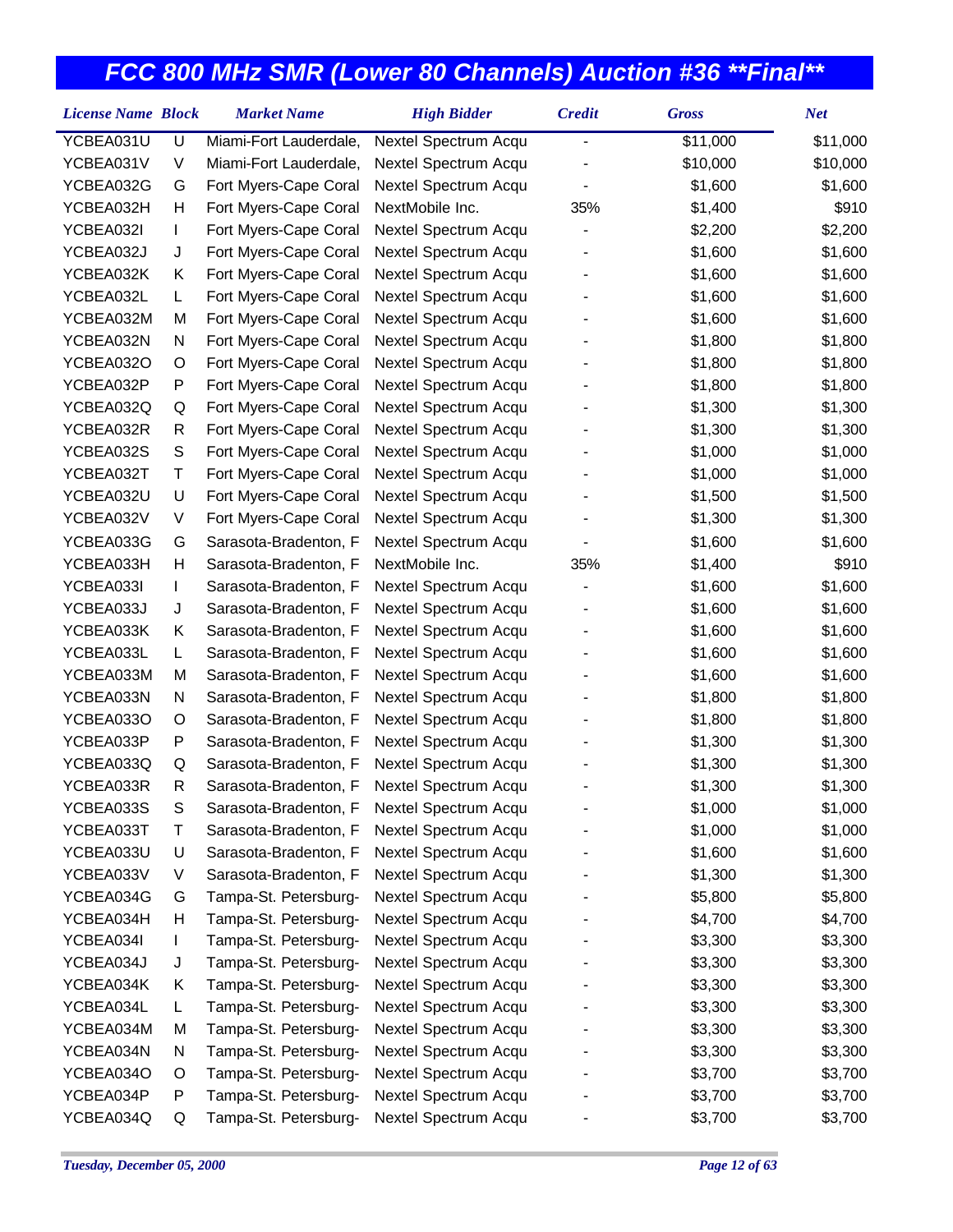| <b>License Name Block</b> |             | <b>Market Name</b>    | <b>High Bidder</b>   | <b>Credit</b>  | <b>Gross</b> | <b>Net</b> |
|---------------------------|-------------|-----------------------|----------------------|----------------|--------------|------------|
| YCBEA034R                 | R           | Tampa-St. Petersburg- | NextMobile Inc.      | 35%            | \$3,000      | \$1,950    |
| YCBEA034S                 | S           | Tampa-St. Petersburg- | Nextel Spectrum Acqu | $\overline{a}$ | \$3,700      | \$3,700    |
| YCBEA034T                 | Т           | Tampa-St. Petersburg- | Nextel Spectrum Acqu |                | \$3,700      | \$3,700    |
| YCBEA034U                 | U           | Tampa-St. Petersburg- | Nextel Spectrum Acqu |                | \$5,500      | \$5,500    |
| YCBEA034V                 | V           | Tampa-St. Petersburg- | Nextel Spectrum Acqu |                | \$5,200      | \$5,200    |
| YCBEA035G                 | G           | Tallahassee, FL-GA    | Nextel Spectrum Acqu |                | \$4,700      | \$4,700    |
| YCBEA035H                 | Н           | Tallahassee, FL-GA    | Nextel Spectrum Acqu |                | \$49,000     | \$49,000   |
| YCBEA035I                 | L           | Tallahassee, FL-GA    | Nextel Spectrum Acqu |                | \$2,800      | \$2,800    |
| YCBEA035J                 | J           | Tallahassee, FL-GA    | Southern Communicati |                | \$1,700      | \$1,700    |
| YCBEA035K                 | Κ           | Tallahassee, FL-GA    | Southern Communicati |                | \$1,800      | \$1,800    |
| YCBEA035L                 | L           | Tallahassee, FL-GA    | Southern Communicati |                | \$1,800      | \$1,800    |
| YCBEA035M                 | M           | Tallahassee, FL-GA    | Nextel Spectrum Acqu |                | \$2,700      | \$2,700    |
| YCBEA035N                 | N           | Tallahassee, FL-GA    | Southern Communicati |                | \$1,000      | \$1,000    |
| YCBEA035O                 | O           | Tallahassee, FL-GA    | Nextel Spectrum Acqu |                | \$14,000     | \$14,000   |
| YCBEA035P                 | P           | Tallahassee, FL-GA    | Nextel Spectrum Acqu |                | \$7,100      | \$7,100    |
| YCBEA035Q                 | Q           | Tallahassee, FL-GA    | Southern Communicati |                | \$1,300      | \$1,300    |
| YCBEA035R                 | R           | Tallahassee, FL-GA    | Southern Communicati |                | \$1,300      | \$1,300    |
| YCBEA035S                 | $\mathsf S$ | Tallahassee, FL-GA    | Southern Communicati |                | \$1,500      | \$1,500    |
| YCBEA035T                 | T           | Tallahassee, FL-GA    | Southern Communicati |                | \$1,500      | \$1,500    |
| YCBEA035U                 | U           | Tallahassee, FL-GA    | Nextel Spectrum Acqu |                | \$38,000     | \$38,000   |
| YCBEA035V                 | V           | Tallahassee, FL-GA    | Nextel Spectrum Acqu |                | \$14,000     | \$14,000   |
| YCBEA036G                 | G           | Dothan, AL-FL-GA      | Nextel Spectrum Acqu |                | \$1,200      | \$1,200    |
| YCBEA036H                 | Н           | Dothan, AL-FL-GA      | Southern Communicati |                | \$1,000      | \$1,000    |
| YCBEA036I                 | L           | Dothan, AL-FL-GA      | Nextel Spectrum Acqu |                | \$1,200      | \$1,200    |
| YCBEA036J                 | J           | Dothan, AL-FL-GA      | Nextel Spectrum Acqu |                | \$1,200      | \$1,200    |
| YCBEA036K                 | Κ           | Dothan, AL-FL-GA      | Southern Communicati |                | \$1,300      | \$1,300    |
| YCBEA036L                 | L           | Dothan, AL-FL-GA      | Nextel Spectrum Acqu |                | \$49,000     | \$49,000   |
| YCBEA036M                 | M           | Dothan, AL-FL-GA      | Nextel Spectrum Acqu |                | \$1,200      | \$1,200    |
| YCBEA036N                 | N           | Dothan, AL-FL-GA      | Nextel Spectrum Acqu |                | \$1,200      | \$1,200    |
| YCBEA036O                 | O           | Dothan, AL-FL-GA      | Nextel Spectrum Acqu |                | \$14,000     | \$14,000   |
| YCBEA036P                 | P           | Dothan, AL-FL-GA      | Southern Communicati |                | \$1,000      | \$1,000    |
| YCBEA036Q                 | Q           | Dothan, AL-FL-GA      | Nextel Spectrum Acqu |                | \$1,200      | \$1,200    |
| YCBEA036R                 | R           | Dothan, AL-FL-GA      | Nextel Spectrum Acqu |                | \$38,000     | \$38,000   |
| YCBEA036S                 | S           | Dothan, AL-FL-GA      | Nextel Spectrum Acqu |                | \$44,000     | \$44,000   |
| YCBEA036T                 | Т           | Dothan, AL-FL-GA      | Nextel Spectrum Acqu |                | \$1,200      | \$1,200    |
| YCBEA036U                 | U           | Dothan, AL-FL-GA      | Nextel Spectrum Acqu |                | \$1,200      | \$1,200    |
| YCBEA036V                 | V           | Dothan, AL-FL-GA      | Nextel Spectrum Acqu |                | \$49,000     | \$49,000   |
| YCBEA037G                 | G           | Albany, GA            | Nextel Spectrum Acqu |                | \$4,100      | \$4,100    |
| YCBEA037H                 | н           | Albany, GA            | Southern Communicati |                | \$1,600      | \$1,600    |
| YCBEA037I                 | L           | Albany, GA            | Nextel Spectrum Acqu |                | \$49,000     | \$49,000   |
| YCBEA037J                 | J           | Albany, GA            | Southern Communicati |                | \$3,200      | \$3,200    |
| YCBEA037K                 | Κ           | Albany, GA            | Nextel Spectrum Acqu |                | \$4,100      | \$4,100    |
| YCBEA037L                 | L           | Albany, GA            | Nextel Spectrum Acqu |                | \$4,100      | \$4,100    |
| YCBEA037M                 | M           | Albany, GA            | Nextel Spectrum Acqu |                | \$4,100      | \$4,100    |
| YCBEA037N                 | N           | Albany, GA            | Nextel Spectrum Acqu |                | \$2,500      | \$2,500    |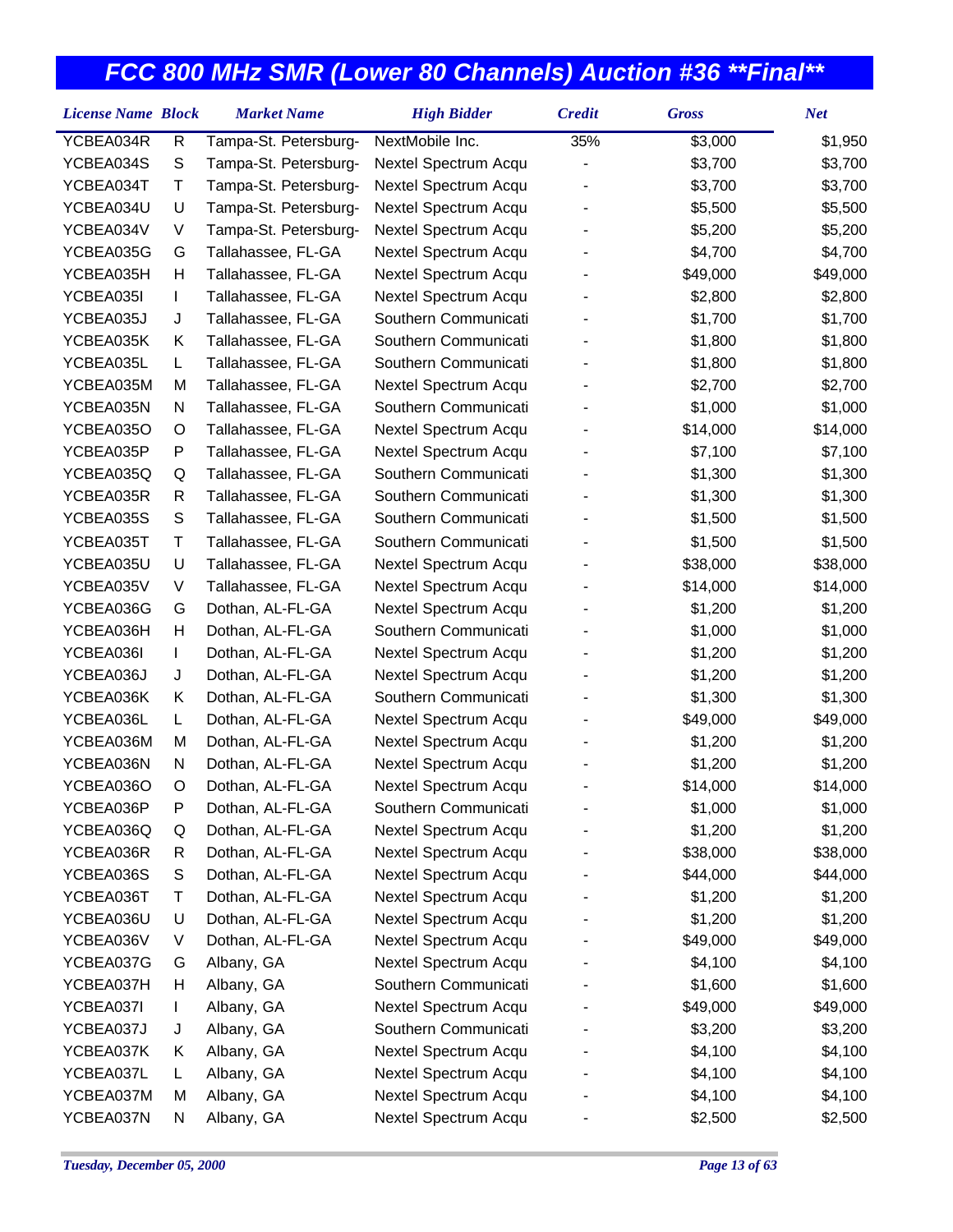| <b>License Name Block</b> |   | <b>Market Name</b> | <b>High Bidder</b>   | <b>Credit</b> | <b>Gross</b> | <b>Net</b> |
|---------------------------|---|--------------------|----------------------|---------------|--------------|------------|
| YCBEA037O                 | O | Albany, GA         | Nextel Spectrum Acqu | -             | \$11,000     | \$11,000   |
| YCBEA037P                 | P | Albany, GA         | Southern Communicati |               | \$3,000      | \$3,000    |
| YCBEA037Q                 | Q | Albany, GA         | Southern Communicati |               | \$2,400      | \$2,400    |
| YCBEA037R                 | R | Albany, GA         | Southern Communicati |               | \$2,000      | \$2,000    |
| YCBEA037S                 | S | Albany, GA         | Nextel Spectrum Acqu |               | \$58,000     | \$58,000   |
| YCBEA037T                 | Τ | Albany, GA         | Nextel Spectrum Acqu |               | \$2,000      | \$2,000    |
| YCBEA037U                 | U | Albany, GA         | Southern Communicati |               | \$1,800      | \$1,800    |
| YCBEA037V                 | V | Albany, GA         | Nextel Spectrum Acqu |               | \$11,000     | \$11,000   |
| YCBEA038G                 | G | Macon, GA          | Nextel Spectrum Acqu |               | \$5,500      | \$5,500    |
| YCBEA038H                 | Н | Macon, GA          | Southern Communicati |               | \$3,200      | \$3,200    |
| YCBEA038I                 | L | Macon, GA          | Nextel Spectrum Acqu |               | \$3,100      | \$3,100    |
| YCBEA038J                 | J | Macon, GA          | Nextel Spectrum Acqu |               | \$2,600      | \$2,600    |
| YCBEA038K                 | Κ | Macon, GA          | Nextel Spectrum Acqu |               | \$4,000      | \$4,000    |
| YCBEA038L                 | L | Macon, GA          | Nextel Spectrum Acqu |               | \$8,800      | \$8,800    |
| YCBEA038M                 | M | Macon, GA          | Nextel Spectrum Acqu |               | \$12,000     | \$12,000   |
| YCBEA038N                 | N | Macon, GA          | Nextel Spectrum Acqu |               | \$12,000     | \$12,000   |
| YCBEA038O                 | O | Macon, GA          | Nextel Spectrum Acqu |               | \$345,000    | \$345,000  |
| YCBEA038P                 | P | Macon, GA          | Nextel Spectrum Acqu |               | \$23,000     | \$23,000   |
| YCBEA038Q                 | Q | Macon, GA          | Southern Communicati |               | \$2,400      | \$2,400    |
| YCBEA038R                 | R | Macon, GA          | Nextel Spectrum Acqu |               | \$3,100      | \$3,100    |
| YCBEA038S                 | S | Macon, GA          | Nextel Spectrum Acqu |               | \$83,000     | \$83,000   |
| YCBEA038T                 | Τ | Macon, GA          | Nextel Spectrum Acqu |               | \$4,800      | \$4,800    |
| YCBEA038U                 | U | Macon, GA          | Nextel Spectrum Acqu |               | \$4,800      | \$4,800    |
| YCBEA038V                 | V | Macon, GA          | Nextel Spectrum Acqu |               | \$14,000     | \$14,000   |
| YCBEA039G                 | G | Columbus, GA-AL    | Nextel Spectrum Acqu |               | \$2,700      | \$2,700    |
| YCBEA039H                 | Н | Columbus, GA-AL    | Nextel Spectrum Acqu |               | \$68,000     | \$68,000   |
| YCBEA039I                 | L | Columbus, GA-AL    | Nextel Spectrum Acqu |               | \$1,100      | \$1,100    |
| YCBEA039J                 | J | Columbus, GA-AL    | Southern Communicati |               | \$1,300      | \$1,300    |
| YCBEA039K                 | Κ | Columbus, GA-AL    | Southern Communicati |               | \$1,800      | \$1,800    |
| YCBEA039L                 | L | Columbus, GA-AL    | Southern Communicati |               | \$2,000      | \$2,000    |
| YCBEA039M                 | M | Columbus, GA-AL    | Nextel Spectrum Acqu |               | \$2,700      | \$2,700    |
| YCBEA039N                 | N | Columbus, GA-AL    | Nextel Spectrum Acqu |               | \$2,700      | \$2,700    |
| YCBEA039O                 | O | Columbus, GA-AL    | Southern Communicati |               | \$4,500      | \$4,500    |
| YCBEA039P                 | P | Columbus, GA-AL    | Nextel Spectrum Acqu |               | \$68,000     | \$68,000   |
| YCBEA039Q                 | Q | Columbus, GA-AL    | Nextel Spectrum Acqu |               | \$14,000     | \$14,000   |
| YCBEA039R                 | R | Columbus, GA-AL    | Nextel Spectrum Acqu |               | \$76,000     | \$76,000   |
| YCBEA039S                 | S | Columbus, GA-AL    | Nextel Spectrum Acqu |               | \$76,000     | \$76,000   |
| YCBEA039T                 | Τ | Columbus, GA-AL    | Southern Communicati |               | \$1,500      | \$1,500    |
| YCBEA039U                 | U | Columbus, GA-AL    | Nextel Spectrum Acqu |               | \$68,000     | \$68,000   |
| YCBEA039V                 | V | Columbus, GA-AL    | Nextel Spectrum Acqu |               | \$76,000     | \$76,000   |
| YCBEA040G                 | G | Atlanta, GA-AL-NC  | Nextel Spectrum Acqu |               | \$6,200      | \$6,200    |
| YCBEA040H                 | н | Atlanta, GA-AL-NC  | Southern Communicati |               | \$7,200      | \$7,200    |
| YCBEA040I                 | L | Atlanta, GA-AL-NC  | Nextel Spectrum Acqu |               | \$7,600      | \$7,600    |
| YCBEA040J                 | J | Atlanta, GA-AL-NC  | Nextel Spectrum Acqu |               | \$8,800      | \$8,800    |
| YCBEA040K                 | K | Atlanta, GA-AL-NC  | Nextel Spectrum Acqu |               | \$5,700      | \$5,700    |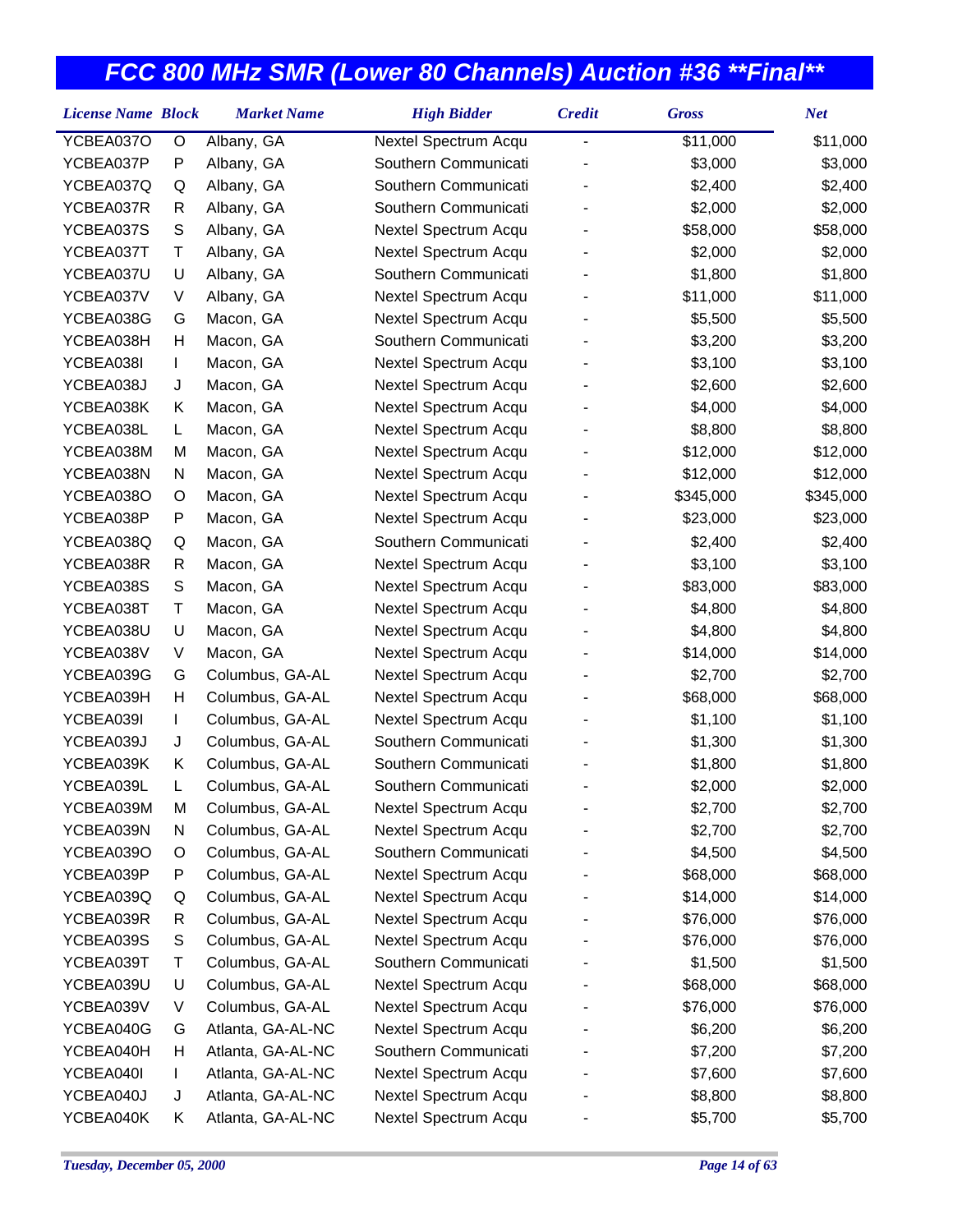| YCBEA040L<br>Atlanta, GA-AL-NC<br>Nextel Spectrum Acqu<br>\$5,700<br>\$5,700<br>L<br>-<br>YCBEA040M<br>M<br>Atlanta, GA-AL-NC<br>Nextel Spectrum Acqu<br>\$6,600<br>\$6,600<br>Atlanta, GA-AL-NC<br>Nextel Spectrum Acqu<br>\$298,000<br>YCBEA040N<br>N<br>\$298,000<br>Nextel Spectrum Acqu<br>YCBEA040O<br>O<br>Atlanta, GA-AL-NC<br>\$298,000<br>\$298,000<br>YCBEA040P<br>P<br>Atlanta, GA-AL-NC<br>Nextel Spectrum Acqu<br>\$6,900<br>\$6,900<br>Atlanta, GA-AL-NC<br>Southern Communicati<br>YCBEA040Q<br>\$7,400<br>\$7,400<br>Q<br>\$6,000<br>YCBEA040R<br>Atlanta, GA-AL-NC<br>Nextel Spectrum Acqu<br>\$6,000<br>R<br>Atlanta, GA-AL-NC<br>Southern Communicati<br>YCBEA040S<br>S<br>\$10,000<br>\$10,000<br>T<br>YCBEA040T<br>Atlanta, GA-AL-NC<br>Nextel Spectrum Acqu<br>\$7,600<br>\$7,600<br>Southern Communicati<br>\$10,000<br>YCBEA040U<br>U<br>Atlanta, GA-AL-NC<br>\$10,000<br>YCBEA040V<br>V<br>Atlanta, GA-AL-NC<br>Nextel Spectrum Acqu<br>\$298,000<br>\$298,000<br>YCBEA041G<br>G<br>Greenville-Spartanburg<br>Nextel Spectrum Acqu<br>\$1,400<br>\$1,400<br>Greenville-Spartanburg<br>YCBEA041H<br>Н<br>Nextel Spectrum Acqu<br>\$1,400<br>\$1,400<br>Greenville-Spartanburg<br>YCBEA041I<br>Nextel Spectrum Acqu<br>\$1,700<br>\$1,700<br>L<br>YCBEA041J<br>J<br>Greenville-Spartanburg<br>Nextel Spectrum Acqu<br>\$1,400<br>\$1,400<br>YCBEA041K<br>Greenville-Spartanburg<br>Nextel Spectrum Acqu<br>\$1,100<br>\$1,100<br>Κ<br>YCBEA041L<br>Greenville-Spartanburg<br>Nextel Spectrum Acqu<br>\$1,100<br>\$1,100<br>L<br>YCBEA041M<br>Greenville-Spartanburg<br>Nextel Spectrum Acqu<br>\$1,100<br>\$1,100<br>M<br>Greenville-Spartanburg<br>Nextel Spectrum Acqu<br>\$1,100<br>YCBEA041N<br>N<br>\$1,100<br>YCBEA041O<br>Greenville-Spartanburg<br>Nextel Spectrum Acqu<br>\$1,100<br>\$1,100<br>O<br>YCBEA041P<br>P<br>Greenville-Spartanburg<br>Nextel Spectrum Acqu<br>\$1,100<br>\$1,100<br>YCBEA041Q<br>Q<br>Greenville-Spartanburg<br>Nextel Spectrum Acqu<br>\$1,100<br>\$1,100<br>YCBEA041R<br>R<br>Greenville-Spartanburg<br>Nextel Spectrum Acqu<br>\$1,100<br>\$1,100<br>${\mathsf S}$<br>YCBEA041S<br>Greenville-Spartanburg<br>Nextel Spectrum Acqu<br>\$1,100<br>\$1,100<br>Τ<br>YCBEA041T<br>Greenville-Spartanburg<br>Nextel Spectrum Acqu<br>\$1,100<br>\$1,100<br>Greenville-Spartanburg<br>YCBEA041U<br>U<br>Nextel Spectrum Acqu<br>\$1,100<br>\$1,100<br>YCBEA041V<br>V<br>Greenville-Spartanburg<br>Nextel Spectrum Acqu<br>\$1,400<br>\$1,400<br>Asheville, NC<br>YCBEA042G<br>G<br>Nextel Spectrum Acqu<br>\$1,000<br>\$1,000<br>Asheville, NC<br>Nextel Spectrum Acqu<br>YCBEA042H<br>Н<br>\$1,000<br>\$1,000<br>Asheville, NC<br>\$1,000<br>YCBEA042I<br>Nextel Spectrum Acqu<br>\$1,000<br>L<br>YCBEA042J<br>Asheville, NC<br>Nextel Spectrum Acqu<br>\$1,000<br>\$1,000<br>J<br>YCBEA042K<br>Asheville, NC<br>Nextel Spectrum Acqu<br>\$1,000<br>\$1,000<br>Κ<br>Asheville, NC<br>Nextel Spectrum Acqu<br>YCBEA042L<br>\$1,000<br>\$1,000<br>L<br>YCBEA042M<br>Asheville, NC<br>Nextel Spectrum Acqu<br>\$1,000<br>M<br>\$1,000<br>YCBEA042N<br>Asheville, NC<br>Nextel Spectrum Acqu<br>\$1,000<br>\$1,000<br>N<br>YCBEA042O<br>Asheville, NC<br>Nextel Spectrum Acqu<br>\$1,000<br>\$1,000<br>O<br>Asheville, NC<br>Nextel Spectrum Acqu<br>YCBEA042P<br>P<br>\$1,000<br>\$1,000<br>Asheville, NC<br>Nextel Spectrum Acqu<br>\$1,000<br>YCBEA042Q<br>\$1,000<br>Q<br>YCBEA042R<br>Asheville, NC<br>Nextel Spectrum Acqu<br>\$1,000<br>\$1,000<br>R<br>Asheville, NC<br>Nextel Spectrum Acqu<br>YCBEA042S<br>S<br>\$1,000<br>\$1,000<br>YCBEA042T<br>Τ<br>Asheville, NC<br>Nextel Spectrum Acqu<br>\$1,000<br>\$1,000<br>YCBEA042U<br>Asheville, NC<br>Nextel Spectrum Acqu<br>U<br>\$1,000<br>\$1,000<br>YCBEA042V<br>Asheville, NC<br>Nextel Spectrum Acqu<br>\$1,000<br>V<br>\$1,000<br>YCBEA043G<br>Chattanooga, TN-GA<br>Nextel Spectrum Acqu<br>\$1,000<br>\$1,000<br>G | <b>License Name Block</b> |   | <b>Market Name</b> | <b>High Bidder</b>   | <b>Credit</b> | <b>Gross</b> | <b>Net</b> |
|--------------------------------------------------------------------------------------------------------------------------------------------------------------------------------------------------------------------------------------------------------------------------------------------------------------------------------------------------------------------------------------------------------------------------------------------------------------------------------------------------------------------------------------------------------------------------------------------------------------------------------------------------------------------------------------------------------------------------------------------------------------------------------------------------------------------------------------------------------------------------------------------------------------------------------------------------------------------------------------------------------------------------------------------------------------------------------------------------------------------------------------------------------------------------------------------------------------------------------------------------------------------------------------------------------------------------------------------------------------------------------------------------------------------------------------------------------------------------------------------------------------------------------------------------------------------------------------------------------------------------------------------------------------------------------------------------------------------------------------------------------------------------------------------------------------------------------------------------------------------------------------------------------------------------------------------------------------------------------------------------------------------------------------------------------------------------------------------------------------------------------------------------------------------------------------------------------------------------------------------------------------------------------------------------------------------------------------------------------------------------------------------------------------------------------------------------------------------------------------------------------------------------------------------------------------------------------------------------------------------------------------------------------------------------------------------------------------------------------------------------------------------------------------------------------------------------------------------------------------------------------------------------------------------------------------------------------------------------------------------------------------------------------------------------------------------------------------------------------------------------------------------------------------------------------------------------------------------------------------------------------------------------------------------------------------------------------------------------------------------------------------------------------------------------------------------------------------------------------------------------------------------------------------------------------------------------------------------------------------------------------------------------------------------------------------------------------------------------------------------------------------------------------------------------------------------------------------------------------------------------------------------------------------------------------------------|---------------------------|---|--------------------|----------------------|---------------|--------------|------------|
|                                                                                                                                                                                                                                                                                                                                                                                                                                                                                                                                                                                                                                                                                                                                                                                                                                                                                                                                                                                                                                                                                                                                                                                                                                                                                                                                                                                                                                                                                                                                                                                                                                                                                                                                                                                                                                                                                                                                                                                                                                                                                                                                                                                                                                                                                                                                                                                                                                                                                                                                                                                                                                                                                                                                                                                                                                                                                                                                                                                                                                                                                                                                                                                                                                                                                                                                                                                                                                                                                                                                                                                                                                                                                                                                                                                                                                                                                                                                            |                           |   |                    |                      |               |              |            |
|                                                                                                                                                                                                                                                                                                                                                                                                                                                                                                                                                                                                                                                                                                                                                                                                                                                                                                                                                                                                                                                                                                                                                                                                                                                                                                                                                                                                                                                                                                                                                                                                                                                                                                                                                                                                                                                                                                                                                                                                                                                                                                                                                                                                                                                                                                                                                                                                                                                                                                                                                                                                                                                                                                                                                                                                                                                                                                                                                                                                                                                                                                                                                                                                                                                                                                                                                                                                                                                                                                                                                                                                                                                                                                                                                                                                                                                                                                                                            |                           |   |                    |                      |               |              |            |
|                                                                                                                                                                                                                                                                                                                                                                                                                                                                                                                                                                                                                                                                                                                                                                                                                                                                                                                                                                                                                                                                                                                                                                                                                                                                                                                                                                                                                                                                                                                                                                                                                                                                                                                                                                                                                                                                                                                                                                                                                                                                                                                                                                                                                                                                                                                                                                                                                                                                                                                                                                                                                                                                                                                                                                                                                                                                                                                                                                                                                                                                                                                                                                                                                                                                                                                                                                                                                                                                                                                                                                                                                                                                                                                                                                                                                                                                                                                                            |                           |   |                    |                      |               |              |            |
|                                                                                                                                                                                                                                                                                                                                                                                                                                                                                                                                                                                                                                                                                                                                                                                                                                                                                                                                                                                                                                                                                                                                                                                                                                                                                                                                                                                                                                                                                                                                                                                                                                                                                                                                                                                                                                                                                                                                                                                                                                                                                                                                                                                                                                                                                                                                                                                                                                                                                                                                                                                                                                                                                                                                                                                                                                                                                                                                                                                                                                                                                                                                                                                                                                                                                                                                                                                                                                                                                                                                                                                                                                                                                                                                                                                                                                                                                                                                            |                           |   |                    |                      |               |              |            |
|                                                                                                                                                                                                                                                                                                                                                                                                                                                                                                                                                                                                                                                                                                                                                                                                                                                                                                                                                                                                                                                                                                                                                                                                                                                                                                                                                                                                                                                                                                                                                                                                                                                                                                                                                                                                                                                                                                                                                                                                                                                                                                                                                                                                                                                                                                                                                                                                                                                                                                                                                                                                                                                                                                                                                                                                                                                                                                                                                                                                                                                                                                                                                                                                                                                                                                                                                                                                                                                                                                                                                                                                                                                                                                                                                                                                                                                                                                                                            |                           |   |                    |                      |               |              |            |
|                                                                                                                                                                                                                                                                                                                                                                                                                                                                                                                                                                                                                                                                                                                                                                                                                                                                                                                                                                                                                                                                                                                                                                                                                                                                                                                                                                                                                                                                                                                                                                                                                                                                                                                                                                                                                                                                                                                                                                                                                                                                                                                                                                                                                                                                                                                                                                                                                                                                                                                                                                                                                                                                                                                                                                                                                                                                                                                                                                                                                                                                                                                                                                                                                                                                                                                                                                                                                                                                                                                                                                                                                                                                                                                                                                                                                                                                                                                                            |                           |   |                    |                      |               |              |            |
|                                                                                                                                                                                                                                                                                                                                                                                                                                                                                                                                                                                                                                                                                                                                                                                                                                                                                                                                                                                                                                                                                                                                                                                                                                                                                                                                                                                                                                                                                                                                                                                                                                                                                                                                                                                                                                                                                                                                                                                                                                                                                                                                                                                                                                                                                                                                                                                                                                                                                                                                                                                                                                                                                                                                                                                                                                                                                                                                                                                                                                                                                                                                                                                                                                                                                                                                                                                                                                                                                                                                                                                                                                                                                                                                                                                                                                                                                                                                            |                           |   |                    |                      |               |              |            |
|                                                                                                                                                                                                                                                                                                                                                                                                                                                                                                                                                                                                                                                                                                                                                                                                                                                                                                                                                                                                                                                                                                                                                                                                                                                                                                                                                                                                                                                                                                                                                                                                                                                                                                                                                                                                                                                                                                                                                                                                                                                                                                                                                                                                                                                                                                                                                                                                                                                                                                                                                                                                                                                                                                                                                                                                                                                                                                                                                                                                                                                                                                                                                                                                                                                                                                                                                                                                                                                                                                                                                                                                                                                                                                                                                                                                                                                                                                                                            |                           |   |                    |                      |               |              |            |
|                                                                                                                                                                                                                                                                                                                                                                                                                                                                                                                                                                                                                                                                                                                                                                                                                                                                                                                                                                                                                                                                                                                                                                                                                                                                                                                                                                                                                                                                                                                                                                                                                                                                                                                                                                                                                                                                                                                                                                                                                                                                                                                                                                                                                                                                                                                                                                                                                                                                                                                                                                                                                                                                                                                                                                                                                                                                                                                                                                                                                                                                                                                                                                                                                                                                                                                                                                                                                                                                                                                                                                                                                                                                                                                                                                                                                                                                                                                                            |                           |   |                    |                      |               |              |            |
|                                                                                                                                                                                                                                                                                                                                                                                                                                                                                                                                                                                                                                                                                                                                                                                                                                                                                                                                                                                                                                                                                                                                                                                                                                                                                                                                                                                                                                                                                                                                                                                                                                                                                                                                                                                                                                                                                                                                                                                                                                                                                                                                                                                                                                                                                                                                                                                                                                                                                                                                                                                                                                                                                                                                                                                                                                                                                                                                                                                                                                                                                                                                                                                                                                                                                                                                                                                                                                                                                                                                                                                                                                                                                                                                                                                                                                                                                                                                            |                           |   |                    |                      |               |              |            |
|                                                                                                                                                                                                                                                                                                                                                                                                                                                                                                                                                                                                                                                                                                                                                                                                                                                                                                                                                                                                                                                                                                                                                                                                                                                                                                                                                                                                                                                                                                                                                                                                                                                                                                                                                                                                                                                                                                                                                                                                                                                                                                                                                                                                                                                                                                                                                                                                                                                                                                                                                                                                                                                                                                                                                                                                                                                                                                                                                                                                                                                                                                                                                                                                                                                                                                                                                                                                                                                                                                                                                                                                                                                                                                                                                                                                                                                                                                                                            |                           |   |                    |                      |               |              |            |
|                                                                                                                                                                                                                                                                                                                                                                                                                                                                                                                                                                                                                                                                                                                                                                                                                                                                                                                                                                                                                                                                                                                                                                                                                                                                                                                                                                                                                                                                                                                                                                                                                                                                                                                                                                                                                                                                                                                                                                                                                                                                                                                                                                                                                                                                                                                                                                                                                                                                                                                                                                                                                                                                                                                                                                                                                                                                                                                                                                                                                                                                                                                                                                                                                                                                                                                                                                                                                                                                                                                                                                                                                                                                                                                                                                                                                                                                                                                                            |                           |   |                    |                      |               |              |            |
|                                                                                                                                                                                                                                                                                                                                                                                                                                                                                                                                                                                                                                                                                                                                                                                                                                                                                                                                                                                                                                                                                                                                                                                                                                                                                                                                                                                                                                                                                                                                                                                                                                                                                                                                                                                                                                                                                                                                                                                                                                                                                                                                                                                                                                                                                                                                                                                                                                                                                                                                                                                                                                                                                                                                                                                                                                                                                                                                                                                                                                                                                                                                                                                                                                                                                                                                                                                                                                                                                                                                                                                                                                                                                                                                                                                                                                                                                                                                            |                           |   |                    |                      |               |              |            |
|                                                                                                                                                                                                                                                                                                                                                                                                                                                                                                                                                                                                                                                                                                                                                                                                                                                                                                                                                                                                                                                                                                                                                                                                                                                                                                                                                                                                                                                                                                                                                                                                                                                                                                                                                                                                                                                                                                                                                                                                                                                                                                                                                                                                                                                                                                                                                                                                                                                                                                                                                                                                                                                                                                                                                                                                                                                                                                                                                                                                                                                                                                                                                                                                                                                                                                                                                                                                                                                                                                                                                                                                                                                                                                                                                                                                                                                                                                                                            |                           |   |                    |                      |               |              |            |
|                                                                                                                                                                                                                                                                                                                                                                                                                                                                                                                                                                                                                                                                                                                                                                                                                                                                                                                                                                                                                                                                                                                                                                                                                                                                                                                                                                                                                                                                                                                                                                                                                                                                                                                                                                                                                                                                                                                                                                                                                                                                                                                                                                                                                                                                                                                                                                                                                                                                                                                                                                                                                                                                                                                                                                                                                                                                                                                                                                                                                                                                                                                                                                                                                                                                                                                                                                                                                                                                                                                                                                                                                                                                                                                                                                                                                                                                                                                                            |                           |   |                    |                      |               |              |            |
|                                                                                                                                                                                                                                                                                                                                                                                                                                                                                                                                                                                                                                                                                                                                                                                                                                                                                                                                                                                                                                                                                                                                                                                                                                                                                                                                                                                                                                                                                                                                                                                                                                                                                                                                                                                                                                                                                                                                                                                                                                                                                                                                                                                                                                                                                                                                                                                                                                                                                                                                                                                                                                                                                                                                                                                                                                                                                                                                                                                                                                                                                                                                                                                                                                                                                                                                                                                                                                                                                                                                                                                                                                                                                                                                                                                                                                                                                                                                            |                           |   |                    |                      |               |              |            |
|                                                                                                                                                                                                                                                                                                                                                                                                                                                                                                                                                                                                                                                                                                                                                                                                                                                                                                                                                                                                                                                                                                                                                                                                                                                                                                                                                                                                                                                                                                                                                                                                                                                                                                                                                                                                                                                                                                                                                                                                                                                                                                                                                                                                                                                                                                                                                                                                                                                                                                                                                                                                                                                                                                                                                                                                                                                                                                                                                                                                                                                                                                                                                                                                                                                                                                                                                                                                                                                                                                                                                                                                                                                                                                                                                                                                                                                                                                                                            |                           |   |                    |                      |               |              |            |
|                                                                                                                                                                                                                                                                                                                                                                                                                                                                                                                                                                                                                                                                                                                                                                                                                                                                                                                                                                                                                                                                                                                                                                                                                                                                                                                                                                                                                                                                                                                                                                                                                                                                                                                                                                                                                                                                                                                                                                                                                                                                                                                                                                                                                                                                                                                                                                                                                                                                                                                                                                                                                                                                                                                                                                                                                                                                                                                                                                                                                                                                                                                                                                                                                                                                                                                                                                                                                                                                                                                                                                                                                                                                                                                                                                                                                                                                                                                                            |                           |   |                    |                      |               |              |            |
|                                                                                                                                                                                                                                                                                                                                                                                                                                                                                                                                                                                                                                                                                                                                                                                                                                                                                                                                                                                                                                                                                                                                                                                                                                                                                                                                                                                                                                                                                                                                                                                                                                                                                                                                                                                                                                                                                                                                                                                                                                                                                                                                                                                                                                                                                                                                                                                                                                                                                                                                                                                                                                                                                                                                                                                                                                                                                                                                                                                                                                                                                                                                                                                                                                                                                                                                                                                                                                                                                                                                                                                                                                                                                                                                                                                                                                                                                                                                            |                           |   |                    |                      |               |              |            |
|                                                                                                                                                                                                                                                                                                                                                                                                                                                                                                                                                                                                                                                                                                                                                                                                                                                                                                                                                                                                                                                                                                                                                                                                                                                                                                                                                                                                                                                                                                                                                                                                                                                                                                                                                                                                                                                                                                                                                                                                                                                                                                                                                                                                                                                                                                                                                                                                                                                                                                                                                                                                                                                                                                                                                                                                                                                                                                                                                                                                                                                                                                                                                                                                                                                                                                                                                                                                                                                                                                                                                                                                                                                                                                                                                                                                                                                                                                                                            |                           |   |                    |                      |               |              |            |
|                                                                                                                                                                                                                                                                                                                                                                                                                                                                                                                                                                                                                                                                                                                                                                                                                                                                                                                                                                                                                                                                                                                                                                                                                                                                                                                                                                                                                                                                                                                                                                                                                                                                                                                                                                                                                                                                                                                                                                                                                                                                                                                                                                                                                                                                                                                                                                                                                                                                                                                                                                                                                                                                                                                                                                                                                                                                                                                                                                                                                                                                                                                                                                                                                                                                                                                                                                                                                                                                                                                                                                                                                                                                                                                                                                                                                                                                                                                                            |                           |   |                    |                      |               |              |            |
|                                                                                                                                                                                                                                                                                                                                                                                                                                                                                                                                                                                                                                                                                                                                                                                                                                                                                                                                                                                                                                                                                                                                                                                                                                                                                                                                                                                                                                                                                                                                                                                                                                                                                                                                                                                                                                                                                                                                                                                                                                                                                                                                                                                                                                                                                                                                                                                                                                                                                                                                                                                                                                                                                                                                                                                                                                                                                                                                                                                                                                                                                                                                                                                                                                                                                                                                                                                                                                                                                                                                                                                                                                                                                                                                                                                                                                                                                                                                            |                           |   |                    |                      |               |              |            |
|                                                                                                                                                                                                                                                                                                                                                                                                                                                                                                                                                                                                                                                                                                                                                                                                                                                                                                                                                                                                                                                                                                                                                                                                                                                                                                                                                                                                                                                                                                                                                                                                                                                                                                                                                                                                                                                                                                                                                                                                                                                                                                                                                                                                                                                                                                                                                                                                                                                                                                                                                                                                                                                                                                                                                                                                                                                                                                                                                                                                                                                                                                                                                                                                                                                                                                                                                                                                                                                                                                                                                                                                                                                                                                                                                                                                                                                                                                                                            |                           |   |                    |                      |               |              |            |
|                                                                                                                                                                                                                                                                                                                                                                                                                                                                                                                                                                                                                                                                                                                                                                                                                                                                                                                                                                                                                                                                                                                                                                                                                                                                                                                                                                                                                                                                                                                                                                                                                                                                                                                                                                                                                                                                                                                                                                                                                                                                                                                                                                                                                                                                                                                                                                                                                                                                                                                                                                                                                                                                                                                                                                                                                                                                                                                                                                                                                                                                                                                                                                                                                                                                                                                                                                                                                                                                                                                                                                                                                                                                                                                                                                                                                                                                                                                                            |                           |   |                    |                      |               |              |            |
|                                                                                                                                                                                                                                                                                                                                                                                                                                                                                                                                                                                                                                                                                                                                                                                                                                                                                                                                                                                                                                                                                                                                                                                                                                                                                                                                                                                                                                                                                                                                                                                                                                                                                                                                                                                                                                                                                                                                                                                                                                                                                                                                                                                                                                                                                                                                                                                                                                                                                                                                                                                                                                                                                                                                                                                                                                                                                                                                                                                                                                                                                                                                                                                                                                                                                                                                                                                                                                                                                                                                                                                                                                                                                                                                                                                                                                                                                                                                            |                           |   |                    |                      |               |              |            |
|                                                                                                                                                                                                                                                                                                                                                                                                                                                                                                                                                                                                                                                                                                                                                                                                                                                                                                                                                                                                                                                                                                                                                                                                                                                                                                                                                                                                                                                                                                                                                                                                                                                                                                                                                                                                                                                                                                                                                                                                                                                                                                                                                                                                                                                                                                                                                                                                                                                                                                                                                                                                                                                                                                                                                                                                                                                                                                                                                                                                                                                                                                                                                                                                                                                                                                                                                                                                                                                                                                                                                                                                                                                                                                                                                                                                                                                                                                                                            |                           |   |                    |                      |               |              |            |
|                                                                                                                                                                                                                                                                                                                                                                                                                                                                                                                                                                                                                                                                                                                                                                                                                                                                                                                                                                                                                                                                                                                                                                                                                                                                                                                                                                                                                                                                                                                                                                                                                                                                                                                                                                                                                                                                                                                                                                                                                                                                                                                                                                                                                                                                                                                                                                                                                                                                                                                                                                                                                                                                                                                                                                                                                                                                                                                                                                                                                                                                                                                                                                                                                                                                                                                                                                                                                                                                                                                                                                                                                                                                                                                                                                                                                                                                                                                                            |                           |   |                    |                      |               |              |            |
|                                                                                                                                                                                                                                                                                                                                                                                                                                                                                                                                                                                                                                                                                                                                                                                                                                                                                                                                                                                                                                                                                                                                                                                                                                                                                                                                                                                                                                                                                                                                                                                                                                                                                                                                                                                                                                                                                                                                                                                                                                                                                                                                                                                                                                                                                                                                                                                                                                                                                                                                                                                                                                                                                                                                                                                                                                                                                                                                                                                                                                                                                                                                                                                                                                                                                                                                                                                                                                                                                                                                                                                                                                                                                                                                                                                                                                                                                                                                            |                           |   |                    |                      |               |              |            |
|                                                                                                                                                                                                                                                                                                                                                                                                                                                                                                                                                                                                                                                                                                                                                                                                                                                                                                                                                                                                                                                                                                                                                                                                                                                                                                                                                                                                                                                                                                                                                                                                                                                                                                                                                                                                                                                                                                                                                                                                                                                                                                                                                                                                                                                                                                                                                                                                                                                                                                                                                                                                                                                                                                                                                                                                                                                                                                                                                                                                                                                                                                                                                                                                                                                                                                                                                                                                                                                                                                                                                                                                                                                                                                                                                                                                                                                                                                                                            |                           |   |                    |                      |               |              |            |
|                                                                                                                                                                                                                                                                                                                                                                                                                                                                                                                                                                                                                                                                                                                                                                                                                                                                                                                                                                                                                                                                                                                                                                                                                                                                                                                                                                                                                                                                                                                                                                                                                                                                                                                                                                                                                                                                                                                                                                                                                                                                                                                                                                                                                                                                                                                                                                                                                                                                                                                                                                                                                                                                                                                                                                                                                                                                                                                                                                                                                                                                                                                                                                                                                                                                                                                                                                                                                                                                                                                                                                                                                                                                                                                                                                                                                                                                                                                                            |                           |   |                    |                      |               |              |            |
|                                                                                                                                                                                                                                                                                                                                                                                                                                                                                                                                                                                                                                                                                                                                                                                                                                                                                                                                                                                                                                                                                                                                                                                                                                                                                                                                                                                                                                                                                                                                                                                                                                                                                                                                                                                                                                                                                                                                                                                                                                                                                                                                                                                                                                                                                                                                                                                                                                                                                                                                                                                                                                                                                                                                                                                                                                                                                                                                                                                                                                                                                                                                                                                                                                                                                                                                                                                                                                                                                                                                                                                                                                                                                                                                                                                                                                                                                                                                            |                           |   |                    |                      |               |              |            |
|                                                                                                                                                                                                                                                                                                                                                                                                                                                                                                                                                                                                                                                                                                                                                                                                                                                                                                                                                                                                                                                                                                                                                                                                                                                                                                                                                                                                                                                                                                                                                                                                                                                                                                                                                                                                                                                                                                                                                                                                                                                                                                                                                                                                                                                                                                                                                                                                                                                                                                                                                                                                                                                                                                                                                                                                                                                                                                                                                                                                                                                                                                                                                                                                                                                                                                                                                                                                                                                                                                                                                                                                                                                                                                                                                                                                                                                                                                                                            |                           |   |                    |                      |               |              |            |
|                                                                                                                                                                                                                                                                                                                                                                                                                                                                                                                                                                                                                                                                                                                                                                                                                                                                                                                                                                                                                                                                                                                                                                                                                                                                                                                                                                                                                                                                                                                                                                                                                                                                                                                                                                                                                                                                                                                                                                                                                                                                                                                                                                                                                                                                                                                                                                                                                                                                                                                                                                                                                                                                                                                                                                                                                                                                                                                                                                                                                                                                                                                                                                                                                                                                                                                                                                                                                                                                                                                                                                                                                                                                                                                                                                                                                                                                                                                                            |                           |   |                    |                      |               |              |            |
|                                                                                                                                                                                                                                                                                                                                                                                                                                                                                                                                                                                                                                                                                                                                                                                                                                                                                                                                                                                                                                                                                                                                                                                                                                                                                                                                                                                                                                                                                                                                                                                                                                                                                                                                                                                                                                                                                                                                                                                                                                                                                                                                                                                                                                                                                                                                                                                                                                                                                                                                                                                                                                                                                                                                                                                                                                                                                                                                                                                                                                                                                                                                                                                                                                                                                                                                                                                                                                                                                                                                                                                                                                                                                                                                                                                                                                                                                                                                            |                           |   |                    |                      |               |              |            |
|                                                                                                                                                                                                                                                                                                                                                                                                                                                                                                                                                                                                                                                                                                                                                                                                                                                                                                                                                                                                                                                                                                                                                                                                                                                                                                                                                                                                                                                                                                                                                                                                                                                                                                                                                                                                                                                                                                                                                                                                                                                                                                                                                                                                                                                                                                                                                                                                                                                                                                                                                                                                                                                                                                                                                                                                                                                                                                                                                                                                                                                                                                                                                                                                                                                                                                                                                                                                                                                                                                                                                                                                                                                                                                                                                                                                                                                                                                                                            |                           |   |                    |                      |               |              |            |
|                                                                                                                                                                                                                                                                                                                                                                                                                                                                                                                                                                                                                                                                                                                                                                                                                                                                                                                                                                                                                                                                                                                                                                                                                                                                                                                                                                                                                                                                                                                                                                                                                                                                                                                                                                                                                                                                                                                                                                                                                                                                                                                                                                                                                                                                                                                                                                                                                                                                                                                                                                                                                                                                                                                                                                                                                                                                                                                                                                                                                                                                                                                                                                                                                                                                                                                                                                                                                                                                                                                                                                                                                                                                                                                                                                                                                                                                                                                                            |                           |   |                    |                      |               |              |            |
|                                                                                                                                                                                                                                                                                                                                                                                                                                                                                                                                                                                                                                                                                                                                                                                                                                                                                                                                                                                                                                                                                                                                                                                                                                                                                                                                                                                                                                                                                                                                                                                                                                                                                                                                                                                                                                                                                                                                                                                                                                                                                                                                                                                                                                                                                                                                                                                                                                                                                                                                                                                                                                                                                                                                                                                                                                                                                                                                                                                                                                                                                                                                                                                                                                                                                                                                                                                                                                                                                                                                                                                                                                                                                                                                                                                                                                                                                                                                            |                           |   |                    |                      |               |              |            |
|                                                                                                                                                                                                                                                                                                                                                                                                                                                                                                                                                                                                                                                                                                                                                                                                                                                                                                                                                                                                                                                                                                                                                                                                                                                                                                                                                                                                                                                                                                                                                                                                                                                                                                                                                                                                                                                                                                                                                                                                                                                                                                                                                                                                                                                                                                                                                                                                                                                                                                                                                                                                                                                                                                                                                                                                                                                                                                                                                                                                                                                                                                                                                                                                                                                                                                                                                                                                                                                                                                                                                                                                                                                                                                                                                                                                                                                                                                                                            |                           |   |                    |                      |               |              |            |
|                                                                                                                                                                                                                                                                                                                                                                                                                                                                                                                                                                                                                                                                                                                                                                                                                                                                                                                                                                                                                                                                                                                                                                                                                                                                                                                                                                                                                                                                                                                                                                                                                                                                                                                                                                                                                                                                                                                                                                                                                                                                                                                                                                                                                                                                                                                                                                                                                                                                                                                                                                                                                                                                                                                                                                                                                                                                                                                                                                                                                                                                                                                                                                                                                                                                                                                                                                                                                                                                                                                                                                                                                                                                                                                                                                                                                                                                                                                                            |                           |   |                    |                      |               |              |            |
|                                                                                                                                                                                                                                                                                                                                                                                                                                                                                                                                                                                                                                                                                                                                                                                                                                                                                                                                                                                                                                                                                                                                                                                                                                                                                                                                                                                                                                                                                                                                                                                                                                                                                                                                                                                                                                                                                                                                                                                                                                                                                                                                                                                                                                                                                                                                                                                                                                                                                                                                                                                                                                                                                                                                                                                                                                                                                                                                                                                                                                                                                                                                                                                                                                                                                                                                                                                                                                                                                                                                                                                                                                                                                                                                                                                                                                                                                                                                            |                           |   |                    |                      |               |              |            |
|                                                                                                                                                                                                                                                                                                                                                                                                                                                                                                                                                                                                                                                                                                                                                                                                                                                                                                                                                                                                                                                                                                                                                                                                                                                                                                                                                                                                                                                                                                                                                                                                                                                                                                                                                                                                                                                                                                                                                                                                                                                                                                                                                                                                                                                                                                                                                                                                                                                                                                                                                                                                                                                                                                                                                                                                                                                                                                                                                                                                                                                                                                                                                                                                                                                                                                                                                                                                                                                                                                                                                                                                                                                                                                                                                                                                                                                                                                                                            |                           |   |                    |                      |               |              |            |
|                                                                                                                                                                                                                                                                                                                                                                                                                                                                                                                                                                                                                                                                                                                                                                                                                                                                                                                                                                                                                                                                                                                                                                                                                                                                                                                                                                                                                                                                                                                                                                                                                                                                                                                                                                                                                                                                                                                                                                                                                                                                                                                                                                                                                                                                                                                                                                                                                                                                                                                                                                                                                                                                                                                                                                                                                                                                                                                                                                                                                                                                                                                                                                                                                                                                                                                                                                                                                                                                                                                                                                                                                                                                                                                                                                                                                                                                                                                                            |                           |   |                    |                      |               |              |            |
|                                                                                                                                                                                                                                                                                                                                                                                                                                                                                                                                                                                                                                                                                                                                                                                                                                                                                                                                                                                                                                                                                                                                                                                                                                                                                                                                                                                                                                                                                                                                                                                                                                                                                                                                                                                                                                                                                                                                                                                                                                                                                                                                                                                                                                                                                                                                                                                                                                                                                                                                                                                                                                                                                                                                                                                                                                                                                                                                                                                                                                                                                                                                                                                                                                                                                                                                                                                                                                                                                                                                                                                                                                                                                                                                                                                                                                                                                                                                            |                           |   |                    |                      |               |              |            |
|                                                                                                                                                                                                                                                                                                                                                                                                                                                                                                                                                                                                                                                                                                                                                                                                                                                                                                                                                                                                                                                                                                                                                                                                                                                                                                                                                                                                                                                                                                                                                                                                                                                                                                                                                                                                                                                                                                                                                                                                                                                                                                                                                                                                                                                                                                                                                                                                                                                                                                                                                                                                                                                                                                                                                                                                                                                                                                                                                                                                                                                                                                                                                                                                                                                                                                                                                                                                                                                                                                                                                                                                                                                                                                                                                                                                                                                                                                                                            |                           |   |                    |                      |               |              |            |
|                                                                                                                                                                                                                                                                                                                                                                                                                                                                                                                                                                                                                                                                                                                                                                                                                                                                                                                                                                                                                                                                                                                                                                                                                                                                                                                                                                                                                                                                                                                                                                                                                                                                                                                                                                                                                                                                                                                                                                                                                                                                                                                                                                                                                                                                                                                                                                                                                                                                                                                                                                                                                                                                                                                                                                                                                                                                                                                                                                                                                                                                                                                                                                                                                                                                                                                                                                                                                                                                                                                                                                                                                                                                                                                                                                                                                                                                                                                                            | YCBEA043H                 | н | Chattanooga, TN-GA | Nextel Spectrum Acqu |               | \$1,000      | \$1,000    |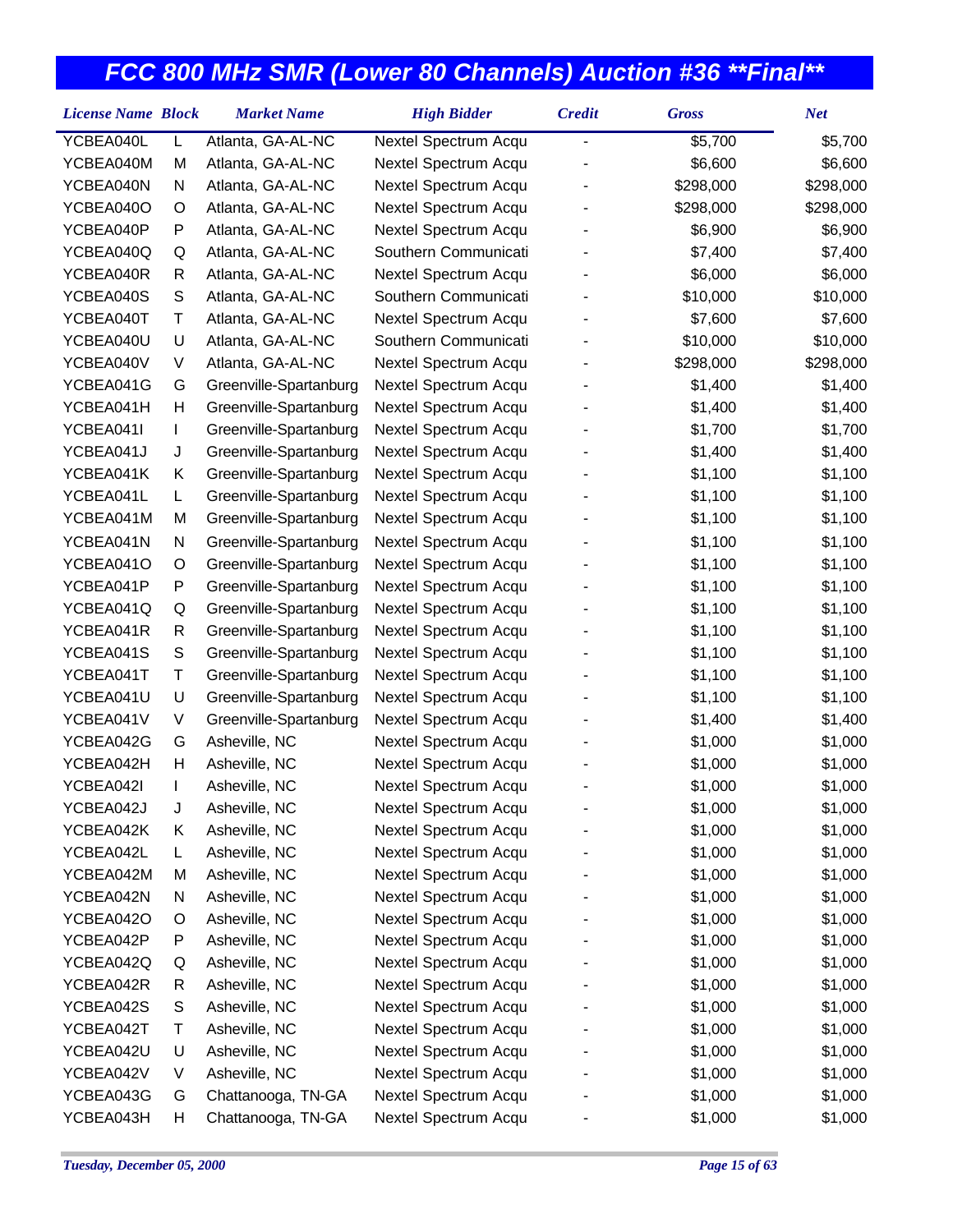| <b>License Name Block</b> |    | <b>Market Name</b>    | <b>High Bidder</b>   | <b>Credit</b>  | <b>Gross</b> | <b>Net</b> |
|---------------------------|----|-----------------------|----------------------|----------------|--------------|------------|
| YCBEA043I                 |    | Chattanooga, TN-GA    | Nextel Spectrum Acqu | $\overline{a}$ | \$1,300      | \$1,300    |
| YCBEA043J                 | J  | Chattanooga, TN-GA    | Nextel Spectrum Acqu |                | \$1,300      | \$1,300    |
| YCBEA043K                 | Κ  | Chattanooga, TN-GA    | Nextel Spectrum Acqu |                | \$1,000      | \$1,000    |
| YCBEA043L                 | L  | Chattanooga, TN-GA    | Nextel Spectrum Acqu |                | \$1,000      | \$1,000    |
| YCBEA043M                 | M  | Chattanooga, TN-GA    | Nextel Spectrum Acqu |                | \$1,000      | \$1,000    |
| YCBEA043N                 | N  | Chattanooga, TN-GA    | Nextel Spectrum Acqu |                | \$1,000      | \$1,000    |
| YCBEA043O                 | O  | Chattanooga, TN-GA    | Nextel Spectrum Acqu |                | \$1,000      | \$1,000    |
| YCBEA043P                 | P  | Chattanooga, TN-GA    | Nextel Spectrum Acqu |                | \$1,000      | \$1,000    |
| YCBEA043Q                 | Q  | Chattanooga, TN-GA    | Nextel Spectrum Acqu |                | \$1,000      | \$1,000    |
| YCBEA043R                 | R  | Chattanooga, TN-GA    | Nextel Spectrum Acqu |                | \$1,000      | \$1,000    |
| YCBEA043S                 | S  | Chattanooga, TN-GA    | Nextel Spectrum Acqu |                | \$1,000      | \$1,000    |
| YCBEA043T                 | Τ  | Chattanooga, TN-GA    | Nextel Spectrum Acqu |                | \$1,000      | \$1,000    |
| YCBEA043U                 | U  | Chattanooga, TN-GA    | Nextel Spectrum Acqu |                | \$1,000      | \$1,000    |
| YCBEA043V                 | V  | Chattanooga, TN-GA    | Nextel Spectrum Acqu |                | \$1,000      | \$1,000    |
| YCBEA044G                 | G  | Knoxville, TN         | Nextel Spectrum Acqu |                | \$1,000      | \$1,000    |
| YCBEA044H                 | Н  | Knoxville, TN         | Nextel Spectrum Acqu |                | \$1,000      | \$1,000    |
| YCBEA044I                 | L  | Knoxville, TN         | Nextel Spectrum Acqu |                | \$1,000      | \$1,000    |
| YCBEA044J                 | J  | Knoxville, TN         | Nextel Spectrum Acqu |                | \$1,000      | \$1,000    |
| YCBEA044K                 | Κ  | Knoxville, TN         | Nextel Spectrum Acqu |                | \$1,000      | \$1,000    |
| YCBEA044L                 | L. | Knoxville, TN         | Nextel Spectrum Acqu |                | \$1,000      | \$1,000    |
| YCBEA044M                 | M  | Knoxville, TN         | Nextel Spectrum Acqu |                | \$1,000      | \$1,000    |
| YCBEA044N                 | N  | Knoxville, TN         | Nextel Spectrum Acqu |                | \$1,000      | \$1,000    |
| YCBEA044O                 | O  | Knoxville, TN         | Nextel Spectrum Acqu |                | \$1,000      | \$1,000    |
| YCBEA044P                 | P  | Knoxville, TN         | Nextel Spectrum Acqu |                | \$1,000      | \$1,000    |
| YCBEA044Q                 | Q  | Knoxville, TN         | Nextel Spectrum Acqu |                | \$1,000      | \$1,000    |
| YCBEA044R                 | R  | Knoxville, TN         | Nextel Spectrum Acqu |                | \$1,000      | \$1,000    |
| YCBEA044S                 | S  | Knoxville, TN         | Nextel Spectrum Acqu |                | \$1,000      | \$1,000    |
| YCBEA044T                 | Τ  | Knoxville, TN         | Nextel Spectrum Acqu |                | \$1,000      | \$1,000    |
| YCBEA044U                 | U  | Knoxville, TN         | Nextel Spectrum Acqu |                | \$1,000      | \$1,000    |
| YCBEA044V                 | V  | Knoxville, TN         | Nextel Spectrum Acqu |                | \$1,000      | \$1,000    |
| YCBEA045G                 | G  | Johnson City-Kingspor | Nextel Spectrum Acqu |                | \$1,000      | \$1,000    |
| YCBEA045H                 | н  | Johnson City-Kingspor | Nextel Spectrum Acqu |                | \$1,000      | \$1,000    |
| YCBEA045I                 | L  | Johnson City-Kingspor | Nextel Spectrum Acqu |                | \$1,000      | \$1,000    |
| YCBEA045J                 | J  | Johnson City-Kingspor | Nextel Spectrum Acqu |                | \$1,000      | \$1,000    |
| YCBEA045K                 | Κ  | Johnson City-Kingspor | Nextel Spectrum Acqu |                | \$1,000      | \$1,000    |
| YCBEA045L                 | L  | Johnson City-Kingspor | Nextel Spectrum Acqu |                | \$1,000      | \$1,000    |
| YCBEA045M                 | M  | Johnson City-Kingspor | Nextel Spectrum Acqu |                | \$1,000      | \$1,000    |
| YCBEA045N                 | N  | Johnson City-Kingspor | Nextel Spectrum Acqu |                | \$1,000      | \$1,000    |
| YCBEA045O                 | O  | Johnson City-Kingspor | Nextel Spectrum Acqu |                | \$1,000      | \$1,000    |
| YCBEA045P                 | P  | Johnson City-Kingspor | Nextel Spectrum Acqu |                | \$1,000      | \$1,000    |
| YCBEA045Q                 | Q  | Johnson City-Kingspor | Nextel Spectrum Acqu |                | \$1,000      | \$1,000    |
| YCBEA045R                 | R  | Johnson City-Kingspor | Nextel Spectrum Acqu |                | \$1,000      | \$1,000    |
| YCBEA045S                 | S  | Johnson City-Kingspor | Nextel Spectrum Acqu |                | \$1,000      | \$1,000    |
| YCBEA045T                 | Т  | Johnson City-Kingspor | Nextel Spectrum Acqu |                | \$1,000      | \$1,000    |
| YCBEA045U                 | U  | Johnson City-Kingspor | Nextel Spectrum Acqu |                | \$1,000      | \$1,000    |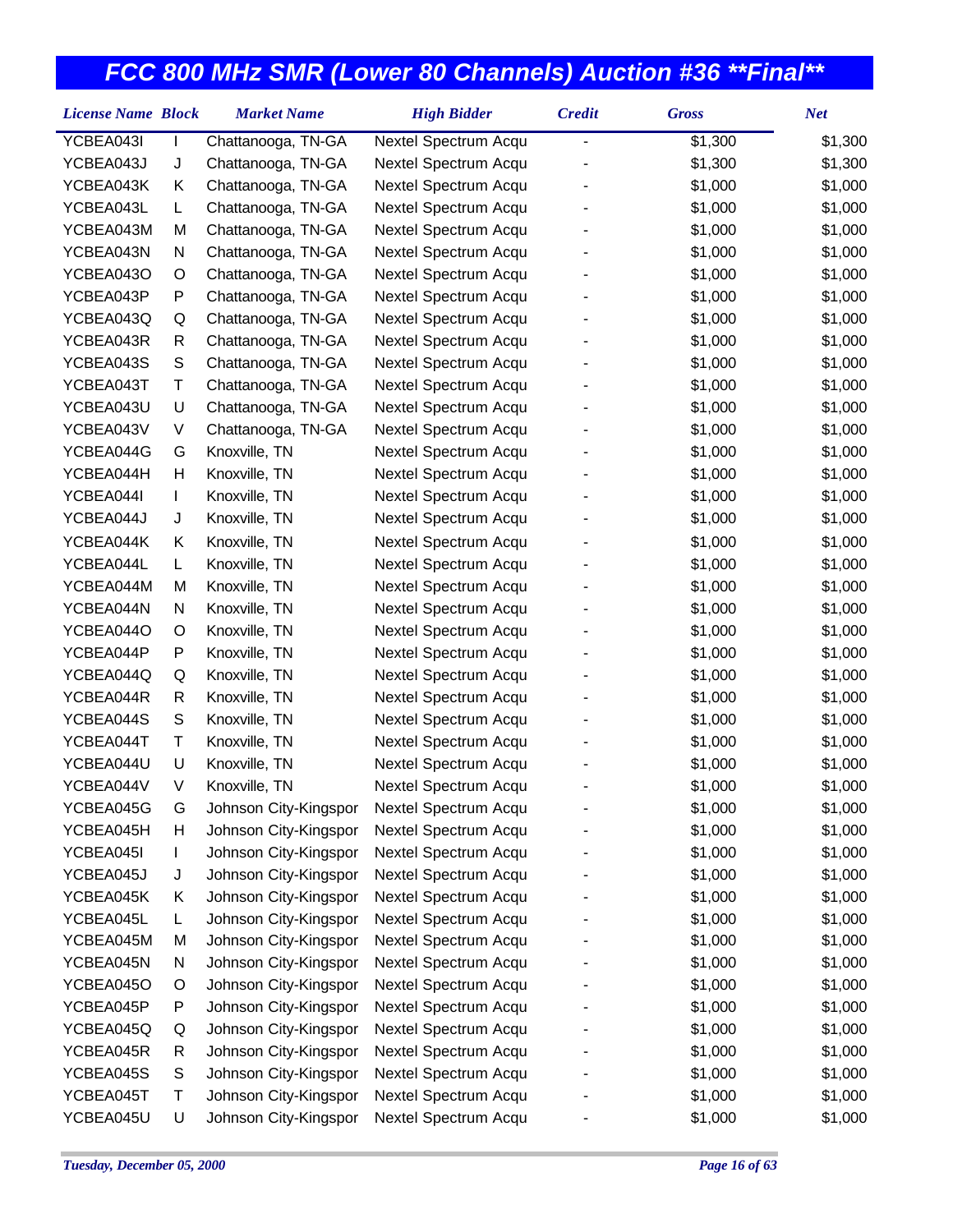| <b>License Name Block</b> |               | <b>Market Name</b>    | <b>High Bidder</b>   | <b>Credit</b> | <b>Gross</b> | <b>Net</b> |
|---------------------------|---------------|-----------------------|----------------------|---------------|--------------|------------|
| YCBEA045V                 | V             | Johnson City-Kingspor | Nextel Spectrum Acqu | -             | \$1,000      | \$1,000    |
| YCBEA046G                 | G             | Hickory-Morganton, N  | Nextel Spectrum Acqu |               | \$1,000      | \$1,000    |
| YCBEA046H                 | Н             | Hickory-Morganton, N  | Nextel Spectrum Acqu |               | \$1,000      | \$1,000    |
| YCBEA046I                 | L             | Hickory-Morganton, N  | Nextel Spectrum Acqu |               | \$1,000      | \$1,000    |
| YCBEA046J                 | J             | Hickory-Morganton, N  | Nextel Spectrum Acqu |               | \$1,000      | \$1,000    |
| YCBEA046K                 | Κ             | Hickory-Morganton, N  | Nextel Spectrum Acqu |               | \$1,000      | \$1,000    |
| YCBEA046L                 | L             | Hickory-Morganton, N  | Nextel Spectrum Acqu |               | \$1,000      | \$1,000    |
| YCBEA046M                 | M             | Hickory-Morganton, N  | Nextel Spectrum Acqu |               | \$1,000      | \$1,000    |
| YCBEA046N                 | N             | Hickory-Morganton, N  | Nextel Spectrum Acqu |               | \$1,000      | \$1,000    |
| YCBEA046O                 | O             | Hickory-Morganton, N  | Nextel Spectrum Acqu |               | \$1,000      | \$1,000    |
| YCBEA046P                 | P             | Hickory-Morganton, N  | Nextel Spectrum Acqu |               | \$1,000      | \$1,000    |
| YCBEA046Q                 | Q             | Hickory-Morganton, N  | Nextel Spectrum Acqu |               | \$1,000      | \$1,000    |
| YCBEA046R                 | R             | Hickory-Morganton, N  | Nextel Spectrum Acqu |               | \$1,000      | \$1,000    |
| YCBEA046S                 | ${\mathsf S}$ | Hickory-Morganton, N  | Nextel Spectrum Acqu |               | \$1,000      | \$1,000    |
| YCBEA046T                 | Τ             | Hickory-Morganton, N  | Nextel Spectrum Acqu |               | \$1,000      | \$1,000    |
| YCBEA046U                 | U             | Hickory-Morganton, N  | Nextel Spectrum Acqu |               | \$1,000      | \$1,000    |
| YCBEA046V                 | V             | Hickory-Morganton, N  | Nextel Spectrum Acqu |               | \$1,000      | \$1,000    |
| YCBEA047G                 | G             | Lexington, KY-TN-VA-  | Nextel Spectrum Acqu |               | \$3,900      | \$3,900    |
| YCBEA047H                 | Н             | Lexington, KY-TN-VA-  | Nextel Spectrum Acqu |               | \$1,700      | \$1,700    |
| YCBEA047I                 | L             | Lexington, KY-TN-VA-  | Nextel Spectrum Acqu |               | \$1,700      | \$1,700    |
| YCBEA047J                 | J             | Lexington, KY-TN-VA-  | Nextel Spectrum Acqu |               | \$1,700      | \$1,700    |
| YCBEA047K                 | Κ             | Lexington, KY-TN-VA-  | Nextel Spectrum Acqu |               | \$1,700      | \$1,700    |
| YCBEA047L                 | L             | Lexington, KY-TN-VA-  | Nextel Spectrum Acqu |               | \$1,700      | \$1,700    |
| YCBEA047M                 | M             | Lexington, KY-TN-VA-  | Nextel Spectrum Acqu |               | \$1,700      | \$1,700    |
| YCBEA047N                 | N             | Lexington, KY-TN-VA-  | Nextel Spectrum Acqu |               | \$1,700      | \$1,700    |
| YCBEA047O                 | O             | Lexington, KY-TN-VA-  | Nextel Spectrum Acqu |               | \$1,700      | \$1,700    |
| YCBEA047P                 | P             | Lexington, KY-TN-VA-  | Nextel Spectrum Acqu |               | \$1,700      | \$1,700    |
| YCBEA047Q                 | Q             | Lexington, KY-TN-VA-  | Nextel Spectrum Acqu |               | \$1,700      | \$1,700    |
| YCBEA047R                 | R             | Lexington, KY-TN-VA-  | Nextel Spectrum Acqu |               | \$1,700      | \$1,700    |
| YCBEA047S                 | S             | Lexington, KY-TN-VA-  | Nextel Spectrum Acqu |               | \$3,900      | \$3,900    |
| YCBEA047T                 | Т             | Lexington, KY-TN-VA-  | Nextel Spectrum Acqu |               | \$1,700      | \$1,700    |
| YCBEA047U                 | U             | Lexington, KY-TN-VA-  | Nextel Spectrum Acqu |               | \$1,700      | \$1,700    |
| YCBEA047V                 | V             | Lexington, KY-TN-VA-  | Nextel Spectrum Acqu |               | \$1,700      | \$1,700    |
| YCBEA048G                 | G             | Charleston, WV-KY-O   | Nextel Spectrum Acqu |               | \$1,200      | \$1,200    |
| YCBEA048H                 | н             | Charleston, WV-KY-O   | Nextel Spectrum Acqu |               | \$1,200      | \$1,200    |
| YCBEA048I                 | L             | Charleston, WV-KY-O   | Nextel Spectrum Acqu |               | \$1,200      | \$1,200    |
| YCBEA048J                 | J             | Charleston, WV-KY-O   | Skitronics, Inc.     | 35%           | \$1,300      | \$845      |
| YCBEA048K                 | Κ             | Charleston, WV-KY-O   | Nextel Spectrum Acqu |               | \$1,200      | \$1,200    |
| YCBEA048L                 | L             | Charleston, WV-KY-O   | Nextel Spectrum Acqu |               | \$1,200      | \$1,200    |
| YCBEA048M                 | M             | Charleston, WV-KY-O   | Nextel Spectrum Acqu |               | \$1,200      | \$1,200    |
| YCBEA048N                 | N             | Charleston, WV-KY-O   | Nextel Spectrum Acqu |               | \$1,200      | \$1,200    |
| YCBEA048O                 | O             | Charleston, WV-KY-O   | Nextel Spectrum Acqu |               | \$1,200      | \$1,200    |
| YCBEA048P                 | P             | Charleston, WV-KY-O   | Nextel Spectrum Acqu |               | \$1,200      | \$1,200    |
| YCBEA048Q                 | Q             | Charleston, WV-KY-O   | Skitronics, Inc.     | 35%           | \$1,300      | \$845      |
| YCBEA048R                 | R             | Charleston, WV-KY-O   | Nextel Spectrum Acqu |               | \$1,200      | \$1,200    |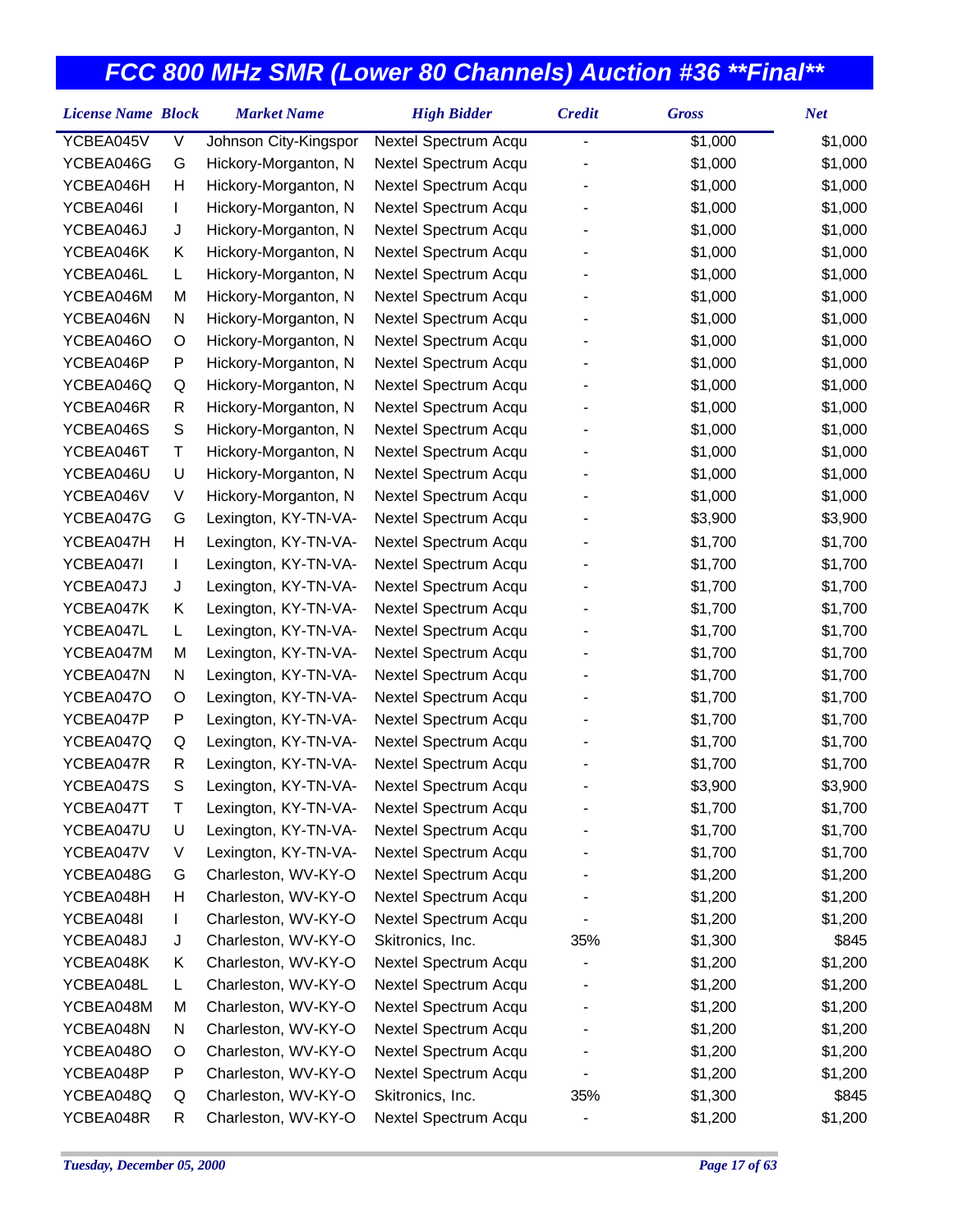| <b>License Name Block</b> |               | <b>Market Name</b>     | <b>High Bidder</b>   | <b>Credit</b> | <b>Gross</b> | <b>Net</b> |
|---------------------------|---------------|------------------------|----------------------|---------------|--------------|------------|
| YCBEA048S                 | ${\mathsf S}$ | Charleston, WV-KY-O    | Nextel Spectrum Acqu | -             | \$1,200      | \$1,200    |
| YCBEA048T                 | Τ             | Charleston, WV-KY-O    | Nextel Spectrum Acqu |               | \$1,200      | \$1,200    |
| YCBEA048U                 | U             | Charleston, WV-KY-O    | Nextel Spectrum Acqu |               | \$1,200      | \$1,200    |
| YCBEA048V                 | V             | Charleston, WV-KY-O    | Nextel Spectrum Acqu |               | \$1,200      | \$1,200    |
| YCBEA049G                 | G             | Cincinnati-Hamilton, O | Nextel Spectrum Acqu |               | \$2,000      | \$2,000    |
| YCBEA049H                 | Н             | Cincinnati-Hamilton, O | Nextel Spectrum Acqu |               | \$2,000      | \$2,000    |
| YCBEA049I                 | L             | Cincinnati-Hamilton, O | Nextel Spectrum Acqu |               | \$2,000      | \$2,000    |
| YCBEA049J                 | J             | Cincinnati-Hamilton, O | Nextel Spectrum Acqu |               | \$2,000      | \$2,000    |
| YCBEA049K                 | Κ             | Cincinnati-Hamilton, O | Nextel Spectrum Acqu |               | \$2,000      | \$2,000    |
| YCBEA049L                 | L             | Cincinnati-Hamilton, O | Nextel Spectrum Acqu |               | \$2,000      | \$2,000    |
| YCBEA049M                 | M             | Cincinnati-Hamilton, O | Nextel Spectrum Acqu |               | \$2,000      | \$2,000    |
| YCBEA049N                 | N             | Cincinnati-Hamilton, O | Nextel Spectrum Acqu |               | \$2,000      | \$2,000    |
| YCBEA049O                 | O             | Cincinnati-Hamilton, O | Nextel Spectrum Acqu |               | \$2,000      | \$2,000    |
| YCBEA049P                 | P             | Cincinnati-Hamilton, O | Nextel Spectrum Acqu |               | \$2,000      | \$2,000    |
| YCBEA049Q                 | Q             | Cincinnati-Hamilton, O | Nextel Spectrum Acqu |               | \$2,000      | \$2,000    |
| YCBEA049R                 | R             | Cincinnati-Hamilton, O | Nextel Spectrum Acqu |               | \$2,000      | \$2,000    |
| YCBEA049S                 | ${\mathsf S}$ | Cincinnati-Hamilton, O | Nextel Spectrum Acqu |               | \$2,000      | \$2,000    |
| YCBEA049T                 | Τ             | Cincinnati-Hamilton, O | Nextel Spectrum Acqu |               | \$2,000      | \$2,000    |
| YCBEA049U                 | U             | Cincinnati-Hamilton, O | Nextel Spectrum Acqu |               | \$2,000      | \$2,000    |
| YCBEA049V                 | V             | Cincinnati-Hamilton, O | Nextel Spectrum Acqu |               | \$2,000      | \$2,000    |
| YCBEA050G                 | G             | Dayton-Springfield, OH | Nextel Spectrum Acqu |               | \$1,100      | \$1,100    |
| YCBEA050H                 | Н             | Dayton-Springfield, OH | Nextel Spectrum Acqu |               | \$1,100      | \$1,100    |
| YCBEA050I                 | L             | Dayton-Springfield, OH | Nextel Spectrum Acqu |               | \$1,100      | \$1,100    |
| YCBEA050J                 | J             | Dayton-Springfield, OH | Nextel Spectrum Acqu |               | \$1,100      | \$1,100    |
| YCBEA050K                 | Κ             | Dayton-Springfield, OH | Nextel Spectrum Acqu |               | \$1,100      | \$1,100    |
| YCBEA050L                 | L             | Dayton-Springfield, OH | Nextel Spectrum Acqu |               | \$1,100      | \$1,100    |
| YCBEA050M                 | M             | Dayton-Springfield, OH | Nextel Spectrum Acqu |               | \$1,100      | \$1,100    |
| YCBEA050N                 | N             | Dayton-Springfield, OH | Nextel Spectrum Acqu |               | \$1,100      | \$1,100    |
| YCBEA050O                 | O             | Dayton-Springfield, OH | Nextel Spectrum Acqu |               | \$1,100      | \$1,100    |
| YCBEA050P                 | P             | Dayton-Springfield, OH | Nextel Spectrum Acqu |               | \$1,100      | \$1,100    |
| YCBEA050Q                 | Q             | Dayton-Springfield, OH | Nextel Spectrum Acqu |               | \$1,100      | \$1,100    |
| YCBEA050R                 | R             | Dayton-Springfield, OH | Nextel Spectrum Acqu |               | \$1,100      | \$1,100    |
| YCBEA050S                 | S             | Dayton-Springfield, OH | Nextel Spectrum Acqu |               | \$1,100      | \$1,100    |
| YCBEA050T                 | Τ             | Dayton-Springfield, OH | Michael A. Wolf dba  | 35%           | \$1,100      | \$715      |
| YCBEA050U                 | U             | Dayton-Springfield, OH | Nextel Spectrum Acqu |               | \$1,100      | \$1,100    |
| YCBEA050V                 | V             | Dayton-Springfield, OH | Nextel Spectrum Acqu |               | \$1,100      | \$1,100    |
| YCBEA051G                 | G             | Columbus, OH           | Nextel Spectrum Acqu |               | \$2,100      | \$2,100    |
| YCBEA051H                 | Н             | Columbus, OH           | Nextel Spectrum Acqu |               | \$2,100      | \$2,100    |
| YCBEA051I                 | L             | Columbus, OH           | Nextel Spectrum Acqu |               | \$2,100      | \$2,100    |
| YCBEA051J                 | J             | Columbus, OH           | Nextel Spectrum Acqu |               | \$2,100      | \$2,100    |
| YCBEA051K                 | Κ             | Columbus, OH           | Nextel Spectrum Acqu |               | \$2,100      | \$2,100    |
| YCBEA051L                 | L             | Columbus, OH           | Nextel Spectrum Acqu |               | \$2,100      | \$2,100    |
| YCBEA051M                 | M             | Columbus, OH           | Nextel Spectrum Acqu |               | \$2,100      | \$2,100    |
| YCBEA051N                 | N             | Columbus, OH           | Nextel Spectrum Acqu |               | \$2,100      | \$2,100    |
| YCBEA051O                 | O             | Columbus, OH           | Nextel Spectrum Acqu |               | \$2,100      | \$2,100    |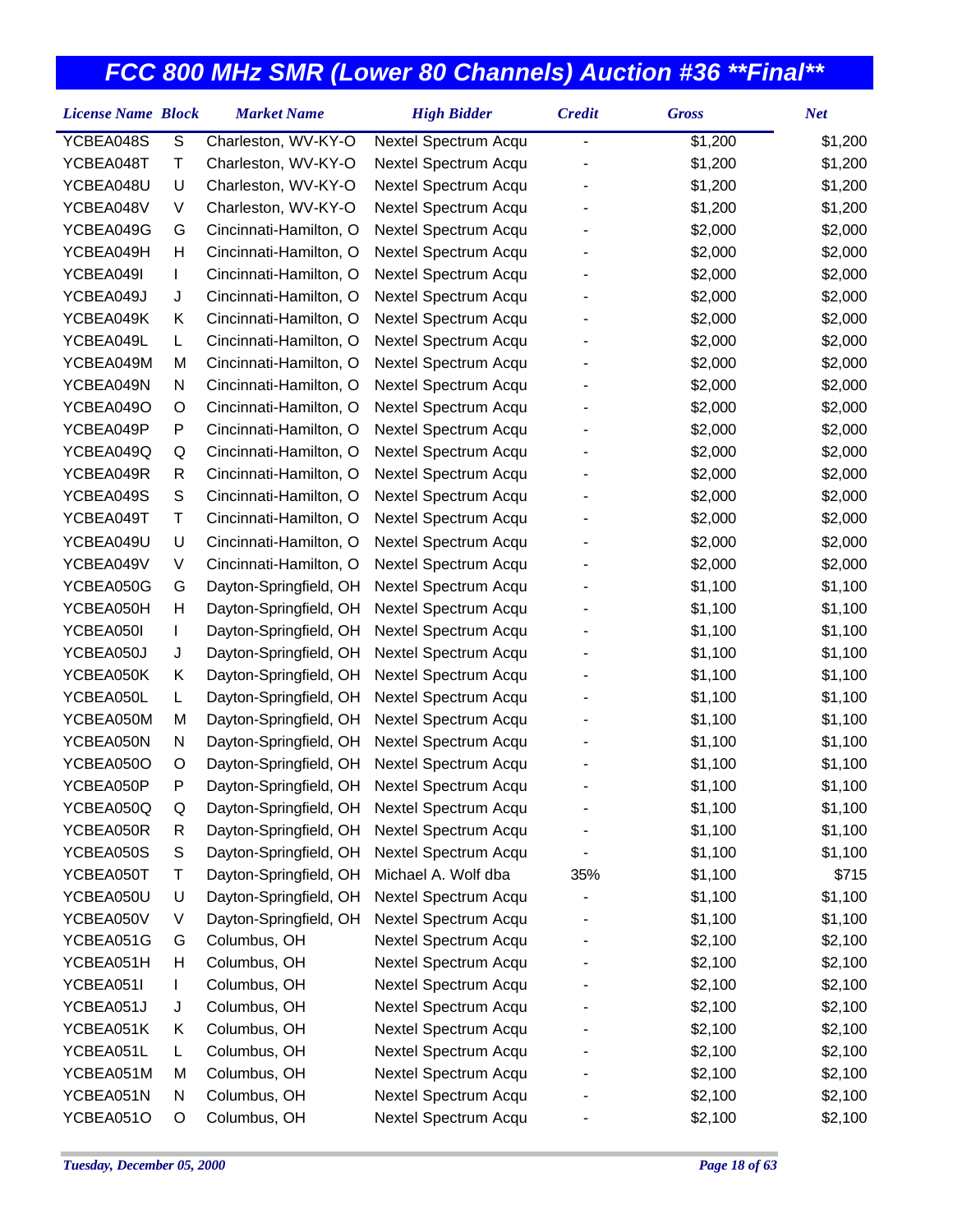| <b>License Name Block</b> |    | <b>Market Name</b> | <b>High Bidder</b>   | <b>Credit</b>                | <b>Gross</b> | <b>Net</b> |
|---------------------------|----|--------------------|----------------------|------------------------------|--------------|------------|
| YCBEA051P                 | P  | Columbus, OH       | Nextel Spectrum Acqu | $\qquad \qquad \blacksquare$ | \$2,100      | \$2,100    |
| YCBEA051Q                 | Q  | Columbus, OH       | Nextel Spectrum Acqu |                              | \$2,100      | \$2,100    |
| YCBEA051R                 | R  | Columbus, OH       | Nextel Spectrum Acqu |                              | \$2,100      | \$2,100    |
| YCBEA051S                 | S  | Columbus, OH       | Nextel Spectrum Acqu |                              | \$2,100      | \$2,100    |
| YCBEA051T                 | т  | Columbus, OH       | Nextel Spectrum Acqu |                              | \$2,100      | \$2,100    |
| YCBEA051U                 | U  | Columbus, OH       | Nextel Spectrum Acqu |                              | \$2,100      | \$2,100    |
| YCBEA051V                 | V  | Columbus, OH       | Nextel Spectrum Acqu |                              | \$2,100      | \$2,100    |
| YCBEA052G                 | G  | Wheeling, WV-OH    | Nextel Spectrum Acqu |                              | \$1,000      | \$1,000    |
| YCBEA052H                 | Η  | Wheeling, WV-OH    | Nextel Spectrum Acqu |                              | \$1,000      | \$1,000    |
| YCBEA052I                 | L  | Wheeling, WV-OH    | Nextel Spectrum Acqu |                              | \$1,000      | \$1,000    |
| YCBEA052J                 | J  | Wheeling, WV-OH    | Nextel Spectrum Acqu |                              | \$1,000      | \$1,000    |
| YCBEA052K                 | Κ  | Wheeling, WV-OH    | Nextel Spectrum Acqu |                              | \$1,000      | \$1,000    |
| YCBEA052L                 | L. | Wheeling, WV-OH    | Nextel Spectrum Acqu |                              | \$1,000      | \$1,000    |
| YCBEA052M                 | M  | Wheeling, WV-OH    | Nextel Spectrum Acqu |                              | \$1,000      | \$1,000    |
| YCBEA052N                 | N  | Wheeling, WV-OH    | Nextel Spectrum Acqu |                              | \$1,000      | \$1,000    |
| YCBEA052O                 | O  | Wheeling, WV-OH    | Nextel Spectrum Acqu |                              | \$36,000     | \$36,000   |
| YCBEA052P                 | P  | Wheeling, WV-OH    | Nextel Spectrum Acqu |                              | \$1,000      | \$1,000    |
| YCBEA052Q                 | Q  | Wheeling, WV-OH    | Nextel Spectrum Acqu |                              | \$1,000      | \$1,000    |
| YCBEA052R                 | R  | Wheeling, WV-OH    | Nextel Spectrum Acqu |                              | \$1,000      | \$1,000    |
| YCBEA052S                 | S  | Wheeling, WV-OH    | Nextel Spectrum Acqu |                              | \$1,000      | \$1,000    |
| YCBEA052T                 | т  | Wheeling, WV-OH    | Nextel Spectrum Acqu |                              | \$1,000      | \$1,000    |
| YCBEA052U                 | U  | Wheeling, WV-OH    | Nextel Spectrum Acqu |                              | \$1,000      | \$1,000    |
| YCBEA052V                 | V  | Wheeling, WV-OH    | Nextel Spectrum Acqu |                              | \$1,000      | \$1,000    |
| YCBEA053G                 | G  | Pittsburgh, PA-WV  | Nextel Spectrum Acqu |                              | \$3,000      | \$3,000    |
| YCBEA053H                 | Η  | Pittsburgh, PA-WV  | Nextel Spectrum Acqu |                              | \$49,000     | \$49,000   |
| YCBEA053I                 | L  | Pittsburgh, PA-WV  | Nextel Spectrum Acqu |                              | \$3,000      | \$3,000    |
| YCBEA053J                 | J  | Pittsburgh, PA-WV  | Nextel Spectrum Acqu |                              | \$3,000      | \$3,000    |
| YCBEA053K                 | Κ  | Pittsburgh, PA-WV  | Nextel Spectrum Acqu |                              | \$24,000     | \$24,000   |
| YCBEA053L                 | L  | Pittsburgh, PA-WV  | Nextel Spectrum Acqu |                              | \$29,000     | \$29,000   |
| YCBEA053M                 | М  | Pittsburgh, PA-WV  | Nextel Spectrum Acqu |                              | \$3,000      | \$3,000    |
| YCBEA053N                 | N  | Pittsburgh, PA-WV  | Nextel Spectrum Acqu |                              | \$3,000      | \$3,000    |
| YCBEA053O                 | O  | Pittsburgh, PA-WV  | Nextel Spectrum Acqu |                              | \$31,000     | \$31,000   |
| YCBEA053P                 | Ρ  | Pittsburgh, PA-WV  | Nextel Spectrum Acqu |                              | \$3,000      | \$3,000    |
| YCBEA053Q                 | Q  | Pittsburgh, PA-WV  | Nextel Spectrum Acqu |                              | \$3,000      | \$3,000    |
| YCBEA053R                 | R  | Pittsburgh, PA-WV  | Nextel Spectrum Acqu |                              | \$3,000      | \$3,000    |
| YCBEA053S                 | S  | Pittsburgh, PA-WV  | Nextel Spectrum Acqu |                              | \$3,000      | \$3,000    |
| YCBEA053T                 | т  | Pittsburgh, PA-WV  | Nextel Spectrum Acqu |                              | \$3,000      | \$3,000    |
| YCBEA053U                 | U  | Pittsburgh, PA-WV  | Nextel Spectrum Acqu |                              | \$71,000     | \$71,000   |
| YCBEA053V                 | V  | Pittsburgh, PA-WV  | Nextel Spectrum Acqu |                              | \$12,000     | \$12,000   |
| YCBEA054G                 | G  | Erie, PA           | Nextel Spectrum Acqu |                              | \$1,000      | \$1,000    |
| YCBEA054H                 | Н  | Erie, PA           | Nextel Spectrum Acqu |                              | \$9,400      | \$9,400    |
| YCBEA054I                 | L  | Erie, PA           | Nextel Spectrum Acqu |                              | \$1,000      | \$1,000    |
| YCBEA054J                 | J  | Erie, PA           | Nextel Spectrum Acqu |                              | \$1,000      | \$1,000    |
| YCBEA054K                 | Κ  | Erie, PA           | Nextel Spectrum Acqu |                              | \$1,000      | \$1,000    |
| YCBEA054L                 | L  | Erie, PA           | Nextel Spectrum Acqu |                              | \$9,400      | \$9,400    |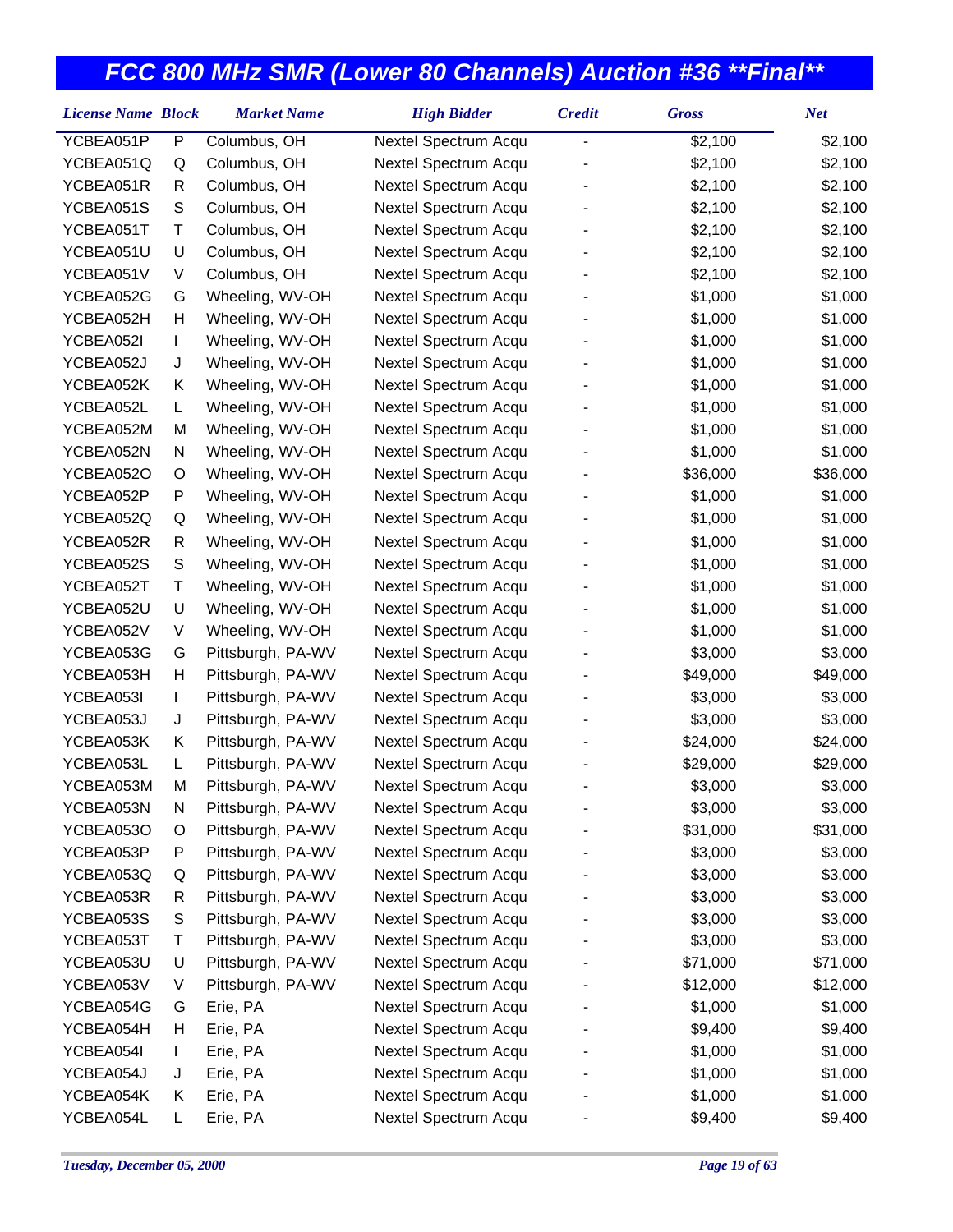| <b>License Name Block</b> |   | <b>Market Name</b>     | <b>High Bidder</b>   | <b>Credit</b> | <b>Gross</b> | <b>Net</b> |
|---------------------------|---|------------------------|----------------------|---------------|--------------|------------|
| YCBEA054M                 | M | Erie, PA               | Nextel Spectrum Acqu |               | \$1,000      | \$1,000    |
| YCBEA054N                 | N | Erie, PA               | Nextel Spectrum Acqu |               | \$1,000      | \$1,000    |
| YCBEA054O                 | O | Erie, PA               | Nextel Spectrum Acqu |               | \$1,000      | \$1,000    |
| YCBEA054P                 | P | Erie, PA               | Nextel Spectrum Acqu |               | \$1,000      | \$1,000    |
| YCBEA054Q                 | Q | Erie, PA               | Nextel Spectrum Acqu |               | \$1,000      | \$1,000    |
| YCBEA054R                 | R | Erie, PA               | Nextel Spectrum Acqu |               | \$1,000      | \$1,000    |
| YCBEA054S                 | S | Erie, PA               | Nextel Spectrum Acqu |               | \$1,000      | \$1,000    |
| YCBEA054T                 | Τ | Erie, PA               | Nextel Spectrum Acqu |               | \$1,000      | \$1,000    |
| YCBEA054U                 | U | Erie, PA               | Nextel Spectrum Acqu |               | \$1,000      | \$1,000    |
| YCBEA054V                 | V | Erie, PA               | Nextel Spectrum Acqu |               | \$1,000      | \$1,000    |
| YCBEA055G                 | G | Cleveland-Akron, OH-P  | Nextel Spectrum Acqu |               | \$4,600      | \$4,600    |
| YCBEA055H                 | Н | Cleveland-Akron, OH-P  | Nextel Spectrum Acqu |               | \$4,600      | \$4,600    |
| YCBEA055I                 | L | Cleveland-Akron, OH-P  | Nextel Spectrum Acqu |               | \$4,600      | \$4,600    |
| YCBEA055J                 | J | Cleveland-Akron, OH-P  | Nextel Spectrum Acqu |               | \$4,600      | \$4,600    |
| YCBEA055K                 | Κ | Cleveland-Akron, OH-P  | Nextel Spectrum Acqu |               | \$4,600      | \$4,600    |
| YCBEA055L                 | L | Cleveland-Akron, OH-P  | Nextel Spectrum Acqu |               | \$4,600      | \$4,600    |
| YCBEA055M                 | M | Cleveland-Akron, OH-P  | Nextel Spectrum Acqu |               | \$4,600      | \$4,600    |
| YCBEA055N                 | N | Cleveland-Akron, OH-P  | Nextel Spectrum Acqu |               | \$4,600      | \$4,600    |
| YCBEA055O                 | O | Cleveland-Akron, OH-P  | Nextel Spectrum Acqu |               | \$4,600      | \$4,600    |
| YCBEA055P                 | P | Cleveland-Akron, OH-P  | Nextel Spectrum Acqu |               | \$4,600      | \$4,600    |
| YCBEA055Q                 | Q | Cleveland-Akron, OH-P  | Nextel Spectrum Acqu |               | \$4,600      | \$4,600    |
| YCBEA055R                 | R | Cleveland-Akron, OH-P  | Nextel Spectrum Acqu |               | \$4,600      | \$4,600    |
| YCBEA055S                 | S | Cleveland-Akron, OH-P  | Nextel Spectrum Acqu |               | \$4,600      | \$4,600    |
| YCBEA055T                 | Τ | Cleveland-Akron, OH-P  | Nextel Spectrum Acqu |               | \$4,600      | \$4,600    |
| YCBEA055U                 | U | Cleveland-Akron, OH-P  | Nextel Spectrum Acqu |               | \$4,600      | \$4,600    |
| YCBEA055V                 | V | Cleveland-Akron, OH-P  | Nextel Spectrum Acqu |               | \$4,600      | \$4,600    |
| YCBEA056G                 | G | Toledo, OH             | Nextel Spectrum Acqu |               | \$1,300      | \$1,300    |
| YCBEA056H                 | Н | Toledo, OH             | Nextel Spectrum Acqu |               | \$1,300      | \$1,300    |
| YCBEA056I                 | L | Toledo, OH             | Nextel Spectrum Acqu |               | \$1,300      | \$1,300    |
| YCBEA056J                 | J | Toledo, OH             | Nextel Spectrum Acqu |               | \$1,300      | \$1,300    |
| YCBEA056K                 | Κ | Toledo, OH             | Nextel Spectrum Acqu |               | \$1,300      | \$1,300    |
| YCBEA056L                 | L | Toledo, OH             | Nextel Spectrum Acqu |               | \$1,300      | \$1,300    |
| YCBEA056M                 | M | Toledo, OH             | Nextel Spectrum Acqu |               | \$1,300      | \$1,300    |
| YCBEA056N                 | N | Toledo, OH             | Nextel Spectrum Acqu |               | \$1,300      | \$1,300    |
| YCBEA056O                 | O | Toledo, OH             | Nextel Spectrum Acqu |               | \$1,300      | \$1,300    |
| YCBEA056P                 | P | Toledo, OH             | Nextel Spectrum Acqu |               | \$1,300      | \$1,300    |
| YCBEA056Q                 | Q | Toledo, OH             | Nextel Spectrum Acqu |               | \$1,300      | \$1,300    |
| YCBEA056R                 | R | Toledo, OH             | Nextel Spectrum Acqu |               | \$1,300      | \$1,300    |
| YCBEA056S                 | S | Toledo, OH             | Nextel Spectrum Acqu |               | \$1,300      | \$1,300    |
| YCBEA056T                 | Τ | Toledo, OH             | Nextel Spectrum Acqu |               | \$1,300      | \$1,300    |
| YCBEA056U                 | U | Toledo, OH             | Nextel Spectrum Acqu |               | \$1,300      | \$1,300    |
| YCBEA056V                 | V | Toledo, OH             | Nextel Spectrum Acqu |               | \$1,300      | \$1,300    |
| YCBEA057G                 | G | Detroit-Ann Arbor-Flin | Nextel Spectrum Acqu |               | \$6,600      | \$6,600    |
| YCBEA057H                 | н | Detroit-Ann Arbor-Flin | Nextel Spectrum Acqu |               | \$6,600      | \$6,600    |
| YCBEA057I                 |   | Detroit-Ann Arbor-Flin | Nextel Spectrum Acqu |               | \$6,600      | \$6,600    |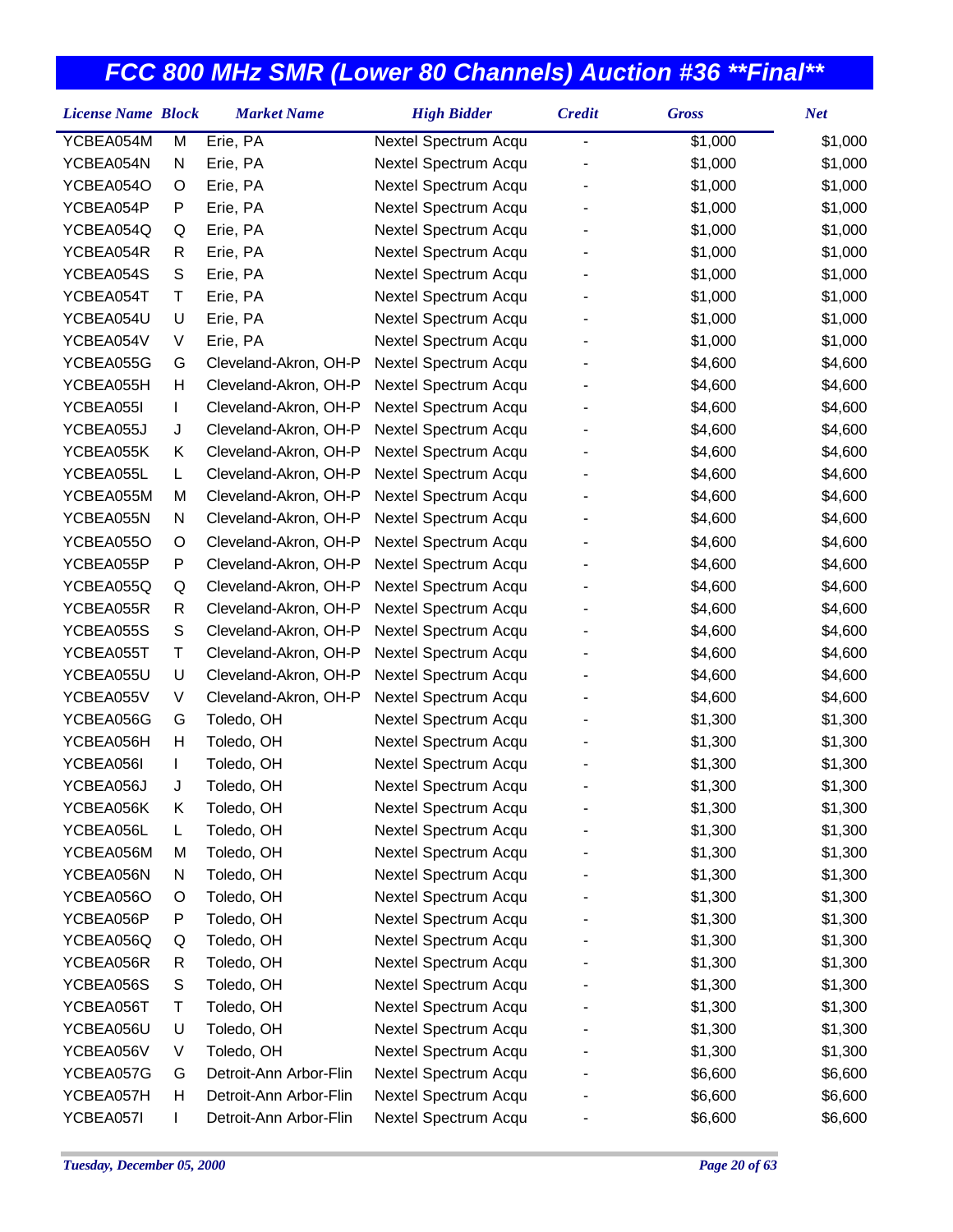| <b>License Name Block</b> |   | <b>Market Name</b>     | <b>High Bidder</b>   | <b>Credit</b> | <b>Gross</b> | <b>Net</b> |
|---------------------------|---|------------------------|----------------------|---------------|--------------|------------|
| YCBEA057J                 | J | Detroit-Ann Arbor-Flin | Nextel Spectrum Acqu | -             | \$6,600      | \$6,600    |
| YCBEA057K                 | Κ | Detroit-Ann Arbor-Flin | Nextel Spectrum Acqu |               | \$6,600      | \$6,600    |
| YCBEA057L                 | L | Detroit-Ann Arbor-Flin | Nextel Spectrum Acqu |               | \$6,600      | \$6,600    |
| YCBEA057M                 | M | Detroit-Ann Arbor-Flin | Nextel Spectrum Acqu |               | \$6,600      | \$6,600    |
| YCBEA057N                 | N | Detroit-Ann Arbor-Flin | Nextel Spectrum Acqu |               | \$6,600      | \$6,600    |
| YCBEA057O                 | O | Detroit-Ann Arbor-Flin | Nextel Spectrum Acqu |               | \$6,600      | \$6,600    |
| YCBEA057P                 | P | Detroit-Ann Arbor-Flin | Nextel Spectrum Acqu |               | \$6,600      | \$6,600    |
| YCBEA057Q                 | Q | Detroit-Ann Arbor-Flin | Nextel Spectrum Acqu |               | \$6,600      | \$6,600    |
| YCBEA057R                 | R | Detroit-Ann Arbor-Flin | Nextel Spectrum Acqu |               | \$6,600      | \$6,600    |
| YCBEA057S                 | S | Detroit-Ann Arbor-Flin | Nextel Spectrum Acqu |               | \$6,600      | \$6,600    |
| YCBEA057T                 | Τ | Detroit-Ann Arbor-Flin | Nextel Spectrum Acqu |               | \$6,600      | \$6,600    |
| YCBEA057U                 | U | Detroit-Ann Arbor-Flin | Nextel Spectrum Acqu |               | \$6,600      | \$6,600    |
| YCBEA057V                 | V | Detroit-Ann Arbor-Flin | Nextel Spectrum Acqu |               | \$6,600      | \$6,600    |
| YCBEA058G                 | G | Northern Michigan, MI  | Nextel Spectrum Acqu |               | \$1,000      | \$1,000    |
| YCBEA058H                 | н | Northern Michigan, MI  | Nextel Spectrum Acqu |               | \$1,000      | \$1,000    |
| YCBEA058I                 | L | Northern Michigan, MI  | Nextel Spectrum Acqu |               | \$1,000      | \$1,000    |
| YCBEA058J                 | J | Northern Michigan, MI  | Nextel Spectrum Acqu |               | \$1,000      | \$1,000    |
| YCBEA058K                 | Κ | Northern Michigan, MI  | Nextel Spectrum Acqu |               | \$1,000      | \$1,000    |
| YCBEA058L                 | L | Northern Michigan, MI  | Nextel Spectrum Acqu |               | \$1,000      | \$1,000    |
| YCBEA058M                 | M | Northern Michigan, MI  | Nextel Spectrum Acqu |               | \$1,000      | \$1,000    |
| YCBEA058N                 | N | Northern Michigan, MI  | Nextel Spectrum Acqu |               | \$1,000      | \$1,000    |
| YCBEA058O                 | O | Northern Michigan, MI  | Nextel Spectrum Acqu |               | \$1,000      | \$1,000    |
| YCBEA058P                 | P | Northern Michigan, MI  | Nextel Spectrum Acqu |               | \$1,000      | \$1,000    |
| YCBEA058Q                 | Q | Northern Michigan, MI  | Nextel Spectrum Acqu |               | \$1,000      | \$1,000    |
| YCBEA058R                 | R | Northern Michigan, MI  | Nextel Spectrum Acqu |               | \$1,000      | \$1,000    |
| YCBEA058S                 | S | Northern Michigan, MI  | Nextel Spectrum Acqu |               | \$1,000      | \$1,000    |
| YCBEA058T                 | Τ | Northern Michigan, MI  | Nextel Spectrum Acqu |               | \$1,000      | \$1,000    |
| YCBEA058U                 | U | Northern Michigan, MI  | Nextel Spectrum Acqu |               | \$1,000      | \$1,000    |
| YCBEA058V                 | V | Northern Michigan, MI  | Nextel Spectrum Acqu |               | \$1,000      | \$1,000    |
| YCBEA059G                 | G | Green Bay, WI-MI       | Nextel Spectrum Acqu |               | \$1,000      | \$1,000    |
| YCBEA059H                 | H | Green Bay, WI-MI       | Nextel Spectrum Acqu |               | \$1,000      | \$1,000    |
| YCBEA059I                 | L | Green Bay, WI-MI       | Nextel Spectrum Acqu |               | \$1,000      | \$1,000    |
| YCBEA059J                 | J | Green Bay, WI-MI       | Nextel Spectrum Acqu |               | \$1,000      | \$1,000    |
| YCBEA059K                 | Κ | Green Bay, WI-MI       | Nextel Spectrum Acqu |               | \$1,000      | \$1,000    |
| YCBEA059L                 | L | Green Bay, WI-MI       | Nextel Spectrum Acqu |               | \$1,000      | \$1,000    |
| YCBEA059M                 | M | Green Bay, WI-MI       | Nextel Spectrum Acqu |               | \$1,000      | \$1,000    |
| YCBEA059N                 | N | Green Bay, WI-MI       | Nextel Spectrum Acqu |               | \$1,000      | \$1,000    |
| YCBEA059O                 | O | Green Bay, WI-MI       | Nextel Spectrum Acqu |               | \$1,000      | \$1,000    |
| YCBEA059P                 | P | Green Bay, WI-MI       | Nextel Spectrum Acqu |               | \$1,000      | \$1,000    |
| YCBEA059Q                 | Q | Green Bay, WI-MI       | Nextel Spectrum Acqu |               | \$1,000      | \$1,000    |
| YCBEA059R                 | R | Green Bay, WI-MI       | Nextel Spectrum Acqu |               | \$1,000      | \$1,000    |
| YCBEA059S                 | S | Green Bay, WI-MI       | Nextel Spectrum Acqu |               | \$1,000      | \$1,000    |
| YCBEA059T                 | Т | Green Bay, WI-MI       | Nextel Spectrum Acqu |               | \$1,000      | \$1,000    |
| YCBEA059U                 | U | Green Bay, WI-MI       | Nextel Spectrum Acqu |               | \$1,000      | \$1,000    |
| YCBEA059V                 | V | Green Bay, WI-MI       | Nextel Spectrum Acqu |               | \$1,000      | \$1,000    |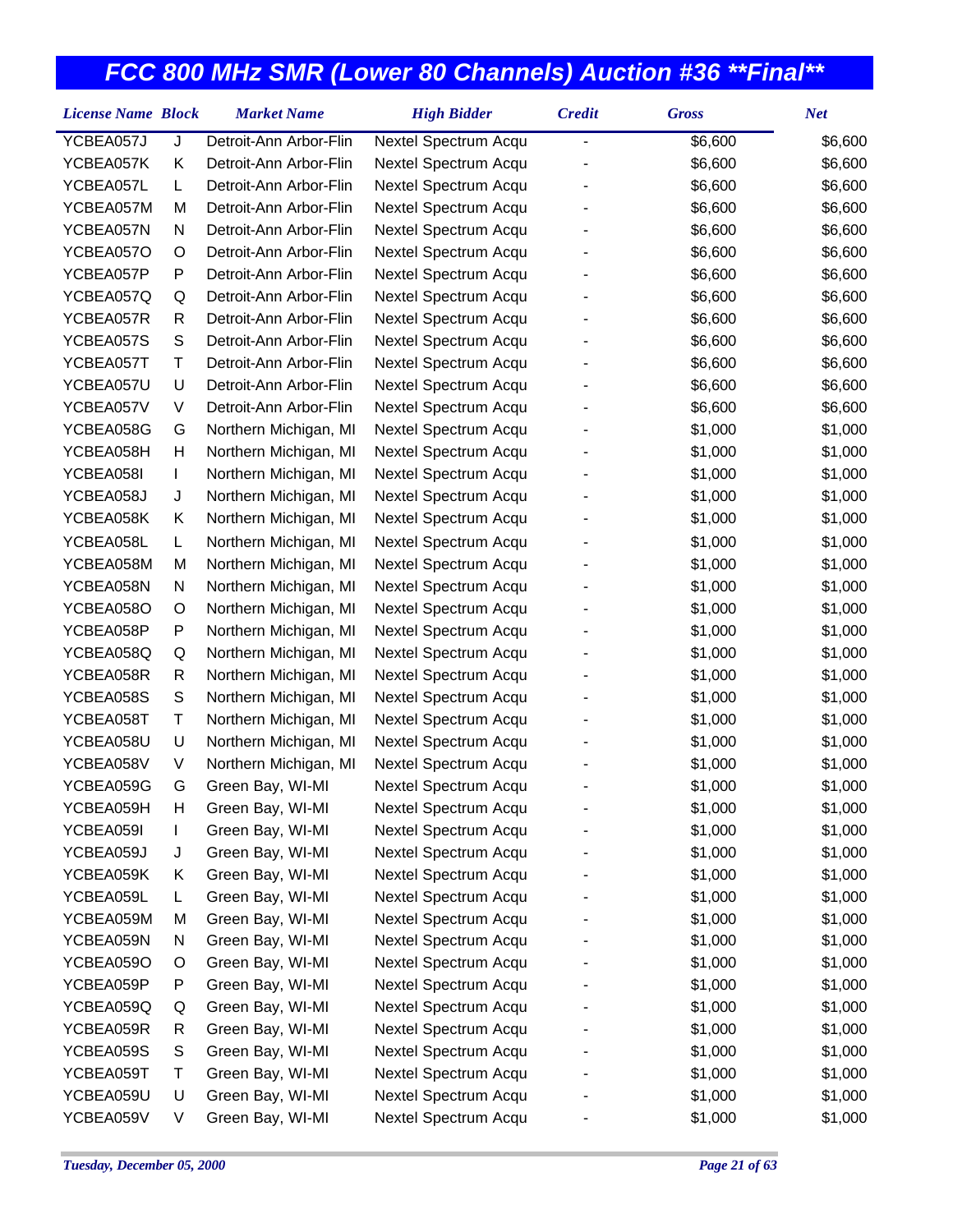| <b>License Name Block</b> |   | <b>Market Name</b>         | <b>High Bidder</b>   | <b>Credit</b>  | <b>Gross</b> | <b>Net</b> |
|---------------------------|---|----------------------------|----------------------|----------------|--------------|------------|
| YCBEA060G                 | G | Appleton-Oshkosh-Ne        | Nextel Spectrum Acqu | $\overline{a}$ | \$179,000    | \$179,000  |
| YCBEA060H                 | H | Appleton-Oshkosh-Ne        | Nextel Spectrum Acqu |                | \$1,000      | \$1,000    |
| YCBEA060I                 | L | Appleton-Oshkosh-Ne        | Nextel Spectrum Acqu |                | \$1,000      | \$1,000    |
| YCBEA060J                 | J | Appleton-Oshkosh-Ne        | Nextel Spectrum Acqu |                | \$1,000      | \$1,000    |
| YCBEA060K                 | Κ | Appleton-Oshkosh-Ne        | Nextel Spectrum Acqu |                | \$1,000      | \$1,000    |
| YCBEA060L                 | L | Appleton-Oshkosh-Ne        | Nextel Spectrum Acqu |                | \$1,000      | \$1,000    |
| YCBEA060M                 | M | Appleton-Oshkosh-Ne        | Nextel Spectrum Acqu |                | \$1,000      | \$1,000    |
| YCBEA060N                 | N | Appleton-Oshkosh-Ne        | Nextel Spectrum Acqu |                | \$1,000      | \$1,000    |
| YCBEA060O                 | O | Appleton-Oshkosh-Ne        | Nextel Spectrum Acqu |                | \$1,000      | \$1,000    |
| YCBEA060P                 | P | Appleton-Oshkosh-Ne        | Nextel Spectrum Acqu |                | \$1,000      | \$1,000    |
| YCBEA060Q                 | Q | Appleton-Oshkosh-Ne        | Nextel Spectrum Acqu |                | \$1,000      | \$1,000    |
| YCBEA060R                 | R | Appleton-Oshkosh-Ne        | Nextel Spectrum Acqu |                | \$1,000      | \$1,000    |
| YCBEA060S                 | S | Appleton-Oshkosh-Ne        | Nextel Spectrum Acqu |                | \$1,000      | \$1,000    |
| YCBEA060T                 | Τ | Appleton-Oshkosh-Ne        | Nextel Spectrum Acqu |                | \$1,000      | \$1,000    |
| YCBEA060U                 | U | Appleton-Oshkosh-Ne        | Nextel Spectrum Acqu |                | \$273,000    | \$273,000  |
| YCBEA060V                 | V | Appleton-Oshkosh-Ne        | Nextel Spectrum Acqu |                | \$1,000      | \$1,000    |
| YCBEA061G                 | G | Traverse City, MI          | Nextel Spectrum Acqu |                | \$1,000      | \$1,000    |
| YCBEA061H                 | Н | Traverse City, MI          | Nextel Spectrum Acqu |                | \$1,000      | \$1,000    |
| YCBEA061I                 | L | Traverse City, MI          | Nextel Spectrum Acqu |                | \$1,000      | \$1,000    |
| YCBEA061J                 | J | Traverse City, MI          | Nextel Spectrum Acqu |                | \$1,000      | \$1,000    |
| YCBEA061K                 | Κ | Traverse City, MI          | Nextel Spectrum Acqu |                | \$1,000      | \$1,000    |
| YCBEA061L                 | L | Traverse City, MI          | Nextel Spectrum Acqu |                | \$1,000      | \$1,000    |
| YCBEA061M                 | м | Traverse City, MI          | Nextel Spectrum Acqu |                | \$1,000      | \$1,000    |
| YCBEA061N                 | N | Traverse City, MI          | Nextel Spectrum Acqu |                | \$1,000      | \$1,000    |
| YCBEA061O                 | O | Traverse City, MI          | Nextel Spectrum Acqu |                | \$1,000      | \$1,000    |
| YCBEA061P                 | P | Traverse City, MI          | Nextel Spectrum Acqu |                | \$1,000      | \$1,000    |
| YCBEA061Q                 | Q | Traverse City, MI          | Nextel Spectrum Acqu |                | \$1,000      | \$1,000    |
| YCBEA061R                 | R | Traverse City, MI          | Nextel Spectrum Acqu |                | \$1,000      | \$1,000    |
| YCBEA061S                 | S | Traverse City, MI          | Nextel Spectrum Acqu |                | \$1,000      | \$1,000    |
| YCBEA061T                 | Τ | Traverse City, MI          | Nextel Spectrum Acqu |                | \$1,000      | \$1,000    |
| YCBEA061U                 | U | Traverse City, MI          | Nextel Spectrum Acqu |                | \$1,000      | \$1,000    |
| YCBEA061V                 | V | Traverse City, MI          | Nextel Spectrum Acqu |                | \$1,000      | \$1,000    |
| YCBEA062G                 | G | <b>Grand Rapids-Muskeg</b> | Nextel Spectrum Acqu |                | \$1,700      | \$1,700    |
| YCBEA062H                 | Н | <b>Grand Rapids-Muskeg</b> | Nextel Spectrum Acqu |                | \$1,700      | \$1,700    |
| YCBEA062I                 | L | <b>Grand Rapids-Muskeg</b> | Nextel Spectrum Acqu |                | \$1,700      | \$1,700    |
| YCBEA062J                 | J | <b>Grand Rapids-Muskeg</b> | Nextel Spectrum Acqu |                | \$1,700      | \$1,700    |
| YCBEA062K                 | Κ | <b>Grand Rapids-Muskeg</b> | Nextel Spectrum Acqu |                | \$1,700      | \$1,700    |
| YCBEA062L                 | L | <b>Grand Rapids-Muskeg</b> | Nextel Spectrum Acqu |                | \$1,700      | \$1,700    |
| YCBEA062M                 | M | <b>Grand Rapids-Muskeg</b> | Nextel Spectrum Acqu |                | \$1,700      | \$1,700    |
| YCBEA062N                 | N | <b>Grand Rapids-Muskeg</b> | Nextel Spectrum Acqu |                | \$1,700      | \$1,700    |
| YCBEA062O                 | O | <b>Grand Rapids-Muskeg</b> | Nextel Spectrum Acqu |                | \$1,700      | \$1,700    |
| YCBEA062P                 | P | <b>Grand Rapids-Muskeg</b> | Nextel Spectrum Acqu |                | \$1,700      | \$1,700    |
| YCBEA062Q                 | Q | <b>Grand Rapids-Muskeg</b> | Nextel Spectrum Acqu |                | \$1,700      | \$1,700    |
| YCBEA062R                 | R | <b>Grand Rapids-Muskeg</b> | Nextel Spectrum Acqu |                | \$1,700      | \$1,700    |
| YCBEA062S                 | S | <b>Grand Rapids-Muskeg</b> | Nextel Spectrum Acqu |                | \$1,700      | \$1,700    |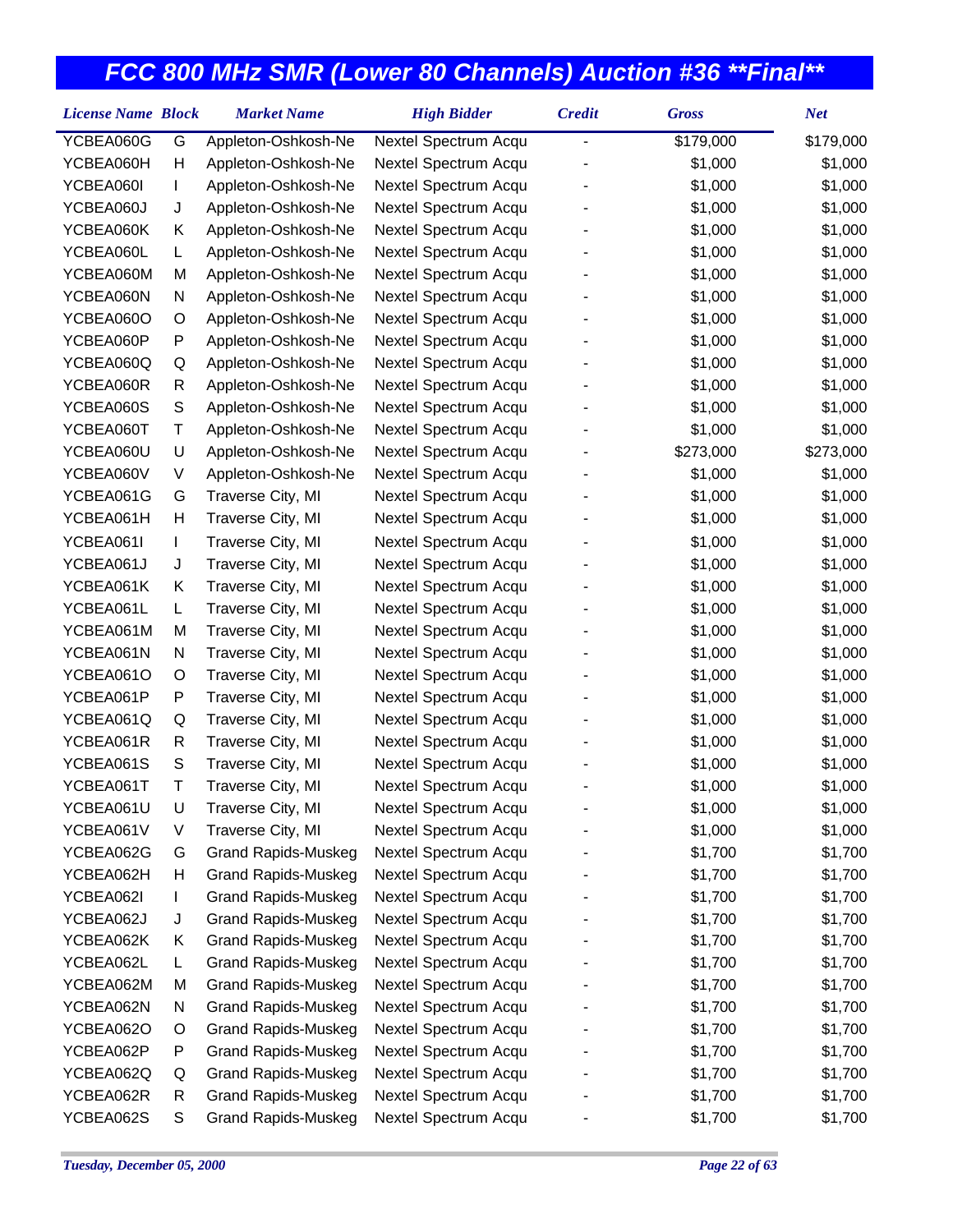| <b>License Name Block</b> |    | <b>Market Name</b>         | <b>High Bidder</b>   | <b>Credit</b>  | <b>Gross</b> | <b>Net</b> |
|---------------------------|----|----------------------------|----------------------|----------------|--------------|------------|
| YCBEA062T                 | Τ  | <b>Grand Rapids-Muskeg</b> | Nextel Spectrum Acqu | $\overline{a}$ | \$1,700      | \$1,700    |
| YCBEA062U                 | U  | <b>Grand Rapids-Muskeg</b> | Nextel Spectrum Acqu |                | \$1,700      | \$1,700    |
| YCBEA062V                 | V  | <b>Grand Rapids-Muskeg</b> | Nextel Spectrum Acqu |                | \$1,700      | \$1,700    |
| YCBEA063G                 | G  | Milwaukee-Racine, WI       | Nextel Spectrum Acqu |                | \$2,100      | \$2,100    |
| YCBEA063H                 | Н  | Milwaukee-Racine, WI       | Nextel Spectrum Acqu |                | \$2,100      | \$2,100    |
| YCBEA063I                 | L  | Milwaukee-Racine, WI       | Nextel Spectrum Acqu |                | \$2,100      | \$2,100    |
| YCBEA063J                 | J  | Milwaukee-Racine, WI       | Nextel Spectrum Acqu |                | \$2,100      | \$2,100    |
| YCBEA063K                 | Κ  | Milwaukee-Racine, WI       | Nextel Spectrum Acqu |                | \$2,100      | \$2,100    |
| YCBEA063L                 | L  | Milwaukee-Racine, WI       | Nextel Spectrum Acqu |                | \$2,100      | \$2,100    |
| YCBEA063M                 | M  | Milwaukee-Racine, WI       | Nextel Spectrum Acqu |                | \$2,100      | \$2,100    |
| YCBEA063N                 | N  | Milwaukee-Racine, WI       | Nextel Spectrum Acqu |                | \$2,100      | \$2,100    |
| YCBEA063O                 | O  | Milwaukee-Racine, WI       | Nextel Spectrum Acqu |                | \$2,100      | \$2,100    |
| YCBEA063P                 | P  | Milwaukee-Racine, WI       | Nextel Spectrum Acqu |                | \$2,100      | \$2,100    |
| YCBEA063Q                 | Q  | Milwaukee-Racine, WI       | Nextel Spectrum Acqu |                | \$2,100      | \$2,100    |
| YCBEA063R                 | R  | Milwaukee-Racine, WI       | Nextel Spectrum Acqu |                | \$2,100      | \$2,100    |
| YCBEA063S                 | S  | Milwaukee-Racine, WI       | Nextel Spectrum Acqu |                | \$2,100      | \$2,100    |
| YCBEA063T                 | Τ  | Milwaukee-Racine, WI       | Nextel Spectrum Acqu |                | \$2,100      | \$2,100    |
| YCBEA063U                 | U  | Milwaukee-Racine, WI       | Nextel Spectrum Acqu |                | \$2,100      | \$2,100    |
| YCBEA063V                 | V  | Milwaukee-Racine, WI       | Nextel Spectrum Acqu |                | \$2,100      | \$2,100    |
| YCBEA064G                 | G  | Chicago-Gary-Kenosh        | Nextel Spectrum Acqu |                | \$9,300      | \$9,300    |
| YCBEA064H                 | Н  | Chicago-Gary-Kenosh        | Nextel Spectrum Acqu |                | \$9,300      | \$9,300    |
| YCBEA064I                 | L  | Chicago-Gary-Kenosh        | Nextel Spectrum Acqu |                | \$9,300      | \$9,300    |
| YCBEA064J                 | J  | Chicago-Gary-Kenosh        | Nextel Spectrum Acqu |                | \$9,300      | \$9,300    |
| YCBEA064K                 | Κ  | Chicago-Gary-Kenosh        | Nextel Spectrum Acqu |                | \$9,300      | \$9,300    |
| YCBEA064L                 | L. | Chicago-Gary-Kenosh        | Nextel Spectrum Acqu |                | \$9,300      | \$9,300    |
| YCBEA064M                 | M  | Chicago-Gary-Kenosh        | Nextel Spectrum Acqu |                | \$9,300      | \$9,300    |
| YCBEA064N                 | N  | Chicago-Gary-Kenosh        | Nextel Spectrum Acqu |                | \$9,300      | \$9,300    |
| YCBEA064O                 | O  | Chicago-Gary-Kenosh        | Nextel Spectrum Acqu |                | \$9,300      | \$9,300    |
| YCBEA064P                 | P  | Chicago-Gary-Kenosh        | Nextel Spectrum Acqu |                | \$9,300      | \$9,300    |
| YCBEA064Q                 | Q  | Chicago-Gary-Kenosh        | Nextel Spectrum Acqu |                | \$9,300      | \$9,300    |
| YCBEA064R                 | R  | Chicago-Gary-Kenosh        | Nextel Spectrum Acqu |                | \$9,300      | \$9,300    |
| YCBEA064S                 | S  | Chicago-Gary-Kenosh        | Nextel Spectrum Acqu |                | \$9,300      | \$9,300    |
| YCBEA064T                 | Τ  | Chicago-Gary-Kenosh        | Nextel Spectrum Acqu |                | \$9,300      | \$9,300    |
| YCBEA064U                 | U  | Chicago-Gary-Kenosh        | Nextel Spectrum Acqu |                | \$9,300      | \$9,300    |
| YCBEA064V                 | V  | Chicago-Gary-Kenosh        | Nextel Spectrum Acqu |                | \$9,300      | \$9,300    |
| YCBEA065G                 | G  | Elkhart-Goshen, IN-MI      | Nextel Spectrum Acqu |                | \$1,000      | \$1,000    |
| YCBEA065H                 | Н  | Elkhart-Goshen, IN-MI      | Nextel Spectrum Acqu |                | \$1,000      | \$1,000    |
| YCBEA065I                 | L  | Elkhart-Goshen, IN-MI      | Nextel Spectrum Acqu |                | \$1,000      | \$1,000    |
| YCBEA065J                 | J  | Elkhart-Goshen, IN-MI      | Nextel Spectrum Acqu |                | \$1,000      | \$1,000    |
| YCBEA065K                 | Κ  | Elkhart-Goshen, IN-MI      | Nextel Spectrum Acqu |                | \$1,000      | \$1,000    |
| YCBEA065L                 | L  | Elkhart-Goshen, IN-MI      | Nextel Spectrum Acqu |                | \$1,000      | \$1,000    |
| YCBEA065M                 | M  | Elkhart-Goshen, IN-MI      | Nextel Spectrum Acqu |                | \$1,000      | \$1,000    |
| YCBEA065N                 | N  | Elkhart-Goshen, IN-MI      | Nextel Spectrum Acqu |                | \$1,000      | \$1,000    |
| YCBEA065O                 | O  | Elkhart-Goshen, IN-MI      | Nextel Spectrum Acqu |                | \$1,000      | \$1,000    |
| YCBEA065P                 | P  | Elkhart-Goshen, IN-MI      | Nextel Spectrum Acqu |                | \$1,000      | \$1,000    |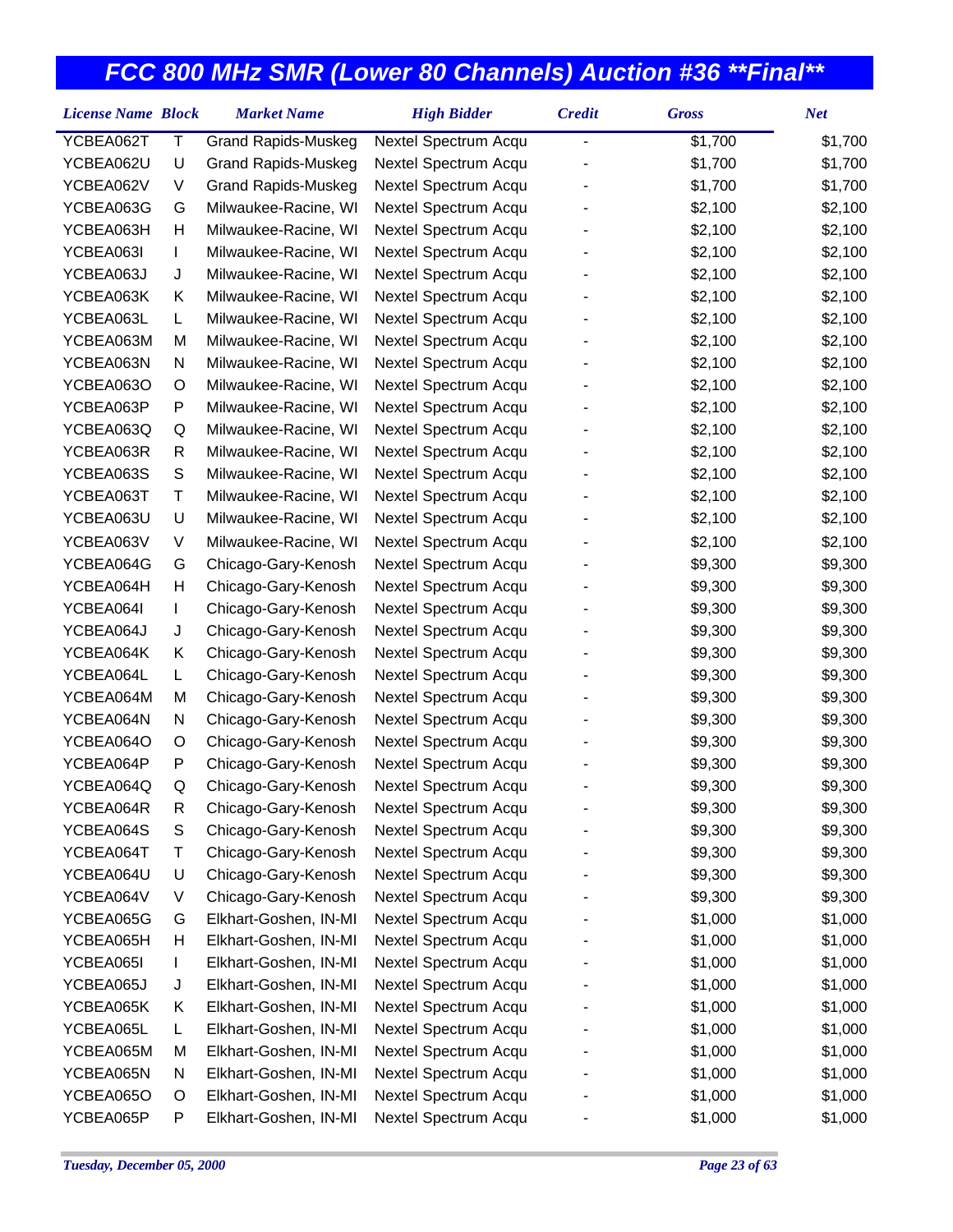| <b>License Name Block</b> |    | <b>Market Name</b>    | <b>High Bidder</b>   | <b>Credit</b> | <b>Gross</b> | <b>Net</b> |
|---------------------------|----|-----------------------|----------------------|---------------|--------------|------------|
| YCBEA065Q                 | Q  | Elkhart-Goshen, IN-MI | Nextel Spectrum Acqu |               | \$1,000      | \$1,000    |
| YCBEA065R                 | R  | Elkhart-Goshen, IN-MI | Nextel Spectrum Acqu |               | \$1,000      | \$1,000    |
| YCBEA065S                 | S  | Elkhart-Goshen, IN-MI | Nextel Spectrum Acqu |               | \$1,000      | \$1,000    |
| YCBEA065T                 | Τ  | Elkhart-Goshen, IN-MI | Nextel Spectrum Acqu |               | \$1,000      | \$1,000    |
| YCBEA065U                 | U  | Elkhart-Goshen, IN-MI | Nextel Spectrum Acqu |               | \$1,000      | \$1,000    |
| YCBEA065V                 | V  | Elkhart-Goshen, IN-MI | Nextel Spectrum Acqu |               | \$1,000      | \$1,000    |
| YCBEA066G                 | G  | Fort Wayne, IN        | Nextel Spectrum Acqu |               | \$1,000      | \$1,000    |
| YCBEA066H                 | н  | Fort Wayne, IN        | Nextel Spectrum Acqu |               | \$1,000      | \$1,000    |
| YCBEA066I                 | L  | Fort Wayne, IN        | Nextel Spectrum Acqu |               | \$1,000      | \$1,000    |
| YCBEA066J                 | J  | Fort Wayne, IN        | Nextel Spectrum Acqu |               | \$1,000      | \$1,000    |
| YCBEA066K                 | Κ  | Fort Wayne, IN        | Nextel Spectrum Acqu |               | \$1,000      | \$1,000    |
| YCBEA066L                 | L. | Fort Wayne, IN        | Nextel Spectrum Acqu |               | \$1,000      | \$1,000    |
| YCBEA066M                 | M  | Fort Wayne, IN        | Nextel Spectrum Acqu |               | \$1,000      | \$1,000    |
| YCBEA066N                 | N  | Fort Wayne, IN        | Nextel Spectrum Acqu |               | \$1,000      | \$1,000    |
| YCBEA066O                 | O  | Fort Wayne, IN        | Nextel Spectrum Acqu |               | \$1,000      | \$1,000    |
| YCBEA066P                 | P  | Fort Wayne, IN        | Nextel Spectrum Acqu |               | \$1,000      | \$1,000    |
| YCBEA066Q                 | Q  | Fort Wayne, IN        | Nextel Spectrum Acqu |               | \$1,000      | \$1,000    |
| YCBEA066R                 | R  | Fort Wayne, IN        | Nextel Spectrum Acqu |               | \$1,000      | \$1,000    |
| YCBEA066S                 | S  | Fort Wayne, IN        | Nextel Spectrum Acqu |               | \$1,000      | \$1,000    |
| YCBEA066T                 | Τ  | Fort Wayne, IN        | Nextel Spectrum Acqu |               | \$1,000      | \$1,000    |
| YCBEA066U                 | U  | Fort Wayne, IN        | Nextel Spectrum Acqu |               | \$1,000      | \$1,000    |
| YCBEA066V                 | V  | Fort Wayne, IN        | Nextel Spectrum Acqu |               | \$1,000      | \$1,000    |
| YCBEA067G                 | G  | Indianapolis, IN-IL   | Nextel Spectrum Acqu |               | \$2,800      | \$2,800    |
| YCBEA067H                 | Н  | Indianapolis, IN-IL   | Nextel Spectrum Acqu |               | \$2,800      | \$2,800    |
| YCBEA067I                 | L  | Indianapolis, IN-IL   | Nextel Spectrum Acqu |               | \$2,800      | \$2,800    |
| YCBEA067J                 | J  | Indianapolis, IN-IL   | Nextel Spectrum Acqu |               | \$2,800      | \$2,800    |
| YCBEA067K                 | Κ  | Indianapolis, IN-IL   | Nextel Spectrum Acqu |               | \$2,800      | \$2,800    |
| YCBEA067L                 | L. | Indianapolis, IN-IL   | Nextel Spectrum Acqu |               | \$2,800      | \$2,800    |
| YCBEA067M                 | M  | Indianapolis, IN-IL   | Nextel Spectrum Acqu |               | \$2,800      | \$2,800    |
| YCBEA067N                 | N  | Indianapolis, IN-IL   | Nextel Spectrum Acqu |               | \$2,800      | \$2,800    |
| YCBEA067O                 | O  | Indianapolis, IN-IL   | Nextel Spectrum Acqu |               | \$2,800      | \$2,800    |
| YCBEA067P                 | Ρ  | Indianapolis, IN-IL   | Nextel Spectrum Acqu |               | \$2,800      | \$2,800    |
| YCBEA067Q                 | Q  | Indianapolis, IN-IL   | Nextel Spectrum Acqu |               | \$2,800      | \$2,800    |
| YCBEA067R                 | R  | Indianapolis, IN-IL   | Nextel Spectrum Acqu |               | \$2,800      | \$2,800    |
| YCBEA067S                 | S  | Indianapolis, IN-IL   | Nextel Spectrum Acqu |               | \$2,800      | \$2,800    |
| YCBEA067T                 | Τ  | Indianapolis, IN-IL   | Nextel Spectrum Acqu |               | \$2,800      | \$2,800    |
| YCBEA067U                 | U  | Indianapolis, IN-IL   | Nextel Spectrum Acqu |               | \$2,800      | \$2,800    |
| YCBEA067V                 | V  | Indianapolis, IN-IL   | Nextel Spectrum Acqu |               | \$2,800      | \$2,800    |
| YCBEA068G                 | G  | Champaign-Urbana, IL  | Nextel Spectrum Acqu |               | \$1,000      | \$1,000    |
| YCBEA068H                 | Н  | Champaign-Urbana, IL  | Nextel Spectrum Acqu |               | \$1,000      | \$1,000    |
| YCBEA068I                 | L  | Champaign-Urbana, IL  | Nextel Spectrum Acqu |               | \$1,000      | \$1,000    |
| YCBEA068J                 | J  | Champaign-Urbana, IL  | Nextel Spectrum Acqu |               | \$1,000      | \$1,000    |
| YCBEA068K                 | Κ  | Champaign-Urbana, IL  | Nextel Spectrum Acqu |               | \$1,000      | \$1,000    |
| YCBEA068L                 | L  | Champaign-Urbana, IL  | Nextel Spectrum Acqu |               | \$1,000      | \$1,000    |
| YCBEA068M                 | M  | Champaign-Urbana, IL  | Nextel Spectrum Acqu |               | \$1,000      | \$1,000    |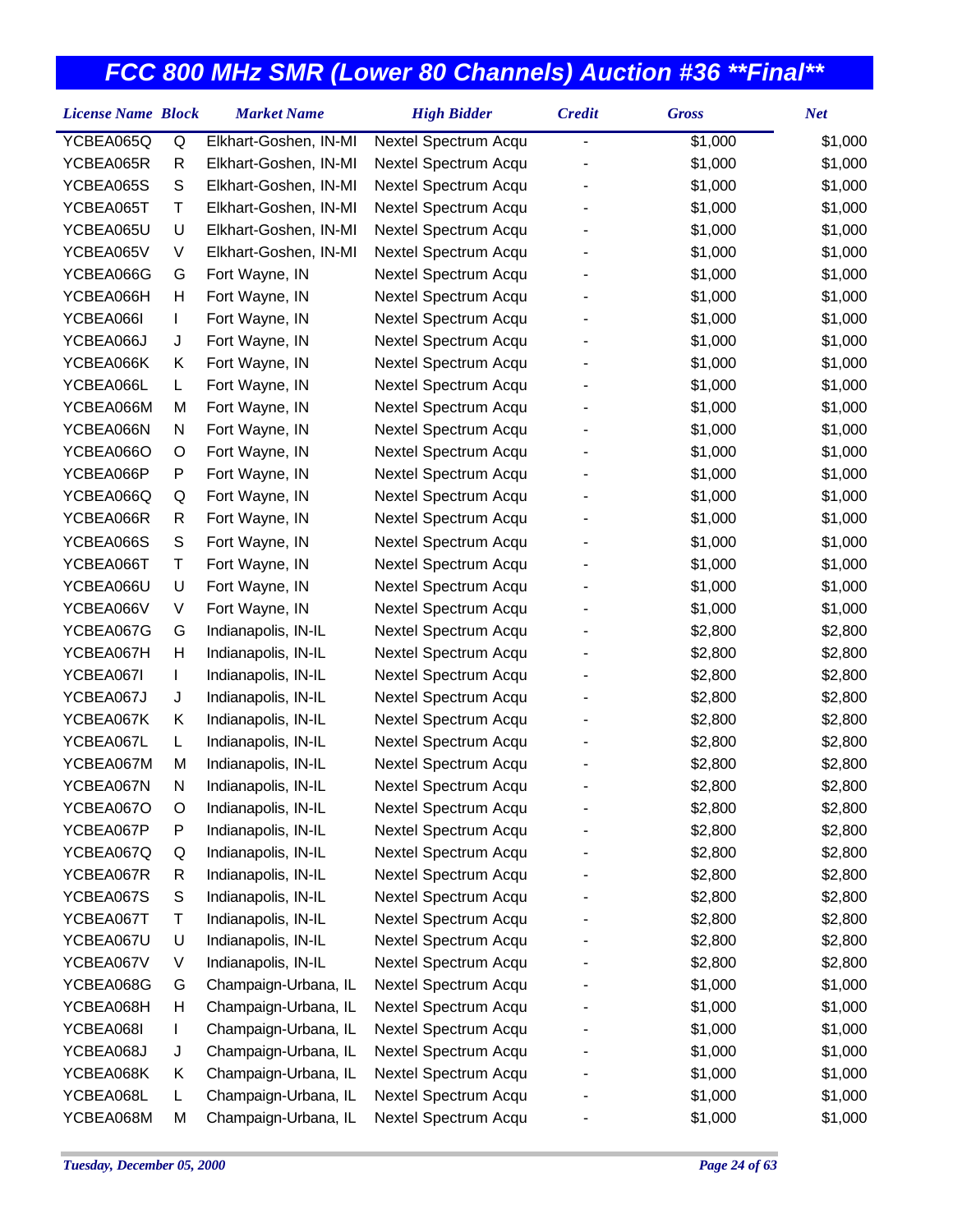| <b>License Name Block</b> |               | <b>Market Name</b>    | <b>High Bidder</b>   | <b>Credit</b> | <b>Gross</b> | <b>Net</b> |
|---------------------------|---------------|-----------------------|----------------------|---------------|--------------|------------|
| YCBEA068N                 | N             | Champaign-Urbana, IL  | Nextel Spectrum Acqu | -             | \$1,000      | \$1,000    |
| YCBEA068O                 | O             | Champaign-Urbana, IL  | Nextel Spectrum Acqu |               | \$1,000      | \$1,000    |
| YCBEA068P                 | P             | Champaign-Urbana, IL  | Nextel Spectrum Acqu |               | \$1,000      | \$1,000    |
| YCBEA068Q                 | Q             | Champaign-Urbana, IL  | Nextel Spectrum Acqu |               | \$1,000      | \$1,000    |
| YCBEA068R                 | R             | Champaign-Urbana, IL  | Nextel Spectrum Acqu |               | \$1,000      | \$1,000    |
| YCBEA068S                 | S             | Champaign-Urbana, IL  | Nextel Spectrum Acqu |               | \$1,000      | \$1,000    |
| YCBEA068T                 | Τ             | Champaign-Urbana, IL  | Nextel Spectrum Acqu |               | \$1,000      | \$1,000    |
| YCBEA068U                 | U             | Champaign-Urbana, IL  | Nextel Spectrum Acqu |               | \$1,000      | \$1,000    |
| YCBEA068V                 | V             | Champaign-Urbana, IL  | Nextel Spectrum Acqu |               | \$1,000      | \$1,000    |
| YCBEA069G                 | G             | Evansville-Henderson, | Nextel Spectrum Acqu |               | \$1,000      | \$1,000    |
| YCBEA069H                 | Н             | Evansville-Henderson, | Nextel Spectrum Acqu |               | \$1,000      | \$1,000    |
| YCBEA069I                 | L             | Evansville-Henderson, | Nextel Spectrum Acqu |               | \$1,000      | \$1,000    |
| YCBEA069J                 | J             | Evansville-Henderson, | Nextel Spectrum Acqu |               | \$1,000      | \$1,000    |
| YCBEA069K                 | Κ             | Evansville-Henderson, | Nextel Spectrum Acqu |               | \$1,000      | \$1,000    |
| YCBEA069L                 | L             | Evansville-Henderson, | Nextel Spectrum Acqu |               | \$1,000      | \$1,000    |
| YCBEA069M                 | M             | Evansville-Henderson, | Nextel Spectrum Acqu |               | \$1,000      | \$1,000    |
| YCBEA069N                 | N             | Evansville-Henderson, | Nextel Spectrum Acqu |               | \$1,000      | \$1,000    |
| YCBEA069O                 | O             | Evansville-Henderson, | Nextel Spectrum Acqu |               | \$152,000    | \$152,000  |
| YCBEA069P                 | P             | Evansville-Henderson, | Nextel Spectrum Acqu |               | \$215,000    | \$215,000  |
| YCBEA069Q                 | Q             | Evansville-Henderson, | Nextel Spectrum Acqu |               | \$1,000      | \$1,000    |
| YCBEA069R                 | R             | Evansville-Henderson, | Nextel Spectrum Acqu |               | \$102,000    | \$102,000  |
| YCBEA069S                 | ${\mathsf S}$ | Evansville-Henderson, | Nextel Spectrum Acqu |               | \$1,000      | \$1,000    |
| YCBEA069T                 | Τ             | Evansville-Henderson, | Nextel Spectrum Acqu |               | \$1,000      | \$1,000    |
| YCBEA069U                 | U             | Evansville-Henderson, | Nextel Spectrum Acqu |               | \$1,000      | \$1,000    |
| YCBEA069V                 | V             | Evansville-Henderson, | Nextel Spectrum Acqu |               | \$1,000      | \$1,000    |
| YCBEA070G                 | G             | Louisville, KY-IN     | Nextel Spectrum Acqu |               | \$1,300      | \$1,300    |
| YCBEA070H                 | Н             | Louisville, KY-IN     | Nextel Spectrum Acqu |               | \$1,300      | \$1,300    |
| YCBEA070I                 | L             | Louisville, KY-IN     | Nextel Spectrum Acqu |               | \$1,300      | \$1,300    |
| YCBEA070J                 | J             | Louisville, KY-IN     | Nextel Spectrum Acqu |               | \$1,300      | \$1,300    |
| YCBEA070K                 | Κ             | Louisville, KY-IN     | Nextel Spectrum Acqu |               | \$1,300      | \$1,300    |
| YCBEA070L                 | L             | Louisville, KY-IN     | Nextel Spectrum Acqu |               | \$1,300      | \$1,300    |
| YCBEA070M                 | M             | Louisville, KY-IN     | Nextel Spectrum Acqu |               | \$1,300      | \$1,300    |
| YCBEA070N                 | N             | Louisville, KY-IN     | Nextel Spectrum Acqu |               | \$1,300      | \$1,300    |
| YCBEA070O                 | O             | Louisville, KY-IN     | Nextel Spectrum Acqu |               | \$1,300      | \$1,300    |
| YCBEA070P                 | P             | Louisville, KY-IN     | Nextel Spectrum Acqu |               | \$1,300      | \$1,300    |
| YCBEA070Q                 | Q             | Louisville, KY-IN     | Nextel Spectrum Acqu |               | \$1,300      | \$1,300    |
| YCBEA070R                 | R             | Louisville, KY-IN     | Nextel Spectrum Acqu |               | \$1,300      | \$1,300    |
| YCBEA070S                 | S             | Louisville, KY-IN     | Nextel Spectrum Acqu |               | \$1,300      | \$1,300    |
| YCBEA070T                 | Τ             | Louisville, KY-IN     | Nextel Spectrum Acqu |               | \$1,300      | \$1,300    |
| YCBEA070U                 | U             | Louisville, KY-IN     | Nextel Spectrum Acqu |               | \$1,300      | \$1,300    |
| YCBEA070V                 | V             | Louisville, KY-IN     | Nextel Spectrum Acqu |               | \$1,300      | \$1,300    |
| YCBEA071G                 | G             | Nashville, TN-KY      | Nextel Spectrum Acqu |               | \$2,000      | \$2,000    |
| YCBEA071H                 | н             | Nashville, TN-KY      | Nextel Spectrum Acqu |               | \$2,000      | \$2,000    |
| YCBEA071I                 | L             | Nashville, TN-KY      | Nextel Spectrum Acqu |               | \$2,000      | \$2,000    |
| YCBEA071J                 |               |                       |                      |               |              |            |
|                           | J             | Nashville, TN-KY      | Nextel Spectrum Acqu |               | \$2,000      | \$2,000    |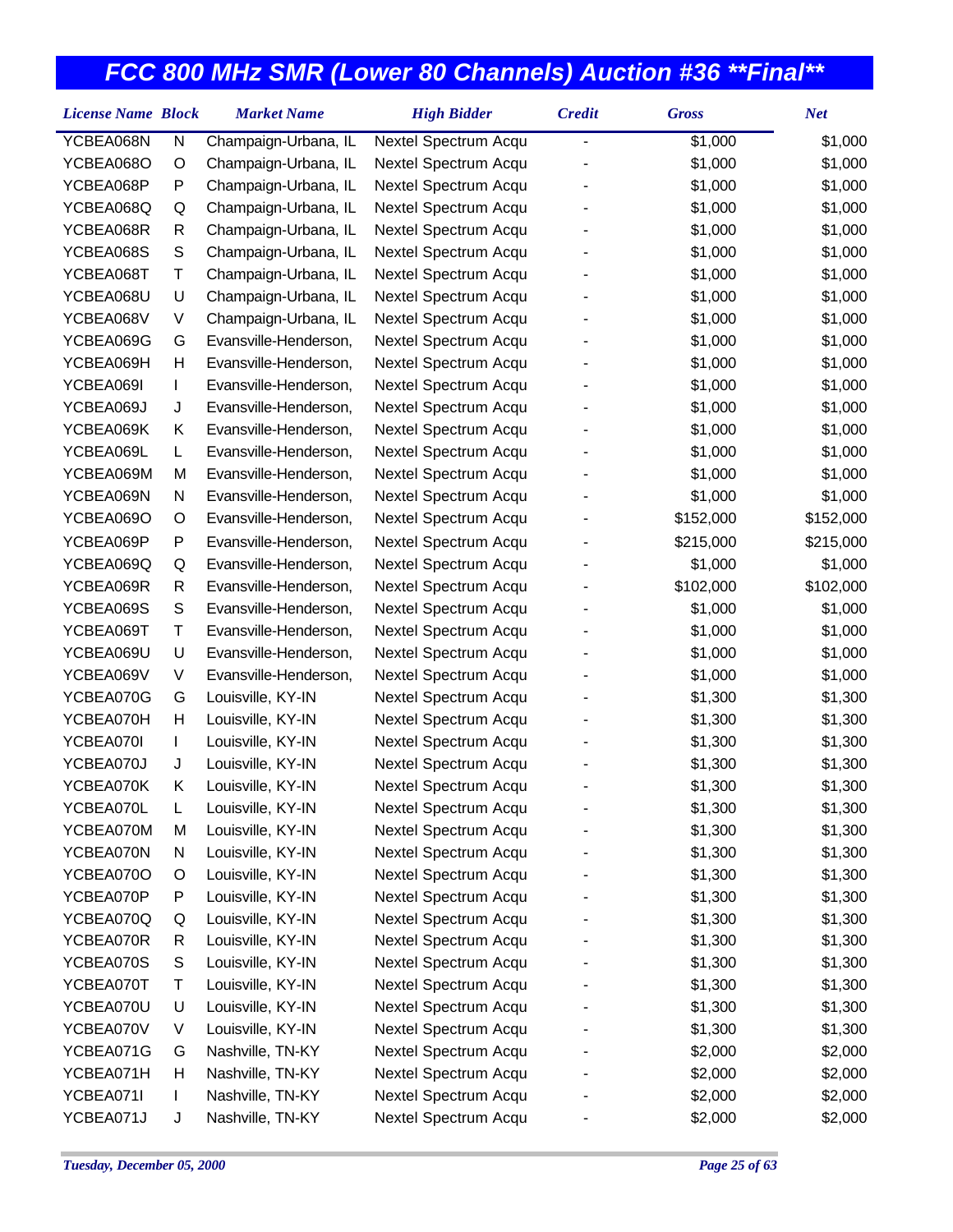| YCBEA071K<br>Κ<br>Nashville, TN-KY<br>\$2,000<br>\$2,000<br>Nextel Spectrum Acqu<br>$\overline{a}$<br>YCBEA071L<br>Nashville, TN-KY<br>Nextel Spectrum Acqu<br>\$2,000<br>\$2,000<br>L<br>YCBEA071M<br>Nashville, TN-KY<br>Nextel Spectrum Acqu<br>\$2,000<br>\$2,000<br>M<br>YCBEA071N<br>N<br>Nashville, TN-KY<br>Nextel Spectrum Acqu<br>\$2,000<br>\$2,000<br>YCBEA071O<br>Nashville, TN-KY<br>Nextel Spectrum Acqu<br>\$2,000<br>\$2,000<br>O<br>YCBEA071P<br>P<br>Nashville, TN-KY<br>Nextel Spectrum Acqu<br>\$2,000<br>\$2,000<br>\$10,000<br>YCBEA071Q<br>Q<br>Nashville, TN-KY<br>Nextel Spectrum Acqu<br>\$10,000<br>YCBEA071R<br>R<br>Nashville, TN-KY<br>Nextel Spectrum Acqu<br>\$2,000<br>\$2,000<br>S<br>YCBEA071S<br>Nashville, TN-KY<br>Nextel Spectrum Acqu<br>\$2,000<br>\$2,000<br>YCBEA071T<br>Τ<br>Nashville, TN-KY<br>Nextel Spectrum Acqu<br>\$2,000<br>\$2,000<br>$\sf U$<br>YCBEA071U<br>Nashville, TN-KY<br>Nextel Spectrum Acqu<br>\$2,000<br>\$2,000<br>YCBEA071V<br>V<br>Nashville, TN-KY<br>Nextel Spectrum Acqu<br>\$2,000<br>\$2,000<br>YCBEA072G<br>Paducah, KY-IL<br>Nextel Spectrum Acqu<br>\$1,000<br>\$1,000<br>G<br>YCBEA072H<br>Н<br>Paducah, KY-IL<br>Nextel Spectrum Acqu<br>\$1,000<br>\$1,000<br>YCBEA072I<br>Paducah, KY-IL<br>Nextel Spectrum Acqu<br>\$1,000<br>\$1,000<br>L<br>Nextel Spectrum Acqu<br>\$1,000<br>\$1,000<br>YCBEA072J<br>J<br>Paducah, KY-IL<br>YCBEA072K<br>Κ<br>Paducah, KY-IL<br>Nextel Spectrum Acqu<br>\$1,000<br>\$1,000<br>YCBEA072L<br>\$1,000<br>\$1,000<br>L.<br>Paducah, KY-IL<br>Nextel Spectrum Acqu<br>YCBEA072M<br>Paducah, KY-IL<br>Nextel Spectrum Acqu<br>\$1,000<br>\$1,000<br>M<br>\$1,000<br>YCBEA072N<br>N<br>Paducah, KY-IL<br>Nextel Spectrum Acqu<br>\$1,000<br>Nextel Spectrum Acqu<br>\$1,000<br>\$1,000<br>YCBEA072O<br>O<br>Paducah, KY-IL<br>YCBEA072P<br>P<br>Paducah, KY-IL<br>Nextel Spectrum Acqu<br>\$1,000<br>\$1,000<br>YCBEA072Q<br>Paducah, KY-IL<br>Nextel Spectrum Acqu<br>\$1,000<br>\$1,000<br>Q<br>YCBEA072R<br>Paducah, KY-IL<br>Nextel Spectrum Acqu<br>\$1,000<br>\$1,000<br>R<br>S<br>YCBEA072S<br>Paducah, KY-IL<br>Nextel Spectrum Acqu<br>\$1,000<br>\$1,000<br>YCBEA072T<br>Τ<br>Nextel Spectrum Acqu<br>\$1,000<br>\$1,000<br>Paducah, KY-IL<br>U<br>YCBEA072U<br>Paducah, KY-IL<br>Nextel Spectrum Acqu<br>\$1,000<br>\$1,000<br>YCBEA072V<br>V<br>Nextel Spectrum Acqu<br>\$1,000<br>\$1,000<br>Paducah, KY-IL<br>YCBEA073G<br>Memphis, TN-AR-MS-<br>Nextel Spectrum Acqu<br>\$1,700<br>\$1,700<br>G<br>Н<br>YCBEA073H<br>Memphis, TN-AR-MS-<br>Nextel Spectrum Acqu<br>\$1,700<br>\$1,700<br>YCBEA073I<br>Memphis, TN-AR-MS-<br>\$1,700<br>\$1,700<br>Nextel Spectrum Acqu<br>YCBEA073J<br>Memphis, TN-AR-MS-<br>Nextel Spectrum Acqu<br>\$1,700<br>\$1,700<br>J<br>Memphis, TN-AR-MS-<br>Nextel Spectrum Acqu<br>\$1,700<br>YCBEA073K<br>Κ<br>\$1,700<br>Memphis, TN-AR-MS-<br>Nextel Spectrum Acqu<br>YCBEA073L<br>\$1,700<br>\$1,700<br>L |
|------------------------------------------------------------------------------------------------------------------------------------------------------------------------------------------------------------------------------------------------------------------------------------------------------------------------------------------------------------------------------------------------------------------------------------------------------------------------------------------------------------------------------------------------------------------------------------------------------------------------------------------------------------------------------------------------------------------------------------------------------------------------------------------------------------------------------------------------------------------------------------------------------------------------------------------------------------------------------------------------------------------------------------------------------------------------------------------------------------------------------------------------------------------------------------------------------------------------------------------------------------------------------------------------------------------------------------------------------------------------------------------------------------------------------------------------------------------------------------------------------------------------------------------------------------------------------------------------------------------------------------------------------------------------------------------------------------------------------------------------------------------------------------------------------------------------------------------------------------------------------------------------------------------------------------------------------------------------------------------------------------------------------------------------------------------------------------------------------------------------------------------------------------------------------------------------------------------------------------------------------------------------------------------------------------------------------------------------------------------------------------------------------------------------------------------------------------------------------------------------------------------------------------------------------------------------------------------------------------------------------------------------------------------------------------------------------------------------------------------------------------------------------------------------------------------------------------------------------------------------------------------------------------------------------------------------------------------------|
|                                                                                                                                                                                                                                                                                                                                                                                                                                                                                                                                                                                                                                                                                                                                                                                                                                                                                                                                                                                                                                                                                                                                                                                                                                                                                                                                                                                                                                                                                                                                                                                                                                                                                                                                                                                                                                                                                                                                                                                                                                                                                                                                                                                                                                                                                                                                                                                                                                                                                                                                                                                                                                                                                                                                                                                                                                                                                                                                                                        |
|                                                                                                                                                                                                                                                                                                                                                                                                                                                                                                                                                                                                                                                                                                                                                                                                                                                                                                                                                                                                                                                                                                                                                                                                                                                                                                                                                                                                                                                                                                                                                                                                                                                                                                                                                                                                                                                                                                                                                                                                                                                                                                                                                                                                                                                                                                                                                                                                                                                                                                                                                                                                                                                                                                                                                                                                                                                                                                                                                                        |
|                                                                                                                                                                                                                                                                                                                                                                                                                                                                                                                                                                                                                                                                                                                                                                                                                                                                                                                                                                                                                                                                                                                                                                                                                                                                                                                                                                                                                                                                                                                                                                                                                                                                                                                                                                                                                                                                                                                                                                                                                                                                                                                                                                                                                                                                                                                                                                                                                                                                                                                                                                                                                                                                                                                                                                                                                                                                                                                                                                        |
|                                                                                                                                                                                                                                                                                                                                                                                                                                                                                                                                                                                                                                                                                                                                                                                                                                                                                                                                                                                                                                                                                                                                                                                                                                                                                                                                                                                                                                                                                                                                                                                                                                                                                                                                                                                                                                                                                                                                                                                                                                                                                                                                                                                                                                                                                                                                                                                                                                                                                                                                                                                                                                                                                                                                                                                                                                                                                                                                                                        |
|                                                                                                                                                                                                                                                                                                                                                                                                                                                                                                                                                                                                                                                                                                                                                                                                                                                                                                                                                                                                                                                                                                                                                                                                                                                                                                                                                                                                                                                                                                                                                                                                                                                                                                                                                                                                                                                                                                                                                                                                                                                                                                                                                                                                                                                                                                                                                                                                                                                                                                                                                                                                                                                                                                                                                                                                                                                                                                                                                                        |
|                                                                                                                                                                                                                                                                                                                                                                                                                                                                                                                                                                                                                                                                                                                                                                                                                                                                                                                                                                                                                                                                                                                                                                                                                                                                                                                                                                                                                                                                                                                                                                                                                                                                                                                                                                                                                                                                                                                                                                                                                                                                                                                                                                                                                                                                                                                                                                                                                                                                                                                                                                                                                                                                                                                                                                                                                                                                                                                                                                        |
|                                                                                                                                                                                                                                                                                                                                                                                                                                                                                                                                                                                                                                                                                                                                                                                                                                                                                                                                                                                                                                                                                                                                                                                                                                                                                                                                                                                                                                                                                                                                                                                                                                                                                                                                                                                                                                                                                                                                                                                                                                                                                                                                                                                                                                                                                                                                                                                                                                                                                                                                                                                                                                                                                                                                                                                                                                                                                                                                                                        |
|                                                                                                                                                                                                                                                                                                                                                                                                                                                                                                                                                                                                                                                                                                                                                                                                                                                                                                                                                                                                                                                                                                                                                                                                                                                                                                                                                                                                                                                                                                                                                                                                                                                                                                                                                                                                                                                                                                                                                                                                                                                                                                                                                                                                                                                                                                                                                                                                                                                                                                                                                                                                                                                                                                                                                                                                                                                                                                                                                                        |
|                                                                                                                                                                                                                                                                                                                                                                                                                                                                                                                                                                                                                                                                                                                                                                                                                                                                                                                                                                                                                                                                                                                                                                                                                                                                                                                                                                                                                                                                                                                                                                                                                                                                                                                                                                                                                                                                                                                                                                                                                                                                                                                                                                                                                                                                                                                                                                                                                                                                                                                                                                                                                                                                                                                                                                                                                                                                                                                                                                        |
|                                                                                                                                                                                                                                                                                                                                                                                                                                                                                                                                                                                                                                                                                                                                                                                                                                                                                                                                                                                                                                                                                                                                                                                                                                                                                                                                                                                                                                                                                                                                                                                                                                                                                                                                                                                                                                                                                                                                                                                                                                                                                                                                                                                                                                                                                                                                                                                                                                                                                                                                                                                                                                                                                                                                                                                                                                                                                                                                                                        |
|                                                                                                                                                                                                                                                                                                                                                                                                                                                                                                                                                                                                                                                                                                                                                                                                                                                                                                                                                                                                                                                                                                                                                                                                                                                                                                                                                                                                                                                                                                                                                                                                                                                                                                                                                                                                                                                                                                                                                                                                                                                                                                                                                                                                                                                                                                                                                                                                                                                                                                                                                                                                                                                                                                                                                                                                                                                                                                                                                                        |
|                                                                                                                                                                                                                                                                                                                                                                                                                                                                                                                                                                                                                                                                                                                                                                                                                                                                                                                                                                                                                                                                                                                                                                                                                                                                                                                                                                                                                                                                                                                                                                                                                                                                                                                                                                                                                                                                                                                                                                                                                                                                                                                                                                                                                                                                                                                                                                                                                                                                                                                                                                                                                                                                                                                                                                                                                                                                                                                                                                        |
|                                                                                                                                                                                                                                                                                                                                                                                                                                                                                                                                                                                                                                                                                                                                                                                                                                                                                                                                                                                                                                                                                                                                                                                                                                                                                                                                                                                                                                                                                                                                                                                                                                                                                                                                                                                                                                                                                                                                                                                                                                                                                                                                                                                                                                                                                                                                                                                                                                                                                                                                                                                                                                                                                                                                                                                                                                                                                                                                                                        |
|                                                                                                                                                                                                                                                                                                                                                                                                                                                                                                                                                                                                                                                                                                                                                                                                                                                                                                                                                                                                                                                                                                                                                                                                                                                                                                                                                                                                                                                                                                                                                                                                                                                                                                                                                                                                                                                                                                                                                                                                                                                                                                                                                                                                                                                                                                                                                                                                                                                                                                                                                                                                                                                                                                                                                                                                                                                                                                                                                                        |
|                                                                                                                                                                                                                                                                                                                                                                                                                                                                                                                                                                                                                                                                                                                                                                                                                                                                                                                                                                                                                                                                                                                                                                                                                                                                                                                                                                                                                                                                                                                                                                                                                                                                                                                                                                                                                                                                                                                                                                                                                                                                                                                                                                                                                                                                                                                                                                                                                                                                                                                                                                                                                                                                                                                                                                                                                                                                                                                                                                        |
|                                                                                                                                                                                                                                                                                                                                                                                                                                                                                                                                                                                                                                                                                                                                                                                                                                                                                                                                                                                                                                                                                                                                                                                                                                                                                                                                                                                                                                                                                                                                                                                                                                                                                                                                                                                                                                                                                                                                                                                                                                                                                                                                                                                                                                                                                                                                                                                                                                                                                                                                                                                                                                                                                                                                                                                                                                                                                                                                                                        |
|                                                                                                                                                                                                                                                                                                                                                                                                                                                                                                                                                                                                                                                                                                                                                                                                                                                                                                                                                                                                                                                                                                                                                                                                                                                                                                                                                                                                                                                                                                                                                                                                                                                                                                                                                                                                                                                                                                                                                                                                                                                                                                                                                                                                                                                                                                                                                                                                                                                                                                                                                                                                                                                                                                                                                                                                                                                                                                                                                                        |
|                                                                                                                                                                                                                                                                                                                                                                                                                                                                                                                                                                                                                                                                                                                                                                                                                                                                                                                                                                                                                                                                                                                                                                                                                                                                                                                                                                                                                                                                                                                                                                                                                                                                                                                                                                                                                                                                                                                                                                                                                                                                                                                                                                                                                                                                                                                                                                                                                                                                                                                                                                                                                                                                                                                                                                                                                                                                                                                                                                        |
|                                                                                                                                                                                                                                                                                                                                                                                                                                                                                                                                                                                                                                                                                                                                                                                                                                                                                                                                                                                                                                                                                                                                                                                                                                                                                                                                                                                                                                                                                                                                                                                                                                                                                                                                                                                                                                                                                                                                                                                                                                                                                                                                                                                                                                                                                                                                                                                                                                                                                                                                                                                                                                                                                                                                                                                                                                                                                                                                                                        |
|                                                                                                                                                                                                                                                                                                                                                                                                                                                                                                                                                                                                                                                                                                                                                                                                                                                                                                                                                                                                                                                                                                                                                                                                                                                                                                                                                                                                                                                                                                                                                                                                                                                                                                                                                                                                                                                                                                                                                                                                                                                                                                                                                                                                                                                                                                                                                                                                                                                                                                                                                                                                                                                                                                                                                                                                                                                                                                                                                                        |
|                                                                                                                                                                                                                                                                                                                                                                                                                                                                                                                                                                                                                                                                                                                                                                                                                                                                                                                                                                                                                                                                                                                                                                                                                                                                                                                                                                                                                                                                                                                                                                                                                                                                                                                                                                                                                                                                                                                                                                                                                                                                                                                                                                                                                                                                                                                                                                                                                                                                                                                                                                                                                                                                                                                                                                                                                                                                                                                                                                        |
|                                                                                                                                                                                                                                                                                                                                                                                                                                                                                                                                                                                                                                                                                                                                                                                                                                                                                                                                                                                                                                                                                                                                                                                                                                                                                                                                                                                                                                                                                                                                                                                                                                                                                                                                                                                                                                                                                                                                                                                                                                                                                                                                                                                                                                                                                                                                                                                                                                                                                                                                                                                                                                                                                                                                                                                                                                                                                                                                                                        |
|                                                                                                                                                                                                                                                                                                                                                                                                                                                                                                                                                                                                                                                                                                                                                                                                                                                                                                                                                                                                                                                                                                                                                                                                                                                                                                                                                                                                                                                                                                                                                                                                                                                                                                                                                                                                                                                                                                                                                                                                                                                                                                                                                                                                                                                                                                                                                                                                                                                                                                                                                                                                                                                                                                                                                                                                                                                                                                                                                                        |
|                                                                                                                                                                                                                                                                                                                                                                                                                                                                                                                                                                                                                                                                                                                                                                                                                                                                                                                                                                                                                                                                                                                                                                                                                                                                                                                                                                                                                                                                                                                                                                                                                                                                                                                                                                                                                                                                                                                                                                                                                                                                                                                                                                                                                                                                                                                                                                                                                                                                                                                                                                                                                                                                                                                                                                                                                                                                                                                                                                        |
|                                                                                                                                                                                                                                                                                                                                                                                                                                                                                                                                                                                                                                                                                                                                                                                                                                                                                                                                                                                                                                                                                                                                                                                                                                                                                                                                                                                                                                                                                                                                                                                                                                                                                                                                                                                                                                                                                                                                                                                                                                                                                                                                                                                                                                                                                                                                                                                                                                                                                                                                                                                                                                                                                                                                                                                                                                                                                                                                                                        |
|                                                                                                                                                                                                                                                                                                                                                                                                                                                                                                                                                                                                                                                                                                                                                                                                                                                                                                                                                                                                                                                                                                                                                                                                                                                                                                                                                                                                                                                                                                                                                                                                                                                                                                                                                                                                                                                                                                                                                                                                                                                                                                                                                                                                                                                                                                                                                                                                                                                                                                                                                                                                                                                                                                                                                                                                                                                                                                                                                                        |
|                                                                                                                                                                                                                                                                                                                                                                                                                                                                                                                                                                                                                                                                                                                                                                                                                                                                                                                                                                                                                                                                                                                                                                                                                                                                                                                                                                                                                                                                                                                                                                                                                                                                                                                                                                                                                                                                                                                                                                                                                                                                                                                                                                                                                                                                                                                                                                                                                                                                                                                                                                                                                                                                                                                                                                                                                                                                                                                                                                        |
|                                                                                                                                                                                                                                                                                                                                                                                                                                                                                                                                                                                                                                                                                                                                                                                                                                                                                                                                                                                                                                                                                                                                                                                                                                                                                                                                                                                                                                                                                                                                                                                                                                                                                                                                                                                                                                                                                                                                                                                                                                                                                                                                                                                                                                                                                                                                                                                                                                                                                                                                                                                                                                                                                                                                                                                                                                                                                                                                                                        |
|                                                                                                                                                                                                                                                                                                                                                                                                                                                                                                                                                                                                                                                                                                                                                                                                                                                                                                                                                                                                                                                                                                                                                                                                                                                                                                                                                                                                                                                                                                                                                                                                                                                                                                                                                                                                                                                                                                                                                                                                                                                                                                                                                                                                                                                                                                                                                                                                                                                                                                                                                                                                                                                                                                                                                                                                                                                                                                                                                                        |
|                                                                                                                                                                                                                                                                                                                                                                                                                                                                                                                                                                                                                                                                                                                                                                                                                                                                                                                                                                                                                                                                                                                                                                                                                                                                                                                                                                                                                                                                                                                                                                                                                                                                                                                                                                                                                                                                                                                                                                                                                                                                                                                                                                                                                                                                                                                                                                                                                                                                                                                                                                                                                                                                                                                                                                                                                                                                                                                                                                        |
|                                                                                                                                                                                                                                                                                                                                                                                                                                                                                                                                                                                                                                                                                                                                                                                                                                                                                                                                                                                                                                                                                                                                                                                                                                                                                                                                                                                                                                                                                                                                                                                                                                                                                                                                                                                                                                                                                                                                                                                                                                                                                                                                                                                                                                                                                                                                                                                                                                                                                                                                                                                                                                                                                                                                                                                                                                                                                                                                                                        |
|                                                                                                                                                                                                                                                                                                                                                                                                                                                                                                                                                                                                                                                                                                                                                                                                                                                                                                                                                                                                                                                                                                                                                                                                                                                                                                                                                                                                                                                                                                                                                                                                                                                                                                                                                                                                                                                                                                                                                                                                                                                                                                                                                                                                                                                                                                                                                                                                                                                                                                                                                                                                                                                                                                                                                                                                                                                                                                                                                                        |
|                                                                                                                                                                                                                                                                                                                                                                                                                                                                                                                                                                                                                                                                                                                                                                                                                                                                                                                                                                                                                                                                                                                                                                                                                                                                                                                                                                                                                                                                                                                                                                                                                                                                                                                                                                                                                                                                                                                                                                                                                                                                                                                                                                                                                                                                                                                                                                                                                                                                                                                                                                                                                                                                                                                                                                                                                                                                                                                                                                        |
|                                                                                                                                                                                                                                                                                                                                                                                                                                                                                                                                                                                                                                                                                                                                                                                                                                                                                                                                                                                                                                                                                                                                                                                                                                                                                                                                                                                                                                                                                                                                                                                                                                                                                                                                                                                                                                                                                                                                                                                                                                                                                                                                                                                                                                                                                                                                                                                                                                                                                                                                                                                                                                                                                                                                                                                                                                                                                                                                                                        |
| Nextel Spectrum Acqu<br>\$1,700<br>YCBEA073M<br>Memphis, TN-AR-MS-<br>\$1,700<br>M                                                                                                                                                                                                                                                                                                                                                                                                                                                                                                                                                                                                                                                                                                                                                                                                                                                                                                                                                                                                                                                                                                                                                                                                                                                                                                                                                                                                                                                                                                                                                                                                                                                                                                                                                                                                                                                                                                                                                                                                                                                                                                                                                                                                                                                                                                                                                                                                                                                                                                                                                                                                                                                                                                                                                                                                                                                                                     |
| YCBEA073N<br>\$1,700<br>N<br>Memphis, TN-AR-MS-<br>Nextel Spectrum Acqu<br>\$1,700                                                                                                                                                                                                                                                                                                                                                                                                                                                                                                                                                                                                                                                                                                                                                                                                                                                                                                                                                                                                                                                                                                                                                                                                                                                                                                                                                                                                                                                                                                                                                                                                                                                                                                                                                                                                                                                                                                                                                                                                                                                                                                                                                                                                                                                                                                                                                                                                                                                                                                                                                                                                                                                                                                                                                                                                                                                                                     |
| Memphis, TN-AR-MS-<br>YCBEA073O<br>Nextel Spectrum Acqu<br>\$1,700<br>\$1,700<br>O                                                                                                                                                                                                                                                                                                                                                                                                                                                                                                                                                                                                                                                                                                                                                                                                                                                                                                                                                                                                                                                                                                                                                                                                                                                                                                                                                                                                                                                                                                                                                                                                                                                                                                                                                                                                                                                                                                                                                                                                                                                                                                                                                                                                                                                                                                                                                                                                                                                                                                                                                                                                                                                                                                                                                                                                                                                                                     |
| Memphis, TN-AR-MS-<br>Nextel Spectrum Acqu<br>\$1,700<br>YCBEA073P<br>P<br>\$1,700                                                                                                                                                                                                                                                                                                                                                                                                                                                                                                                                                                                                                                                                                                                                                                                                                                                                                                                                                                                                                                                                                                                                                                                                                                                                                                                                                                                                                                                                                                                                                                                                                                                                                                                                                                                                                                                                                                                                                                                                                                                                                                                                                                                                                                                                                                                                                                                                                                                                                                                                                                                                                                                                                                                                                                                                                                                                                     |
| YCBEA073Q<br>Memphis, TN-AR-MS-<br>Nextel Spectrum Acqu<br>\$1,700<br>\$1,700<br>Q                                                                                                                                                                                                                                                                                                                                                                                                                                                                                                                                                                                                                                                                                                                                                                                                                                                                                                                                                                                                                                                                                                                                                                                                                                                                                                                                                                                                                                                                                                                                                                                                                                                                                                                                                                                                                                                                                                                                                                                                                                                                                                                                                                                                                                                                                                                                                                                                                                                                                                                                                                                                                                                                                                                                                                                                                                                                                     |
| YCBEA073R<br>R<br>Memphis, TN-AR-MS-<br>Nextel Spectrum Acqu<br>\$1,700<br>\$1,700                                                                                                                                                                                                                                                                                                                                                                                                                                                                                                                                                                                                                                                                                                                                                                                                                                                                                                                                                                                                                                                                                                                                                                                                                                                                                                                                                                                                                                                                                                                                                                                                                                                                                                                                                                                                                                                                                                                                                                                                                                                                                                                                                                                                                                                                                                                                                                                                                                                                                                                                                                                                                                                                                                                                                                                                                                                                                     |
| S<br>Nextel Spectrum Acqu<br>YCBEA073S<br>Memphis, TN-AR-MS-<br>\$1,700<br>\$1,700                                                                                                                                                                                                                                                                                                                                                                                                                                                                                                                                                                                                                                                                                                                                                                                                                                                                                                                                                                                                                                                                                                                                                                                                                                                                                                                                                                                                                                                                                                                                                                                                                                                                                                                                                                                                                                                                                                                                                                                                                                                                                                                                                                                                                                                                                                                                                                                                                                                                                                                                                                                                                                                                                                                                                                                                                                                                                     |
| Memphis, TN-AR-MS-<br>YCBEA073T<br>Т<br>Nextel Spectrum Acqu<br>\$1,700<br>\$1,700                                                                                                                                                                                                                                                                                                                                                                                                                                                                                                                                                                                                                                                                                                                                                                                                                                                                                                                                                                                                                                                                                                                                                                                                                                                                                                                                                                                                                                                                                                                                                                                                                                                                                                                                                                                                                                                                                                                                                                                                                                                                                                                                                                                                                                                                                                                                                                                                                                                                                                                                                                                                                                                                                                                                                                                                                                                                                     |
| U<br>Memphis, TN-AR-MS-<br>Nextel Spectrum Acqu<br>\$1,700<br>YCBEA073U<br>\$1,700                                                                                                                                                                                                                                                                                                                                                                                                                                                                                                                                                                                                                                                                                                                                                                                                                                                                                                                                                                                                                                                                                                                                                                                                                                                                                                                                                                                                                                                                                                                                                                                                                                                                                                                                                                                                                                                                                                                                                                                                                                                                                                                                                                                                                                                                                                                                                                                                                                                                                                                                                                                                                                                                                                                                                                                                                                                                                     |
| YCBEA073V<br>Memphis, TN-AR-MS-<br>Nextel Spectrum Acqu<br>V<br>\$1,700<br>\$1,700                                                                                                                                                                                                                                                                                                                                                                                                                                                                                                                                                                                                                                                                                                                                                                                                                                                                                                                                                                                                                                                                                                                                                                                                                                                                                                                                                                                                                                                                                                                                                                                                                                                                                                                                                                                                                                                                                                                                                                                                                                                                                                                                                                                                                                                                                                                                                                                                                                                                                                                                                                                                                                                                                                                                                                                                                                                                                     |
| YCBEA074G<br>Huntsville, AL-TN<br>Nextel Spectrum Acqu<br>\$2,600<br>\$2,600<br>G                                                                                                                                                                                                                                                                                                                                                                                                                                                                                                                                                                                                                                                                                                                                                                                                                                                                                                                                                                                                                                                                                                                                                                                                                                                                                                                                                                                                                                                                                                                                                                                                                                                                                                                                                                                                                                                                                                                                                                                                                                                                                                                                                                                                                                                                                                                                                                                                                                                                                                                                                                                                                                                                                                                                                                                                                                                                                      |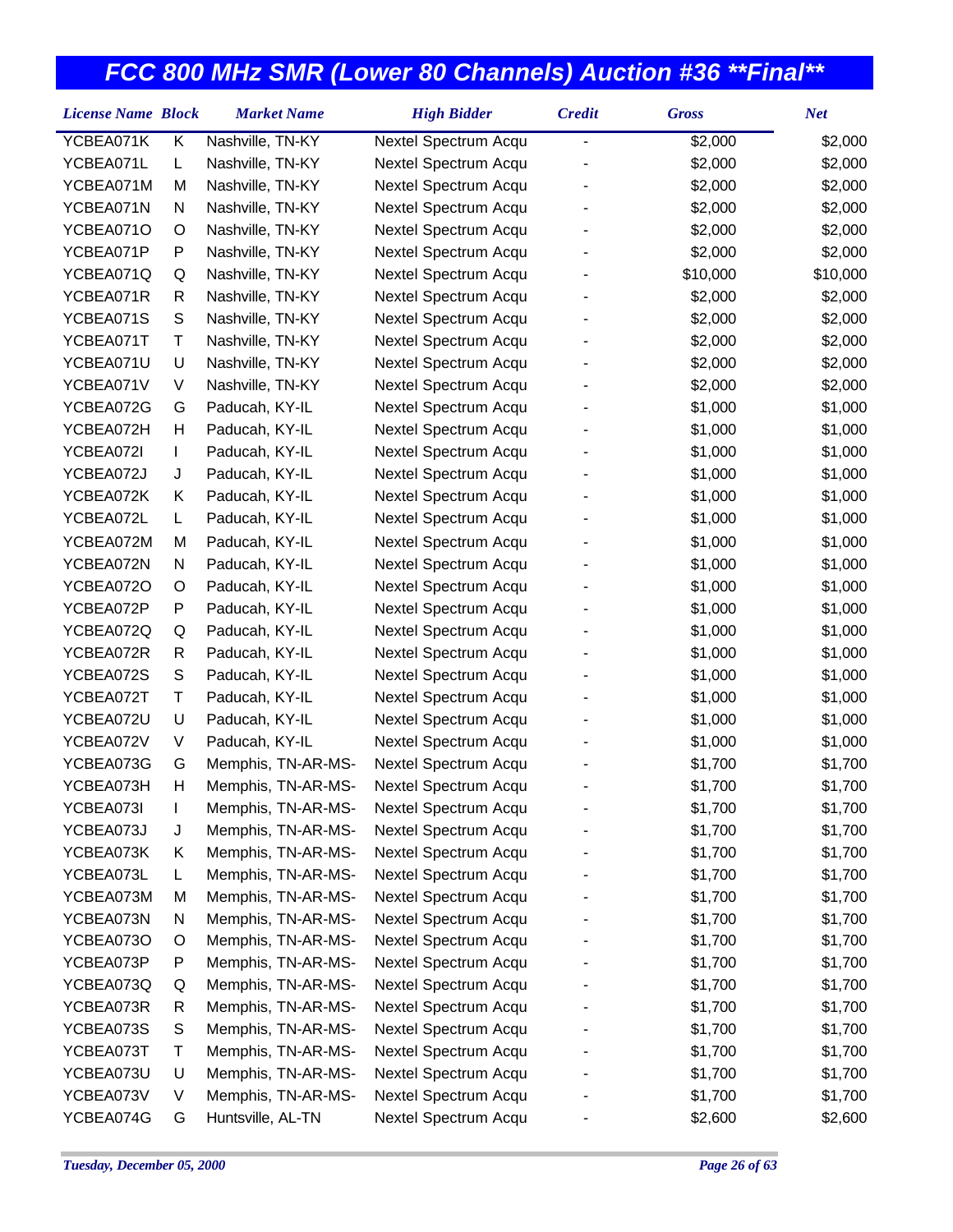| <b>License Name Block</b> |              | <b>Market Name</b> | <b>High Bidder</b>   | <b>Credit</b>  | <b>Gross</b> | <b>Net</b> |
|---------------------------|--------------|--------------------|----------------------|----------------|--------------|------------|
| YCBEA074H                 | Н            | Huntsville, AL-TN  | Nextel Spectrum Acqu | $\overline{a}$ | \$23,000     | \$23,000   |
| YCBEA074I                 | T            | Huntsville, AL-TN  | Southern Communicati |                | \$1,000      | \$1,000    |
| YCBEA074J                 | J            | Huntsville, AL-TN  | Southern Communicati |                | \$1,000      | \$1,000    |
| YCBEA074K                 | Κ            | Huntsville, AL-TN  | Nextel Spectrum Acqu |                | \$2,600      | \$2,600    |
| YCBEA074L                 | L.           | Huntsville, AL-TN  | Southern Communicati |                | \$1,000      | \$1,000    |
| YCBEA074M                 | M            | Huntsville, AL-TN  | Nextel Spectrum Acqu |                | \$2,600      | \$2,600    |
| YCBEA074N                 | N            | Huntsville, AL-TN  | Nextel Spectrum Acqu |                | \$2,600      | \$2,600    |
| YCBEA074O                 | O            | Huntsville, AL-TN  | Nextel Spectrum Acqu |                | \$6,800      | \$6,800    |
| YCBEA074P                 | P            | Huntsville, AL-TN  | Nextel Spectrum Acqu |                | \$14,000     | \$14,000   |
| YCBEA074Q                 | Q            | Huntsville, AL-TN  | Southern Communicati |                | \$1,000      | \$1,000    |
| YCBEA074R                 | R            | Huntsville, AL-TN  | Southern Communicati |                | \$1,000      | \$1,000    |
| YCBEA074S                 | $\mathbf S$  | Huntsville, AL-TN  | Southern Communicati |                | \$1,000      | \$1,000    |
| YCBEA074T                 | Τ            | Huntsville, AL-TN  | Nextel Spectrum Acqu |                | \$6,800      | \$6,800    |
| YCBEA074U                 | U            | Huntsville, AL-TN  | Southern Communicati |                | \$1,000      | \$1,000    |
| YCBEA074V                 | V            | Huntsville, AL-TN  | Nextel Spectrum Acqu |                | \$46,000     | \$46,000   |
| YCBEA075G                 | G            | Tupelo, MS-AL-TN   | Nextel Spectrum Acqu |                | \$1,200      | \$1,200    |
| YCBEA075H                 | Н            | Tupelo, MS-AL-TN   | Nextel Spectrum Acqu |                | \$1,200      | \$1,200    |
| YCBEA075I                 | L            | Tupelo, MS-AL-TN   | Nextel Spectrum Acqu |                | \$2,300      | \$2,300    |
| YCBEA075J                 | J            | Tupelo, MS-AL-TN   | Nextel Spectrum Acqu |                | \$1,200      | \$1,200    |
| YCBEA075K                 | Κ            | Tupelo, MS-AL-TN   | Southern Communicati |                | \$1,000      | \$1,000    |
| YCBEA075L                 | L.           | Tupelo, MS-AL-TN   | Nextel Spectrum Acqu |                | \$1,200      | \$1,200    |
| YCBEA075M                 | M            | Tupelo, MS-AL-TN   | Nextel Spectrum Acqu |                | \$1,200      | \$1,200    |
| YCBEA075N                 | N            | Tupelo, MS-AL-TN   | Nextel Spectrum Acqu |                | \$1,200      | \$1,200    |
| YCBEA075O                 | O            | Tupelo, MS-AL-TN   | Nextel Spectrum Acqu |                | \$24,000     | \$24,000   |
| YCBEA075P                 | P            | Tupelo, MS-AL-TN   | Nextel Spectrum Acqu |                | \$1,200      | \$1,200    |
| YCBEA075Q                 | Q            | Tupelo, MS-AL-TN   | Southern Communicati |                | \$1,000      | \$1,000    |
| YCBEA075R                 | $\mathsf{R}$ | Tupelo, MS-AL-TN   | Southern Communicati |                | \$1,000      | \$1,000    |
| YCBEA075S                 | S            | Tupelo, MS-AL-TN   | Southern Communicati |                | \$1,000      | \$1,000    |
| YCBEA075T                 | Τ            | Tupelo, MS-AL-TN   | Nextel Spectrum Acqu |                | \$1,200      | \$1,200    |
| YCBEA075U                 | U            | Tupelo, MS-AL-TN   | Southern Communicati |                | \$1,000      | \$1,000    |
| YCBEA075V                 | V            | Tupelo, MS-AL-TN   | Nextel Spectrum Acqu |                | \$24,000     | \$24,000   |
| YCBEA076G                 | G            | Greenville, MS     | Nextel Spectrum Acqu |                | \$1,000      | \$1,000    |
| YCBEA076H                 | н            | Greenville, MS     | Nextel Spectrum Acqu |                | \$1,000      | \$1,000    |
| YCBEA076I                 | L            | Greenville, MS     | Nextel Spectrum Acqu |                | \$1,000      | \$1,000    |
| YCBEA076J                 | J            | Greenville, MS     | Nextel Spectrum Acqu |                | \$1,000      | \$1,000    |
| YCBEA076K                 | Κ            | Greenville, MS     | Nextel Spectrum Acqu |                | \$1,000      | \$1,000    |
| YCBEA076L                 | L            | Greenville, MS     | Nextel Spectrum Acqu |                | \$1,000      | \$1,000    |
| YCBEA076M                 | M            | Greenville, MS     | Nextel Spectrum Acqu |                | \$1,000      | \$1,000    |
| YCBEA076N                 | N            | Greenville, MS     | Nextel Spectrum Acqu |                | \$1,000      | \$1,000    |
| YCBEA076O                 | O            | Greenville, MS     | Nextel Spectrum Acqu |                | \$1,000      | \$1,000    |
| YCBEA076P                 | P            | Greenville, MS     | Nextel Spectrum Acqu |                | \$1,000      | \$1,000    |
| YCBEA076Q                 | Q            | Greenville, MS     | Nextel Spectrum Acqu |                | \$1,000      | \$1,000    |
| YCBEA076R                 | R            | Greenville, MS     | Nextel Spectrum Acqu |                | \$1,000      | \$1,000    |
| YCBEA076S                 | S            | Greenville, MS     | Nextel Spectrum Acqu |                | \$1,000      | \$1,000    |
| YCBEA076T                 | Τ            | Greenville, MS     | Nextel Spectrum Acqu |                | \$1,000      | \$1,000    |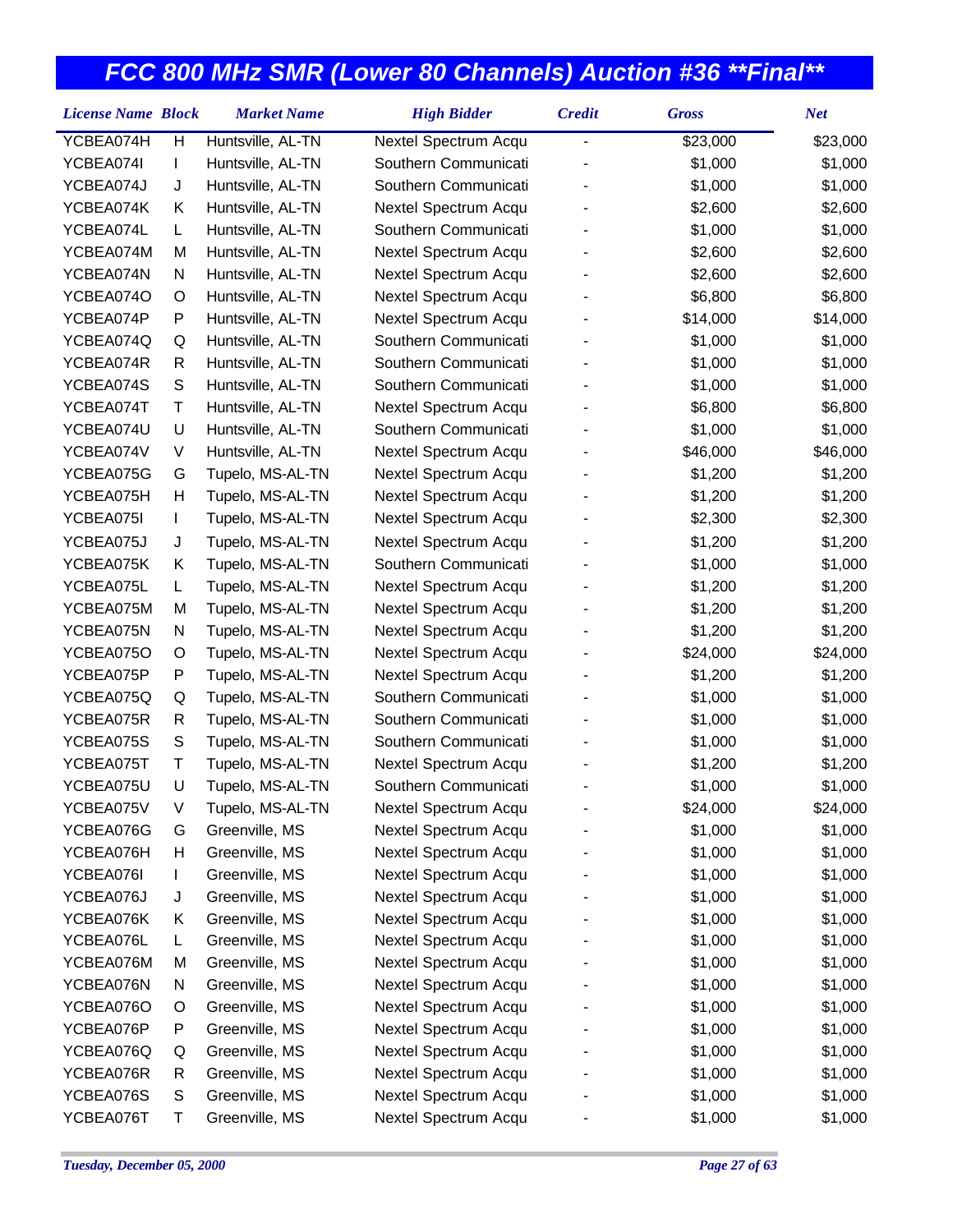| YCBEA076U<br>Greenville, MS<br>U<br>\$1,000<br>\$1,000<br>Nextel Spectrum Acqu<br>$\overline{a}$<br>YCBEA076V<br>V<br>Greenville, MS<br>Nextel Spectrum Acqu<br>\$1,000<br>\$1,000<br>YCBEA077G<br>G<br>Jackson, MS-AL-LA<br>Nextel Spectrum Acqu<br>\$5,700<br>\$5,700<br>Southern Communicati<br>YCBEA077H<br>Н<br>Jackson, MS-AL-LA<br>\$1,300<br>\$1,300<br>Southern Communicati<br>YCBEA077I<br>Jackson, MS-AL-LA<br>\$1,300<br>\$1,300<br>L<br>YCBEA077J<br>Jackson, MS-AL-LA<br>Nextel Spectrum Acqu<br>\$5,700<br>\$5,700<br>J<br>Southern Communicati<br>YCBEA077K<br>Jackson, MS-AL-LA<br>\$1,300<br>\$1,300<br>Κ<br>Jackson, MS-AL-LA<br>YCBEA077L<br>Nextel Spectrum Acqu<br>\$5,700<br>\$5,700<br>L.<br>YCBEA077M<br>M<br>Jackson, MS-AL-LA<br>Nextel Spectrum Acqu<br>\$5,700<br>\$5,700<br>YCBEA077N<br>N<br>Jackson, MS-AL-LA<br>Nextel Spectrum Acqu<br>\$5,700<br>\$5,700<br>YCBEA077O<br>Jackson, MS-AL-LA<br>Nextel Spectrum Acqu<br>\$261,000<br>\$261,000<br>O<br>P<br>YCBEA077P<br>Jackson, MS-AL-LA<br>Nextel Spectrum Acqu<br>\$95,000<br>\$95,000<br>YCBEA077Q<br>Jackson, MS-AL-LA<br>Southern Communicati<br>\$1,300<br>\$1,300<br>Q<br>Jackson, MS-AL-LA<br>Southern Communicati<br>YCBEA077R<br>R<br>\$6,300<br>\$6,300<br>S<br>Southern Communicati<br>YCBEA077S<br>Jackson, MS-AL-LA<br>\$1,300<br>\$1,300<br>Τ<br>Jackson, MS-AL-LA<br>Nextel Spectrum Acqu<br>\$14,000<br>\$14,000<br>YCBEA077T<br>U<br>Southern Communicati<br>YCBEA077U<br>Jackson, MS-AL-LA<br>\$1,300<br>\$1,300<br>Southern Communicati<br>YCBEA077V<br>V<br>Jackson, MS-AL-LA<br>\$47,000<br>\$47,000<br>\$54,000<br>YCBEA078G<br>G<br>Birmingham, AL<br>Nextel Spectrum Acqu<br>\$54,000<br>YCBEA078H<br>Southern Communicati<br>Н<br>Birmingham, AL<br>\$2,000<br>\$2,000<br>Birmingham, AL<br>Nextel Spectrum Acqu<br>\$1,700<br>\$1,700<br>YCBEA078I<br>L<br>Southern Communicati<br>YCBEA078J<br>Birmingham, AL<br>\$1,500<br>\$1,500<br>J<br>YCBEA078K<br>Κ<br>Birmingham, AL<br>Nextel Spectrum Acqu<br>\$1,500<br>\$1,500<br>YCBEA078L<br>Birmingham, AL<br>Nextel Spectrum Acqu<br>\$1,500<br>\$1,500<br>L.<br>YCBEA078M<br>M<br>Birmingham, AL<br>Nextel Spectrum Acqu<br>\$3,700<br>\$3,700<br>YCBEA078N<br>Birmingham, AL<br>Nextel Spectrum Acqu<br>\$3,700<br>\$3,700<br>N<br>Southern Communicati<br>\$135,000<br>YCBEA078O<br>O<br>Birmingham, AL<br>\$135,000<br>Southern Communicati<br>YCBEA078P<br>P<br>Birmingham, AL<br>\$135,000<br>\$135,000<br>YCBEA078Q<br>Birmingham, AL<br>Nextel Spectrum Acqu<br>\$1,500<br>\$1,500<br>Q<br>YCBEA078R<br>R<br>Birmingham, AL<br>Nextel Spectrum Acqu<br>\$1,700<br>\$1,700<br>YCBEA078S<br>S<br>Birmingham, AL<br>Southern Communicati<br>\$1,500<br>\$1,500<br>YCBEA078T<br>Birmingham, AL<br>т<br>Nextel Spectrum Acqu<br>\$1,500<br>\$1,500<br>U<br>Birmingham, AL<br>Southern Communicati<br>YCBEA078U<br>\$1,500<br>\$1,500<br>YCBEA078V<br>V<br>Birmingham, AL<br>Southern Communicati<br>\$135,000<br>\$135,000<br>YCBEA079G<br>Montgomery, AL<br>Nextel Spectrum Acqu<br>\$38,000<br>\$38,000<br>G<br>YCBEA079H<br>Montgomery, AL<br>\$49,000<br>\$49,000<br>Н<br>Nextel Spectrum Acqu<br>Southern Communicati<br>\$1,000<br>YCBEA079I<br>Montgomery, AL<br>\$1,000<br>L<br>YCBEA079J<br>Montgomery, AL<br>Southern Communicati<br>\$1,000<br>J<br>\$1,000<br>YCBEA079K<br>Montgomery, AL<br>Southern Communicati<br>\$1,000<br>\$1,000<br>Κ<br>YCBEA079L<br>Nextel Spectrum Acqu<br>\$49,000<br>\$49,000<br>Montgomery, AL<br>L<br>YCBEA079M<br>Montgomery, AL<br>Nextel Spectrum Acqu<br>\$2,700<br>\$2,700<br>M<br>YCBEA079N<br>Montgomery, AL<br>Nextel Spectrum Acqu<br>N<br>\$2,700<br>\$2,700<br>YCBEA079O<br>Montgomery, AL<br>Nextel Spectrum Acqu<br>\$68,000<br>\$68,000<br>O<br>YCBEA079P<br>Montgomery, AL<br>Nextel Spectrum Acqu<br>\$14,000<br>\$14,000<br>P | <b>License Name Block</b> |   | <b>Market Name</b> | <b>High Bidder</b>   | <b>Credit</b> | <b>Gross</b> | <b>Net</b> |
|------------------------------------------------------------------------------------------------------------------------------------------------------------------------------------------------------------------------------------------------------------------------------------------------------------------------------------------------------------------------------------------------------------------------------------------------------------------------------------------------------------------------------------------------------------------------------------------------------------------------------------------------------------------------------------------------------------------------------------------------------------------------------------------------------------------------------------------------------------------------------------------------------------------------------------------------------------------------------------------------------------------------------------------------------------------------------------------------------------------------------------------------------------------------------------------------------------------------------------------------------------------------------------------------------------------------------------------------------------------------------------------------------------------------------------------------------------------------------------------------------------------------------------------------------------------------------------------------------------------------------------------------------------------------------------------------------------------------------------------------------------------------------------------------------------------------------------------------------------------------------------------------------------------------------------------------------------------------------------------------------------------------------------------------------------------------------------------------------------------------------------------------------------------------------------------------------------------------------------------------------------------------------------------------------------------------------------------------------------------------------------------------------------------------------------------------------------------------------------------------------------------------------------------------------------------------------------------------------------------------------------------------------------------------------------------------------------------------------------------------------------------------------------------------------------------------------------------------------------------------------------------------------------------------------------------------------------------------------------------------------------------------------------------------------------------------------------------------------------------------------------------------------------------------------------------------------------------------------------------------------------------------------------------------------------------------------------------------------------------------------------------------------------------------------------------------------------------------------------------------------------------------------------------------------------------------------------------------------------------------------------------------------------------------------------------------------------------------------------------------------------------------------------------------------------------------------------------------------------|---------------------------|---|--------------------|----------------------|---------------|--------------|------------|
|                                                                                                                                                                                                                                                                                                                                                                                                                                                                                                                                                                                                                                                                                                                                                                                                                                                                                                                                                                                                                                                                                                                                                                                                                                                                                                                                                                                                                                                                                                                                                                                                                                                                                                                                                                                                                                                                                                                                                                                                                                                                                                                                                                                                                                                                                                                                                                                                                                                                                                                                                                                                                                                                                                                                                                                                                                                                                                                                                                                                                                                                                                                                                                                                                                                                                                                                                                                                                                                                                                                                                                                                                                                                                                                                                                                                                                                            |                           |   |                    |                      |               |              |            |
|                                                                                                                                                                                                                                                                                                                                                                                                                                                                                                                                                                                                                                                                                                                                                                                                                                                                                                                                                                                                                                                                                                                                                                                                                                                                                                                                                                                                                                                                                                                                                                                                                                                                                                                                                                                                                                                                                                                                                                                                                                                                                                                                                                                                                                                                                                                                                                                                                                                                                                                                                                                                                                                                                                                                                                                                                                                                                                                                                                                                                                                                                                                                                                                                                                                                                                                                                                                                                                                                                                                                                                                                                                                                                                                                                                                                                                                            |                           |   |                    |                      |               |              |            |
|                                                                                                                                                                                                                                                                                                                                                                                                                                                                                                                                                                                                                                                                                                                                                                                                                                                                                                                                                                                                                                                                                                                                                                                                                                                                                                                                                                                                                                                                                                                                                                                                                                                                                                                                                                                                                                                                                                                                                                                                                                                                                                                                                                                                                                                                                                                                                                                                                                                                                                                                                                                                                                                                                                                                                                                                                                                                                                                                                                                                                                                                                                                                                                                                                                                                                                                                                                                                                                                                                                                                                                                                                                                                                                                                                                                                                                                            |                           |   |                    |                      |               |              |            |
|                                                                                                                                                                                                                                                                                                                                                                                                                                                                                                                                                                                                                                                                                                                                                                                                                                                                                                                                                                                                                                                                                                                                                                                                                                                                                                                                                                                                                                                                                                                                                                                                                                                                                                                                                                                                                                                                                                                                                                                                                                                                                                                                                                                                                                                                                                                                                                                                                                                                                                                                                                                                                                                                                                                                                                                                                                                                                                                                                                                                                                                                                                                                                                                                                                                                                                                                                                                                                                                                                                                                                                                                                                                                                                                                                                                                                                                            |                           |   |                    |                      |               |              |            |
|                                                                                                                                                                                                                                                                                                                                                                                                                                                                                                                                                                                                                                                                                                                                                                                                                                                                                                                                                                                                                                                                                                                                                                                                                                                                                                                                                                                                                                                                                                                                                                                                                                                                                                                                                                                                                                                                                                                                                                                                                                                                                                                                                                                                                                                                                                                                                                                                                                                                                                                                                                                                                                                                                                                                                                                                                                                                                                                                                                                                                                                                                                                                                                                                                                                                                                                                                                                                                                                                                                                                                                                                                                                                                                                                                                                                                                                            |                           |   |                    |                      |               |              |            |
|                                                                                                                                                                                                                                                                                                                                                                                                                                                                                                                                                                                                                                                                                                                                                                                                                                                                                                                                                                                                                                                                                                                                                                                                                                                                                                                                                                                                                                                                                                                                                                                                                                                                                                                                                                                                                                                                                                                                                                                                                                                                                                                                                                                                                                                                                                                                                                                                                                                                                                                                                                                                                                                                                                                                                                                                                                                                                                                                                                                                                                                                                                                                                                                                                                                                                                                                                                                                                                                                                                                                                                                                                                                                                                                                                                                                                                                            |                           |   |                    |                      |               |              |            |
|                                                                                                                                                                                                                                                                                                                                                                                                                                                                                                                                                                                                                                                                                                                                                                                                                                                                                                                                                                                                                                                                                                                                                                                                                                                                                                                                                                                                                                                                                                                                                                                                                                                                                                                                                                                                                                                                                                                                                                                                                                                                                                                                                                                                                                                                                                                                                                                                                                                                                                                                                                                                                                                                                                                                                                                                                                                                                                                                                                                                                                                                                                                                                                                                                                                                                                                                                                                                                                                                                                                                                                                                                                                                                                                                                                                                                                                            |                           |   |                    |                      |               |              |            |
|                                                                                                                                                                                                                                                                                                                                                                                                                                                                                                                                                                                                                                                                                                                                                                                                                                                                                                                                                                                                                                                                                                                                                                                                                                                                                                                                                                                                                                                                                                                                                                                                                                                                                                                                                                                                                                                                                                                                                                                                                                                                                                                                                                                                                                                                                                                                                                                                                                                                                                                                                                                                                                                                                                                                                                                                                                                                                                                                                                                                                                                                                                                                                                                                                                                                                                                                                                                                                                                                                                                                                                                                                                                                                                                                                                                                                                                            |                           |   |                    |                      |               |              |            |
|                                                                                                                                                                                                                                                                                                                                                                                                                                                                                                                                                                                                                                                                                                                                                                                                                                                                                                                                                                                                                                                                                                                                                                                                                                                                                                                                                                                                                                                                                                                                                                                                                                                                                                                                                                                                                                                                                                                                                                                                                                                                                                                                                                                                                                                                                                                                                                                                                                                                                                                                                                                                                                                                                                                                                                                                                                                                                                                                                                                                                                                                                                                                                                                                                                                                                                                                                                                                                                                                                                                                                                                                                                                                                                                                                                                                                                                            |                           |   |                    |                      |               |              |            |
|                                                                                                                                                                                                                                                                                                                                                                                                                                                                                                                                                                                                                                                                                                                                                                                                                                                                                                                                                                                                                                                                                                                                                                                                                                                                                                                                                                                                                                                                                                                                                                                                                                                                                                                                                                                                                                                                                                                                                                                                                                                                                                                                                                                                                                                                                                                                                                                                                                                                                                                                                                                                                                                                                                                                                                                                                                                                                                                                                                                                                                                                                                                                                                                                                                                                                                                                                                                                                                                                                                                                                                                                                                                                                                                                                                                                                                                            |                           |   |                    |                      |               |              |            |
|                                                                                                                                                                                                                                                                                                                                                                                                                                                                                                                                                                                                                                                                                                                                                                                                                                                                                                                                                                                                                                                                                                                                                                                                                                                                                                                                                                                                                                                                                                                                                                                                                                                                                                                                                                                                                                                                                                                                                                                                                                                                                                                                                                                                                                                                                                                                                                                                                                                                                                                                                                                                                                                                                                                                                                                                                                                                                                                                                                                                                                                                                                                                                                                                                                                                                                                                                                                                                                                                                                                                                                                                                                                                                                                                                                                                                                                            |                           |   |                    |                      |               |              |            |
|                                                                                                                                                                                                                                                                                                                                                                                                                                                                                                                                                                                                                                                                                                                                                                                                                                                                                                                                                                                                                                                                                                                                                                                                                                                                                                                                                                                                                                                                                                                                                                                                                                                                                                                                                                                                                                                                                                                                                                                                                                                                                                                                                                                                                                                                                                                                                                                                                                                                                                                                                                                                                                                                                                                                                                                                                                                                                                                                                                                                                                                                                                                                                                                                                                                                                                                                                                                                                                                                                                                                                                                                                                                                                                                                                                                                                                                            |                           |   |                    |                      |               |              |            |
|                                                                                                                                                                                                                                                                                                                                                                                                                                                                                                                                                                                                                                                                                                                                                                                                                                                                                                                                                                                                                                                                                                                                                                                                                                                                                                                                                                                                                                                                                                                                                                                                                                                                                                                                                                                                                                                                                                                                                                                                                                                                                                                                                                                                                                                                                                                                                                                                                                                                                                                                                                                                                                                                                                                                                                                                                                                                                                                                                                                                                                                                                                                                                                                                                                                                                                                                                                                                                                                                                                                                                                                                                                                                                                                                                                                                                                                            |                           |   |                    |                      |               |              |            |
|                                                                                                                                                                                                                                                                                                                                                                                                                                                                                                                                                                                                                                                                                                                                                                                                                                                                                                                                                                                                                                                                                                                                                                                                                                                                                                                                                                                                                                                                                                                                                                                                                                                                                                                                                                                                                                                                                                                                                                                                                                                                                                                                                                                                                                                                                                                                                                                                                                                                                                                                                                                                                                                                                                                                                                                                                                                                                                                                                                                                                                                                                                                                                                                                                                                                                                                                                                                                                                                                                                                                                                                                                                                                                                                                                                                                                                                            |                           |   |                    |                      |               |              |            |
|                                                                                                                                                                                                                                                                                                                                                                                                                                                                                                                                                                                                                                                                                                                                                                                                                                                                                                                                                                                                                                                                                                                                                                                                                                                                                                                                                                                                                                                                                                                                                                                                                                                                                                                                                                                                                                                                                                                                                                                                                                                                                                                                                                                                                                                                                                                                                                                                                                                                                                                                                                                                                                                                                                                                                                                                                                                                                                                                                                                                                                                                                                                                                                                                                                                                                                                                                                                                                                                                                                                                                                                                                                                                                                                                                                                                                                                            |                           |   |                    |                      |               |              |            |
|                                                                                                                                                                                                                                                                                                                                                                                                                                                                                                                                                                                                                                                                                                                                                                                                                                                                                                                                                                                                                                                                                                                                                                                                                                                                                                                                                                                                                                                                                                                                                                                                                                                                                                                                                                                                                                                                                                                                                                                                                                                                                                                                                                                                                                                                                                                                                                                                                                                                                                                                                                                                                                                                                                                                                                                                                                                                                                                                                                                                                                                                                                                                                                                                                                                                                                                                                                                                                                                                                                                                                                                                                                                                                                                                                                                                                                                            |                           |   |                    |                      |               |              |            |
|                                                                                                                                                                                                                                                                                                                                                                                                                                                                                                                                                                                                                                                                                                                                                                                                                                                                                                                                                                                                                                                                                                                                                                                                                                                                                                                                                                                                                                                                                                                                                                                                                                                                                                                                                                                                                                                                                                                                                                                                                                                                                                                                                                                                                                                                                                                                                                                                                                                                                                                                                                                                                                                                                                                                                                                                                                                                                                                                                                                                                                                                                                                                                                                                                                                                                                                                                                                                                                                                                                                                                                                                                                                                                                                                                                                                                                                            |                           |   |                    |                      |               |              |            |
|                                                                                                                                                                                                                                                                                                                                                                                                                                                                                                                                                                                                                                                                                                                                                                                                                                                                                                                                                                                                                                                                                                                                                                                                                                                                                                                                                                                                                                                                                                                                                                                                                                                                                                                                                                                                                                                                                                                                                                                                                                                                                                                                                                                                                                                                                                                                                                                                                                                                                                                                                                                                                                                                                                                                                                                                                                                                                                                                                                                                                                                                                                                                                                                                                                                                                                                                                                                                                                                                                                                                                                                                                                                                                                                                                                                                                                                            |                           |   |                    |                      |               |              |            |
|                                                                                                                                                                                                                                                                                                                                                                                                                                                                                                                                                                                                                                                                                                                                                                                                                                                                                                                                                                                                                                                                                                                                                                                                                                                                                                                                                                                                                                                                                                                                                                                                                                                                                                                                                                                                                                                                                                                                                                                                                                                                                                                                                                                                                                                                                                                                                                                                                                                                                                                                                                                                                                                                                                                                                                                                                                                                                                                                                                                                                                                                                                                                                                                                                                                                                                                                                                                                                                                                                                                                                                                                                                                                                                                                                                                                                                                            |                           |   |                    |                      |               |              |            |
|                                                                                                                                                                                                                                                                                                                                                                                                                                                                                                                                                                                                                                                                                                                                                                                                                                                                                                                                                                                                                                                                                                                                                                                                                                                                                                                                                                                                                                                                                                                                                                                                                                                                                                                                                                                                                                                                                                                                                                                                                                                                                                                                                                                                                                                                                                                                                                                                                                                                                                                                                                                                                                                                                                                                                                                                                                                                                                                                                                                                                                                                                                                                                                                                                                                                                                                                                                                                                                                                                                                                                                                                                                                                                                                                                                                                                                                            |                           |   |                    |                      |               |              |            |
|                                                                                                                                                                                                                                                                                                                                                                                                                                                                                                                                                                                                                                                                                                                                                                                                                                                                                                                                                                                                                                                                                                                                                                                                                                                                                                                                                                                                                                                                                                                                                                                                                                                                                                                                                                                                                                                                                                                                                                                                                                                                                                                                                                                                                                                                                                                                                                                                                                                                                                                                                                                                                                                                                                                                                                                                                                                                                                                                                                                                                                                                                                                                                                                                                                                                                                                                                                                                                                                                                                                                                                                                                                                                                                                                                                                                                                                            |                           |   |                    |                      |               |              |            |
|                                                                                                                                                                                                                                                                                                                                                                                                                                                                                                                                                                                                                                                                                                                                                                                                                                                                                                                                                                                                                                                                                                                                                                                                                                                                                                                                                                                                                                                                                                                                                                                                                                                                                                                                                                                                                                                                                                                                                                                                                                                                                                                                                                                                                                                                                                                                                                                                                                                                                                                                                                                                                                                                                                                                                                                                                                                                                                                                                                                                                                                                                                                                                                                                                                                                                                                                                                                                                                                                                                                                                                                                                                                                                                                                                                                                                                                            |                           |   |                    |                      |               |              |            |
|                                                                                                                                                                                                                                                                                                                                                                                                                                                                                                                                                                                                                                                                                                                                                                                                                                                                                                                                                                                                                                                                                                                                                                                                                                                                                                                                                                                                                                                                                                                                                                                                                                                                                                                                                                                                                                                                                                                                                                                                                                                                                                                                                                                                                                                                                                                                                                                                                                                                                                                                                                                                                                                                                                                                                                                                                                                                                                                                                                                                                                                                                                                                                                                                                                                                                                                                                                                                                                                                                                                                                                                                                                                                                                                                                                                                                                                            |                           |   |                    |                      |               |              |            |
|                                                                                                                                                                                                                                                                                                                                                                                                                                                                                                                                                                                                                                                                                                                                                                                                                                                                                                                                                                                                                                                                                                                                                                                                                                                                                                                                                                                                                                                                                                                                                                                                                                                                                                                                                                                                                                                                                                                                                                                                                                                                                                                                                                                                                                                                                                                                                                                                                                                                                                                                                                                                                                                                                                                                                                                                                                                                                                                                                                                                                                                                                                                                                                                                                                                                                                                                                                                                                                                                                                                                                                                                                                                                                                                                                                                                                                                            |                           |   |                    |                      |               |              |            |
|                                                                                                                                                                                                                                                                                                                                                                                                                                                                                                                                                                                                                                                                                                                                                                                                                                                                                                                                                                                                                                                                                                                                                                                                                                                                                                                                                                                                                                                                                                                                                                                                                                                                                                                                                                                                                                                                                                                                                                                                                                                                                                                                                                                                                                                                                                                                                                                                                                                                                                                                                                                                                                                                                                                                                                                                                                                                                                                                                                                                                                                                                                                                                                                                                                                                                                                                                                                                                                                                                                                                                                                                                                                                                                                                                                                                                                                            |                           |   |                    |                      |               |              |            |
|                                                                                                                                                                                                                                                                                                                                                                                                                                                                                                                                                                                                                                                                                                                                                                                                                                                                                                                                                                                                                                                                                                                                                                                                                                                                                                                                                                                                                                                                                                                                                                                                                                                                                                                                                                                                                                                                                                                                                                                                                                                                                                                                                                                                                                                                                                                                                                                                                                                                                                                                                                                                                                                                                                                                                                                                                                                                                                                                                                                                                                                                                                                                                                                                                                                                                                                                                                                                                                                                                                                                                                                                                                                                                                                                                                                                                                                            |                           |   |                    |                      |               |              |            |
|                                                                                                                                                                                                                                                                                                                                                                                                                                                                                                                                                                                                                                                                                                                                                                                                                                                                                                                                                                                                                                                                                                                                                                                                                                                                                                                                                                                                                                                                                                                                                                                                                                                                                                                                                                                                                                                                                                                                                                                                                                                                                                                                                                                                                                                                                                                                                                                                                                                                                                                                                                                                                                                                                                                                                                                                                                                                                                                                                                                                                                                                                                                                                                                                                                                                                                                                                                                                                                                                                                                                                                                                                                                                                                                                                                                                                                                            |                           |   |                    |                      |               |              |            |
|                                                                                                                                                                                                                                                                                                                                                                                                                                                                                                                                                                                                                                                                                                                                                                                                                                                                                                                                                                                                                                                                                                                                                                                                                                                                                                                                                                                                                                                                                                                                                                                                                                                                                                                                                                                                                                                                                                                                                                                                                                                                                                                                                                                                                                                                                                                                                                                                                                                                                                                                                                                                                                                                                                                                                                                                                                                                                                                                                                                                                                                                                                                                                                                                                                                                                                                                                                                                                                                                                                                                                                                                                                                                                                                                                                                                                                                            |                           |   |                    |                      |               |              |            |
|                                                                                                                                                                                                                                                                                                                                                                                                                                                                                                                                                                                                                                                                                                                                                                                                                                                                                                                                                                                                                                                                                                                                                                                                                                                                                                                                                                                                                                                                                                                                                                                                                                                                                                                                                                                                                                                                                                                                                                                                                                                                                                                                                                                                                                                                                                                                                                                                                                                                                                                                                                                                                                                                                                                                                                                                                                                                                                                                                                                                                                                                                                                                                                                                                                                                                                                                                                                                                                                                                                                                                                                                                                                                                                                                                                                                                                                            |                           |   |                    |                      |               |              |            |
|                                                                                                                                                                                                                                                                                                                                                                                                                                                                                                                                                                                                                                                                                                                                                                                                                                                                                                                                                                                                                                                                                                                                                                                                                                                                                                                                                                                                                                                                                                                                                                                                                                                                                                                                                                                                                                                                                                                                                                                                                                                                                                                                                                                                                                                                                                                                                                                                                                                                                                                                                                                                                                                                                                                                                                                                                                                                                                                                                                                                                                                                                                                                                                                                                                                                                                                                                                                                                                                                                                                                                                                                                                                                                                                                                                                                                                                            |                           |   |                    |                      |               |              |            |
|                                                                                                                                                                                                                                                                                                                                                                                                                                                                                                                                                                                                                                                                                                                                                                                                                                                                                                                                                                                                                                                                                                                                                                                                                                                                                                                                                                                                                                                                                                                                                                                                                                                                                                                                                                                                                                                                                                                                                                                                                                                                                                                                                                                                                                                                                                                                                                                                                                                                                                                                                                                                                                                                                                                                                                                                                                                                                                                                                                                                                                                                                                                                                                                                                                                                                                                                                                                                                                                                                                                                                                                                                                                                                                                                                                                                                                                            |                           |   |                    |                      |               |              |            |
|                                                                                                                                                                                                                                                                                                                                                                                                                                                                                                                                                                                                                                                                                                                                                                                                                                                                                                                                                                                                                                                                                                                                                                                                                                                                                                                                                                                                                                                                                                                                                                                                                                                                                                                                                                                                                                                                                                                                                                                                                                                                                                                                                                                                                                                                                                                                                                                                                                                                                                                                                                                                                                                                                                                                                                                                                                                                                                                                                                                                                                                                                                                                                                                                                                                                                                                                                                                                                                                                                                                                                                                                                                                                                                                                                                                                                                                            |                           |   |                    |                      |               |              |            |
|                                                                                                                                                                                                                                                                                                                                                                                                                                                                                                                                                                                                                                                                                                                                                                                                                                                                                                                                                                                                                                                                                                                                                                                                                                                                                                                                                                                                                                                                                                                                                                                                                                                                                                                                                                                                                                                                                                                                                                                                                                                                                                                                                                                                                                                                                                                                                                                                                                                                                                                                                                                                                                                                                                                                                                                                                                                                                                                                                                                                                                                                                                                                                                                                                                                                                                                                                                                                                                                                                                                                                                                                                                                                                                                                                                                                                                                            |                           |   |                    |                      |               |              |            |
|                                                                                                                                                                                                                                                                                                                                                                                                                                                                                                                                                                                                                                                                                                                                                                                                                                                                                                                                                                                                                                                                                                                                                                                                                                                                                                                                                                                                                                                                                                                                                                                                                                                                                                                                                                                                                                                                                                                                                                                                                                                                                                                                                                                                                                                                                                                                                                                                                                                                                                                                                                                                                                                                                                                                                                                                                                                                                                                                                                                                                                                                                                                                                                                                                                                                                                                                                                                                                                                                                                                                                                                                                                                                                                                                                                                                                                                            |                           |   |                    |                      |               |              |            |
|                                                                                                                                                                                                                                                                                                                                                                                                                                                                                                                                                                                                                                                                                                                                                                                                                                                                                                                                                                                                                                                                                                                                                                                                                                                                                                                                                                                                                                                                                                                                                                                                                                                                                                                                                                                                                                                                                                                                                                                                                                                                                                                                                                                                                                                                                                                                                                                                                                                                                                                                                                                                                                                                                                                                                                                                                                                                                                                                                                                                                                                                                                                                                                                                                                                                                                                                                                                                                                                                                                                                                                                                                                                                                                                                                                                                                                                            |                           |   |                    |                      |               |              |            |
|                                                                                                                                                                                                                                                                                                                                                                                                                                                                                                                                                                                                                                                                                                                                                                                                                                                                                                                                                                                                                                                                                                                                                                                                                                                                                                                                                                                                                                                                                                                                                                                                                                                                                                                                                                                                                                                                                                                                                                                                                                                                                                                                                                                                                                                                                                                                                                                                                                                                                                                                                                                                                                                                                                                                                                                                                                                                                                                                                                                                                                                                                                                                                                                                                                                                                                                                                                                                                                                                                                                                                                                                                                                                                                                                                                                                                                                            |                           |   |                    |                      |               |              |            |
|                                                                                                                                                                                                                                                                                                                                                                                                                                                                                                                                                                                                                                                                                                                                                                                                                                                                                                                                                                                                                                                                                                                                                                                                                                                                                                                                                                                                                                                                                                                                                                                                                                                                                                                                                                                                                                                                                                                                                                                                                                                                                                                                                                                                                                                                                                                                                                                                                                                                                                                                                                                                                                                                                                                                                                                                                                                                                                                                                                                                                                                                                                                                                                                                                                                                                                                                                                                                                                                                                                                                                                                                                                                                                                                                                                                                                                                            |                           |   |                    |                      |               |              |            |
|                                                                                                                                                                                                                                                                                                                                                                                                                                                                                                                                                                                                                                                                                                                                                                                                                                                                                                                                                                                                                                                                                                                                                                                                                                                                                                                                                                                                                                                                                                                                                                                                                                                                                                                                                                                                                                                                                                                                                                                                                                                                                                                                                                                                                                                                                                                                                                                                                                                                                                                                                                                                                                                                                                                                                                                                                                                                                                                                                                                                                                                                                                                                                                                                                                                                                                                                                                                                                                                                                                                                                                                                                                                                                                                                                                                                                                                            |                           |   |                    |                      |               |              |            |
|                                                                                                                                                                                                                                                                                                                                                                                                                                                                                                                                                                                                                                                                                                                                                                                                                                                                                                                                                                                                                                                                                                                                                                                                                                                                                                                                                                                                                                                                                                                                                                                                                                                                                                                                                                                                                                                                                                                                                                                                                                                                                                                                                                                                                                                                                                                                                                                                                                                                                                                                                                                                                                                                                                                                                                                                                                                                                                                                                                                                                                                                                                                                                                                                                                                                                                                                                                                                                                                                                                                                                                                                                                                                                                                                                                                                                                                            |                           |   |                    |                      |               |              |            |
|                                                                                                                                                                                                                                                                                                                                                                                                                                                                                                                                                                                                                                                                                                                                                                                                                                                                                                                                                                                                                                                                                                                                                                                                                                                                                                                                                                                                                                                                                                                                                                                                                                                                                                                                                                                                                                                                                                                                                                                                                                                                                                                                                                                                                                                                                                                                                                                                                                                                                                                                                                                                                                                                                                                                                                                                                                                                                                                                                                                                                                                                                                                                                                                                                                                                                                                                                                                                                                                                                                                                                                                                                                                                                                                                                                                                                                                            |                           |   |                    |                      |               |              |            |
|                                                                                                                                                                                                                                                                                                                                                                                                                                                                                                                                                                                                                                                                                                                                                                                                                                                                                                                                                                                                                                                                                                                                                                                                                                                                                                                                                                                                                                                                                                                                                                                                                                                                                                                                                                                                                                                                                                                                                                                                                                                                                                                                                                                                                                                                                                                                                                                                                                                                                                                                                                                                                                                                                                                                                                                                                                                                                                                                                                                                                                                                                                                                                                                                                                                                                                                                                                                                                                                                                                                                                                                                                                                                                                                                                                                                                                                            |                           |   |                    |                      |               |              |            |
|                                                                                                                                                                                                                                                                                                                                                                                                                                                                                                                                                                                                                                                                                                                                                                                                                                                                                                                                                                                                                                                                                                                                                                                                                                                                                                                                                                                                                                                                                                                                                                                                                                                                                                                                                                                                                                                                                                                                                                                                                                                                                                                                                                                                                                                                                                                                                                                                                                                                                                                                                                                                                                                                                                                                                                                                                                                                                                                                                                                                                                                                                                                                                                                                                                                                                                                                                                                                                                                                                                                                                                                                                                                                                                                                                                                                                                                            |                           |   |                    |                      |               |              |            |
|                                                                                                                                                                                                                                                                                                                                                                                                                                                                                                                                                                                                                                                                                                                                                                                                                                                                                                                                                                                                                                                                                                                                                                                                                                                                                                                                                                                                                                                                                                                                                                                                                                                                                                                                                                                                                                                                                                                                                                                                                                                                                                                                                                                                                                                                                                                                                                                                                                                                                                                                                                                                                                                                                                                                                                                                                                                                                                                                                                                                                                                                                                                                                                                                                                                                                                                                                                                                                                                                                                                                                                                                                                                                                                                                                                                                                                                            |                           |   |                    |                      |               |              |            |
|                                                                                                                                                                                                                                                                                                                                                                                                                                                                                                                                                                                                                                                                                                                                                                                                                                                                                                                                                                                                                                                                                                                                                                                                                                                                                                                                                                                                                                                                                                                                                                                                                                                                                                                                                                                                                                                                                                                                                                                                                                                                                                                                                                                                                                                                                                                                                                                                                                                                                                                                                                                                                                                                                                                                                                                                                                                                                                                                                                                                                                                                                                                                                                                                                                                                                                                                                                                                                                                                                                                                                                                                                                                                                                                                                                                                                                                            |                           |   |                    |                      |               |              |            |
|                                                                                                                                                                                                                                                                                                                                                                                                                                                                                                                                                                                                                                                                                                                                                                                                                                                                                                                                                                                                                                                                                                                                                                                                                                                                                                                                                                                                                                                                                                                                                                                                                                                                                                                                                                                                                                                                                                                                                                                                                                                                                                                                                                                                                                                                                                                                                                                                                                                                                                                                                                                                                                                                                                                                                                                                                                                                                                                                                                                                                                                                                                                                                                                                                                                                                                                                                                                                                                                                                                                                                                                                                                                                                                                                                                                                                                                            | YCBEA079Q                 | Q | Montgomery, AL     | Southern Communicati |               | \$1,500      | \$1,500    |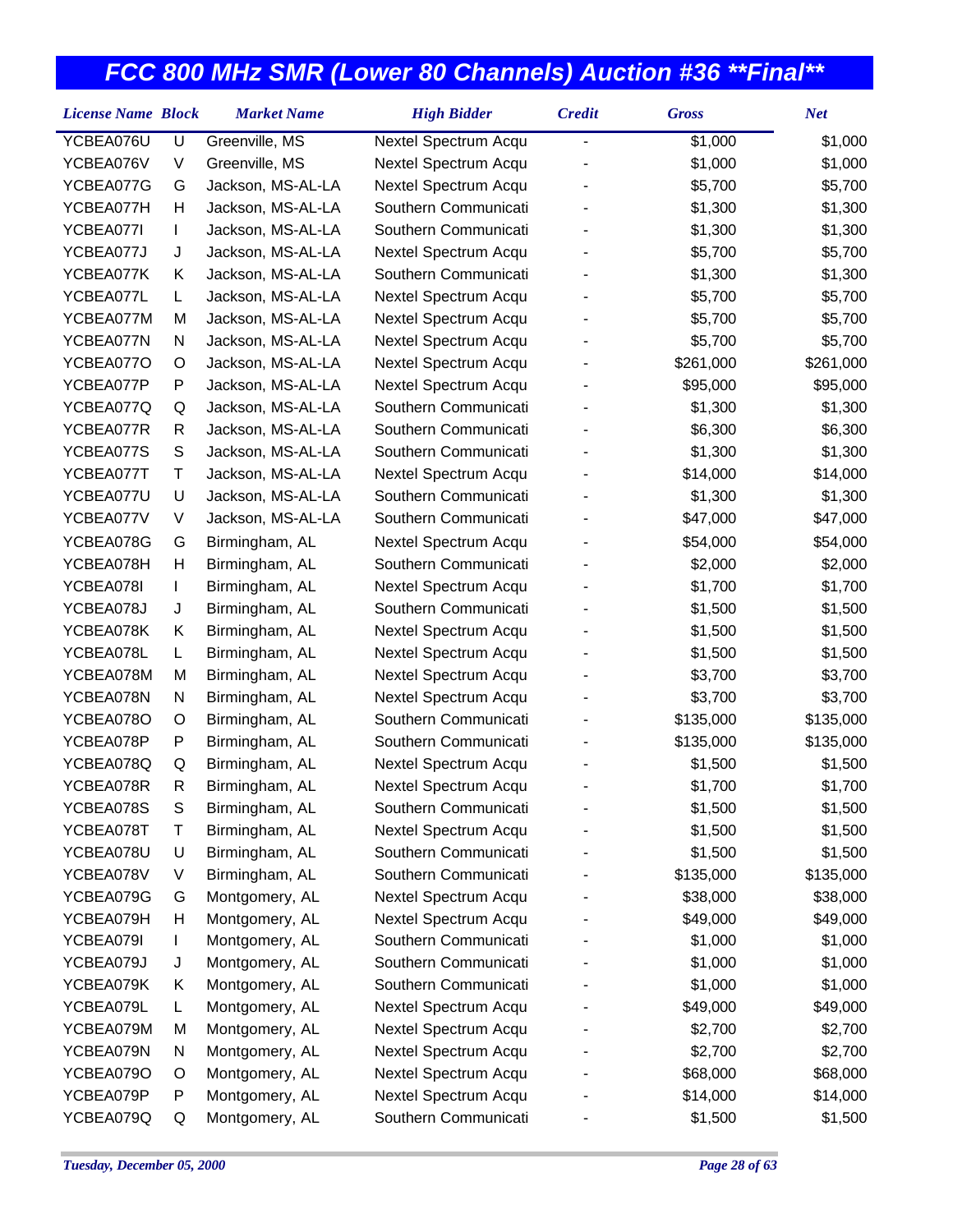| <b>License Name Block</b> |   | <b>Market Name</b>     | <b>High Bidder</b>   | <b>Credit</b>  | <b>Gross</b> | <b>Net</b> |
|---------------------------|---|------------------------|----------------------|----------------|--------------|------------|
| YCBEA079R                 | R | Montgomery, AL         | Southern Communicati | $\overline{a}$ | \$1,300      | \$1,300    |
| YCBEA079S                 | S | Montgomery, AL         | Southern Communicati |                | \$1,000      | \$1,000    |
| YCBEA079T                 | Τ | Montgomery, AL         | Nextel Spectrum Acqu |                | \$1,000      | \$1,000    |
| YCBEA079U                 | U | Montgomery, AL         | Southern Communicati |                | \$1,000      | \$1,000    |
| YCBEA079V                 | V | Montgomery, AL         | Southern Communicati |                | \$1,000      | \$1,000    |
| YCBEA080G                 | G | Mobile, AL             | Nextel Spectrum Acqu |                | \$2,700      | \$2,700    |
| YCBEA080H                 | н | Mobile, AL             | Southern Communicati |                | \$1,000      | \$1,000    |
| YCBEA080I                 | L | Mobile, AL             | Southern Communicati |                | \$1,100      | \$1,100    |
| YCBEA080J                 | J | Mobile, AL             | Southern Communicati |                | \$1,300      | \$1,300    |
| YCBEA080K                 | Κ | Mobile, AL             | Nextel Spectrum Acqu |                | \$1,000      | \$1,000    |
| YCBEA080L                 | L | Mobile, AL             | Southern Communicati |                | \$1,000      | \$1,000    |
| YCBEA080M                 | М | Mobile, AL             | Nextel Spectrum Acqu |                | \$2,700      | \$2,700    |
| YCBEA080N                 | N | Mobile, AL             | Nextel Spectrum Acqu |                | \$2,700      | \$2,700    |
| YCBEA080O                 | O | Mobile, AL             | Southern Communicati |                | \$88,000     | \$88,000   |
| YCBEA080P                 | P | Mobile, AL             | Nextel Spectrum Acqu |                | \$7,100      | \$7,100    |
| YCBEA080Q                 | Q | Mobile, AL             | Southern Communicati |                | \$1,000      | \$1,000    |
| YCBEA080R                 | R | Mobile, AL             | Southern Communicati |                | \$1,000      | \$1,000    |
| YCBEA080S                 | S | Mobile, AL             | Southern Communicati |                | \$1,000      | \$1,000    |
| YCBEA080T                 | Τ | Mobile, AL             | Nextel Spectrum Acqu |                | \$1,100      | \$1,100    |
| YCBEA080U                 | U | Mobile, AL             | Southern Communicati |                | \$1,000      | \$1,000    |
| YCBEA080V                 | V | Mobile, AL             | Southern Communicati |                | \$88,000     | \$88,000   |
| YCBEA081G                 | G | Pensacola, FL          | Nextel Spectrum Acqu |                | \$2,700      | \$2,700    |
| YCBEA081H                 | Η | Pensacola, FL          | Southern Communicati |                | \$1,000      | \$1,000    |
| YCBEA081I                 | L | Pensacola, FL          | Nextel Spectrum Acqu |                | \$1,100      | \$1,100    |
| YCBEA081J                 | J | Pensacola, FL          | Nextel Spectrum Acqu |                | \$1,000      | \$1,000    |
| YCBEA081K                 | Κ | Pensacola, FL          | Nextel Spectrum Acqu |                | \$14,000     | \$14,000   |
| YCBEA081L                 | L | Pensacola, FL          | Southern Communicati |                | \$1,000      | \$1,000    |
| YCBEA081M                 | М | Pensacola, FL          | Nextel Spectrum Acqu |                | \$2,700      | \$2,700    |
| YCBEA081N                 | N | Pensacola, FL          | Nextel Spectrum Acqu |                | \$2,700      | \$2,700    |
| YCBEA081O                 | O | Pensacola, FL          | Nextel Spectrum Acqu |                | \$68,000     | \$68,000   |
| YCBEA081P                 | Ρ | Pensacola, FL          | Nextel Spectrum Acqu |                | \$14,000     | \$14,000   |
| YCBEA081Q                 | Q | Pensacola, FL          | Southern Communicati |                | \$1,000      | \$1,000    |
| YCBEA081R                 | R | Pensacola, FL          | Southern Communicati |                | \$1,000      | \$1,000    |
| YCBEA081S                 | S | Pensacola, FL          | Southern Communicati |                | \$1,000      | \$1,000    |
| YCBEA081T                 | Τ | Pensacola, FL          | Nextel Spectrum Acqu |                | \$7,100      | \$7,100    |
| YCBEA081U                 | U | Pensacola, FL          | Southern Communicati |                | \$1,000      | \$1,000    |
| YCBEA081V                 | V | Pensacola, FL          | Southern Communicati |                | \$1,000      | \$1,000    |
| YCBEA082G                 | G | Biloxi-Gulfport-Pascag | Nextel Spectrum Acqu |                | \$58,000     | \$58,000   |
| YCBEA082H                 | Н | Biloxi-Gulfport-Pascag | Southern Communicati |                | \$1,000      | \$1,000    |
| YCBEA082I                 | L | Biloxi-Gulfport-Pascag | Nextel Spectrum Acqu |                | \$1,100      | \$1,100    |
| YCBEA082J                 | J | Biloxi-Gulfport-Pascag | Nextel Spectrum Acqu |                | \$1,100      | \$1,100    |
| YCBEA082K                 | Κ | Biloxi-Gulfport-Pascag | Southern Communicati |                | \$1,300      | \$1,300    |
| YCBEA082L                 | L | Biloxi-Gulfport-Pascag | Southern Communicati |                | \$1,300      | \$1,300    |
| YCBEA082M                 | M | Biloxi-Gulfport-Pascag | Nextel Spectrum Acqu |                | \$2,700      | \$2,700    |
| YCBEA082N                 | N | Biloxi-Gulfport-Pascag | Nextel Spectrum Acqu |                | \$44,000     | \$44,000   |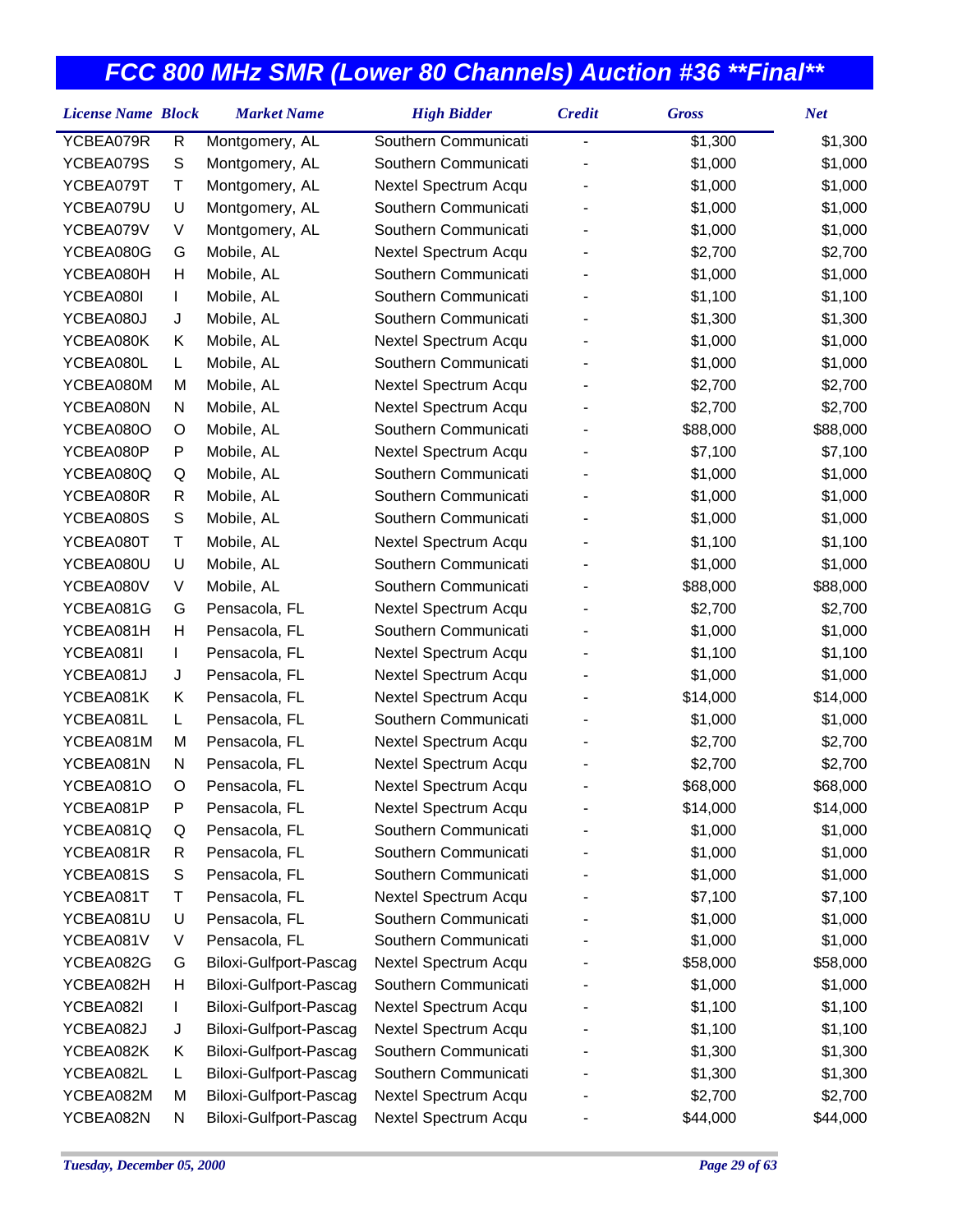| <b>License Name Block</b><br><b>Market Name</b><br><b>Credit</b><br><b>High Bidder</b> | <b>Gross</b> | <b>Net</b> |
|----------------------------------------------------------------------------------------|--------------|------------|
| YCBEA082O<br>O<br>Biloxi-Gulfport-Pascag<br>Nextel Spectrum Acqu<br>-                  | \$68,000     | \$68,000   |
| YCBEA082P<br>P<br>Nextel Spectrum Acqu<br>Biloxi-Gulfport-Pascag                       | \$46,000     | \$46,000   |
| YCBEA082Q<br>Biloxi-Gulfport-Pascag<br>Nextel Spectrum Acqu<br>Q                       | \$44,000     | \$44,000   |
| YCBEA082R<br>Biloxi-Gulfport-Pascag<br>Southern Communicati<br>R                       | \$1,300      | \$1,300    |
| S<br>YCBEA082S<br>Biloxi-Gulfport-Pascag<br>Southern Communicati                       | \$1,000      | \$1,000    |
| Τ<br>YCBEA082T<br>Biloxi-Gulfport-Pascag<br>Nextel Spectrum Acqu                       | \$1,000      | \$1,000    |
| Southern Communicati<br>YCBEA082U<br>U<br>Biloxi-Gulfport-Pascag                       | \$1,000      | \$1,000    |
| YCBEA082V<br>V<br>Biloxi-Gulfport-Pascag<br>Nextel Spectrum Acqu                       | \$68,000     | \$68,000   |
| YCBEA083G<br>G<br>New Orleans, LA-MS<br>Nextel Spectrum Acqu                           | \$1,600      | \$1,600    |
| YCBEA083H<br>Н<br>New Orleans, LA-MS<br>Scott C. MacIntyre<br>35%                      | \$45,000     | \$29,250   |
| YCBEA083I<br>Nextel Spectrum Acqu<br>New Orleans, LA-MS<br>L                           | \$1,600      | \$1,600    |
| YCBEA083J<br>Nextel Spectrum Acqu<br>J<br>New Orleans, LA-MS                           | \$1,600      | \$1,600    |
| YCBEA083K<br>Κ<br>New Orleans, LA-MS<br>Nextel Spectrum Acqu                           | \$1,600      | \$1,600    |
| YCBEA083L<br>New Orleans, LA-MS<br>Nextel Spectrum Acqu<br>L                           | \$1,600      | \$1,600    |
| YCBEA083M<br>M<br>New Orleans, LA-MS<br>Nextel Spectrum Acqu                           | \$1,600      | \$1,600    |
| YCBEA083N<br>Nextel Spectrum Acqu<br>N<br>New Orleans, LA-MS                           | \$1,600      | \$1,600    |
| YCBEA083O<br>New Orleans, LA-MS<br>Nextel Spectrum Acqu<br>O                           | \$1,600      | \$1,600    |
| YCBEA083P<br>P<br>New Orleans, LA-MS<br>Scott C. MacIntyre<br>35%                      | \$4,400      | \$2,860    |
| Nextel Spectrum Acqu<br>YCBEA083Q<br>New Orleans, LA-MS<br>Q                           | \$1,600      | \$1,600    |
| YCBEA083R<br>New Orleans, LA-MS<br>Nextel Spectrum Acqu<br>R<br>-                      | \$1,600      | \$1,600    |
| YCBEA083S<br>S<br>Scott C. MacIntyre<br>35%<br>New Orleans, LA-MS                      | \$9,500      | \$6,175    |
| Τ<br>YCBEA083T<br>New Orleans, LA-MS<br>Nextel Spectrum Acqu                           | \$1,600      | \$1,600    |
| YCBEA083U<br>U<br>New Orleans, LA-MS<br>Nextel Spectrum Acqu                           | \$1,600      | \$1,600    |
| YCBEA083V<br>V<br>New Orleans, LA-MS<br>Nextel Spectrum Acqu                           | \$2,200      | \$2,200    |
| YCBEA084G<br>Baton Rouge, LA-MS<br>Nextel Spectrum Acqu<br>G                           | \$1,000      | \$1,000    |
| YCBEA084H<br>Н<br>Baton Rouge, LA-MS<br>Nextel Spectrum Acqu                           | \$1,000      | \$1,000    |
| YCBEA084I<br>Baton Rouge, LA-MS<br>Nextel Spectrum Acqu<br>L                           | \$1,000      | \$1,000    |
| YCBEA084J<br>Baton Rouge, LA-MS<br>Nextel Spectrum Acqu<br>J                           | \$1,000      | \$1,000    |
| Baton Rouge, LA-MS<br>YCBEA084K<br>Nextel Spectrum Acqu<br>Κ                           | \$1,000      | \$1,000    |
| YCBEA084L<br>Baton Rouge, LA-MS<br>Nextel Spectrum Acqu<br>L                           | \$1,000      | \$1,000    |
| YCBEA084M<br>Nextel Spectrum Acqu<br>Baton Rouge, LA-MS<br>м                           | \$1,000      | \$1,000    |
| YCBEA084N<br>N<br>Baton Rouge, LA-MS<br>Nextel Spectrum Acqu                           | \$1,000      | \$1,000    |
| Baton Rouge, LA-MS<br>Nextel Spectrum Acqu<br>YCBEA084O<br>O                           | \$1,000      | \$1,000    |
| YCBEA084P<br>Baton Rouge, LA-MS<br>Nextel Spectrum Acqu<br>P                           | \$1,000      | \$1,000    |
| Baton Rouge, LA-MS<br>Nextel Spectrum Acqu<br>YCBEA084Q<br>Q                           | \$1,000      | \$1,000    |
| YCBEA084R<br>Baton Rouge, LA-MS<br>Nextel Spectrum Acqu<br>R                           | \$1,000      | \$1,000    |
| YCBEA084S<br>Baton Rouge, LA-MS<br>Nextel Spectrum Acqu<br>S                           | \$1,000      | \$1,000    |
| YCBEA084T<br>Τ<br>Baton Rouge, LA-MS<br>Nextel Spectrum Acqu                           | \$1,000      | \$1,000    |
| YCBEA084U<br>U<br>Baton Rouge, LA-MS<br>Nextel Spectrum Acqu                           | \$1,000      | \$1,000    |
| Baton Rouge, LA-MS<br>Nextel Spectrum Acqu<br>YCBEA084V<br>V                           | \$1,000      | \$1,000    |
| YCBEA085G<br>Nextel Spectrum Acqu<br>Lafayette, LA<br>G                                | \$1,000      | \$1,000    |
| Nextel Spectrum Acqu<br>YCBEA085H<br>н<br>Lafayette, LA                                | \$1,000      | \$1,000    |
| YCBEA085I<br>Lafayette, LA<br>Nextel Spectrum Acqu<br>L                                | \$1,000      | \$1,000    |
| YCBEA085J<br>Lafayette, LA<br>Nextel Spectrum Acqu<br>J                                | \$1,000      | \$1,000    |
| Nextel Spectrum Acqu<br>YCBEA085K<br>Lafayette, LA<br>Κ                                | \$1,000      | \$1,000    |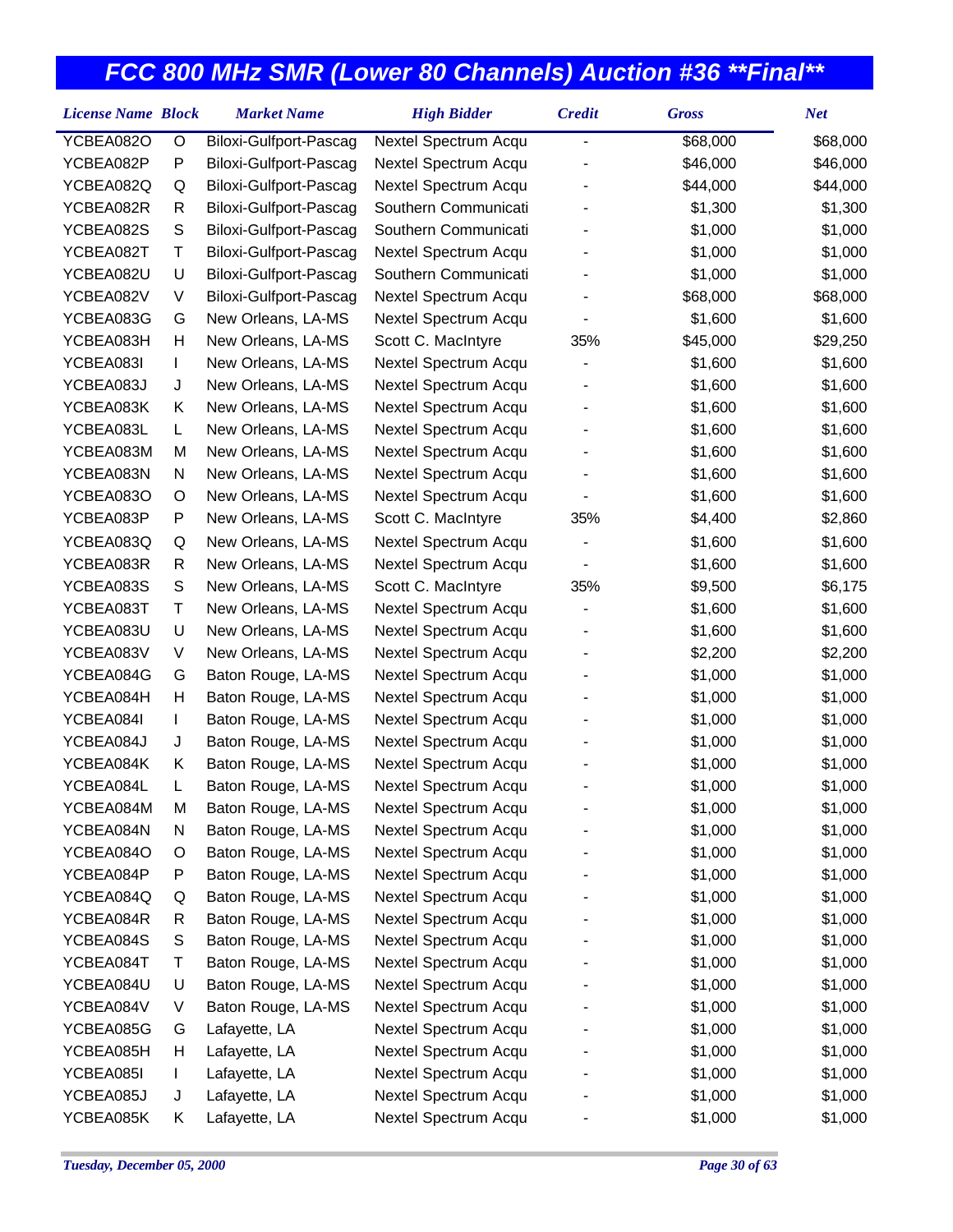| <b>License Name Block</b> |             | <b>Market Name</b>     | <b>High Bidder</b>   | <b>Credit</b> | <b>Gross</b> | <b>Net</b> |
|---------------------------|-------------|------------------------|----------------------|---------------|--------------|------------|
| YCBEA085L                 | L           | Lafayette, LA          | Nextel Spectrum Acqu | -             | \$1,000      | \$1,000    |
| YCBEA085M                 | M           | Lafayette, LA          | Nextel Spectrum Acqu |               | \$1,000      | \$1,000    |
| YCBEA085N                 | N           | Lafayette, LA          | Nextel Spectrum Acqu |               | \$1,000      | \$1,000    |
| YCBEA085O                 | O           | Lafayette, LA          | Nextel Spectrum Acqu |               | \$1,000      | \$1,000    |
| YCBEA085P                 | P           | Lafayette, LA          | Nextel Spectrum Acqu |               | \$1,000      | \$1,000    |
| YCBEA085Q                 | Q           | Lafayette, LA          | Nextel Spectrum Acqu |               | \$1,000      | \$1,000    |
| YCBEA085R                 | R           | Lafayette, LA          | Nextel Spectrum Acqu |               | \$1,000      | \$1,000    |
| YCBEA085S                 | S           | Lafayette, LA          | Nextel Spectrum Acqu |               | \$1,000      | \$1,000    |
| YCBEA085T                 | Τ           | Lafayette, LA          | Nextel Spectrum Acqu |               | \$1,000      | \$1,000    |
| YCBEA085U                 | U           | Lafayette, LA          | Nextel Spectrum Acqu |               | \$1,000      | \$1,000    |
| YCBEA085V                 | V           | Lafayette, LA          | Nextel Spectrum Acqu |               | \$1,000      | \$1,000    |
| YCBEA086G                 | G           | Lake Charles, LA       | Nextel Spectrum Acqu |               | \$1,000      | \$1,000    |
| YCBEA086H                 | Н           | Lake Charles, LA       | Nextel Spectrum Acqu |               | \$1,000      | \$1,000    |
| YCBEA086I                 | L           | Lake Charles, LA       | Nextel Spectrum Acqu |               | \$1,000      | \$1,000    |
| YCBEA086J                 | J           | Lake Charles, LA       | Nextel Spectrum Acqu |               | \$1,000      | \$1,000    |
| YCBEA086K                 | Κ           | Lake Charles, LA       | Nextel Spectrum Acqu |               | \$1,000      | \$1,000    |
| YCBEA086L                 | L           | Lake Charles, LA       | Nextel Spectrum Acqu |               | \$1,000      | \$1,000    |
| YCBEA086M                 | M           | Lake Charles, LA       | Nextel Spectrum Acqu |               | \$1,000      | \$1,000    |
| YCBEA086N                 | N           | Lake Charles, LA       | Nextel Spectrum Acqu |               | \$1,000      | \$1,000    |
| YCBEA086O                 | O           | Lake Charles, LA       | Nextel Spectrum Acqu |               | \$1,000      | \$1,000    |
| YCBEA086P                 | P           | Lake Charles, LA       | Nextel Spectrum Acqu |               | \$1,000      | \$1,000    |
| YCBEA086Q                 | Q           | Lake Charles, LA       | Nextel Spectrum Acqu |               | \$1,000      | \$1,000    |
| YCBEA086R                 | R           | Lake Charles, LA       | Nextel Spectrum Acqu |               | \$1,000      | \$1,000    |
| YCBEA086S                 | $\mathsf S$ | Lake Charles, LA       | Nextel Spectrum Acqu |               | \$1,000      | \$1,000    |
| YCBEA086T                 | Τ           | Lake Charles, LA       | Nextel Spectrum Acqu |               | \$1,000      | \$1,000    |
| YCBEA086U                 | U           | Lake Charles, LA       | Nextel Spectrum Acqu |               | \$1,000      | \$1,000    |
| YCBEA086V                 | V           | Lake Charles, LA       | Nextel Spectrum Acqu |               | \$1,000      | \$1,000    |
| YCBEA087G                 | G           | Beaumont-Port Arthur,  | Nextel Spectrum Acqu |               | \$1,000      | \$1,000    |
| YCBEA087H                 | Н           | Beaumont-Port Arthur,  | Nextel Spectrum Acqu |               | \$1,000      | \$1,000    |
| YCBEA087I                 | L           | Beaumont-Port Arthur,  | Nextel Spectrum Acqu |               | \$1,000      | \$1,000    |
| YCBEA087J                 | J           | Beaumont-Port Arthur,  | Nextel Spectrum Acqu |               | \$1,000      | \$1,000    |
| YCBEA087K                 | Κ           | Beaumont-Port Arthur,  | Nextel Spectrum Acqu |               | \$1,000      | \$1,000    |
| YCBEA087L                 | L           | Beaumont-Port Arthur,  | Nextel Spectrum Acqu |               | \$1,000      | \$1,000    |
| YCBEA087M                 | M           | Beaumont-Port Arthur,  | Nextel Spectrum Acqu |               | \$1,000      | \$1,000    |
| YCBEA087N                 | N           | Beaumont-Port Arthur,  | Nextel Spectrum Acqu |               | \$1,000      | \$1,000    |
| YCBEA087O                 | O           | Beaumont-Port Arthur,  | Nextel Spectrum Acqu |               | \$1,000      | \$1,000    |
| YCBEA087P                 | P           | Beaumont-Port Arthur,  | Nextel Spectrum Acqu |               | \$1,000      | \$1,000    |
| YCBEA087Q                 | Q           | Beaumont-Port Arthur,  | Nextel Spectrum Acqu |               | \$1,000      | \$1,000    |
| YCBEA087R                 | R           | Beaumont-Port Arthur,  | Nextel Spectrum Acqu |               | \$1,000      | \$1,000    |
| YCBEA087S                 | S           | Beaumont-Port Arthur,  | Nextel Spectrum Acqu |               | \$1,000      | \$1,000    |
| YCBEA087T                 | Τ           | Beaumont-Port Arthur,  | Nextel Spectrum Acqu |               | \$1,000      | \$1,000    |
| YCBEA087U                 | U           | Beaumont-Port Arthur,  | Nextel Spectrum Acqu |               | \$1,000      | \$1,000    |
| YCBEA087V                 | V           | Beaumont-Port Arthur,  | Nextel Spectrum Acqu |               | \$1,000      | \$1,000    |
| YCBEA088G                 | G           | Shreveport-Bossier Cit | Nextel Spectrum Acqu |               | \$1,000      | \$1,000    |
| YCBEA088H                 | н           | Shreveport-Bossier Cit | Nextel Spectrum Acqu |               | \$1,000      | \$1,000    |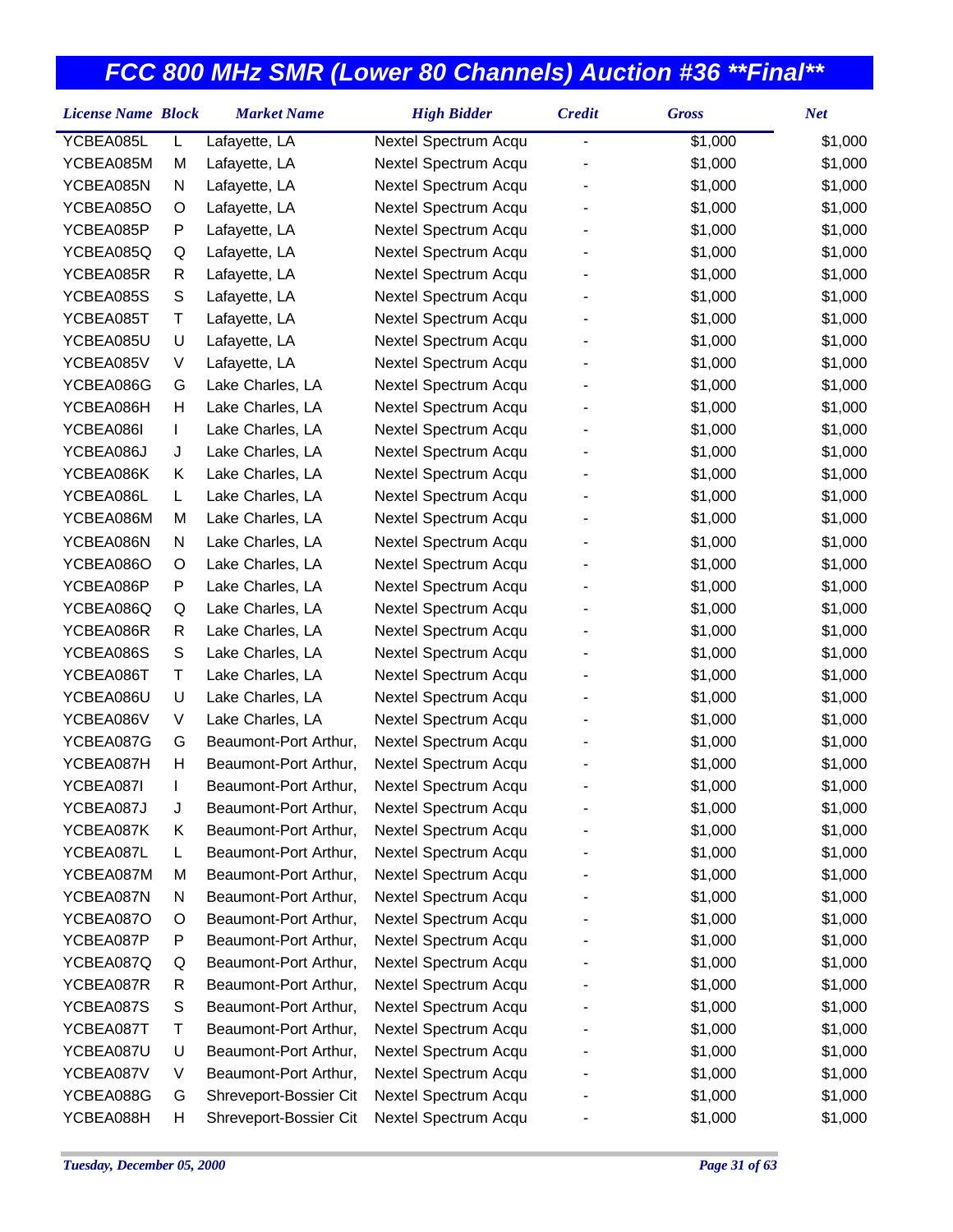| <b>License Name Block</b> |   | <b>Market Name</b>     | <b>High Bidder</b>   | <b>Credit</b>            | <b>Gross</b> | <b>Net</b> |
|---------------------------|---|------------------------|----------------------|--------------------------|--------------|------------|
| YCBEA088I                 |   | Shreveport-Bossier Cit | Nextel Spectrum Acqu | $\overline{\phantom{0}}$ | \$1,000      | \$1,000    |
| YCBEA088J                 | J | Shreveport-Bossier Cit | Nextel Spectrum Acqu |                          | \$1,000      | \$1,000    |
| YCBEA088K                 | Κ | Shreveport-Bossier Cit | Nextel Spectrum Acqu |                          | \$1,000      | \$1,000    |
| YCBEA088L                 | L | Shreveport-Bossier Cit | Nextel Spectrum Acqu |                          | \$1,000      | \$1,000    |
| YCBEA088M                 | M | Shreveport-Bossier Cit | Nextel Spectrum Acqu |                          | \$1,000      | \$1,000    |
| YCBEA088N                 | N | Shreveport-Bossier Cit | Nextel Spectrum Acqu |                          | \$1,000      | \$1,000    |
| YCBEA088O                 | O | Shreveport-Bossier Cit | Nextel Spectrum Acqu |                          | \$1,000      | \$1,000    |
| YCBEA088P                 | P | Shreveport-Bossier Cit | Nextel Spectrum Acqu |                          | \$1,000      | \$1,000    |
| YCBEA088Q                 | Q | Shreveport-Bossier Cit | Nextel Spectrum Acqu |                          | \$1,000      | \$1,000    |
| YCBEA088R                 | R | Shreveport-Bossier Cit | Nextel Spectrum Acqu |                          | \$1,000      | \$1,000    |
| YCBEA088S                 | S | Shreveport-Bossier Cit | Nextel Spectrum Acqu |                          | \$1,000      | \$1,000    |
| YCBEA088T                 | Τ | Shreveport-Bossier Cit | Nextel Spectrum Acqu |                          | \$1,000      | \$1,000    |
| YCBEA088U                 | U | Shreveport-Bossier Cit | Nextel Spectrum Acqu |                          | \$1,000      | \$1,000    |
| YCBEA088V                 | V | Shreveport-Bossier Cit | Nextel Spectrum Acqu |                          | \$1,000      | \$1,000    |
| YCBEA089G                 | G | Monroe, LA             | Nextel Spectrum Acqu |                          | \$1,000      | \$1,000    |
| YCBEA089H                 | Н | Monroe, LA             | Nextel Spectrum Acqu |                          | \$1,000      | \$1,000    |
| YCBEA089I                 | L | Monroe, LA             | Nextel Spectrum Acqu |                          | \$1,000      | \$1,000    |
| YCBEA089J                 | J | Monroe, LA             | Nextel Spectrum Acqu |                          | \$1,000      | \$1,000    |
| YCBEA089K                 | Κ | Monroe, LA             | Nextel Spectrum Acqu |                          | \$1,000      | \$1,000    |
| YCBEA089L                 | L | Monroe, LA             | Nextel Spectrum Acqu |                          | \$1,000      | \$1,000    |
| YCBEA089M                 | M | Monroe, LA             | Nextel Spectrum Acqu |                          | \$1,000      | \$1,000    |
| YCBEA089N                 | N | Monroe, LA             | Nextel Spectrum Acqu |                          | \$1,000      | \$1,000    |
| YCBEA089O                 | O | Monroe, LA             | Nextel Spectrum Acqu |                          | \$1,000      | \$1,000    |
| YCBEA089P                 | P | Monroe, LA             | Nextel Spectrum Acqu |                          | \$1,000      | \$1,000    |
| YCBEA089Q                 | Q | Monroe, LA             | Nextel Spectrum Acqu |                          | \$1,000      | \$1,000    |
| YCBEA089R                 | R | Monroe, LA             | Nextel Spectrum Acqu |                          | \$1,000      | \$1,000    |
| YCBEA089S                 | S | Monroe, LA             | Nextel Spectrum Acqu |                          | \$1,000      | \$1,000    |
| YCBEA089T                 | Τ | Monroe, LA             | Nextel Spectrum Acqu |                          | \$1,000      | \$1,000    |
| YCBEA089U                 | U | Monroe, LA             | Nextel Spectrum Acqu |                          | \$1,000      | \$1,000    |
| YCBEA089V                 | V | Monroe, LA             | Nextel Spectrum Acqu |                          | \$1,000      | \$1,000    |
| YCBEA090G                 | G | Little Rock-North Litt | Nextel Spectrum Acqu |                          | \$1,400      | \$1,400    |
| YCBEA090H                 | н | Little Rock-North Litt | Nextel Spectrum Acqu |                          | \$1,400      | \$1,400    |
| YCBEA090I                 | L | Little Rock-North Litt | Nextel Spectrum Acqu |                          | \$1,400      | \$1,400    |
| YCBEA090J                 | J | Little Rock-North Litt | Nextel Spectrum Acqu |                          | \$1,400      | \$1,400    |
| YCBEA090K                 | Κ | Little Rock-North Litt | Nextel Spectrum Acqu |                          | \$1,400      | \$1,400    |
| YCBEA090L                 | L | Little Rock-North Litt | Nextel Spectrum Acqu |                          | \$1,400      | \$1,400    |
| YCBEA090M                 | M | Little Rock-North Litt | Nextel Spectrum Acqu |                          | \$1,400      | \$1,400    |
| YCBEA090N                 | N | Little Rock-North Litt | Nextel Spectrum Acqu |                          | \$1,400      | \$1,400    |
| YCBEA090O                 | O | Little Rock-North Litt | Nextel Spectrum Acqu |                          | \$1,400      | \$1,400    |
| YCBEA090P                 | P | Little Rock-North Litt | Nextel Spectrum Acqu |                          | \$1,400      | \$1,400    |
| YCBEA090Q                 | Q | Little Rock-North Litt | Nextel Spectrum Acqu |                          | \$1,400      | \$1,400    |
| YCBEA090R                 | R | Little Rock-North Litt | Nextel Spectrum Acqu |                          | \$1,400      | \$1,400    |
| YCBEA090S                 | S | Little Rock-North Litt | Nextel Spectrum Acqu |                          | \$1,400      | \$1,400    |
| YCBEA090T                 | Т | Little Rock-North Litt | Nextel Spectrum Acqu |                          | \$1,400      | \$1,400    |
| YCBEA090U                 | U | Little Rock-North Litt | Nextel Spectrum Acqu |                          | \$1,400      | \$1,400    |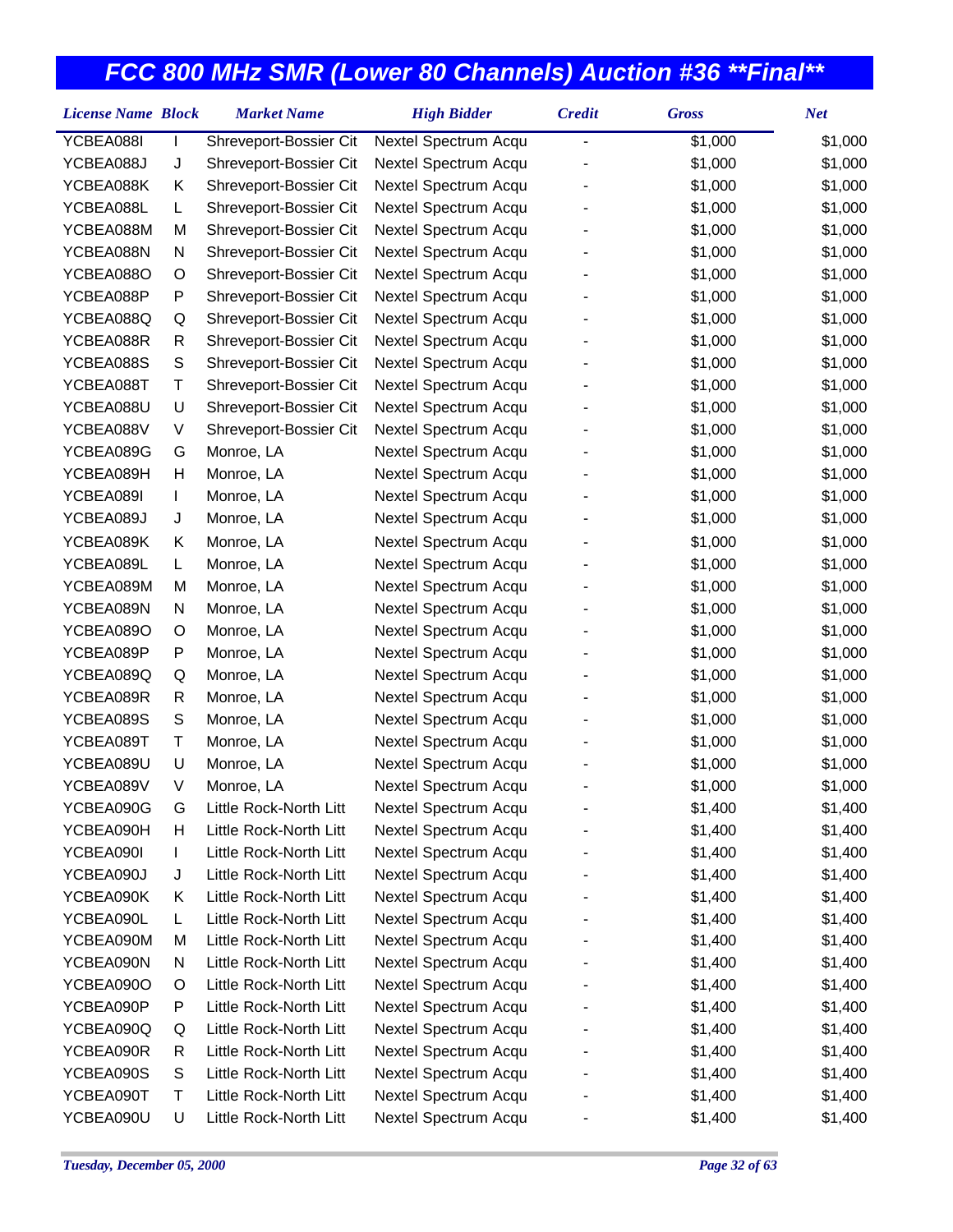| <b>License Name Block</b> |             | <b>Market Name</b>     | <b>High Bidder</b>   | <b>Credit</b> | <b>Gross</b> | <b>Net</b> |
|---------------------------|-------------|------------------------|----------------------|---------------|--------------|------------|
| YCBEA090V                 | V           | Little Rock-North Litt | Nextel Spectrum Acqu | -             | \$1,400      | \$1,400    |
| YCBEA091G                 | G           | Fort Smith, AR-OK      | Nextel Spectrum Acqu |               | \$1,000      | \$1,000    |
| YCBEA091H                 | Н           | Fort Smith, AR-OK      | Nextel Spectrum Acqu |               | \$1,000      | \$1,000    |
| YCBEA091I                 | L           | Fort Smith, AR-OK      | Nextel Spectrum Acqu |               | \$12,000     | \$12,000   |
| YCBEA091J                 | J           | Fort Smith, AR-OK      | Nextel Spectrum Acqu |               | \$1,000      | \$1,000    |
| YCBEA091K                 | Κ           | Fort Smith, AR-OK      | Nextel Spectrum Acqu |               | \$1,000      | \$1,000    |
| YCBEA091L                 | L           | Fort Smith, AR-OK      | Nextel Spectrum Acqu |               | \$1,000      | \$1,000    |
| YCBEA091M                 | M           | Fort Smith, AR-OK      | Nextel Spectrum Acqu |               | \$1,000      | \$1,000    |
| YCBEA091N                 | N           | Fort Smith, AR-OK      | Nextel Spectrum Acqu |               | \$1,000      | \$1,000    |
| YCBEA091O                 | O           | Fort Smith, AR-OK      | Nextel Spectrum Acqu |               | \$6,800      | \$6,800    |
| YCBEA091P                 | P           | Fort Smith, AR-OK      | Nextel Spectrum Acqu |               | \$1,000      | \$1,000    |
| YCBEA091Q                 | Q           | Fort Smith, AR-OK      | Nextel Spectrum Acqu |               | \$1,000      | \$1,000    |
| YCBEA091R                 | R           | Fort Smith, AR-OK      | Nextel Spectrum Acqu |               | \$1,000      | \$1,000    |
| YCBEA091S                 | $\mathsf S$ | Fort Smith, AR-OK      | Nextel Spectrum Acqu |               | \$1,000      | \$1,000    |
| YCBEA091T                 | T           | Fort Smith, AR-OK      | Nextel Spectrum Acqu |               | \$1,000      | \$1,000    |
| YCBEA091U                 | U           | Fort Smith, AR-OK      | Nextel Spectrum Acqu |               | \$1,000      | \$1,000    |
| YCBEA091V                 | V           | Fort Smith, AR-OK      | Nextel Spectrum Acqu |               | \$1,000      | \$1,000    |
| YCBEA092G                 | G           | Fayetteville-Springdal | Nextel Spectrum Acqu |               | \$1,000      | \$1,000    |
| YCBEA092H                 | Н           | Fayetteville-Springdal | Nextel Spectrum Acqu |               | \$14,000     | \$14,000   |
| YCBEA092I                 | L           | Fayetteville-Springdal | Nextel Spectrum Acqu |               | \$1,000      | \$1,000    |
| YCBEA092J                 | J           | Fayetteville-Springdal | Nextel Spectrum Acqu |               | \$1,000      | \$1,000    |
| YCBEA092K                 | Κ           | Fayetteville-Springdal | Nextel Spectrum Acqu |               | \$16,000     | \$16,000   |
| YCBEA092L                 | L           | Fayetteville-Springdal | Nextel Spectrum Acqu |               | \$1,000      | \$1,000    |
| YCBEA092M                 | M           | Fayetteville-Springdal | Nextel Spectrum Acqu |               | \$12,000     | \$12,000   |
| YCBEA092N                 | N           | Fayetteville-Springdal | Nextel Spectrum Acqu |               | \$1,000      | \$1,000    |
| YCBEA092O                 | O           | Fayetteville-Springdal | Nextel Spectrum Acqu |               | \$1,000      | \$1,000    |
| YCBEA092P                 | P           | Fayetteville-Springdal | Nextel Spectrum Acqu |               | \$1,000      | \$1,000    |
| YCBEA092Q                 | Q           | Fayetteville-Springdal | Nextel Spectrum Acqu |               | \$1,000      | \$1,000    |
| YCBEA092R                 | R           | Fayetteville-Springdal | Nextel Spectrum Acqu |               | \$1,000      | \$1,000    |
| YCBEA092S                 | S           | Fayetteville-Springdal | Nextel Spectrum Acqu |               | \$1,000      | \$1,000    |
| YCBEA092T                 | Т           | Fayetteville-Springdal | Nextel Spectrum Acqu |               | \$1,000      | \$1,000    |
| YCBEA092U                 | U           | Fayetteville-Springdal | Nextel Spectrum Acqu |               | \$1,000      | \$1,000    |
| YCBEA092V                 | V           | Fayetteville-Springdal | Nextel Spectrum Acqu |               | \$1,000      | \$1,000    |
| YCBEA093G                 | G           | Joplin, MO-KS-OK       | Nextel Spectrum Acqu |               | \$1,000      | \$1,000    |
| YCBEA093H                 | н           | Joplin, MO-KS-OK       | Nextel Spectrum Acqu |               | \$22,000     | \$22,000   |
| YCBEA093I                 | L           | Joplin, MO-KS-OK       | Nextel Spectrum Acqu |               | \$1,000      | \$1,000    |
| YCBEA093J                 | J           | Joplin, MO-KS-OK       | Nextel Spectrum Acqu |               | \$1,000      | \$1,000    |
| YCBEA093K                 | Κ           | Joplin, MO-KS-OK       | TOTAL COM INC.       | 35%           | \$12,000     | \$7,800    |
| YCBEA093L                 | L           | Joplin, MO-KS-OK       | Nextel Spectrum Acqu |               | \$1,100      | \$1,100    |
| YCBEA093M                 | M           | Joplin, MO-KS-OK       | Nextel Spectrum Acqu |               | \$1,000      | \$1,000    |
| YCBEA093N                 | N           | Joplin, MO-KS-OK       | Nextel Spectrum Acqu |               | \$1,000      | \$1,000    |
| YCBEA093O                 | O           | Joplin, MO-KS-OK       | Nextel Spectrum Acqu |               | \$13,000     | \$13,000   |
| YCBEA093P                 | P           | Joplin, MO-KS-OK       | Nextel Spectrum Acqu |               | \$1,000      | \$1,000    |
| YCBEA093Q                 | Q           | Joplin, MO-KS-OK       | Nextel Spectrum Acqu |               | \$1,000      | \$1,000    |
| YCBEA093R                 | R           | Joplin, MO-KS-OK       | SR COMMUNICATION     | 35%           | \$1,000      | \$650      |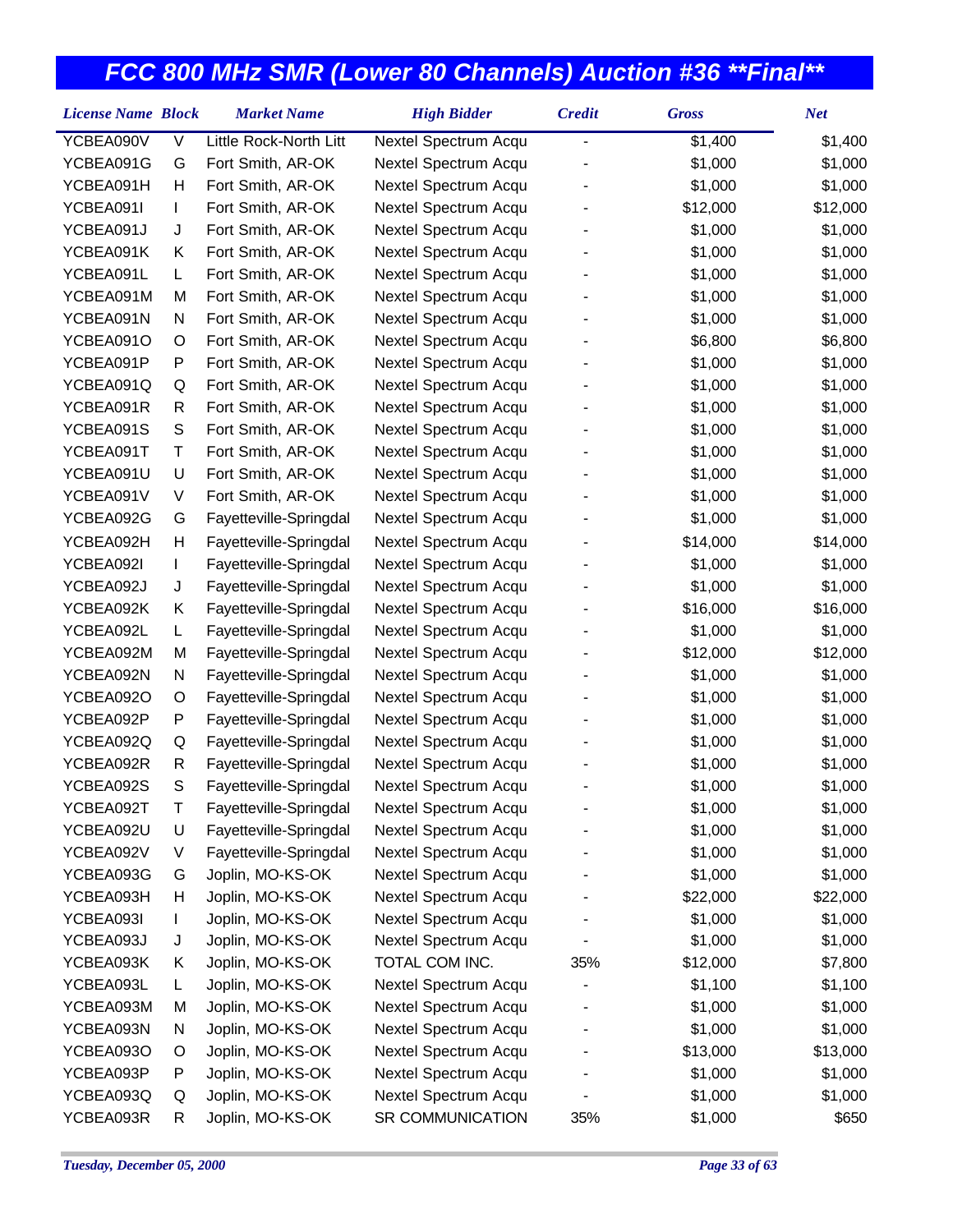| <b>License Name Block</b> |               | <b>Market Name</b> | <b>High Bidder</b>      | <b>Credit</b> | <b>Gross</b> | <b>Net</b> |
|---------------------------|---------------|--------------------|-------------------------|---------------|--------------|------------|
| YCBEA093S                 | ${\mathsf S}$ | Joplin, MO-KS-OK   | Nextel Spectrum Acqu    | -             | \$1,000      | \$1,000    |
| YCBEA093T                 | Τ             | Joplin, MO-KS-OK   | Nextel Spectrum Acqu    |               | \$1,000      | \$1,000    |
| YCBEA093U                 | U             | Joplin, MO-KS-OK   | Nextel Spectrum Acqu    |               | \$1,000      | \$1,000    |
| YCBEA093V                 | V             | Joplin, MO-KS-OK   | Nextel Spectrum Acqu    |               | \$1,000      | \$1,000    |
| YCBEA094G                 | G             | Springfield, MO    | Nextel Spectrum Acqu    |               | \$1,000      | \$1,000    |
| YCBEA094H                 | Н             | Springfield, MO    | Nextel Spectrum Acqu    |               | \$8,000      | \$8,000    |
| YCBEA094I                 | L             | Springfield, MO    | Nextel Spectrum Acqu    |               | \$1,200      | \$1,200    |
| YCBEA094J                 | J             | Springfield, MO    | Nextel Spectrum Acqu    |               | \$1,000      | \$1,000    |
| YCBEA094K                 | Κ             | Springfield, MO    | Nextel Spectrum Acqu    |               | \$1,000      | \$1,000    |
| YCBEA094L                 | L             | Springfield, MO    | SR COMMUNICATION        | 35%           | \$1,000      | \$650      |
| YCBEA094M                 | M             | Springfield, MO    | Nextel Spectrum Acqu    |               | \$1,000      | \$1,000    |
| YCBEA094N                 | N             | Springfield, MO    | Nextel Spectrum Acqu    |               | \$1,600      | \$1,600    |
| YCBEA094O                 | O             | Springfield, MO    | Nextel Spectrum Acqu    |               | \$1,000      | \$1,000    |
| YCBEA094P                 | P             | Springfield, MO    | Nextel Spectrum Acqu    |               | \$1,000      | \$1,000    |
| YCBEA094Q                 | Q             | Springfield, MO    | Nextel Spectrum Acqu    |               | \$1,000      | \$1,000    |
| YCBEA094R                 | R             | Springfield, MO    | Nextel Spectrum Acqu    |               | \$1,000      | \$1,000    |
| YCBEA094S                 | ${\mathsf S}$ | Springfield, MO    | Nextel Spectrum Acqu    |               | \$1,400      | \$1,400    |
| YCBEA094T                 | Τ             | Springfield, MO    | <b>SR COMMUNICATION</b> | 35%           | \$1,000      | \$650      |
| YCBEA094U                 | U             | Springfield, MO    | Nextel Spectrum Acqu    |               | \$1,000      | \$1,000    |
| YCBEA094V                 | V             | Springfield, MO    | Nextel Spectrum Acqu    |               | \$1,400      | \$1,400    |
| YCBEA095G                 | G             | Jonesboro, AR-MO   | Nextel Spectrum Acqu    |               | \$1,000      | \$1,000    |
| YCBEA095H                 | Н             | Jonesboro, AR-MO   | Nextel Spectrum Acqu    |               | \$1,000      | \$1,000    |
| YCBEA095I                 | L             | Jonesboro, AR-MO   | Nextel Spectrum Acqu    |               | \$1,000      | \$1,000    |
| YCBEA095J                 | J             | Jonesboro, AR-MO   | Nextel Spectrum Acqu    |               | \$1,000      | \$1,000    |
| YCBEA095K                 | Κ             | Jonesboro, AR-MO   | Nextel Spectrum Acqu    |               | \$1,000      | \$1,000    |
| YCBEA095L                 | L             | Jonesboro, AR-MO   | Nextel Spectrum Acqu    |               | \$1,000      | \$1,000    |
| YCBEA095M                 | M             | Jonesboro, AR-MO   | Nextel Spectrum Acqu    |               | \$1,000      | \$1,000    |
| YCBEA095N                 | N             | Jonesboro, AR-MO   | Nextel Spectrum Acqu    |               | \$1,000      | \$1,000    |
| YCBEA095O                 | O             | Jonesboro, AR-MO   | Nextel Spectrum Acqu    |               | \$1,000      | \$1,000    |
| YCBEA095P                 | P             | Jonesboro, AR-MO   | Nextel Spectrum Acqu    |               | \$1,000      | \$1,000    |
| YCBEA095Q                 | Q             | Jonesboro, AR-MO   | Nextel Spectrum Acqu    |               | \$1,000      | \$1,000    |
| YCBEA095R                 | R             | Jonesboro, AR-MO   | Nextel Spectrum Acqu    |               | \$1,000      | \$1,000    |
| YCBEA095S                 | S             | Jonesboro, AR-MO   | Nextel Spectrum Acqu    |               | \$1,000      | \$1,000    |
| YCBEA095T                 | Τ             | Jonesboro, AR-MO   | Nextel Spectrum Acqu    |               | \$1,000      | \$1,000    |
| YCBEA095U                 | U             | Jonesboro, AR-MO   | Nextel Spectrum Acqu    |               | \$1,000      | \$1,000    |
| YCBEA095V                 | V             | Jonesboro, AR-MO   | Nextel Spectrum Acqu    |               | \$1,000      | \$1,000    |
| YCBEA096G                 | G             | St. Louis, MO-IL   | Nextel Spectrum Acqu    |               | \$3,400      | \$3,400    |
| YCBEA096H                 | н             | St. Louis, MO-IL   | Nextel Spectrum Acqu    |               | \$3,400      | \$3,400    |
| YCBEA096I                 | L             | St. Louis, MO-IL   | Nextel Spectrum Acqu    |               | \$3,400      | \$3,400    |
| YCBEA096J                 | J             | St. Louis, MO-IL   | Nextel Spectrum Acqu    |               | \$3,400      | \$3,400    |
| YCBEA096K                 | Κ             | St. Louis, MO-IL   | Nextel Spectrum Acqu    |               | \$3,400      | \$3,400    |
| YCBEA096L                 | L             | St. Louis, MO-IL   | Nextel Spectrum Acqu    |               | \$3,400      | \$3,400    |
| YCBEA096M                 | M             | St. Louis, MO-IL   | Nextel Spectrum Acqu    |               | \$3,400      | \$3,400    |
| YCBEA096N                 | N             | St. Louis, MO-IL   | Nextel Spectrum Acqu    |               | \$9,600      | \$9,600    |
| YCBEA096O                 | O             | St. Louis, MO-IL   | Nextel Spectrum Acqu    |               | \$3,400      | \$3,400    |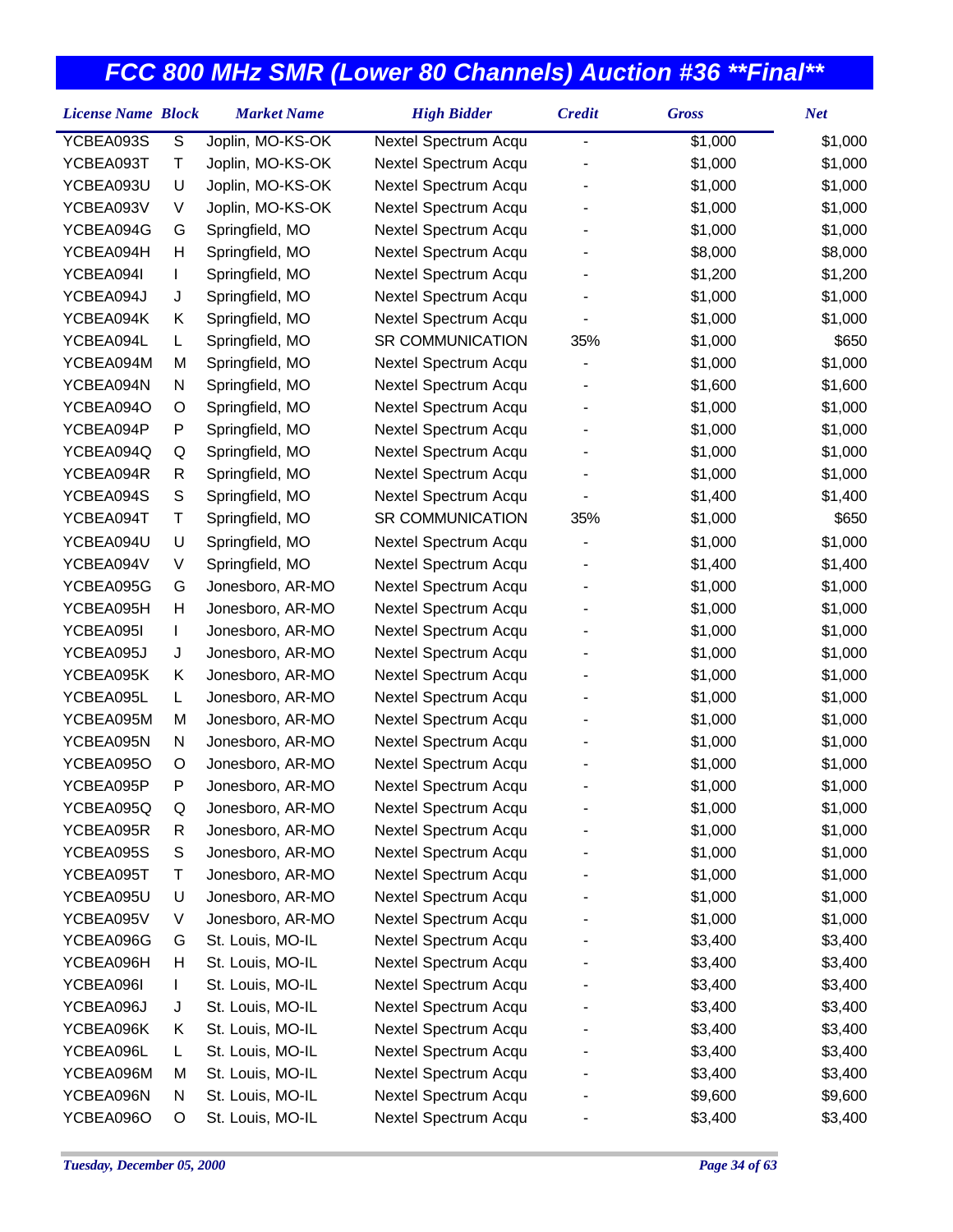| <b>License Name Block</b> |   | <b>Market Name</b> | <b>High Bidder</b>   | <b>Credit</b> | <b>Gross</b> | <b>Net</b> |
|---------------------------|---|--------------------|----------------------|---------------|--------------|------------|
| YCBEA096P                 | P | St. Louis, MO-IL   | Nextel Spectrum Acqu | -             | \$10,000     | \$10,000   |
| YCBEA096Q                 | Q | St. Louis, MO-IL   | Nextel Spectrum Acqu |               | \$3,400      | \$3,400    |
| YCBEA096R                 | R | St. Louis, MO-IL   | Nextel Spectrum Acqu |               | \$3,400      | \$3,400    |
| YCBEA096S                 | S | St. Louis, MO-IL   | Nextel Spectrum Acqu |               | \$3,400      | \$3,400    |
| YCBEA096T                 | Τ | St. Louis, MO-IL   | Nextel Spectrum Acqu |               | \$3,400      | \$3,400    |
| YCBEA096U                 | U | St. Louis, MO-IL   | Nextel Spectrum Acqu |               | \$3,400      | \$3,400    |
| YCBEA096V                 | V | St. Louis, MO-IL   | Nextel Spectrum Acqu |               | \$3,400      | \$3,400    |
| YCBEA097G                 | G | Springfield, IL-MO | Nextel Spectrum Acqu |               | \$7,700      | \$7,700    |
| YCBEA097H                 | Н | Springfield, IL-MO | Nextel Spectrum Acqu |               | \$1,000      | \$1,000    |
| YCBEA097I                 | L | Springfield, IL-MO | Nextel Spectrum Acqu |               | \$1,000      | \$1,000    |
| YCBEA097J                 | J | Springfield, IL-MO | Nextel Spectrum Acqu |               | \$1,000      | \$1,000    |
| YCBEA097K                 | Κ | Springfield, IL-MO | Nextel Spectrum Acqu |               | \$1,000      | \$1,000    |
| YCBEA097L                 | L | Springfield, IL-MO | Nextel Spectrum Acqu |               | \$1,000      | \$1,000    |
| YCBEA097M                 | M | Springfield, IL-MO | Nextel Spectrum Acqu |               | \$1,000      | \$1,000    |
| YCBEA097N                 | N | Springfield, IL-MO | Nextel Spectrum Acqu |               | \$23,000     | \$23,000   |
| YCBEA097O                 | O | Springfield, IL-MO | Nextel Spectrum Acqu |               | \$1,000      | \$1,000    |
| YCBEA097P                 | P | Springfield, IL-MO | UNITED COMMUNICA     | 35%           | \$1,300      | \$845      |
| YCBEA097Q                 | Q | Springfield, IL-MO | Nextel Spectrum Acqu |               | \$1,000      | \$1,000    |
| YCBEA097R                 | R | Springfield, IL-MO | Nextel Spectrum Acqu |               | \$1,000      | \$1,000    |
| YCBEA097S                 | S | Springfield, IL-MO | Nextel Spectrum Acqu |               | \$1,000      | \$1,000    |
| YCBEA097T                 | Τ | Springfield, IL-MO | Nextel Spectrum Acqu |               | \$1,000      | \$1,000    |
| YCBEA097U                 | U | Springfield, IL-MO | Nextel Spectrum Acqu |               | \$1,000      | \$1,000    |
| YCBEA097V                 | V | Springfield, IL-MO | Nextel Spectrum Acqu |               | \$1,000      | \$1,000    |
| YCBEA098G                 | G | Columbia, MO       | Nextel Spectrum Acqu |               | \$1,000      | \$1,000    |
| YCBEA098H                 | Н | Columbia, MO       | Nextel Spectrum Acqu |               | \$1,000      | \$1,000    |
| YCBEA098I                 | L | Columbia, MO       | Nextel Spectrum Acqu |               | \$1,000      | \$1,000    |
| YCBEA098J                 | J | Columbia, MO       | Nextel Spectrum Acqu |               | \$1,000      | \$1,000    |
| YCBEA098K                 | Κ | Columbia, MO       | Nextel Spectrum Acqu |               | \$1,000      | \$1,000    |
| YCBEA098L                 | L | Columbia, MO       | Nextel Spectrum Acqu |               | \$1,000      | \$1,000    |
| YCBEA098M                 | M | Columbia, MO       | Nextel Spectrum Acqu |               | \$1,000      | \$1,000    |
| YCBEA098N                 | N | Columbia, MO       | Nextel Spectrum Acqu |               | \$1,000      | \$1,000    |
| YCBEA098O                 | O | Columbia, MO       | Nextel Spectrum Acqu |               | \$1,000      | \$1,000    |
| YCBEA098P                 | P | Columbia, MO       | Nextel Spectrum Acqu |               | \$1,000      | \$1,000    |
| YCBEA098Q                 | Q | Columbia, MO       | Nextel Spectrum Acqu |               | \$1,000      | \$1,000    |
| YCBEA098R                 | R | Columbia, MO       | Nextel Spectrum Acqu |               | \$1,000      | \$1,000    |
| YCBEA098S                 | S | Columbia, MO       | Nextel Spectrum Acqu |               | \$1,000      | \$1,000    |
| YCBEA098T                 | Т | Columbia, MO       | Nextel Spectrum Acqu |               | \$1,000      | \$1,000    |
| YCBEA098U                 | U | Columbia, MO       | Nextel Spectrum Acqu |               | \$1,000      | \$1,000    |
| YCBEA098V                 | V | Columbia, MO       | Nextel Spectrum Acqu |               | \$1,000      | \$1,000    |
| YCBEA099G                 | G | Kansas City, MO-KS | Nextel Spectrum Acqu |               | \$2,200      | \$2,200    |
| YCBEA099H                 | H | Kansas City, MO-KS | Nextel Spectrum Acqu |               | \$2,200      | \$2,200    |
| YCBEA099I                 | L | Kansas City, MO-KS | Nextel Spectrum Acqu |               | \$2,200      | \$2,200    |
| YCBEA099J                 | J | Kansas City, MO-KS | Nextel Spectrum Acqu |               | \$2,200      | \$2,200    |
| YCBEA099K                 | Κ | Kansas City, MO-KS | Nextel Spectrum Acqu |               | \$2,200      | \$2,200    |
| YCBEA099L                 | L | Kansas City, MO-KS | Nextel Spectrum Acqu |               | \$2,200      | \$2,200    |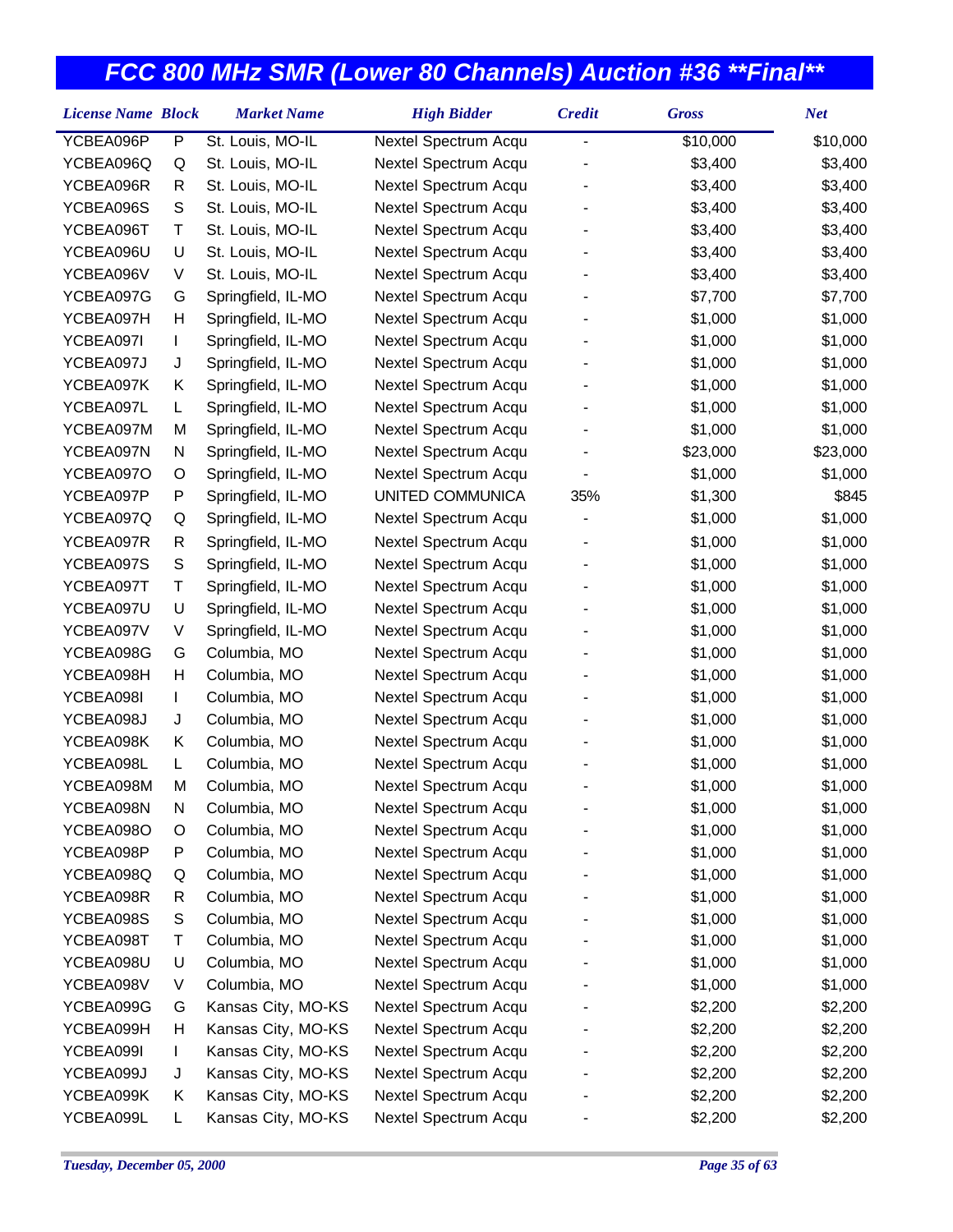| <b>License Name Block</b> |              | <b>Market Name</b>                         | <b>High Bidder</b>    | <b>Credit</b> | <b>Gross</b> | <b>Net</b> |
|---------------------------|--------------|--------------------------------------------|-----------------------|---------------|--------------|------------|
| YCBEA099M                 | M            | Kansas City, MO-KS                         | Nextel Spectrum Acqu  | -             | \$2,200      | \$2,200    |
| YCBEA099N                 | N            | Kansas City, MO-KS                         | Nextel Spectrum Acqu  |               | \$2,200      | \$2,200    |
| YCBEA099O                 | O            | Kansas City, MO-KS                         | Nextel Spectrum Acqu  |               | \$2,200      | \$2,200    |
| YCBEA099P                 | P            | Kansas City, MO-KS                         | Nextel Spectrum Acqu  |               | \$2,200      | \$2,200    |
| YCBEA099Q                 | Q            | Kansas City, MO-KS                         | Nextel Spectrum Acqu  |               | \$2,200      | \$2,200    |
| YCBEA099R                 | R            | Kansas City, MO-KS                         | Nextel Spectrum Acqu  |               | \$2,200      | \$2,200    |
| YCBEA099S                 | S            | Kansas City, MO-KS                         | Nextel Spectrum Acqu  |               | \$2,200      | \$2,200    |
| YCBEA099T                 | Т            | Kansas City, MO-KS                         | Nextel Spectrum Acqu  |               | \$2,200      | \$2,200    |
| YCBEA099U                 | U            | Kansas City, MO-KS                         | Nextel Spectrum Acqu  |               | \$2,200      | \$2,200    |
| YCBEA099V                 | V            | Kansas City, MO-KS                         | Nextel Spectrum Acqu  |               | \$2,200      | \$2,200    |
| YCBEA100G                 | G            | Des Moines, IA-IL-MO                       | Nextel Spectrum Acqu  |               | \$1,600      | \$1,600    |
| YCBEA100H                 | н            | Des Moines, IA-IL-MO                       | Nextel Spectrum Acqu  |               | \$1,600      | \$1,600    |
| YCBEA100I                 | T.           | Des Moines, IA-IL-MO                       | Nextel Spectrum Acqu  |               | \$1,600      | \$1,600    |
| YCBEA100J                 | J            | Des Moines, IA-IL-MO                       | Nextel Spectrum Acqu  |               | \$1,600      | \$1,600    |
| YCBEA100K                 | Κ            | Des Moines, IA-IL-MO                       | Nextel Spectrum Acqu  |               | \$1,600      | \$1,600    |
| YCBEA100L                 | L            | Des Moines, IA-IL-MO                       | Nextel Spectrum Acqu  |               | \$1,600      | \$1,600    |
| YCBEA100M                 | M            | Des Moines, IA-IL-MO                       | Nextel Spectrum Acqu  |               | \$1,600      | \$1,600    |
| YCBEA100N                 | N            | Des Moines, IA-IL-MO                       | Nextel Spectrum Acqu  |               | \$1,600      | \$1,600    |
| YCBEA100O                 | O            | Des Moines, IA-IL-MO                       | Nextel Spectrum Acqu  |               | \$1,600      | \$1,600    |
| YCBEA100P                 | P            | Des Moines, IA-IL-MO                       | Nextel Spectrum Acqu  |               | \$1,600      | \$1,600    |
| YCBEA100Q                 | Q            | Des Moines, IA-IL-MO                       | Nextel Spectrum Acqu  |               | \$1,600      | \$1,600    |
| YCBEA100R                 | R            | Des Moines, IA-IL-MO                       | Nextel Spectrum Acqu  |               | \$1,600      | \$1,600    |
| YCBEA100S                 | S            | Des Moines, IA-IL-MO                       | Nextel Spectrum Acqu  |               | \$1,600      | \$1,600    |
| YCBEA100T                 | Τ            | Des Moines, IA-IL-MO                       | Nextel Spectrum Acqu  |               | \$1,600      | \$1,600    |
| YCBEA100U                 | U            | Des Moines, IA-IL-MO                       | Nextel Spectrum Acqu  |               | \$1,600      | \$1,600    |
| YCBEA100V                 | V            | Des Moines, IA-IL-MO                       | Nextel Spectrum Acqu  |               | \$1,600      | \$1,600    |
| YCBEA101G                 | G            | Peoria-Pekin, IL                           | Ragan Communication   | 35%           | \$19,000     | \$12,350   |
| YCBEA101H                 | н            | Peoria-Pekin, IL                           | Nextel Spectrum Acqu  |               | \$1,000      | \$1,000    |
| YCBEA101I                 | $\mathbf{I}$ | Peoria-Pekin, IL                           | Nextel Spectrum Acqu  |               | \$1,000      | \$1,000    |
| YCBEA101J                 | J            | Peoria-Pekin, IL                           | <b>GALESBURG COMM</b> | 35%           | \$1,000      | \$650      |
| YCBEA101K                 | Κ            | Peoria-Pekin, IL                           | Nextel Spectrum Acqu  |               | \$1,000      | \$1,000    |
| YCBEA101L                 | L            | Peoria-Pekin, IL                           | Nextel Spectrum Acqu  |               | \$1,000      | \$1,000    |
| YCBEA101M                 | M            | Peoria-Pekin, IL                           | Nextel Spectrum Acqu  |               | \$1,000      | \$1,000    |
| YCBEA101N                 | N            | Peoria-Pekin, IL                           | Nextel Spectrum Acqu  |               | \$2,100      | \$2,100    |
| YCBEA101O                 | O            | Peoria-Pekin, IL                           | Nextel Spectrum Acqu  |               | \$1,500      | \$1,500    |
| YCBEA101P                 | P            | Peoria-Pekin, IL                           | Nextel Spectrum Acqu  |               | \$1,000      | \$1,000    |
| YCBEA101Q                 | Q            | Peoria-Pekin, IL                           | <b>GALESBURG COMM</b> | 35%           | \$1,000      | \$650      |
| YCBEA101R                 | R            | Peoria-Pekin, IL                           | Ragan Communication   | 35%           | \$1,000      | \$650      |
| YCBEA101S                 | S            | Peoria-Pekin, IL                           | Nextel Spectrum Acqu  |               | \$1,000      | \$1,000    |
| YCBEA101T                 | Т            | Peoria-Pekin, IL                           | Nextel Spectrum Acqu  |               | \$1,000      | \$1,000    |
| YCBEA101U                 | U            | Peoria-Pekin, IL                           | Nextel Spectrum Acqu  |               | \$1,000      | \$1,000    |
| YCBEA101V                 | V            | Peoria-Pekin, IL                           | Nextel Spectrum Acqu  |               | \$1,000      | \$1,000    |
| YCBEA102G                 | G            | Davenport-Moline-Rock                      | Nextel Spectrum Acqu  |               | \$9,800      | \$9,800    |
| YCBEA102H                 | Н            | Davenport-Moline-Rock                      | Nextel Spectrum Acqu  |               | \$1,000      | \$1,000    |
| YCBEA102I                 | L            | Davenport-Moline-Rock Nextel Spectrum Acqu |                       |               | \$1,000      | \$1,000    |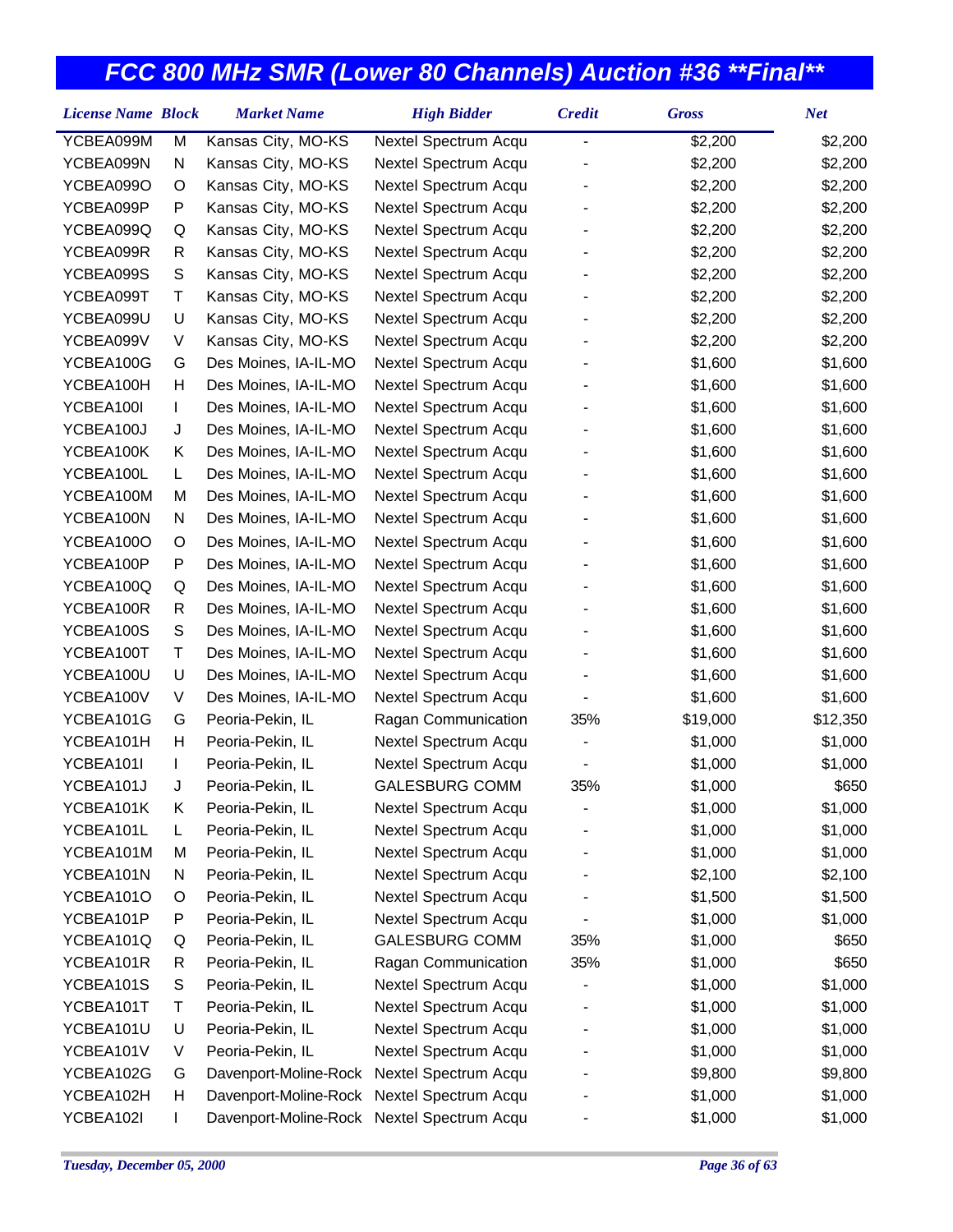| <b>License Name Block</b> |    | <b>Market Name</b>                         | <b>High Bidder</b>   | <b>Credit</b> | <b>Gross</b> | <b>Net</b> |
|---------------------------|----|--------------------------------------------|----------------------|---------------|--------------|------------|
| YCBEA102J                 | J  | Davenport-Moline-Rock GALESBURG COMM       |                      | 35%           | \$1,000      | \$650      |
| YCBEA102K                 | Κ  | Davenport-Moline-Rock Nextel Spectrum Acqu |                      |               | \$1,000      | \$1,000    |
| YCBEA102L                 | L  | Davenport-Moline-Rock Nextel Spectrum Acqu |                      |               | \$1,000      | \$1,000    |
| YCBEA102M                 | M  | Davenport-Moline-Rock Nextel Spectrum Acqu |                      |               | \$1,000      | \$1,000    |
| YCBEA102N                 | N  | Davenport-Moline-Rock Nextel Spectrum Acqu |                      |               | \$1,000      | \$1,000    |
| YCBEA102O                 | O  | Davenport-Moline-Rock Nextel Spectrum Acqu |                      |               | \$1,000      | \$1,000    |
| YCBEA102P                 | P  | Davenport-Moline-Rock Nextel Spectrum Acqu |                      |               | \$1,000      | \$1,000    |
| YCBEA102Q                 | Q  | Davenport-Moline-Rock GALESBURG COMM       |                      | 35%           | \$1,100      | \$715      |
| YCBEA102R                 | R  | Davenport-Moline-Rock                      | Nextel Spectrum Acqu |               | \$11,000     | \$11,000   |
| YCBEA102S                 | S  | Davenport-Moline-Rock                      | Nextel Spectrum Acqu |               | \$1,000      | \$1,000    |
| YCBEA102T                 | Τ  | Davenport-Moline-Rock                      | Nextel Spectrum Acqu |               | \$1,000      | \$1,000    |
| YCBEA102U                 | U  | Davenport-Moline-Rock                      | Nextel Spectrum Acqu |               | \$1,000      | \$1,000    |
| YCBEA102V                 | V  | Davenport-Moline-Rock                      | Nextel Spectrum Acqu |               | \$1,000      | \$1,000    |
| YCBEA103G                 | G  | Cedar Rapids, IA                           | Nextel Spectrum Acqu |               | \$1,000      | \$1,000    |
| YCBEA103H                 | H  | Cedar Rapids, IA                           | Nextel Spectrum Acqu |               | \$1,000      | \$1,000    |
| YCBEA103I                 | L  | Cedar Rapids, IA                           | Nextel Spectrum Acqu |               | \$1,000      | \$1,000    |
| YCBEA103J                 | J  | Cedar Rapids, IA                           | Nextel Spectrum Acqu |               | \$1,000      | \$1,000    |
| YCBEA103K                 | Κ  | Cedar Rapids, IA                           | Nextel Spectrum Acqu |               | \$1,000      | \$1,000    |
| YCBEA103L                 | L. | Cedar Rapids, IA                           | Nextel Spectrum Acqu |               | \$1,000      | \$1,000    |
| YCBEA103M                 | M  | Cedar Rapids, IA                           | Nextel Spectrum Acqu |               | \$1,000      | \$1,000    |
| YCBEA103N                 | N  | Cedar Rapids, IA                           | Nextel Spectrum Acqu |               | \$1,000      | \$1,000    |
| YCBEA103O                 | O  | Cedar Rapids, IA                           | Nextel Spectrum Acqu |               | \$1,000      | \$1,000    |
| YCBEA103P                 | P  | Cedar Rapids, IA                           | Nextel Spectrum Acqu |               | \$1,000      | \$1,000    |
| YCBEA103Q                 | Q  | Cedar Rapids, IA                           | Nextel Spectrum Acqu |               | \$1,000      | \$1,000    |
| YCBEA103R                 | R  | Cedar Rapids, IA                           | Nextel Spectrum Acqu |               | \$1,000      | \$1,000    |
| YCBEA103S                 | S  | Cedar Rapids, IA                           | Nextel Spectrum Acqu |               | \$1,000      | \$1,000    |
| YCBEA103T                 | Τ  | Cedar Rapids, IA                           | Nextel Spectrum Acqu |               | \$1,000      | \$1,000    |
| YCBEA103U                 | U  | Cedar Rapids, IA                           | Nextel Spectrum Acqu |               | \$1,000      | \$1,000    |
| YCBEA103V                 | V  | Cedar Rapids, IA                           | Nextel Spectrum Acqu |               | \$1,000      | \$1,000    |
| YCBEA104G                 | G  | Madison, WI-IA-IL                          | Nextel Spectrum Acqu |               | \$1,000      | \$1,000    |
| YCBEA104H                 | H  | Madison, WI-IA-IL                          | Nextel Spectrum Acqu |               | \$1,000      | \$1,000    |
| YCBEA104I                 | L  | Madison, WI-IA-IL                          | Nextel Spectrum Acqu |               | \$1,000      | \$1,000    |
| YCBEA104J                 | J  | Madison, WI-IA-IL                          | Nextel Spectrum Acqu |               | \$1,000      | \$1,000    |
| YCBEA104K                 | Κ  | Madison, WI-IA-IL                          | Nextel Spectrum Acqu |               | \$1,000      | \$1,000    |
| YCBEA104L                 | L  | Madison, WI-IA-IL                          | Nextel Spectrum Acqu |               | \$1,000      | \$1,000    |
| YCBEA104M                 | M  | Madison, WI-IA-IL                          | Nextel Spectrum Acqu |               | \$1,000      | \$1,000    |
| YCBEA104N                 | N  | Madison, WI-IA-IL                          | Nextel Spectrum Acqu |               | \$1,000      | \$1,000    |
| YCBEA104O                 | O  | Madison, WI-IA-IL                          | Nextel Spectrum Acqu |               | \$1,000      | \$1,000    |
| YCBEA104P                 | P  | Madison, WI-IA-IL                          | Nextel Spectrum Acqu |               | \$1,000      | \$1,000    |
| YCBEA104Q                 | Q  | Madison, WI-IA-IL                          | Nextel Spectrum Acqu |               | \$1,000      | \$1,000    |
| YCBEA104R                 | R  | Madison, WI-IA-IL                          | Nextel Spectrum Acqu |               | \$1,000      | \$1,000    |
| YCBEA104S                 | S  | Madison, WI-IA-IL                          | Nextel Spectrum Acqu |               | \$1,000      | \$1,000    |
| YCBEA104T                 | Т  | Madison, WI-IA-IL                          | Nextel Spectrum Acqu |               | \$1,000      | \$1,000    |
| YCBEA104U                 | U  | Madison, WI-IA-IL                          | Nextel Spectrum Acqu |               | \$1,000      | \$1,000    |
| YCBEA104V                 | V  | Madison, WI-IA-IL                          | Nextel Spectrum Acqu |               | \$1,000      | \$1,000    |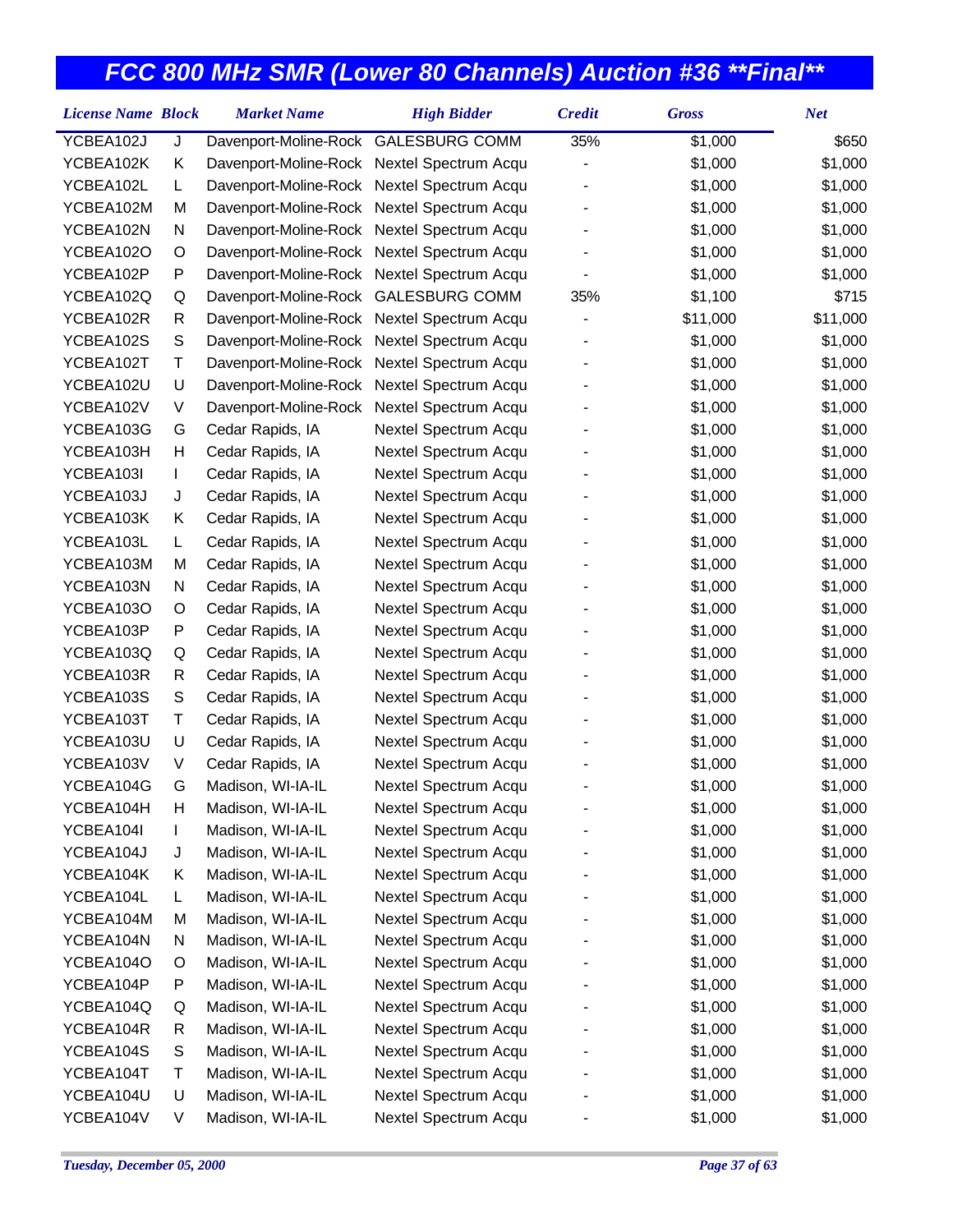| <b>License Name Block</b> |               | <b>Market Name</b>    | <b>High Bidder</b>   | <b>Credit</b>  | <b>Gross</b> | <b>Net</b> |
|---------------------------|---------------|-----------------------|----------------------|----------------|--------------|------------|
| YCBEA105G                 | G             | La Crosse, WI-MN      | Nextel Spectrum Acqu | $\overline{a}$ | \$1,000      | \$1,000    |
| YCBEA105H                 | H             | La Crosse, WI-MN      | Nextel Spectrum Acqu |                | \$1,000      | \$1,000    |
| YCBEA105I                 | L             | La Crosse, WI-MN      | Nextel Spectrum Acqu |                | \$1,000      | \$1,000    |
| YCBEA105J                 | J             | La Crosse, WI-MN      | Nextel Spectrum Acqu |                | \$1,000      | \$1,000    |
| YCBEA105K                 | Κ             | La Crosse, WI-MN      | Nextel Spectrum Acqu |                | \$1,000      | \$1,000    |
| YCBEA105L                 | L.            | La Crosse, WI-MN      | Nextel Spectrum Acqu |                | \$1,000      | \$1,000    |
| YCBEA105M                 | M             | La Crosse, WI-MN      | Nextel Spectrum Acqu |                | \$1,000      | \$1,000    |
| YCBEA105N                 | N             | La Crosse, WI-MN      | Nextel Spectrum Acqu |                | \$1,000      | \$1,000    |
| YCBEA105O                 | O             | La Crosse, WI-MN      | Nextel Spectrum Acqu |                | \$1,000      | \$1,000    |
| YCBEA105P                 | P             | La Crosse, WI-MN      | Nextel Spectrum Acqu |                | \$1,000      | \$1,000    |
| YCBEA105Q                 | Q             | La Crosse, WI-MN      | Nextel Spectrum Acqu |                | \$1,000      | \$1,000    |
| YCBEA105R                 | R             | La Crosse, WI-MN      | Nextel Spectrum Acqu |                | \$1,000      | \$1,000    |
| YCBEA105S                 | ${\mathsf S}$ | La Crosse, WI-MN      | Nextel Spectrum Acqu |                | \$1,000      | \$1,000    |
| YCBEA105T                 | Τ             | La Crosse, WI-MN      | Nextel Spectrum Acqu |                | \$1,000      | \$1,000    |
| YCBEA105U                 | U             | La Crosse, WI-MN      | Nextel Spectrum Acqu |                | \$1,000      | \$1,000    |
| YCBEA105V                 | V             | La Crosse, WI-MN      | Nextel Spectrum Acqu |                | \$1,000      | \$1,000    |
| YCBEA106G                 | G             | Rochester, MN-IA-WI   | Nextel Spectrum Acqu |                | \$1,000      | \$1,000    |
| YCBEA106H                 | H             | Rochester, MN-IA-WI   | Nextel Spectrum Acqu |                | \$1,000      | \$1,000    |
| YCBEA106I                 | L             | Rochester, MN-IA-WI   | Nextel Spectrum Acqu |                | \$1,000      | \$1,000    |
| YCBEA106J                 | J             | Rochester, MN-IA-WI   | Nextel Spectrum Acqu |                | \$1,000      | \$1,000    |
| YCBEA106K                 | Κ             | Rochester, MN-IA-WI   | Nextel Spectrum Acqu |                | \$1,000      | \$1,000    |
| YCBEA106L                 | L.            | Rochester, MN-IA-WI   | Nextel Spectrum Acqu |                | \$1,000      | \$1,000    |
| YCBEA106M                 | M             | Rochester, MN-IA-WI   | Nextel Spectrum Acqu |                | \$1,000      | \$1,000    |
| YCBEA106N                 | N             | Rochester, MN-IA-WI   | Nextel Spectrum Acqu |                | \$1,000      | \$1,000    |
| YCBEA106O                 | O             | Rochester, MN-IA-WI   | Nextel Spectrum Acqu |                | \$1,000      | \$1,000    |
| YCBEA106P                 | P             | Rochester, MN-IA-WI   | Nextel Spectrum Acqu |                | \$1,000      | \$1,000    |
| YCBEA106Q                 | Q             | Rochester, MN-IA-WI   | Nextel Spectrum Acqu |                | \$1,000      | \$1,000    |
| YCBEA106R                 | R             | Rochester, MN-IA-WI   | Nextel Spectrum Acqu |                | \$1,000      | \$1,000    |
| YCBEA106S                 | S             | Rochester, MN-IA-WI   | Nextel Spectrum Acqu |                | \$1,000      | \$1,000    |
| YCBEA106T                 | Τ             | Rochester, MN-IA-WI   | Nextel Spectrum Acqu |                | \$1,000      | \$1,000    |
| YCBEA106U                 | U             | Rochester, MN-IA-WI   | Nextel Spectrum Acqu |                | \$1,000      | \$1,000    |
| YCBEA106V                 | V             | Rochester, MN-IA-WI   | Nextel Spectrum Acqu |                | \$1,000      | \$1,000    |
| YCBEA107G                 | G             | Minneapolis-St. Paul, | Nextel Spectrum Acqu |                | \$3,900      | \$3,900    |
| YCBEA107H                 | Н             | Minneapolis-St. Paul, | Nextel Spectrum Acqu |                | \$3,900      | \$3,900    |
| YCBEA107I                 | L             | Minneapolis-St. Paul, | Nextel Spectrum Acqu |                | \$3,900      | \$3,900    |
| YCBEA107J                 | J             | Minneapolis-St. Paul, | Nextel Spectrum Acqu |                | \$3,900      | \$3,900    |
| YCBEA107K                 | Κ             | Minneapolis-St. Paul, | Nextel Spectrum Acqu |                | \$3,900      | \$3,900    |
| YCBEA107L                 | L             | Minneapolis-St. Paul, | Nextel Spectrum Acqu |                | \$3,900      | \$3,900    |
| YCBEA107M                 | M             | Minneapolis-St. Paul, | Nextel Spectrum Acqu |                | \$3,900      | \$3,900    |
| YCBEA107N                 | N             | Minneapolis-St. Paul, | Nextel Spectrum Acqu |                | \$3,900      | \$3,900    |
| YCBEA107O                 | O             | Minneapolis-St. Paul, | Nextel Spectrum Acqu |                | \$3,900      | \$3,900    |
| YCBEA107P                 | P             | Minneapolis-St. Paul, | Nextel Spectrum Acqu |                | \$3,900      | \$3,900    |
| YCBEA107Q                 | Q             | Minneapolis-St. Paul, | Nextel Spectrum Acqu |                | \$3,900      | \$3,900    |
| YCBEA107R                 | R             | Minneapolis-St. Paul, | Nextel Spectrum Acqu |                | \$3,900      | \$3,900    |
| YCBEA107S                 | S             | Minneapolis-St. Paul, | Nextel Spectrum Acqu |                | \$3,900      | \$3,900    |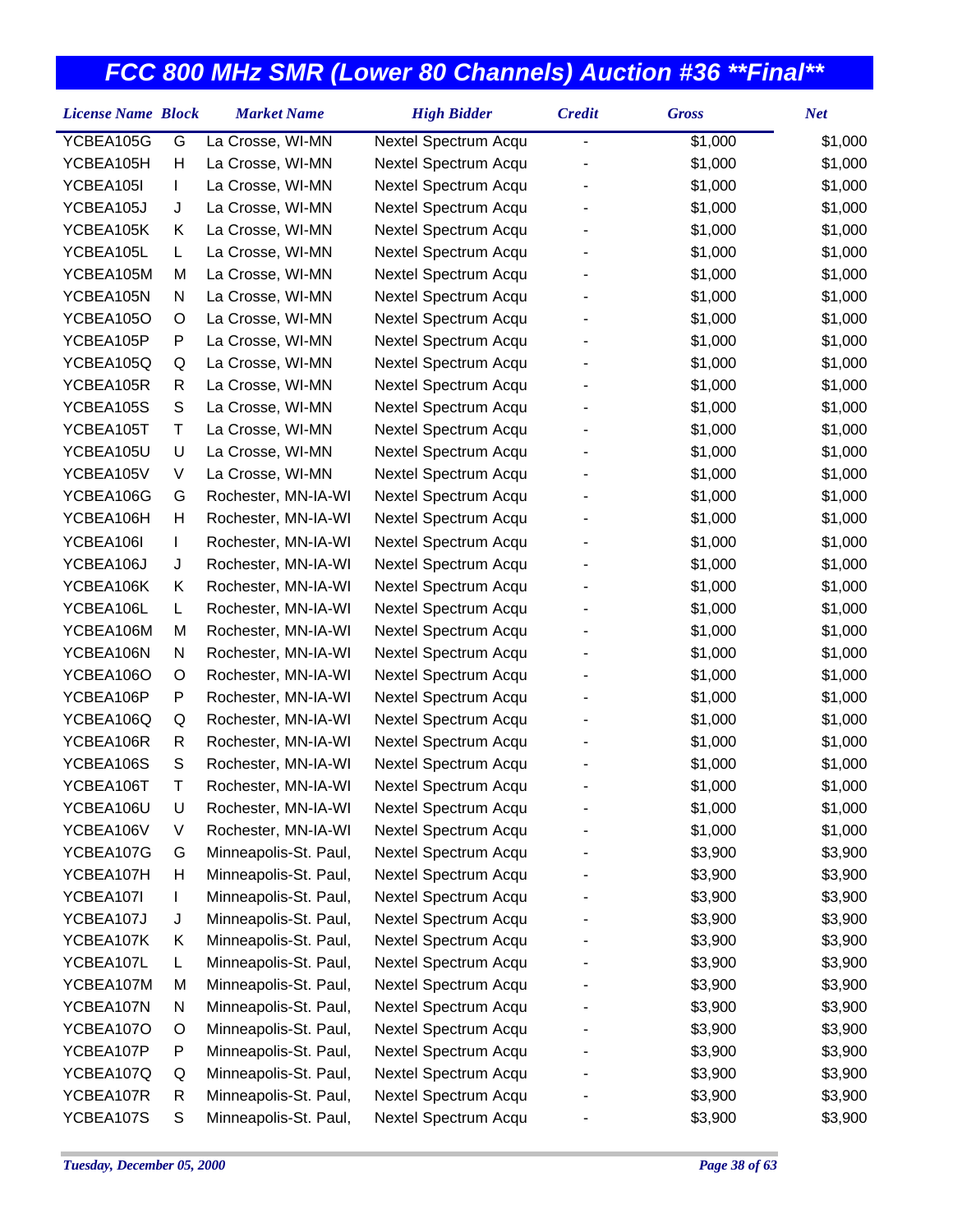| YCBEA107T<br>Τ<br>Minneapolis-St. Paul,<br>\$3,900<br>\$3,900<br>Nextel Spectrum Acqu<br>YCBEA107U<br>U<br>Minneapolis-St. Paul,<br>Nextel Spectrum Acqu<br>\$3,900<br>\$3,900<br>YCBEA107V<br>V<br>Minneapolis-St. Paul,<br>Nextel Spectrum Acqu<br>\$3,900<br>\$3,900<br>YCBEA108G<br>Wausau, WI<br>Nextel Spectrum Acqu<br>\$1,000<br>\$1,000<br>G<br>YCBEA108H<br>Η<br>Wausau, WI<br>Nextel Spectrum Acqu<br>\$1,000<br>\$1,000<br>YCBEA108I<br>Wausau, WI<br>Nextel Spectrum Acqu<br>\$1,000<br>\$1,000<br>L<br>\$1,000<br>YCBEA108J<br>J<br>Wausau, WI<br>Nextel Spectrum Acqu<br>\$1,000<br>YCBEA108K<br>Wausau, WI<br>Nextel Spectrum Acqu<br>\$1,000<br>\$1,000<br>Κ<br>YCBEA108L<br>Wausau, WI<br>Nextel Spectrum Acqu<br>\$1,000<br>\$1,000<br>L.<br>YCBEA108M<br>Wausau, WI<br>Nextel Spectrum Acqu<br>\$1,000<br>\$1,000<br>M<br>YCBEA108N<br>Wausau, WI<br>Nextel Spectrum Acqu<br>\$1,000<br>\$1,000<br>N<br>YCBEA108O<br>Wausau, WI<br>Nextel Spectrum Acqu<br>\$1,000<br>\$1,000<br>O<br>YCBEA108P<br>P<br>Wausau, WI<br>Nextel Spectrum Acqu<br>\$1,000<br>\$1,000<br>YCBEA108Q<br>Q<br>Wausau, WI<br>Nextel Spectrum Acqu<br>\$1,000<br>\$1,000<br>\$1,000<br>YCBEA108R<br>Wausau, WI<br>Nextel Spectrum Acqu<br>\$1,000<br>R<br>YCBEA108S<br>S<br>Wausau, WI<br>Nextel Spectrum Acqu<br>\$1,000<br>\$1,000<br>YCBEA108T<br>Τ<br>Wausau, WI<br>Nextel Spectrum Acqu<br>\$1,000<br>\$1,000<br>YCBEA108U<br>U<br>Wausau, WI<br>Nextel Spectrum Acqu<br>\$1,000<br>\$1,000<br>V<br>\$1,000<br>YCBEA108V<br>Wausau, WI<br>Nextel Spectrum Acqu<br>\$1,000<br>\$1,000<br>\$1,000<br>YCBEA109G<br>G<br>Duluth-Superior, MN-<br>Nextel Spectrum Acqu<br>Н<br>Duluth-Superior, MN-<br>Nextel Spectrum Acqu<br>\$1,000<br>YCBEA109H<br>\$1,000<br>YCBEA109I<br>Duluth-Superior, MN-<br>Nextel Spectrum Acqu<br>\$1,000<br>\$1,000<br>L<br>YCBEA109J<br>J<br>Duluth-Superior, MN-<br>Nextel Spectrum Acqu<br>\$1,000<br>\$1,000<br>YCBEA109K<br>Κ<br>Duluth-Superior, MN-<br>Nextel Spectrum Acqu<br>\$1,000<br>\$1,000<br>YCBEA109L<br>Duluth-Superior, MN-<br>Nextel Spectrum Acqu<br>\$1,000<br>\$1,000<br>L.<br>YCBEA109M<br>Duluth-Superior, MN-<br>Nextel Spectrum Acqu<br>\$1,000<br>\$1,000<br>M<br>YCBEA109N<br>N<br>Duluth-Superior, MN-<br>Nextel Spectrum Acqu<br>\$1,000<br>\$1,000<br>YCBEA109O<br>Duluth-Superior, MN-<br>Nextel Spectrum Acqu<br>\$1,000<br>\$1,000<br>O |
|---------------------------------------------------------------------------------------------------------------------------------------------------------------------------------------------------------------------------------------------------------------------------------------------------------------------------------------------------------------------------------------------------------------------------------------------------------------------------------------------------------------------------------------------------------------------------------------------------------------------------------------------------------------------------------------------------------------------------------------------------------------------------------------------------------------------------------------------------------------------------------------------------------------------------------------------------------------------------------------------------------------------------------------------------------------------------------------------------------------------------------------------------------------------------------------------------------------------------------------------------------------------------------------------------------------------------------------------------------------------------------------------------------------------------------------------------------------------------------------------------------------------------------------------------------------------------------------------------------------------------------------------------------------------------------------------------------------------------------------------------------------------------------------------------------------------------------------------------------------------------------------------------------------------------------------------------------------------------------------------------------------------------------------------------------------------------------------------------------------------------------------------------------------------------------------------------------------------------------------------------------------------------------------------------------------------------------------------------------------------------------------------------|
|                                                                                                                                                                                                                                                                                                                                                                                                                                                                                                                                                                                                                                                                                                                                                                                                                                                                                                                                                                                                                                                                                                                                                                                                                                                                                                                                                                                                                                                                                                                                                                                                                                                                                                                                                                                                                                                                                                                                                                                                                                                                                                                                                                                                                                                                                                                                                                                                   |
|                                                                                                                                                                                                                                                                                                                                                                                                                                                                                                                                                                                                                                                                                                                                                                                                                                                                                                                                                                                                                                                                                                                                                                                                                                                                                                                                                                                                                                                                                                                                                                                                                                                                                                                                                                                                                                                                                                                                                                                                                                                                                                                                                                                                                                                                                                                                                                                                   |
|                                                                                                                                                                                                                                                                                                                                                                                                                                                                                                                                                                                                                                                                                                                                                                                                                                                                                                                                                                                                                                                                                                                                                                                                                                                                                                                                                                                                                                                                                                                                                                                                                                                                                                                                                                                                                                                                                                                                                                                                                                                                                                                                                                                                                                                                                                                                                                                                   |
|                                                                                                                                                                                                                                                                                                                                                                                                                                                                                                                                                                                                                                                                                                                                                                                                                                                                                                                                                                                                                                                                                                                                                                                                                                                                                                                                                                                                                                                                                                                                                                                                                                                                                                                                                                                                                                                                                                                                                                                                                                                                                                                                                                                                                                                                                                                                                                                                   |
|                                                                                                                                                                                                                                                                                                                                                                                                                                                                                                                                                                                                                                                                                                                                                                                                                                                                                                                                                                                                                                                                                                                                                                                                                                                                                                                                                                                                                                                                                                                                                                                                                                                                                                                                                                                                                                                                                                                                                                                                                                                                                                                                                                                                                                                                                                                                                                                                   |
|                                                                                                                                                                                                                                                                                                                                                                                                                                                                                                                                                                                                                                                                                                                                                                                                                                                                                                                                                                                                                                                                                                                                                                                                                                                                                                                                                                                                                                                                                                                                                                                                                                                                                                                                                                                                                                                                                                                                                                                                                                                                                                                                                                                                                                                                                                                                                                                                   |
|                                                                                                                                                                                                                                                                                                                                                                                                                                                                                                                                                                                                                                                                                                                                                                                                                                                                                                                                                                                                                                                                                                                                                                                                                                                                                                                                                                                                                                                                                                                                                                                                                                                                                                                                                                                                                                                                                                                                                                                                                                                                                                                                                                                                                                                                                                                                                                                                   |
|                                                                                                                                                                                                                                                                                                                                                                                                                                                                                                                                                                                                                                                                                                                                                                                                                                                                                                                                                                                                                                                                                                                                                                                                                                                                                                                                                                                                                                                                                                                                                                                                                                                                                                                                                                                                                                                                                                                                                                                                                                                                                                                                                                                                                                                                                                                                                                                                   |
|                                                                                                                                                                                                                                                                                                                                                                                                                                                                                                                                                                                                                                                                                                                                                                                                                                                                                                                                                                                                                                                                                                                                                                                                                                                                                                                                                                                                                                                                                                                                                                                                                                                                                                                                                                                                                                                                                                                                                                                                                                                                                                                                                                                                                                                                                                                                                                                                   |
|                                                                                                                                                                                                                                                                                                                                                                                                                                                                                                                                                                                                                                                                                                                                                                                                                                                                                                                                                                                                                                                                                                                                                                                                                                                                                                                                                                                                                                                                                                                                                                                                                                                                                                                                                                                                                                                                                                                                                                                                                                                                                                                                                                                                                                                                                                                                                                                                   |
|                                                                                                                                                                                                                                                                                                                                                                                                                                                                                                                                                                                                                                                                                                                                                                                                                                                                                                                                                                                                                                                                                                                                                                                                                                                                                                                                                                                                                                                                                                                                                                                                                                                                                                                                                                                                                                                                                                                                                                                                                                                                                                                                                                                                                                                                                                                                                                                                   |
|                                                                                                                                                                                                                                                                                                                                                                                                                                                                                                                                                                                                                                                                                                                                                                                                                                                                                                                                                                                                                                                                                                                                                                                                                                                                                                                                                                                                                                                                                                                                                                                                                                                                                                                                                                                                                                                                                                                                                                                                                                                                                                                                                                                                                                                                                                                                                                                                   |
|                                                                                                                                                                                                                                                                                                                                                                                                                                                                                                                                                                                                                                                                                                                                                                                                                                                                                                                                                                                                                                                                                                                                                                                                                                                                                                                                                                                                                                                                                                                                                                                                                                                                                                                                                                                                                                                                                                                                                                                                                                                                                                                                                                                                                                                                                                                                                                                                   |
|                                                                                                                                                                                                                                                                                                                                                                                                                                                                                                                                                                                                                                                                                                                                                                                                                                                                                                                                                                                                                                                                                                                                                                                                                                                                                                                                                                                                                                                                                                                                                                                                                                                                                                                                                                                                                                                                                                                                                                                                                                                                                                                                                                                                                                                                                                                                                                                                   |
|                                                                                                                                                                                                                                                                                                                                                                                                                                                                                                                                                                                                                                                                                                                                                                                                                                                                                                                                                                                                                                                                                                                                                                                                                                                                                                                                                                                                                                                                                                                                                                                                                                                                                                                                                                                                                                                                                                                                                                                                                                                                                                                                                                                                                                                                                                                                                                                                   |
|                                                                                                                                                                                                                                                                                                                                                                                                                                                                                                                                                                                                                                                                                                                                                                                                                                                                                                                                                                                                                                                                                                                                                                                                                                                                                                                                                                                                                                                                                                                                                                                                                                                                                                                                                                                                                                                                                                                                                                                                                                                                                                                                                                                                                                                                                                                                                                                                   |
|                                                                                                                                                                                                                                                                                                                                                                                                                                                                                                                                                                                                                                                                                                                                                                                                                                                                                                                                                                                                                                                                                                                                                                                                                                                                                                                                                                                                                                                                                                                                                                                                                                                                                                                                                                                                                                                                                                                                                                                                                                                                                                                                                                                                                                                                                                                                                                                                   |
|                                                                                                                                                                                                                                                                                                                                                                                                                                                                                                                                                                                                                                                                                                                                                                                                                                                                                                                                                                                                                                                                                                                                                                                                                                                                                                                                                                                                                                                                                                                                                                                                                                                                                                                                                                                                                                                                                                                                                                                                                                                                                                                                                                                                                                                                                                                                                                                                   |
|                                                                                                                                                                                                                                                                                                                                                                                                                                                                                                                                                                                                                                                                                                                                                                                                                                                                                                                                                                                                                                                                                                                                                                                                                                                                                                                                                                                                                                                                                                                                                                                                                                                                                                                                                                                                                                                                                                                                                                                                                                                                                                                                                                                                                                                                                                                                                                                                   |
|                                                                                                                                                                                                                                                                                                                                                                                                                                                                                                                                                                                                                                                                                                                                                                                                                                                                                                                                                                                                                                                                                                                                                                                                                                                                                                                                                                                                                                                                                                                                                                                                                                                                                                                                                                                                                                                                                                                                                                                                                                                                                                                                                                                                                                                                                                                                                                                                   |
|                                                                                                                                                                                                                                                                                                                                                                                                                                                                                                                                                                                                                                                                                                                                                                                                                                                                                                                                                                                                                                                                                                                                                                                                                                                                                                                                                                                                                                                                                                                                                                                                                                                                                                                                                                                                                                                                                                                                                                                                                                                                                                                                                                                                                                                                                                                                                                                                   |
|                                                                                                                                                                                                                                                                                                                                                                                                                                                                                                                                                                                                                                                                                                                                                                                                                                                                                                                                                                                                                                                                                                                                                                                                                                                                                                                                                                                                                                                                                                                                                                                                                                                                                                                                                                                                                                                                                                                                                                                                                                                                                                                                                                                                                                                                                                                                                                                                   |
|                                                                                                                                                                                                                                                                                                                                                                                                                                                                                                                                                                                                                                                                                                                                                                                                                                                                                                                                                                                                                                                                                                                                                                                                                                                                                                                                                                                                                                                                                                                                                                                                                                                                                                                                                                                                                                                                                                                                                                                                                                                                                                                                                                                                                                                                                                                                                                                                   |
|                                                                                                                                                                                                                                                                                                                                                                                                                                                                                                                                                                                                                                                                                                                                                                                                                                                                                                                                                                                                                                                                                                                                                                                                                                                                                                                                                                                                                                                                                                                                                                                                                                                                                                                                                                                                                                                                                                                                                                                                                                                                                                                                                                                                                                                                                                                                                                                                   |
|                                                                                                                                                                                                                                                                                                                                                                                                                                                                                                                                                                                                                                                                                                                                                                                                                                                                                                                                                                                                                                                                                                                                                                                                                                                                                                                                                                                                                                                                                                                                                                                                                                                                                                                                                                                                                                                                                                                                                                                                                                                                                                                                                                                                                                                                                                                                                                                                   |
|                                                                                                                                                                                                                                                                                                                                                                                                                                                                                                                                                                                                                                                                                                                                                                                                                                                                                                                                                                                                                                                                                                                                                                                                                                                                                                                                                                                                                                                                                                                                                                                                                                                                                                                                                                                                                                                                                                                                                                                                                                                                                                                                                                                                                                                                                                                                                                                                   |
|                                                                                                                                                                                                                                                                                                                                                                                                                                                                                                                                                                                                                                                                                                                                                                                                                                                                                                                                                                                                                                                                                                                                                                                                                                                                                                                                                                                                                                                                                                                                                                                                                                                                                                                                                                                                                                                                                                                                                                                                                                                                                                                                                                                                                                                                                                                                                                                                   |
|                                                                                                                                                                                                                                                                                                                                                                                                                                                                                                                                                                                                                                                                                                                                                                                                                                                                                                                                                                                                                                                                                                                                                                                                                                                                                                                                                                                                                                                                                                                                                                                                                                                                                                                                                                                                                                                                                                                                                                                                                                                                                                                                                                                                                                                                                                                                                                                                   |
| YCBEA109P<br>P<br>Duluth-Superior, MN-<br>Nextel Spectrum Acqu<br>\$1,000<br>\$1,000                                                                                                                                                                                                                                                                                                                                                                                                                                                                                                                                                                                                                                                                                                                                                                                                                                                                                                                                                                                                                                                                                                                                                                                                                                                                                                                                                                                                                                                                                                                                                                                                                                                                                                                                                                                                                                                                                                                                                                                                                                                                                                                                                                                                                                                                                                              |
| YCBEA109Q<br>Q<br>Duluth-Superior, MN-<br>Nextel Spectrum Acqu<br>\$1,000<br>\$1,000                                                                                                                                                                                                                                                                                                                                                                                                                                                                                                                                                                                                                                                                                                                                                                                                                                                                                                                                                                                                                                                                                                                                                                                                                                                                                                                                                                                                                                                                                                                                                                                                                                                                                                                                                                                                                                                                                                                                                                                                                                                                                                                                                                                                                                                                                                              |
| YCBEA109R<br>Duluth-Superior, MN-<br>Nextel Spectrum Acqu<br>\$1,000<br>\$1,000<br>R                                                                                                                                                                                                                                                                                                                                                                                                                                                                                                                                                                                                                                                                                                                                                                                                                                                                                                                                                                                                                                                                                                                                                                                                                                                                                                                                                                                                                                                                                                                                                                                                                                                                                                                                                                                                                                                                                                                                                                                                                                                                                                                                                                                                                                                                                                              |
| YCBEA109S<br>\$1,000<br>\$1,000<br>S<br>Duluth-Superior, MN-<br>Nextel Spectrum Acqu                                                                                                                                                                                                                                                                                                                                                                                                                                                                                                                                                                                                                                                                                                                                                                                                                                                                                                                                                                                                                                                                                                                                                                                                                                                                                                                                                                                                                                                                                                                                                                                                                                                                                                                                                                                                                                                                                                                                                                                                                                                                                                                                                                                                                                                                                                              |
| Τ<br>Duluth-Superior, MN-<br>Nextel Spectrum Acqu<br>\$1,000<br>YCBEA109T<br>\$1,000                                                                                                                                                                                                                                                                                                                                                                                                                                                                                                                                                                                                                                                                                                                                                                                                                                                                                                                                                                                                                                                                                                                                                                                                                                                                                                                                                                                                                                                                                                                                                                                                                                                                                                                                                                                                                                                                                                                                                                                                                                                                                                                                                                                                                                                                                                              |
| U<br>Duluth-Superior, MN-<br>YCBEA109U<br>Nextel Spectrum Acqu<br>\$1,000<br>\$1,000                                                                                                                                                                                                                                                                                                                                                                                                                                                                                                                                                                                                                                                                                                                                                                                                                                                                                                                                                                                                                                                                                                                                                                                                                                                                                                                                                                                                                                                                                                                                                                                                                                                                                                                                                                                                                                                                                                                                                                                                                                                                                                                                                                                                                                                                                                              |
| YCBEA109V<br>Duluth-Superior, MN-<br>Nextel Spectrum Acqu<br>\$1,000<br>V<br>\$1,000                                                                                                                                                                                                                                                                                                                                                                                                                                                                                                                                                                                                                                                                                                                                                                                                                                                                                                                                                                                                                                                                                                                                                                                                                                                                                                                                                                                                                                                                                                                                                                                                                                                                                                                                                                                                                                                                                                                                                                                                                                                                                                                                                                                                                                                                                                              |
| YCBEA110G<br>\$1,000<br>\$1,000<br>Grand Forks, ND-MN<br>Nextel Spectrum Acqu<br>G                                                                                                                                                                                                                                                                                                                                                                                                                                                                                                                                                                                                                                                                                                                                                                                                                                                                                                                                                                                                                                                                                                                                                                                                                                                                                                                                                                                                                                                                                                                                                                                                                                                                                                                                                                                                                                                                                                                                                                                                                                                                                                                                                                                                                                                                                                                |
| YCBEA110H<br>н<br>Grand Forks, ND-MN<br>Nextel Spectrum Acqu<br>\$1,000<br>\$1,000                                                                                                                                                                                                                                                                                                                                                                                                                                                                                                                                                                                                                                                                                                                                                                                                                                                                                                                                                                                                                                                                                                                                                                                                                                                                                                                                                                                                                                                                                                                                                                                                                                                                                                                                                                                                                                                                                                                                                                                                                                                                                                                                                                                                                                                                                                                |
| YCBEA110I<br>Grand Forks, ND-MN<br>Nextel Spectrum Acqu<br>\$1,000<br>\$1,000<br>L                                                                                                                                                                                                                                                                                                                                                                                                                                                                                                                                                                                                                                                                                                                                                                                                                                                                                                                                                                                                                                                                                                                                                                                                                                                                                                                                                                                                                                                                                                                                                                                                                                                                                                                                                                                                                                                                                                                                                                                                                                                                                                                                                                                                                                                                                                                |
| \$1,000<br>YCBEA110J<br>Grand Forks, ND-MN<br>Nextel Spectrum Acqu<br>\$1,000<br>J                                                                                                                                                                                                                                                                                                                                                                                                                                                                                                                                                                                                                                                                                                                                                                                                                                                                                                                                                                                                                                                                                                                                                                                                                                                                                                                                                                                                                                                                                                                                                                                                                                                                                                                                                                                                                                                                                                                                                                                                                                                                                                                                                                                                                                                                                                                |
| YCBEA110K<br>Nextel Spectrum Acqu<br>\$1,000<br>Κ<br>Grand Forks, ND-MN<br>\$1,000                                                                                                                                                                                                                                                                                                                                                                                                                                                                                                                                                                                                                                                                                                                                                                                                                                                                                                                                                                                                                                                                                                                                                                                                                                                                                                                                                                                                                                                                                                                                                                                                                                                                                                                                                                                                                                                                                                                                                                                                                                                                                                                                                                                                                                                                                                                |
| YCBEA110L<br>Nextel Spectrum Acqu<br>Grand Forks, ND-MN<br>\$1,000<br>\$1,000<br>L.                                                                                                                                                                                                                                                                                                                                                                                                                                                                                                                                                                                                                                                                                                                                                                                                                                                                                                                                                                                                                                                                                                                                                                                                                                                                                                                                                                                                                                                                                                                                                                                                                                                                                                                                                                                                                                                                                                                                                                                                                                                                                                                                                                                                                                                                                                               |
| YCBEA110M<br>Grand Forks, ND-MN<br>Nextel Spectrum Acqu<br>\$1,000<br>\$1,000<br>M                                                                                                                                                                                                                                                                                                                                                                                                                                                                                                                                                                                                                                                                                                                                                                                                                                                                                                                                                                                                                                                                                                                                                                                                                                                                                                                                                                                                                                                                                                                                                                                                                                                                                                                                                                                                                                                                                                                                                                                                                                                                                                                                                                                                                                                                                                                |
| Grand Forks, ND-MN<br>Nextel Spectrum Acqu<br>\$1,000<br>YCBEA110N<br>N<br>\$1,000                                                                                                                                                                                                                                                                                                                                                                                                                                                                                                                                                                                                                                                                                                                                                                                                                                                                                                                                                                                                                                                                                                                                                                                                                                                                                                                                                                                                                                                                                                                                                                                                                                                                                                                                                                                                                                                                                                                                                                                                                                                                                                                                                                                                                                                                                                                |
| YCBEA110O<br>Grand Forks, ND-MN<br>Nextel Spectrum Acqu<br>\$1,000<br>\$1,000<br>O                                                                                                                                                                                                                                                                                                                                                                                                                                                                                                                                                                                                                                                                                                                                                                                                                                                                                                                                                                                                                                                                                                                                                                                                                                                                                                                                                                                                                                                                                                                                                                                                                                                                                                                                                                                                                                                                                                                                                                                                                                                                                                                                                                                                                                                                                                                |
| YCBEA110P<br>Nextel Spectrum Acqu<br>\$1,000<br>P<br>Grand Forks, ND-MN<br>\$1,000                                                                                                                                                                                                                                                                                                                                                                                                                                                                                                                                                                                                                                                                                                                                                                                                                                                                                                                                                                                                                                                                                                                                                                                                                                                                                                                                                                                                                                                                                                                                                                                                                                                                                                                                                                                                                                                                                                                                                                                                                                                                                                                                                                                                                                                                                                                |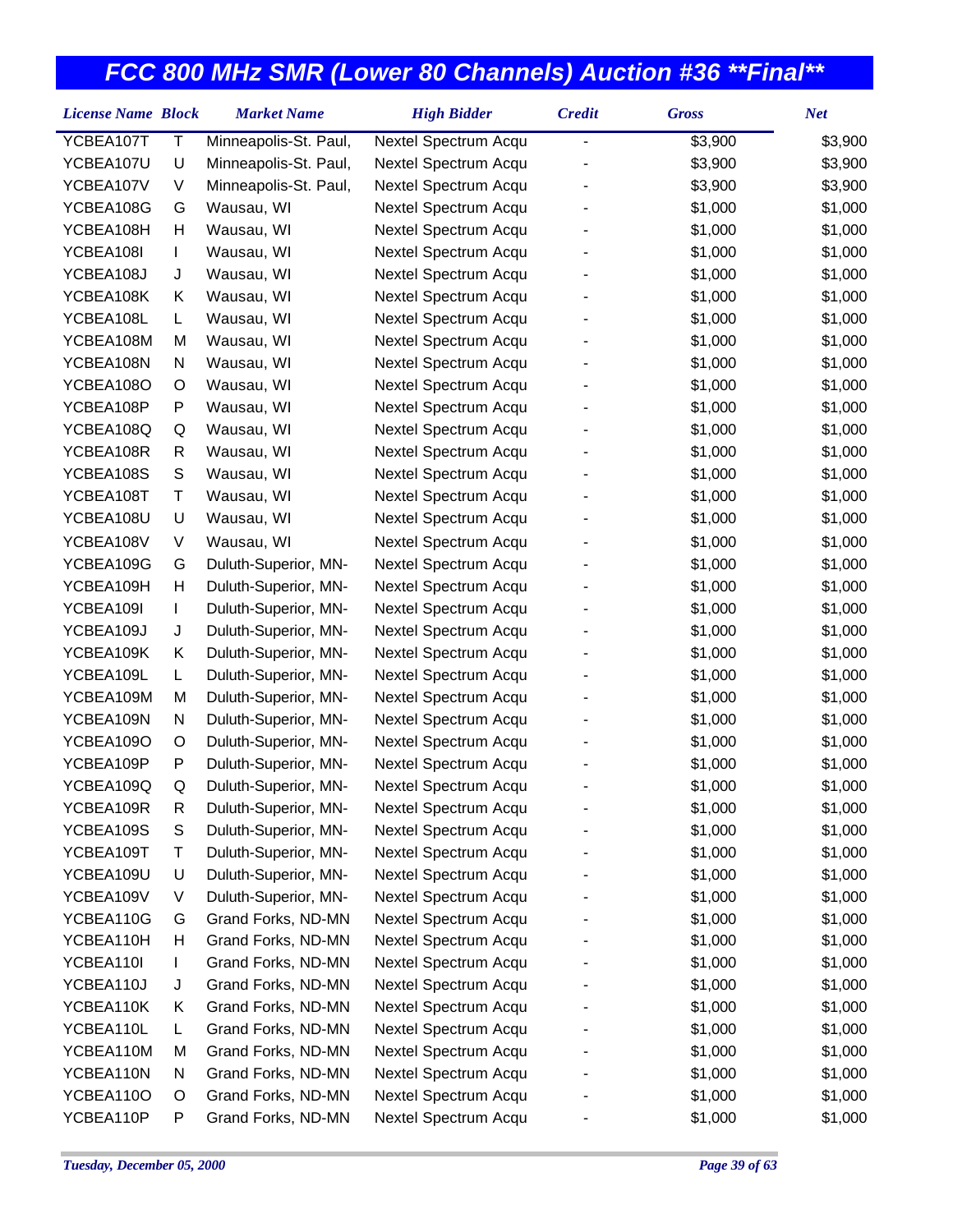| <b>License Name Block</b> |    | <b>Market Name</b>  | <b>High Bidder</b>   | <b>Credit</b>  | <b>Gross</b> | <b>Net</b> |
|---------------------------|----|---------------------|----------------------|----------------|--------------|------------|
| YCBEA110Q                 | Q  | Grand Forks, ND-MN  | Nextel Spectrum Acqu | $\overline{a}$ | \$1,000      | \$1,000    |
| YCBEA110R                 | R  | Grand Forks, ND-MN  | Nextel Spectrum Acqu |                | \$1,000      | \$1,000    |
| YCBEA110S                 | S  | Grand Forks, ND-MN  | Nextel Spectrum Acqu |                | \$1,000      | \$1,000    |
| YCBEA110T                 | Τ  | Grand Forks, ND-MN  | Nextel Spectrum Acqu |                | \$1,000      | \$1,000    |
| YCBEA110U                 | U  | Grand Forks, ND-MN  | Nextel Spectrum Acqu |                | \$1,000      | \$1,000    |
| YCBEA110V                 | V  | Grand Forks, ND-MN  | Nextel Spectrum Acqu |                | \$1,000      | \$1,000    |
| YCBEA111G                 | G  | Minot, ND           | Nextel Spectrum Acqu |                | \$1,000      | \$1,000    |
| YCBEA111H                 | Н  | Minot, ND           | Nextel Spectrum Acqu |                | \$1,000      | \$1,000    |
| YCBEA111I                 | L  | Minot, ND           | Nextel Spectrum Acqu |                | \$1,000      | \$1,000    |
| YCBEA111J                 | J  | Minot, ND           | Nextel Spectrum Acqu |                | \$1,000      | \$1,000    |
| YCBEA111K                 | Κ  | Minot, ND           | Nextel Spectrum Acqu |                | \$1,000      | \$1,000    |
| YCBEA111L                 | L  | Minot, ND           | Nextel Spectrum Acqu |                | \$1,000      | \$1,000    |
| YCBEA111M                 | M  | Minot, ND           | Nextel Spectrum Acqu |                | \$1,000      | \$1,000    |
| YCBEA111N                 | N  | Minot, ND           | Nextel Spectrum Acqu |                | \$1,000      | \$1,000    |
| YCBEA111O                 | O  | Minot, ND           | Nextel Spectrum Acqu |                | \$1,000      | \$1,000    |
| YCBEA111P                 | P  | Minot, ND           | Nextel Spectrum Acqu |                | \$1,000      | \$1,000    |
| YCBEA111Q                 | Q  | Minot, ND           | Nextel Spectrum Acqu |                | \$1,000      | \$1,000    |
| YCBEA111R                 | R  | Minot, ND           | Nextel Spectrum Acqu |                | \$1,000      | \$1,000    |
| YCBEA111S                 | S  | Minot, ND           | Nextel Spectrum Acqu |                | \$1,000      | \$1,000    |
| YCBEA111T                 | Τ  | Minot, ND           | Nextel Spectrum Acqu |                | \$1,000      | \$1,000    |
| YCBEA111U                 | U  | Minot, ND           | Nextel Spectrum Acqu |                | \$1,000      | \$1,000    |
| YCBEA111V                 | V  | Minot, ND           | Nextel Spectrum Acqu |                | \$1,000      | \$1,000    |
| YCBEA112G                 | G  | Bismarck, ND-MT-SD  | Nextel Spectrum Acqu |                | \$1,000      | \$1,000    |
| YCBEA112H                 | Н  | Bismarck, ND-MT-SD  | Nextel Spectrum Acqu |                | \$1,000      | \$1,000    |
| YCBEA112I                 | L  | Bismarck, ND-MT-SD  | Nextel Spectrum Acqu |                | \$1,000      | \$1,000    |
| YCBEA112J                 | J  | Bismarck, ND-MT-SD  | Nextel Spectrum Acqu |                | \$1,000      | \$1,000    |
| YCBEA112K                 | Κ  | Bismarck, ND-MT-SD  | Nextel Spectrum Acqu |                | \$1,000      | \$1,000    |
| YCBEA112L                 | L. | Bismarck, ND-MT-SD  | Nextel Spectrum Acqu |                | \$1,000      | \$1,000    |
| YCBEA112M                 | M  | Bismarck, ND-MT-SD  | Nextel Spectrum Acqu |                | \$1,000      | \$1,000    |
| YCBEA112N                 | N  | Bismarck, ND-MT-SD  | Nextel Spectrum Acqu |                | \$1,000      | \$1,000    |
| YCBEA112O                 | O  | Bismarck, ND-MT-SD  | Nextel Spectrum Acqu |                | \$1,000      | \$1,000    |
| YCBEA112P                 | P  | Bismarck, ND-MT-SD  | Nextel Spectrum Acqu |                | \$1,000      | \$1,000    |
| YCBEA112Q                 | Q  | Bismarck, ND-MT-SD  | Nextel Spectrum Acqu |                | \$1,000      | \$1,000    |
| YCBEA112R                 | R  | Bismarck, ND-MT-SD  | Nextel Spectrum Acqu |                | \$1,000      | \$1,000    |
| YCBEA112S                 | S  | Bismarck, ND-MT-SD  | Nextel Spectrum Acqu |                | \$1,000      | \$1,000    |
| YCBEA112T                 | Т  | Bismarck, ND-MT-SD  | Nextel Spectrum Acqu |                | \$1,000      | \$1,000    |
| YCBEA112U                 | U  | Bismarck, ND-MT-SD  | Nextel Spectrum Acqu |                | \$1,000      | \$1,000    |
| YCBEA112V                 | V  | Bismarck, ND-MT-SD  | Nextel Spectrum Acqu |                | \$1,000      | \$1,000    |
| YCBEA113G                 | G  | Fargo-Moorhead, ND- | Nextel Spectrum Acqu |                | \$1,000      | \$1,000    |
| YCBEA113H                 | Н  | Fargo-Moorhead, ND- | Nextel Spectrum Acqu |                | \$1,000      | \$1,000    |
| YCBEA113I                 | L  | Fargo-Moorhead, ND- | Nextel Spectrum Acqu |                | \$1,000      | \$1,000    |
| YCBEA113J                 | J  | Fargo-Moorhead, ND- | Nextel Spectrum Acqu |                | \$1,000      | \$1,000    |
| YCBEA113K                 | Κ  | Fargo-Moorhead, ND- | Nextel Spectrum Acqu |                | \$1,000      | \$1,000    |
| YCBEA113L                 | L  | Fargo-Moorhead, ND- | Nextel Spectrum Acqu |                | \$1,000      | \$1,000    |
| YCBEA113M                 | М  | Fargo-Moorhead, ND- | Nextel Spectrum Acqu |                | \$1,000      | \$1,000    |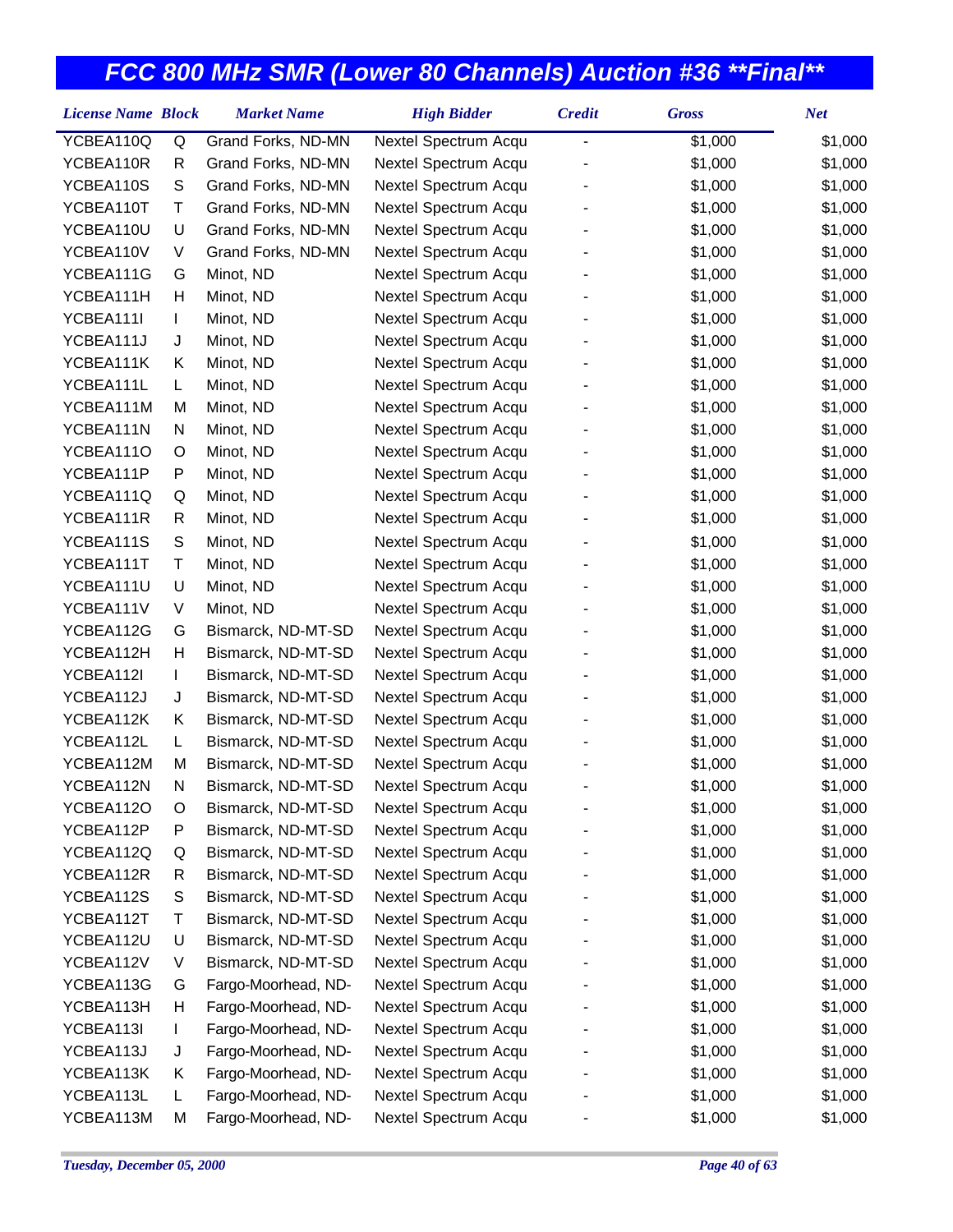| <b>License Name Block</b> |               | <b>Market Name</b>    | <b>High Bidder</b>      | <b>Credit</b> | <b>Gross</b> | <b>Net</b> |
|---------------------------|---------------|-----------------------|-------------------------|---------------|--------------|------------|
| YCBEA113N                 | N             | Fargo-Moorhead, ND-   | Nextel Spectrum Acqu    | -             | \$1,000      | \$1,000    |
| YCBEA113O                 | O             | Fargo-Moorhead, ND-   | Nextel Spectrum Acqu    |               | \$1,000      | \$1,000    |
| YCBEA113P                 | P             | Fargo-Moorhead, ND-   | Nextel Spectrum Acqu    |               | \$1,000      | \$1,000    |
| YCBEA113Q                 | Q             | Fargo-Moorhead, ND-   | Nextel Spectrum Acqu    |               | \$1,000      | \$1,000    |
| YCBEA113R                 | R             | Fargo-Moorhead, ND-   | Nextel Spectrum Acqu    |               | \$1,000      | \$1,000    |
| YCBEA113S                 | ${\mathsf S}$ | Fargo-Moorhead, ND-   | Nextel Spectrum Acqu    |               | \$1,000      | \$1,000    |
| YCBEA113T                 | Τ             | Fargo-Moorhead, ND-   | Nextel Spectrum Acqu    |               | \$1,000      | \$1,000    |
| YCBEA113U                 | U             | Fargo-Moorhead, ND-   | Nextel Spectrum Acqu    |               | \$1,000      | \$1,000    |
| YCBEA113V                 | V             | Fargo-Moorhead, ND-   | Nextel Spectrum Acqu    |               | \$1,000      | \$1,000    |
| YCBEA114G                 | G             | Aberdeen, SD          | Nextel Spectrum Acqu    |               | \$11,000     | \$11,000   |
| YCBEA114H                 | Н             | Aberdeen, SD          | Valley Cable & Satellit | 25%           | \$1,000      | \$750      |
| YCBEA114I                 | L             | Aberdeen, SD          | Nextel Spectrum Acqu    |               | \$1,100      | \$1,100    |
| YCBEA114J                 | J             | Aberdeen, SD          | Nextel Spectrum Acqu    |               | \$1,100      | \$1,100    |
| YCBEA114K                 | Κ             | Aberdeen, SD          | Western Communicati     | 35%           | \$1,100      | \$715      |
| YCBEA114L                 | L             | Aberdeen, SD          | Nextel Spectrum Acqu    |               | \$1,100      | \$1,100    |
| YCBEA114M                 | M             | Aberdeen, SD          | Nextel Spectrum Acqu    |               | \$1,100      | \$1,100    |
| YCBEA114N                 | N             | Aberdeen, SD          | Nextel Spectrum Acqu    |               | \$1,100      | \$1,100    |
| YCBEA114O                 | O             | Aberdeen, SD          | Nextel Spectrum Acqu    |               | \$1,100      | \$1,100    |
| YCBEA114P                 | P             | Aberdeen, SD          | Nextel Spectrum Acqu    |               | \$1,100      | \$1,100    |
| YCBEA114Q                 | Q             | Aberdeen, SD          | Nextel Spectrum Acqu    |               | \$1,100      | \$1,100    |
| YCBEA114R                 | R             | Aberdeen, SD          | Nextel Spectrum Acqu    |               | \$1,100      | \$1,100    |
| YCBEA114S                 | ${\mathsf S}$ | Aberdeen, SD          | Nextel Spectrum Acqu    |               | \$1,100      | \$1,100    |
| YCBEA114T                 | Τ             | Aberdeen, SD          | Nextel Spectrum Acqu    |               | \$1,100      | \$1,100    |
| YCBEA114U                 | U             | Aberdeen, SD          | Nextel Spectrum Acqu    |               | \$1,100      | \$1,100    |
| YCBEA114V                 | V             | Aberdeen, SD          | Nextel Spectrum Acqu    |               | \$1,100      | \$1,100    |
| YCBEA115G                 | G             | Rapid City, SD-MT-ND  | Nextel Spectrum Acqu    |               | \$1,000      | \$1,000    |
| YCBEA115H                 | Н             | Rapid City, SD-MT-ND  | Nextel Spectrum Acqu    |               | \$1,000      | \$1,000    |
| YCBEA115I                 | L             | Rapid City, SD-MT-ND  | Western Communicati     | 35%           | \$1,000      | \$650      |
| YCBEA115J                 | J             | Rapid City, SD-MT-ND  | Western Communicati     | 35%           | \$1,200      | \$780      |
| YCBEA115K                 | Κ             | Rapid City, SD-MT-ND  | Nextel Spectrum Acqu    | -             | \$1,300      | \$1,300    |
| YCBEA115L                 | L             | Rapid City, SD-MT-ND  | Nextel Spectrum Acqu    |               | \$1,000      | \$1,000    |
| YCBEA115M                 | M             | Rapid City, SD-MT-ND  | Nextel Spectrum Acqu    |               | \$1,000      | \$1,000    |
| YCBEA115N                 | N             | Rapid City, SD-MT-ND  | Nextel Spectrum Acqu    |               | \$1,000      | \$1,000    |
| YCBEA115O                 | O             | Rapid City, SD-MT-ND  | Nextel Spectrum Acqu    |               | \$1,000      | \$1,000    |
| YCBEA115P                 | P             | Rapid City, SD-MT-ND  | Nextel Spectrum Acqu    |               | \$1,000      | \$1,000    |
| YCBEA115Q                 | Q             | Rapid City, SD-MT-ND  | Nextel Spectrum Acqu    |               | \$1,000      | \$1,000    |
| YCBEA115R                 | R             | Rapid City, SD-MT-ND  | Nextel Spectrum Acqu    |               | \$1,000      | \$1,000    |
| YCBEA115S                 | S             | Rapid City, SD-MT-ND  | Nextel Spectrum Acqu    |               | \$1,000      | \$1,000    |
| YCBEA115T                 | Τ             | Rapid City, SD-MT-ND  | Nextel Spectrum Acqu    |               | \$1,000      | \$1,000    |
| YCBEA115U                 | U             | Rapid City, SD-MT-ND  | Nextel Spectrum Acqu    |               | \$1,000      | \$1,000    |
| YCBEA115V                 | V             | Rapid City, SD-MT-ND  | Nextel Spectrum Acqu    |               | \$1,000      | \$1,000    |
| YCBEA116G                 | G             | Sioux Falls, SD-IA-MN | Nextel Spectrum Acqu    |               | \$1,600      | \$1,600    |
| YCBEA116H                 | н             | Sioux Falls, SD-IA-MN | Western Communicati     | 35%           | \$1,400      | \$910      |
| YCBEA116I                 | L             | Sioux Falls, SD-IA-MN | Western Communicati     | 35%           | \$1,200      | \$780      |
| YCBEA116J                 | J             | Sioux Falls, SD-IA-MN | Nextel Spectrum Acqu    |               | \$1,700      | \$1,700    |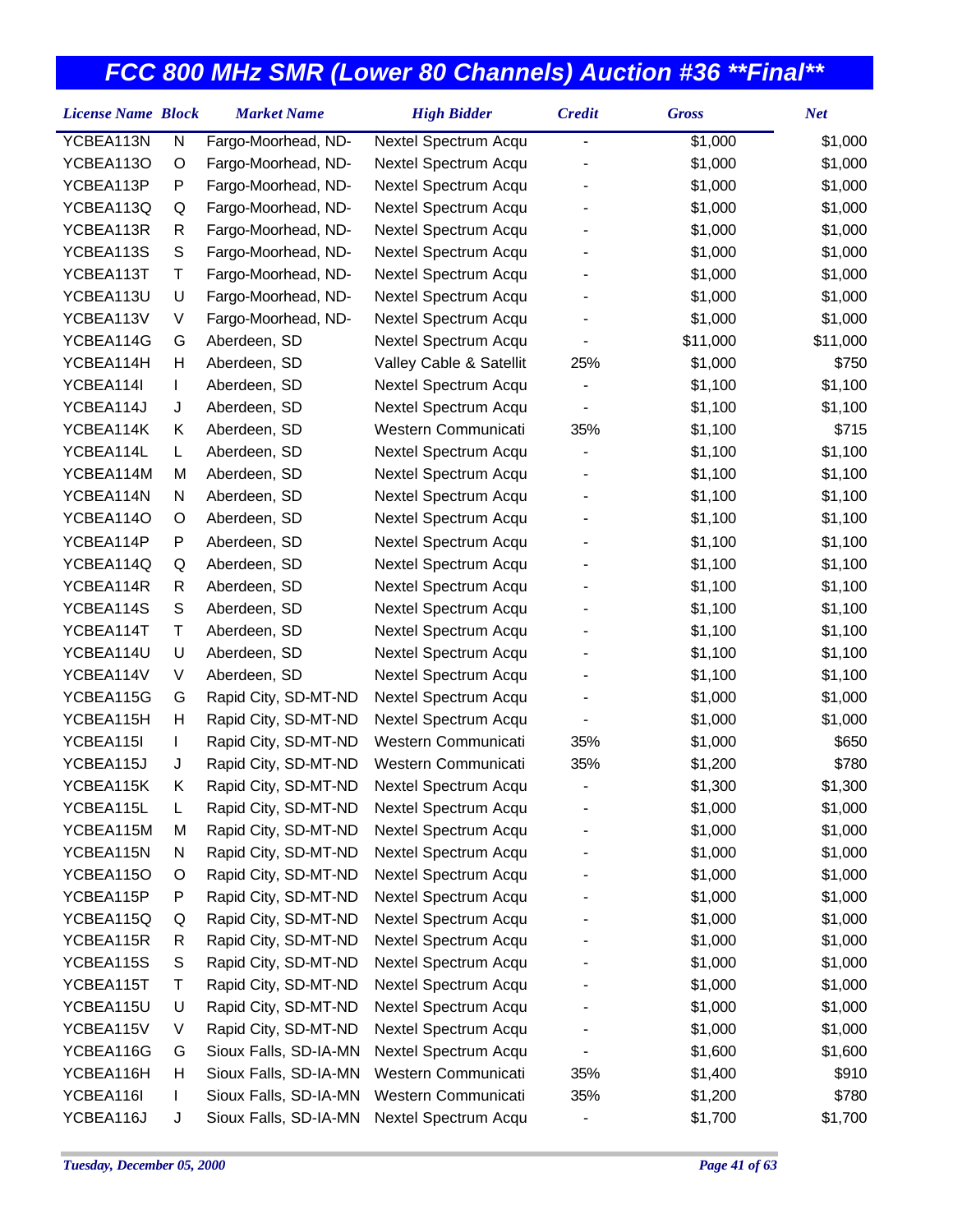| Sioux Falls, SD-IA-MN<br>YCBEA116K<br>Κ<br>Nextel Spectrum Acqu<br>\$1,000<br>\$1,000<br>-<br>YCBEA116L<br>Г<br>Sioux Falls, SD-IA-MN<br>Nextel Spectrum Acqu<br>\$2,100<br>\$2,100<br>YCBEA116M<br>Sioux Falls, SD-IA-MN<br>Nextel Spectrum Acqu<br>\$2,100<br>M<br>\$2,100<br>YCBEA116N<br>Sioux Falls, SD-IA-MN<br>Nextel Spectrum Acqu<br>\$1,600<br>\$1,600<br>N<br>Sioux Falls, SD-IA-MN<br>Nextel Spectrum Acqu<br>\$1,600<br>\$1,600<br>YCBEA116O<br>O<br>YCBEA116P<br>P<br>Sioux Falls, SD-IA-MN<br>Nextel Spectrum Acqu<br>\$1,600<br>\$1,600<br>YCBEA116Q<br>Sioux Falls, SD-IA-MN<br>Nextel Spectrum Acqu<br>\$1,600<br>\$1,600<br>Q<br>YCBEA116R<br>Sioux Falls, SD-IA-MN<br>Nextel Spectrum Acqu<br>\$1,800<br>\$1,800<br>R<br>${\mathsf S}$<br>YCBEA116S<br>Sioux Falls, SD-IA-MN<br>Nextel Spectrum Acqu<br>\$1,600<br>\$1,600<br>YCBEA116T<br>Τ<br>Sioux Falls, SD-IA-MN<br>Nextel Spectrum Acqu<br>\$1,600<br>\$1,600<br>YCBEA116U<br>U<br>Sioux Falls, SD-IA-MN<br>Nextel Spectrum Acqu<br>\$1,600<br>\$1,600<br>YCBEA116V<br>V<br>Sioux Falls, SD-IA-MN<br>Nextel Spectrum Acqu<br>\$1,600<br>\$1,600<br>Sioux City, IA-NE-SD<br>YCBEA117G<br>Nextel Spectrum Acqu<br>\$1,000<br>\$1,000<br>G<br>Sioux City, IA-NE-SD<br>YCBEA117H<br>Н<br>Nextel Spectrum Acqu<br>\$1,000<br>\$1,000<br>YCBEA117I<br>Sioux City, IA-NE-SD<br>Nextel Spectrum Acqu<br>\$1,000<br>\$1,000<br>L<br>Sioux City, IA-NE-SD<br>Nextel Spectrum Acqu<br>\$1,000<br>\$1,000<br>YCBEA117J<br>J<br>YCBEA117K<br>Κ<br>Sioux City, IA-NE-SD<br>Nextel Spectrum Acqu<br>\$1,000<br>\$1,000<br>YCBEA117L<br>Sioux City, IA-NE-SD<br>\$1,000<br>\$1,000<br>L<br>Nextel Spectrum Acqu<br>Sioux City, IA-NE-SD<br>YCBEA117M<br>M<br>Nextel Spectrum Acqu<br>\$1,000<br>\$1,000<br>\$1,000<br>YCBEA117N<br>N<br>Sioux City, IA-NE-SD<br>Nextel Spectrum Acqu<br>\$1,000<br>Sioux City, IA-NE-SD<br>Nextel Spectrum Acqu<br>\$1,000<br>\$1,000<br>YCBEA117O<br>O<br>YCBEA117P<br>Sioux City, IA-NE-SD<br>Nextel Spectrum Acqu<br>\$1,000<br>\$1,000<br>P<br>YCBEA117Q<br>Sioux City, IA-NE-SD<br>Nextel Spectrum Acqu<br>\$1,000<br>\$1,000<br>Q<br>Sioux City, IA-NE-SD<br>YCBEA117R<br>Nextel Spectrum Acqu<br>\$1,000<br>\$1,000<br>R<br>YCBEA117S<br>S<br>Sioux City, IA-NE-SD<br>Nextel Spectrum Acqu<br>\$1,000<br>\$1,000<br>Τ<br>Sioux City, IA-NE-SD<br>Nextel Spectrum Acqu<br>\$1,000<br>\$1,000<br>YCBEA117T<br>YCBEA117U<br>U<br>Sioux City, IA-NE-SD<br>Nextel Spectrum Acqu<br>\$1,000<br>\$1,000<br>YCBEA117V<br>V<br>Sioux City, IA-NE-SD<br>Nextel Spectrum Acqu<br>\$1,000<br>\$1,000<br>Omaha, NE-IA-MO<br>Nextel Spectrum Acqu<br>\$99,000<br>\$99,000<br>YCBEA118G<br>G<br>YCBEA118H<br>Н<br>Omaha, NE-IA-MO<br>Nextel Spectrum Acqu<br>\$99,000<br>\$99,000<br>YCBEA118I<br>\$110,000<br>Omaha, NE-IA-MO<br>Nextel Spectrum Acqu<br>\$110,000<br>L<br>YCBEA118J<br>Nextel Spectrum Acqu<br>\$110,000<br>\$110,000<br>Omaha, NE-IA-MO<br>J<br>Nextel Spectrum Acqu<br>YCBEA118K<br>Κ<br>Omaha, NE-IA-MO<br>\$102,000<br>\$102,000<br>Nextel Spectrum Acqu<br>\$102,000<br>\$102,000<br>YCBEA118L<br>L<br>Omaha, NE-IA-MO<br>YCBEA118M<br>Omaha, NE-IA-MO<br>Nextel Spectrum Acqu<br>\$1,000<br>\$1,000<br>M<br>YCBEA118N<br>Nextel Spectrum Acqu<br>\$1,000<br>\$1,000<br>N<br>Omaha, NE-IA-MO<br>Nextel Spectrum Acqu<br>YCBEA118O<br>Omaha, NE-IA-MO<br>\$1,000<br>\$1,000<br>O<br>Omaha, NE-IA-MO<br>Nextel Spectrum Acqu<br>\$102,000<br>\$102,000<br>YCBEA118P<br>P | <b>License Name Block</b> | <b>Market Name</b> | <b>High Bidder</b> | <b>Credit</b> | <b>Gross</b> | <b>Net</b> |
|---------------------------------------------------------------------------------------------------------------------------------------------------------------------------------------------------------------------------------------------------------------------------------------------------------------------------------------------------------------------------------------------------------------------------------------------------------------------------------------------------------------------------------------------------------------------------------------------------------------------------------------------------------------------------------------------------------------------------------------------------------------------------------------------------------------------------------------------------------------------------------------------------------------------------------------------------------------------------------------------------------------------------------------------------------------------------------------------------------------------------------------------------------------------------------------------------------------------------------------------------------------------------------------------------------------------------------------------------------------------------------------------------------------------------------------------------------------------------------------------------------------------------------------------------------------------------------------------------------------------------------------------------------------------------------------------------------------------------------------------------------------------------------------------------------------------------------------------------------------------------------------------------------------------------------------------------------------------------------------------------------------------------------------------------------------------------------------------------------------------------------------------------------------------------------------------------------------------------------------------------------------------------------------------------------------------------------------------------------------------------------------------------------------------------------------------------------------------------------------------------------------------------------------------------------------------------------------------------------------------------------------------------------------------------------------------------------------------------------------------------------------------------------------------------------------------------------------------------------------------------------------------------------------------------------------------------------------------------------------------------------------------------------------------------------------------------------------------------------------------------------------------------------------------------------------------------------------------------------------------------------------------------------------------------------------------------------------------------------------------------------------------------------------------------------------------------------------------------------|---------------------------|--------------------|--------------------|---------------|--------------|------------|
|                                                                                                                                                                                                                                                                                                                                                                                                                                                                                                                                                                                                                                                                                                                                                                                                                                                                                                                                                                                                                                                                                                                                                                                                                                                                                                                                                                                                                                                                                                                                                                                                                                                                                                                                                                                                                                                                                                                                                                                                                                                                                                                                                                                                                                                                                                                                                                                                                                                                                                                                                                                                                                                                                                                                                                                                                                                                                                                                                                                                                                                                                                                                                                                                                                                                                                                                                                                                                                                                                 |                           |                    |                    |               |              |            |
|                                                                                                                                                                                                                                                                                                                                                                                                                                                                                                                                                                                                                                                                                                                                                                                                                                                                                                                                                                                                                                                                                                                                                                                                                                                                                                                                                                                                                                                                                                                                                                                                                                                                                                                                                                                                                                                                                                                                                                                                                                                                                                                                                                                                                                                                                                                                                                                                                                                                                                                                                                                                                                                                                                                                                                                                                                                                                                                                                                                                                                                                                                                                                                                                                                                                                                                                                                                                                                                                                 |                           |                    |                    |               |              |            |
|                                                                                                                                                                                                                                                                                                                                                                                                                                                                                                                                                                                                                                                                                                                                                                                                                                                                                                                                                                                                                                                                                                                                                                                                                                                                                                                                                                                                                                                                                                                                                                                                                                                                                                                                                                                                                                                                                                                                                                                                                                                                                                                                                                                                                                                                                                                                                                                                                                                                                                                                                                                                                                                                                                                                                                                                                                                                                                                                                                                                                                                                                                                                                                                                                                                                                                                                                                                                                                                                                 |                           |                    |                    |               |              |            |
|                                                                                                                                                                                                                                                                                                                                                                                                                                                                                                                                                                                                                                                                                                                                                                                                                                                                                                                                                                                                                                                                                                                                                                                                                                                                                                                                                                                                                                                                                                                                                                                                                                                                                                                                                                                                                                                                                                                                                                                                                                                                                                                                                                                                                                                                                                                                                                                                                                                                                                                                                                                                                                                                                                                                                                                                                                                                                                                                                                                                                                                                                                                                                                                                                                                                                                                                                                                                                                                                                 |                           |                    |                    |               |              |            |
|                                                                                                                                                                                                                                                                                                                                                                                                                                                                                                                                                                                                                                                                                                                                                                                                                                                                                                                                                                                                                                                                                                                                                                                                                                                                                                                                                                                                                                                                                                                                                                                                                                                                                                                                                                                                                                                                                                                                                                                                                                                                                                                                                                                                                                                                                                                                                                                                                                                                                                                                                                                                                                                                                                                                                                                                                                                                                                                                                                                                                                                                                                                                                                                                                                                                                                                                                                                                                                                                                 |                           |                    |                    |               |              |            |
|                                                                                                                                                                                                                                                                                                                                                                                                                                                                                                                                                                                                                                                                                                                                                                                                                                                                                                                                                                                                                                                                                                                                                                                                                                                                                                                                                                                                                                                                                                                                                                                                                                                                                                                                                                                                                                                                                                                                                                                                                                                                                                                                                                                                                                                                                                                                                                                                                                                                                                                                                                                                                                                                                                                                                                                                                                                                                                                                                                                                                                                                                                                                                                                                                                                                                                                                                                                                                                                                                 |                           |                    |                    |               |              |            |
|                                                                                                                                                                                                                                                                                                                                                                                                                                                                                                                                                                                                                                                                                                                                                                                                                                                                                                                                                                                                                                                                                                                                                                                                                                                                                                                                                                                                                                                                                                                                                                                                                                                                                                                                                                                                                                                                                                                                                                                                                                                                                                                                                                                                                                                                                                                                                                                                                                                                                                                                                                                                                                                                                                                                                                                                                                                                                                                                                                                                                                                                                                                                                                                                                                                                                                                                                                                                                                                                                 |                           |                    |                    |               |              |            |
|                                                                                                                                                                                                                                                                                                                                                                                                                                                                                                                                                                                                                                                                                                                                                                                                                                                                                                                                                                                                                                                                                                                                                                                                                                                                                                                                                                                                                                                                                                                                                                                                                                                                                                                                                                                                                                                                                                                                                                                                                                                                                                                                                                                                                                                                                                                                                                                                                                                                                                                                                                                                                                                                                                                                                                                                                                                                                                                                                                                                                                                                                                                                                                                                                                                                                                                                                                                                                                                                                 |                           |                    |                    |               |              |            |
|                                                                                                                                                                                                                                                                                                                                                                                                                                                                                                                                                                                                                                                                                                                                                                                                                                                                                                                                                                                                                                                                                                                                                                                                                                                                                                                                                                                                                                                                                                                                                                                                                                                                                                                                                                                                                                                                                                                                                                                                                                                                                                                                                                                                                                                                                                                                                                                                                                                                                                                                                                                                                                                                                                                                                                                                                                                                                                                                                                                                                                                                                                                                                                                                                                                                                                                                                                                                                                                                                 |                           |                    |                    |               |              |            |
|                                                                                                                                                                                                                                                                                                                                                                                                                                                                                                                                                                                                                                                                                                                                                                                                                                                                                                                                                                                                                                                                                                                                                                                                                                                                                                                                                                                                                                                                                                                                                                                                                                                                                                                                                                                                                                                                                                                                                                                                                                                                                                                                                                                                                                                                                                                                                                                                                                                                                                                                                                                                                                                                                                                                                                                                                                                                                                                                                                                                                                                                                                                                                                                                                                                                                                                                                                                                                                                                                 |                           |                    |                    |               |              |            |
|                                                                                                                                                                                                                                                                                                                                                                                                                                                                                                                                                                                                                                                                                                                                                                                                                                                                                                                                                                                                                                                                                                                                                                                                                                                                                                                                                                                                                                                                                                                                                                                                                                                                                                                                                                                                                                                                                                                                                                                                                                                                                                                                                                                                                                                                                                                                                                                                                                                                                                                                                                                                                                                                                                                                                                                                                                                                                                                                                                                                                                                                                                                                                                                                                                                                                                                                                                                                                                                                                 |                           |                    |                    |               |              |            |
|                                                                                                                                                                                                                                                                                                                                                                                                                                                                                                                                                                                                                                                                                                                                                                                                                                                                                                                                                                                                                                                                                                                                                                                                                                                                                                                                                                                                                                                                                                                                                                                                                                                                                                                                                                                                                                                                                                                                                                                                                                                                                                                                                                                                                                                                                                                                                                                                                                                                                                                                                                                                                                                                                                                                                                                                                                                                                                                                                                                                                                                                                                                                                                                                                                                                                                                                                                                                                                                                                 |                           |                    |                    |               |              |            |
|                                                                                                                                                                                                                                                                                                                                                                                                                                                                                                                                                                                                                                                                                                                                                                                                                                                                                                                                                                                                                                                                                                                                                                                                                                                                                                                                                                                                                                                                                                                                                                                                                                                                                                                                                                                                                                                                                                                                                                                                                                                                                                                                                                                                                                                                                                                                                                                                                                                                                                                                                                                                                                                                                                                                                                                                                                                                                                                                                                                                                                                                                                                                                                                                                                                                                                                                                                                                                                                                                 |                           |                    |                    |               |              |            |
|                                                                                                                                                                                                                                                                                                                                                                                                                                                                                                                                                                                                                                                                                                                                                                                                                                                                                                                                                                                                                                                                                                                                                                                                                                                                                                                                                                                                                                                                                                                                                                                                                                                                                                                                                                                                                                                                                                                                                                                                                                                                                                                                                                                                                                                                                                                                                                                                                                                                                                                                                                                                                                                                                                                                                                                                                                                                                                                                                                                                                                                                                                                                                                                                                                                                                                                                                                                                                                                                                 |                           |                    |                    |               |              |            |
|                                                                                                                                                                                                                                                                                                                                                                                                                                                                                                                                                                                                                                                                                                                                                                                                                                                                                                                                                                                                                                                                                                                                                                                                                                                                                                                                                                                                                                                                                                                                                                                                                                                                                                                                                                                                                                                                                                                                                                                                                                                                                                                                                                                                                                                                                                                                                                                                                                                                                                                                                                                                                                                                                                                                                                                                                                                                                                                                                                                                                                                                                                                                                                                                                                                                                                                                                                                                                                                                                 |                           |                    |                    |               |              |            |
|                                                                                                                                                                                                                                                                                                                                                                                                                                                                                                                                                                                                                                                                                                                                                                                                                                                                                                                                                                                                                                                                                                                                                                                                                                                                                                                                                                                                                                                                                                                                                                                                                                                                                                                                                                                                                                                                                                                                                                                                                                                                                                                                                                                                                                                                                                                                                                                                                                                                                                                                                                                                                                                                                                                                                                                                                                                                                                                                                                                                                                                                                                                                                                                                                                                                                                                                                                                                                                                                                 |                           |                    |                    |               |              |            |
|                                                                                                                                                                                                                                                                                                                                                                                                                                                                                                                                                                                                                                                                                                                                                                                                                                                                                                                                                                                                                                                                                                                                                                                                                                                                                                                                                                                                                                                                                                                                                                                                                                                                                                                                                                                                                                                                                                                                                                                                                                                                                                                                                                                                                                                                                                                                                                                                                                                                                                                                                                                                                                                                                                                                                                                                                                                                                                                                                                                                                                                                                                                                                                                                                                                                                                                                                                                                                                                                                 |                           |                    |                    |               |              |            |
|                                                                                                                                                                                                                                                                                                                                                                                                                                                                                                                                                                                                                                                                                                                                                                                                                                                                                                                                                                                                                                                                                                                                                                                                                                                                                                                                                                                                                                                                                                                                                                                                                                                                                                                                                                                                                                                                                                                                                                                                                                                                                                                                                                                                                                                                                                                                                                                                                                                                                                                                                                                                                                                                                                                                                                                                                                                                                                                                                                                                                                                                                                                                                                                                                                                                                                                                                                                                                                                                                 |                           |                    |                    |               |              |            |
|                                                                                                                                                                                                                                                                                                                                                                                                                                                                                                                                                                                                                                                                                                                                                                                                                                                                                                                                                                                                                                                                                                                                                                                                                                                                                                                                                                                                                                                                                                                                                                                                                                                                                                                                                                                                                                                                                                                                                                                                                                                                                                                                                                                                                                                                                                                                                                                                                                                                                                                                                                                                                                                                                                                                                                                                                                                                                                                                                                                                                                                                                                                                                                                                                                                                                                                                                                                                                                                                                 |                           |                    |                    |               |              |            |
|                                                                                                                                                                                                                                                                                                                                                                                                                                                                                                                                                                                                                                                                                                                                                                                                                                                                                                                                                                                                                                                                                                                                                                                                                                                                                                                                                                                                                                                                                                                                                                                                                                                                                                                                                                                                                                                                                                                                                                                                                                                                                                                                                                                                                                                                                                                                                                                                                                                                                                                                                                                                                                                                                                                                                                                                                                                                                                                                                                                                                                                                                                                                                                                                                                                                                                                                                                                                                                                                                 |                           |                    |                    |               |              |            |
|                                                                                                                                                                                                                                                                                                                                                                                                                                                                                                                                                                                                                                                                                                                                                                                                                                                                                                                                                                                                                                                                                                                                                                                                                                                                                                                                                                                                                                                                                                                                                                                                                                                                                                                                                                                                                                                                                                                                                                                                                                                                                                                                                                                                                                                                                                                                                                                                                                                                                                                                                                                                                                                                                                                                                                                                                                                                                                                                                                                                                                                                                                                                                                                                                                                                                                                                                                                                                                                                                 |                           |                    |                    |               |              |            |
|                                                                                                                                                                                                                                                                                                                                                                                                                                                                                                                                                                                                                                                                                                                                                                                                                                                                                                                                                                                                                                                                                                                                                                                                                                                                                                                                                                                                                                                                                                                                                                                                                                                                                                                                                                                                                                                                                                                                                                                                                                                                                                                                                                                                                                                                                                                                                                                                                                                                                                                                                                                                                                                                                                                                                                                                                                                                                                                                                                                                                                                                                                                                                                                                                                                                                                                                                                                                                                                                                 |                           |                    |                    |               |              |            |
|                                                                                                                                                                                                                                                                                                                                                                                                                                                                                                                                                                                                                                                                                                                                                                                                                                                                                                                                                                                                                                                                                                                                                                                                                                                                                                                                                                                                                                                                                                                                                                                                                                                                                                                                                                                                                                                                                                                                                                                                                                                                                                                                                                                                                                                                                                                                                                                                                                                                                                                                                                                                                                                                                                                                                                                                                                                                                                                                                                                                                                                                                                                                                                                                                                                                                                                                                                                                                                                                                 |                           |                    |                    |               |              |            |
|                                                                                                                                                                                                                                                                                                                                                                                                                                                                                                                                                                                                                                                                                                                                                                                                                                                                                                                                                                                                                                                                                                                                                                                                                                                                                                                                                                                                                                                                                                                                                                                                                                                                                                                                                                                                                                                                                                                                                                                                                                                                                                                                                                                                                                                                                                                                                                                                                                                                                                                                                                                                                                                                                                                                                                                                                                                                                                                                                                                                                                                                                                                                                                                                                                                                                                                                                                                                                                                                                 |                           |                    |                    |               |              |            |
|                                                                                                                                                                                                                                                                                                                                                                                                                                                                                                                                                                                                                                                                                                                                                                                                                                                                                                                                                                                                                                                                                                                                                                                                                                                                                                                                                                                                                                                                                                                                                                                                                                                                                                                                                                                                                                                                                                                                                                                                                                                                                                                                                                                                                                                                                                                                                                                                                                                                                                                                                                                                                                                                                                                                                                                                                                                                                                                                                                                                                                                                                                                                                                                                                                                                                                                                                                                                                                                                                 |                           |                    |                    |               |              |            |
|                                                                                                                                                                                                                                                                                                                                                                                                                                                                                                                                                                                                                                                                                                                                                                                                                                                                                                                                                                                                                                                                                                                                                                                                                                                                                                                                                                                                                                                                                                                                                                                                                                                                                                                                                                                                                                                                                                                                                                                                                                                                                                                                                                                                                                                                                                                                                                                                                                                                                                                                                                                                                                                                                                                                                                                                                                                                                                                                                                                                                                                                                                                                                                                                                                                                                                                                                                                                                                                                                 |                           |                    |                    |               |              |            |
|                                                                                                                                                                                                                                                                                                                                                                                                                                                                                                                                                                                                                                                                                                                                                                                                                                                                                                                                                                                                                                                                                                                                                                                                                                                                                                                                                                                                                                                                                                                                                                                                                                                                                                                                                                                                                                                                                                                                                                                                                                                                                                                                                                                                                                                                                                                                                                                                                                                                                                                                                                                                                                                                                                                                                                                                                                                                                                                                                                                                                                                                                                                                                                                                                                                                                                                                                                                                                                                                                 |                           |                    |                    |               |              |            |
|                                                                                                                                                                                                                                                                                                                                                                                                                                                                                                                                                                                                                                                                                                                                                                                                                                                                                                                                                                                                                                                                                                                                                                                                                                                                                                                                                                                                                                                                                                                                                                                                                                                                                                                                                                                                                                                                                                                                                                                                                                                                                                                                                                                                                                                                                                                                                                                                                                                                                                                                                                                                                                                                                                                                                                                                                                                                                                                                                                                                                                                                                                                                                                                                                                                                                                                                                                                                                                                                                 |                           |                    |                    |               |              |            |
|                                                                                                                                                                                                                                                                                                                                                                                                                                                                                                                                                                                                                                                                                                                                                                                                                                                                                                                                                                                                                                                                                                                                                                                                                                                                                                                                                                                                                                                                                                                                                                                                                                                                                                                                                                                                                                                                                                                                                                                                                                                                                                                                                                                                                                                                                                                                                                                                                                                                                                                                                                                                                                                                                                                                                                                                                                                                                                                                                                                                                                                                                                                                                                                                                                                                                                                                                                                                                                                                                 |                           |                    |                    |               |              |            |
|                                                                                                                                                                                                                                                                                                                                                                                                                                                                                                                                                                                                                                                                                                                                                                                                                                                                                                                                                                                                                                                                                                                                                                                                                                                                                                                                                                                                                                                                                                                                                                                                                                                                                                                                                                                                                                                                                                                                                                                                                                                                                                                                                                                                                                                                                                                                                                                                                                                                                                                                                                                                                                                                                                                                                                                                                                                                                                                                                                                                                                                                                                                                                                                                                                                                                                                                                                                                                                                                                 |                           |                    |                    |               |              |            |
|                                                                                                                                                                                                                                                                                                                                                                                                                                                                                                                                                                                                                                                                                                                                                                                                                                                                                                                                                                                                                                                                                                                                                                                                                                                                                                                                                                                                                                                                                                                                                                                                                                                                                                                                                                                                                                                                                                                                                                                                                                                                                                                                                                                                                                                                                                                                                                                                                                                                                                                                                                                                                                                                                                                                                                                                                                                                                                                                                                                                                                                                                                                                                                                                                                                                                                                                                                                                                                                                                 |                           |                    |                    |               |              |            |
|                                                                                                                                                                                                                                                                                                                                                                                                                                                                                                                                                                                                                                                                                                                                                                                                                                                                                                                                                                                                                                                                                                                                                                                                                                                                                                                                                                                                                                                                                                                                                                                                                                                                                                                                                                                                                                                                                                                                                                                                                                                                                                                                                                                                                                                                                                                                                                                                                                                                                                                                                                                                                                                                                                                                                                                                                                                                                                                                                                                                                                                                                                                                                                                                                                                                                                                                                                                                                                                                                 |                           |                    |                    |               |              |            |
|                                                                                                                                                                                                                                                                                                                                                                                                                                                                                                                                                                                                                                                                                                                                                                                                                                                                                                                                                                                                                                                                                                                                                                                                                                                                                                                                                                                                                                                                                                                                                                                                                                                                                                                                                                                                                                                                                                                                                                                                                                                                                                                                                                                                                                                                                                                                                                                                                                                                                                                                                                                                                                                                                                                                                                                                                                                                                                                                                                                                                                                                                                                                                                                                                                                                                                                                                                                                                                                                                 |                           |                    |                    |               |              |            |
|                                                                                                                                                                                                                                                                                                                                                                                                                                                                                                                                                                                                                                                                                                                                                                                                                                                                                                                                                                                                                                                                                                                                                                                                                                                                                                                                                                                                                                                                                                                                                                                                                                                                                                                                                                                                                                                                                                                                                                                                                                                                                                                                                                                                                                                                                                                                                                                                                                                                                                                                                                                                                                                                                                                                                                                                                                                                                                                                                                                                                                                                                                                                                                                                                                                                                                                                                                                                                                                                                 |                           |                    |                    |               |              |            |
|                                                                                                                                                                                                                                                                                                                                                                                                                                                                                                                                                                                                                                                                                                                                                                                                                                                                                                                                                                                                                                                                                                                                                                                                                                                                                                                                                                                                                                                                                                                                                                                                                                                                                                                                                                                                                                                                                                                                                                                                                                                                                                                                                                                                                                                                                                                                                                                                                                                                                                                                                                                                                                                                                                                                                                                                                                                                                                                                                                                                                                                                                                                                                                                                                                                                                                                                                                                                                                                                                 |                           |                    |                    |               |              |            |
|                                                                                                                                                                                                                                                                                                                                                                                                                                                                                                                                                                                                                                                                                                                                                                                                                                                                                                                                                                                                                                                                                                                                                                                                                                                                                                                                                                                                                                                                                                                                                                                                                                                                                                                                                                                                                                                                                                                                                                                                                                                                                                                                                                                                                                                                                                                                                                                                                                                                                                                                                                                                                                                                                                                                                                                                                                                                                                                                                                                                                                                                                                                                                                                                                                                                                                                                                                                                                                                                                 |                           |                    |                    |               |              |            |
|                                                                                                                                                                                                                                                                                                                                                                                                                                                                                                                                                                                                                                                                                                                                                                                                                                                                                                                                                                                                                                                                                                                                                                                                                                                                                                                                                                                                                                                                                                                                                                                                                                                                                                                                                                                                                                                                                                                                                                                                                                                                                                                                                                                                                                                                                                                                                                                                                                                                                                                                                                                                                                                                                                                                                                                                                                                                                                                                                                                                                                                                                                                                                                                                                                                                                                                                                                                                                                                                                 |                           |                    |                    |               |              |            |
|                                                                                                                                                                                                                                                                                                                                                                                                                                                                                                                                                                                                                                                                                                                                                                                                                                                                                                                                                                                                                                                                                                                                                                                                                                                                                                                                                                                                                                                                                                                                                                                                                                                                                                                                                                                                                                                                                                                                                                                                                                                                                                                                                                                                                                                                                                                                                                                                                                                                                                                                                                                                                                                                                                                                                                                                                                                                                                                                                                                                                                                                                                                                                                                                                                                                                                                                                                                                                                                                                 |                           |                    |                    |               |              |            |
| Omaha, NE-IA-MO<br>Nextel Spectrum Acqu<br>\$1,000<br>\$1,000<br>YCBEA118Q<br>Q                                                                                                                                                                                                                                                                                                                                                                                                                                                                                                                                                                                                                                                                                                                                                                                                                                                                                                                                                                                                                                                                                                                                                                                                                                                                                                                                                                                                                                                                                                                                                                                                                                                                                                                                                                                                                                                                                                                                                                                                                                                                                                                                                                                                                                                                                                                                                                                                                                                                                                                                                                                                                                                                                                                                                                                                                                                                                                                                                                                                                                                                                                                                                                                                                                                                                                                                                                                                 |                           |                    |                    |               |              |            |
| YCBEA118R<br>Nextel Spectrum Acqu<br>\$102,000<br>R<br>Omaha, NE-IA-MO<br>\$102,000                                                                                                                                                                                                                                                                                                                                                                                                                                                                                                                                                                                                                                                                                                                                                                                                                                                                                                                                                                                                                                                                                                                                                                                                                                                                                                                                                                                                                                                                                                                                                                                                                                                                                                                                                                                                                                                                                                                                                                                                                                                                                                                                                                                                                                                                                                                                                                                                                                                                                                                                                                                                                                                                                                                                                                                                                                                                                                                                                                                                                                                                                                                                                                                                                                                                                                                                                                                             |                           |                    |                    |               |              |            |
| YCBEA118S<br>S<br>Omaha, NE-IA-MO<br>Nextel Spectrum Acqu<br>\$1,000<br>\$1,000                                                                                                                                                                                                                                                                                                                                                                                                                                                                                                                                                                                                                                                                                                                                                                                                                                                                                                                                                                                                                                                                                                                                                                                                                                                                                                                                                                                                                                                                                                                                                                                                                                                                                                                                                                                                                                                                                                                                                                                                                                                                                                                                                                                                                                                                                                                                                                                                                                                                                                                                                                                                                                                                                                                                                                                                                                                                                                                                                                                                                                                                                                                                                                                                                                                                                                                                                                                                 |                           |                    |                    |               |              |            |
| Nextel Spectrum Acqu<br>YCBEA118T<br>Т<br>Omaha, NE-IA-MO<br>\$1,000<br>\$1,000                                                                                                                                                                                                                                                                                                                                                                                                                                                                                                                                                                                                                                                                                                                                                                                                                                                                                                                                                                                                                                                                                                                                                                                                                                                                                                                                                                                                                                                                                                                                                                                                                                                                                                                                                                                                                                                                                                                                                                                                                                                                                                                                                                                                                                                                                                                                                                                                                                                                                                                                                                                                                                                                                                                                                                                                                                                                                                                                                                                                                                                                                                                                                                                                                                                                                                                                                                                                 |                           |                    |                    |               |              |            |
| YCBEA118U<br>U<br>Omaha, NE-IA-MO<br>Nextel Spectrum Acqu<br>\$1,000<br>\$1,000                                                                                                                                                                                                                                                                                                                                                                                                                                                                                                                                                                                                                                                                                                                                                                                                                                                                                                                                                                                                                                                                                                                                                                                                                                                                                                                                                                                                                                                                                                                                                                                                                                                                                                                                                                                                                                                                                                                                                                                                                                                                                                                                                                                                                                                                                                                                                                                                                                                                                                                                                                                                                                                                                                                                                                                                                                                                                                                                                                                                                                                                                                                                                                                                                                                                                                                                                                                                 |                           |                    |                    |               |              |            |
| YCBEA118V<br>Omaha, NE-IA-MO<br>Nextel Spectrum Acqu<br>\$1,000<br>\$1,000<br>V                                                                                                                                                                                                                                                                                                                                                                                                                                                                                                                                                                                                                                                                                                                                                                                                                                                                                                                                                                                                                                                                                                                                                                                                                                                                                                                                                                                                                                                                                                                                                                                                                                                                                                                                                                                                                                                                                                                                                                                                                                                                                                                                                                                                                                                                                                                                                                                                                                                                                                                                                                                                                                                                                                                                                                                                                                                                                                                                                                                                                                                                                                                                                                                                                                                                                                                                                                                                 |                           |                    |                    |               |              |            |
| Nextel Spectrum Acqu<br>\$127,000<br>\$127,000<br>YCBEA119G<br>G<br>Lincoln, NE                                                                                                                                                                                                                                                                                                                                                                                                                                                                                                                                                                                                                                                                                                                                                                                                                                                                                                                                                                                                                                                                                                                                                                                                                                                                                                                                                                                                                                                                                                                                                                                                                                                                                                                                                                                                                                                                                                                                                                                                                                                                                                                                                                                                                                                                                                                                                                                                                                                                                                                                                                                                                                                                                                                                                                                                                                                                                                                                                                                                                                                                                                                                                                                                                                                                                                                                                                                                 |                           |                    |                    |               |              |            |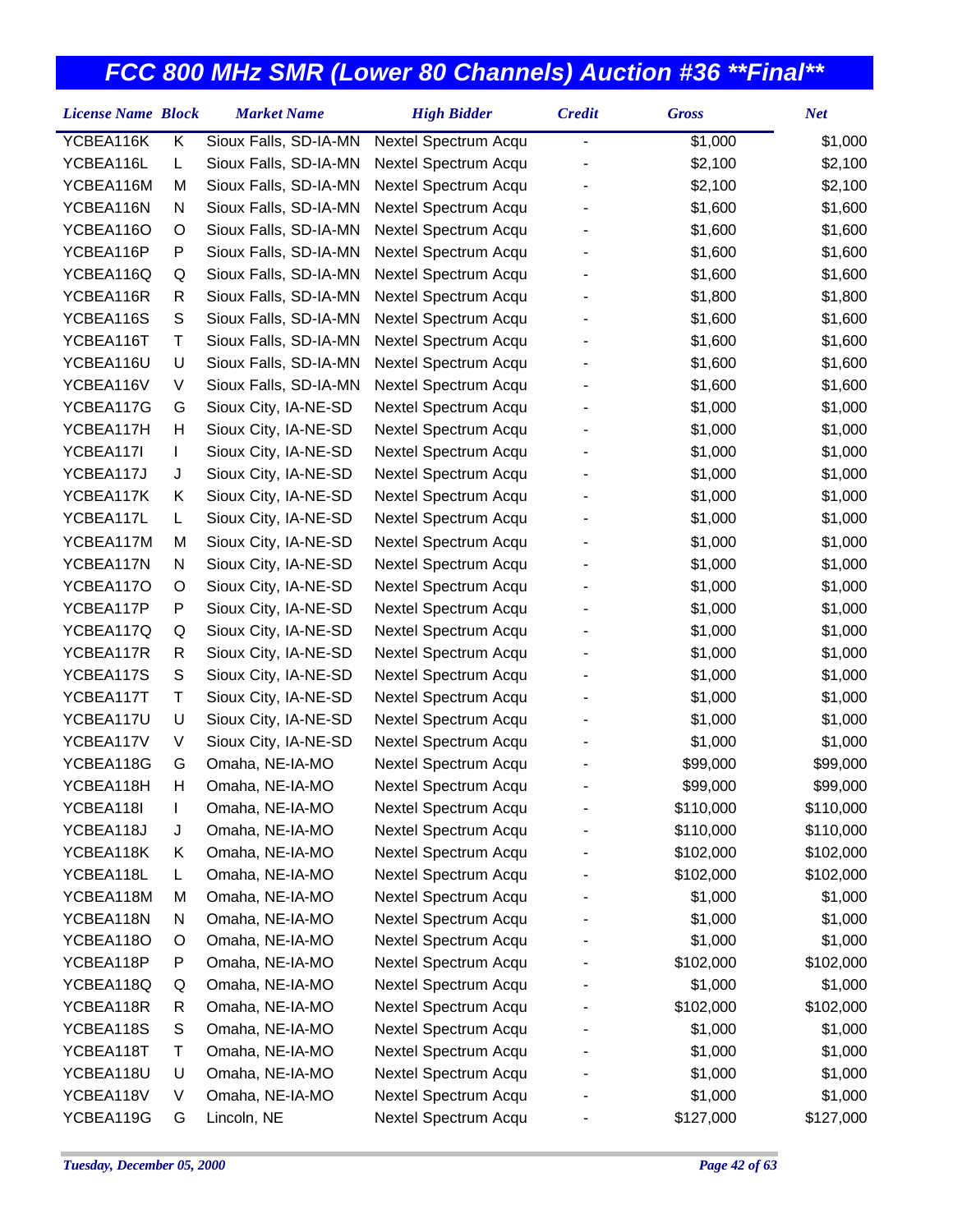| <b>License Name Block</b> |   | <b>Market Name</b>  | <b>High Bidder</b>   | <b>Credit</b> | <b>Gross</b> | <b>Net</b> |
|---------------------------|---|---------------------|----------------------|---------------|--------------|------------|
| YCBEA119H                 | Н | Lincoln, NE         | Nextel Spectrum Acqu | -             | \$1,000      | \$1,000    |
| YCBEA119I                 | L | Lincoln, NE         | Nextel Spectrum Acqu |               | \$1,000      | \$1,000    |
| YCBEA119J                 | J | Lincoln, NE         | Nextel Spectrum Acqu |               | \$1,000      | \$1,000    |
| YCBEA119K                 | Κ | Lincoln, NE         | Nextel Spectrum Acqu |               | \$1,000      | \$1,000    |
| YCBEA119L                 | L | Lincoln, NE         | Nextel Spectrum Acqu |               | \$1,000      | \$1,000    |
| YCBEA119M                 | M | Lincoln, NE         | Nextel Spectrum Acqu |               | \$127,000    | \$127,000  |
| YCBEA119N                 | N | Lincoln, NE         | Nextel Spectrum Acqu |               | \$1,000      | \$1,000    |
| YCBEA119O                 | O | Lincoln, NE         | Nextel Spectrum Acqu |               | \$1,000      | \$1,000    |
| YCBEA119P                 | P | Lincoln, NE         | Nextel Spectrum Acqu |               | \$1,000      | \$1,000    |
| YCBEA119Q                 | Q | Lincoln, NE         | Nextel Spectrum Acqu |               | \$115,000    | \$115,000  |
| YCBEA119R                 | R | Lincoln, NE         | Nextel Spectrum Acqu |               | \$1,000      | \$1,000    |
| YCBEA119S                 | S | Lincoln, NE         | Nextel Spectrum Acqu |               | \$105,000    | \$105,000  |
| YCBEA119T                 | Τ | Lincoln, NE         | Nextel Spectrum Acqu |               | \$1,000      | \$1,000    |
| YCBEA119U                 | U | Lincoln, NE         | Nextel Spectrum Acqu |               | \$128,000    | \$128,000  |
| YCBEA119V                 | V | Lincoln, NE         | Nextel Spectrum Acqu |               | \$130,000    | \$130,000  |
| YCBEA120G                 | G | Grand Island, NE    | Nextel Spectrum Acqu |               | \$1,000      | \$1,000    |
| YCBEA120H                 | Н | Grand Island, NE    | Nextel Spectrum Acqu |               | \$1,000      | \$1,000    |
| YCBEA120I                 | L | Grand Island, NE    | Nextel Spectrum Acqu |               | \$1,000      | \$1,000    |
| YCBEA120J                 | J | Grand Island, NE    | Nextel Spectrum Acqu |               | \$1,000      | \$1,000    |
| YCBEA120K                 | Κ | Grand Island, NE    | Nextel Spectrum Acqu |               | \$1,000      | \$1,000    |
| YCBEA120L                 | L | Grand Island, NE    | Nextel Spectrum Acqu |               | \$1,000      | \$1,000    |
| YCBEA120M                 | M | Grand Island, NE    | Nextel Spectrum Acqu |               | \$1,000      | \$1,000    |
| YCBEA120N                 | N | Grand Island, NE    | Nextel Spectrum Acqu |               | \$1,000      | \$1,000    |
| YCBEA120O                 | O | Grand Island, NE    | Nextel Spectrum Acqu |               | \$1,000      | \$1,000    |
| YCBEA120P                 | P | Grand Island, NE    | Nextel Spectrum Acqu |               | \$1,000      | \$1,000    |
| YCBEA120Q                 | Q | Grand Island, NE    | Nextel Spectrum Acqu |               | \$1,000      | \$1,000    |
| YCBEA120R                 | R | Grand Island, NE    | Nextel Spectrum Acqu |               | \$1,000      | \$1,000    |
| YCBEA120S                 | S | Grand Island, NE    | Nextel Spectrum Acqu |               | \$1,000      | \$1,000    |
| YCBEA120T                 | Τ | Grand Island, NE    | Nextel Spectrum Acqu |               | \$1,000      | \$1,000    |
| YCBEA120U                 | U | Grand Island, NE    | Nextel Spectrum Acqu |               | \$1,000      | \$1,000    |
| YCBEA120V                 | V | Grand Island, NE    | Nextel Spectrum Acqu |               | \$1,000      | \$1,000    |
| YCBEA121G                 | G | North Platte, NE-CO | Nextel Spectrum Acqu |               | \$1,000      | \$1,000    |
| YCBEA121H                 | н | North Platte, NE-CO | Nextel Spectrum Acqu |               | \$1,000      | \$1,000    |
| YCBEA121I                 | L | North Platte, NE-CO | Nextel Spectrum Acqu |               | \$1,000      | \$1,000    |
| YCBEA121J                 | J | North Platte, NE-CO | Nextel Spectrum Acqu |               | \$1,000      | \$1,000    |
| YCBEA121K                 | Κ | North Platte, NE-CO | Nextel Spectrum Acqu |               | \$1,000      | \$1,000    |
| YCBEA121L                 | L | North Platte, NE-CO | Nextel Spectrum Acqu |               | \$1,000      | \$1,000    |
| YCBEA121M                 | M | North Platte, NE-CO | Nextel Spectrum Acqu |               | \$1,000      | \$1,000    |
| YCBEA121N                 | N | North Platte, NE-CO | Nextel Spectrum Acqu |               | \$1,000      | \$1,000    |
| YCBEA121O                 | O | North Platte, NE-CO | Nextel Spectrum Acqu |               | \$1,000      | \$1,000    |
| YCBEA121P                 | P | North Platte, NE-CO | Nextel Spectrum Acqu |               | \$1,000      | \$1,000    |
| YCBEA121Q                 | Q | North Platte, NE-CO | Nextel Spectrum Acqu |               | \$1,000      | \$1,000    |
| YCBEA121R                 | R | North Platte, NE-CO | Nextel Spectrum Acqu |               | \$1,000      | \$1,000    |
| YCBEA121S                 | S | North Platte, NE-CO | Nextel Spectrum Acqu |               | \$1,000      | \$1,000    |
| YCBEA121T                 | Т | North Platte, NE-CO | Nextel Spectrum Acqu |               | \$1,000      | \$1,000    |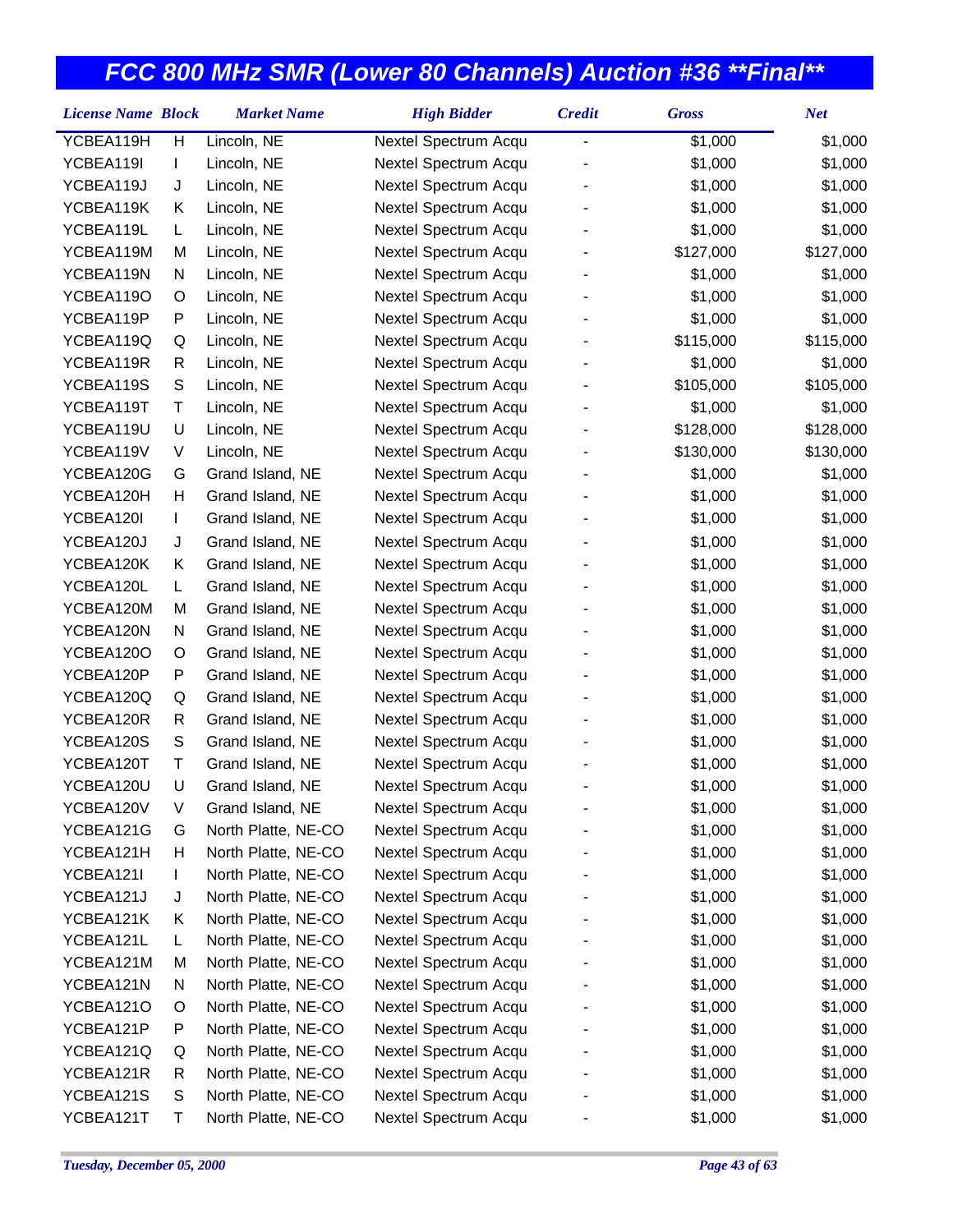| <b>License Name Block</b> |   | <b>Market Name</b>  | <b>High Bidder</b>   | <b>Credit</b>  | <b>Gross</b> | <b>Net</b> |
|---------------------------|---|---------------------|----------------------|----------------|--------------|------------|
| YCBEA121U                 | U | North Platte, NE-CO | Nextel Spectrum Acqu | $\overline{a}$ | \$1,000      | \$1,000    |
| YCBEA121V                 | V | North Platte, NE-CO | Nextel Spectrum Acqu |                | \$1,000      | \$1,000    |
| YCBEA122G                 | G | Wichita, KS-OK      | Nextel Spectrum Acqu |                | \$2,600      | \$2,600    |
| YCBEA122H                 | Η | Wichita, KS-OK      | Nextel Spectrum Acqu |                | \$2,700      | \$2,700    |
| YCBEA122I                 | L | Wichita, KS-OK      | Gateway Wireless Ser | 35%            | \$1,900      | \$1,235    |
| YCBEA122J                 | J | Wichita, KS-OK      | Nextel Spectrum Acqu |                | \$2,200      | \$2,200    |
| YCBEA122K                 | Κ | Wichita, KS-OK      | Gateway Wireless Ser | 35%            | \$1,900      | \$1,235    |
| YCBEA122L                 | L | Wichita, KS-OK      | Nextel Spectrum Acqu |                | \$1,700      | \$1,700    |
| YCBEA122M                 | M | Wichita, KS-OK      | Nextel Spectrum Acqu |                | \$2,200      | \$2,200    |
| YCBEA122N                 | N | Wichita, KS-OK      | Nextel Spectrum Acqu |                | \$2,200      | \$2,200    |
| YCBEA122O                 | O | Wichita, KS-OK      | Nextel Spectrum Acqu |                | \$2,900      | \$2,900    |
| YCBEA122P                 | P | Wichita, KS-OK      | Nextel Spectrum Acqu |                | \$2,800      | \$2,800    |
| YCBEA122Q                 | Q | Wichita, KS-OK      | Nextel Spectrum Acqu |                | \$1,700      | \$1,700    |
| YCBEA122R                 | R | Wichita, KS-OK      | Nextel Spectrum Acqu |                | \$1,700      | \$1,700    |
| YCBEA122S                 | S | Wichita, KS-OK      | Nextel Spectrum Acqu |                | \$1,700      | \$1,700    |
| YCBEA122T                 | Τ | Wichita, KS-OK      | Nextel Spectrum Acqu |                | \$1,700      | \$1,700    |
| YCBEA122U                 | U | Wichita, KS-OK      | Nextel Spectrum Acqu |                | \$1,700      | \$1,700    |
| YCBEA122V                 | V | Wichita, KS-OK      | Nextel Spectrum Acqu |                | \$1,700      | \$1,700    |
| YCBEA123G                 | G | Topeka, KS          | Nextel Spectrum Acqu |                | \$1,000      | \$1,000    |
| YCBEA123H                 | Η | Topeka, KS          | Nextel Spectrum Acqu |                | \$1,000      | \$1,000    |
| YCBEA123I                 | L | Topeka, KS          | Nextel Spectrum Acqu |                | \$1,000      | \$1,000    |
| YCBEA123J                 | J | Topeka, KS          | Nextel Spectrum Acqu |                | \$1,000      | \$1,000    |
| YCBEA123K                 | Κ | Topeka, KS          | Nextel Spectrum Acqu |                | \$1,000      | \$1,000    |
| YCBEA123L                 | L | Topeka, KS          | Nextel Spectrum Acqu |                | \$1,000      | \$1,000    |
| YCBEA123M                 | M | Topeka, KS          | Nextel Spectrum Acqu |                | \$1,000      | \$1,000    |
| YCBEA123N                 | N | Topeka, KS          | Nextel Spectrum Acqu |                | \$1,000      | \$1,000    |
| YCBEA123O                 | O | Topeka, KS          | Nextel Spectrum Acqu |                | \$1,000      | \$1,000    |
| YCBEA123P                 | P | Topeka, KS          | Nextel Spectrum Acqu |                | \$1,000      | \$1,000    |
| YCBEA123Q                 | Q | Topeka, KS          | Nextel Spectrum Acqu |                | \$1,000      | \$1,000    |
| YCBEA123R                 | R | Topeka, KS          | Nextel Spectrum Acqu |                | \$1,000      | \$1,000    |
| YCBEA123S                 | S | Topeka, KS          | Nextel Spectrum Acqu |                | \$1,000      | \$1,000    |
| YCBEA123T                 | Т | Topeka, KS          | Nextel Spectrum Acqu |                | \$1,000      | \$1,000    |
| YCBEA123U                 | U | Topeka, KS          | Nextel Spectrum Acqu |                | \$1,000      | \$1,000    |
| YCBEA123V                 | V | Topeka, KS          | Nextel Spectrum Acqu |                | \$1,000      | \$1,000    |
| YCBEA124G                 | G | Tulsa, OK-KS        | Nextel Spectrum Acqu |                | \$1,300      | \$1,300    |
| YCBEA124H                 | н | Tulsa, OK-KS        | Nextel Spectrum Acqu |                | \$1,300      | \$1,300    |
| YCBEA124I                 | L | Tulsa, OK-KS        | Nextel Spectrum Acqu |                | \$1,300      | \$1,300    |
| YCBEA124J                 | J | Tulsa, OK-KS        | Nextel Spectrum Acqu |                | \$1,300      | \$1,300    |
| YCBEA124K                 | Κ | Tulsa, OK-KS        | Nextel Spectrum Acqu |                | \$1,400      | \$1,400    |
| YCBEA124L                 | L | Tulsa, OK-KS        | TOTAL COM INC.       | 35%            | \$1,900      | \$1,235    |
| YCBEA124M                 | M | Tulsa, OK-KS        | Nextel Spectrum Acqu |                | \$2,200      | \$2,200    |
| YCBEA124N                 | N | Tulsa, OK-KS        | Nextel Spectrum Acqu |                | \$1,300      | \$1,300    |
| YCBEA124O                 | O | Tulsa, OK-KS        | Nextel Spectrum Acqu |                | \$1,300      | \$1,300    |
| YCBEA124P                 | P | Tulsa, OK-KS        | Nextel Spectrum Acqu |                | \$1,300      | \$1,300    |
| YCBEA124Q                 | Q | Tulsa, OK-KS        | Nextel Spectrum Acqu |                | \$1,300      | \$1,300    |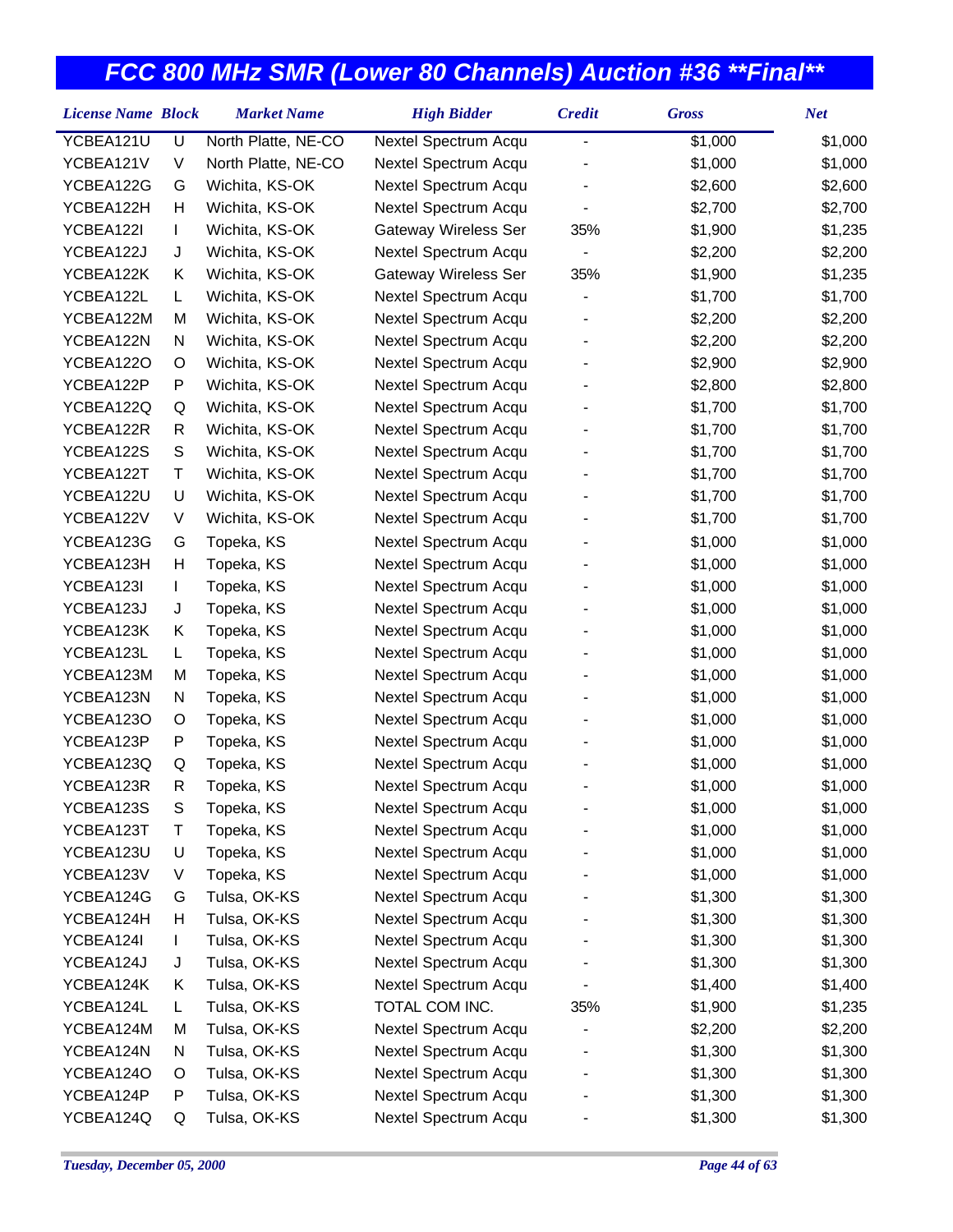| <b>License Name Block</b> |              | <b>Market Name</b>     | <b>High Bidder</b>   | <b>Credit</b>            | <b>Gross</b> | <b>Net</b> |
|---------------------------|--------------|------------------------|----------------------|--------------------------|--------------|------------|
| YCBEA124R                 | $\mathsf{R}$ | Tulsa, OK-KS           | Nextel Spectrum Acqu | $\overline{a}$           | \$13,000     | \$13,000   |
| YCBEA124S                 | S            | Tulsa, OK-KS           | Nextel Spectrum Acqu |                          | \$1,300      | \$1,300    |
| YCBEA124T                 | Τ            | Tulsa, OK-KS           | Nextel Spectrum Acqu |                          | \$1,300      | \$1,300    |
| YCBEA124U                 | U            | Tulsa, OK-KS           | Nextel Spectrum Acqu |                          | \$1,300      | \$1,300    |
| YCBEA124V                 | V            | Tulsa, OK-KS           | Nextel Spectrum Acqu |                          | \$1,300      | \$1,300    |
| YCBEA125G                 | G            | Oklahoma City, OK      | Nextel Spectrum Acqu |                          | \$1,600      | \$1,600    |
| YCBEA125H                 | Н            | Oklahoma City, OK      | Nextel Spectrum Acqu |                          | \$1,600      | \$1,600    |
| YCBEA125I                 | L            | Oklahoma City, OK      | TOTAL COM INC.       | 35%                      | \$2,800      | \$1,820    |
| YCBEA125J                 | J            | Oklahoma City, OK      | Nextel Spectrum Acqu |                          | \$1,600      | \$1,600    |
| YCBEA125K                 | Κ            | Oklahoma City, OK      | Nextel Spectrum Acqu | $\blacksquare$           | \$1,600      | \$1,600    |
| YCBEA125L                 | L.           | Oklahoma City, OK      | TOTAL COM INC.       | 35%                      | \$21,000     | \$13,650   |
| YCBEA125M                 | M            | Oklahoma City, OK      | Nextel Spectrum Acqu | $\overline{\phantom{a}}$ | \$14,000     | \$14,000   |
| YCBEA125N                 | N            | Oklahoma City, OK      | Nextel Spectrum Acqu |                          | \$3,000      | \$3,000    |
| YCBEA125O                 | O            | Oklahoma City, OK      | Nextel Spectrum Acqu |                          | \$1,600      | \$1,600    |
| YCBEA125P                 | P            | Oklahoma City, OK      | Nextel Spectrum Acqu |                          | \$13,000     | \$13,000   |
| YCBEA125Q                 | Q            | Oklahoma City, OK      | Nextel Spectrum Acqu |                          | \$11,000     | \$11,000   |
| YCBEA125R                 | R            | Oklahoma City, OK      | Nextel Spectrum Acqu |                          | \$23,000     | \$23,000   |
| YCBEA125S                 | S            | Oklahoma City, OK      | Nextel Spectrum Acqu |                          | \$1,600      | \$1,600    |
| YCBEA125T                 | Τ            | Oklahoma City, OK      | Nextel Spectrum Acqu |                          | \$1,600      | \$1,600    |
| YCBEA125U                 | U            | Oklahoma City, OK      | Nextel Spectrum Acqu |                          | \$1,600      | \$1,600    |
| YCBEA125V                 | V            | Oklahoma City, OK      | Nextel Spectrum Acqu |                          | \$1,600      | \$1,600    |
| YCBEA126G                 | G            | Western Oklahoma, O    | Nextel Spectrum Acqu |                          | \$11,000     | \$11,000   |
| YCBEA126H                 | Н            | Western Oklahoma, O    | Nextel Spectrum Acqu |                          | \$9,300      | \$9,300    |
| YCBEA126I                 | L            | Western Oklahoma, O    | Nextel Spectrum Acqu |                          | \$14,000     | \$14,000   |
| YCBEA126J                 | J            | Western Oklahoma, O    | Nextel Spectrum Acqu |                          | \$11,000     | \$11,000   |
| YCBEA126K                 | Κ            | Western Oklahoma, O    | Silver Palm Communic | 25%                      | \$8,900      | \$6,675    |
| YCBEA126L                 | L            | Western Oklahoma, O    | Nextel Spectrum Acqu |                          | \$1,000      | \$1,000    |
| YCBEA126M                 | M            | Western Oklahoma, O    | Nextel Spectrum Acqu |                          | \$1,000      | \$1,000    |
| YCBEA126N                 | N            | Western Oklahoma, O    | Nextel Spectrum Acqu |                          | \$1,000      | \$1,000    |
| YCBEA126O                 | O            | Western Oklahoma, O    | Nextel Spectrum Acqu |                          | \$1,000      | \$1,000    |
| YCBEA126P                 | Ρ            | Western Oklahoma, O    | Nextel Spectrum Acqu |                          | \$1,000      | \$1,000    |
| YCBEA126Q                 | Q            | Western Oklahoma, O    | Nextel Spectrum Acqu |                          | \$1,000      | \$1,000    |
| YCBEA126R                 | R            | Western Oklahoma, O    | Nextel Spectrum Acqu |                          | \$1,000      | \$1,000    |
| YCBEA126S                 | S            | Western Oklahoma, O    | Nextel Spectrum Acqu |                          | \$1,000      | \$1,000    |
| YCBEA126T                 | т            | Western Oklahoma, O    | Nextel Spectrum Acqu |                          | \$1,000      | \$1,000    |
| YCBEA126U                 | U            | Western Oklahoma, O    | Nextel Spectrum Acqu |                          | \$1,000      | \$1,000    |
| YCBEA126V                 | V            | Western Oklahoma, O    | Nextel Spectrum Acqu |                          | \$1,000      | \$1,000    |
| YCBEA127G                 | G            | Dallas-Fort Worth, TX- | Nextel Spectrum Acqu |                          | \$63,000     | \$63,000   |
| YCBEA127H                 | н            | Dallas-Fort Worth, TX- | Nextel Spectrum Acqu |                          | \$61,000     | \$61,000   |
| YCBEA127I                 | L            | Dallas-Fort Worth, TX- | Nextel Spectrum Acqu |                          | \$80,000     | \$80,000   |
| YCBEA127J                 | J            | Dallas-Fort Worth, TX- | Nextel Spectrum Acqu |                          | \$60,000     | \$60,000   |
| YCBEA127K                 | Κ            | Dallas-Fort Worth, TX- | Nextel Spectrum Acqu |                          | \$71,000     | \$71,000   |
| YCBEA127L                 | L            | Dallas-Fort Worth, TX- | Nextel Spectrum Acqu |                          | \$29,000     | \$29,000   |
| YCBEA127M                 | M            | Dallas-Fort Worth, TX- | Nextel Spectrum Acqu |                          | \$22,000     | \$22,000   |
| YCBEA127N                 | N            | Dallas-Fort Worth, TX- | Nextel Spectrum Acqu |                          | \$25,000     | \$25,000   |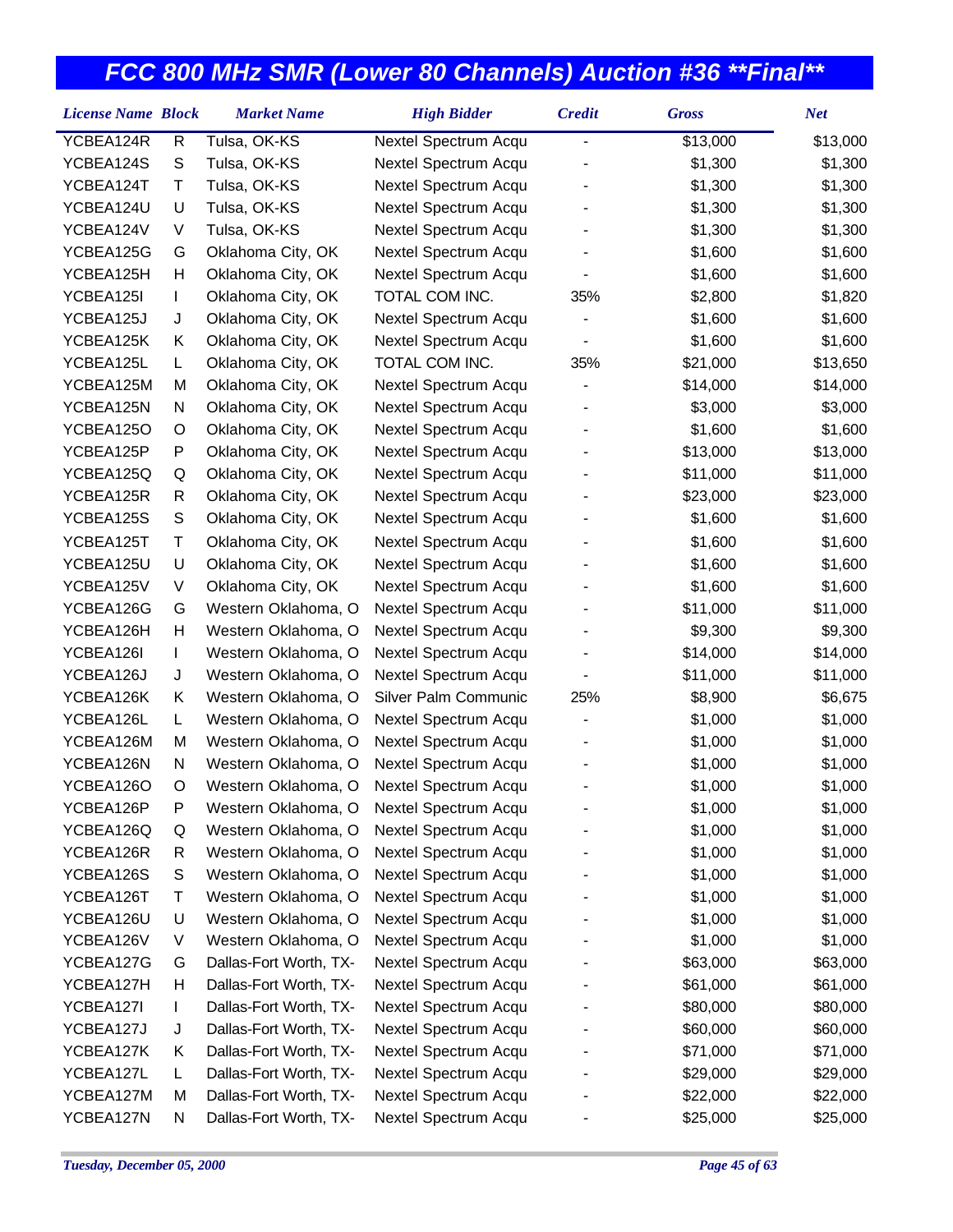| <b>License Name Block</b> |    | <b>Market Name</b>                         | <b>High Bidder</b>   | <b>Credit</b>  | <b>Gross</b> | <b>Net</b> |
|---------------------------|----|--------------------------------------------|----------------------|----------------|--------------|------------|
| YCBEA127O                 | O  | Dallas-Fort Worth, TX-                     | Nextel Spectrum Acqu | $\overline{a}$ | \$25,000     | \$25,000   |
| YCBEA127P                 | P  | Dallas-Fort Worth, TX-                     | Nextel Spectrum Acqu |                | \$29,000     | \$29,000   |
| YCBEA127Q                 | Q  | Dallas-Fort Worth, TX-                     | Silver Palm Communic | 25%            | \$10,000     | \$7,500    |
| YCBEA127R                 | R  | Dallas-Fort Worth, TX-                     | Nextel Spectrum Acqu |                | \$8,700      | \$8,700    |
| YCBEA127S                 | S  | Dallas-Fort Worth, TX-                     | Nextel Spectrum Acqu |                | \$23,000     | \$23,000   |
| YCBEA127T                 | т  | Dallas-Fort Worth, TX-                     | Nextel Spectrum Acqu |                | \$6,200      | \$6,200    |
| YCBEA127U                 | U  | Dallas-Fort Worth, TX-                     | Nextel Spectrum Acqu |                | \$6,200      | \$6,200    |
| YCBEA127V                 | V  | Dallas-Fort Worth, TX-                     | Nextel Spectrum Acqu |                | \$6,200      | \$6,200    |
| YCBEA128G                 | G  | Abilene, TX                                | Nextel Spectrum Acqu |                | \$11,000     | \$11,000   |
| YCBEA128H                 | Н  | Abilene, TX                                | Nextel Spectrum Acqu |                | \$9,300      | \$9,300    |
| YCBEA128I                 | L  | Abilene, TX                                | Nextel Spectrum Acqu |                | \$14,000     | \$14,000   |
| YCBEA128J                 | J  | Abilene, TX                                | Nextel Spectrum Acqu |                | \$11,000     | \$11,000   |
| YCBEA128K                 | Κ  | Abilene, TX                                | Silver Palm Communic | 25%            | \$8,900      | \$6,675    |
| YCBEA128L                 | L. | Abilene, TX                                | Nextel Spectrum Acqu |                | \$1,000      | \$1,000    |
| YCBEA128M                 | M  | Abilene, TX                                | Nextel Spectrum Acqu |                | \$1,000      | \$1,000    |
| YCBEA128N                 | N  | Abilene, TX                                | Nextel Spectrum Acqu |                | \$1,000      | \$1,000    |
| YCBEA128O                 | O  | Abilene, TX                                | Nextel Spectrum Acqu |                | \$1,000      | \$1,000    |
| YCBEA128P                 | P  | Abilene, TX                                | Nextel Spectrum Acqu |                | \$1,000      | \$1,000    |
| YCBEA128Q                 | Q  | Abilene, TX                                | Nextel Spectrum Acqu |                | \$1,000      | \$1,000    |
| YCBEA128R                 | R  | Abilene, TX                                | Nextel Spectrum Acqu |                | \$1,000      | \$1,000    |
| YCBEA128S                 | S  | Abilene, TX                                | Nextel Spectrum Acqu |                | \$1,000      | \$1,000    |
| YCBEA128T                 | т  | Abilene, TX                                | Nextel Spectrum Acqu |                | \$1,000      | \$1,000    |
| YCBEA128U                 | U  | Abilene, TX                                | Nextel Spectrum Acqu |                | \$1,000      | \$1,000    |
| YCBEA128V                 | V  | Abilene, TX                                | Nextel Spectrum Acqu |                | \$1,000      | \$1,000    |
| YCBEA129G                 | G  | San Angelo, TX                             | Nextel Spectrum Acqu |                | \$14,000     | \$14,000   |
| YCBEA129H                 | Н  | San Angelo, TX                             | Silver Palm Communic | 25%            | \$1,000      | \$750      |
| YCBEA129I                 | L  | San Angelo, TX                             | Nextel Spectrum Acqu |                | \$80,000     | \$80,000   |
| YCBEA129J                 | J  | San Angelo, TX                             | Nextel Spectrum Acqu |                | \$11,000     | \$11,000   |
| YCBEA129K                 | Κ  | San Angelo, TX                             | Silver Palm Communic | 25%            | \$8,900      | \$6,675    |
| YCBEA129L                 | L  | San Angelo, TX                             | Nextel Spectrum Acqu |                | \$1,000      | \$1,000    |
| YCBEA129M                 | м  | San Angelo, TX                             | Nextel Spectrum Acqu |                | \$1,000      | \$1,000    |
| YCBEA129N                 | N  | San Angelo, TX                             | Nextel Spectrum Acqu |                | \$1,000      | \$1,000    |
| YCBEA129O                 | O  | San Angelo, TX                             | Nextel Spectrum Acqu |                | \$1,000      | \$1,000    |
| YCBEA129P                 | P  | San Angelo, TX                             | Nextel Spectrum Acqu |                | \$1,000      | \$1,000    |
| YCBEA129Q                 | Q  | San Angelo, TX                             | Nextel Spectrum Acqu |                | \$1,000      | \$1,000    |
| YCBEA129R                 | R  | San Angelo, TX                             | Nextel Spectrum Acqu |                | \$1,000      | \$1,000    |
| YCBEA129S                 | S  | San Angelo, TX                             | Nextel Spectrum Acqu |                | \$1,000      | \$1,000    |
| YCBEA129T                 | т  | San Angelo, TX                             | Nextel Spectrum Acqu |                | \$1,000      | \$1,000    |
| YCBEA129U                 | U  | San Angelo, TX                             | Nextel Spectrum Acqu |                | \$1,000      | \$1,000    |
| YCBEA129V                 | V  | San Angelo, TX                             | Nextel Spectrum Acqu |                | \$1,000      | \$1,000    |
| YCBEA130G                 | G  | Austin-San Marcos, TX                      | Nextel Spectrum Acqu |                | \$11,000     | \$11,000   |
| YCBEA130H                 | н  | Austin-San Marcos, TX Nextel Spectrum Acqu |                      |                | \$9,300      | \$9,300    |
| YCBEA130I                 | L  | Austin-San Marcos, TX Nextel Spectrum Acqu |                      |                | \$14,000     | \$14,000   |
| YCBEA130J                 | J  | Austin-San Marcos, TX Nextel Spectrum Acqu |                      |                | \$11,000     | \$11,000   |
| YCBEA130K                 | K  | Austin-San Marcos, TX Nextel Spectrum Acqu |                      |                | \$16,000     | \$16,000   |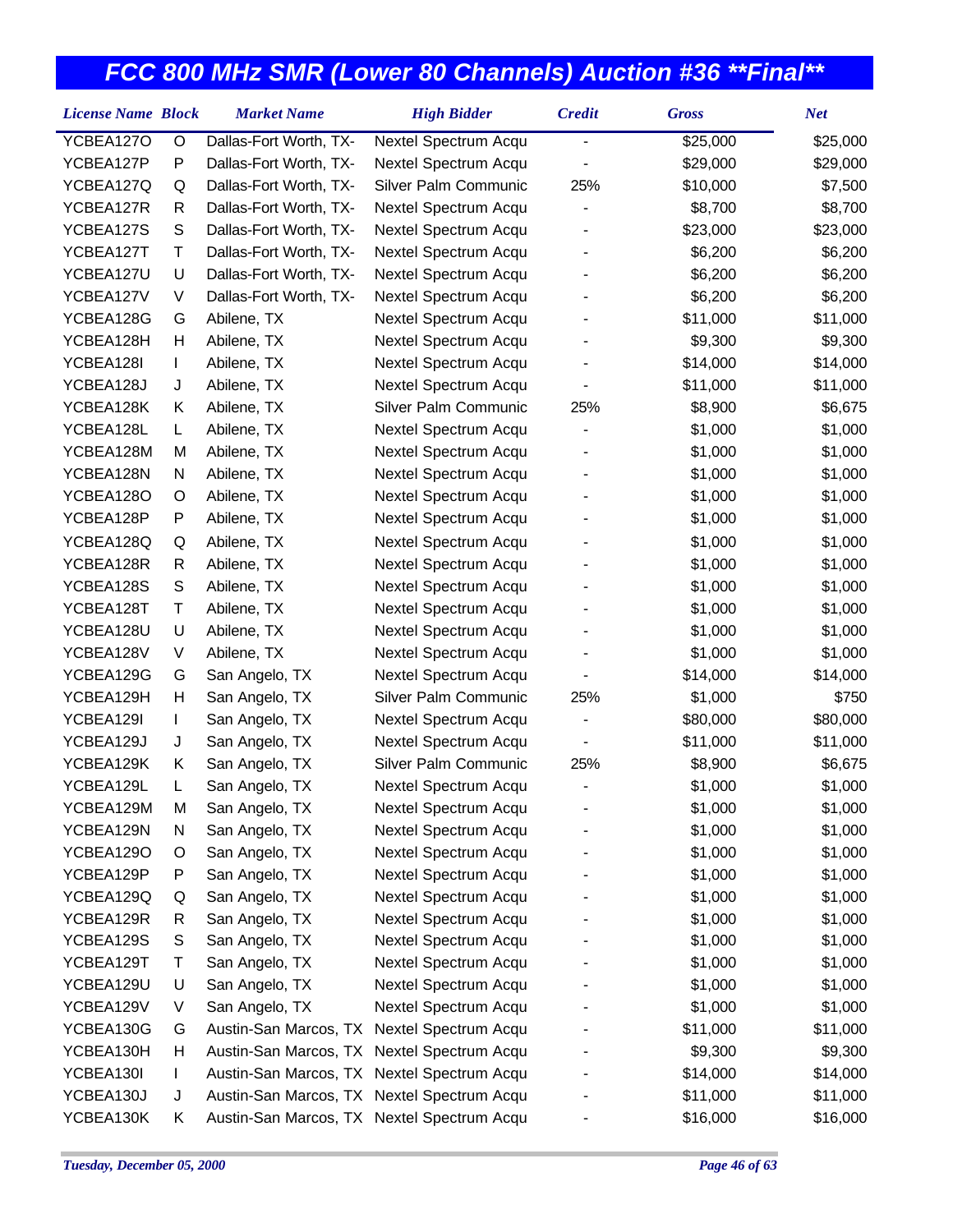| YCBEA130L<br>Austin-San Marcos, TX Nextel Spectrum Acqu<br>\$11,000<br>L<br>$\blacksquare$<br>YCBEA130M<br>Austin-San Marcos, TX Nextel Spectrum Acqu<br>\$6,600<br>М<br>YCBEA130N<br>Austin-San Marcos, TX Nextel Spectrum Acqu<br>\$3,700<br>N | \$11,000<br>\$6,600<br>\$3,700<br>\$5,100<br>\$3,600<br>\$1,000 |
|--------------------------------------------------------------------------------------------------------------------------------------------------------------------------------------------------------------------------------------------------|-----------------------------------------------------------------|
|                                                                                                                                                                                                                                                  |                                                                 |
|                                                                                                                                                                                                                                                  |                                                                 |
|                                                                                                                                                                                                                                                  |                                                                 |
| YCBEA130O<br>Austin-San Marcos, TX Silver Palm Communic<br>25%<br>\$6,800<br>O                                                                                                                                                                   |                                                                 |
| YCBEA130P<br>P<br>Austin-San Marcos, TX Nextel Spectrum Acqu<br>\$3,600                                                                                                                                                                          |                                                                 |
| YCBEA130Q<br>Austin-San Marcos, TX Nextel Spectrum Acqu<br>\$1,000<br>Q                                                                                                                                                                          |                                                                 |
| YCBEA130R<br>R<br>Austin-San Marcos, TX Nextel Spectrum Acqu<br>\$1,500                                                                                                                                                                          | \$1,500                                                         |
| YCBEA130S<br>S<br>Austin-San Marcos, TX Nextel Spectrum Acqu<br>\$1,000                                                                                                                                                                          | \$1,000                                                         |
| T<br>YCBEA130T<br>Austin-San Marcos, TX Nextel Spectrum Acqu<br>\$1,000                                                                                                                                                                          | \$1,000                                                         |
| YCBEA130U<br>U<br>Austin-San Marcos, TX Nextel Spectrum Acqu<br>\$1,000                                                                                                                                                                          | \$1,000                                                         |
| YCBEA130V<br>V<br>Austin-San Marcos, TX Nextel Spectrum Acqu<br>\$1,000                                                                                                                                                                          | \$1,000                                                         |
| YCBEA131G<br>Houston-Galveston-Bra Nextel Spectrum Acqu<br>\$4,600<br>G                                                                                                                                                                          | \$4,600                                                         |
| YCBEA131H<br>Н<br>Houston-Galveston-Bra Nextel Spectrum Acqu<br>\$4,600                                                                                                                                                                          | \$4,600                                                         |
| YCBEA131I<br>Houston-Galveston-Bra<br>Nextel Spectrum Acqu<br>\$4,600<br>L                                                                                                                                                                       | \$4,600                                                         |
| YCBEA131J<br>Houston-Galveston-Bra<br>Nextel Spectrum Acqu<br>\$4,600<br>J                                                                                                                                                                       | \$4,600                                                         |
| YCBEA131K<br>Nextel Spectrum Acqu<br>Κ<br>Houston-Galveston-Bra<br>\$4,600                                                                                                                                                                       | \$4,600                                                         |
| YCBEA131L<br>Houston-Galveston-Bra<br>Nextel Spectrum Acqu<br>L.<br>\$4,600                                                                                                                                                                      | \$4,600                                                         |
| YCBEA131M<br>Houston-Galveston-Bra<br>Nextel Spectrum Acqu<br>\$4,600<br>M                                                                                                                                                                       | \$4,600                                                         |
| Nextel Spectrum Acqu<br>YCBEA131N<br>N<br>Houston-Galveston-Bra<br>\$4,600                                                                                                                                                                       | \$4,600                                                         |
| YCBEA131O<br>Houston-Galveston-Bra<br>Nextel Spectrum Acqu<br>\$4,600<br>O                                                                                                                                                                       | \$4,600                                                         |
| P<br>Nextel Spectrum Acqu<br>YCBEA131P<br>Houston-Galveston-Bra<br>\$4,600                                                                                                                                                                       | \$4,600                                                         |
| YCBEA131Q<br>Houston-Galveston-Bra<br>Nextel Spectrum Acqu<br>\$4,600<br>Q                                                                                                                                                                       | \$4,600                                                         |
| YCBEA131R<br>R<br>Houston-Galveston-Bra<br>Nextel Spectrum Acqu<br>\$4,600                                                                                                                                                                       | \$4,600                                                         |
| S<br>YCBEA131S<br>Houston-Galveston-Bra<br>Nextel Spectrum Acqu<br>\$4,600                                                                                                                                                                       | \$4,600                                                         |
| YCBEA131T<br>Τ<br>Houston-Galveston-Bra<br>Nextel Spectrum Acqu<br>\$4,600                                                                                                                                                                       | \$4,600                                                         |
| YCBEA131U<br>U<br>Houston-Galveston-Bra<br>Nextel Spectrum Acqu<br>\$4,600                                                                                                                                                                       | \$4,600                                                         |
| YCBEA131V<br>V<br>Houston-Galveston-Bra<br>Nextel Spectrum Acqu<br>\$4,600                                                                                                                                                                       | \$4,600                                                         |
| YCBEA132G<br>Corpus Christi, TX<br>Nextel Spectrum Acqu<br>\$1,000<br>G                                                                                                                                                                          | \$1,000                                                         |
| Corpus Christi, TX<br>YCBEA132H<br>н<br>Nextel Spectrum Acqu<br>\$90,000                                                                                                                                                                         | \$90,000                                                        |
| Corpus Christi, TX<br>YCBEA132I<br>Nextel Spectrum Acqu<br>\$1,000<br>L                                                                                                                                                                          | \$1,000                                                         |
| YCBEA132J<br>Corpus Christi, TX<br>Nextel Spectrum Acqu<br>\$1,000<br>J                                                                                                                                                                          | \$1,000                                                         |
| YCBEA132K<br>Corpus Christi, TX<br>Nextel Spectrum Acqu<br>\$1,000<br>Κ                                                                                                                                                                          | \$1,000                                                         |
| Corpus Christi, TX<br>Nextel Spectrum Acqu<br>\$1,000<br>YCBEA132L<br>L.                                                                                                                                                                         | \$1,000                                                         |
| Corpus Christi, TX<br>Nextel Spectrum Acqu<br>YCBEA132M<br>\$1,000<br>M                                                                                                                                                                          | \$1,000                                                         |
| Corpus Christi, TX<br>Nextel Spectrum Acqu<br>YCBEA132N<br>N<br>\$24,000                                                                                                                                                                         | \$24,000                                                        |
| YCBEA132O<br>Corpus Christi, TX<br>Nextel Spectrum Acqu<br>\$1,000<br>O                                                                                                                                                                          | \$1,000                                                         |
| Corpus Christi, TX<br>Nextel Spectrum Acqu<br>\$35,000<br>YCBEA132P<br>P                                                                                                                                                                         | \$35,000                                                        |
| Corpus Christi, TX<br>YCBEA132Q<br>Nextel Spectrum Acqu<br>\$1,000<br>Q                                                                                                                                                                          | \$1,000                                                         |
| YCBEA132R<br>Corpus Christi, TX<br>Nextel Spectrum Acqu<br>\$1,000<br>R                                                                                                                                                                          | \$1,000                                                         |
| YCBEA132S<br>S<br>Corpus Christi, TX<br>Nextel Spectrum Acqu<br>\$1,000                                                                                                                                                                          | \$1,000                                                         |
| YCBEA132T<br>Corpus Christi, TX<br>Nextel Spectrum Acqu<br>Т<br>\$1,000                                                                                                                                                                          | \$1,000                                                         |
| YCBEA132U<br>U<br>Corpus Christi, TX<br>Nextel Spectrum Acqu<br>\$1,000                                                                                                                                                                          | \$1,000                                                         |
| Corpus Christi, TX<br>Nextel Spectrum Acqu<br>\$1,000<br>YCBEA132V<br>V                                                                                                                                                                          | \$1,000                                                         |
| YCBEA133G<br>McAllen-Edinburg-Mis<br>Nextel Spectrum Acqu<br>\$24,000<br>G                                                                                                                                                                       | \$24,000                                                        |
| YCBEA133H<br>McAllen-Edinburg-Mis<br>Nextel Spectrum Acqu<br>\$24,000<br>н                                                                                                                                                                       | \$24,000                                                        |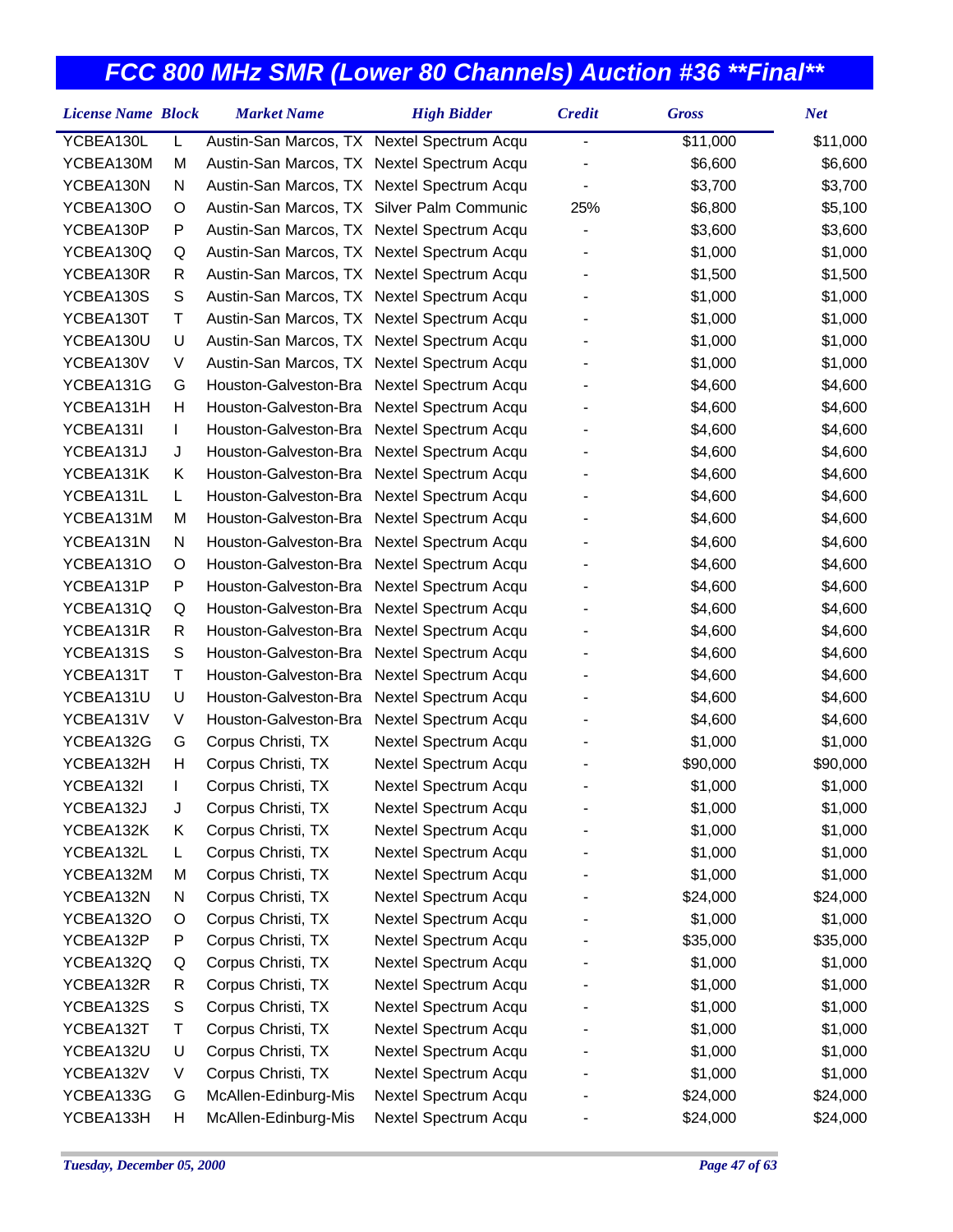| <b>License Name Block</b> |   | <b>Market Name</b>   | <b>High Bidder</b>   | <b>Credit</b> | <b>Gross</b> | <b>Net</b> |
|---------------------------|---|----------------------|----------------------|---------------|--------------|------------|
| YCBEA133I                 |   | McAllen-Edinburg-Mis | Nextel Spectrum Acqu | -             | \$12,000     | \$12,000   |
| YCBEA133J                 | J | McAllen-Edinburg-Mis | Nextel Spectrum Acqu |               | \$24,000     | \$24,000   |
| YCBEA133K                 | Κ | McAllen-Edinburg-Mis | Nextel Spectrum Acqu |               | \$24,000     | \$24,000   |
| YCBEA133L                 | L | McAllen-Edinburg-Mis | Nextel Spectrum Acqu |               | \$24,000     | \$24,000   |
| YCBEA133M                 | M | McAllen-Edinburg-Mis | Nextel Spectrum Acqu |               | \$12,000     | \$12,000   |
| YCBEA133N                 | N | McAllen-Edinburg-Mis | Nextel Spectrum Acqu |               | \$24,000     | \$24,000   |
| YCBEA133O                 | O | McAllen-Edinburg-Mis | Nextel Spectrum Acqu |               | \$12,000     | \$12,000   |
| YCBEA133P                 | P | McAllen-Edinburg-Mis | Nextel Spectrum Acqu |               | \$24,000     | \$24,000   |
| YCBEA133Q                 | Q | McAllen-Edinburg-Mis | Nextel Spectrum Acqu |               | \$12,000     | \$12,000   |
| YCBEA133R                 | R | McAllen-Edinburg-Mis | Nextel Spectrum Acqu |               | \$12,000     | \$12,000   |
| YCBEA133S                 | S | McAllen-Edinburg-Mis | Nextel Spectrum Acqu |               | \$12,000     | \$12,000   |
| YCBEA133T                 | Τ | McAllen-Edinburg-Mis | Nextel Spectrum Acqu |               | \$12,000     | \$12,000   |
| YCBEA133U                 | U | McAllen-Edinburg-Mis | Nextel Spectrum Acqu |               | \$12,000     | \$12,000   |
| YCBEA133V                 | V | McAllen-Edinburg-Mis | Nextel Spectrum Acqu |               | \$24,000     | \$24,000   |
| YCBEA134G                 | G | San Antonio, TX      | Nextel Spectrum Acqu |               | \$22,000     | \$22,000   |
| YCBEA134H                 | Н | San Antonio, TX      | Silver Palm Communic | 25%           | \$20,000     | \$15,000   |
| YCBEA134I                 | L | San Antonio, TX      | Nextel Spectrum Acqu |               | \$22,000     | \$22,000   |
| YCBEA134J                 | J | San Antonio, TX      | Nextel Spectrum Acqu |               | \$17,000     | \$17,000   |
| YCBEA134K                 | Κ | San Antonio, TX      | Nextel Spectrum Acqu |               | \$28,000     | \$28,000   |
| YCBEA134L                 | L | San Antonio, TX      | Nextel Spectrum Acqu |               | \$372,000    | \$372,000  |
| YCBEA134M                 | M | San Antonio, TX      | Nextel Spectrum Acqu |               | \$14,000     | \$14,000   |
| YCBEA134N                 | N | San Antonio, TX      | Nextel Spectrum Acqu |               | \$10,000     | \$10,000   |
| YCBEA134O                 | O | San Antonio, TX      | Nextel Spectrum Acqu |               | \$18,000     | \$18,000   |
| YCBEA134P                 | P | San Antonio, TX      | Nextel Spectrum Acqu |               | \$20,000     | \$20,000   |
| YCBEA134Q                 | Q | San Antonio, TX      | Nextel Spectrum Acqu |               | \$1,700      | \$1,700    |
| YCBEA134R                 | R | San Antonio, TX      | Nextel Spectrum Acqu |               | \$2,500      | \$2,500    |
| YCBEA134S                 | S | San Antonio, TX      | Nextel Spectrum Acqu |               | \$1,700      | \$1,700    |
| YCBEA134T                 | Τ | San Antonio, TX      | Nextel Spectrum Acqu |               | \$1,700      | \$1,700    |
| YCBEA134U                 | U | San Antonio, TX      | Motient Communicatio |               | \$3,400      | \$3,400    |
| YCBEA134V                 | V | San Antonio, TX      | Nextel Spectrum Acqu |               | \$1,700      | \$1,700    |
| YCBEA135G                 | G | Odessa-Midland, TX   | Nextel Spectrum Acqu |               | \$1,000      | \$1,000    |
| YCBEA135H                 | н | Odessa-Midland, TX   | Nextel Spectrum Acqu |               | \$1,000      | \$1,000    |
| YCBEA135I                 | L | Odessa-Midland, TX   | Nextel Spectrum Acqu |               | \$1,000      | \$1,000    |
| YCBEA135J                 | J | Odessa-Midland, TX   | Nextel Spectrum Acqu |               | \$1,000      | \$1,000    |
| YCBEA135K                 | Κ | Odessa-Midland, TX   | Nextel Spectrum Acqu |               | \$1,000      | \$1,000    |
| YCBEA135L                 | L | Odessa-Midland, TX   | Nextel Spectrum Acqu |               | \$1,000      | \$1,000    |
| YCBEA135M                 | M | Odessa-Midland, TX   | Nextel Spectrum Acqu |               | \$1,000      | \$1,000    |
| YCBEA135N                 | N | Odessa-Midland, TX   | Nextel Spectrum Acqu |               | \$1,000      | \$1,000    |
| YCBEA135O                 | O | Odessa-Midland, TX   | Nextel Spectrum Acqu |               | \$1,000      | \$1,000    |
| YCBEA135P                 | P | Odessa-Midland, TX   | Nextel Spectrum Acqu |               | \$1,000      | \$1,000    |
| YCBEA135Q                 | Q | Odessa-Midland, TX   | Nextel Spectrum Acqu |               | \$1,000      | \$1,000    |
| YCBEA135R                 | R | Odessa-Midland, TX   | Nextel Spectrum Acqu |               | \$1,000      | \$1,000    |
| YCBEA135S                 | S | Odessa-Midland, TX   | Nextel Spectrum Acqu |               | \$1,000      | \$1,000    |
| YCBEA135T                 | Τ | Odessa-Midland, TX   | Nextel Spectrum Acqu |               | \$1,000      | \$1,000    |
| YCBEA135U                 | U | Odessa-Midland, TX   | Nextel Spectrum Acqu |               | \$1,000      | \$1,000    |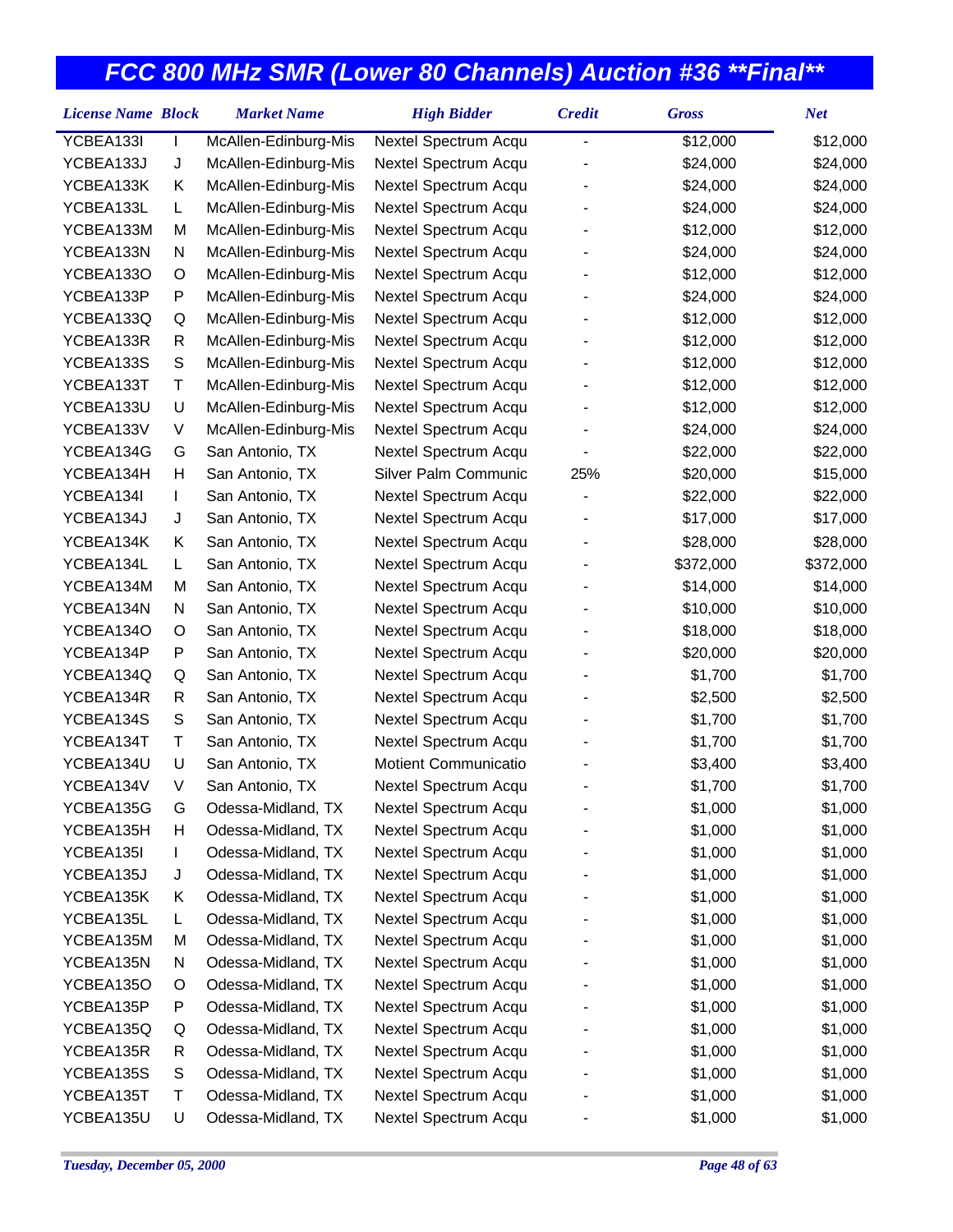| <b>License Name Block</b> |   | <b>Market Name</b> | <b>High Bidder</b>   | <b>Credit</b> | <b>Gross</b> | <b>Net</b> |
|---------------------------|---|--------------------|----------------------|---------------|--------------|------------|
| YCBEA135V                 | V | Odessa-Midland, TX | Nextel Spectrum Acqu | -             | \$1,000      | \$1,000    |
| YCBEA136G                 | G | Hobbs, NM-TX       | Nextel Spectrum Acqu |               | \$1,000      | \$1,000    |
| YCBEA136H                 | Η | Hobbs, NM-TX       | Nextel Spectrum Acqu |               | \$1,000      | \$1,000    |
| YCBEA136I                 | L | Hobbs, NM-TX       | Nextel Spectrum Acqu |               | \$1,000      | \$1,000    |
| YCBEA136J                 | J | Hobbs, NM-TX       | Nextel Spectrum Acqu |               | \$1,000      | \$1,000    |
| YCBEA136K                 | Κ | Hobbs, NM-TX       | Nextel Spectrum Acqu |               | \$1,000      | \$1,000    |
| YCBEA136L                 | L | Hobbs, NM-TX       | Nextel Spectrum Acqu |               | \$1,000      | \$1,000    |
| YCBEA136M                 | M | Hobbs, NM-TX       | Nextel Spectrum Acqu |               | \$1,000      | \$1,000    |
| YCBEA136N                 | N | Hobbs, NM-TX       | Nextel Spectrum Acqu |               | \$1,000      | \$1,000    |
| YCBEA136O                 | O | Hobbs, NM-TX       | Nextel Spectrum Acqu |               | \$1,000      | \$1,000    |
| YCBEA136P                 | P | Hobbs, NM-TX       | Nextel Spectrum Acqu |               | \$1,000      | \$1,000    |
| YCBEA136Q                 | Q | Hobbs, NM-TX       | Nextel Spectrum Acqu |               | \$1,000      | \$1,000    |
| YCBEA136R                 | R | Hobbs, NM-TX       | Nextel Spectrum Acqu |               | \$1,000      | \$1,000    |
| YCBEA136S                 | S | Hobbs, NM-TX       | Nextel Spectrum Acqu |               | \$1,000      | \$1,000    |
| YCBEA136T                 | Τ | Hobbs, NM-TX       | Nextel Spectrum Acqu |               | \$1,000      | \$1,000    |
| YCBEA136U                 | U | Hobbs, NM-TX       | Nextel Spectrum Acqu |               | \$1,000      | \$1,000    |
| YCBEA136V                 | V | Hobbs, NM-TX       | Nextel Spectrum Acqu |               | \$1,000      | \$1,000    |
| YCBEA137G                 | G | Lubbock, TX        | Nextel Spectrum Acqu |               | \$1,000      | \$1,000    |
| YCBEA137H                 | Н | Lubbock, TX        | Nextel Spectrum Acqu |               | \$1,000      | \$1,000    |
| YCBEA137I                 | L | Lubbock, TX        | Nextel Spectrum Acqu |               | \$1,000      | \$1,000    |
| YCBEA137J                 | J | Lubbock, TX        | Nextel Spectrum Acqu |               | \$1,000      | \$1,000    |
| YCBEA137K                 | Κ | Lubbock, TX        | Nextel Spectrum Acqu |               | \$1,000      | \$1,000    |
| YCBEA137L                 | L | Lubbock, TX        | Nextel Spectrum Acqu |               | \$1,000      | \$1,000    |
| YCBEA137M                 | M | Lubbock, TX        | Nextel Spectrum Acqu |               | \$1,000      | \$1,000    |
| YCBEA137N                 | Ν | Lubbock, TX        | Nextel Spectrum Acqu |               | \$1,000      | \$1,000    |
| YCBEA137O                 | O | Lubbock, TX        | Nextel Spectrum Acqu |               | \$1,000      | \$1,000    |
| YCBEA137P                 | P | Lubbock, TX        | Nextel Spectrum Acqu |               | \$1,000      | \$1,000    |
| YCBEA137Q                 | Q | Lubbock, TX        | Nextel Spectrum Acqu |               | \$1,000      | \$1,000    |
| YCBEA137R                 | R | Lubbock, TX        | Nextel Spectrum Acqu |               | \$1,000      | \$1,000    |
| YCBEA137S                 | S | Lubbock, TX        | Nextel Spectrum Acqu |               | \$1,000      | \$1,000    |
| YCBEA137T                 | Т | Lubbock, TX        | Nextel Spectrum Acqu |               | \$1,000      | \$1,000    |
| YCBEA137U                 | U | Lubbock, TX        | Nextel Spectrum Acqu |               | \$1,000      | \$1,000    |
| YCBEA137V                 | V | Lubbock, TX        | Nextel Spectrum Acqu |               | \$1,000      | \$1,000    |
| YCBEA138G                 | G | Amarillo, TX-NM    | Nextel Spectrum Acqu |               | \$1,000      | \$1,000    |
| YCBEA138H                 | Н | Amarillo, TX-NM    | Nextel Spectrum Acqu |               | \$1,400      | \$1,400    |
| YCBEA138I                 | L | Amarillo, TX-NM    | Nextel Spectrum Acqu |               | \$1,000      | \$1,000    |
| YCBEA138J                 | J | Amarillo, TX-NM    | Nextel Spectrum Acqu |               | \$1,000      | \$1,000    |
| YCBEA138K                 | Κ | Amarillo, TX-NM    | Nextel Spectrum Acqu |               | \$1,000      | \$1,000    |
| YCBEA138L                 | L | Amarillo, TX-NM    | Nextel Spectrum Acqu |               | \$1,000      | \$1,000    |
| YCBEA138M                 | M | Amarillo, TX-NM    | Nextel Spectrum Acqu |               | \$2,900      | \$2,900    |
| YCBEA138N                 | N | Amarillo, TX-NM    | Nextel Spectrum Acqu |               | \$1,000      | \$1,000    |
| YCBEA138O                 | O | Amarillo, TX-NM    | Nextel Spectrum Acqu |               | \$1,000      | \$1,000    |
| YCBEA138P                 | Ρ | Amarillo, TX-NM    | Nextel Spectrum Acqu |               | \$1,000      | \$1,000    |
| YCBEA138Q                 | Q | Amarillo, TX-NM    | Nextel Spectrum Acqu |               | \$1,000      | \$1,000    |
| YCBEA138R                 | R | Amarillo, TX-NM    | Nextel Spectrum Acqu |               | \$1,000      | \$1,000    |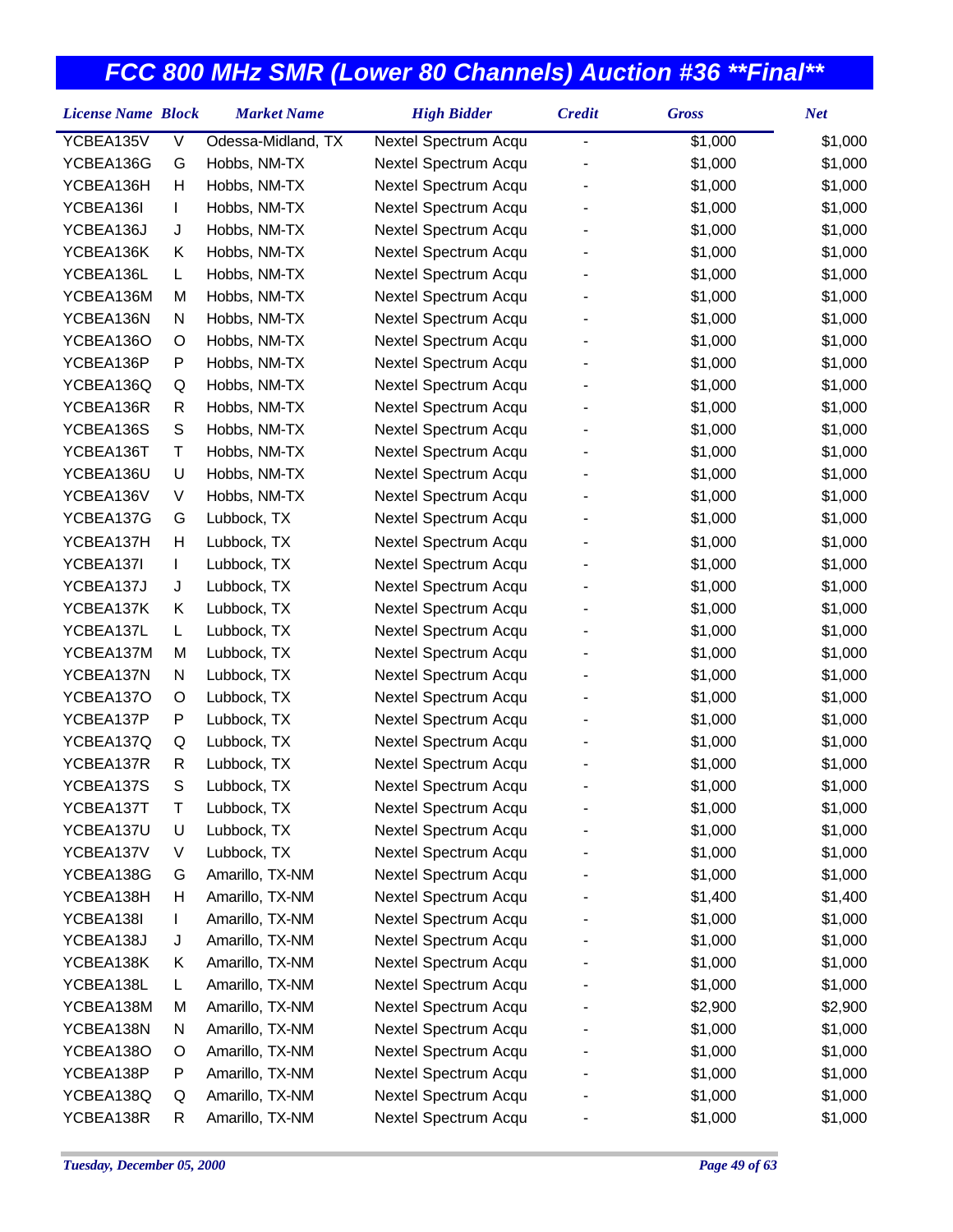| YCBEA138S<br>${\mathsf S}$<br>Amarillo, TX-NM<br>\$1,000<br>\$1,000<br>Nextel Spectrum Acqu<br>$\overline{a}$<br>YCBEA138T<br>Amarillo, TX-NM<br>Nextel Spectrum Acqu<br>\$1,000<br>\$1,000<br>Т<br>U<br>YCBEA138U<br>Amarillo, TX-NM<br>Nextel Spectrum Acqu<br>\$1,000<br>\$1,000<br>YCBEA138V<br>V<br>Amarillo, TX-NM<br>Nextel Spectrum Acqu<br>\$1,000<br>\$1,000<br>YCBEA139G<br>Santa Fe, NM<br>Nextel Spectrum Acqu<br>\$1,000<br>\$1,000<br>G<br>YCBEA139H<br>Н<br>Santa Fe, NM<br>Nextel Spectrum Acqu<br>\$1,000<br>\$1,000<br>\$1,000<br>YCBEA139I<br>Nextel Spectrum Acqu<br>\$1,000<br>L<br>Santa Fe, NM<br>Santa Fe, NM<br>Nextel Spectrum Acqu<br>\$1,000<br>\$1,000<br>YCBEA139J<br>J<br>YCBEA139K<br>Κ<br>Santa Fe, NM<br>Nextel Spectrum Acqu<br>\$1,000<br>\$1,000<br>YCBEA139L<br>Nextel Spectrum Acqu<br>\$1,000<br>\$1,000<br>L<br>Santa Fe, NM<br>YCBEA139M<br>Santa Fe, NM<br>\$1,000<br>\$1,000<br>M<br>Nextel Spectrum Acqu<br>YCBEA139N<br>N<br>Santa Fe, NM<br>Nextel Spectrum Acqu<br>\$1,000<br>\$1,000<br>YCBEA139O<br>Santa Fe, NM<br>Nextel Spectrum Acqu<br>\$1,000<br>\$1,000<br>O |
|------------------------------------------------------------------------------------------------------------------------------------------------------------------------------------------------------------------------------------------------------------------------------------------------------------------------------------------------------------------------------------------------------------------------------------------------------------------------------------------------------------------------------------------------------------------------------------------------------------------------------------------------------------------------------------------------------------------------------------------------------------------------------------------------------------------------------------------------------------------------------------------------------------------------------------------------------------------------------------------------------------------------------------------------------------------------------------------------------------------------|
|                                                                                                                                                                                                                                                                                                                                                                                                                                                                                                                                                                                                                                                                                                                                                                                                                                                                                                                                                                                                                                                                                                                        |
|                                                                                                                                                                                                                                                                                                                                                                                                                                                                                                                                                                                                                                                                                                                                                                                                                                                                                                                                                                                                                                                                                                                        |
|                                                                                                                                                                                                                                                                                                                                                                                                                                                                                                                                                                                                                                                                                                                                                                                                                                                                                                                                                                                                                                                                                                                        |
|                                                                                                                                                                                                                                                                                                                                                                                                                                                                                                                                                                                                                                                                                                                                                                                                                                                                                                                                                                                                                                                                                                                        |
|                                                                                                                                                                                                                                                                                                                                                                                                                                                                                                                                                                                                                                                                                                                                                                                                                                                                                                                                                                                                                                                                                                                        |
|                                                                                                                                                                                                                                                                                                                                                                                                                                                                                                                                                                                                                                                                                                                                                                                                                                                                                                                                                                                                                                                                                                                        |
|                                                                                                                                                                                                                                                                                                                                                                                                                                                                                                                                                                                                                                                                                                                                                                                                                                                                                                                                                                                                                                                                                                                        |
|                                                                                                                                                                                                                                                                                                                                                                                                                                                                                                                                                                                                                                                                                                                                                                                                                                                                                                                                                                                                                                                                                                                        |
|                                                                                                                                                                                                                                                                                                                                                                                                                                                                                                                                                                                                                                                                                                                                                                                                                                                                                                                                                                                                                                                                                                                        |
|                                                                                                                                                                                                                                                                                                                                                                                                                                                                                                                                                                                                                                                                                                                                                                                                                                                                                                                                                                                                                                                                                                                        |
|                                                                                                                                                                                                                                                                                                                                                                                                                                                                                                                                                                                                                                                                                                                                                                                                                                                                                                                                                                                                                                                                                                                        |
|                                                                                                                                                                                                                                                                                                                                                                                                                                                                                                                                                                                                                                                                                                                                                                                                                                                                                                                                                                                                                                                                                                                        |
|                                                                                                                                                                                                                                                                                                                                                                                                                                                                                                                                                                                                                                                                                                                                                                                                                                                                                                                                                                                                                                                                                                                        |
| YCBEA139P<br>P<br>Santa Fe, NM<br>Nextel Spectrum Acqu<br>\$1,000<br>\$1,000                                                                                                                                                                                                                                                                                                                                                                                                                                                                                                                                                                                                                                                                                                                                                                                                                                                                                                                                                                                                                                           |
| YCBEA139Q<br>Nextel Spectrum Acqu<br>\$1,000<br>\$1,000<br>Q<br>Santa Fe, NM                                                                                                                                                                                                                                                                                                                                                                                                                                                                                                                                                                                                                                                                                                                                                                                                                                                                                                                                                                                                                                           |
| Santa Fe, NM<br>Nextel Spectrum Acqu<br>\$1,000<br>\$1,000<br>YCBEA139R<br>R                                                                                                                                                                                                                                                                                                                                                                                                                                                                                                                                                                                                                                                                                                                                                                                                                                                                                                                                                                                                                                           |
| ${\mathsf S}$<br>YCBEA139S<br>Nextel Spectrum Acqu<br>\$1,000<br>\$1,000<br>Santa Fe, NM                                                                                                                                                                                                                                                                                                                                                                                                                                                                                                                                                                                                                                                                                                                                                                                                                                                                                                                                                                                                                               |
| \$1,000<br>\$1,000<br>YCBEA139T<br>Т<br>Santa Fe, NM<br>Nextel Spectrum Acqu                                                                                                                                                                                                                                                                                                                                                                                                                                                                                                                                                                                                                                                                                                                                                                                                                                                                                                                                                                                                                                           |
| YCBEA139U<br>U<br>Santa Fe, NM<br>Nextel Spectrum Acqu<br>\$1,000<br>\$1,000                                                                                                                                                                                                                                                                                                                                                                                                                                                                                                                                                                                                                                                                                                                                                                                                                                                                                                                                                                                                                                           |
| \$1,000<br>YCBEA139V<br>V<br>Santa Fe, NM<br>Nextel Spectrum Acqu<br>\$1,000                                                                                                                                                                                                                                                                                                                                                                                                                                                                                                                                                                                                                                                                                                                                                                                                                                                                                                                                                                                                                                           |
| YCBEA140G<br>Pueblo, CO-NM<br>Nextel Spectrum Acqu<br>\$1,000<br>\$1,000<br>G                                                                                                                                                                                                                                                                                                                                                                                                                                                                                                                                                                                                                                                                                                                                                                                                                                                                                                                                                                                                                                          |
| YCBEA140H<br>Н<br>Pueblo, CO-NM<br>Nextel Spectrum Acqu<br>\$1,700<br>\$1,700                                                                                                                                                                                                                                                                                                                                                                                                                                                                                                                                                                                                                                                                                                                                                                                                                                                                                                                                                                                                                                          |
| YCBEA140I<br>Pueblo, CO-NM<br>Nextel Spectrum Acqu<br>\$1,000<br>\$1,000<br>L                                                                                                                                                                                                                                                                                                                                                                                                                                                                                                                                                                                                                                                                                                                                                                                                                                                                                                                                                                                                                                          |
| Pueblo, CO-NM<br>Nextel Spectrum Acqu<br>\$1,000<br>\$1,000<br>YCBEA140J<br>J                                                                                                                                                                                                                                                                                                                                                                                                                                                                                                                                                                                                                                                                                                                                                                                                                                                                                                                                                                                                                                          |
| YCBEA140K<br>Pueblo, CO-NM<br>Nextel Spectrum Acqu<br>\$1,300<br>\$1,300<br>Κ                                                                                                                                                                                                                                                                                                                                                                                                                                                                                                                                                                                                                                                                                                                                                                                                                                                                                                                                                                                                                                          |
| YCBEA140L<br>Pueblo, CO-NM<br>Nextel Spectrum Acqu<br>\$2,700<br>\$2,700<br>L.                                                                                                                                                                                                                                                                                                                                                                                                                                                                                                                                                                                                                                                                                                                                                                                                                                                                                                                                                                                                                                         |
| YCBEA140M<br>Pueblo, CO-NM<br>Nextel Spectrum Acqu<br>\$1,000<br>\$1,000<br>M                                                                                                                                                                                                                                                                                                                                                                                                                                                                                                                                                                                                                                                                                                                                                                                                                                                                                                                                                                                                                                          |
| YCBEA140N<br>Pueblo, CO-NM<br>Nextel Spectrum Acqu<br>\$1,000<br>\$1,000<br>N                                                                                                                                                                                                                                                                                                                                                                                                                                                                                                                                                                                                                                                                                                                                                                                                                                                                                                                                                                                                                                          |
| Pueblo, CO-NM<br>Nextel Spectrum Acqu<br>\$1,000<br>\$1,000<br>YCBEA140O<br>O                                                                                                                                                                                                                                                                                                                                                                                                                                                                                                                                                                                                                                                                                                                                                                                                                                                                                                                                                                                                                                          |
| \$1,000<br>YCBEA140P<br>P<br>Pueblo, CO-NM<br>Nextel Spectrum Acqu<br>\$1,000                                                                                                                                                                                                                                                                                                                                                                                                                                                                                                                                                                                                                                                                                                                                                                                                                                                                                                                                                                                                                                          |
| YCBEA140Q<br>\$1,000<br>Pueblo, CO-NM<br>Nextel Spectrum Acqu<br>\$1,000<br>Q                                                                                                                                                                                                                                                                                                                                                                                                                                                                                                                                                                                                                                                                                                                                                                                                                                                                                                                                                                                                                                          |
| YCBEA140R<br>Pueblo, CO-NM<br>Nextel Spectrum Acqu<br>\$21,000<br>\$21,000<br>R                                                                                                                                                                                                                                                                                                                                                                                                                                                                                                                                                                                                                                                                                                                                                                                                                                                                                                                                                                                                                                        |
| S<br>Pueblo, CO-NM<br>Nextel Spectrum Acqu<br>YCBEA140S<br>\$1,000<br>\$1,000                                                                                                                                                                                                                                                                                                                                                                                                                                                                                                                                                                                                                                                                                                                                                                                                                                                                                                                                                                                                                                          |
| YCBEA140T<br>Pueblo, CO-NM<br>Nextel Spectrum Acqu<br>\$1,000<br>т<br>\$1,000                                                                                                                                                                                                                                                                                                                                                                                                                                                                                                                                                                                                                                                                                                                                                                                                                                                                                                                                                                                                                                          |
| YCBEA140U<br>Pueblo, CO-NM<br>Nextel Spectrum Acqu<br>U<br>\$1,000<br>\$1,000                                                                                                                                                                                                                                                                                                                                                                                                                                                                                                                                                                                                                                                                                                                                                                                                                                                                                                                                                                                                                                          |
| YCBEA140V<br>Pueblo, CO-NM<br>Nextel Spectrum Acqu<br>\$1,000<br>\$1,000<br>V                                                                                                                                                                                                                                                                                                                                                                                                                                                                                                                                                                                                                                                                                                                                                                                                                                                                                                                                                                                                                                          |
| Denver-Boulder-Greele<br>\$101,000<br>\$101,000<br>YCBEA141G<br>Nextel Spectrum Acqu<br>G                                                                                                                                                                                                                                                                                                                                                                                                                                                                                                                                                                                                                                                                                                                                                                                                                                                                                                                                                                                                                              |
| Denver-Boulder-Greele<br>Nextel Spectrum Acqu<br>YCBEA141H<br>н<br>\$102,000<br>\$102,000                                                                                                                                                                                                                                                                                                                                                                                                                                                                                                                                                                                                                                                                                                                                                                                                                                                                                                                                                                                                                              |
| YCBEA141I<br>Denver-Boulder-Greele<br>Nextel Spectrum Acqu<br>\$102,000<br>\$102,000<br>L                                                                                                                                                                                                                                                                                                                                                                                                                                                                                                                                                                                                                                                                                                                                                                                                                                                                                                                                                                                                                              |
| YCBEA141J<br>Denver-Boulder-Greele<br>Nextel Spectrum Acqu<br>\$102,000<br>\$102,000<br>J                                                                                                                                                                                                                                                                                                                                                                                                                                                                                                                                                                                                                                                                                                                                                                                                                                                                                                                                                                                                                              |
| YCBEA141K<br>Denver-Boulder-Greele<br>Nextel Spectrum Acqu<br>\$181,000<br>\$181,000<br>Κ                                                                                                                                                                                                                                                                                                                                                                                                                                                                                                                                                                                                                                                                                                                                                                                                                                                                                                                                                                                                                              |
| YCBEA141L<br>Denver-Boulder-Greele<br>Nextel Spectrum Acqu<br>\$93,000<br>\$93,000<br>L                                                                                                                                                                                                                                                                                                                                                                                                                                                                                                                                                                                                                                                                                                                                                                                                                                                                                                                                                                                                                                |
| YCBEA141M<br>Denver-Boulder-Greele<br>Scott C. MacIntyre<br>35%<br>\$240,000<br>M<br>\$156,000                                                                                                                                                                                                                                                                                                                                                                                                                                                                                                                                                                                                                                                                                                                                                                                                                                                                                                                                                                                                                         |
| YCBEA141N<br>Denver-Boulder-Greele<br>Nextel Spectrum Acqu<br>N<br>\$109,000<br>\$109,000                                                                                                                                                                                                                                                                                                                                                                                                                                                                                                                                                                                                                                                                                                                                                                                                                                                                                                                                                                                                                              |
| Denver-Boulder-Greele<br>Nextel Spectrum Acqu<br>YCBEA141O<br>\$180,000<br>\$180,000<br>O                                                                                                                                                                                                                                                                                                                                                                                                                                                                                                                                                                                                                                                                                                                                                                                                                                                                                                                                                                                                                              |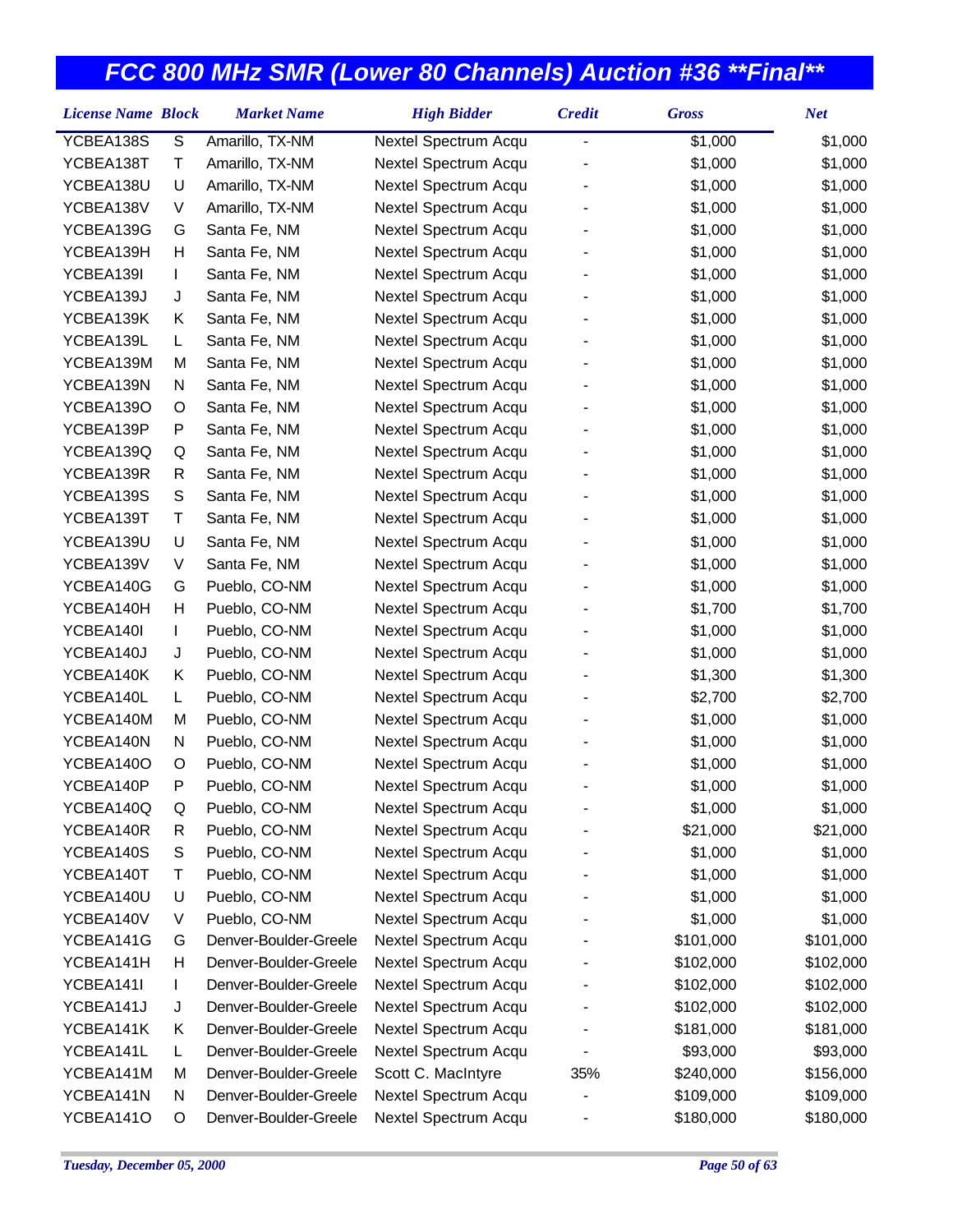| <b>License Name Block</b> |   | <b>Market Name</b>    | <b>High Bidder</b>   | <b>Credit</b>  | <b>Gross</b> | <b>Net</b> |
|---------------------------|---|-----------------------|----------------------|----------------|--------------|------------|
| YCBEA141P                 | P | Denver-Boulder-Greele | Nextel Spectrum Acqu | $\overline{a}$ | \$93,000     | \$93,000   |
| YCBEA141Q                 | Q | Denver-Boulder-Greele | Nextel Spectrum Acqu |                | \$127,000    | \$127,000  |
| YCBEA141R                 | R | Denver-Boulder-Greele | Nextel Spectrum Acqu |                | \$95,000     | \$95,000   |
| YCBEA141S                 | S | Denver-Boulder-Greele | Nextel Spectrum Acqu |                | \$115,000    | \$115,000  |
| YCBEA141T                 | Τ | Denver-Boulder-Greele | Nextel Spectrum Acqu |                | \$108,000    | \$108,000  |
| YCBEA141U                 | U | Denver-Boulder-Greele | Nextel Spectrum Acqu |                | \$94,000     | \$94,000   |
| YCBEA141V                 | V | Denver-Boulder-Greele | Nextel Spectrum Acqu |                | \$94,000     | \$94,000   |
| YCBEA142G                 | G | Scottsbluff, NE-WY    | Nextel Spectrum Acqu |                | \$1,000      | \$1,000    |
| YCBEA142H                 | Н | Scottsbluff, NE-WY    | Nextel Spectrum Acqu |                | \$1,000      | \$1,000    |
| YCBEA142I                 | L | Scottsbluff, NE-WY    | Nextel Spectrum Acqu |                | \$1,000      | \$1,000    |
| YCBEA142J                 | J | Scottsbluff, NE-WY    | Nextel Spectrum Acqu |                | \$1,000      | \$1,000    |
| YCBEA142K                 | Κ | Scottsbluff, NE-WY    | Nextel Spectrum Acqu |                | \$1,000      | \$1,000    |
| YCBEA142L                 | L | Scottsbluff, NE-WY    | Nextel Spectrum Acqu |                | \$1,000      | \$1,000    |
| YCBEA142M                 | M | Scottsbluff, NE-WY    | Nextel Spectrum Acqu |                | \$1,000      | \$1,000    |
| YCBEA142N                 | N | Scottsbluff, NE-WY    | Nextel Spectrum Acqu |                | \$1,000      | \$1,000    |
| YCBEA142O                 | O | Scottsbluff, NE-WY    | Nextel Spectrum Acqu |                | \$1,000      | \$1,000    |
| YCBEA142P                 | P | Scottsbluff, NE-WY    | Nextel Spectrum Acqu |                | \$1,000      | \$1,000    |
| YCBEA142Q                 | Q | Scottsbluff, NE-WY    | Nextel Spectrum Acqu |                | \$1,000      | \$1,000    |
| YCBEA142R                 | R | Scottsbluff, NE-WY    | Nextel Spectrum Acqu |                | \$1,000      | \$1,000    |
| YCBEA142S                 | S | Scottsbluff, NE-WY    | Nextel Spectrum Acqu |                | \$1,000      | \$1,000    |
| YCBEA142T                 | Τ | Scottsbluff, NE-WY    | Nextel Spectrum Acqu |                | \$1,000      | \$1,000    |
| YCBEA142U                 | U | Scottsbluff, NE-WY    | Nextel Spectrum Acqu |                | \$1,000      | \$1,000    |
| YCBEA142V                 | V | Scottsbluff, NE-WY    | Nextel Spectrum Acqu |                | \$1,000      | \$1,000    |
| YCBEA143G                 | G | Casper, WY-ID-UT      | Nextel Spectrum Acqu |                | \$1,000      | \$1,000    |
| YCBEA143H                 | Н | Casper, WY-ID-UT      | Western Communicati  | 35%            | \$1,400      | \$910      |
| YCBEA143I                 | L | Casper, WY-ID-UT      | Nextel Spectrum Acqu |                | \$1,000      | \$1,000    |
| YCBEA143J                 | J | Casper, WY-ID-UT      | Nextel Spectrum Acqu |                | \$1,300      | \$1,300    |
| YCBEA143K                 | Κ | Casper, WY-ID-UT      | Nextel Spectrum Acqu |                | \$1,300      | \$1,300    |
| YCBEA143L                 | L | Casper, WY-ID-UT      | Nextel Spectrum Acqu |                | \$2,100      | \$2,100    |
| YCBEA143M                 | M | Casper, WY-ID-UT      | Nextel Spectrum Acqu |                | \$2,100      | \$2,100    |
| YCBEA143N                 | N | Casper, WY-ID-UT      | Nextel Spectrum Acqu |                | \$1,600      | \$1,600    |
| YCBEA143O                 | O | Casper, WY-ID-UT      | Nextel Spectrum Acqu |                | \$1,600      | \$1,600    |
| YCBEA143P                 | P | Casper, WY-ID-UT      | Nextel Spectrum Acqu |                | \$1,700      | \$1,700    |
| YCBEA143Q                 | Q | Casper, WY-ID-UT      | Nextel Spectrum Acqu |                | \$1,600      | \$1,600    |
| YCBEA143R                 | R | Casper, WY-ID-UT      | Nextel Spectrum Acqu |                | \$1,600      | \$1,600    |
| YCBEA143S                 | S | Casper, WY-ID-UT      | Nextel Spectrum Acqu |                | \$1,600      | \$1,600    |
| YCBEA143T                 | Т | Casper, WY-ID-UT      | Nextel Spectrum Acqu |                | \$1,600      | \$1,600    |
| YCBEA143U                 | U | Casper, WY-ID-UT      | Nextel Spectrum Acqu |                | \$1,600      | \$1,600    |
| YCBEA143V                 | V | Casper, WY-ID-UT      | Nextel Spectrum Acqu |                | \$1,600      | \$1,600    |
| YCBEA144G                 | G | Billings, MT-WY       | Nextel Spectrum Acqu |                | \$1,000      | \$1,000    |
| YCBEA144H                 | н | Billings, MT-WY       | Nextel Spectrum Acqu |                | \$1,000      | \$1,000    |
| YCBEA144I                 | L | Billings, MT-WY       | Nevada Wireless      | 35%            | \$3,400      | \$2,210    |
| YCBEA144J                 | J | Billings, MT-WY       | Nevada Wireless      | 35%            | \$3,400      | \$2,210    |
| YCBEA144K                 | Κ | Billings, MT-WY       | Nevada Wireless      | 35%            | \$1,900      | \$1,235    |
| YCBEA144L                 | L | Billings, MT-WY       | Nevada Wireless      | 35%            | \$1,900      | \$1,235    |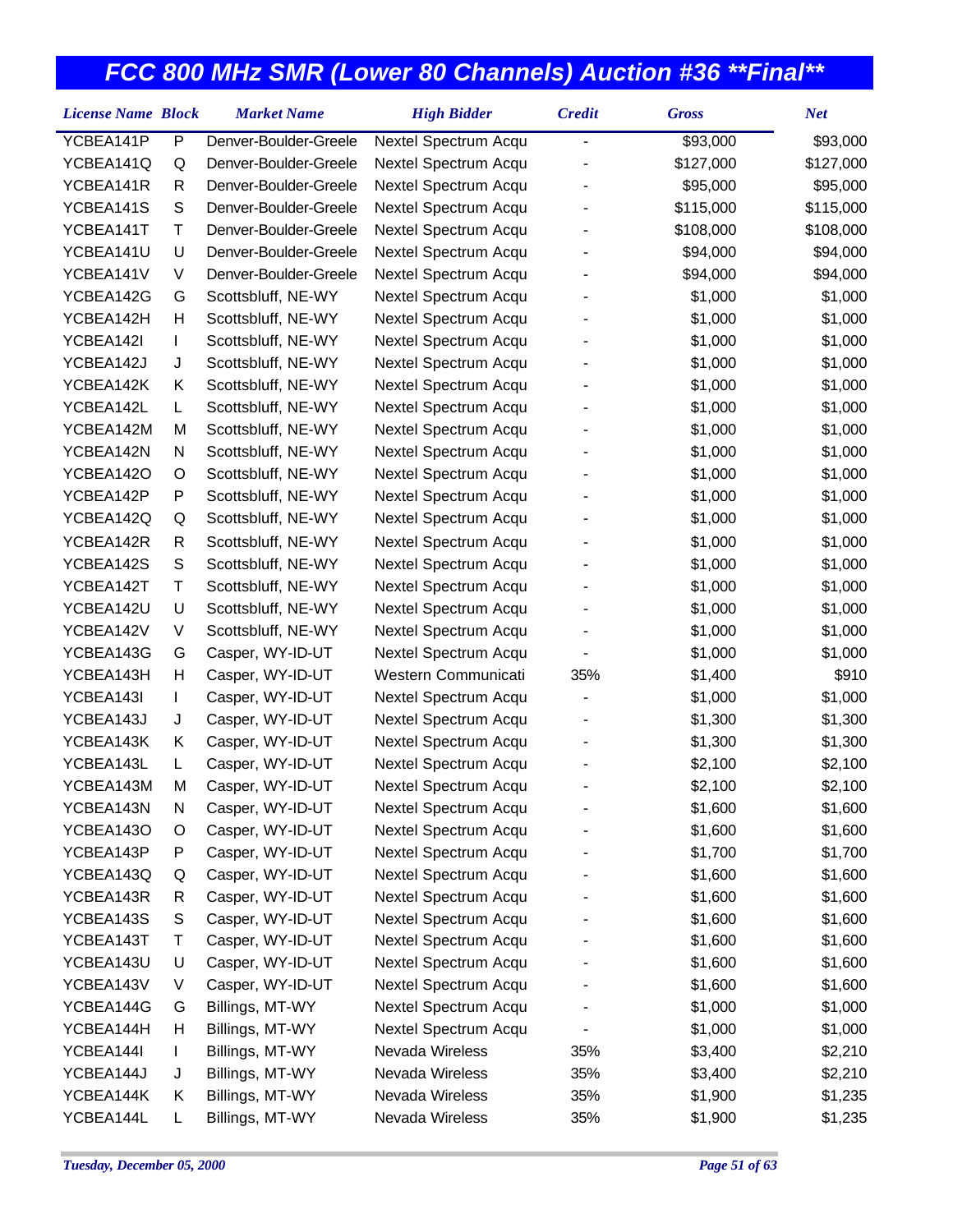| <b>License Name Block</b> |              | <b>Market Name</b> | <b>High Bidder</b>   | <b>Credit</b>  | <b>Gross</b> | <b>Net</b> |
|---------------------------|--------------|--------------------|----------------------|----------------|--------------|------------|
| YCBEA144M                 | M            | Billings, MT-WY    | Nextel Spectrum Acqu | $\overline{a}$ | \$1,000      | \$1,000    |
| YCBEA144N                 | N            | Billings, MT-WY    | Nextel Spectrum Acqu |                | \$1,000      | \$1,000    |
| YCBEA144O                 | O            | Billings, MT-WY    | Nextel Spectrum Acqu |                | \$1,000      | \$1,000    |
| YCBEA144P                 | P            | Billings, MT-WY    | Nextel Spectrum Acqu |                | \$1,500      | \$1,500    |
| YCBEA144Q                 | Q            | Billings, MT-WY    | Nextel Spectrum Acqu |                | \$1,000      | \$1,000    |
| YCBEA144R                 | R            | Billings, MT-WY    | Nextel Spectrum Acqu |                | \$1,000      | \$1,000    |
| YCBEA144S                 | S            | Billings, MT-WY    | Nextel Spectrum Acqu |                | \$1,300      | \$1,300    |
| YCBEA144T                 | Т            | Billings, MT-WY    | Nevada Wireless      | 35%            | \$2,100      | \$1,365    |
| YCBEA144U                 | U            | Billings, MT-WY    | Nevada Wireless      | 35%            | \$1,200      | \$780      |
| YCBEA144V                 | V            | Billings, MT-WY    | Nextel Spectrum Acqu |                | \$2,500      | \$2,500    |
| YCBEA145G                 | G            | Great Falls, MT    | Nextel Spectrum Acqu |                | \$1,000      | \$1,000    |
| YCBEA145H                 | Н            | Great Falls, MT    | Nextel Spectrum Acqu |                | \$1,000      | \$1,000    |
| YCBEA145I                 | $\mathbf{I}$ | Great Falls, MT    | Nextel Spectrum Acqu |                | \$1,000      | \$1,000    |
| YCBEA145J                 | J            | Great Falls, MT    | Nextel Spectrum Acqu |                | \$1,000      | \$1,000    |
| YCBEA145K                 | Κ            | Great Falls, MT    | Nextel Spectrum Acqu |                | \$1,000      | \$1,000    |
| YCBEA145L                 | L            | Great Falls, MT    | Nextel Spectrum Acqu |                | \$1,000      | \$1,000    |
| YCBEA145M                 | M            | Great Falls, MT    | Nextel Spectrum Acqu |                | \$1,000      | \$1,000    |
| YCBEA145N                 | N            | Great Falls, MT    | Nextel Spectrum Acqu |                | \$1,000      | \$1,000    |
| YCBEA145O                 | O            | Great Falls, MT    | Nextel Spectrum Acqu |                | \$1,000      | \$1,000    |
| YCBEA145P                 | P            | Great Falls, MT    | Nextel Spectrum Acqu |                | \$1,000      | \$1,000    |
| YCBEA145Q                 | Q            | Great Falls, MT    | Nextel Spectrum Acqu |                | \$1,000      | \$1,000    |
| YCBEA145R                 | R            | Great Falls, MT    | Nextel Spectrum Acqu |                | \$1,000      | \$1,000    |
| YCBEA145S                 | $\mathsf S$  | Great Falls, MT    | Nextel Spectrum Acqu |                | \$1,000      | \$1,000    |
| YCBEA145T                 | Τ            | Great Falls, MT    | Nextel Spectrum Acqu |                | \$1,000      | \$1,000    |
| YCBEA145U                 | U            | Great Falls, MT    | Nextel Spectrum Acqu |                | \$1,000      | \$1,000    |
| YCBEA145V                 | V            | Great Falls, MT    | Nextel Spectrum Acqu |                | \$1,000      | \$1,000    |
| YCBEA146G                 | G            | Missoula, MT       | Nextel Spectrum Acqu |                | \$1,000      | \$1,000    |
| YCBEA146H                 | Н            | Missoula, MT       | Nextel Spectrum Acqu |                | \$1,000      | \$1,000    |
| YCBEA146I                 | I.           | Missoula, MT       | Nextel Spectrum Acqu |                | \$1,000      | \$1,000    |
| YCBEA146J                 | J            | Missoula, MT       | Nextel Spectrum Acqu |                | \$1,000      | \$1,000    |
| YCBEA146K                 | Κ            | Missoula, MT       | Nextel Spectrum Acqu |                | \$1,000      | \$1,000    |
| YCBEA146L                 | L            | Missoula, MT       | Nextel Spectrum Acqu |                | \$1,000      | \$1,000    |
| YCBEA146M                 | M            | Missoula, MT       | Nextel Spectrum Acqu |                | \$1,000      | \$1,000    |
| YCBEA146N                 | N            | Missoula, MT       | Nextel Spectrum Acqu |                | \$1,000      | \$1,000    |
| YCBEA146O                 | O            | Missoula, MT       | Nextel Spectrum Acqu |                | \$1,000      | \$1,000    |
| YCBEA146P                 | P            | Missoula, MT       | Nextel Spectrum Acqu |                | \$1,000      | \$1,000    |
| YCBEA146Q                 | Q            | Missoula, MT       | Nextel Spectrum Acqu |                | \$1,000      | \$1,000    |
| YCBEA146R                 | R            | Missoula, MT       | Nextel Spectrum Acqu |                | \$1,000      | \$1,000    |
| YCBEA146S                 | S            | Missoula, MT       | Nextel Spectrum Acqu |                | \$1,000      | \$1,000    |
| YCBEA146T                 | Т            | Missoula, MT       | Nextel Spectrum Acqu |                | \$1,300      | \$1,300    |
| YCBEA146U                 | U            | Missoula, MT       | Nextel Spectrum Acqu |                | \$1,300      | \$1,300    |
| YCBEA146V                 | V            | Missoula, MT       | Nextel Spectrum Acqu |                | \$1,800      | \$1,800    |
| YCBEA147G                 | G            | Spokane, WA-ID     | Nextel Spectrum Acqu |                | \$1,000      | \$1,000    |
| YCBEA147H                 | н            | Spokane, WA-ID     | Nextel Spectrum Acqu |                | \$1,000      | \$1,000    |
| YCBEA147I                 |              | Spokane, WA-ID     | Nevada Wireless      | 35%            | \$1,200      | \$780      |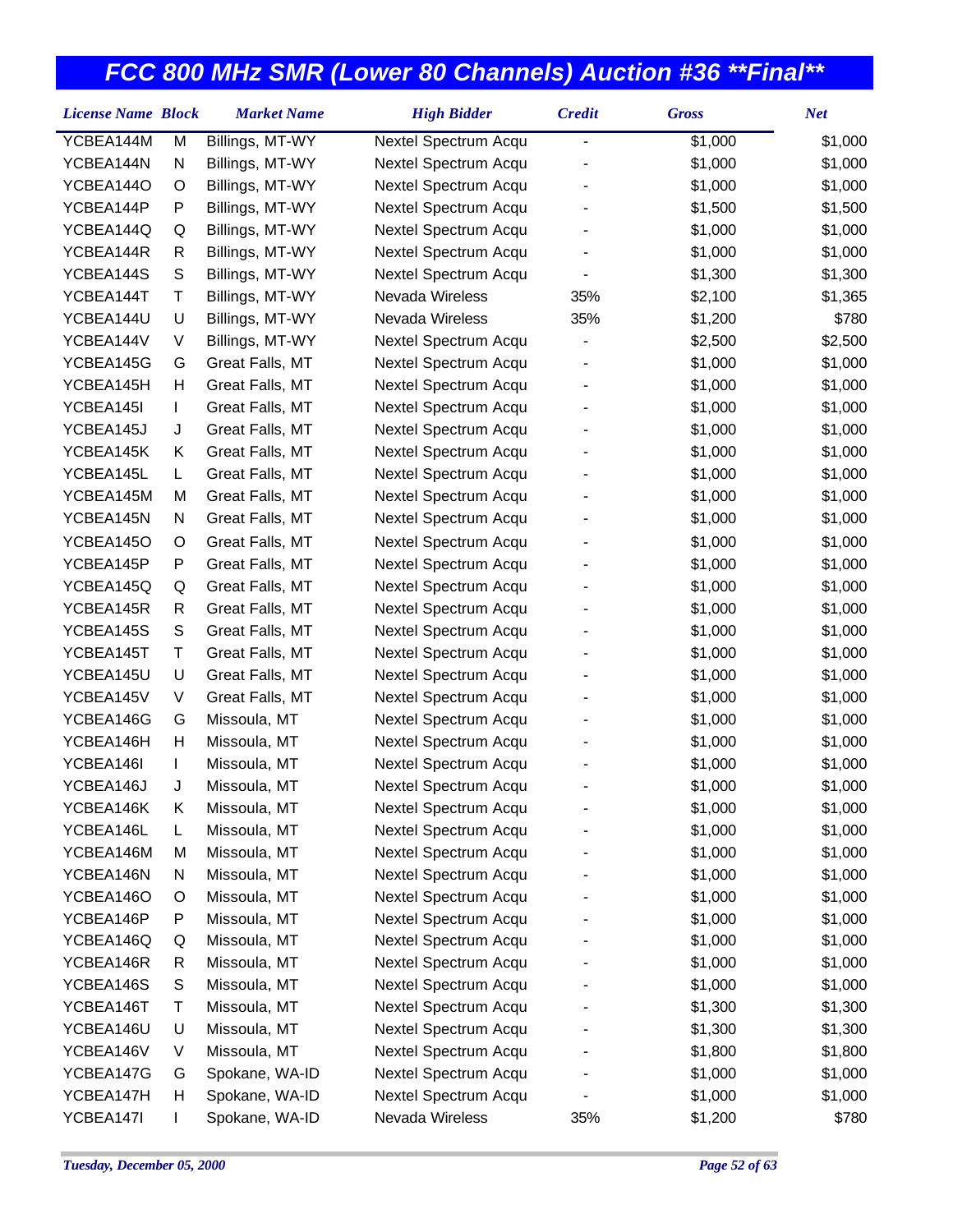| <b>License Name Block</b> |               | <b>Market Name</b> | <b>High Bidder</b>   | <b>Credit</b> | <b>Gross</b> | <b>Net</b> |
|---------------------------|---------------|--------------------|----------------------|---------------|--------------|------------|
| YCBEA147J                 | J             | Spokane, WA-ID     | Nextel Spectrum Acqu |               | \$1,000      | \$1,000    |
| YCBEA147K                 | Κ             | Spokane, WA-ID     | Nevada Wireless      | 35%           | \$3,200      | \$2,080    |
| YCBEA147L                 | L             | Spokane, WA-ID     | Nevada Wireless      | 35%           | \$1,400      | \$910      |
| YCBEA147M                 | M             | Spokane, WA-ID     | Nevada Wireless      | 35%           | \$1,600      | \$1,040    |
| YCBEA147N                 | N             | Spokane, WA-ID     | Nevada Wireless      | 35%           | \$15,000     | \$9,750    |
| YCBEA147O                 | O             | Spokane, WA-ID     | Nextel Spectrum Acqu |               | \$1,000      | \$1,000    |
| YCBEA147P                 | P             | Spokane, WA-ID     | Nextel Spectrum Acqu |               | \$1,600      | \$1,600    |
| YCBEA147Q                 | Q             | Spokane, WA-ID     | Nextel Spectrum Acqu |               | \$1,700      | \$1,700    |
| YCBEA147R                 | R             | Spokane, WA-ID     | Nextel Spectrum Acqu |               | \$1,000      | \$1,000    |
| YCBEA147S                 | S             | Spokane, WA-ID     | Nextel Spectrum Acqu |               | \$1,000      | \$1,000    |
| YCBEA147T                 | Т             | Spokane, WA-ID     | Nextel Spectrum Acqu |               | \$1,000      | \$1,000    |
| YCBEA147U                 | U             | Spokane, WA-ID     | Nextel Spectrum Acqu |               | \$1,000      | \$1,000    |
| YCBEA147V                 | V             | Spokane, WA-ID     | Nextel Spectrum Acqu |               | \$1,000      | \$1,000    |
| YCBEA148G                 | G             | Idaho Falls, ID-WY | Nextel Spectrum Acqu |               | \$1,000      | \$1,000    |
| YCBEA148H                 | Н             | Idaho Falls, ID-WY | Nextel Spectrum Acqu |               | \$1,000      | \$1,000    |
| YCBEA148I                 | L             | Idaho Falls, ID-WY | Nextel Spectrum Acqu |               | \$1,000      | \$1,000    |
| YCBEA148J                 | J             | Idaho Falls, ID-WY | Nextel Spectrum Acqu |               | \$1,000      | \$1,000    |
| YCBEA148K                 | Κ             | Idaho Falls, ID-WY | Nextel Spectrum Acqu |               | \$1,000      | \$1,000    |
| YCBEA148L                 | L.            | Idaho Falls, ID-WY | Nextel Spectrum Acqu |               | \$1,000      | \$1,000    |
| YCBEA148M                 | M             | Idaho Falls, ID-WY | Nextel Spectrum Acqu |               | \$1,000      | \$1,000    |
| YCBEA148N                 | N             | Idaho Falls, ID-WY | Nextel Spectrum Acqu |               | \$1,000      | \$1,000    |
| YCBEA148O                 | O             | Idaho Falls, ID-WY | Nextel Spectrum Acqu |               | \$1,000      | \$1,000    |
| YCBEA148P                 | P             | Idaho Falls, ID-WY | Nextel Spectrum Acqu |               | \$1,000      | \$1,000    |
| YCBEA148Q                 | Q             | Idaho Falls, ID-WY | Nextel Spectrum Acqu |               | \$1,000      | \$1,000    |
| YCBEA148R                 | R             | Idaho Falls, ID-WY | Nextel Spectrum Acqu |               | \$1,000      | \$1,000    |
| YCBEA148S                 | ${\mathsf S}$ | Idaho Falls, ID-WY | Nextel Spectrum Acqu |               | \$1,000      | \$1,000    |
| YCBEA148T                 | Τ             | Idaho Falls, ID-WY | Nextel Spectrum Acqu |               | \$1,000      | \$1,000    |
| YCBEA148U                 | U             | Idaho Falls, ID-WY | Nextel Spectrum Acqu |               | \$1,000      | \$1,000    |
| YCBEA148V                 | V             | Idaho Falls, ID-WY | Nextel Spectrum Acqu |               | \$1,000      | \$1,000    |
| YCBEA149G                 | G             | Twin Falls, ID     | Nextel Spectrum Acqu |               | \$1,000      | \$1,000    |
| YCBEA149H                 | H             | Twin Falls, ID     | Nextel Spectrum Acqu |               | \$1,000      | \$1,000    |
| YCBEA149I                 |               | Twin Falls, ID     | Nextel Spectrum Acqu |               | \$1,000      | \$1,000    |
| YCBEA149J                 | J             | Twin Falls, ID     | Nextel Spectrum Acqu |               | \$1,000      | \$1,000    |
| YCBEA149K                 | Κ             | Twin Falls, ID     | Nextel Spectrum Acqu |               | \$1,000      | \$1,000    |
| YCBEA149L                 | L             | Twin Falls, ID     | Nextel Spectrum Acqu |               | \$1,000      | \$1,000    |
| YCBEA149M                 | M             | Twin Falls, ID     | Nextel Spectrum Acqu |               | \$1,000      | \$1,000    |
| YCBEA149N                 | N             | Twin Falls, ID     | Nextel Spectrum Acqu |               | \$1,000      | \$1,000    |
| YCBEA149O                 | O             | Twin Falls, ID     | Nextel Spectrum Acqu |               | \$1,000      | \$1,000    |
| YCBEA149P                 | P             | Twin Falls, ID     | Nextel Spectrum Acqu |               | \$1,000      | \$1,000    |
| YCBEA149Q                 | Q             | Twin Falls, ID     | Nextel Spectrum Acqu |               | \$1,000      | \$1,000    |
| YCBEA149R                 | R             | Twin Falls, ID     | Nextel Spectrum Acqu |               | \$1,000      | \$1,000    |
| YCBEA149S                 | S             | Twin Falls, ID     | Nextel Spectrum Acqu |               | \$1,000      | \$1,000    |
| YCBEA149T                 | т             | Twin Falls, ID     | Nextel Spectrum Acqu |               | \$1,000      | \$1,000    |
| YCBEA149U                 | U             | Twin Falls, ID     | Nextel Spectrum Acqu |               | \$1,000      | \$1,000    |
| YCBEA149V                 | V             | Twin Falls, ID     | Nextel Spectrum Acqu |               | \$1,000      | \$1,000    |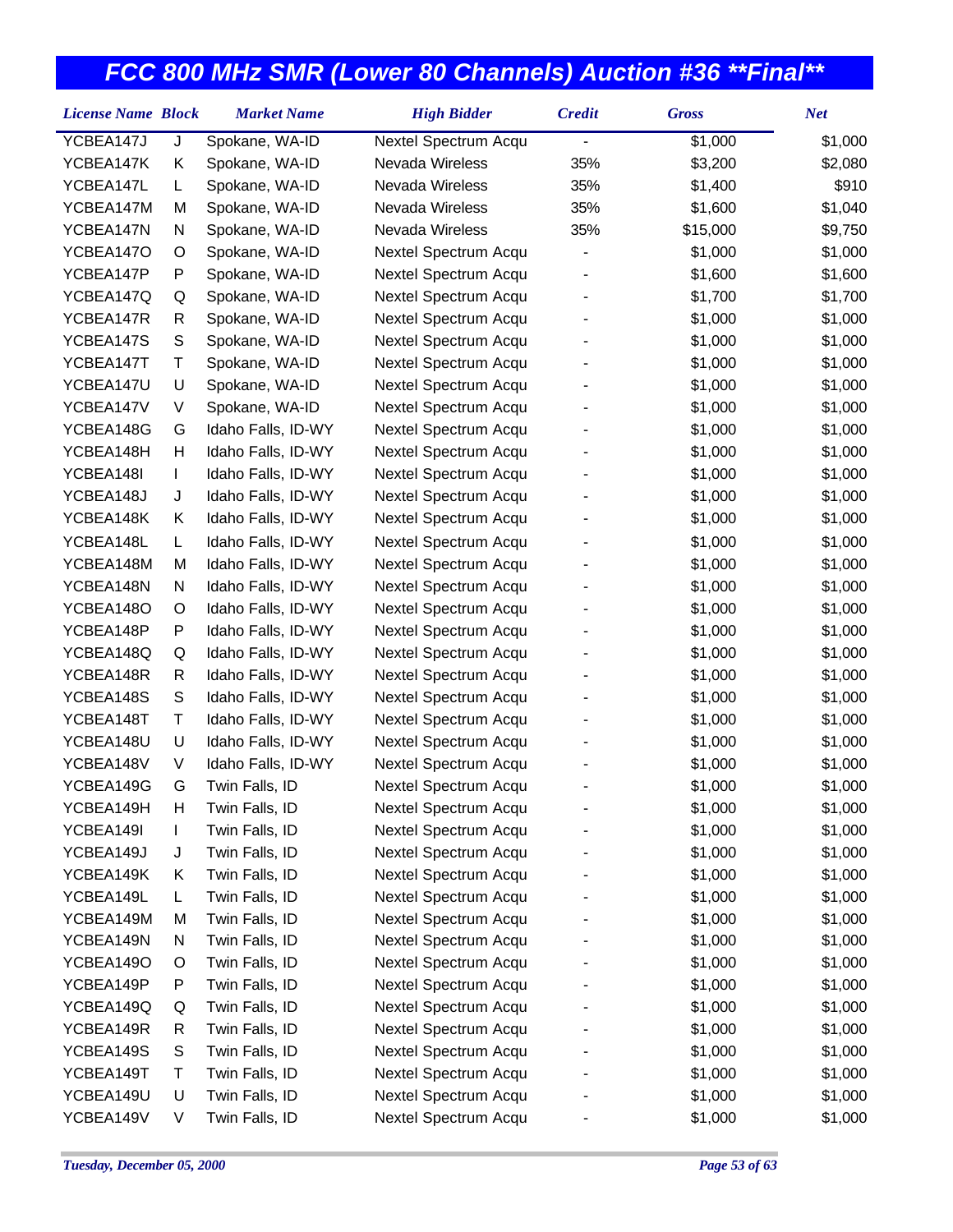| <b>License Name Block</b> |    | <b>Market Name</b>    | <b>High Bidder</b>   | <b>Credit</b>            | <b>Gross</b> | <b>Net</b> |
|---------------------------|----|-----------------------|----------------------|--------------------------|--------------|------------|
| YCBEA150G                 | G  | Boise City, ID-OR     | Nextel Spectrum Acqu | $\overline{a}$           | \$1,000      | \$1,000    |
| YCBEA150H                 | Н  | Boise City, ID-OR     | Nextel Spectrum Acqu |                          | \$1,000      | \$1,000    |
| YCBEA150I                 | L  | Boise City, ID-OR     | Nextel Spectrum Acqu |                          | \$1,000      | \$1,000    |
| YCBEA150J                 | J  | Boise City, ID-OR     | Nextel Spectrum Acqu |                          | \$1,000      | \$1,000    |
| YCBEA150K                 | Κ  | Boise City, ID-OR     | Nextel Spectrum Acqu |                          | \$1,000      | \$1,000    |
| YCBEA150L                 | L. | Boise City, ID-OR     | Nextel Spectrum Acqu |                          | \$1,000      | \$1,000    |
| YCBEA150M                 | M  | Boise City, ID-OR     | Nextel Spectrum Acqu |                          | \$1,000      | \$1,000    |
| YCBEA150N                 | N  | Boise City, ID-OR     | Nextel Spectrum Acqu |                          | \$1,000      | \$1,000    |
| YCBEA150O                 | O  | Boise City, ID-OR     | Nextel Spectrum Acqu |                          | \$1,000      | \$1,000    |
| YCBEA150P                 | P  | Boise City, ID-OR     | Nextel Spectrum Acqu |                          | \$1,000      | \$1,000    |
| YCBEA150Q                 | Q  | Boise City, ID-OR     | Nextel Spectrum Acqu |                          | \$1,000      | \$1,000    |
| YCBEA150R                 | R  | Boise City, ID-OR     | Nextel Spectrum Acqu |                          | \$1,000      | \$1,000    |
| YCBEA150S                 | S  | Boise City, ID-OR     | Nextel Spectrum Acqu |                          | \$1,000      | \$1,000    |
| YCBEA150T                 | T  | Boise City, ID-OR     | Nextel Spectrum Acqu |                          | \$1,000      | \$1,000    |
| YCBEA150U                 | U  | Boise City, ID-OR     | Nextel Spectrum Acqu |                          | \$1,000      | \$1,000    |
| YCBEA150V                 | V  | Boise City, ID-OR     | Nextel Spectrum Acqu |                          | \$1,000      | \$1,000    |
| YCBEA151G                 | G  | Reno, NV-CA           | Nextel Spectrum Acqu |                          | \$1,800      | \$1,800    |
| YCBEA151H                 | Н  | Reno, NV-CA           | Nextel Spectrum Acqu |                          | \$1,800      | \$1,800    |
| YCBEA151I                 | L  | Reno, NV-CA           | Nextel Spectrum Acqu |                          | \$1,300      | \$1,300    |
| YCBEA151J                 | J  | Reno, NV-CA           | Nextel Spectrum Acqu |                          | \$2,600      | \$2,600    |
| YCBEA151K                 | Κ  | Reno, NV-CA           | Nevada Wireless      | 35%                      | \$1,500      | \$975      |
| YCBEA151L                 | L. | Reno, NV-CA           | Nevada Wireless      | 35%                      | \$1,300      | \$845      |
| YCBEA151M                 | M  | Reno, NV-CA           | Nextel Spectrum Acqu |                          | \$9,400      | \$9,400    |
| YCBEA151N                 | N  | Reno, NV-CA           | Nextel Spectrum Acqu |                          | \$1,800      | \$1,800    |
| YCBEA151O                 | O  | Reno, NV-CA           | Nextel Spectrum Acqu | $\overline{\phantom{a}}$ | \$2,900      | \$2,900    |
| YCBEA151P                 | P  | Reno, NV-CA           | Nevada Wireless      | 35%                      | \$18,000     | \$11,700   |
| YCBEA151Q                 | Q  | Reno, NV-CA           | Nevada Wireless      | 35%                      | \$1,000      | \$650      |
| YCBEA151R                 | R  | Reno, NV-CA           | Nevada Wireless      | 35%                      | \$1,000      | \$650      |
| YCBEA151S                 | S  | Reno, NV-CA           | Nevada Wireless      | 35%                      | \$1,500      | \$975      |
| YCBEA151T                 | Τ  | Reno, NV-CA           | Nevada Wireless      | 35%                      | \$2,500      | \$1,625    |
| YCBEA151U                 | U  | Reno, NV-CA           | Nevada Wireless      | 35%                      | \$1,000      | \$650      |
| YCBEA151V                 | V  | Reno, NV-CA           | Nevada Wireless      | 35%                      | \$1,000      | \$650      |
| YCBEA152G                 | G  | Salt Lake City-Ogden, | Nextel Spectrum Acqu |                          | \$11,000     | \$11,000   |
| YCBEA152H                 | н  | Salt Lake City-Ogden, | Nextel Spectrum Acqu |                          | \$16,000     | \$16,000   |
| YCBEA152I                 |    | Salt Lake City-Ogden, | Nextel Spectrum Acqu |                          | \$16,000     | \$16,000   |
| YCBEA152J                 | J  | Salt Lake City-Ogden, | Nextel Spectrum Acqu |                          | \$16,000     | \$16,000   |
| YCBEA152K                 | Κ  | Salt Lake City-Ogden, | Nextel Spectrum Acqu |                          | \$16,000     | \$16,000   |
| YCBEA152L                 | L. | Salt Lake City-Ogden, | Nextel Spectrum Acqu |                          | \$16,000     | \$16,000   |
| YCBEA152M                 | M  | Salt Lake City-Ogden, | Nextel Spectrum Acqu |                          | \$16,000     | \$16,000   |
| YCBEA152N                 | N  | Salt Lake City-Ogden, | Nextel Spectrum Acqu |                          | \$16,000     | \$16,000   |
| YCBEA152O                 | O  | Salt Lake City-Ogden, | Nextel Spectrum Acqu |                          | \$16,000     | \$16,000   |
| YCBEA152P                 | P  | Salt Lake City-Ogden, | Nextel Spectrum Acqu |                          | \$16,000     | \$16,000   |
| YCBEA152Q                 | Q  | Salt Lake City-Ogden, | Nextel Spectrum Acqu |                          | \$16,000     | \$16,000   |
| YCBEA152R                 | R  | Salt Lake City-Ogden, | Nextel Spectrum Acqu |                          | \$16,000     | \$16,000   |
| YCBEA152S                 | S  | Salt Lake City-Ogden, | Nextel Spectrum Acqu |                          | \$16,000     | \$16,000   |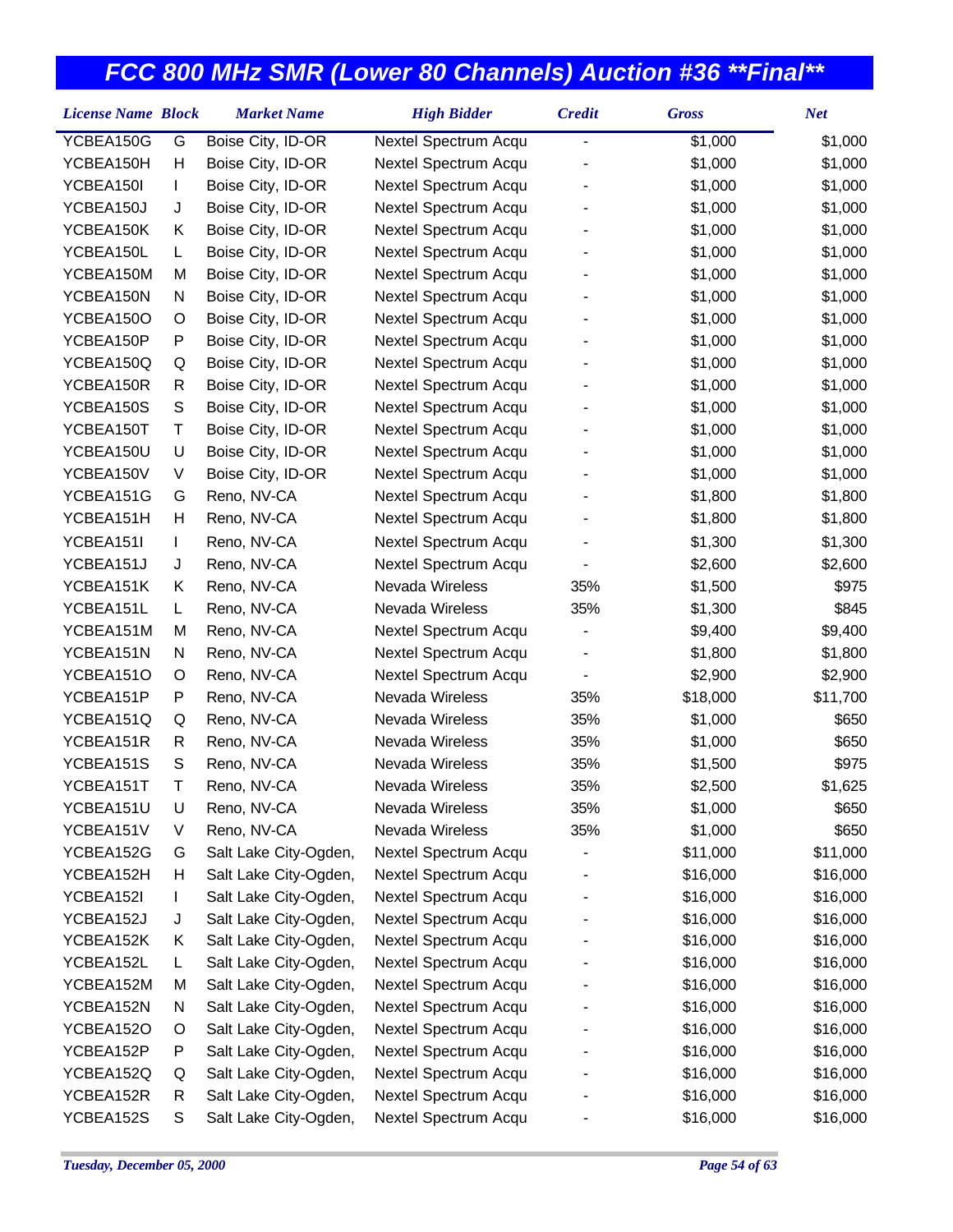| YCBEA152T<br>Τ<br>Salt Lake City-Ogden,<br>\$16,000<br>\$16,000<br>Nextel Spectrum Acqu<br>YCBEA152U<br>U<br>Salt Lake City-Ogden,<br>Nextel Spectrum Acqu<br>\$16,000<br>\$16,000<br>YCBEA152V<br>V<br>Salt Lake City-Ogden,<br>Nextel Spectrum Acqu<br>\$16,000<br>\$16,000<br>YCBEA153G<br>Las Vegas, NV-AZ-UT<br>Nextel Spectrum Acqu<br>\$15,000<br>\$15,000<br>G<br>YCBEA153H<br>Н<br>Las Vegas, NV-AZ-UT<br>Nextel Spectrum Acqu<br>\$18,000<br>\$18,000<br>YCBEA153I<br>Las Vegas, NV-AZ-UT<br>Nextel Spectrum Acqu<br>\$18,000<br>\$18,000<br>L |  |
|----------------------------------------------------------------------------------------------------------------------------------------------------------------------------------------------------------------------------------------------------------------------------------------------------------------------------------------------------------------------------------------------------------------------------------------------------------------------------------------------------------------------------------------------------------|--|
|                                                                                                                                                                                                                                                                                                                                                                                                                                                                                                                                                          |  |
|                                                                                                                                                                                                                                                                                                                                                                                                                                                                                                                                                          |  |
|                                                                                                                                                                                                                                                                                                                                                                                                                                                                                                                                                          |  |
|                                                                                                                                                                                                                                                                                                                                                                                                                                                                                                                                                          |  |
|                                                                                                                                                                                                                                                                                                                                                                                                                                                                                                                                                          |  |
|                                                                                                                                                                                                                                                                                                                                                                                                                                                                                                                                                          |  |
| YCBEA153J<br>Las Vegas, NV-AZ-UT<br>Nextel Spectrum Acqu<br>\$17,000<br>\$17,000<br>J                                                                                                                                                                                                                                                                                                                                                                                                                                                                    |  |
| Las Vegas, NV-AZ-UT<br>Nextel Spectrum Acqu<br>\$20,000<br>YCBEA153K<br>\$20,000<br>Κ                                                                                                                                                                                                                                                                                                                                                                                                                                                                    |  |
| YCBEA153L<br>Las Vegas, NV-AZ-UT<br>Nextel Spectrum Acqu<br>\$17,000<br>\$17,000<br>L.                                                                                                                                                                                                                                                                                                                                                                                                                                                                   |  |
| YCBEA153M<br>Las Vegas, NV-AZ-UT<br>Nextel Spectrum Acqu<br>\$17,000<br>M<br>\$17,000                                                                                                                                                                                                                                                                                                                                                                                                                                                                    |  |
| YCBEA153N<br>Las Vegas, NV-AZ-UT<br>Nextel Spectrum Acqu<br>\$16,000<br>\$16,000<br>N                                                                                                                                                                                                                                                                                                                                                                                                                                                                    |  |
| YCBEA153O<br>Las Vegas, NV-AZ-UT<br>Nextel Spectrum Acqu<br>\$14,000<br>O<br>\$14,000                                                                                                                                                                                                                                                                                                                                                                                                                                                                    |  |
| P<br>Las Vegas, NV-AZ-UT<br>Nextel Spectrum Acqu<br>\$16,000<br>YCBEA153P<br>\$16,000                                                                                                                                                                                                                                                                                                                                                                                                                                                                    |  |
| YCBEA153Q<br>Las Vegas, NV-AZ-UT<br>Nextel Spectrum Acqu<br>\$29,000<br>\$29,000<br>Q                                                                                                                                                                                                                                                                                                                                                                                                                                                                    |  |
| YCBEA153R<br>Nextel Spectrum Acqu<br>\$13,000<br>\$13,000<br>R<br>Las Vegas, NV-AZ-UT                                                                                                                                                                                                                                                                                                                                                                                                                                                                    |  |
| S<br>Las Vegas, NV-AZ-UT<br>Nextel Spectrum Acqu<br>YCBEA153S<br>\$22,000<br>\$22,000                                                                                                                                                                                                                                                                                                                                                                                                                                                                    |  |
| YCBEA153T<br>Τ<br>Las Vegas, NV-AZ-UT<br>Nextel Spectrum Acqu<br>\$16,000<br>\$16,000                                                                                                                                                                                                                                                                                                                                                                                                                                                                    |  |
| U<br>Las Vegas, NV-AZ-UT<br>Nextel Spectrum Acqu<br>\$16,000<br>YCBEA153U<br>\$16,000                                                                                                                                                                                                                                                                                                                                                                                                                                                                    |  |
| Las Vegas, NV-AZ-UT<br>YCBEA153V<br>V<br>Nextel Spectrum Acqu<br>\$21,000<br>\$21,000                                                                                                                                                                                                                                                                                                                                                                                                                                                                    |  |
| \$1,000<br>\$1,000<br>YCBEA154G<br>Flagstaff, AZ-UT<br>Nextel Spectrum Acqu<br>G                                                                                                                                                                                                                                                                                                                                                                                                                                                                         |  |
| YCBEA154H<br>Н<br>Flagstaff, AZ-UT<br>\$1,000<br>Nextel Spectrum Acqu<br>\$1,000                                                                                                                                                                                                                                                                                                                                                                                                                                                                         |  |
| YCBEA154I<br>Flagstaff, AZ-UT<br>Nextel Spectrum Acqu<br>\$1,000<br>L<br>\$1,000                                                                                                                                                                                                                                                                                                                                                                                                                                                                         |  |
| Flagstaff, AZ-UT<br>Nextel Spectrum Acqu<br>\$1,000<br>\$1,000<br>YCBEA154J<br>J                                                                                                                                                                                                                                                                                                                                                                                                                                                                         |  |
| YCBEA154K<br>Flagstaff, AZ-UT<br>Nextel Spectrum Acqu<br>\$1,300<br>\$1,300<br>Κ                                                                                                                                                                                                                                                                                                                                                                                                                                                                         |  |
| YCBEA154L<br>Flagstaff, AZ-UT<br>Nextel Spectrum Acqu<br>\$1,000<br>\$1,000<br>L.                                                                                                                                                                                                                                                                                                                                                                                                                                                                        |  |
| YCBEA154M<br>Flagstaff, AZ-UT<br>Nextel Spectrum Acqu<br>\$1,000<br>\$1,000<br>M                                                                                                                                                                                                                                                                                                                                                                                                                                                                         |  |
| Flagstaff, AZ-UT<br>Nextel Spectrum Acqu<br>\$1,000<br>\$1,000<br>YCBEA154N<br>N                                                                                                                                                                                                                                                                                                                                                                                                                                                                         |  |
| YCBEA154O<br>Nextel Spectrum Acqu<br>\$1,000<br>\$1,000<br>O<br>Flagstaff, AZ-UT                                                                                                                                                                                                                                                                                                                                                                                                                                                                         |  |
| P<br>Flagstaff, AZ-UT<br>Nextel Spectrum Acqu<br>\$1,000<br>\$1,000<br>YCBEA154P                                                                                                                                                                                                                                                                                                                                                                                                                                                                         |  |
| YCBEA154Q<br>Q<br>Flagstaff, AZ-UT<br>Nextel Spectrum Acqu<br>\$1,300<br>\$1,300                                                                                                                                                                                                                                                                                                                                                                                                                                                                         |  |
| YCBEA154R<br>Flagstaff, AZ-UT<br>Nextel Spectrum Acqu<br>\$1,000<br>\$1,000<br>R                                                                                                                                                                                                                                                                                                                                                                                                                                                                         |  |
| YCBEA154S<br>Flagstaff, AZ-UT<br>Nextel Spectrum Acqu<br>\$1,300<br>\$1,300<br>S                                                                                                                                                                                                                                                                                                                                                                                                                                                                         |  |
| Τ<br>Flagstaff, AZ-UT<br>Nextel Spectrum Acqu<br>\$1,000<br>YCBEA154T<br>\$1,000                                                                                                                                                                                                                                                                                                                                                                                                                                                                         |  |
| U<br>Nextel Spectrum Acqu<br>\$1,000<br>YCBEA154U<br>Flagstaff, AZ-UT<br>\$1,000                                                                                                                                                                                                                                                                                                                                                                                                                                                                         |  |
| YCBEA154V<br>Flagstaff, AZ-UT<br>Nextel Spectrum Acqu<br>\$1,000<br>\$1,000<br>V                                                                                                                                                                                                                                                                                                                                                                                                                                                                         |  |
| YCBEA155G<br>Farmington, NM-CO<br>\$1,000<br>\$1,000<br>Nextel Spectrum Acqu<br>G                                                                                                                                                                                                                                                                                                                                                                                                                                                                        |  |
| Farmington, NM-CO<br>YCBEA155H<br>н<br>Nextel Spectrum Acqu<br>\$1,000<br>\$1,000                                                                                                                                                                                                                                                                                                                                                                                                                                                                        |  |
| YCBEA155I<br>Farmington, NM-CO<br>Nextel Spectrum Acqu<br>\$1,000<br>\$1,000<br>L                                                                                                                                                                                                                                                                                                                                                                                                                                                                        |  |
| Nextel Spectrum Acqu<br>\$1,000<br>\$1,000<br>YCBEA155J<br>Farmington, NM-CO<br>J                                                                                                                                                                                                                                                                                                                                                                                                                                                                        |  |
| Farmington, NM-CO<br>Nextel Spectrum Acqu<br>\$1,000<br>\$1,000<br>YCBEA155K<br>Κ                                                                                                                                                                                                                                                                                                                                                                                                                                                                        |  |
| YCBEA155L<br>Nextel Spectrum Acqu<br>Farmington, NM-CO<br>\$1,000<br>\$1,000<br>L                                                                                                                                                                                                                                                                                                                                                                                                                                                                        |  |
| YCBEA155M<br>Farmington, NM-CO<br>Nextel Spectrum Acqu<br>\$1,000<br>\$1,000<br>M                                                                                                                                                                                                                                                                                                                                                                                                                                                                        |  |
| Farmington, NM-CO<br>Nextel Spectrum Acqu<br>\$1,000<br>YCBEA155N<br>N<br>\$1,000                                                                                                                                                                                                                                                                                                                                                                                                                                                                        |  |
| YCBEA155O<br>Farmington, NM-CO<br>Nextel Spectrum Acqu<br>\$1,000<br>\$1,000<br>O                                                                                                                                                                                                                                                                                                                                                                                                                                                                        |  |
| YCBEA155P<br>Farmington, NM-CO<br>Nextel Spectrum Acqu<br>\$1,000<br>P<br>\$1,000                                                                                                                                                                                                                                                                                                                                                                                                                                                                        |  |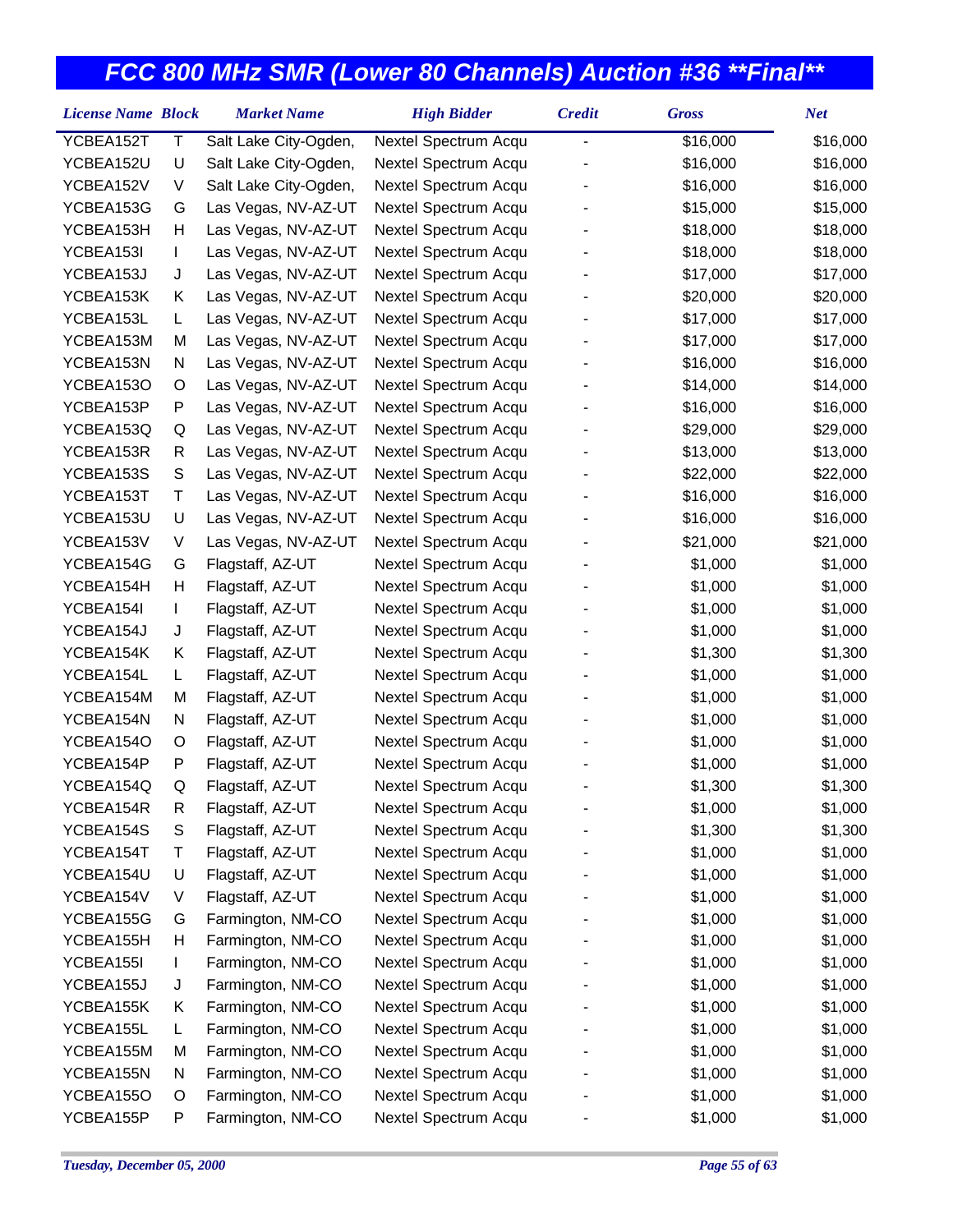| YCBEA155Q<br>Farmington, NM-CO<br>Nextel Spectrum Acqu<br>\$1,000<br>\$1,000<br>Q<br>-<br>YCBEA155R<br>Nextel Spectrum Acqu<br>\$1,000<br>\$1,000<br>R<br>Farmington, NM-CO<br>YCBEA155S<br>S<br>Farmington, NM-CO<br>Nextel Spectrum Acqu<br>\$1,000<br>\$1,000<br>Τ<br>YCBEA155T<br>Farmington, NM-CO<br>Nextel Spectrum Acqu<br>\$1,000<br>\$1,000<br>YCBEA155U<br>U<br>Nextel Spectrum Acqu<br>\$1,000<br>\$1,000<br>Farmington, NM-CO<br>YCBEA155V<br>V<br>Nextel Spectrum Acqu<br>\$1,000<br>\$1,000<br>Farmington, NM-CO<br>YCBEA156G<br>Nextel Spectrum Acqu<br>\$3,500<br>\$3,500<br>G<br>Albuquerque, NM-AZ<br>YCBEA156H<br>Η<br>Nextel Spectrum Acqu<br>\$1,700<br>Albuquerque, NM-AZ<br>\$1,700<br>YCBEA156I<br>Nextel Spectrum Acqu<br>\$1,700<br>\$1,700<br>Albuquerque, NM-AZ<br>L<br>YCBEA156J<br>Nextel Spectrum Acqu<br>\$1,700<br>\$1,700<br>J<br>Albuquerque, NM-AZ<br>Nextel Spectrum Acqu<br>\$1,800<br>YCBEA156K<br>Κ<br>Albuquerque, NM-AZ<br>\$1,800<br>YCBEA156L<br>Nextel Spectrum Acqu<br>\$1,800<br>\$1,800<br>Albuquerque, NM-AZ<br>L<br>YCBEA156M<br>М<br>Nextel Spectrum Acqu<br>\$1,800<br>\$1,800<br>Albuquerque, NM-AZ<br>Nextel Spectrum Acqu<br>\$1,800<br>\$1,800<br>YCBEA156N<br>N<br>Albuquerque, NM-AZ<br>YCBEA156O<br>Nextel Spectrum Acqu<br>\$1,600<br>\$1,600<br>O<br>Albuquerque, NM-AZ<br>P<br>Nextel Spectrum Acqu<br>\$1,600<br>\$1,600<br>YCBEA156P<br>Albuquerque, NM-AZ<br>Nextel Spectrum Acqu<br>\$1,600<br>\$1,600<br>YCBEA156Q<br>Q<br>Albuquerque, NM-AZ<br>YCBEA156R<br>R<br>Albuquerque, NM-AZ<br>Nextel Spectrum Acqu<br>\$2,500<br>\$2,500<br>S<br>YCBEA156S<br>Albuquerque, NM-AZ<br>Nextel Spectrum Acqu<br>\$1,700<br>\$1,700<br>YCBEA156T<br>Τ<br>Nextel Spectrum Acqu<br>\$1,600<br>\$1,600<br>Albuquerque, NM-AZ<br>YCBEA156U<br>U<br>Nextel Spectrum Acqu<br>\$1,500<br>\$1,500<br>Albuquerque, NM-AZ<br>V<br>Nextel Spectrum Acqu<br>\$1,600<br>\$1,600<br>YCBEA156V<br>Albuquerque, NM-AZ<br>YCBEA157G<br>Nextel Spectrum Acqu<br>\$1,000<br>\$1,000<br>G<br>El Paso, TX-NM<br>Н<br>El Paso, TX-NM<br>Nextel Spectrum Acqu<br>YCBEA157H<br>\$1,000<br>\$1,000<br>YCBEA157I<br>El Paso, TX-NM<br>Nextel Spectrum Acqu<br>\$1,000<br>\$1,000<br>L<br>Nextel Spectrum Acqu<br>\$1,000<br>\$1,000<br>YCBEA157J<br>J<br>El Paso, TX-NM<br>YCBEA157K<br>El Paso, TX-NM<br>Nextel Spectrum Acqu<br>\$1,000<br>\$1,000<br>Κ<br>YCBEA157L<br>El Paso, TX-NM<br>Nextel Spectrum Acqu<br>\$1,000<br>L<br>\$1,000<br>YCBEA157M<br>Nextel Spectrum Acqu<br>\$1,000<br>\$1,000<br>M<br>El Paso, TX-NM<br>\$1,000<br>YCBEA157N<br>Ν<br>El Paso, TX-NM<br>Nextel Spectrum Acqu<br>\$1,000<br>YCBEA157O<br>El Paso, TX-NM<br>Nextel Spectrum Acqu<br>\$1,000<br>\$1,000<br>O<br>YCBEA157P<br>El Paso, TX-NM<br>Nextel Spectrum Acqu<br>\$1,000<br>\$1,000<br>P<br>Nextel Spectrum Acqu<br>YCBEA157Q<br>El Paso, TX-NM<br>\$1,000<br>\$1,000<br>Q<br>Nextel Spectrum Acqu<br>\$1,000<br>YCBEA157R<br>R<br>El Paso, TX-NM<br>\$1,000<br>S<br>YCBEA157S<br>El Paso, TX-NM<br>Nextel Spectrum Acqu<br>\$1,000<br>\$1,000<br>YCBEA157T<br>Nextel Spectrum Acqu<br>Т<br>El Paso, TX-NM<br>\$1,000<br>\$1,000<br>YCBEA157U<br>U<br>El Paso, TX-NM<br>Nextel Spectrum Acqu<br>\$1,000<br>\$1,000<br>El Paso, TX-NM<br>Nextel Spectrum Acqu<br>YCBEA157V<br>V<br>\$1,000<br>\$1,000<br>YCBEA158G<br>Phoenix-Mesa, AZ-NM<br>Nextel Spectrum Acqu<br>\$2,400<br>\$2,400<br>G<br>YCBEA158H<br>Н<br>Phoenix-Mesa, AZ-NM<br>Nextel Spectrum Acqu<br>\$2,400<br>\$2,400<br>YCBEA158I<br>Phoenix-Mesa, AZ-NM<br>Nextel Spectrum Acqu<br>\$2,400<br>\$2,400<br>L<br>Phoenix-Mesa, AZ-NM<br>YCBEA158J<br>Nextel Spectrum Acqu<br>\$2,400<br>\$2,400<br>J<br>Nextel Spectrum Acqu<br>\$2,400<br>YCBEA158K<br>Phoenix-Mesa, AZ-NM<br>\$2,400<br>Κ | <b>License Name Block</b> | <b>Market Name</b> | <b>High Bidder</b> | <b>Credit</b> | <b>Gross</b> | <b>Net</b> |
|------------------------------------------------------------------------------------------------------------------------------------------------------------------------------------------------------------------------------------------------------------------------------------------------------------------------------------------------------------------------------------------------------------------------------------------------------------------------------------------------------------------------------------------------------------------------------------------------------------------------------------------------------------------------------------------------------------------------------------------------------------------------------------------------------------------------------------------------------------------------------------------------------------------------------------------------------------------------------------------------------------------------------------------------------------------------------------------------------------------------------------------------------------------------------------------------------------------------------------------------------------------------------------------------------------------------------------------------------------------------------------------------------------------------------------------------------------------------------------------------------------------------------------------------------------------------------------------------------------------------------------------------------------------------------------------------------------------------------------------------------------------------------------------------------------------------------------------------------------------------------------------------------------------------------------------------------------------------------------------------------------------------------------------------------------------------------------------------------------------------------------------------------------------------------------------------------------------------------------------------------------------------------------------------------------------------------------------------------------------------------------------------------------------------------------------------------------------------------------------------------------------------------------------------------------------------------------------------------------------------------------------------------------------------------------------------------------------------------------------------------------------------------------------------------------------------------------------------------------------------------------------------------------------------------------------------------------------------------------------------------------------------------------------------------------------------------------------------------------------------------------------------------------------------------------------------------------------------------------------------------------------------------------------------------------------------------------------------------------------------------------------------------------------------------------------------------------------------------------------------------------------------------------------------------------------------------------------------------------------------------------------------------------------------------------------------------------------------------------------------------------------------------------|---------------------------|--------------------|--------------------|---------------|--------------|------------|
|                                                                                                                                                                                                                                                                                                                                                                                                                                                                                                                                                                                                                                                                                                                                                                                                                                                                                                                                                                                                                                                                                                                                                                                                                                                                                                                                                                                                                                                                                                                                                                                                                                                                                                                                                                                                                                                                                                                                                                                                                                                                                                                                                                                                                                                                                                                                                                                                                                                                                                                                                                                                                                                                                                                                                                                                                                                                                                                                                                                                                                                                                                                                                                                                                                                                                                                                                                                                                                                                                                                                                                                                                                                                                                                                                                                    |                           |                    |                    |               |              |            |
|                                                                                                                                                                                                                                                                                                                                                                                                                                                                                                                                                                                                                                                                                                                                                                                                                                                                                                                                                                                                                                                                                                                                                                                                                                                                                                                                                                                                                                                                                                                                                                                                                                                                                                                                                                                                                                                                                                                                                                                                                                                                                                                                                                                                                                                                                                                                                                                                                                                                                                                                                                                                                                                                                                                                                                                                                                                                                                                                                                                                                                                                                                                                                                                                                                                                                                                                                                                                                                                                                                                                                                                                                                                                                                                                                                                    |                           |                    |                    |               |              |            |
|                                                                                                                                                                                                                                                                                                                                                                                                                                                                                                                                                                                                                                                                                                                                                                                                                                                                                                                                                                                                                                                                                                                                                                                                                                                                                                                                                                                                                                                                                                                                                                                                                                                                                                                                                                                                                                                                                                                                                                                                                                                                                                                                                                                                                                                                                                                                                                                                                                                                                                                                                                                                                                                                                                                                                                                                                                                                                                                                                                                                                                                                                                                                                                                                                                                                                                                                                                                                                                                                                                                                                                                                                                                                                                                                                                                    |                           |                    |                    |               |              |            |
|                                                                                                                                                                                                                                                                                                                                                                                                                                                                                                                                                                                                                                                                                                                                                                                                                                                                                                                                                                                                                                                                                                                                                                                                                                                                                                                                                                                                                                                                                                                                                                                                                                                                                                                                                                                                                                                                                                                                                                                                                                                                                                                                                                                                                                                                                                                                                                                                                                                                                                                                                                                                                                                                                                                                                                                                                                                                                                                                                                                                                                                                                                                                                                                                                                                                                                                                                                                                                                                                                                                                                                                                                                                                                                                                                                                    |                           |                    |                    |               |              |            |
|                                                                                                                                                                                                                                                                                                                                                                                                                                                                                                                                                                                                                                                                                                                                                                                                                                                                                                                                                                                                                                                                                                                                                                                                                                                                                                                                                                                                                                                                                                                                                                                                                                                                                                                                                                                                                                                                                                                                                                                                                                                                                                                                                                                                                                                                                                                                                                                                                                                                                                                                                                                                                                                                                                                                                                                                                                                                                                                                                                                                                                                                                                                                                                                                                                                                                                                                                                                                                                                                                                                                                                                                                                                                                                                                                                                    |                           |                    |                    |               |              |            |
|                                                                                                                                                                                                                                                                                                                                                                                                                                                                                                                                                                                                                                                                                                                                                                                                                                                                                                                                                                                                                                                                                                                                                                                                                                                                                                                                                                                                                                                                                                                                                                                                                                                                                                                                                                                                                                                                                                                                                                                                                                                                                                                                                                                                                                                                                                                                                                                                                                                                                                                                                                                                                                                                                                                                                                                                                                                                                                                                                                                                                                                                                                                                                                                                                                                                                                                                                                                                                                                                                                                                                                                                                                                                                                                                                                                    |                           |                    |                    |               |              |            |
|                                                                                                                                                                                                                                                                                                                                                                                                                                                                                                                                                                                                                                                                                                                                                                                                                                                                                                                                                                                                                                                                                                                                                                                                                                                                                                                                                                                                                                                                                                                                                                                                                                                                                                                                                                                                                                                                                                                                                                                                                                                                                                                                                                                                                                                                                                                                                                                                                                                                                                                                                                                                                                                                                                                                                                                                                                                                                                                                                                                                                                                                                                                                                                                                                                                                                                                                                                                                                                                                                                                                                                                                                                                                                                                                                                                    |                           |                    |                    |               |              |            |
|                                                                                                                                                                                                                                                                                                                                                                                                                                                                                                                                                                                                                                                                                                                                                                                                                                                                                                                                                                                                                                                                                                                                                                                                                                                                                                                                                                                                                                                                                                                                                                                                                                                                                                                                                                                                                                                                                                                                                                                                                                                                                                                                                                                                                                                                                                                                                                                                                                                                                                                                                                                                                                                                                                                                                                                                                                                                                                                                                                                                                                                                                                                                                                                                                                                                                                                                                                                                                                                                                                                                                                                                                                                                                                                                                                                    |                           |                    |                    |               |              |            |
|                                                                                                                                                                                                                                                                                                                                                                                                                                                                                                                                                                                                                                                                                                                                                                                                                                                                                                                                                                                                                                                                                                                                                                                                                                                                                                                                                                                                                                                                                                                                                                                                                                                                                                                                                                                                                                                                                                                                                                                                                                                                                                                                                                                                                                                                                                                                                                                                                                                                                                                                                                                                                                                                                                                                                                                                                                                                                                                                                                                                                                                                                                                                                                                                                                                                                                                                                                                                                                                                                                                                                                                                                                                                                                                                                                                    |                           |                    |                    |               |              |            |
|                                                                                                                                                                                                                                                                                                                                                                                                                                                                                                                                                                                                                                                                                                                                                                                                                                                                                                                                                                                                                                                                                                                                                                                                                                                                                                                                                                                                                                                                                                                                                                                                                                                                                                                                                                                                                                                                                                                                                                                                                                                                                                                                                                                                                                                                                                                                                                                                                                                                                                                                                                                                                                                                                                                                                                                                                                                                                                                                                                                                                                                                                                                                                                                                                                                                                                                                                                                                                                                                                                                                                                                                                                                                                                                                                                                    |                           |                    |                    |               |              |            |
|                                                                                                                                                                                                                                                                                                                                                                                                                                                                                                                                                                                                                                                                                                                                                                                                                                                                                                                                                                                                                                                                                                                                                                                                                                                                                                                                                                                                                                                                                                                                                                                                                                                                                                                                                                                                                                                                                                                                                                                                                                                                                                                                                                                                                                                                                                                                                                                                                                                                                                                                                                                                                                                                                                                                                                                                                                                                                                                                                                                                                                                                                                                                                                                                                                                                                                                                                                                                                                                                                                                                                                                                                                                                                                                                                                                    |                           |                    |                    |               |              |            |
|                                                                                                                                                                                                                                                                                                                                                                                                                                                                                                                                                                                                                                                                                                                                                                                                                                                                                                                                                                                                                                                                                                                                                                                                                                                                                                                                                                                                                                                                                                                                                                                                                                                                                                                                                                                                                                                                                                                                                                                                                                                                                                                                                                                                                                                                                                                                                                                                                                                                                                                                                                                                                                                                                                                                                                                                                                                                                                                                                                                                                                                                                                                                                                                                                                                                                                                                                                                                                                                                                                                                                                                                                                                                                                                                                                                    |                           |                    |                    |               |              |            |
|                                                                                                                                                                                                                                                                                                                                                                                                                                                                                                                                                                                                                                                                                                                                                                                                                                                                                                                                                                                                                                                                                                                                                                                                                                                                                                                                                                                                                                                                                                                                                                                                                                                                                                                                                                                                                                                                                                                                                                                                                                                                                                                                                                                                                                                                                                                                                                                                                                                                                                                                                                                                                                                                                                                                                                                                                                                                                                                                                                                                                                                                                                                                                                                                                                                                                                                                                                                                                                                                                                                                                                                                                                                                                                                                                                                    |                           |                    |                    |               |              |            |
|                                                                                                                                                                                                                                                                                                                                                                                                                                                                                                                                                                                                                                                                                                                                                                                                                                                                                                                                                                                                                                                                                                                                                                                                                                                                                                                                                                                                                                                                                                                                                                                                                                                                                                                                                                                                                                                                                                                                                                                                                                                                                                                                                                                                                                                                                                                                                                                                                                                                                                                                                                                                                                                                                                                                                                                                                                                                                                                                                                                                                                                                                                                                                                                                                                                                                                                                                                                                                                                                                                                                                                                                                                                                                                                                                                                    |                           |                    |                    |               |              |            |
|                                                                                                                                                                                                                                                                                                                                                                                                                                                                                                                                                                                                                                                                                                                                                                                                                                                                                                                                                                                                                                                                                                                                                                                                                                                                                                                                                                                                                                                                                                                                                                                                                                                                                                                                                                                                                                                                                                                                                                                                                                                                                                                                                                                                                                                                                                                                                                                                                                                                                                                                                                                                                                                                                                                                                                                                                                                                                                                                                                                                                                                                                                                                                                                                                                                                                                                                                                                                                                                                                                                                                                                                                                                                                                                                                                                    |                           |                    |                    |               |              |            |
|                                                                                                                                                                                                                                                                                                                                                                                                                                                                                                                                                                                                                                                                                                                                                                                                                                                                                                                                                                                                                                                                                                                                                                                                                                                                                                                                                                                                                                                                                                                                                                                                                                                                                                                                                                                                                                                                                                                                                                                                                                                                                                                                                                                                                                                                                                                                                                                                                                                                                                                                                                                                                                                                                                                                                                                                                                                                                                                                                                                                                                                                                                                                                                                                                                                                                                                                                                                                                                                                                                                                                                                                                                                                                                                                                                                    |                           |                    |                    |               |              |            |
|                                                                                                                                                                                                                                                                                                                                                                                                                                                                                                                                                                                                                                                                                                                                                                                                                                                                                                                                                                                                                                                                                                                                                                                                                                                                                                                                                                                                                                                                                                                                                                                                                                                                                                                                                                                                                                                                                                                                                                                                                                                                                                                                                                                                                                                                                                                                                                                                                                                                                                                                                                                                                                                                                                                                                                                                                                                                                                                                                                                                                                                                                                                                                                                                                                                                                                                                                                                                                                                                                                                                                                                                                                                                                                                                                                                    |                           |                    |                    |               |              |            |
|                                                                                                                                                                                                                                                                                                                                                                                                                                                                                                                                                                                                                                                                                                                                                                                                                                                                                                                                                                                                                                                                                                                                                                                                                                                                                                                                                                                                                                                                                                                                                                                                                                                                                                                                                                                                                                                                                                                                                                                                                                                                                                                                                                                                                                                                                                                                                                                                                                                                                                                                                                                                                                                                                                                                                                                                                                                                                                                                                                                                                                                                                                                                                                                                                                                                                                                                                                                                                                                                                                                                                                                                                                                                                                                                                                                    |                           |                    |                    |               |              |            |
|                                                                                                                                                                                                                                                                                                                                                                                                                                                                                                                                                                                                                                                                                                                                                                                                                                                                                                                                                                                                                                                                                                                                                                                                                                                                                                                                                                                                                                                                                                                                                                                                                                                                                                                                                                                                                                                                                                                                                                                                                                                                                                                                                                                                                                                                                                                                                                                                                                                                                                                                                                                                                                                                                                                                                                                                                                                                                                                                                                                                                                                                                                                                                                                                                                                                                                                                                                                                                                                                                                                                                                                                                                                                                                                                                                                    |                           |                    |                    |               |              |            |
|                                                                                                                                                                                                                                                                                                                                                                                                                                                                                                                                                                                                                                                                                                                                                                                                                                                                                                                                                                                                                                                                                                                                                                                                                                                                                                                                                                                                                                                                                                                                                                                                                                                                                                                                                                                                                                                                                                                                                                                                                                                                                                                                                                                                                                                                                                                                                                                                                                                                                                                                                                                                                                                                                                                                                                                                                                                                                                                                                                                                                                                                                                                                                                                                                                                                                                                                                                                                                                                                                                                                                                                                                                                                                                                                                                                    |                           |                    |                    |               |              |            |
|                                                                                                                                                                                                                                                                                                                                                                                                                                                                                                                                                                                                                                                                                                                                                                                                                                                                                                                                                                                                                                                                                                                                                                                                                                                                                                                                                                                                                                                                                                                                                                                                                                                                                                                                                                                                                                                                                                                                                                                                                                                                                                                                                                                                                                                                                                                                                                                                                                                                                                                                                                                                                                                                                                                                                                                                                                                                                                                                                                                                                                                                                                                                                                                                                                                                                                                                                                                                                                                                                                                                                                                                                                                                                                                                                                                    |                           |                    |                    |               |              |            |
|                                                                                                                                                                                                                                                                                                                                                                                                                                                                                                                                                                                                                                                                                                                                                                                                                                                                                                                                                                                                                                                                                                                                                                                                                                                                                                                                                                                                                                                                                                                                                                                                                                                                                                                                                                                                                                                                                                                                                                                                                                                                                                                                                                                                                                                                                                                                                                                                                                                                                                                                                                                                                                                                                                                                                                                                                                                                                                                                                                                                                                                                                                                                                                                                                                                                                                                                                                                                                                                                                                                                                                                                                                                                                                                                                                                    |                           |                    |                    |               |              |            |
|                                                                                                                                                                                                                                                                                                                                                                                                                                                                                                                                                                                                                                                                                                                                                                                                                                                                                                                                                                                                                                                                                                                                                                                                                                                                                                                                                                                                                                                                                                                                                                                                                                                                                                                                                                                                                                                                                                                                                                                                                                                                                                                                                                                                                                                                                                                                                                                                                                                                                                                                                                                                                                                                                                                                                                                                                                                                                                                                                                                                                                                                                                                                                                                                                                                                                                                                                                                                                                                                                                                                                                                                                                                                                                                                                                                    |                           |                    |                    |               |              |            |
|                                                                                                                                                                                                                                                                                                                                                                                                                                                                                                                                                                                                                                                                                                                                                                                                                                                                                                                                                                                                                                                                                                                                                                                                                                                                                                                                                                                                                                                                                                                                                                                                                                                                                                                                                                                                                                                                                                                                                                                                                                                                                                                                                                                                                                                                                                                                                                                                                                                                                                                                                                                                                                                                                                                                                                                                                                                                                                                                                                                                                                                                                                                                                                                                                                                                                                                                                                                                                                                                                                                                                                                                                                                                                                                                                                                    |                           |                    |                    |               |              |            |
|                                                                                                                                                                                                                                                                                                                                                                                                                                                                                                                                                                                                                                                                                                                                                                                                                                                                                                                                                                                                                                                                                                                                                                                                                                                                                                                                                                                                                                                                                                                                                                                                                                                                                                                                                                                                                                                                                                                                                                                                                                                                                                                                                                                                                                                                                                                                                                                                                                                                                                                                                                                                                                                                                                                                                                                                                                                                                                                                                                                                                                                                                                                                                                                                                                                                                                                                                                                                                                                                                                                                                                                                                                                                                                                                                                                    |                           |                    |                    |               |              |            |
|                                                                                                                                                                                                                                                                                                                                                                                                                                                                                                                                                                                                                                                                                                                                                                                                                                                                                                                                                                                                                                                                                                                                                                                                                                                                                                                                                                                                                                                                                                                                                                                                                                                                                                                                                                                                                                                                                                                                                                                                                                                                                                                                                                                                                                                                                                                                                                                                                                                                                                                                                                                                                                                                                                                                                                                                                                                                                                                                                                                                                                                                                                                                                                                                                                                                                                                                                                                                                                                                                                                                                                                                                                                                                                                                                                                    |                           |                    |                    |               |              |            |
|                                                                                                                                                                                                                                                                                                                                                                                                                                                                                                                                                                                                                                                                                                                                                                                                                                                                                                                                                                                                                                                                                                                                                                                                                                                                                                                                                                                                                                                                                                                                                                                                                                                                                                                                                                                                                                                                                                                                                                                                                                                                                                                                                                                                                                                                                                                                                                                                                                                                                                                                                                                                                                                                                                                                                                                                                                                                                                                                                                                                                                                                                                                                                                                                                                                                                                                                                                                                                                                                                                                                                                                                                                                                                                                                                                                    |                           |                    |                    |               |              |            |
|                                                                                                                                                                                                                                                                                                                                                                                                                                                                                                                                                                                                                                                                                                                                                                                                                                                                                                                                                                                                                                                                                                                                                                                                                                                                                                                                                                                                                                                                                                                                                                                                                                                                                                                                                                                                                                                                                                                                                                                                                                                                                                                                                                                                                                                                                                                                                                                                                                                                                                                                                                                                                                                                                                                                                                                                                                                                                                                                                                                                                                                                                                                                                                                                                                                                                                                                                                                                                                                                                                                                                                                                                                                                                                                                                                                    |                           |                    |                    |               |              |            |
|                                                                                                                                                                                                                                                                                                                                                                                                                                                                                                                                                                                                                                                                                                                                                                                                                                                                                                                                                                                                                                                                                                                                                                                                                                                                                                                                                                                                                                                                                                                                                                                                                                                                                                                                                                                                                                                                                                                                                                                                                                                                                                                                                                                                                                                                                                                                                                                                                                                                                                                                                                                                                                                                                                                                                                                                                                                                                                                                                                                                                                                                                                                                                                                                                                                                                                                                                                                                                                                                                                                                                                                                                                                                                                                                                                                    |                           |                    |                    |               |              |            |
|                                                                                                                                                                                                                                                                                                                                                                                                                                                                                                                                                                                                                                                                                                                                                                                                                                                                                                                                                                                                                                                                                                                                                                                                                                                                                                                                                                                                                                                                                                                                                                                                                                                                                                                                                                                                                                                                                                                                                                                                                                                                                                                                                                                                                                                                                                                                                                                                                                                                                                                                                                                                                                                                                                                                                                                                                                                                                                                                                                                                                                                                                                                                                                                                                                                                                                                                                                                                                                                                                                                                                                                                                                                                                                                                                                                    |                           |                    |                    |               |              |            |
|                                                                                                                                                                                                                                                                                                                                                                                                                                                                                                                                                                                                                                                                                                                                                                                                                                                                                                                                                                                                                                                                                                                                                                                                                                                                                                                                                                                                                                                                                                                                                                                                                                                                                                                                                                                                                                                                                                                                                                                                                                                                                                                                                                                                                                                                                                                                                                                                                                                                                                                                                                                                                                                                                                                                                                                                                                                                                                                                                                                                                                                                                                                                                                                                                                                                                                                                                                                                                                                                                                                                                                                                                                                                                                                                                                                    |                           |                    |                    |               |              |            |
|                                                                                                                                                                                                                                                                                                                                                                                                                                                                                                                                                                                                                                                                                                                                                                                                                                                                                                                                                                                                                                                                                                                                                                                                                                                                                                                                                                                                                                                                                                                                                                                                                                                                                                                                                                                                                                                                                                                                                                                                                                                                                                                                                                                                                                                                                                                                                                                                                                                                                                                                                                                                                                                                                                                                                                                                                                                                                                                                                                                                                                                                                                                                                                                                                                                                                                                                                                                                                                                                                                                                                                                                                                                                                                                                                                                    |                           |                    |                    |               |              |            |
|                                                                                                                                                                                                                                                                                                                                                                                                                                                                                                                                                                                                                                                                                                                                                                                                                                                                                                                                                                                                                                                                                                                                                                                                                                                                                                                                                                                                                                                                                                                                                                                                                                                                                                                                                                                                                                                                                                                                                                                                                                                                                                                                                                                                                                                                                                                                                                                                                                                                                                                                                                                                                                                                                                                                                                                                                                                                                                                                                                                                                                                                                                                                                                                                                                                                                                                                                                                                                                                                                                                                                                                                                                                                                                                                                                                    |                           |                    |                    |               |              |            |
|                                                                                                                                                                                                                                                                                                                                                                                                                                                                                                                                                                                                                                                                                                                                                                                                                                                                                                                                                                                                                                                                                                                                                                                                                                                                                                                                                                                                                                                                                                                                                                                                                                                                                                                                                                                                                                                                                                                                                                                                                                                                                                                                                                                                                                                                                                                                                                                                                                                                                                                                                                                                                                                                                                                                                                                                                                                                                                                                                                                                                                                                                                                                                                                                                                                                                                                                                                                                                                                                                                                                                                                                                                                                                                                                                                                    |                           |                    |                    |               |              |            |
|                                                                                                                                                                                                                                                                                                                                                                                                                                                                                                                                                                                                                                                                                                                                                                                                                                                                                                                                                                                                                                                                                                                                                                                                                                                                                                                                                                                                                                                                                                                                                                                                                                                                                                                                                                                                                                                                                                                                                                                                                                                                                                                                                                                                                                                                                                                                                                                                                                                                                                                                                                                                                                                                                                                                                                                                                                                                                                                                                                                                                                                                                                                                                                                                                                                                                                                                                                                                                                                                                                                                                                                                                                                                                                                                                                                    |                           |                    |                    |               |              |            |
|                                                                                                                                                                                                                                                                                                                                                                                                                                                                                                                                                                                                                                                                                                                                                                                                                                                                                                                                                                                                                                                                                                                                                                                                                                                                                                                                                                                                                                                                                                                                                                                                                                                                                                                                                                                                                                                                                                                                                                                                                                                                                                                                                                                                                                                                                                                                                                                                                                                                                                                                                                                                                                                                                                                                                                                                                                                                                                                                                                                                                                                                                                                                                                                                                                                                                                                                                                                                                                                                                                                                                                                                                                                                                                                                                                                    |                           |                    |                    |               |              |            |
|                                                                                                                                                                                                                                                                                                                                                                                                                                                                                                                                                                                                                                                                                                                                                                                                                                                                                                                                                                                                                                                                                                                                                                                                                                                                                                                                                                                                                                                                                                                                                                                                                                                                                                                                                                                                                                                                                                                                                                                                                                                                                                                                                                                                                                                                                                                                                                                                                                                                                                                                                                                                                                                                                                                                                                                                                                                                                                                                                                                                                                                                                                                                                                                                                                                                                                                                                                                                                                                                                                                                                                                                                                                                                                                                                                                    |                           |                    |                    |               |              |            |
|                                                                                                                                                                                                                                                                                                                                                                                                                                                                                                                                                                                                                                                                                                                                                                                                                                                                                                                                                                                                                                                                                                                                                                                                                                                                                                                                                                                                                                                                                                                                                                                                                                                                                                                                                                                                                                                                                                                                                                                                                                                                                                                                                                                                                                                                                                                                                                                                                                                                                                                                                                                                                                                                                                                                                                                                                                                                                                                                                                                                                                                                                                                                                                                                                                                                                                                                                                                                                                                                                                                                                                                                                                                                                                                                                                                    |                           |                    |                    |               |              |            |
|                                                                                                                                                                                                                                                                                                                                                                                                                                                                                                                                                                                                                                                                                                                                                                                                                                                                                                                                                                                                                                                                                                                                                                                                                                                                                                                                                                                                                                                                                                                                                                                                                                                                                                                                                                                                                                                                                                                                                                                                                                                                                                                                                                                                                                                                                                                                                                                                                                                                                                                                                                                                                                                                                                                                                                                                                                                                                                                                                                                                                                                                                                                                                                                                                                                                                                                                                                                                                                                                                                                                                                                                                                                                                                                                                                                    |                           |                    |                    |               |              |            |
|                                                                                                                                                                                                                                                                                                                                                                                                                                                                                                                                                                                                                                                                                                                                                                                                                                                                                                                                                                                                                                                                                                                                                                                                                                                                                                                                                                                                                                                                                                                                                                                                                                                                                                                                                                                                                                                                                                                                                                                                                                                                                                                                                                                                                                                                                                                                                                                                                                                                                                                                                                                                                                                                                                                                                                                                                                                                                                                                                                                                                                                                                                                                                                                                                                                                                                                                                                                                                                                                                                                                                                                                                                                                                                                                                                                    |                           |                    |                    |               |              |            |
|                                                                                                                                                                                                                                                                                                                                                                                                                                                                                                                                                                                                                                                                                                                                                                                                                                                                                                                                                                                                                                                                                                                                                                                                                                                                                                                                                                                                                                                                                                                                                                                                                                                                                                                                                                                                                                                                                                                                                                                                                                                                                                                                                                                                                                                                                                                                                                                                                                                                                                                                                                                                                                                                                                                                                                                                                                                                                                                                                                                                                                                                                                                                                                                                                                                                                                                                                                                                                                                                                                                                                                                                                                                                                                                                                                                    |                           |                    |                    |               |              |            |
|                                                                                                                                                                                                                                                                                                                                                                                                                                                                                                                                                                                                                                                                                                                                                                                                                                                                                                                                                                                                                                                                                                                                                                                                                                                                                                                                                                                                                                                                                                                                                                                                                                                                                                                                                                                                                                                                                                                                                                                                                                                                                                                                                                                                                                                                                                                                                                                                                                                                                                                                                                                                                                                                                                                                                                                                                                                                                                                                                                                                                                                                                                                                                                                                                                                                                                                                                                                                                                                                                                                                                                                                                                                                                                                                                                                    |                           |                    |                    |               |              |            |
|                                                                                                                                                                                                                                                                                                                                                                                                                                                                                                                                                                                                                                                                                                                                                                                                                                                                                                                                                                                                                                                                                                                                                                                                                                                                                                                                                                                                                                                                                                                                                                                                                                                                                                                                                                                                                                                                                                                                                                                                                                                                                                                                                                                                                                                                                                                                                                                                                                                                                                                                                                                                                                                                                                                                                                                                                                                                                                                                                                                                                                                                                                                                                                                                                                                                                                                                                                                                                                                                                                                                                                                                                                                                                                                                                                                    |                           |                    |                    |               |              |            |
| Nextel Spectrum Acqu<br>YCBEA158L<br>Phoenix-Mesa, AZ-NM<br>\$2,400<br>\$2,400<br>L.                                                                                                                                                                                                                                                                                                                                                                                                                                                                                                                                                                                                                                                                                                                                                                                                                                                                                                                                                                                                                                                                                                                                                                                                                                                                                                                                                                                                                                                                                                                                                                                                                                                                                                                                                                                                                                                                                                                                                                                                                                                                                                                                                                                                                                                                                                                                                                                                                                                                                                                                                                                                                                                                                                                                                                                                                                                                                                                                                                                                                                                                                                                                                                                                                                                                                                                                                                                                                                                                                                                                                                                                                                                                                               |                           |                    |                    |               |              |            |
| Nextel Spectrum Acqu<br>YCBEA158M<br>Phoenix-Mesa, AZ-NM<br>\$2,400<br>\$2,400<br>M                                                                                                                                                                                                                                                                                                                                                                                                                                                                                                                                                                                                                                                                                                                                                                                                                                                                                                                                                                                                                                                                                                                                                                                                                                                                                                                                                                                                                                                                                                                                                                                                                                                                                                                                                                                                                                                                                                                                                                                                                                                                                                                                                                                                                                                                                                                                                                                                                                                                                                                                                                                                                                                                                                                                                                                                                                                                                                                                                                                                                                                                                                                                                                                                                                                                                                                                                                                                                                                                                                                                                                                                                                                                                                |                           |                    |                    |               |              |            |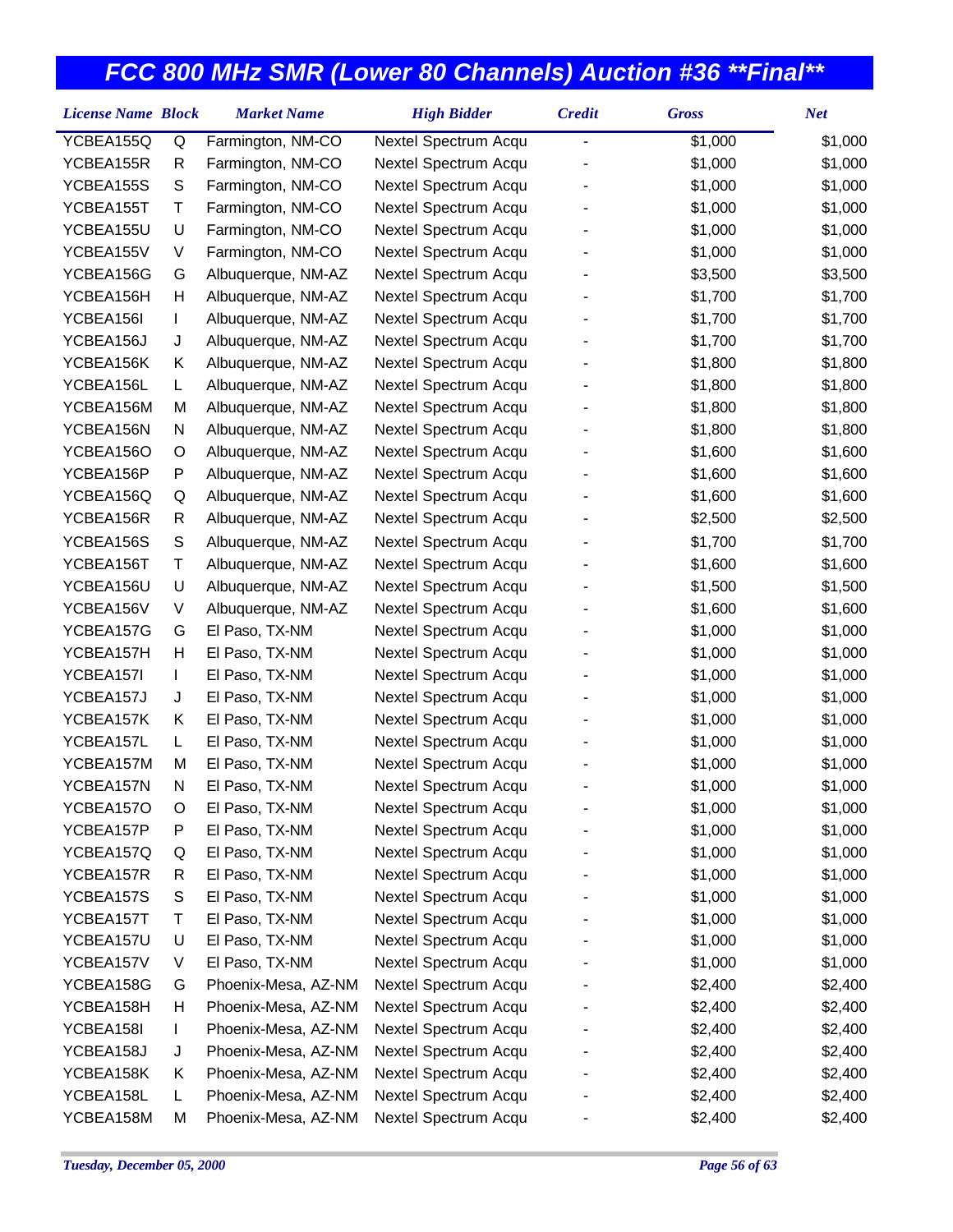| YCBEA158N<br>N<br>Phoenix-Mesa, AZ-NM<br>Nextel Spectrum Acqu<br>\$2,400<br>$\overline{\phantom{0}}$ | \$2,400   |
|------------------------------------------------------------------------------------------------------|-----------|
| YCBEA158O<br>Phoenix-Mesa, AZ-NM<br>Nextel Spectrum Acqu<br>\$2,400<br>O                             | \$2,400   |
| YCBEA158P<br>P<br>Phoenix-Mesa, AZ-NM<br>Nextel Spectrum Acqu<br>\$2,400                             | \$2,400   |
| YCBEA158Q<br>Phoenix-Mesa, AZ-NM<br>Nextel Spectrum Acqu<br>\$2,400<br>Q                             | \$2,400   |
| YCBEA158R<br>Phoenix-Mesa, AZ-NM<br>Nextel Spectrum Acqu<br>\$2,400<br>R                             | \$2,400   |
| S<br>YCBEA158S<br>Phoenix-Mesa, AZ-NM<br>Nextel Spectrum Acqu<br>\$2,400                             | \$2,400   |
| Τ<br>YCBEA158T<br>Phoenix-Mesa, AZ-NM<br>Nextel Spectrum Acqu<br>\$2,400                             | \$2,400   |
| YCBEA158U<br>U<br>Phoenix-Mesa, AZ-NM<br>Nextel Spectrum Acqu<br>\$2,400                             | \$2,400   |
| YCBEA158V<br>V<br>Phoenix-Mesa, AZ-NM<br>Nextel Spectrum Acqu<br>\$2,400                             | \$2,400   |
| \$1,000<br>YCBEA159G<br>Nextel Spectrum Acqu<br>G<br>Tucson, AZ                                      | \$1,000   |
| YCBEA159H<br>Н<br>Tucson, AZ<br>Nextel Spectrum Acqu<br>\$1,000                                      | \$1,000   |
| YCBEA159I<br>Tucson, AZ<br>Nextel Spectrum Acqu<br>\$1,000<br>L                                      | \$1,000   |
| YCBEA159J<br>Tucson, AZ<br>Nextel Spectrum Acqu<br>\$1,000<br>J                                      | \$1,000   |
| YCBEA159K<br>Κ<br>Tucson, AZ<br>Nextel Spectrum Acqu<br>\$1,000                                      | \$1,000   |
| YCBEA159L<br>Tucson, AZ<br>Nextel Spectrum Acqu<br>\$1,000<br>L                                      | \$1,000   |
| Nextel Spectrum Acqu<br>\$1,000<br>YCBEA159M<br>M<br>Tucson, AZ                                      | \$1,000   |
| YCBEA159N<br>Tucson, AZ<br>Nextel Spectrum Acqu<br>\$1,000<br>N                                      | \$1,000   |
| YCBEA159O<br>Nextel Spectrum Acqu<br>\$1,000<br>O<br>Tucson, AZ                                      | \$1,000   |
| YCBEA159P<br>P<br>Tucson, AZ<br>Nextel Spectrum Acqu<br>\$1,000                                      | \$1,000   |
| \$1,000<br>YCBEA159Q<br>Q<br>Tucson, AZ<br>Nextel Spectrum Acqu                                      | \$1,000   |
| YCBEA159R<br>Nextel Spectrum Acqu<br>\$1,000<br>R<br>Tucson, AZ                                      | \$1,000   |
| ${\mathsf S}$<br>YCBEA159S<br>Tucson, AZ<br>Nextel Spectrum Acqu<br>\$1,000                          | \$1,000   |
| Τ<br>Tucson, AZ<br>Nextel Spectrum Acqu<br>\$1,000<br>YCBEA159T                                      | \$1,000   |
| YCBEA159U<br>U<br>Tucson, AZ<br>Nextel Spectrum Acqu<br>\$1,000                                      | \$1,000   |
| YCBEA159V<br>V<br>Nextel Spectrum Acqu<br>\$1,000<br>Tucson, AZ                                      | \$1,000   |
| YCBEA160G<br>G<br>Nextel Spectrum Acqu<br>\$49,000<br>Los Angeles-Riverside-                         | \$49,000  |
| Н<br>YCBEA160H<br>Los Angeles-Riverside-<br>Nextel Spectrum Acqu<br>\$49,000                         | \$49,000  |
| YCBEA160I<br>Los Angeles-Riverside-<br>Nextel Spectrum Acqu<br>\$26,000<br>T.                        | \$26,000  |
| YCBEA160J<br>Los Angeles-Riverside-<br>Nextel Spectrum Acqu<br>\$26,000<br>J                         | \$26,000  |
| YCBEA160K<br>Κ<br>Nextel Spectrum Acqu<br>\$21,000<br>Los Angeles-Riverside-                         | \$21,000  |
| YCBEA160L<br>\$21,000<br>L<br>Nextel Spectrum Acqu<br>Los Angeles-Riverside-                         | \$21,000  |
| YCBEA160M<br>Nextel Spectrum Acqu<br>M<br>Los Angeles-Riverside-<br>\$21,000                         | \$21,000  |
| Los Angeles-Riverside-<br>Nextel Spectrum Acqu<br>YCBEA160N<br>N<br>\$35,000                         | \$35,000  |
| Nextel Spectrum Acqu<br>YCBEA160O<br>Los Angeles-Riverside-<br>\$21,000<br>O                         | \$21,000  |
| YCBEA160P<br>Nextel Spectrum Acqu<br>P<br>Los Angeles-Riverside-<br>\$16,000                         | \$16,000  |
| YCBEA160Q<br>Q<br>Los Angeles-Riverside-<br>Nextel Spectrum Acqu<br>\$55,000                         | \$55,000  |
| YCBEA160R<br>Los Angeles-Riverside-<br>Nextel Spectrum Acqu<br>\$16,000<br>R                         | \$16,000  |
| YCBEA160S<br>S<br>Los Angeles-Riverside-<br>Nextel Spectrum Acqu<br>\$104,000                        | \$104,000 |
| Los Angeles-Riverside-<br>Nextel Spectrum Acqu<br>YCBEA160T<br>Τ<br>\$16,000                         | \$16,000  |
| YCBEA160U<br>U<br>Los Angeles-Riverside-<br>Nextel Spectrum Acqu<br>\$16,000                         | \$16,000  |
| YCBEA160V<br>V<br>Los Angeles-Riverside-<br>Nextel Spectrum Acqu<br>\$16,000                         | \$16,000  |
| YCBEA161G<br>San Diego, CA<br>Nextel Spectrum Acqu<br>\$7,300<br>G                                   | \$7,300   |
| San Diego, CA<br>Nextel Spectrum Acqu<br>YCBEA161H<br>Н<br>\$7,300                                   | \$7,300   |
| San Diego, CA<br>YCBEA161I<br>Nextel Spectrum Acqu<br>\$3,200<br>L                                   | \$3,200   |
| YCBEA161J<br>San Diego, CA<br>Nextel Spectrum Acqu<br>\$3,200<br>J                                   | \$3,200   |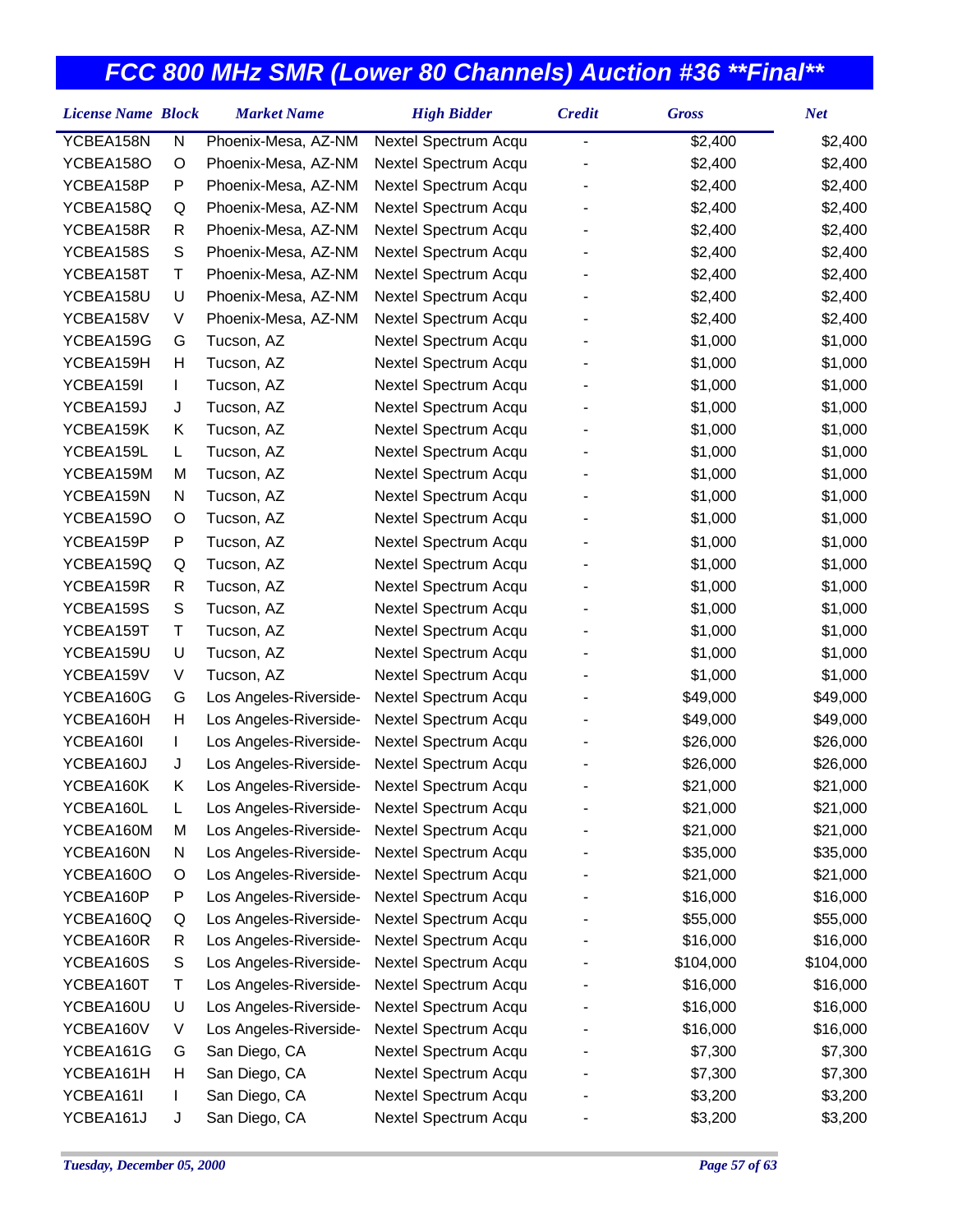| <b>License Name Block</b> |   | <b>Market Name</b>   | <b>High Bidder</b>     | <b>Credit</b> | <b>Gross</b> | <b>Net</b> |
|---------------------------|---|----------------------|------------------------|---------------|--------------|------------|
| YCBEA161K                 | Κ | San Diego, CA        | Nextel Spectrum Acqu   | -             | \$3,200      | \$3,200    |
| YCBEA161L                 | L | San Diego, CA        | Nextel Spectrum Acqu   |               | \$3,200      | \$3,200    |
| YCBEA161M                 | М | San Diego, CA        | Nextel Spectrum Acqu   |               | \$3,200      | \$3,200    |
| YCBEA161N                 | N | San Diego, CA        | Nextel Spectrum Acqu   |               | \$3,200      | \$3,200    |
| YCBEA161O                 | O | San Diego, CA        | Nextel Spectrum Acqu   |               | \$3,200      | \$3,200    |
| YCBEA161P                 | P | San Diego, CA        | Nextel Spectrum Acqu   |               | \$2,500      | \$2,500    |
| YCBEA161Q                 | Q | San Diego, CA        | Nextel Spectrum Acqu   |               | \$3,200      | \$3,200    |
| YCBEA161R                 | R | San Diego, CA        | Nextel Spectrum Acqu   |               | \$2,500      | \$2,500    |
| YCBEA161S                 | S | San Diego, CA        | Nextel Spectrum Acqu   |               | \$2,500      | \$2,500    |
| YCBEA161T                 | Τ | San Diego, CA        | Nextel Spectrum Acqu   |               | \$2,500      | \$2,500    |
| YCBEA161U                 | U | San Diego, CA        | Nextel Spectrum Acqu   |               | \$2,500      | \$2,500    |
| YCBEA161V                 | V | San Diego, CA        | Nextel Spectrum Acqu   |               | \$2,500      | \$2,500    |
| YCBEA162G                 | G | Fresno, CA           | Nextel Spectrum Acqu   |               | \$4,400      | \$4,400    |
| YCBEA162H                 | Н | Fresno, CA           | Nextel Spectrum Acqu   |               | \$3,800      | \$3,800    |
| YCBEA162I                 | L | Fresno, CA           | Nextel Spectrum Acqu   |               | \$1,500      | \$1,500    |
| YCBEA162J                 | J | Fresno, CA           | Nextel Spectrum Acqu   |               | \$1,500      | \$1,500    |
| YCBEA162K                 | Κ | Fresno, CA           | Nextel Spectrum Acqu   |               | \$1,500      | \$1,500    |
| YCBEA162L                 | L | Fresno, CA           | Nextel Spectrum Acqu   |               | \$2,000      | \$2,000    |
| YCBEA162M                 | М | Fresno, CA           | Nextel Spectrum Acqu   |               | \$1,500      | \$1,500    |
| YCBEA162N                 | N | Fresno, CA           | Nextel Spectrum Acqu   |               | \$1,500      | \$1,500    |
| YCBEA162O                 | O | Fresno, CA           | Nextel Spectrum Acqu   |               | \$21,000     | \$21,000   |
| YCBEA162P                 | P | Fresno, CA           | Nextel Spectrum Acqu   |               | \$1,500      | \$1,500    |
| YCBEA162Q                 | Q | Fresno, CA           | Nextel Spectrum Acqu   |               | \$29,000     | \$29,000   |
| YCBEA162R                 | R | Fresno, CA           | Nextel Spectrum Acqu   |               | \$1,200      | \$1,200    |
| YCBEA162S                 | S | Fresno, CA           | <b>Nevada Wireless</b> | 35%           | \$1,300      | \$845      |
| YCBEA162T                 | Т | Fresno, CA           | Nextel Spectrum Acqu   |               | \$1,200      | \$1,200    |
| YCBEA162U                 | U | Fresno, CA           | Nextel Spectrum Acqu   |               | \$1,200      | \$1,200    |
| YCBEA162V                 | V | Fresno, CA           | Nextel Spectrum Acqu   |               | \$1,200      | \$1,200    |
| YCBEA163G                 | G | San Francisco-Oaklan | Nextel Spectrum Acqu   |               | \$17,000     | \$17,000   |
| YCBEA163H                 | Н | San Francisco-Oaklan | Nextel Spectrum Acqu   |               | \$23,000     | \$23,000   |
| YCBEA163I                 |   | San Francisco-Oaklan | Nextel Spectrum Acqu   |               | \$18,000     | \$18,000   |
| YCBEA163J                 | J | San Francisco-Oaklan | Nextel Spectrum Acqu   |               | \$81,000     | \$81,000   |
| YCBEA163K                 | Κ | San Francisco-Oaklan | Nextel Spectrum Acqu   |               | \$120,000    | \$120,000  |
| YCBEA163L                 | L | San Francisco-Oaklan | Nextel Spectrum Acqu   |               | \$21,000     | \$21,000   |
| YCBEA163M                 | M | San Francisco-Oaklan | Nextel Spectrum Acqu   |               | \$21,000     | \$21,000   |
| YCBEA163N                 | N | San Francisco-Oaklan | Nextel Spectrum Acqu   |               | \$18,000     | \$18,000   |
| YCBEA163O                 | O | San Francisco-Oaklan | Nextel Spectrum Acqu   |               | \$29,000     | \$29,000   |
| YCBEA163P                 | Ρ | San Francisco-Oaklan | Nextel Spectrum Acqu   |               | \$18,000     | \$18,000   |
| YCBEA163Q                 | Q | San Francisco-Oaklan | Nextel Spectrum Acqu   |               | \$18,000     | \$18,000   |
| YCBEA163R                 | R | San Francisco-Oaklan | Nextel Spectrum Acqu   |               | \$58,000     | \$58,000   |
| YCBEA163S                 | S | San Francisco-Oaklan | Nevada Wireless        | 35%           | \$21,000     | \$13,650   |
| YCBEA163T                 | Т | San Francisco-Oaklan | Nextel Spectrum Acqu   |               | \$56,000     | \$56,000   |
| YCBEA163U                 | U | San Francisco-Oaklan | Nextel Spectrum Acqu   |               | \$21,000     | \$21,000   |
| YCBEA163V                 | V | San Francisco-Oaklan | Nextel Spectrum Acqu   |               | \$21,000     | \$21,000   |
| YCBEA164G                 | G | Sacramento-Yolo, CA  | Nextel Spectrum Acqu   |               | \$9,800      | \$9,800    |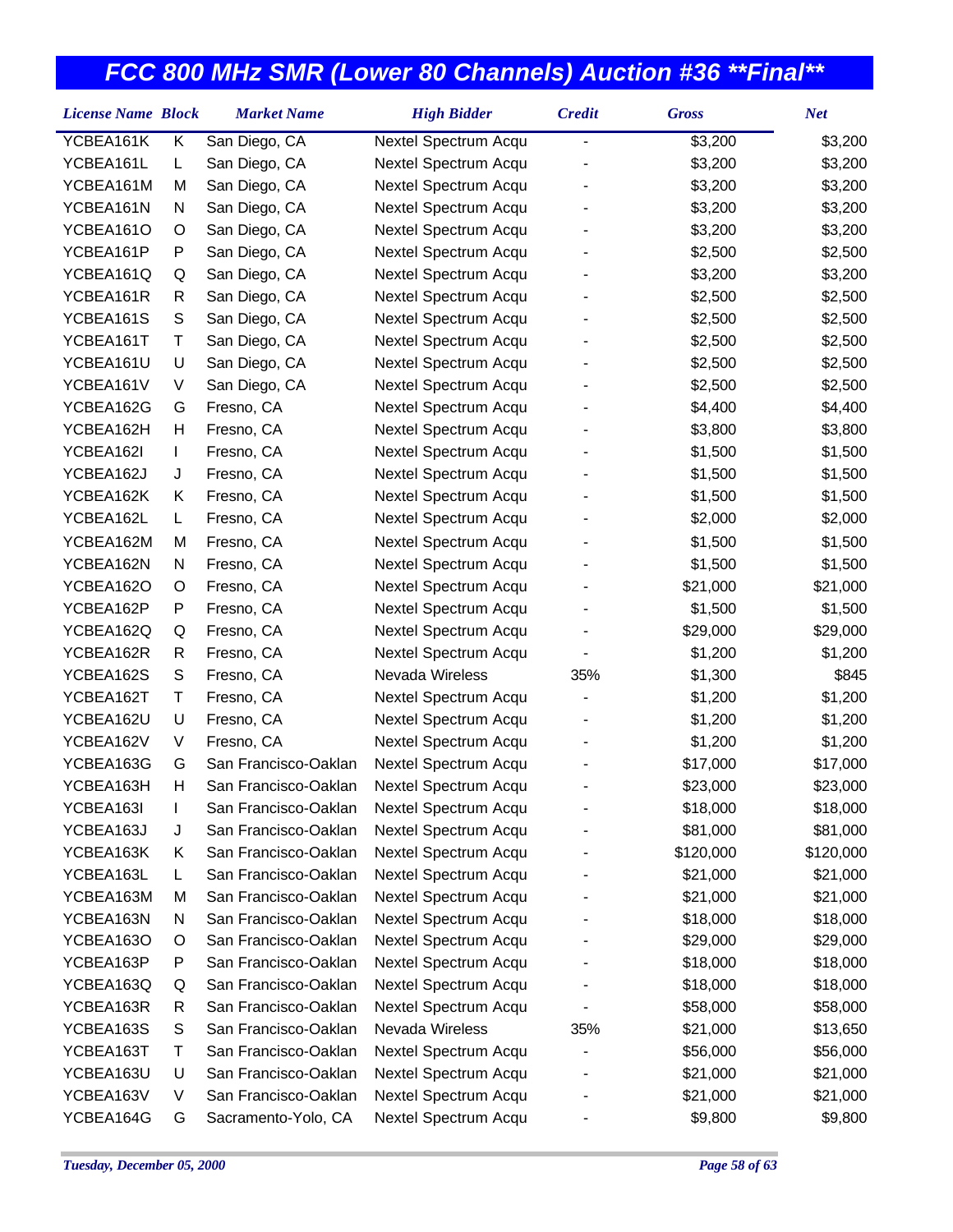| <b>License Name Block</b> |   | <b>Market Name</b>    | <b>High Bidder</b>   | <b>Credit</b>  | <b>Gross</b> | <b>Net</b> |
|---------------------------|---|-----------------------|----------------------|----------------|--------------|------------|
| YCBEA164H                 | H | Sacramento-Yolo, CA   | Nextel Spectrum Acqu |                | \$9,800      | \$9,800    |
| YCBEA164I                 | L | Sacramento-Yolo, CA   | Nevada Wireless      | 35%            | \$9,800      | \$6,370    |
| YCBEA164J                 | J | Sacramento-Yolo, CA   | Nextel Spectrum Acqu |                | \$8,500      | \$8,500    |
| YCBEA164K                 | Κ | Sacramento-Yolo, CA   | Nextel Spectrum Acqu |                | \$12,000     | \$12,000   |
| YCBEA164L                 | L | Sacramento-Yolo, CA   | Nextel Spectrum Acqu |                | \$17,000     | \$17,000   |
| YCBEA164M                 | M | Sacramento-Yolo, CA   | Nextel Spectrum Acqu |                | \$6,700      | \$6,700    |
| YCBEA164N                 | N | Sacramento-Yolo, CA   | Nextel Spectrum Acqu |                | \$8,500      | \$8,500    |
| YCBEA164O                 | O | Sacramento-Yolo, CA   | Nextel Spectrum Acqu |                | \$10,000     | \$10,000   |
| YCBEA164P                 | P | Sacramento-Yolo, CA   | Nevada Wireless      | 35%            | \$14,000     | \$9,100    |
| YCBEA164Q                 | Q | Sacramento-Yolo, CA   | Nextel Spectrum Acqu | $\overline{a}$ | \$31,000     | \$31,000   |
| YCBEA164R                 | R | Sacramento-Yolo, CA   | Nevada Wireless      | 35%            | \$25,000     | \$16,250   |
| YCBEA164S                 | S | Sacramento-Yolo, CA   | Nextel Spectrum Acqu |                | \$15,000     | \$15,000   |
| YCBEA164T                 | Τ | Sacramento-Yolo, CA   | Nextel Spectrum Acqu |                | \$10,000     | \$10,000   |
| YCBEA164U                 | U | Sacramento-Yolo, CA   | Nextel Spectrum Acqu |                | \$24,000     | \$24,000   |
| YCBEA164V                 | V | Sacramento-Yolo, CA   | Nextel Spectrum Acqu |                | \$28,000     | \$28,000   |
| YCBEA165G                 | G | Redding, CA-OR        | Nextel Spectrum Acqu |                | \$1,400      | \$1,400    |
| YCBEA165H                 | н | Redding, CA-OR        | Motient Communicatio |                | \$1,400      | \$1,400    |
| YCBEA165I                 | L | Redding, CA-OR        | Nextel Spectrum Acqu |                | \$1,000      | \$1,000    |
| YCBEA165J                 | J | Redding, CA-OR        | Nextel Spectrum Acqu |                | \$1,300      | \$1,300    |
| YCBEA165K                 | Κ | Redding, CA-OR        | Nextel Spectrum Acqu |                | \$200,000    | \$200,000  |
| YCBEA165L                 | L | Redding, CA-OR        | Nextel Spectrum Acqu |                | \$1,000      | \$1,000    |
| YCBEA165M                 | M | Redding, CA-OR        | Nextel Spectrum Acqu |                | \$1,000      | \$1,000    |
| YCBEA165N                 | N | Redding, CA-OR        | Nextel Spectrum Acqu |                | \$1,600      | \$1,600    |
| YCBEA165O                 | O | Redding, CA-OR        | Nextel Spectrum Acqu |                | \$1,000      | \$1,000    |
| YCBEA165P                 | P | Redding, CA-OR        | Nextel Spectrum Acqu |                | \$1,000      | \$1,000    |
| YCBEA165Q                 | Q | Redding, CA-OR        | Nextel Spectrum Acqu |                | \$4,000      | \$4,000    |
| YCBEA165R                 | R | Redding, CA-OR        | Nevada Wireless      | 35%            | \$1,300      | \$845      |
| YCBEA165S                 | S | Redding, CA-OR        | Nextel Spectrum Acqu |                | \$1,000      | \$1,000    |
| YCBEA165T                 | Τ | Redding, CA-OR        | Nextel Spectrum Acqu |                | \$1,000      | \$1,000    |
| YCBEA165U                 | U | Redding, CA-OR        | Nextel Spectrum Acqu |                | \$1,000      | \$1,000    |
| YCBEA165V                 | V | Redding, CA-OR        | Nextel Spectrum Acqu |                | \$189,000    | \$189,000  |
| YCBEA166G                 | G | Eugene-Springfield, O | Nextel Spectrum Acqu |                | \$1,000      | \$1,000    |
| YCBEA166H                 | н | Eugene-Springfield, O | Nextel Spectrum Acqu |                | \$1,000      | \$1,000    |
| YCBEA166I                 |   | Eugene-Springfield, O | Nextel Spectrum Acqu |                | \$1,000      | \$1,000    |
| YCBEA166J                 | J | Eugene-Springfield, O | Nextel Spectrum Acqu |                | \$1,000      | \$1,000    |
| YCBEA166K                 | Κ | Eugene-Springfield, O | Nextel Spectrum Acqu |                | \$1,000      | \$1,000    |
| YCBEA166L                 | L | Eugene-Springfield, O | Nextel Spectrum Acqu |                | \$1,000      | \$1,000    |
| YCBEA166M                 | M | Eugene-Springfield, O | Nextel Spectrum Acqu |                | \$1,000      | \$1,000    |
| YCBEA166N                 | N | Eugene-Springfield, O | Nextel Spectrum Acqu |                | \$1,000      | \$1,000    |
| YCBEA166O                 | O | Eugene-Springfield, O | Nextel Spectrum Acqu |                | \$1,000      | \$1,000    |
| YCBEA166P                 | P | Eugene-Springfield, O | Nextel Spectrum Acqu |                | \$1,000      | \$1,000    |
| YCBEA166Q                 | Q | Eugene-Springfield, O | Nextel Spectrum Acqu |                | \$1,000      | \$1,000    |
| YCBEA166R                 | R | Eugene-Springfield, O | Nextel Spectrum Acqu |                | \$1,000      | \$1,000    |
| YCBEA166S                 | S | Eugene-Springfield, O | Nextel Spectrum Acqu |                | \$1,000      | \$1,000    |
| YCBEA166T                 | Т | Eugene-Springfield, O | Nextel Spectrum Acqu |                | \$1,000      | \$1,000    |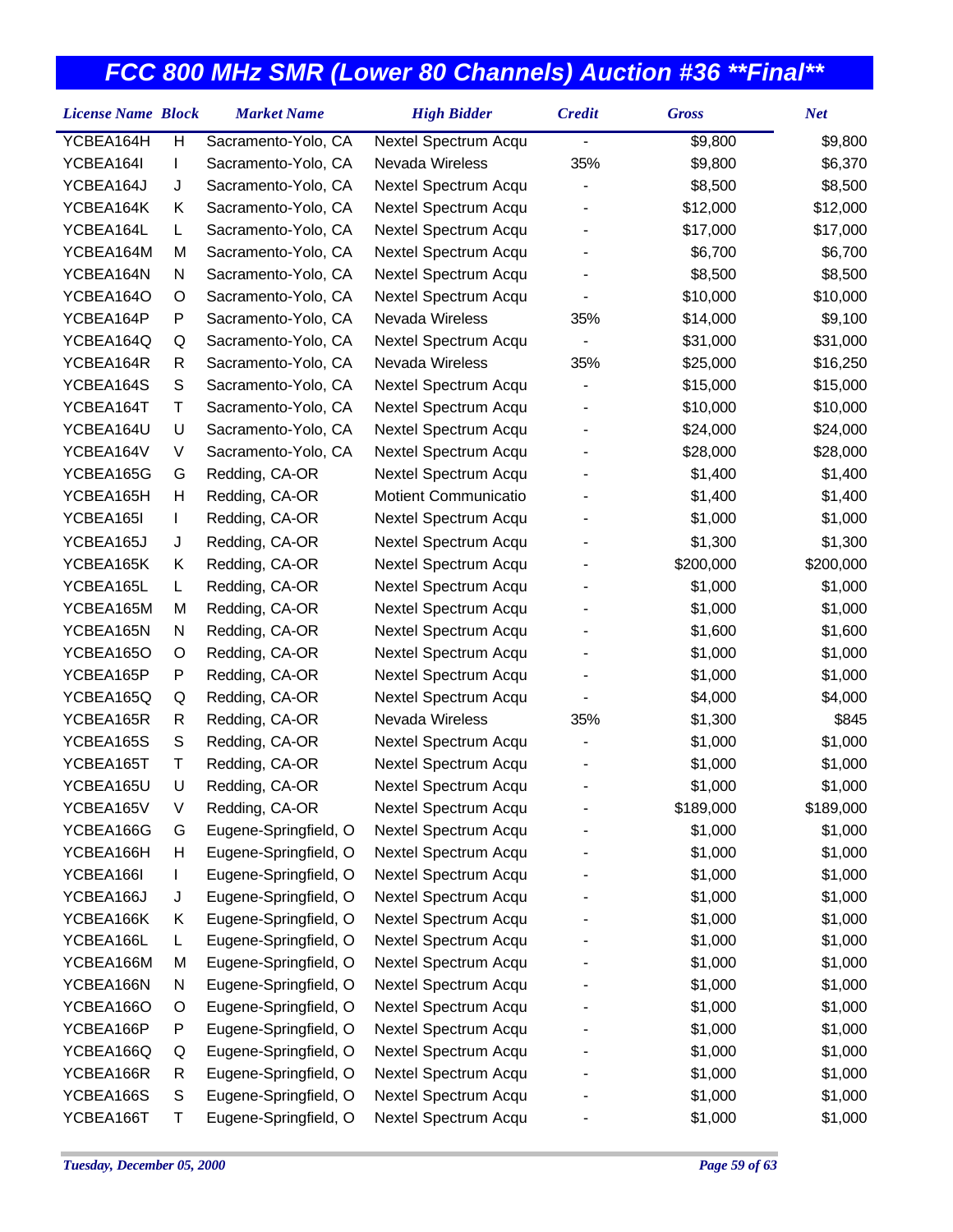| <b>License Name Block</b> |    | <b>Market Name</b>    | <b>High Bidder</b>   | <b>Credit</b>            | <b>Gross</b> | <b>Net</b> |
|---------------------------|----|-----------------------|----------------------|--------------------------|--------------|------------|
| YCBEA166U                 | U  | Eugene-Springfield, O | Nextel Spectrum Acqu | $\overline{a}$           | \$1,000      | \$1,000    |
| YCBEA166V                 | V  | Eugene-Springfield, O | Nextel Spectrum Acqu |                          | \$6,400      | \$6,400    |
| YCBEA167G                 | G  | Portland-Salem, OR-W  | Nextel Spectrum Acqu |                          | \$2,300      | \$2,300    |
| YCBEA167H                 | Н  | Portland-Salem, OR-W  | Nextel Spectrum Acqu |                          | \$2,300      | \$2,300    |
| YCBEA167I                 | L  | Portland-Salem, OR-W  | Nextel Spectrum Acqu |                          | \$2,300      | \$2,300    |
| YCBEA167J                 | J  | Portland-Salem, OR-W  | Nextel Spectrum Acqu |                          | \$2,300      | \$2,300    |
| YCBEA167K                 | Κ  | Portland-Salem, OR-W  | Nextel Spectrum Acqu |                          | \$2,300      | \$2,300    |
| YCBEA167L                 | L. | Portland-Salem, OR-W  | Nextel Spectrum Acqu |                          | \$2,300      | \$2,300    |
| YCBEA167M                 | M  | Portland-Salem, OR-W  | Nextel Spectrum Acqu |                          | \$2,300      | \$2,300    |
| YCBEA167N                 | N  | Portland-Salem, OR-W  | Nextel Spectrum Acqu |                          | \$2,300      | \$2,300    |
| YCBEA167O                 | O  | Portland-Salem, OR-W  | Nextel Spectrum Acqu |                          | \$2,300      | \$2,300    |
| YCBEA167P                 | P  | Portland-Salem, OR-W  | Nextel Spectrum Acqu |                          | \$2,900      | \$2,900    |
| YCBEA167Q                 | Q  | Portland-Salem, OR-W  | Nevada Wireless      | 35%                      | \$2,500      | \$1,625    |
| YCBEA167R                 | R  | Portland-Salem, OR-W  | Nevada Wireless      | 35%                      | \$2,500      | \$1,625    |
| YCBEA167S                 | S  | Portland-Salem, OR-W  | Nextel Spectrum Acqu | $\overline{\phantom{0}}$ | \$2,900      | \$2,900    |
| YCBEA167T                 | Τ  | Portland-Salem, OR-W  | Nevada Wireless      | 35%                      | \$4,400      | \$2,860    |
| YCBEA167U                 | U  | Portland-Salem, OR-W  | Nextel Spectrum Acqu |                          | \$2,900      | \$2,900    |
| YCBEA167V                 | V  | Portland-Salem, OR-W  | Nextel Spectrum Acqu |                          | \$2,900      | \$2,900    |
| YCBEA168G                 | G  | Pendleton, OR-WA      | Nextel Spectrum Acqu |                          | \$1,000      | \$1,000    |
| YCBEA168H                 | Н  | Pendleton, OR-WA      | Nextel Spectrum Acqu |                          | \$1,000      | \$1,000    |
| YCBEA168I                 | L  | Pendleton, OR-WA      | Nextel Spectrum Acqu |                          | \$1,000      | \$1,000    |
| YCBEA168J                 | J  | Pendleton, OR-WA      | Nextel Spectrum Acqu |                          | \$1,000      | \$1,000    |
| YCBEA168K                 | Κ  | Pendleton, OR-WA      | Nextel Spectrum Acqu |                          | \$1,000      | \$1,000    |
| YCBEA168L                 | L. | Pendleton, OR-WA      | Nextel Spectrum Acqu |                          | \$1,000      | \$1,000    |
| YCBEA168M                 | M  | Pendleton, OR-WA      | Nextel Spectrum Acqu |                          | \$1,000      | \$1,000    |
| YCBEA168N                 | N  | Pendleton, OR-WA      | Nextel Spectrum Acqu |                          | \$1,000      | \$1,000    |
| YCBEA168O                 | O  | Pendleton, OR-WA      | Nextel Spectrum Acqu |                          | \$1,000      | \$1,000    |
| YCBEA168P                 | P  | Pendleton, OR-WA      | Nextel Spectrum Acqu |                          | \$1,000      | \$1,000    |
| YCBEA168Q                 | Q  | Pendleton, OR-WA      | Nextel Spectrum Acqu |                          | \$1,000      | \$1,000    |
| YCBEA168R                 | R  | Pendleton, OR-WA      | Nextel Spectrum Acqu |                          | \$1,000      | \$1,000    |
| YCBEA168S                 | S  | Pendleton, OR-WA      | Nextel Spectrum Acqu |                          | \$1,000      | \$1,000    |
| YCBEA168T                 | Т  | Pendleton, OR-WA      | Nextel Spectrum Acqu |                          | \$1,000      | \$1,000    |
| YCBEA168U                 | U  | Pendleton, OR-WA      | Nextel Spectrum Acqu |                          | \$1,000      | \$1,000    |
| YCBEA168V                 | V  | Pendleton, OR-WA      | Nextel Spectrum Acqu |                          | \$1,000      | \$1,000    |
| YCBEA169G                 | G  | Richland-Kennewick-P  | Nextel Spectrum Acqu |                          | \$1,000      | \$1,000    |
| YCBEA169H                 | н  | Richland-Kennewick-P  | Nextel Spectrum Acqu |                          | \$1,000      | \$1,000    |
| YCBEA169I                 | L  | Richland-Kennewick-P  | Nextel Spectrum Acqu |                          | \$1,000      | \$1,000    |
| YCBEA169J                 | J  | Richland-Kennewick-P  | Nextel Spectrum Acqu |                          | \$1,000      | \$1,000    |
| YCBEA169K                 | Κ  | Richland-Kennewick-P  | Nextel Spectrum Acqu |                          | \$1,000      | \$1,000    |
| YCBEA169L                 | L  | Richland-Kennewick-P  | Nextel Spectrum Acqu |                          | \$1,000      | \$1,000    |
| YCBEA169M                 | M  | Richland-Kennewick-P  | Nextel Spectrum Acqu |                          | \$1,000      | \$1,000    |
| YCBEA169N                 | N  | Richland-Kennewick-P  | Nextel Spectrum Acqu |                          | \$1,000      | \$1,000    |
| YCBEA169O                 | O  | Richland-Kennewick-P  | Nextel Spectrum Acqu |                          | \$1,000      | \$1,000    |
| YCBEA169P                 | P  | Richland-Kennewick-P  | Nextel Spectrum Acqu |                          | \$1,000      | \$1,000    |
| YCBEA169Q                 | Q  | Richland-Kennewick-P  | Nextel Spectrum Acqu |                          | \$1,000      | \$1,000    |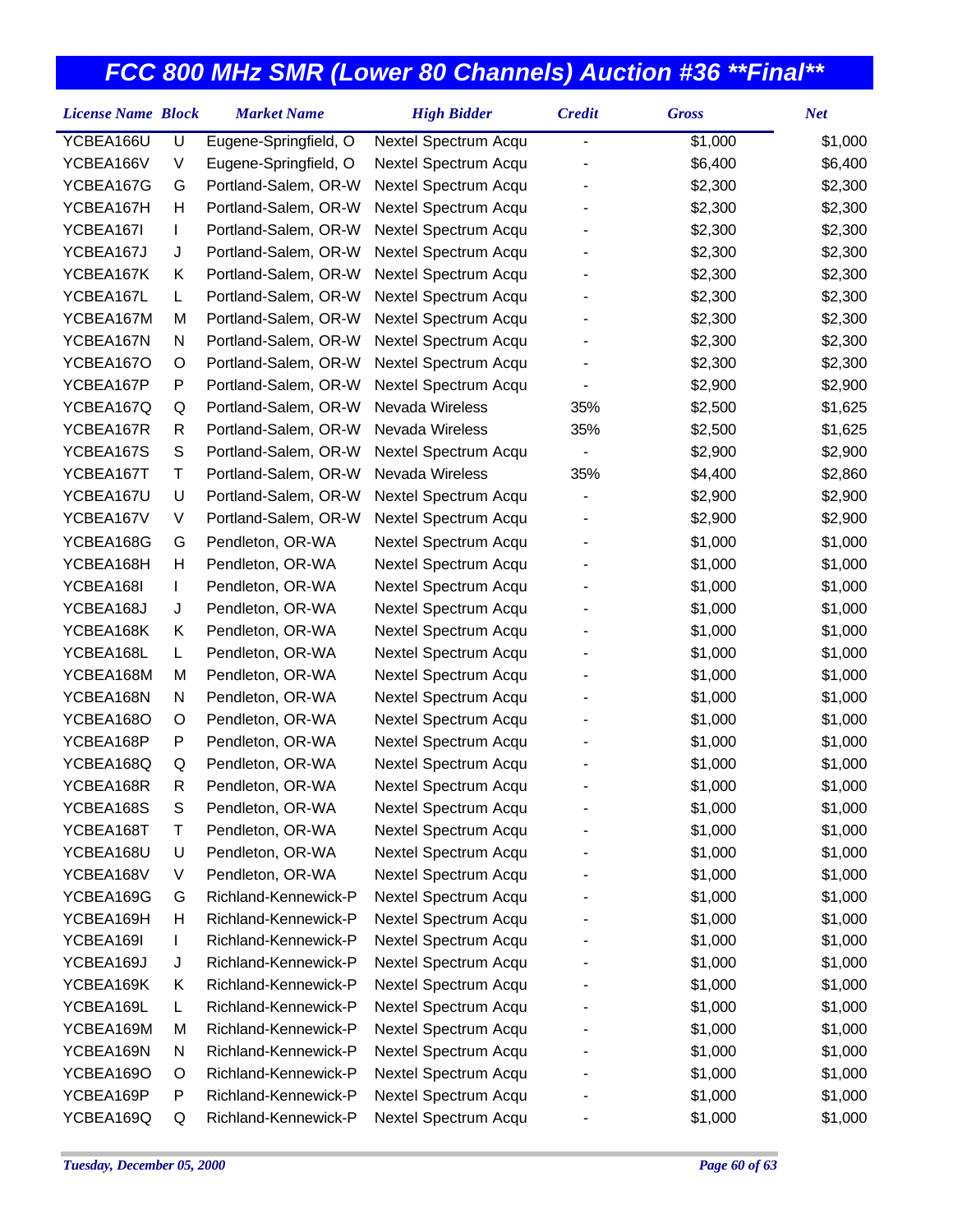| <b>License Name Block</b> |             | <b>Market Name</b>   | <b>High Bidder</b>   | <b>Credit</b>  | <b>Gross</b> | <b>Net</b> |
|---------------------------|-------------|----------------------|----------------------|----------------|--------------|------------|
| YCBEA169R                 | R           | Richland-Kennewick-P | Nextel Spectrum Acqu | $\overline{a}$ | \$1,000      | \$1,000    |
| YCBEA169S                 | S           | Richland-Kennewick-P | Nextel Spectrum Acqu |                | \$1,000      | \$1,000    |
| YCBEA169T                 | Τ           | Richland-Kennewick-P | Nextel Spectrum Acqu |                | \$1,000      | \$1,000    |
| YCBEA169U                 | U           | Richland-Kennewick-P | Nextel Spectrum Acqu |                | \$1,000      | \$1,000    |
| YCBEA169V                 | V           | Richland-Kennewick-P | Nextel Spectrum Acqu |                | \$1,000      | \$1,000    |
| YCBEA170G                 | G           | Seattle-Tacoma-Breme | Nextel Spectrum Acqu |                | \$3,400      | \$3,400    |
| YCBEA170H                 | Н           | Seattle-Tacoma-Breme | Nextel Spectrum Acqu |                | \$3,400      | \$3,400    |
| YCBEA170I                 | L           | Seattle-Tacoma-Breme | Nextel Spectrum Acqu |                | \$4,300      | \$4,300    |
| YCBEA170J                 | J           | Seattle-Tacoma-Breme | Nextel Spectrum Acqu |                | \$3,400      | \$3,400    |
| YCBEA170K                 | Κ           | Seattle-Tacoma-Breme | Nextel Spectrum Acqu |                | \$3,400      | \$3,400    |
| YCBEA170L                 | L           | Seattle-Tacoma-Breme | Nextel Spectrum Acqu |                | \$3,400      | \$3,400    |
| YCBEA170M                 | М           | Seattle-Tacoma-Breme | Nextel Spectrum Acqu |                | \$3,400      | \$3,400    |
| YCBEA170N                 | Ν           | Seattle-Tacoma-Breme | Nextel Spectrum Acqu |                | \$3,400      | \$3,400    |
| YCBEA170O                 | O           | Seattle-Tacoma-Breme | Nextel Spectrum Acqu |                | \$3,400      | \$3,400    |
| YCBEA170P                 | P           | Seattle-Tacoma-Breme | Nextel Spectrum Acqu |                | \$4,300      | \$4,300    |
| YCBEA170Q                 | Q           | Seattle-Tacoma-Breme | Nextel Spectrum Acqu |                | \$4,300      | \$4,300    |
| YCBEA170R                 | R           | Seattle-Tacoma-Breme | Nextel Spectrum Acqu |                | \$4,300      | \$4,300    |
| YCBEA170S                 | $\mathbb S$ | Seattle-Tacoma-Breme | Nextel Spectrum Acqu |                | \$4,300      | \$4,300    |
| YCBEA170T                 | T           | Seattle-Tacoma-Breme | Nextel Spectrum Acqu |                | \$4,300      | \$4,300    |
| YCBEA170U                 | U           | Seattle-Tacoma-Breme | Nextel Spectrum Acqu |                | \$4,300      | \$4,300    |
| YCBEA170V                 | V           | Seattle-Tacoma-Breme | Nextel Spectrum Acqu |                | \$4,300      | \$4,300    |
| YCBEA171G                 | G           | Anchorage, AK        | Nextel Spectrum Acqu |                | \$1,000      | \$1,000    |
| YCBEA171H                 | Н           | Anchorage, AK        | Nextel Spectrum Acqu |                | \$1,000      | \$1,000    |
| YCBEA171I                 | L           | Anchorage, AK        | Nextel Spectrum Acqu |                | \$1,000      | \$1,000    |
| YCBEA171J                 | J           | Anchorage, AK        | Nextel Spectrum Acqu |                | \$1,000      | \$1,000    |
| YCBEA171K                 | Κ           | Anchorage, AK        | Nextel Spectrum Acqu |                | \$1,000      | \$1,000    |
| YCBEA171L                 | L           | Anchorage, AK        | Nextel Spectrum Acqu |                | \$1,000      | \$1,000    |
| YCBEA171M                 | М           | Anchorage, AK        | Nextel Spectrum Acqu |                | \$1,000      | \$1,000    |
| YCBEA171N                 | N           | Anchorage, AK        | Nextel Spectrum Acqu |                | \$1,000      | \$1,000    |
| YCBEA171O                 | O           | Anchorage, AK        | Nextel Spectrum Acqu |                | \$1,000      | \$1,000    |
| YCBEA171P                 | Ρ           | Anchorage, AK        | Nextel Spectrum Acqu |                | \$1,700      | \$1,700    |
| YCBEA171Q                 | Q           | Anchorage, AK        | Nextel Spectrum Acqu |                | \$1,100      | \$1,100    |
| YCBEA171R                 | R           | Anchorage, AK        | Nextel Spectrum Acqu |                | \$2,300      | \$2,300    |
| YCBEA171S                 | S           | Anchorage, AK        | Nextel Spectrum Acqu |                | \$1,800      | \$1,800    |
| YCBEA171T                 | Τ           | Anchorage, AK        | Nextel Spectrum Acqu |                | \$1,800      | \$1,800    |
| YCBEA171U                 | U           | Anchorage, AK        | Nextel Spectrum Acqu |                | \$1,000      | \$1,000    |
| YCBEA171V                 | V           | Anchorage, AK        | Nextel Spectrum Acqu |                | \$1,000      | \$1,000    |
| YCBEA172G                 | G           | Honolulu, HI         | Nextel Spectrum Acqu |                | \$1,100      | \$1,100    |
| YCBEA172H                 | Н           | Honolulu, HI         | Nextel Spectrum Acqu |                | \$1,100      | \$1,100    |
| YCBEA172I                 | L           | Honolulu, HI         | Nextel Spectrum Acqu |                | \$1,100      | \$1,100    |
| YCBEA172J                 | J           | Honolulu, HI         | Nextel Spectrum Acqu |                | \$1,100      | \$1,100    |
| YCBEA172K                 | Κ           | Honolulu, HI         | Nextel Spectrum Acqu |                | \$1,100      | \$1,100    |
| YCBEA172L                 | L           | Honolulu, HI         | Nextel Spectrum Acqu |                | \$1,100      | \$1,100    |
| YCBEA172M                 | М           | Honolulu, HI         | Nextel Spectrum Acqu |                | \$1,100      | \$1,100    |
| YCBEA172N                 | N           | Honolulu, HI         | Nextel Spectrum Acqu |                | \$1,100      | \$1,100    |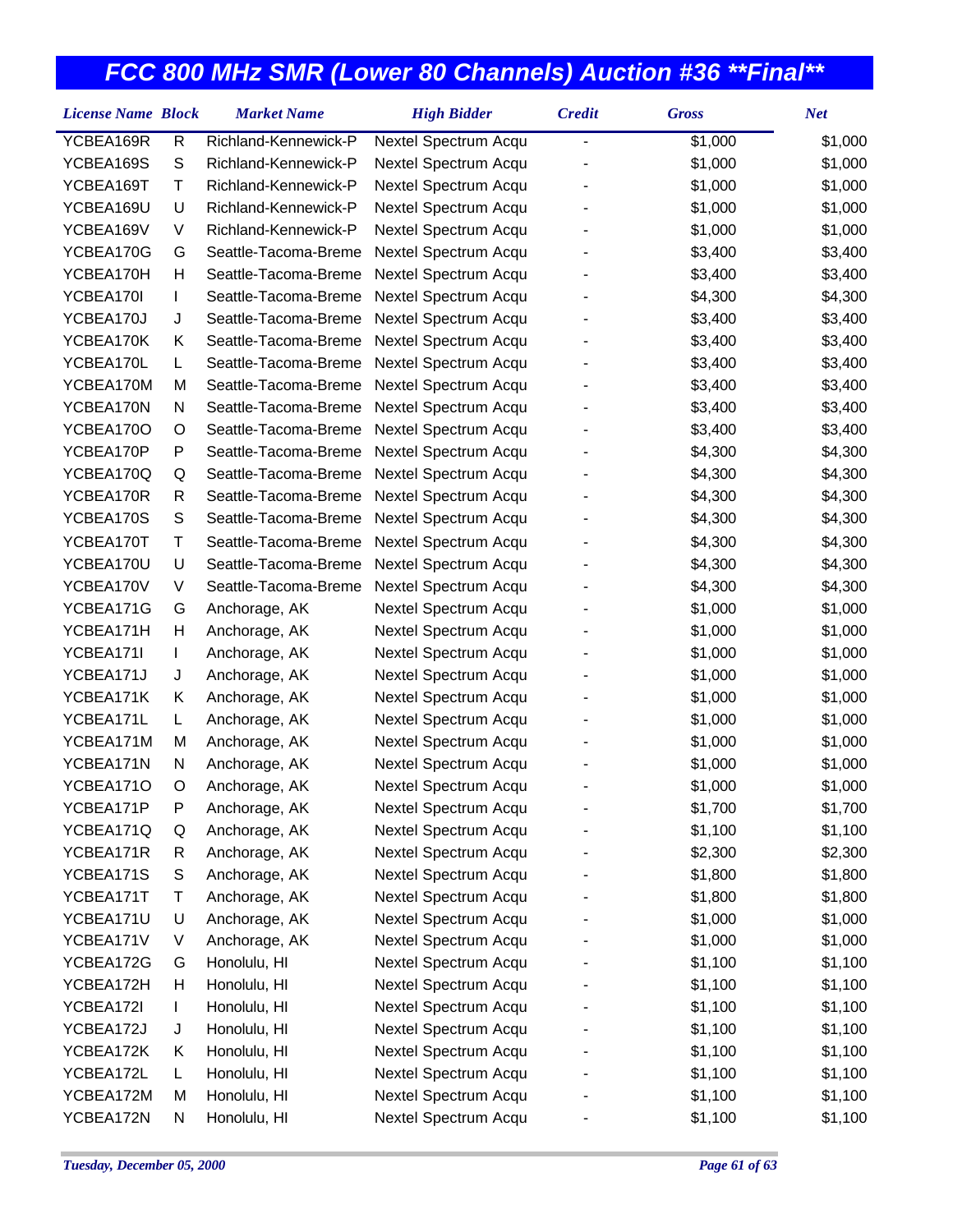| <b>License Name Block</b> |    | <b>Market Name</b>     | <b>High Bidder</b>          | <b>Credit</b>            | <b>Gross</b> | <b>Net</b> |
|---------------------------|----|------------------------|-----------------------------|--------------------------|--------------|------------|
| YCBEA172O                 | O  | Honolulu, HI           | Nextel Spectrum Acqu        | $\blacksquare$           | \$1,100      | \$1,100    |
| YCBEA172P                 | P  | Honolulu, HI           | Nextel Spectrum Acqu        |                          | \$1,300      | \$1,300    |
| YCBEA172Q                 | Q  | Honolulu, HI           | Nextel Spectrum Acqu        |                          | \$1,300      | \$1,300    |
| YCBEA172R                 | R  | Honolulu, HI           | Nextel Spectrum Acqu        |                          | \$1,300      | \$1,300    |
| YCBEA172S                 | S  | Honolulu, HI           | Nextel Spectrum Acqu        |                          | \$1,300      | \$1,300    |
| YCBEA172T                 | т  | Honolulu, HI           | Nextel Spectrum Acqu        |                          | \$1,100      | \$1,100    |
| YCBEA172U                 | U  | Honolulu, HI           | Nextel Spectrum Acqu        |                          | \$1,100      | \$1,100    |
| YCBEA172V                 | V  | Honolulu, HI           | Nextel Spectrum Acqu        |                          | \$1,100      | \$1,100    |
| YCBEA173G                 | G  | Guam and Northern M    | Silver Palm Communic        | 25%                      | \$1,000      | \$750      |
| YCBEA173H                 | Н  | Guam and Northern M    | Silver Palm Communic        | 25%                      | \$1,000      | \$750      |
| YCBEA173I                 | I. | Guam and Northern M    | Silver Palm Communic        | 25%                      | \$1,000      | \$750      |
| YCBEA173J                 | J  | Guam and Northern M    | Silver Palm Communic        | 25%                      | \$1,000      | \$750      |
| YCBEA173K                 | K  | Guam and Northern M    | Silver Palm Communic        | 25%                      | \$1,000      | \$750      |
| YCBEA173L                 | L. | Guam and Northern M    | <b>Silver Palm Communic</b> | 25%                      | \$1,000      | \$750      |
| YCBEA173M                 | М  | Guam and Northern M    | Silver Palm Communic        | 25%                      | \$1,000      | \$750      |
| YCBEA173N                 | N  | Guam and Northern M    | Nextel Spectrum Acqu        |                          | \$1,000      | \$1,000    |
| YCBEA173O                 | O  | Guam and Northern M    | L.P. Ganacias Enterpri      | 35%                      | \$1,100      | \$715      |
| YCBEA173P                 | P  | Guam and Northern M    | L.P. Ganacias Enterpri      | 35%                      | \$1,000      | \$650      |
| YCBEA173Q                 | Q  | Guam and Northern M    | L.P. Ganacias Enterpri      | 35%                      | \$1,000      | \$650      |
| YCBEA173R                 | R  | Guam and Northern M    | L.P. Ganacias Enterpri      | 35%                      | \$1,000      | \$650      |
| YCBEA173S                 | S  | Guam and Northern M    | L.P. Ganacias Enterpri      | 35%                      | \$1,000      | \$650      |
| YCBEA173T                 | T  | Guam and Northern M    | L.P. Ganacias Enterpri      | 35%                      | \$1,000      | \$650      |
| YCBEA173U                 | U  | Guam and Northern M    | L.P. Ganacias Enterpri      | 35%                      | \$1,100      | \$715      |
| YCBEA173V                 | V  | Guam and Northern M    | L.P. Ganacias Enterpri      | 35%                      | \$1,100      | \$715      |
| YCBEA174G                 | G  | Puerto Rico and the U. | Nextel Spectrum Acqu        | $\overline{\phantom{a}}$ | \$144,000    | \$144,000  |
| YCBEA174H                 | Н  | Puerto Rico and the U. | Nextel Spectrum Acqu        |                          | \$12,000     | \$12,000   |
| YCBEA174I                 | L  | Puerto Rico and the U. | Nextel Spectrum Acqu        |                          | \$16,000     | \$16,000   |
| YCBEA174J                 | J  | Puerto Rico and the U. | Nextel Spectrum Acqu        |                          | \$15,000     | \$15,000   |
| YCBEA174K                 | K. | Puerto Rico and the U. | Nextel Spectrum Acqu        |                          | \$16,000     | \$16,000   |
| YCBEA174L                 | L. | Puerto Rico and the U. | Nextel Spectrum Acqu        |                          | \$16,000     | \$16,000   |
| YCBEA174M                 | M  | Puerto Rico and the U. | Nextel Spectrum Acqu        |                          | \$15,000     | \$15,000   |
| YCBEA174N                 | N  | Puerto Rico and the U. | Nextel Spectrum Acqu        |                          | \$15,000     | \$15,000   |
| YCBEA174O                 | O  | Puerto Rico and the U. | Nextel Spectrum Acqu        |                          | \$15,000     | \$15,000   |
| YCBEA174P                 | P  | Puerto Rico and the U. | Nextel Spectrum Acqu        |                          | \$44,000     | \$44,000   |
| YCBEA174Q                 | Q  | Puerto Rico and the U. | Nextel Spectrum Acqu        |                          | \$14,000     | \$14,000   |
| YCBEA174R                 | R  | Puerto Rico and the U. | Nextel Spectrum Acqu        |                          | \$16,000     | \$16,000   |
| YCBEA174S                 | S  | Puerto Rico and the U. | Nextel Spectrum Acqu        |                          | \$15,000     | \$15,000   |
| YCBEA174T                 | Τ  | Puerto Rico and the U. | Nextel Spectrum Acqu        |                          | \$15,000     | \$15,000   |
| YCBEA174U                 | U  | Puerto Rico and the U. | Nextel Spectrum Acqu        |                          | \$12,000     | \$12,000   |
| YCBEA174V                 | V  | Puerto Rico and the U. | Nextel Spectrum Acqu        |                          | \$12,000     | \$12,000   |
| YCBEA175G                 | G  | American Samoa         | Nextel Spectrum Acqu        |                          | \$1,000      | \$1,000    |
| YCBEA175H                 | Н  | American Samoa         | Nextel Spectrum Acqu        |                          | \$1,000      | \$1,000    |
| YCBEA175I                 | L  | American Samoa         | Nextel Spectrum Acqu        |                          | \$1,000      | \$1,000    |
| YCBEA175J                 | J  | American Samoa         | Nextel Spectrum Acqu        |                          | \$1,000      | \$1,000    |
| YCBEA175K                 | Κ  | American Samoa         | Nextel Spectrum Acqu        |                          | \$1,000      | \$1,000    |